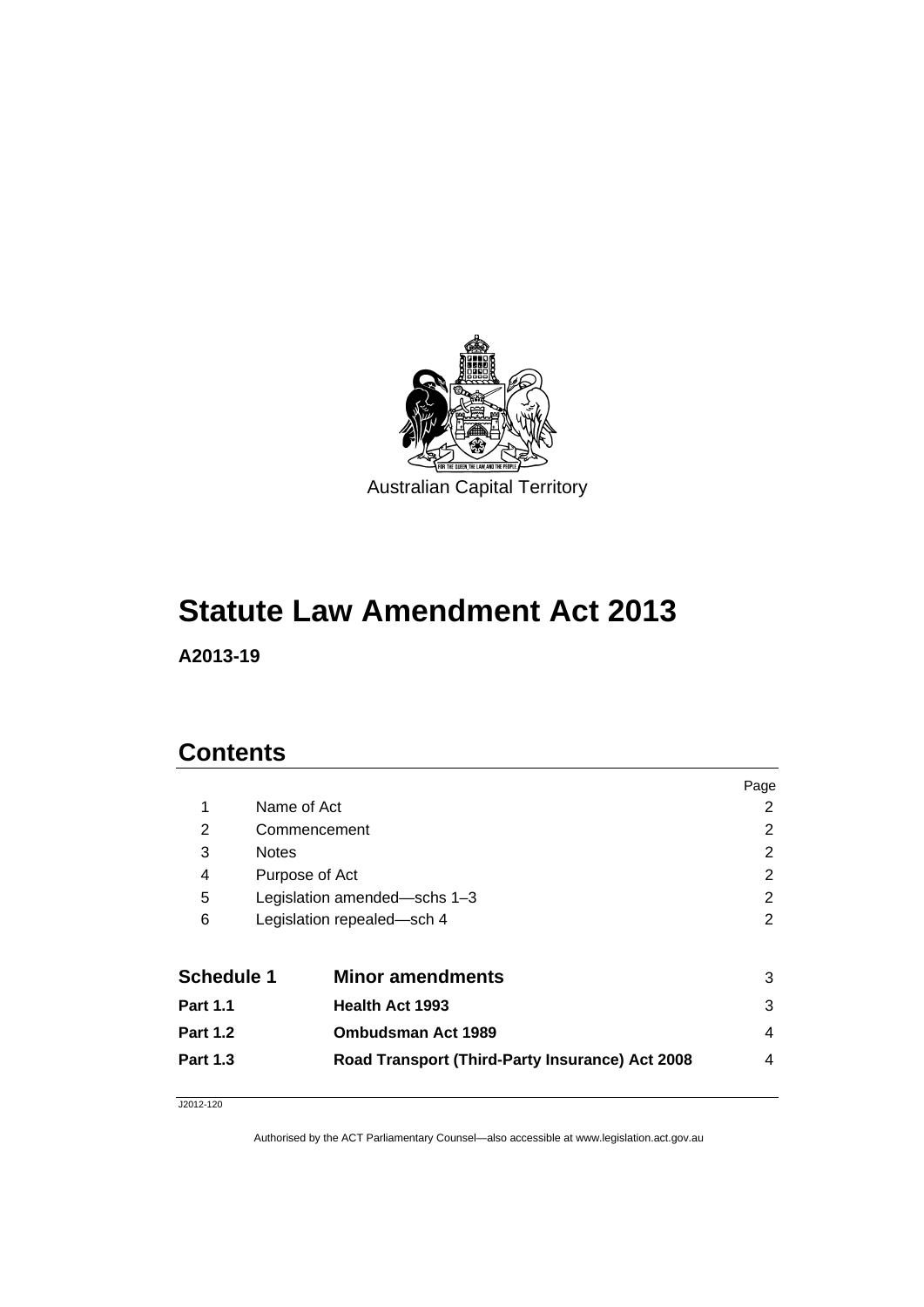| <b>Schedule 2</b> | <b>Legislation Act 2001</b>                                               | 6              |
|-------------------|---------------------------------------------------------------------------|----------------|
| <b>Schedule 3</b> | <b>Technical amendments</b>                                               | $\overline{7}$ |
| <b>Part 3.1</b>   | <b>Administrative Decisions (Judicial Review) Act 1989</b>                | 7              |
| <b>Part 3.2</b>   | <b>Animal Diseases Regulation 2006</b>                                    | 7              |
| <b>Part 3.3</b>   | <b>Building Act 2004</b>                                                  | 9              |
| <b>Part 3.4</b>   | <b>Building and Construction Industry Training Levy Act</b><br>1999       | 14             |
| <b>Part 3.5</b>   | <b>Building (General) Regulation 2008</b>                                 | 15             |
| <b>Part 3.6</b>   | <b>Civil Law (Sale of Residential Property)</b><br><b>Regulation 2004</b> | 20             |
| <b>Part 3.7</b>   | <b>Corrections Management Act 2007</b>                                    | 21             |
| <b>Part 3.8</b>   | <b>Court Procedures Act 2004</b>                                          | 23             |
| <b>Part 3.9</b>   | <b>Crimes (Sentencing) Act 2005</b>                                       | 28             |
| Part 3.10         | <b>Criminal Code 2002</b>                                                 | 31             |
| Part 3.11         | <b>Cultural Facilities Corporation Act 1997</b>                           | 34             |
| Part 3.12         | <b>Domestic Animals Act 2000</b>                                          | 35             |
| Part 3.13         | <b>Domestic Animals Regulation 2001</b>                                   | 36             |
| Part 3.14         | <b>Duties Act 1999</b>                                                    | 37             |
| <b>Part 3.15</b>  | <b>Enclosed Lands Protection Act 1943</b>                                 | 47             |
| Part 3.16         | <b>Environment Protection Act 1997</b>                                    | 47             |
| Part 3.17         | <b>Environment Protection Regulation 2005</b>                             | 55             |
| <b>Part 3.18</b>  | <b>Evidence (Miscellaneous Provisions) Act 1991</b>                       | 60             |
| Part 3.19         | <b>Exhibition Park Corporation Act 1976</b>                               | 61             |
| <b>Part 3.20</b>  | Fair Trading (Australian Consumer Law) Act 1992                           | 62             |
| <b>Part 3.21</b>  | <b>Financial Management Act 1996</b>                                      | 62             |
| <b>Part 3.22</b>  | <b>Gambling and Racing Control Act 1999</b>                               | 64             |
| Part 3.23         | <b>Gaming Machine Act 2004</b>                                            | 67             |
|                   |                                                                           |                |

| contents 2 |  |
|------------|--|
|------------|--|

A2013-19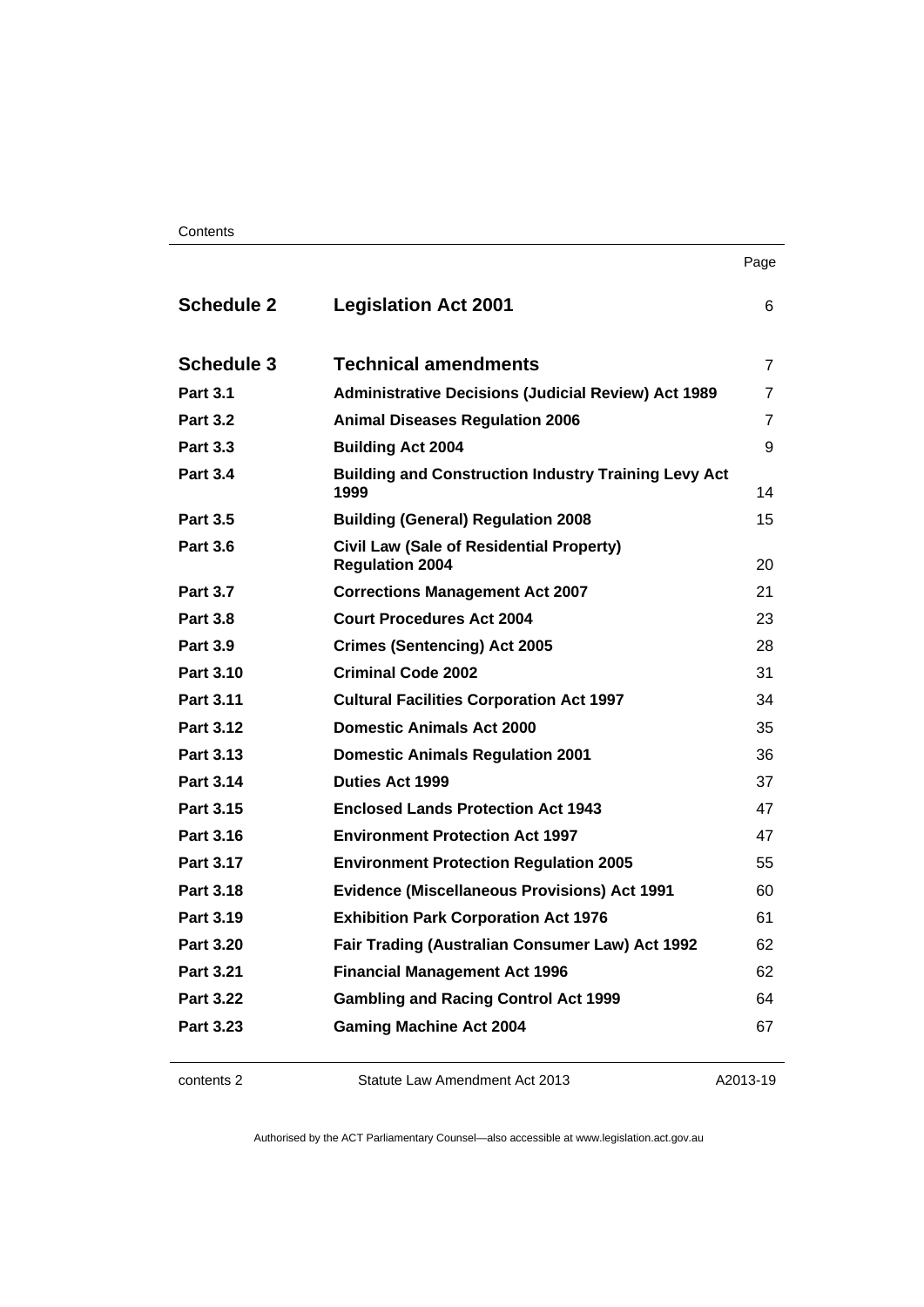| . .<br>× | ۰.<br>× |
|----------|---------|

| <b>Part 3.24</b> | <b>Gaming Machine Regulation 2004</b>                                                               | 73  |
|------------------|-----------------------------------------------------------------------------------------------------|-----|
| <b>Part 3.25</b> | <b>Gas Safety Regulation 2001</b>                                                                   | 75  |
| <b>Part 3.26</b> | Long Service Leave (Portable Schemes) Act 2009                                                      | 76  |
| <b>Part 3.27</b> | <b>Magistrates Court (Liquor Infringement Notices)</b><br><b>Regulation 2010</b>                    | 78  |
| <b>Part 3.28</b> | <b>Magistrates Court Regulation 2009</b>                                                            | 79  |
| <b>Part 3.29</b> | <b>Magistrates Court (Smoke-Free Public Places)</b><br><b>Infringement Notices) Regulation 2010</b> | 80  |
| <b>Part 3.30</b> | <b>Magistrates Court (Tobacco Infringement Notices)</b><br><b>Regulation 2010</b>                   | 80  |
| Part 3.31        | <b>Ombudsman Act 1989</b>                                                                           | 81  |
| <b>Part 3.32</b> | <b>Planning and Development Act 2007</b>                                                            | 82  |
| Part 3.33        | <b>Planning and Development Regulation 2008</b>                                                     | 87  |
| Part 3.34        | <b>Retirement Villages Act 2012</b>                                                                 | 89  |
| <b>Part 3.35</b> | Road Transport (Alcohol and Drugs) Act 1977                                                         | 138 |
| <b>Part 3.36</b> | Road Transport (Driver Licensing) Act 1999                                                          | 143 |
| Part 3.37        | Road Transport (Driver Licensing) Regulation 2000                                                   | 144 |
| Part 3.38        | Road Transport (General) Act 1999                                                                   | 148 |
| Part 3.39        | <b>Road Transport (General) Regulation 2000</b>                                                     | 150 |
| <b>Part 3.40</b> | Road Transport (Mass, Dimensions and Loading) Act<br>2009                                           | 151 |
| <b>Part 3.41</b> | Road Transport (Mass, Dimensions and Loading)<br><b>Regulation 2010</b>                             | 152 |
| <b>Part 3.42</b> | Road Transport (Public Passenger Services) Act 2001                                                 | 153 |
| <b>Part 3.43</b> | <b>Road Transport (Public Passenger Services)</b><br><b>Regulation 2002</b>                         | 154 |
| <b>Part 3.44</b> | Road Transport (Safety and Traffic Management) Act<br>1999                                          | 156 |
| <b>Part 3.45</b> | Road Transport (Third-Party Insurance) Act 2008                                                     | 159 |
| <b>Part 3.46</b> | Road Transport (Vehicle Registration) Act 1999                                                      | 159 |
|                  |                                                                                                     |     |

| A2013-19 |  |
|----------|--|
|----------|--|

contents 3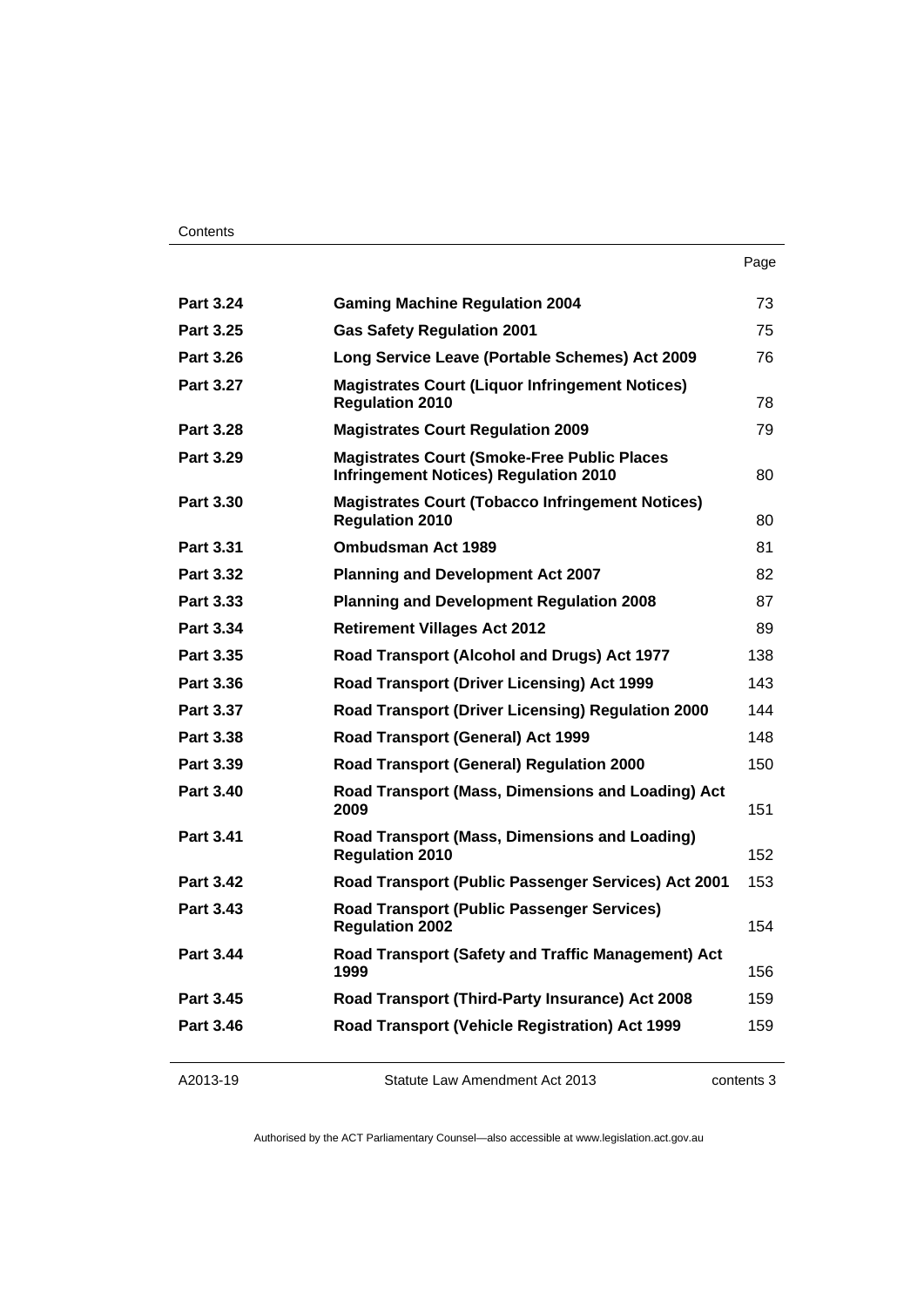| <b>Part 3.47</b>  | <b>Road Transport (Vehicle Registration) Regulation 2000</b>                   | 160 |
|-------------------|--------------------------------------------------------------------------------|-----|
| <b>Part 3.48</b>  | <b>Tree Protection Act 2005</b>                                                | 169 |
| Part 3.49         | Utility Networks (Public Safety) Regulation 2001                               | 170 |
| <b>Part 3.50</b>  | <b>Waste Minimisation Act 2001</b>                                             | 171 |
| <b>Part 3.51</b>  | <b>Water and Sewerage Act 2000</b>                                             | 172 |
| <b>Part 3.52</b>  | <b>Water and Sewerage Regulation 2001</b>                                      | 174 |
| <b>Part 3.53</b>  | <b>Water Resources Act 2007</b>                                                | 180 |
| <b>Part 3.54</b>  | <b>Work Health and Safety Act 2011</b>                                         | 183 |
| Part 3.55         | <b>Working with Vulnerable People (Background</b><br><b>Checking) Act 2011</b> | 183 |
| <b>Schedule 4</b> | Repeal of redundant or obsolete legislation                                    | 185 |
| <b>Part 4.1</b>   | <b>Annual Leave Act 1973</b>                                                   | 185 |
| <b>Part 4.2</b>   | Truck Act 1900                                                                 | 185 |

contents 4 Statute Law Amendment Act 2013

A2013-19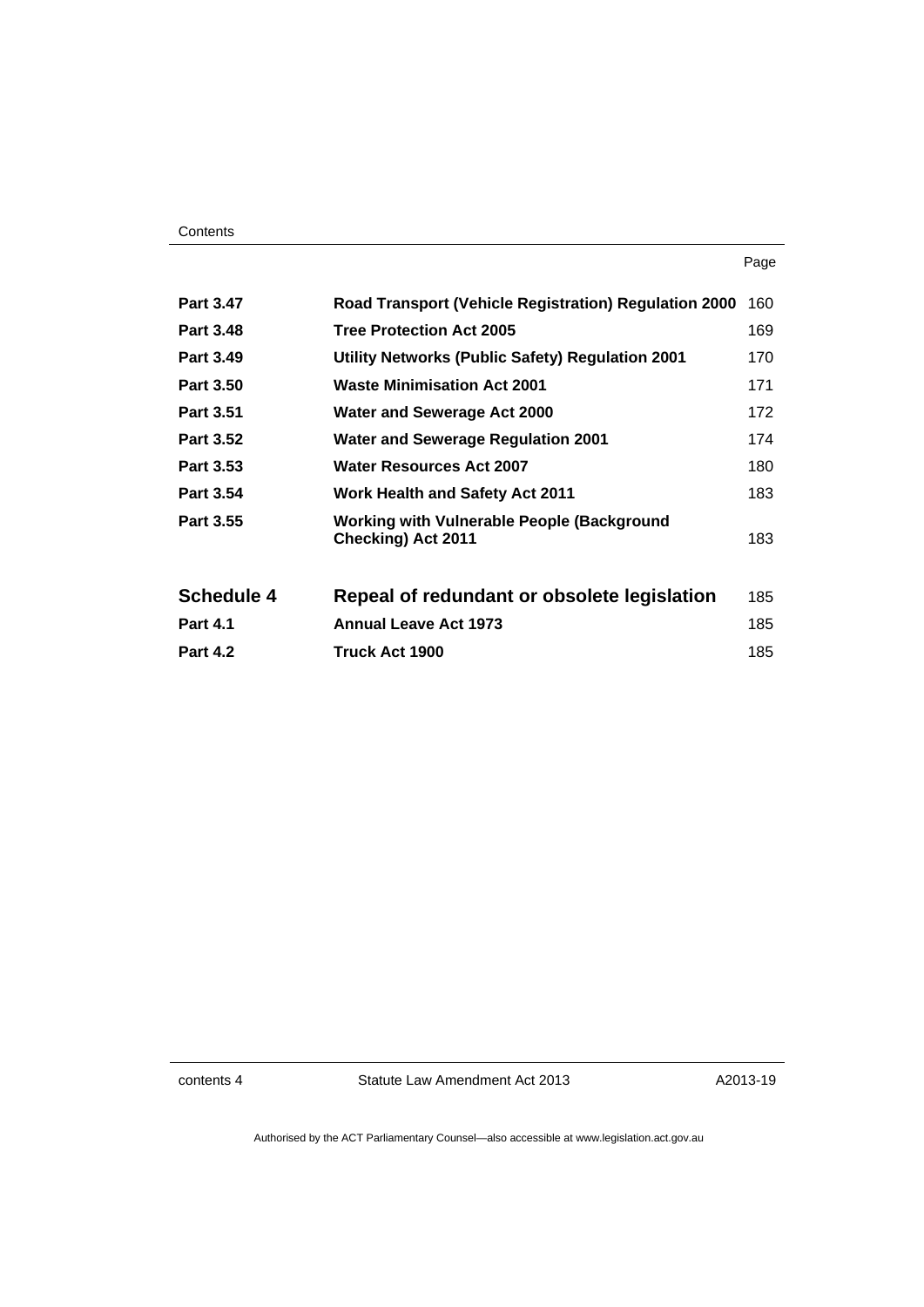

## **A2013-19**

l

An Act to amend legislation for the purpose of statute law revision, and for other purposes

The Legislative Assembly for the Australian Capital Territory enacts as follows:

J2012-120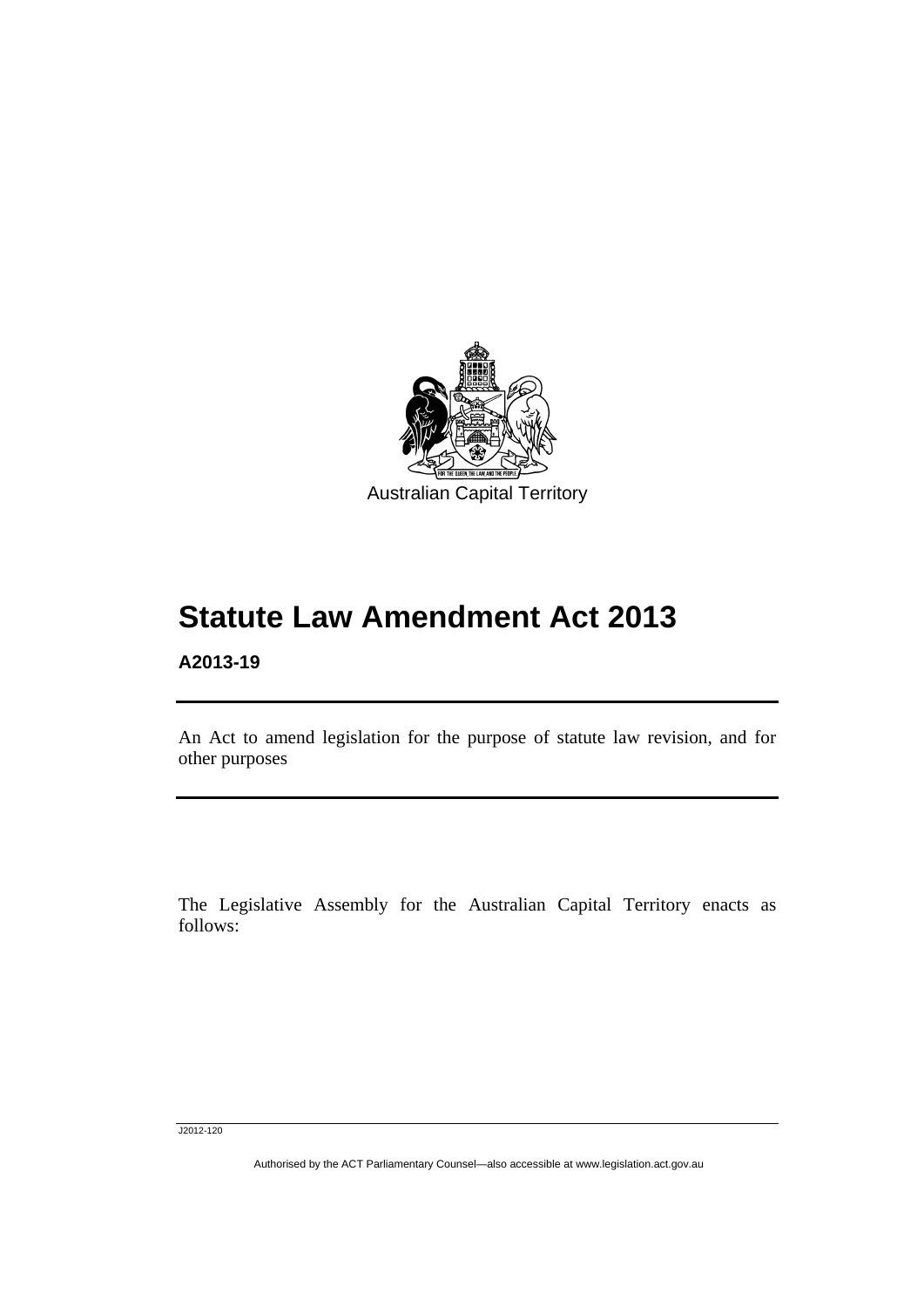<span id="page-5-3"></span><span id="page-5-2"></span><span id="page-5-1"></span><span id="page-5-0"></span>

|                 | <b>Name of Act</b>                                                                                                                                           |
|-----------------|--------------------------------------------------------------------------------------------------------------------------------------------------------------|
|                 | This Act is the <i>Statute Law Amendment Act 2013</i> .                                                                                                      |
| $\overline{2}$  | <b>Commencement</b>                                                                                                                                          |
|                 | This Act commences on the 21st day after its notification day.                                                                                               |
|                 | <b>Note</b><br>The naming and commencement provisions automatically commence on<br>the notification day (see Legislation Act, s 75 (1)).                     |
| 3               | <b>Notes</b>                                                                                                                                                 |
|                 | A note included in this Act is explanatory and is not part of this Act.                                                                                      |
|                 | See the Legislation Act, $s$ 127(1), (4) and (5) for the legal status of<br><b>Note</b><br>notes.                                                            |
| 4               | <b>Purpose of Act</b>                                                                                                                                        |
|                 | The purpose of this Act is to improve the quality of the statute law<br>of the Territory by amending legislation for the purpose of statute<br>law revision. |
| 5               | Legislation amended-schs 1-3                                                                                                                                 |
|                 | This Act amends the legislation mentioned in schedules 1 to 3.                                                                                               |
| $6\phantom{1}6$ | <b>Legislation repealed-sch 4</b>                                                                                                                            |
|                 | This Act repeals the legislation mentioned in schedule 4.                                                                                                    |

<span id="page-5-5"></span><span id="page-5-4"></span>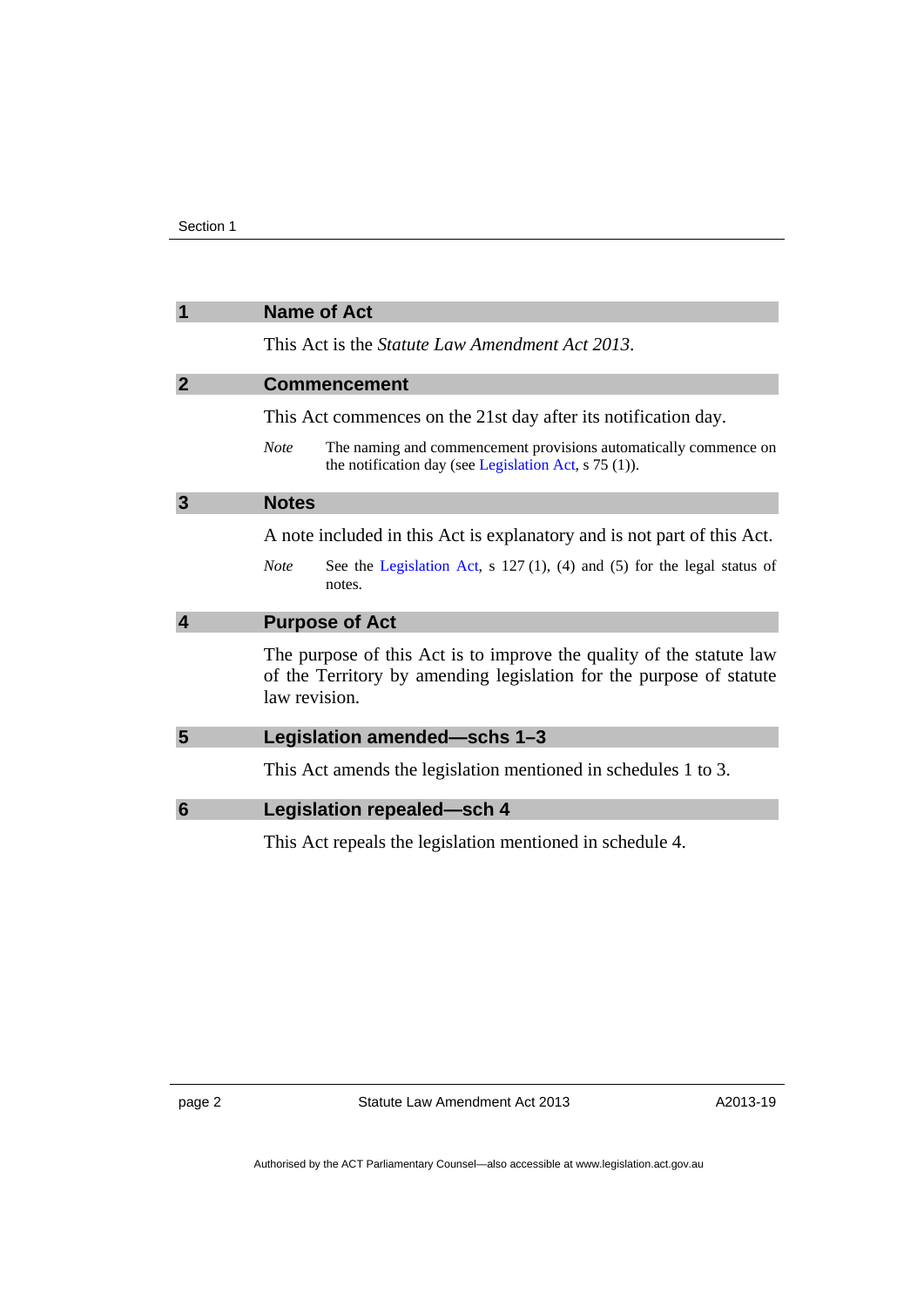## <span id="page-6-0"></span>**Schedule 1 Minor amendments**

(see s 5)

## <span id="page-6-1"></span>**Part 1.1 Health Act 1993**

## **[1.1] Section 106 (5) (b)**

## *substitute*

- (b) must include a requirement that the arbitrator—
	- (i) be a person with experience in determining industrial awards or a barrister with mediation experience; and
	- (ii) have appropriate experience to enable the arbitrator to carry out the arbitrator's role; and

### **Explanatory note**

Section 106 provides an arbitration process to resolve matters relating to establishing core conditions for service contracts for visiting medical officers that are not resolved by negotiations under section 103 or mediation (see section 106 (2)). This amendment broadens the field from which arbitrators can be selected under section 106 (5) (b) and clarifies the reference to 'appropriate experience'.

A2013-19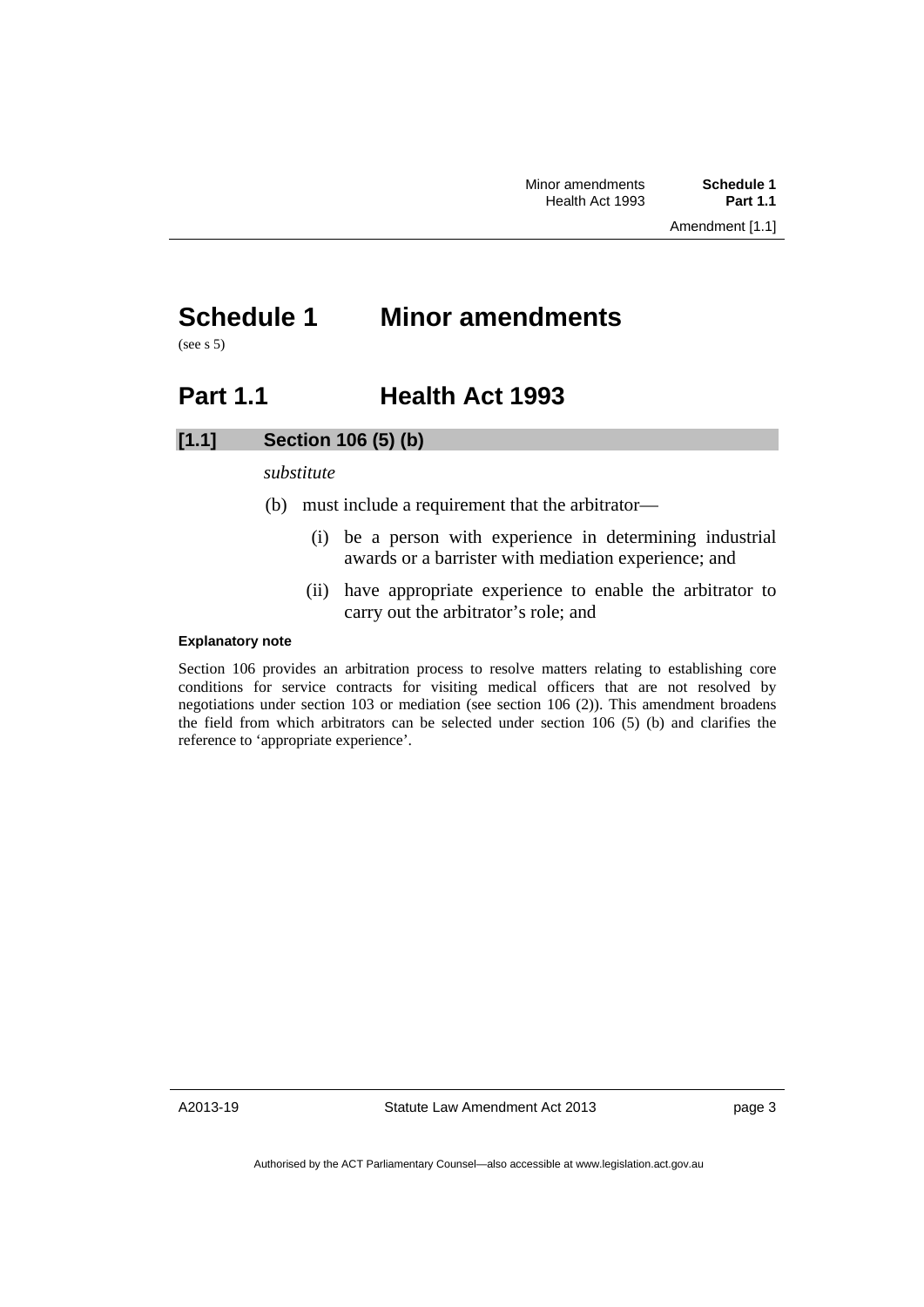**Schedule 1** Minor amendments<br>**Part 1.2 Combudsman Act 19 Part 1.2** Ombudsman Act 1989 Amendment [1.2]

## <span id="page-7-0"></span>**Part 1.2 Ombudsman Act 1989**

## **[1.2] Section 23 (2)**

*omit* 

#### **Explanatory note**

Section 23 (1) provides that the appointment of the ombudsman must not be longer than 7 years. Section 23 (2) provides that a person who is 65 years old or older must not be appointed as ombudsman, and the appointment of an ombudsman must not extend beyond the ombudsman's 65th birthday. This amendment makes section 23 consistent with the *[Ombudsman Act 1976](http://www.comlaw.gov.au/Details/C2012C00609)* (Cwlth), section 22 (Tenure of office) and allows the ACT to appoint a person as ombudsman who is, or will be, 65 years old or older during the term of the appointment.

The ombudsman for the ACT currently holds office under the *[ACT Self-Government](http://www.comlaw.gov.au/Details/C2004C00956)  [\(Consequential Provisions\) Act 1988](http://www.comlaw.gov.au/Details/C2004C00956)* (Cwlth), section 28. Section 28 (3) of that [Act](http://www.comlaw.gov.au/Details/C2004C00956) provides that the person currently holding office as Ombudsman under the *[Ombudsman Act 1976](http://www.comlaw.gov.au/Details/C2012C00609)* (Cwlth) is taken to be the ACT ombudsman until the appointment of the ACT ombudsman under ACT law.

## <span id="page-7-1"></span>**Part 1.3 Road Transport (Third-Party Insurance) Act 2008**

## **[1.3] Section 72 (2)**

*omit everything before paragraph (a), substitute* 

 (2) However, the documents mentioned in subsection (1) (c) may be given to the insurer of a person identified in the police report as being at fault in the motor accident within the period mentioned in that subsection if the injured person—

#### **Explanatory note**

This amendment is consequential on the inclusion of new section 72 (4) to (6) by another amendment. This amendment also updates language in line with current legislative drafting practice.

page 4 Statute Law Amendment Act 2013

A2013-19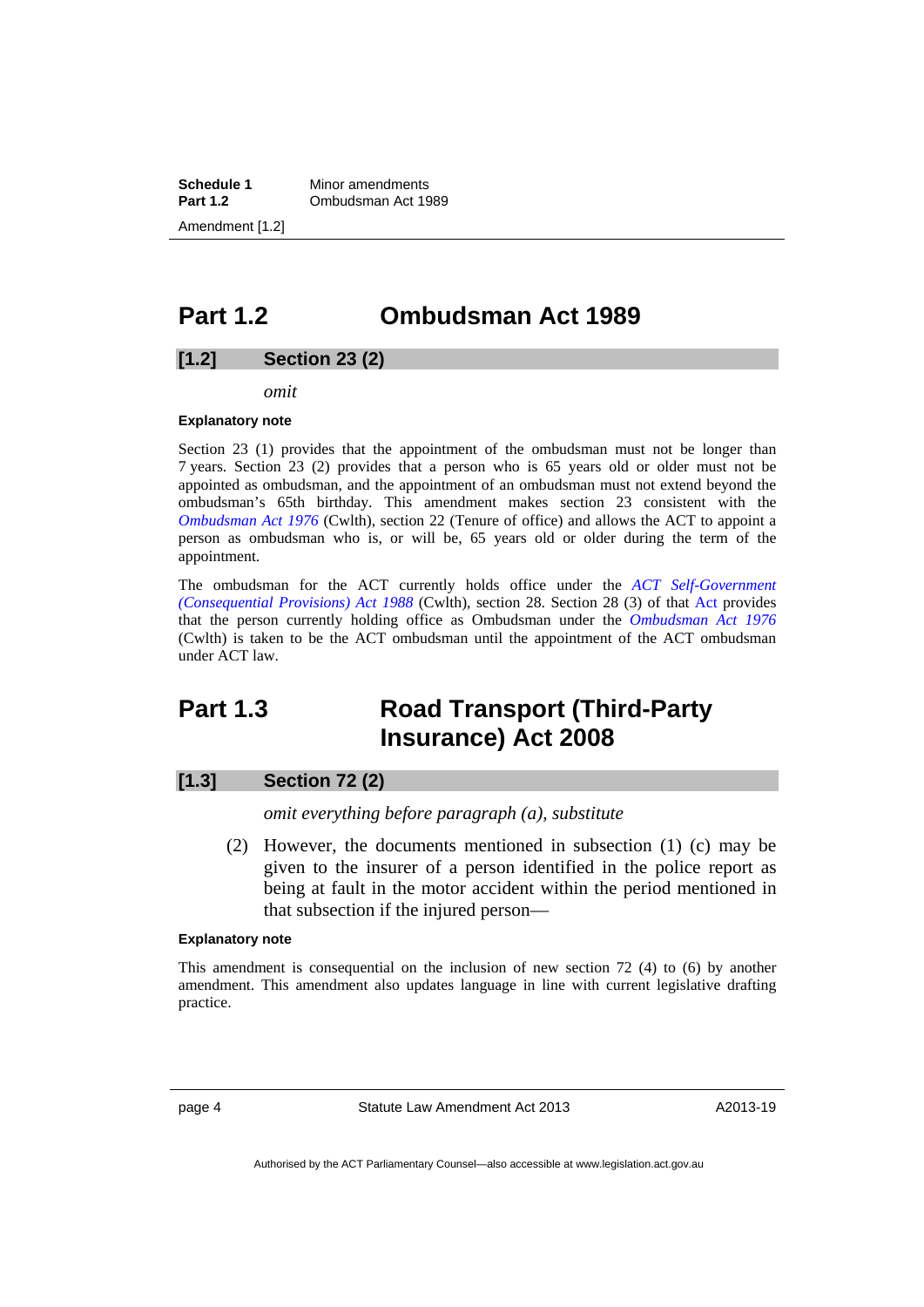## **[1.4] Section 72 (3)**

*omit everything before paragraph (a), substitute* 

 (3) If the person has applied for a police report but has not received it in time to comply with the time limit mentioned in subsection (1) (c), it is sufficient if—

### **Explanatory note**

This amendment updates language in line with current legislative drafting practice.

## **[1.5] New section 72 (4) to (6)**

*insert* 

- (4) If the person is under a legal disability, the period mentioned in subsection (1) (c) begins when the legal disability ends.
- (5) However, subsection (4) does not prevent the person, or someone acting for the person, from complying with this section while the person is under a legal disability.
- (6) In this section:

*legal disability*—a person is under a *legal disability* in the circumstances in which a person is under a disability for the *[Limitation Act 1985](http://www.legislation.act.gov.au/a/1985-66)*.

## **Explanatory note**

This amendment revises section 72 to exclude a person entitled to early payment for medical expenses under chapter 3 from the requirement to comply with the time limit under that section while the claimant is under a legal disability. This amendment brings chapter 3 into line with chapter 4. Section 98 in that chapter excludes a claimant for compensation who is under a legal disability from the requirement to comply with a time limit under chapter 4.

A2013-19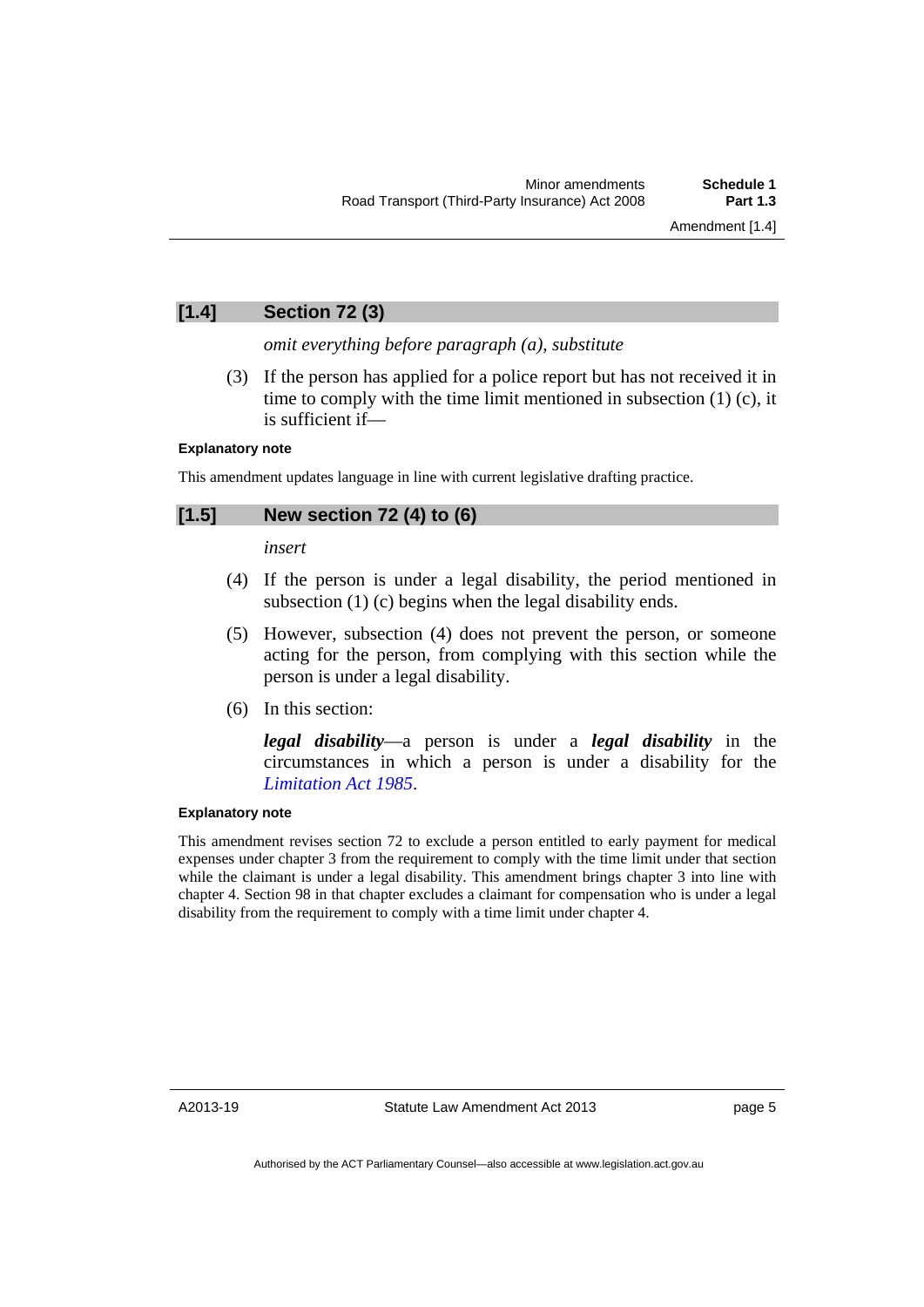**Schedule 2** Legislation Act 2001

Amendment [2.1]

## <span id="page-9-0"></span>**Schedule 2 Legislation Act 2001**

 $(see s 5)$ 

## **[2.1] Section 31, definition of** *scrutiny committee principles*

## *substitute*

*scrutiny committee principles* means the terms of reference of the Legislative Assembly standing committee performing the duties of a scrutiny of bills and subordinate legislation committee that apply to subordinate laws and disallowable instruments.

#### **Explanatory note**

This amendment updates the definition as a consequence of a change in the name of the committee.

page 6 Statute Law Amendment Act 2013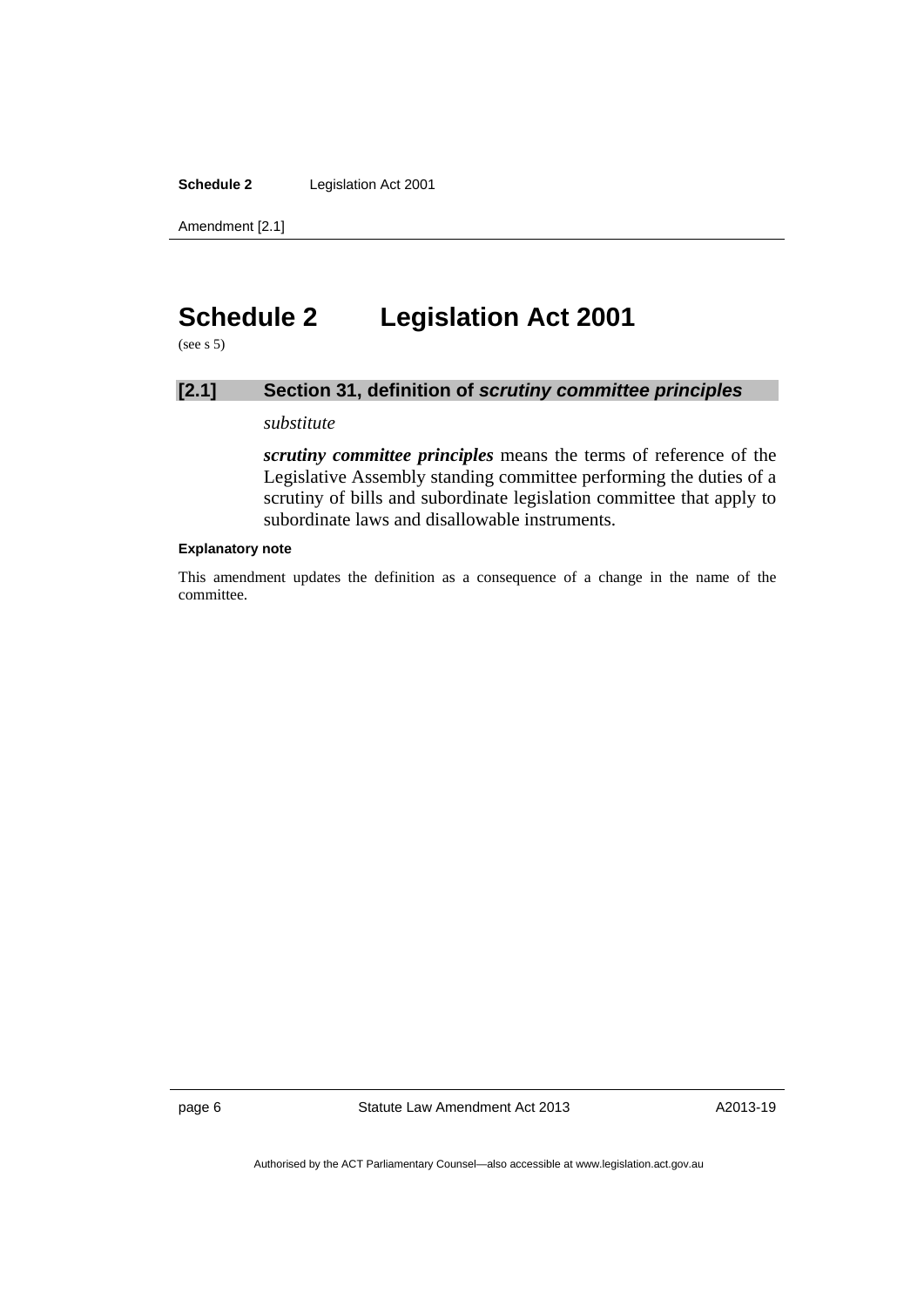## <span id="page-10-0"></span>**Schedule 3 Technical amendments**

(see s 5)

## <span id="page-10-1"></span>**Part 3.1 Administrative Decisions (Judicial Review) Act 1989**

**[3.1] Section 10 (6), definition of** *relevant day***, paragraph (d)**

*after* 

decision

*insert* 

is given to the applicant

#### **Explanatory note**

*[Statute Law Amendment Act 2005 \(No 2\)](http://www.legislation.act.gov.au/a/2005-62/default.asp)* remade section 10 to bring the language and structure of the section more closely into line with current legislative drafting practice. In the course of remaking section 10, some words from the definition of *relevant day*, paragraph (d) were inadvertently omitted. Without the words, the paragraph does not make sense. This amendment revises the definition to reinsert the missing words.

## <span id="page-10-2"></span>**Part 3.2 Animal Diseases Regulation 2006**

## **[3.2] Sections 8 (3) and 41 (2), new note**

#### *insert*

*Note 3* A reference to an instrument includes a reference to a provision of an instrument (see [Legislation Act,](http://www.legislation.act.gov.au/a/2001-14) s 14 (2)).

#### **Explanatory note**

This amendment inserts a note about the [Legislation Act,](http://www.legislation.act.gov.au/a/2001-14) section 14 (2) to assist legislation users.

A2013-19

page 7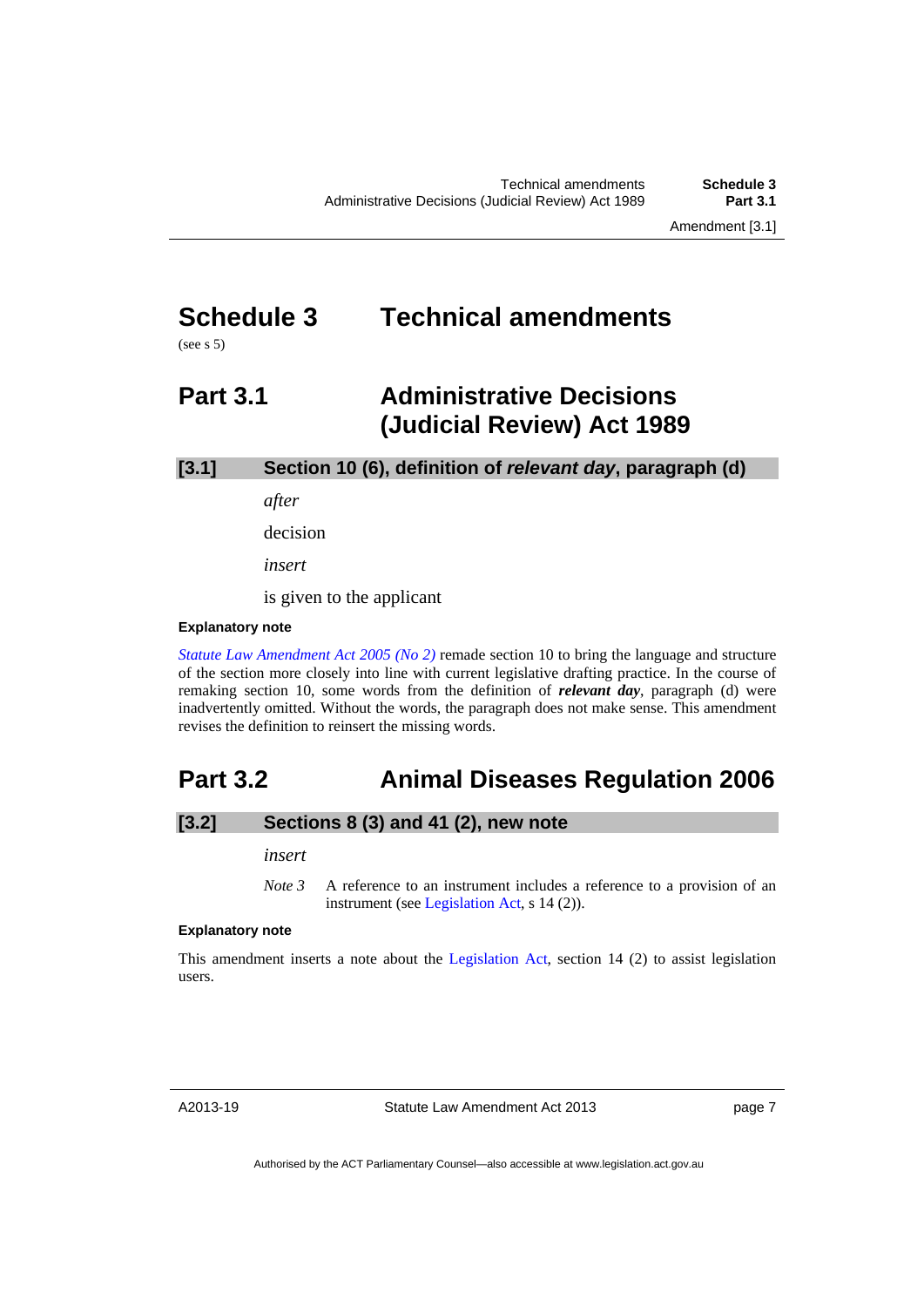**Schedule 3 Technical amendments**<br>**Part 3.2 Animal Diseases Regulary Part 3.2** Animal Diseases Regulation 2006 Amendment [3.3]

**[3.3] Dictionary, note 2** 

*omit* 

person

*insert* 

person (see s 160)

#### **Explanatory note**

This amendment updates the term in line with current legislative drafting practice.



*insert* 

• chief veterinary officer

#### **Explanatory note**

This amendment inserts a new term to assist legislation users and is consequential on another amendment.

**[3.5] Dictionary, note 3**

*omit* 

• director

#### **Explanatory note**

This amendment omits a redundant term.

## **[3.6] Further amendments, mentions of** *director*

*omit* 

director

*substitute* 

chief veterinary officer

*in* 

- $\bullet$  section 15 (2) (c)
- $\bullet$  section 28 (d) and (e)

page 8 Statute Law Amendment Act 2013

A2013-19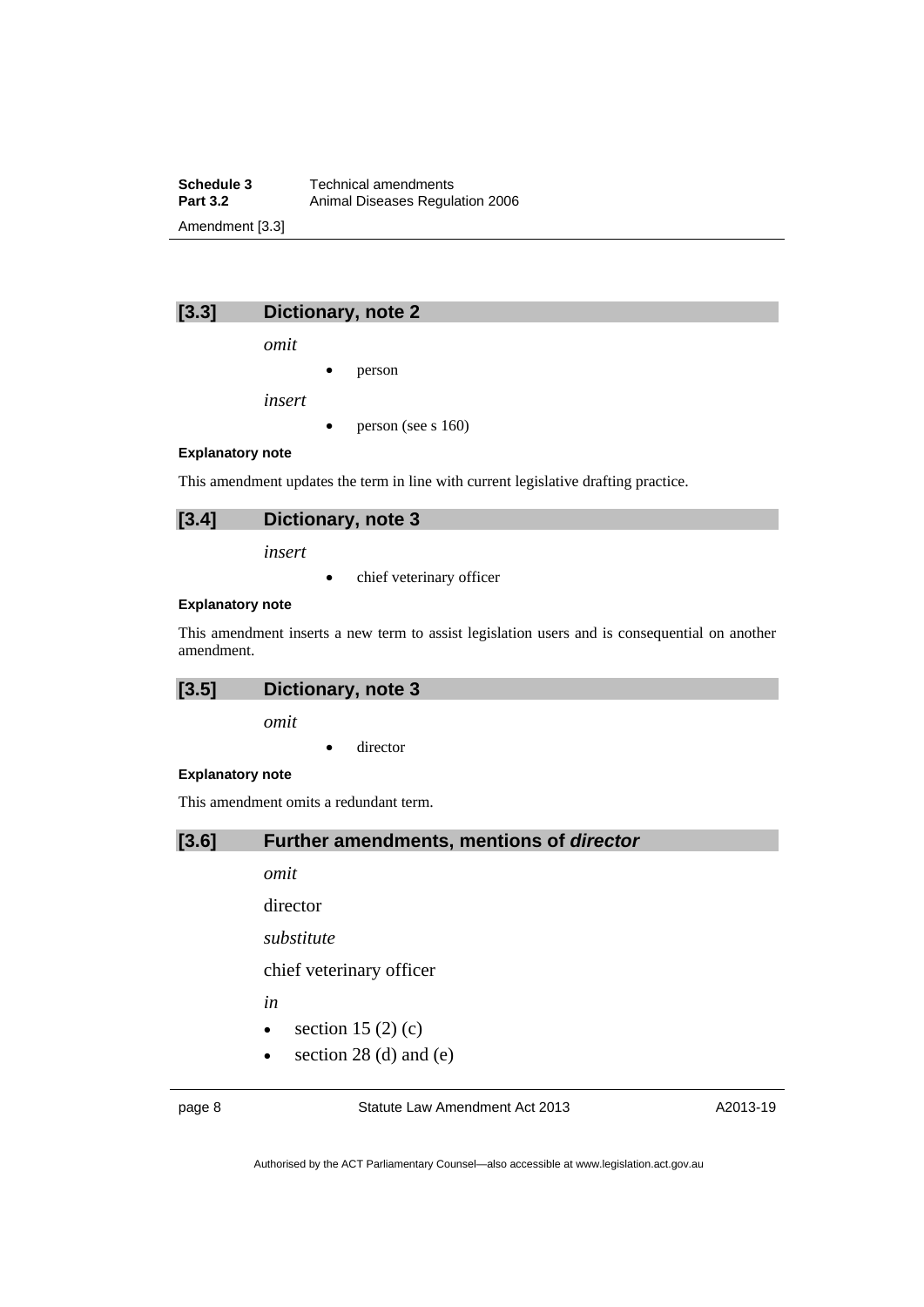- section 35 (1) and (2)
- section 44 (3)
- dictionary, definition of *approved vaccine*

#### **Explanatory note**

This amendment updates the regulation to reflect the change of title of the Director of Veterinary Health to 'Chief Veterinary Officer' in the *[Animal Diseases Act 2005](http://www.legislation.act.gov.au/a/2005-18)* made by the *[Animal Diseases Amendment Act 2009](http://www.legislation.act.gov.au/a/2009-14/default.asp)*.

## <span id="page-12-0"></span>**Part 3.3 Building Act 2004**

## **[3.7] Section 14D (2), new notes**

*insert* 

- *Note 1* The *[Statutory Declarations Act 1959](http://www.comlaw.gov.au/Series/C2004A07365)* (Cwlth) applies to the making of statutory declarations under ACT laws.
- *Note 2* It is an offence to make a false or misleading statement, give false or misleading information or produce a false or misleading document (see [Criminal Code](http://www.legislation.act.gov.au/a/2002-51), pt 3.4).

## **Explanatory note**

This amendment inserts standard notes about statutory declarations.

## **[3.8] Sections 19A (2), 19E (2) and 20 (4), new note**

*insert* 

*Note* An appointment must be in writing (see [Legislation Act](http://www.legislation.act.gov.au/a/2001-14), s 206).

### **Explanatory note**

This amendment inserts a standard note about appointments.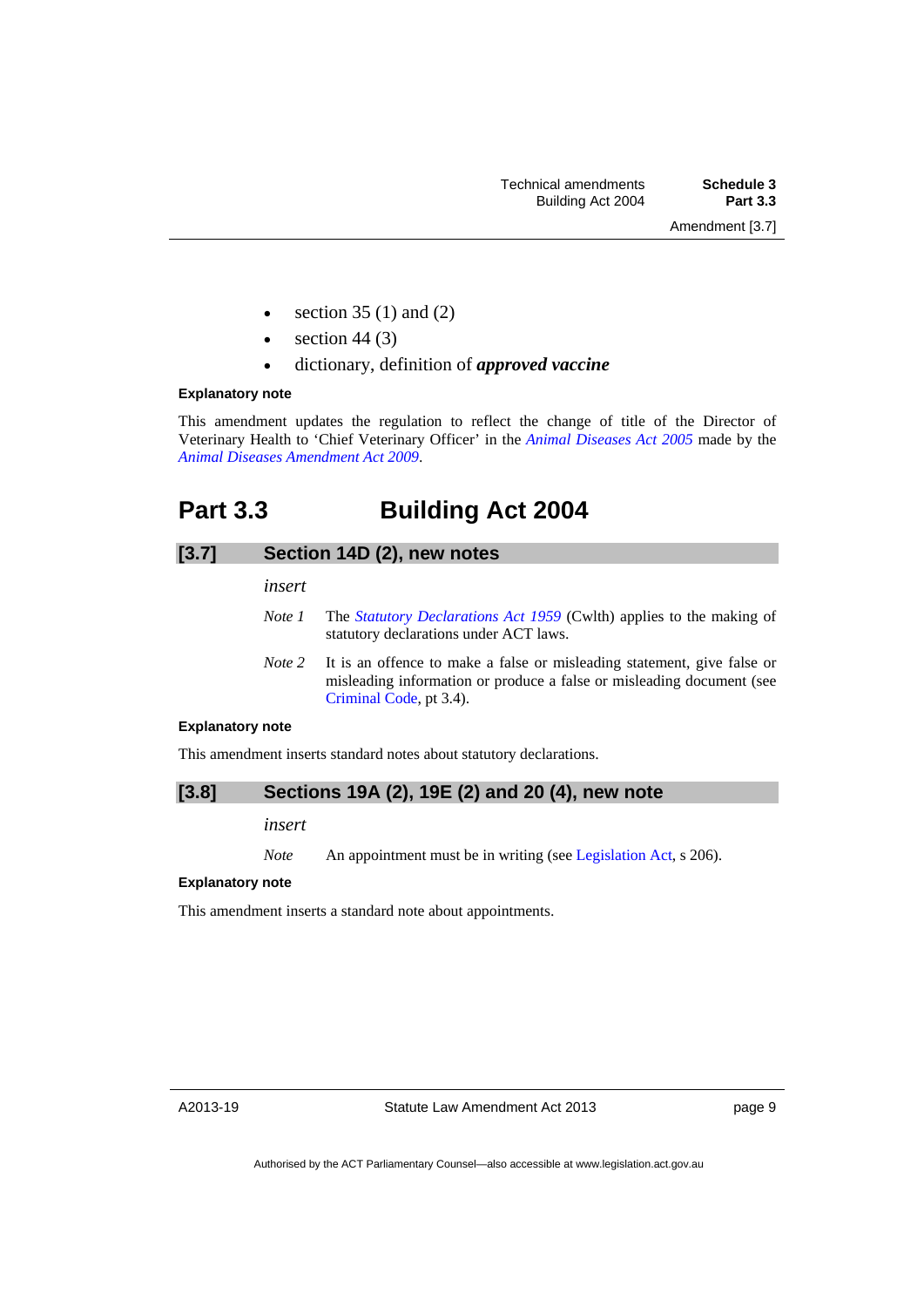**Schedule 3 Technical amendments**<br>**Part 3.3 Building Act 2004 Part 3.3** Building Act 2004 Amendment [3.9]

### **[3.9] Section 26B (2), new notes**

*insert* 

- *Note 1* The *[Statutory Declarations Act 1959](http://www.comlaw.gov.au/Series/C2004A07365)* (Cwlth) applies to the making of statutory declarations under ACT laws.
- *Note* 2 It is an offence to make a false or misleading statement, give false or misleading information or produce a false or misleading document (see [Criminal Code](http://www.legislation.act.gov.au/a/2002-51), pt 3.4).

#### **Explanatory note**

This amendment inserts standard notes about statutory declarations.

## [3.10] Section 28A (5), new definition of *asbestos advice*

### *after the note, insert*

*asbestos advice*—see the *[Dangerous Substances Act 2004](http://www.legislation.act.gov.au/a/2004-7)*, section 47J.

#### **Explanatory note**

This amendment relocates a definition of a term from the dictionary that is used only in section 28A, in line with current legislative drafting practice. The definition is omitted from the dictionary by another amendment.

#### **[3.11] Section 32B (2), new notes**

#### *insert*

- *Note 1* The *[Statutory Declarations Act 1959](http://www.comlaw.gov.au/Series/C2004A07365)* (Cwlth) applies to the making of statutory declarations under ACT laws.
- *Note 2* It is an offence to make a false or misleading statement, give false or misleading information or produce a false or misleading document (see [Criminal Code](http://www.legislation.act.gov.au/a/2002-51), pt 3.4).

#### **Explanatory note**

This amendment inserts standard notes about statutory declarations.

page 10 Statute Law Amendment Act 2013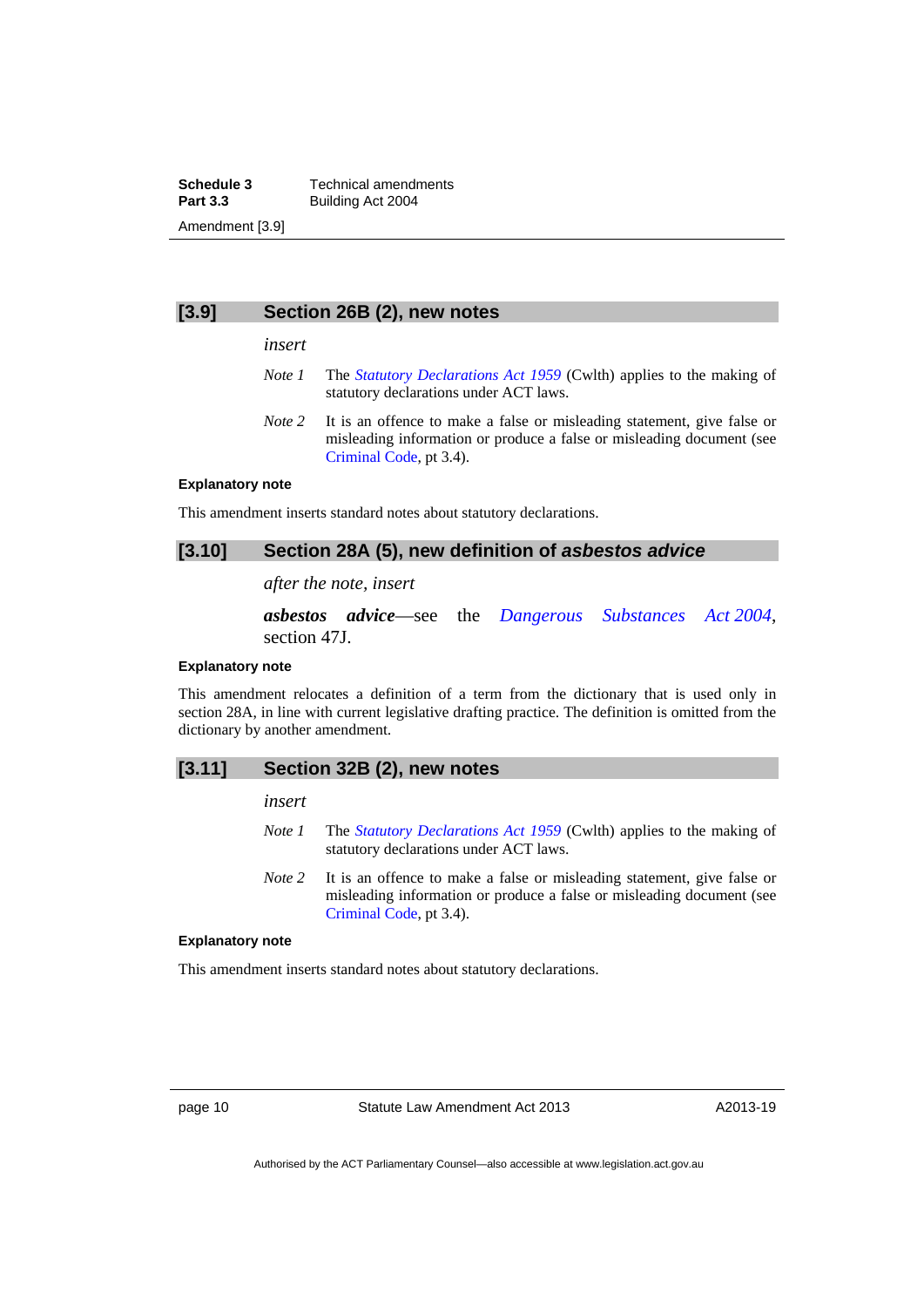## **[3.12] Section 97 (2) (b), new notes**

#### *insert*

- *Note 1* The *[Statutory Declarations Act 1959](http://www.comlaw.gov.au/Series/C2004A07365)* (Cwlth) applies to the making of statutory declarations under ACT laws.
- *Note* 2 It is an offence to make a false or misleading statement, give false or misleading information or produce a false or misleading document (see [Criminal Code,](http://www.legislation.act.gov.au/a/2002-51) pt 3.4).

#### **Explanatory note**

This amendment inserts standard notes about statutory declarations.

## **[3.13] Section 122 (1), new note**

*insert* 

*Note* For the making of appointments (including acting appointments), see the [Legislation Act,](http://www.legislation.act.gov.au/a/2001-14) pt 19.3.

#### **Explanatory note**

This amendment inserts a standard note about appointments.

### **[3.14] Section 139B (4)**

*omit* 

(or provision of an instrument)

#### **Explanatory note**

This amendment omits words that are redundant because of the [Legislation Act,](http://www.legislation.act.gov.au/a/2001-14) section 14 (2), which provides that a reference to an instrument includes a reference to a provision of an instrument.

A2013-19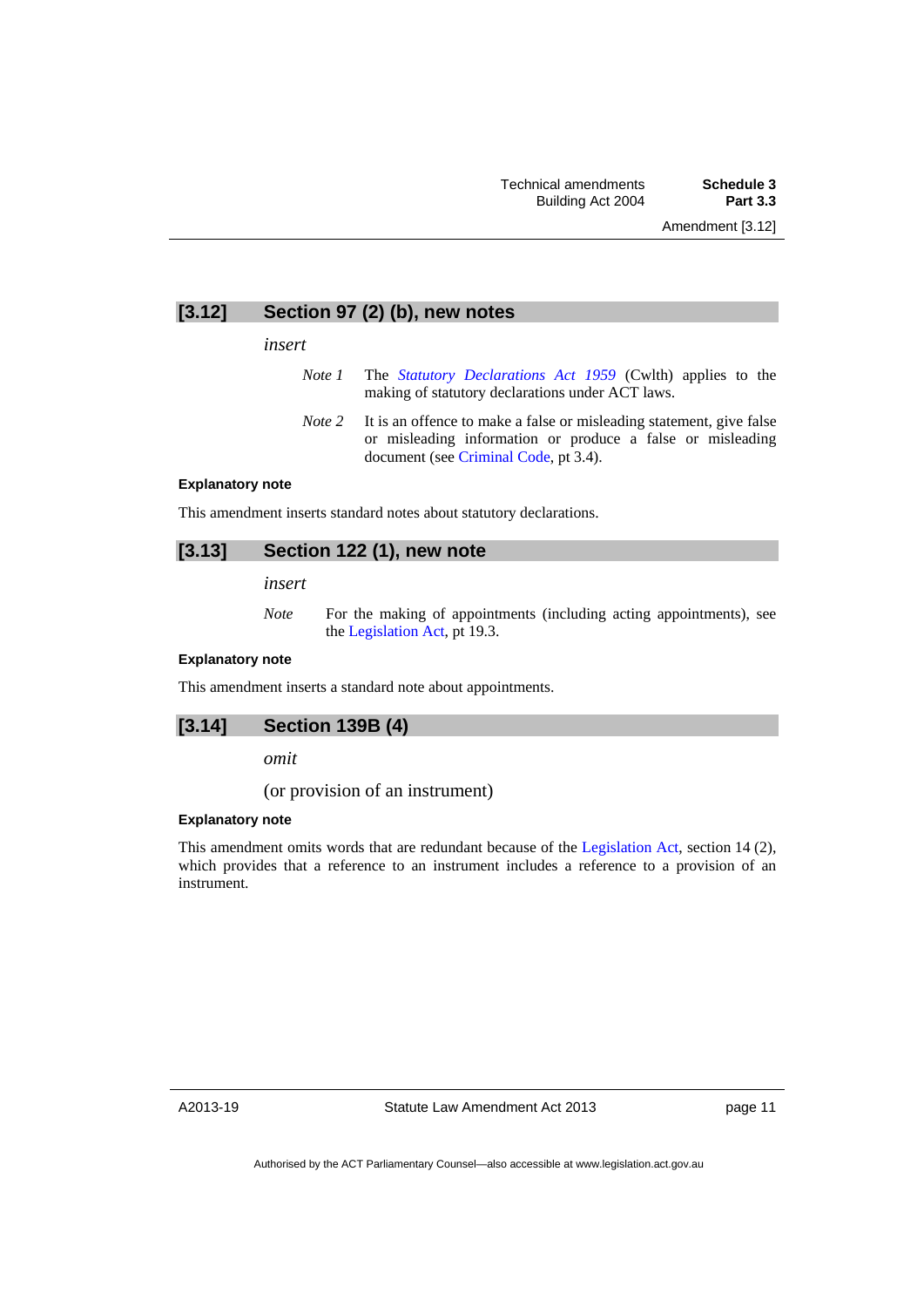**Schedule 3 Technical amendments**<br>**Part 3.3 Building Act 2004 Part 3.3** Building Act 2004 Amendment [3.15]

## **[3.15] Section 139B (4), new note**

*insert* 

*Note* A reference to an instrument includes a reference to a provision of an instrument (see [Legislation Act,](http://www.legislation.act.gov.au/a/2001-14) s 14 (2)).

### **Explanatory note**

This amendment inserts a note to assist legislation users and is consequential on another amendment.

| [3.16]<br>Dictionary, definition of asbestos advice |  |
|-----------------------------------------------------|--|
|-----------------------------------------------------|--|

*omit* 

### **Explanatory note**

This amendment omits a definition that is made redundant as a result of another amendment.

## **[3.17] Dictionary, definition of** *completion day*

*omit* 

section 84

*substitute* 

section 85

#### **Explanatory note**

This amendment corrects a cross-reference.

page 12 Statute Law Amendment Act 2013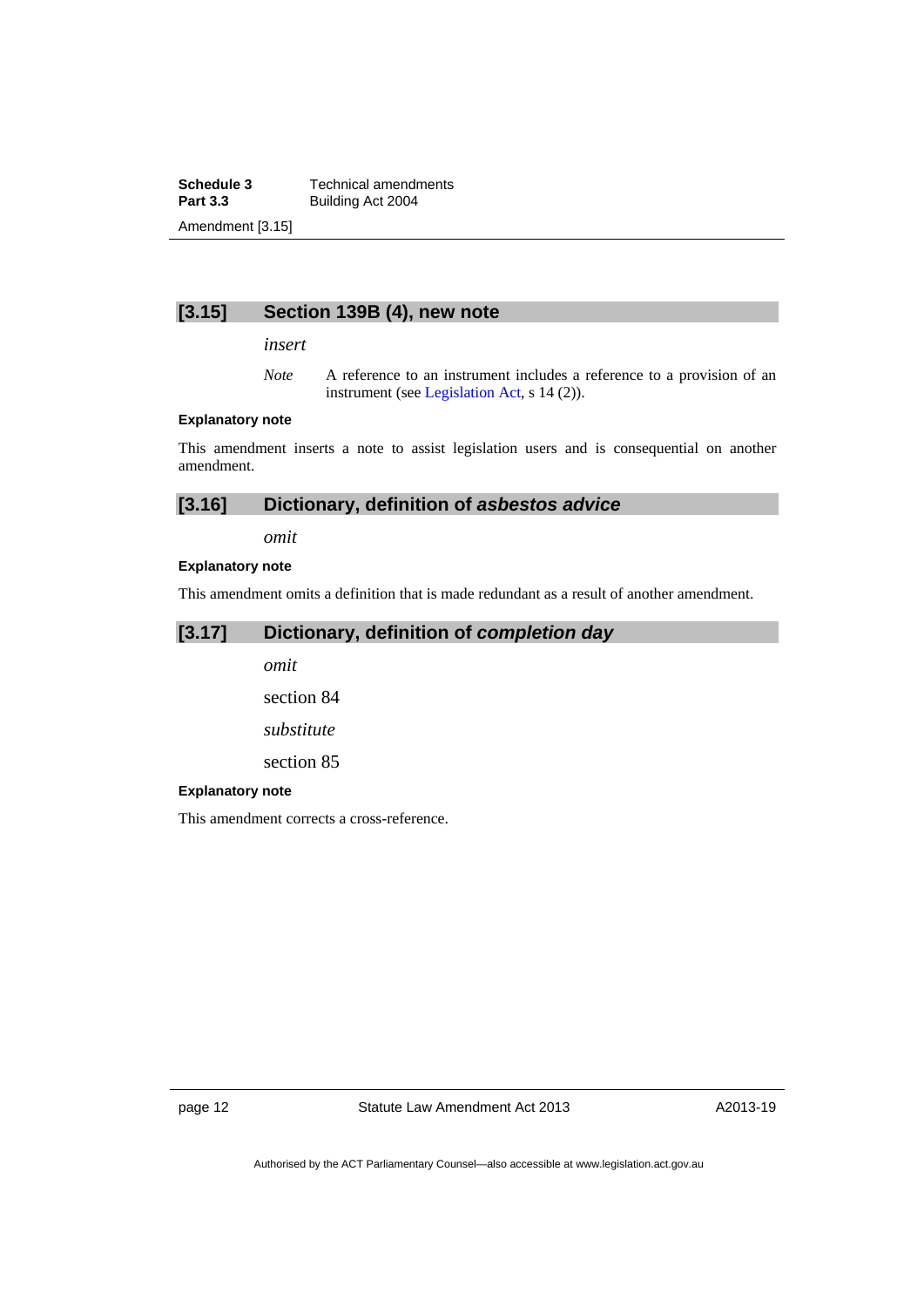Amendment [3.18]

## **[3.18] Dictionary, definition of** *eligible entity*

*omit* 

section 17

*substitute* 

section 18

#### **Explanatory note**

This amendment corrects a cross-reference and brings the provision into line with current legislative drafting practice.

## **[3.19] Dictionary, definition of** *removal*

*omit* 

#### **Explanatory note**

This amendment omits a definition that is no longer used in the Act. The term is, however, used in the *[Building \(General\) Regulation 2008](http://www.legislation.act.gov.au/sl/2008-3)* and has been relocated to the regulation by another amendment.

## **[3.20] Dictionary, definition of** *special actuary*

*omit* 

section 84

*substitute* 

section 122

#### **Explanatory note**

This amendment corrects a cross-reference and brings the provision into line with current legislative drafting practice.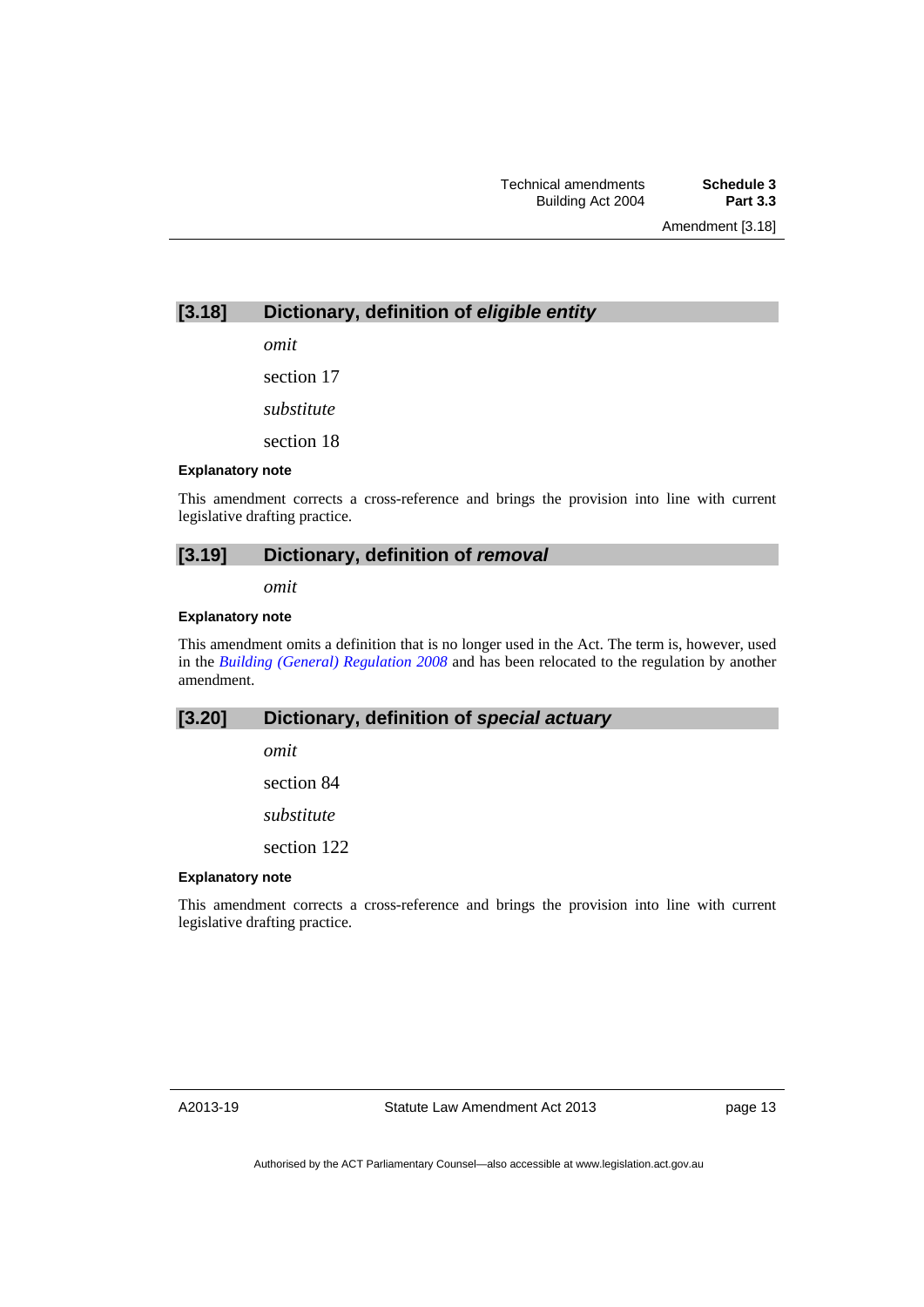## <span id="page-17-0"></span>**Part 3.4 Building and Construction Industry Training Levy Act 1999**

| [3.21] | Section 6, note |  |
|--------|-----------------|--|
|        |                 |  |

*omit*  s 78 (5) (b) *substitute*  s 78 (7) (b)

#### **Explanatory note**

This amendment corrects a cross-reference.

## **[3.22] Section 25 (1)**

*omit* 

in writing

#### **Explanatory note**

This amendment omits words that are redundant because of the [Legislation Act,](http://www.legislation.act.gov.au/a/2001-14) section 42 (2), which requires notifiable instruments to be in writing.

## **[3.23] Dictionary, definition of** *authority*

*after* 

Building and Construction Industry Training Fund Authority

*insert* 

established under section 4

#### **Explanatory note**

This amendment updates the definition in line with current legislative drafting practice.

page 14 Statute Law Amendment Act 2013

A2013-19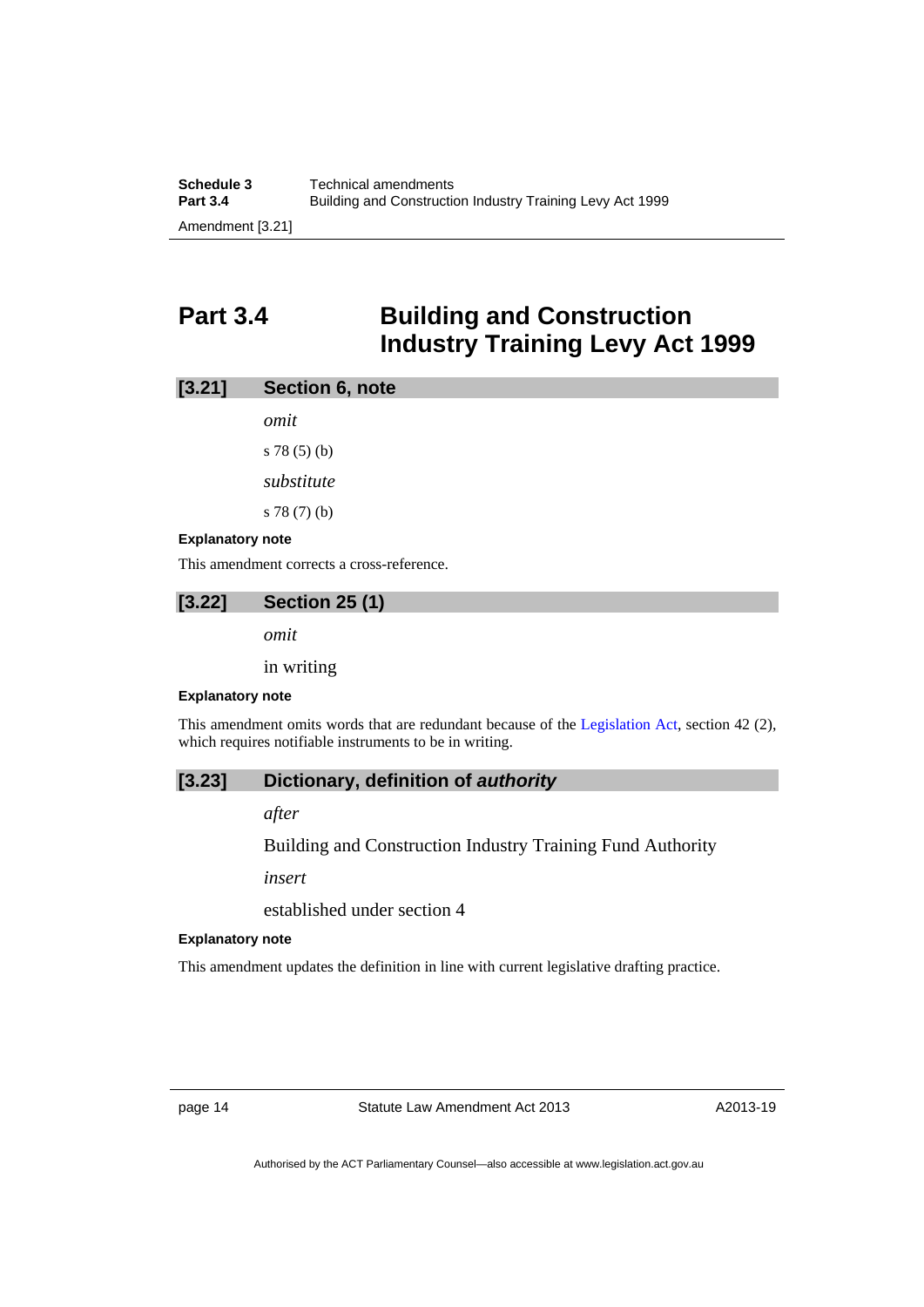## <span id="page-18-0"></span>**Part 3.5 Building (General) Regulation 2008**

## **[3.24] New section 4A**

*in part 1, insert* 

## **4A Offences against regulation—application of Criminal Code etc**

Other legislation applies in relation to offences against this regulation.

*Note 1 Criminal Code*

The [Criminal Code](http://www.legislation.act.gov.au/a/2002-51), ch 2 applies to all offences against this regulation (see Code, pt 2.1).

The chapter sets out the general principles of criminal responsibility (including burdens of proof and general defences), and defines terms used for offences to which the Code applies (eg *conduct*, *intention*, *recklessness* and *strict liability*).

*Note 2 Penalty units* 

The [Legislation Act](http://www.legislation.act.gov.au/a/2001-14), s 133 deals with the meaning of offence penalties that are expressed in penalty units.

#### **Explanatory note**

This amendment inserts a standard information provision that states that the [Criminal Code](http://www.legislation.act.gov.au/a/2002-51) applies to all offences against this regulation.

#### **[3.25] Section 6 (6), definition of** *minor maintenance*

*omit* 

all or any

*substitute* 

1 or more

#### **Explanatory note**

This amendment updates language in line with current legislative drafting practice.

A2013-19

Statute Law Amendment Act 2013

page 15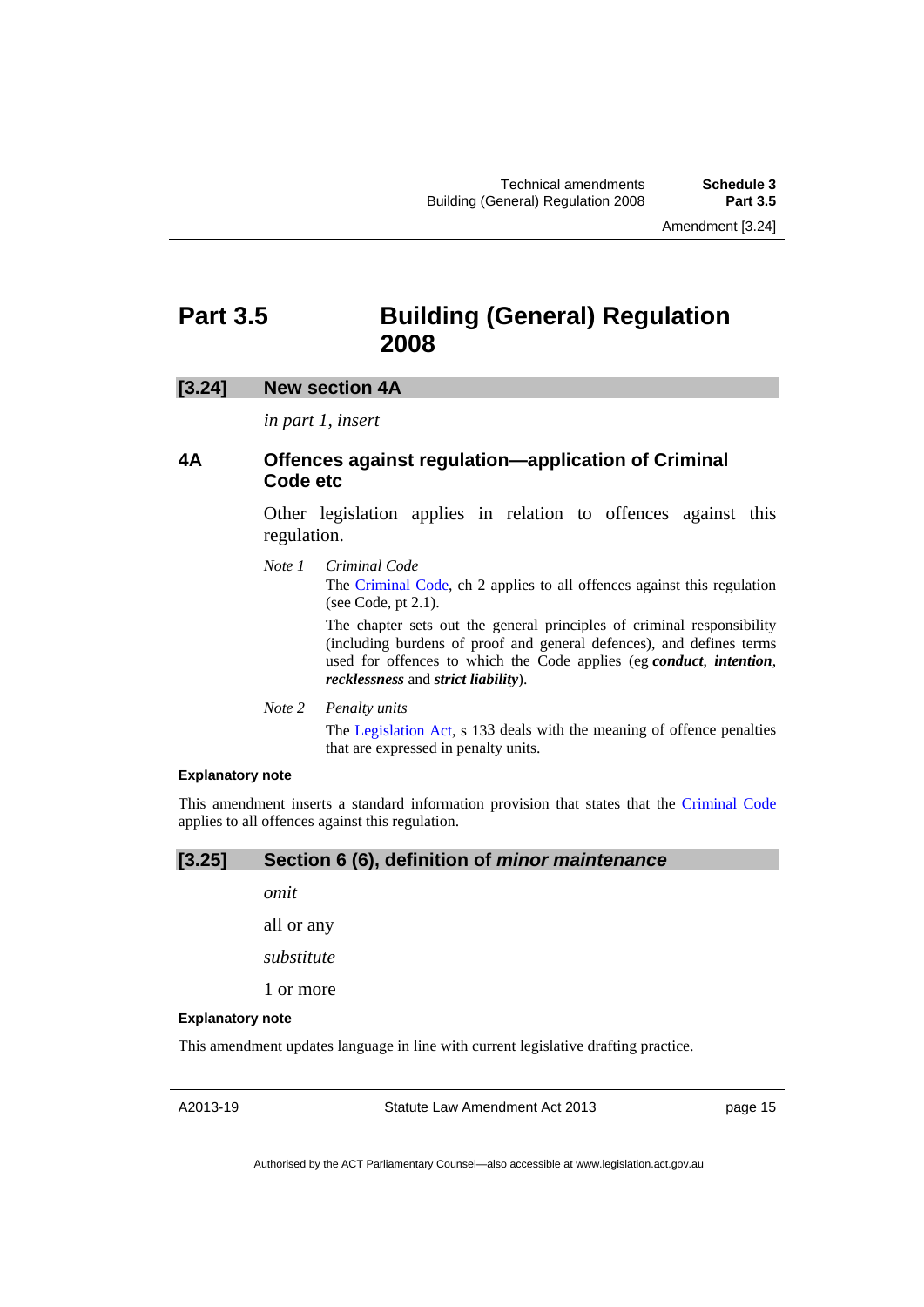**Schedule 3 Technical amendments**<br>**Part 3.5 Building (General) Regulary Part 3.5** Building (General) Regulation 2008 Amendment [3.26]

## **[3.26] Section 7D (e)**

*omit* 

a natural person

*substitute* 

an individual

### **Explanatory note**

This amendment updates language in line with current legislative drafting practice.

## **[3.27] Section 13 (2) (a), new note**

*insert* 

*Note* AS 2601 may be purchased at [www.standards.org.au.](http://www.standards.org.au/)

#### **Explanatory note**

This amendment adds a note about where the standard may be purchased.

## **[3.28] New section 13 (3)**

*insert* 

(3) In this section:

*removal*, of a building––

- (a) means the removal of the building from a place for re-erection, with or without further alteration, at another place; and
- (b) includes the demolition of part of the building removed or proposed to be removed.

#### **Explanatory note**

This amendment relocates a definition of a term from the *[Building Act 2004](http://www.legislation.act.gov.au/a/2004-11)*, dictionary to the regulation, section 13 because the term is used only in that section.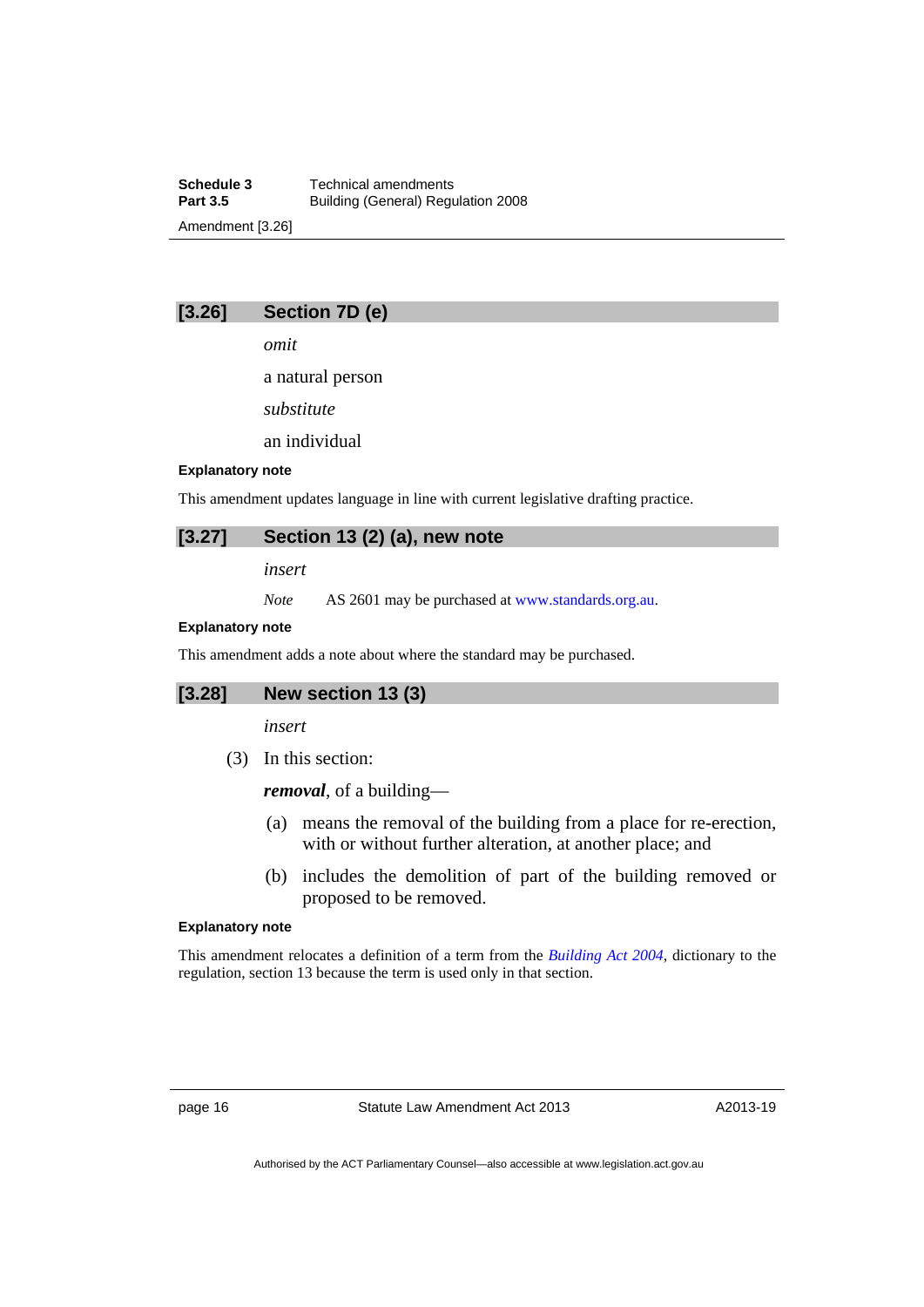Amendment [3.29]

## **[3.29] Section 17 (2), example 3**

*omit* 

*associated with* 

*substitute* 

*with associated* 

### **Explanatory note**

This amendment corrects a minor typographical error.

### **[3.30] Section 17 (2), new note**

*insert* 

*Note 1A* Australian standards may be purchased at [www.standards.org.au.](http://www.standards.org.au/)

#### **Explanatory note**

This amendment adds a note about where the standards may be purchased.

## **[3.31] Section 17 (8), definitions of** *AS 1684***,** *AS 2870***,** *AS 3623*  **and** *AS 3700*

*omit* 

Australian Standard

*substitute* 

AS

#### **Explanatory note**

This amendment updates language in line with current legislative drafting practice.

A2013-19

page 17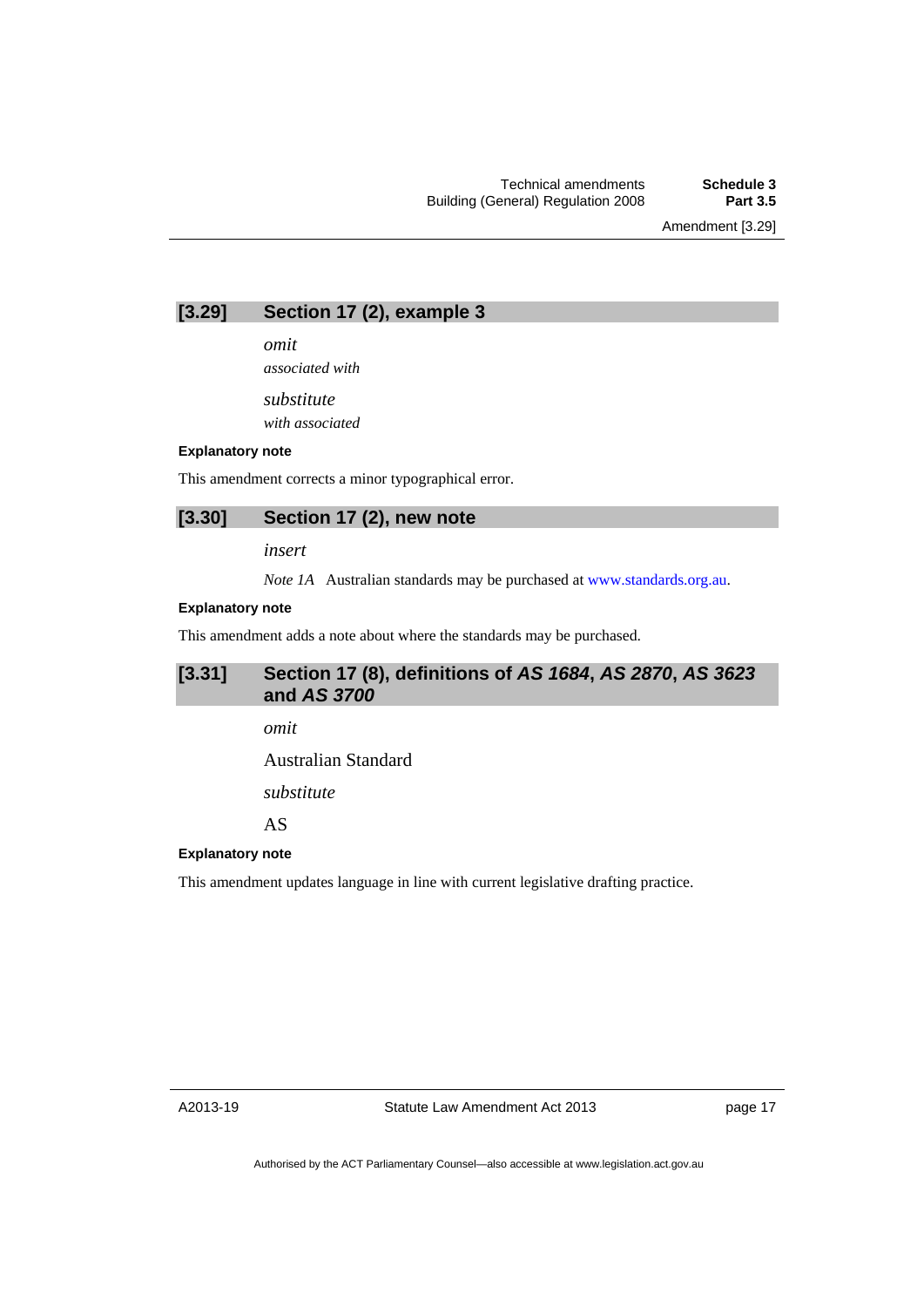## **[3.32] Schedule 1, section 1.1, definition of** *AS 1742*

#### *substitute*

*AS 1742* means AS 1742 (Manual of uniform traffic control devices), as in force from time to time.

*Note* Australian standards may be purchased at [www.standards.org.au.](http://www.standards.org.au/)

#### **Explanatory note**

This amendment updates language in line with current legislative drafting practice and adds a note about where the standards may be purchased.

## **[3.33] Schedule 1, section 1.1, new definition of** *AS 3533*

*insert* 

*AS 3533* means AS 3533 (Amusement rides and devices––Design and construction), as in force from time to time.

#### **Explanatory note**

This amendment inserts a definition of a term used in the regulation, schedule 1.

### **[3.34] Schedule 1, section 1.1, definition of** *AS/NZS 3845*

*omit* 

Australian and New Zealand Standard

#### **Explanatory note**

This amendment omits unnecessary words and brings the provision into line with current legislative drafting practice.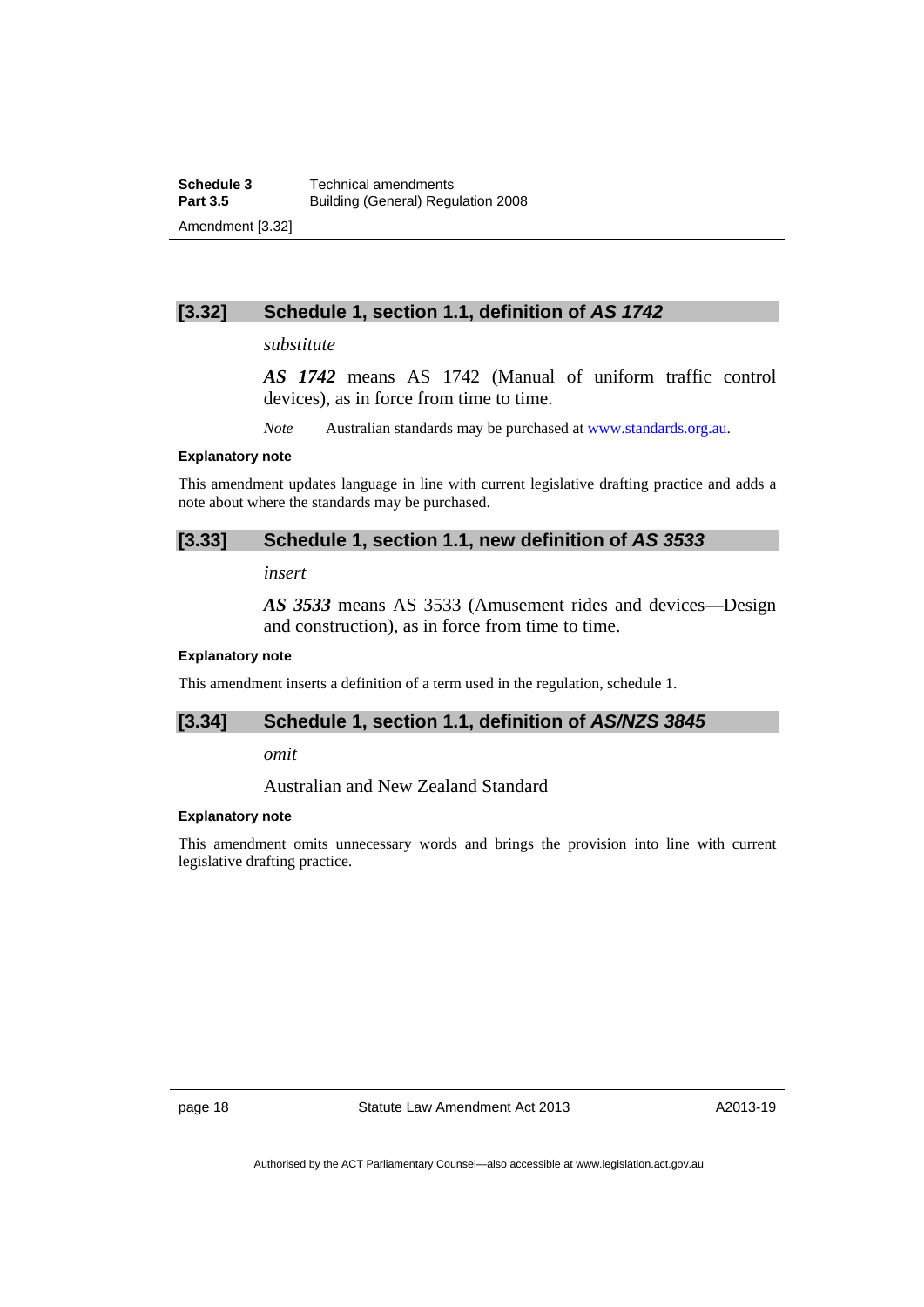### **[3.35] Dictionary, note 2**

*insert* 

- AS (see s 164 (1))
- AS/NZS (see s 164 (2))

## **Explanatory note**

Dictionary, note 2 lists examples of terms used in the regulation that are defined in the [Legislation Act,](http://www.legislation.act.gov.au/a/2001-14) dictionary, part 1. This amendment inserts new terms mentioned in the regulation and defined in the [Legislation Act](http://www.legislation.act.gov.au/a/2001-14), dictionary, part 1.

### **[3.36] Dictionary, definition of** *AS 1100*

## *substitute*

*AS 1100* means AS 1100 (which is about technical drawing) as in force from time to time, and includes AS/NZS 1100.501.

*Note* Australian standards may be purchased at [www.standards.org.au](http://www.standards.org.au/).

#### **Explanatory note**

This amendment updates language in line with current legislative drafting practice and adds a note about where the standards may be purchased.

#### **[3.37] Dictionary, new definition of** *AS 3533*

*insert* 

*AS 3533*, for schedule 1 (Exempt buildings and building works) see schedule 1, section 1.1.

#### **Explanatory note**

This amendment inserts a signpost definition for a term defined elsewhere in the regulation.

A2013-19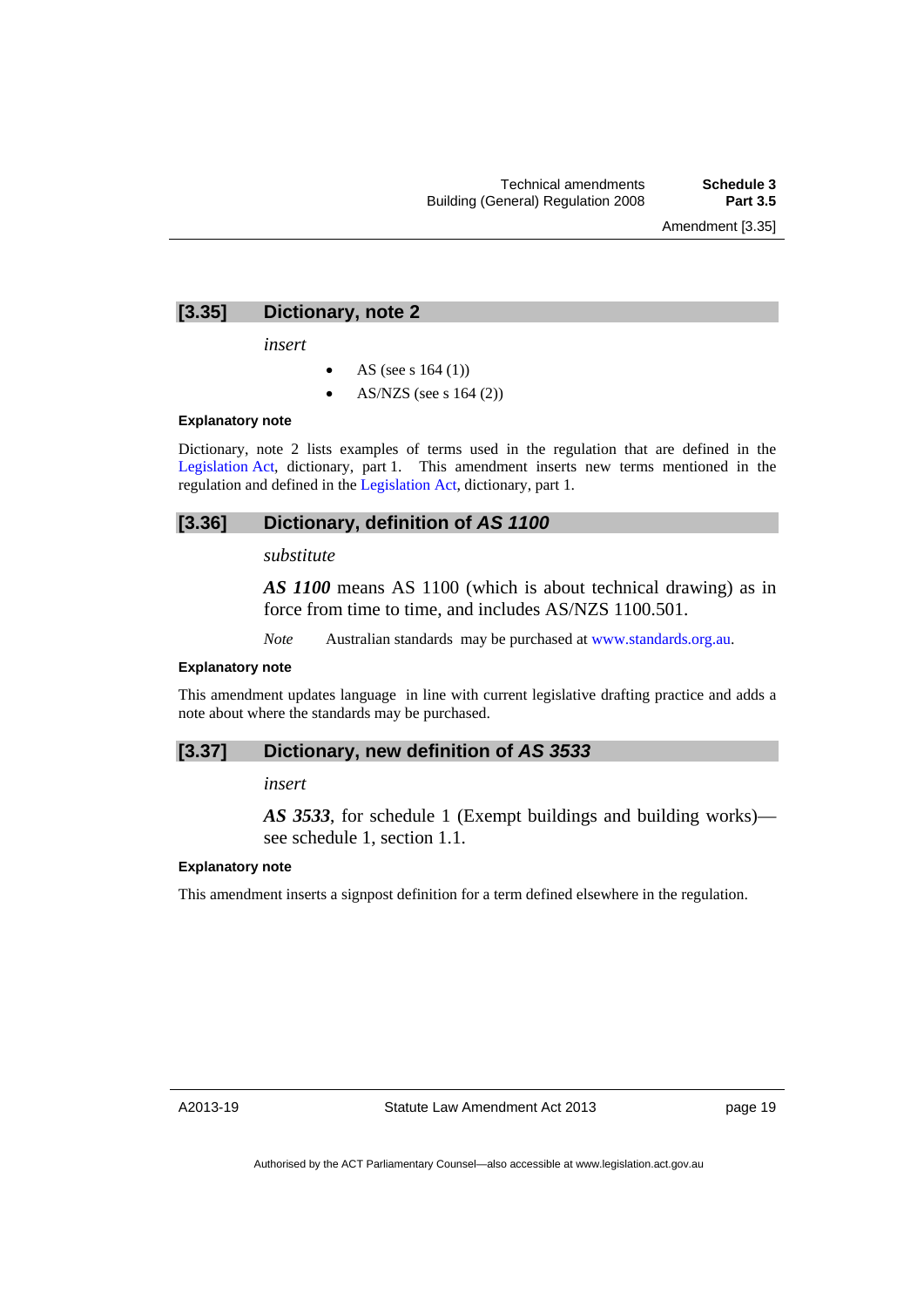## <span id="page-23-0"></span>**Part 3.6 Civil Law (Sale of Residential Property) Regulation 2004**

## **[3.38] Section 7 (8), definition of** *AS 4349.1* **and note**

### *substitute*

*AS 4349.1* means AS 4349.1 (Inspection of buildings – Pre-purchase inspections – Residential buildings), as in force from time to time.

*Note* AS 4349.1 may be purchased at [www.standards.org.au](http://www.standards.org.au/).

#### **Explanatory note**

This amendment updates language in line with current legislative drafting practice.

## **[3.39] Section 10 (6), definition of** *AS 4349.3* **and note**

#### *substitute*

*AS 4349.3* means AS 4349.3 (Inspection of buildings – Timber pest inspections), as in force from time to time.

*Note* AS 4349.3 may be purchased at [www.standards.org.au](http://www.standards.org.au/).

#### **Explanatory note**

This amendment updates language in line with current legislative drafting practice.

**[3.40] Dictionary, note 2** 

*insert* 

AS (see s 164)

## **Explanatory note**

Dictionary, note 2 lists examples of terms used in the regulation that are defined in the [Legislation Act](http://www.legislation.act.gov.au/a/2001-14), dictionary, part 1. This amendment inserts a term mentioned in the regulation and defined in the [Legislation Act](http://www.legislation.act.gov.au/a/2001-14), dictionary, part 1.

page 20 Statute Law Amendment Act 2013

A2013-19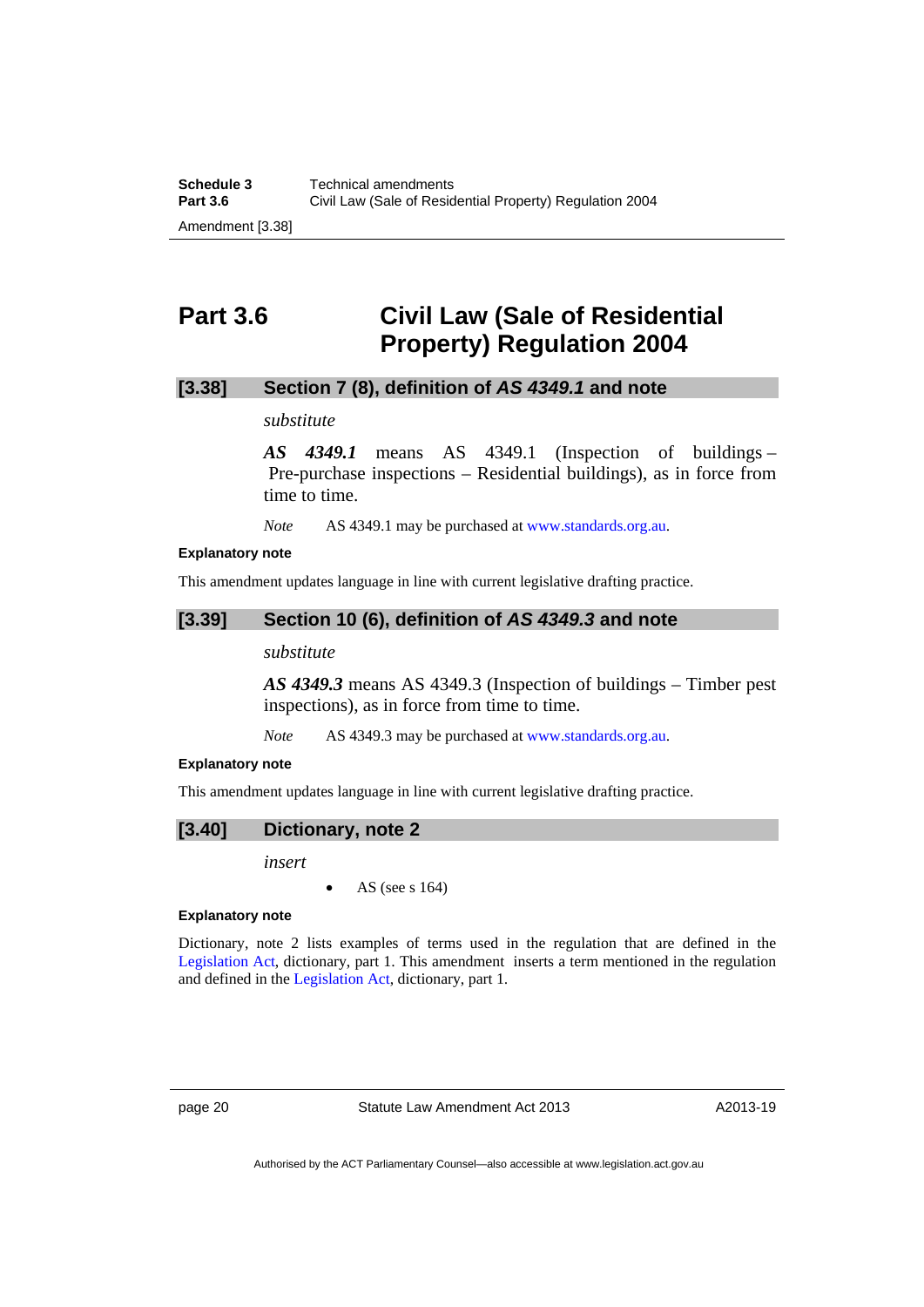## <span id="page-24-0"></span>**Part 3.7 Corrections Management Act 2007**

## **[3.41] Section 65 (1)**

*omit* 

all or any

*substitute* 

1 or more

#### **Explanatory note**

This amendment updates language in line with current legislative drafting practice.

## **[3.42] Dictionary, note 2**

*insert* 

found guilty

#### **Explanatory note**

Dictionary, note 2 lists examples of terms used in the Act that are defined in the [Legislation](http://www.legislation.act.gov.au/a/2001-14)  [Act,](http://www.legislation.act.gov.au/a/2001-14) dictionary, part 1. This amendment inserts a term mentioned in the Act and defined in the [Legislation Act,](http://www.legislation.act.gov.au/a/2001-14) dictionary, part 1.

## **[3.43] Dictionary, definition of** *administrative penalty*

#### *substitute*

*administrative penalty*—see section 184.

#### **Explanatory note**

This amendment updates a definition in line with current legislative drafting practice.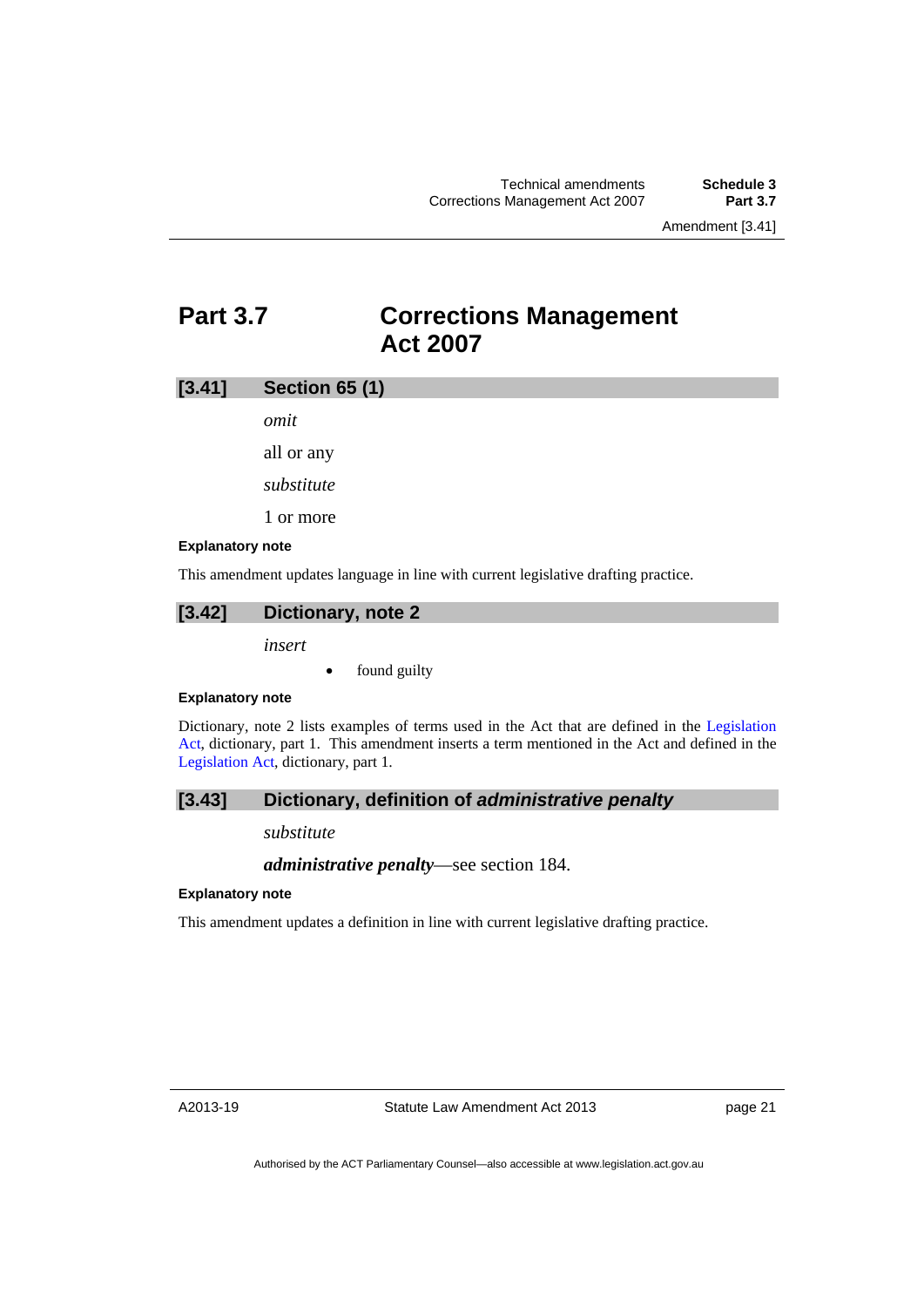**Schedule 3 Technical amendments**<br>**Part 3.7 Corrections Manageme Part 3.7** Corrections Management Act 2007 Amendment [3.44]

## **[3.44] Dictionary, definition of** *charge notice*

*substitute* 

*charge notice*—see section 159.

#### **Explanatory note**

This amendment updates a definition in line with current legislative drafting practice.

### **[3.45] Dictionary, definition of** *corresponding corrections law*

*omit* 

#### **Explanatory note**

This amendment omits a redundant definition. A *corresponding corrections law* is a law of a State or another Territory declared to be a corresponding corrections law under section 225. Outside of section 225, the term is used only in section 222 and is defined in section 222 (1) for the section.

## **[3.46] Dictionary, definitions of** *disciplinary action* **and**  *disciplinary breach*

*substitute* 

*disciplinary action*—see section 183.

*disciplinary breach*—see section 152.

#### **Explanatory note**

This amendment updates definitions in line with current legislative drafting practice.

## **[3.47] Dictionary, definition of** *investigator*

*substitute* 

*investigator*—see section 153.

#### **Explanatory note**

This amendment updates a definition in line with current legislative drafting practice.

page 22 Statute Law Amendment Act 2013

A2013-19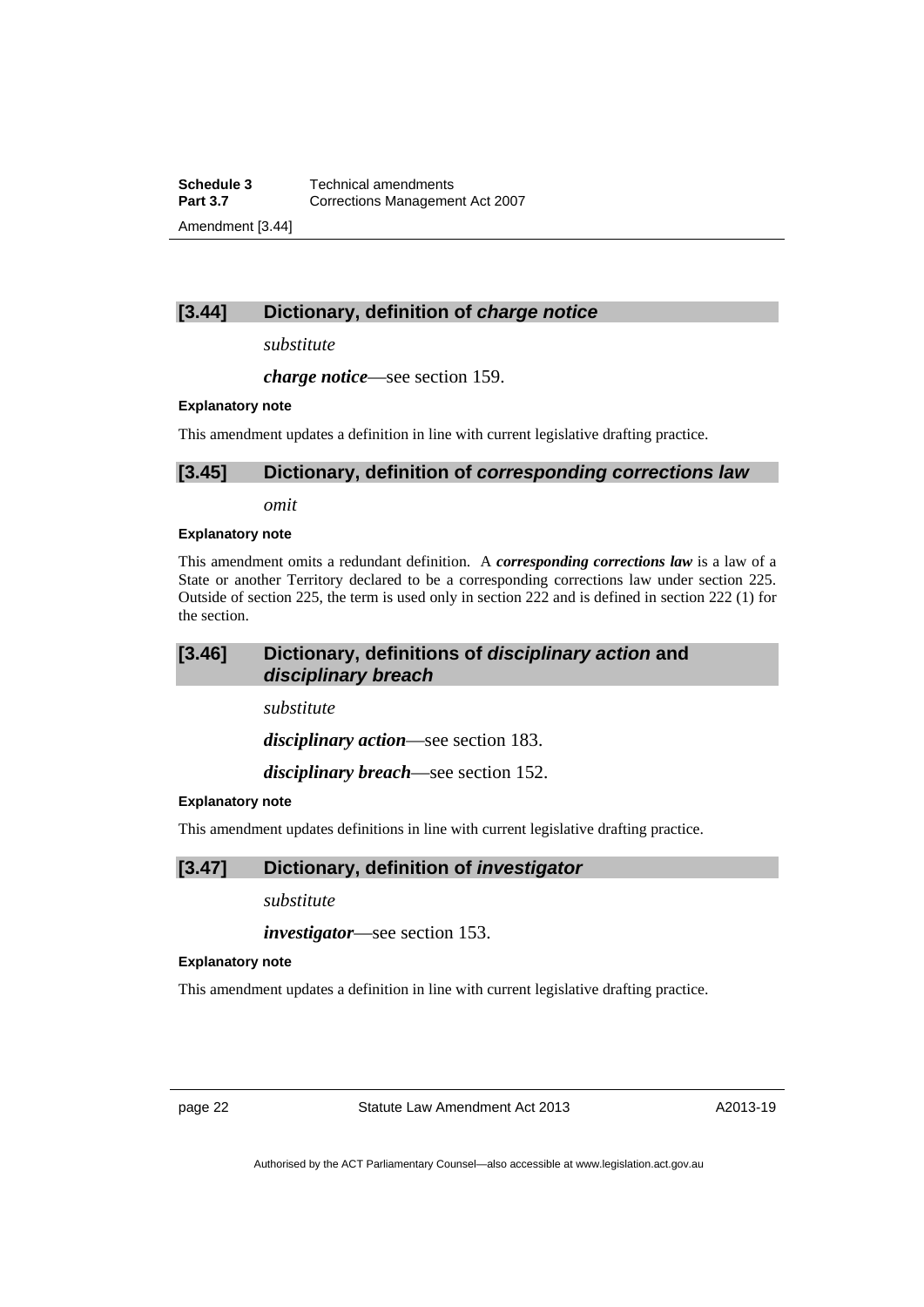## **[3.48] Dictionary, definition of** *privilege*

*substitute* 

*privilege*, in relation to a detainee—see section 154.

### **Explanatory note**

This amendment updates a definition in line with current legislative drafting practice.

## <span id="page-26-0"></span>**Part 3.8 Court Procedures Act 2004**

## **[3.49] New section 68A**

*in division 7A.1, insert* 

## **68A Definitions—pt 7A and div 7A.1**

(1) In this part:

*care and protection chapters* means the care and protection chapters under the *[Children and Young People Act 2008](http://www.legislation.act.gov.au/a/2008-19)*.

*child*—see the *[Children and Young People Act 2008](http://www.legislation.act.gov.au/a/2008-19)*, section 11.

*director-general* means the director-general responsible for the *[Children and Young People Act 2008](http://www.legislation.act.gov.au/a/2008-19)*.

*young person*—see the *[Children and Young People Act 2008](http://www.legislation.act.gov.au/a/2008-19)*, section 12.

(2) In this division:

*daily care responsibility*—see the *[Children and Young People](http://www.legislation.act.gov.au/a/2008-19)  [Act 2008](http://www.legislation.act.gov.au/a/2008-19)*, section 19.

*long-term care responsibility*—see the *[Children and Young People](http://www.legislation.act.gov.au/a/2008-19)  [Act 2008](http://www.legislation.act.gov.au/a/2008-19)*, section 20.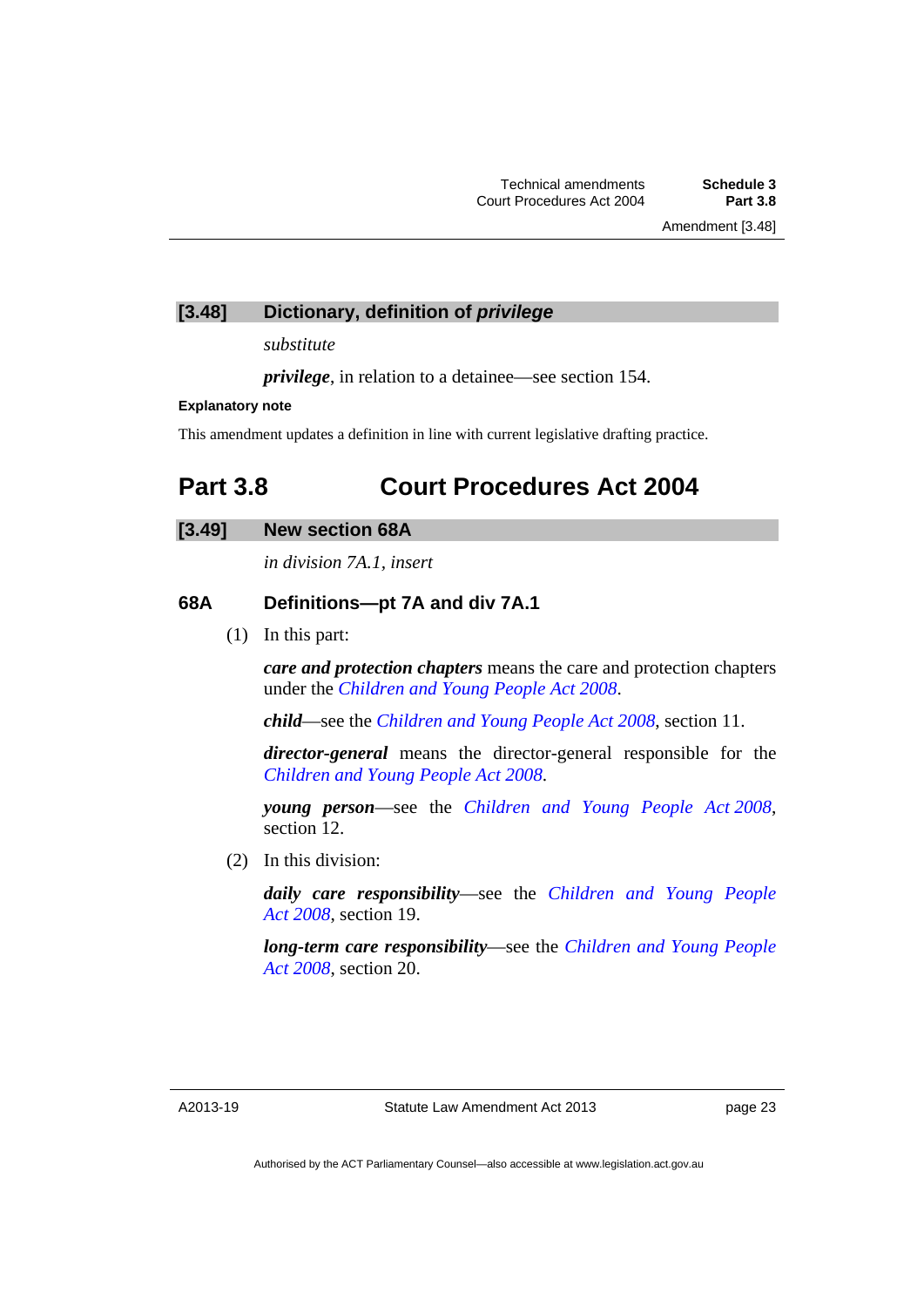**Schedule 3 Technical amendments**<br>**Part 3.8 Court Procedures Act 2 Part 3.8** Court Procedures Act 2004 Amendment [3.50]

> *victim*, of an offence—see the *[Crimes \(Sentencing\) Act 2005](http://www.legislation.act.gov.au/a/2005-58)*, section 47.

#### **Explanatory note**

This amendment inserts a new section that defines terms for part 7A and division 7A.1. Some of the definitions for part 7A are relocated from section 74J, which is omitted by another amendment. The definitions for division 7A.1 are relocated from section 71 and section 72, which are amended by other amendments.

## **[3.50] Section 71 (6)**

*omit* 

of the *[Children and Young People Act 2008](http://www.legislation.act.gov.au/a/2008-19)*

#### **Explanatory note**

This amendment is consequential on the insertion of a definition of *director-general* in a definitions section inserted by another amendment.



*omit* 

#### **Explanatory note**

This amendment is consequential on the inclusion of the definitions of *daily care responsibility*, *long-term care responsibility* and *victim* in a definitions section inserted by another amendment.

## **[3.52] Section 72 (1) (f)**

*substitute* 

 (f) the director-general or an authorised person under the *[Children](http://www.legislation.act.gov.au/a/2008-19)  [and Young People Act 2008](http://www.legislation.act.gov.au/a/2008-19)*;

#### **Explanatory note**

This amendment is consequential on the insertion of a definition of *director-general* in a definitions section inserted by another amendment.

page 24 Statute Law Amendment Act 2013

A2013-19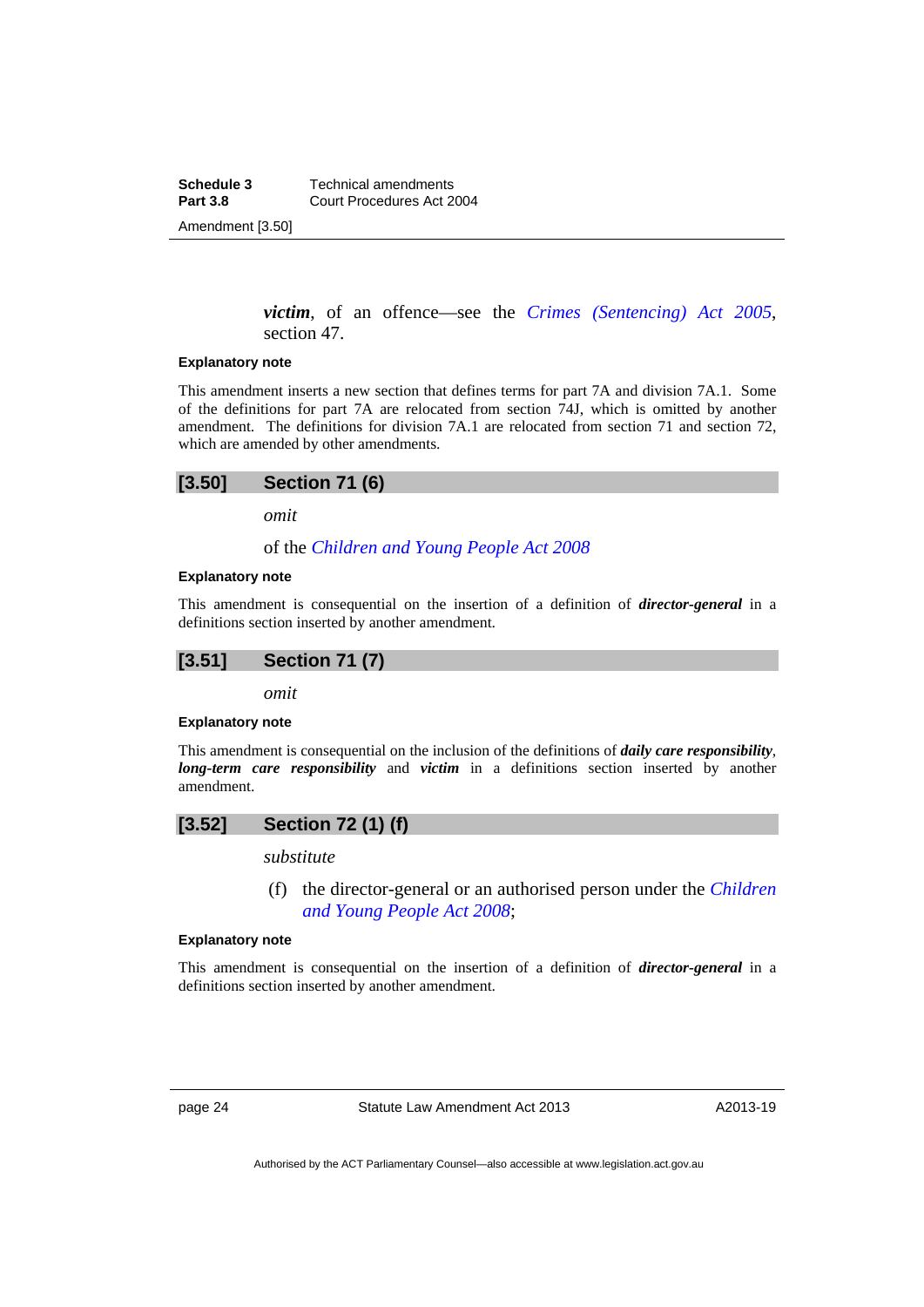Amendment [3.53]

## **[3.53] Section 72 (1) (h)**

*omit* 

#### of the *[Children and Young People Act 2008](http://www.legislation.act.gov.au/a/2008-19)*

#### **Explanatory note**

This amendment is consequential on the insertion of a definition of *care and protection chapters* in a definitions section inserted by another amendment.

| [3.54]<br><b>Section 72 (3)</b> |  |
|---------------------------------|--|
|---------------------------------|--|

*omit* 

responsible for the *[Children and Young People Act 2008](http://www.legislation.act.gov.au/a/2008-19)*

#### **Explanatory note**

This amendment is consequential on the insertion of a definition of *director-general* in a definitions section inserted by another amendment.

#### **[3.55] Section 72 (4)**

*substitute* 

(4) In this section:

*circle sentencing*—see the *[Magistrates Court Act 1930](http://www.legislation.act.gov.au/a/1930-21)*, section 291L.

#### **Explanatory note**

This amendment is consequential on the relocation of 3 definitions to a definitions section by another amendment.

## **[3.56] Sections 74A (2), 74C (2) (a) and 74D (1)**

*omit* 

responsible for the *[Children and Young People Act 2008](http://www.legislation.act.gov.au/a/2008-19)*

#### **Explanatory note**

This amendment is consequential on the insertion of a definition of *director-general* in a definitions section inserted by another amendment.

A2013-19

Statute Law Amendment Act 2013

page 25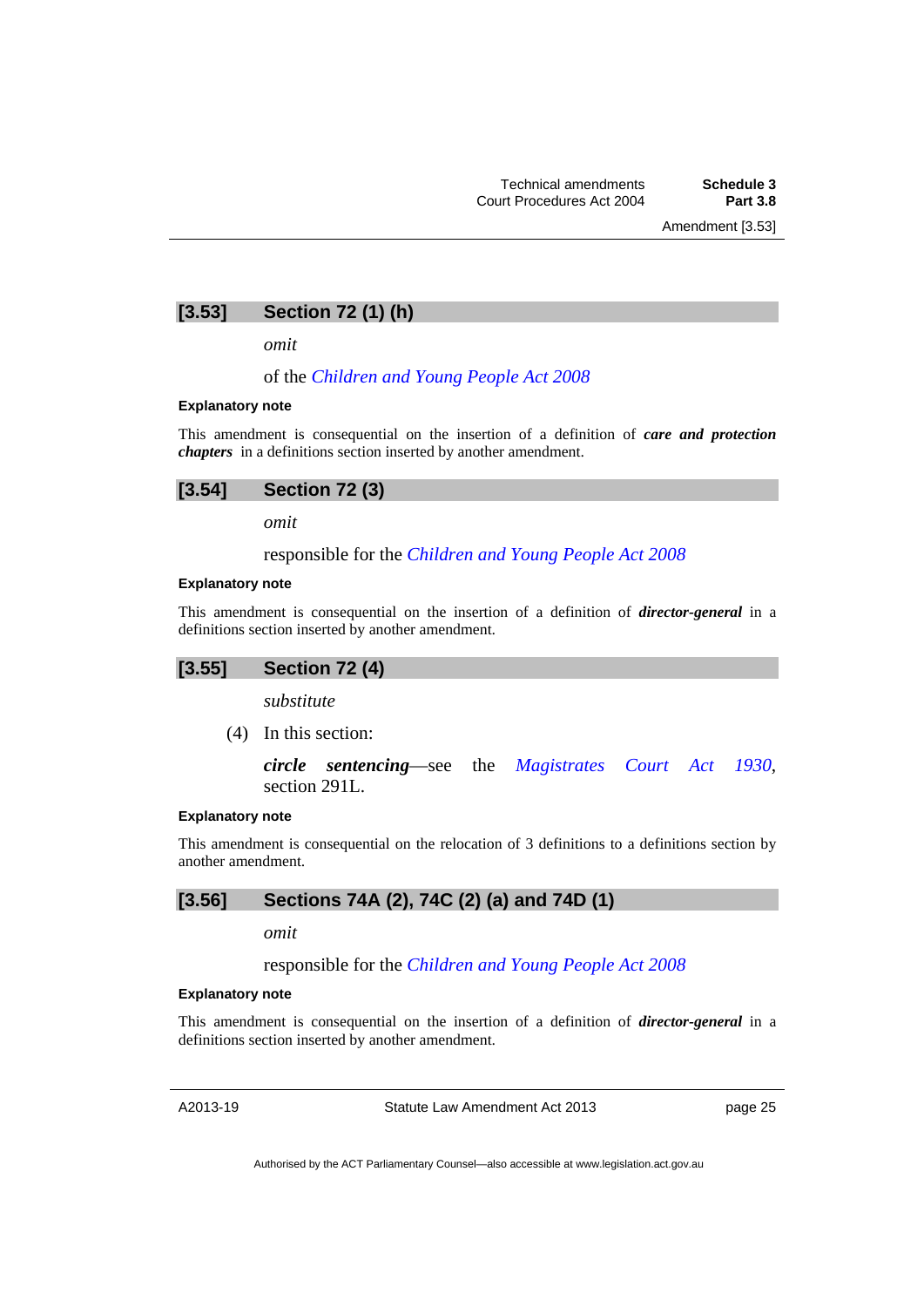**Schedule 3 Technical amendments**<br>**Part 3.8 Court Procedures Act 2 Part 3.8** Court Procedures Act 2004 Amendment [3.57]

## **[3.57] Section 74J**

*omit* 

#### **Explanatory note**

This amendment omits a definitions provision that relates only to the division. The terms that were defined in the section and used throughout the part are included in a new definitions provision that is inserted by another amendment. The term *in need of care and protection*, used only in section 74K, is inserted in that section by another amendment.

| [3.58]<br>New section 74K (5) |  |
|-------------------------------|--|
|-------------------------------|--|

*insert* 

(5) In this section:

*in need of care and protection*, for a child or young person—see the *[Children and Young People Act 2008](http://www.legislation.act.gov.au/a/2008-19)*, section 345.

#### **Explanatory note**

This amendment defines a term that is used only in section 74K. The definition had been included in a definitions provision, applicable to the whole division, that is omitted by another amendment.

## **[3.59] Section 80 (3), definition of** *earnings***, paragraph (a)**

*omit* 

emolument

*substitute* 

amount

#### **Explanatory note**

This amendment updates language in line with current legislative drafting practice.

page 26 Statute Law Amendment Act 2013

A2013-19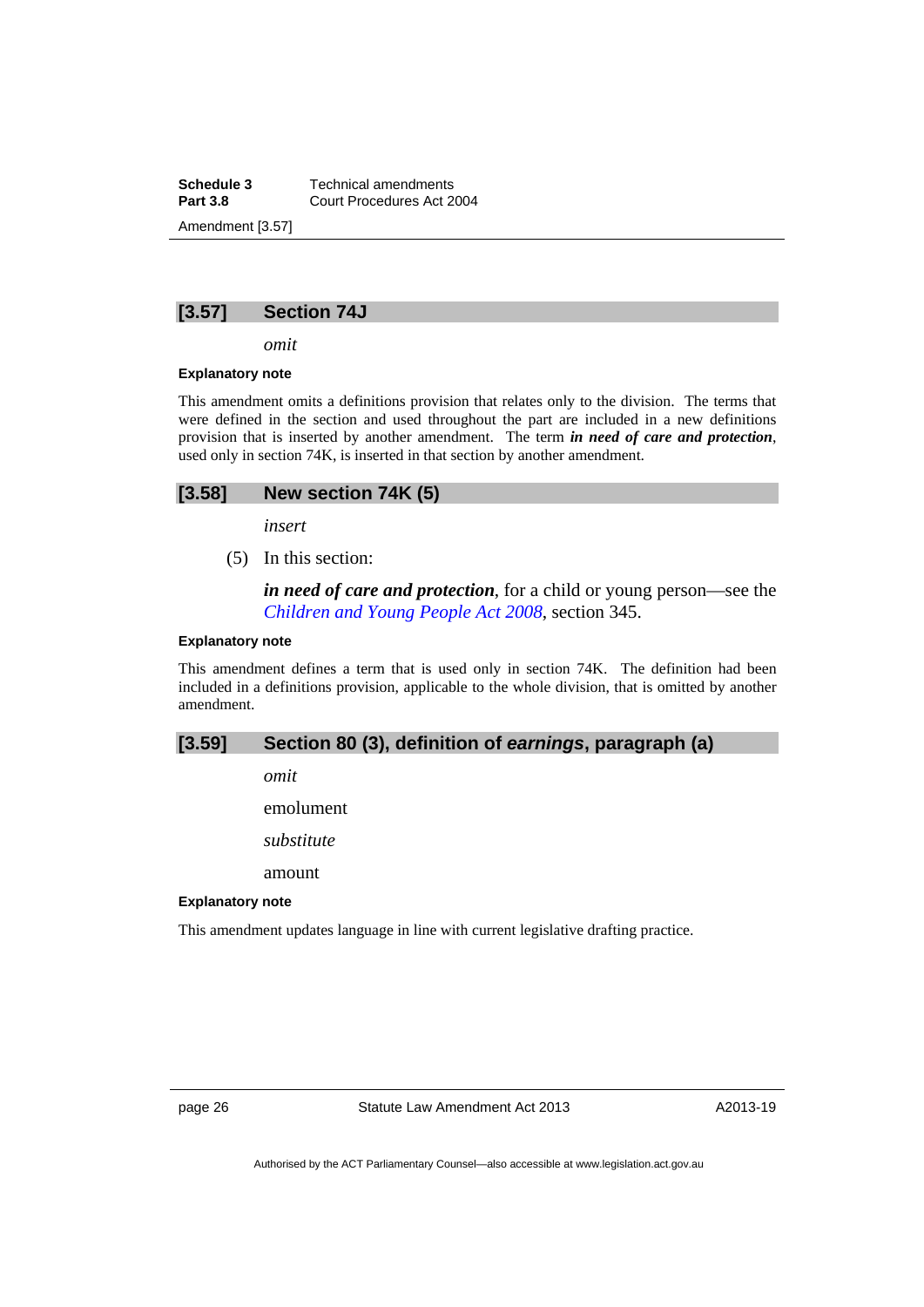## **[3.60] Section 80 (3), definition of** *earnings***, paragraph (b) (ii)**

#### *substitute*

(ii) periodical payments in relation to compensation for the loss, or any reduction in benefits, of any office or employment; and

#### **Explanatory note**

This amendment updates language in line with current legislative drafting practice.

| [3.61]                  | <b>Section 81</b> |
|-------------------------|-------------------|
|                         | omit              |
|                         | forth             |
|                         | substitute        |
|                         | out               |
| <b>Explanatory note</b> |                   |

This amendment updates language in line with current legislative drafting practice.

## **[3.62] Dictionary, new definitions**

#### *insert*

*care and protection chapters*, for part 7A (Procedural provisions proceedings involving children or young people)—see section 68A.

*daily care responsibility*, for division 7A.1 (General)—see the *[Children and Young People Act 2008](http://www.legislation.act.gov.au/a/2008-19)*, section 19.

*director-general*, for part 7A (Procedural provisions—proceedings involving children or young people)—see section 68A.

*long-term care responsibility*, for division 7A.1 (General)—see the *[Children and Young People Act 2008](http://www.legislation.act.gov.au/a/2008-19)*, section 20.

A2013-19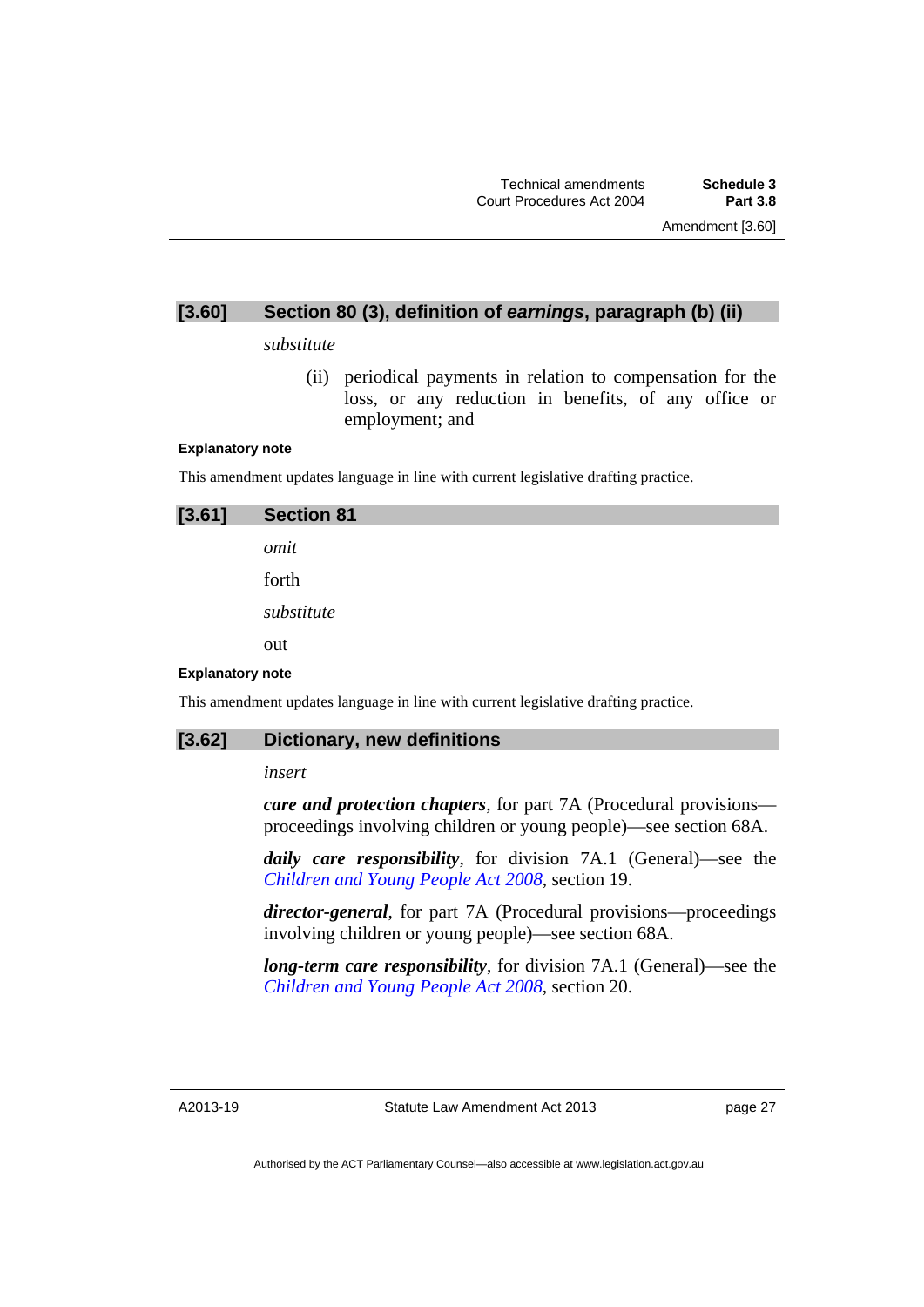**Schedule 3 Technical amendments**<br>**Part 3.9 Crimes (Sentencing)** Ac **Crimes (Sentencing) Act 2005** Amendment [3.63]

> *victim*, of an offence, for division 7A.1 (General)—see the *[Crimes](http://www.legislation.act.gov.au/a/2005-58)  [\(Sentencing\) Act 2005](http://www.legislation.act.gov.au/a/2005-58)*, section 47.

#### **Explanatory note**

This amendment inserts signpost definitions in line with current legislative drafting practice.

## <span id="page-31-0"></span>**Part 3.9 Crimes (Sentencing) Act 2005**

| [3.63] | <b>Section 13 (3)</b> |
|--------|-----------------------|
|        | omit                  |
|        | any or all            |
|        | substitute            |

1 or more

#### **Explanatory note**

This amendment updates language in line with current legislative drafting practice.

## **[3.64] Sections 16 (1), note 1 and 19 (1), note 1**

*omit* 

#### **Explanatory note**

This amendment omits notes about the definition of *found guilty*. A reference to the definition of the term in the [Legislation Act,](http://www.legislation.act.gov.au/a/2001-14) dictionary, part 1 is inserted in the dictionary, note 2 (which lists terms used in the Act and defined in the [Legislation Act,](http://www.legislation.act.gov.au/a/2001-14) dictionary, part 1) by another amendment.

page 28 Statute Law Amendment Act 2013

A2013-19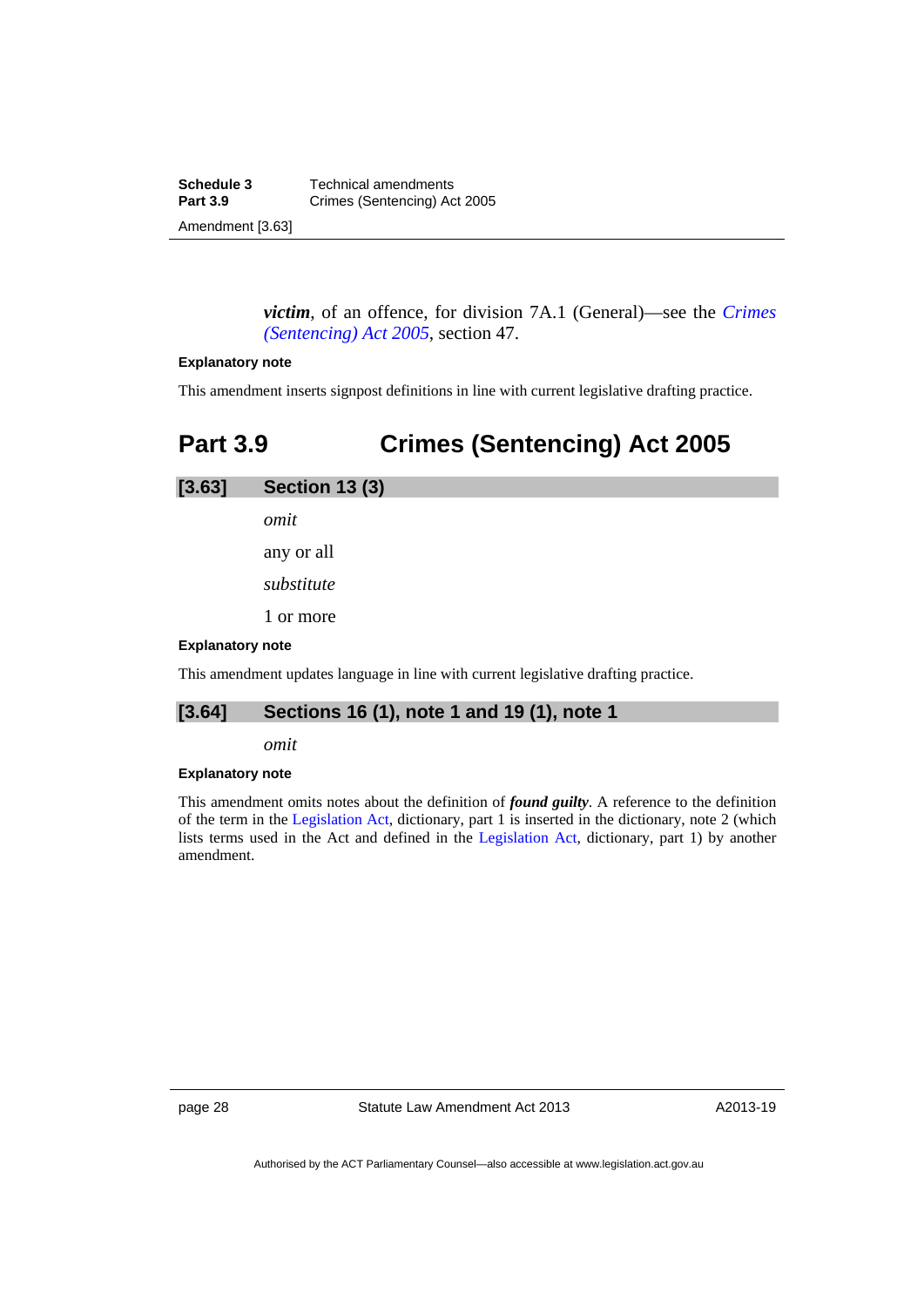**[3.65] Section 33 (1) (y), note** 

*omit* 

s 31

*substitute* 

s 36

#### **Explanatory note**

This amendment updates a cross-reference because of amendments made by the *[Road](http://www.legislation.act.gov.au/a/2012-7/default.asp)  [Transport \(General\) Amendment Act 2012](http://www.legislation.act.gov.au/a/2012-7/default.asp)*.

## **[3.66] Sections 85, 115, 133B, 133N, 133U and 133Y headings**

*substitute* 

| 85 | Meaning of community service condition |  |
|----|----------------------------------------|--|
|----|----------------------------------------|--|

- **115 Meaning of** *deferred sentence obligations*
- **133B Meaning of** *young offender*
- **133N Meaning of** *education and training condition*
- **133U Meaning of** *supervision condition*

## **133Y Meaning of** *accommodation order*

#### **Explanatory note**

This amendment—

- substitutes the headings to sections 85 and 115 because the definitions in those sections apply to the whole Act, not just the parts in which they appear; and
- updates the section headings to sections 133B, 133N, 133U and 133Y in line with current legislative drafting practice.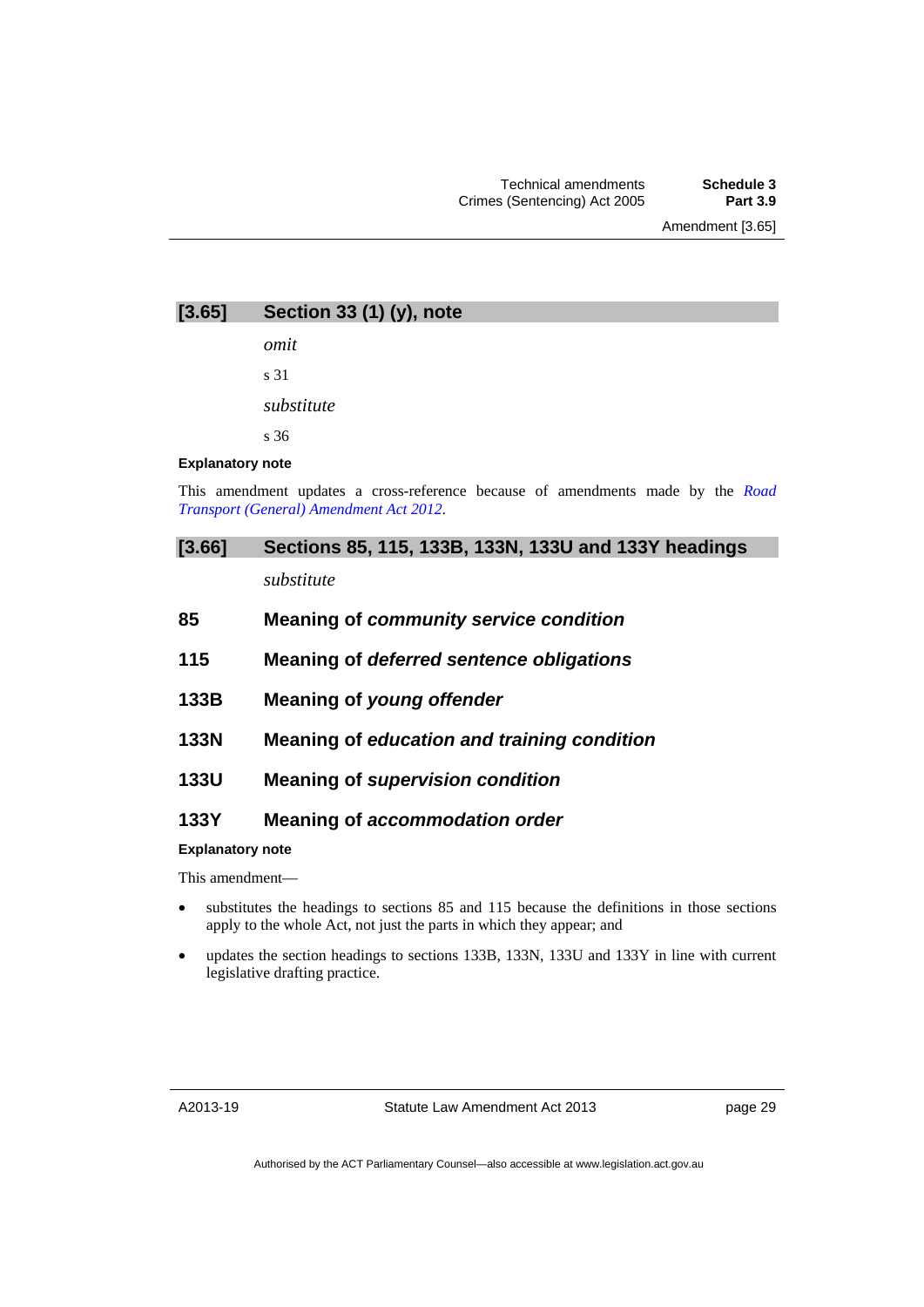**Schedule 3 Technical amendments**<br>**Part 3.9 Crimes (Sentencing)** Ac **Crimes (Sentencing) Act 2005** Amendment [3.67]

## **[3.67] Dictionary, note 2**

*insert* 

found guilty

#### **Explanatory note**

Dictionary, note 2 lists examples of terms used in the Act that are defined in the [Legislation](http://www.legislation.act.gov.au/a/2001-14)  [Act,](http://www.legislation.act.gov.au/a/2001-14) dictionary, part 1. This amendment inserts a term that is mentioned in the Act and defined in the [Legislation Act](http://www.legislation.act.gov.au/a/2001-14), dictionary, part 1.

## **[3.68] Dictionary, definition of** *correctional centre*

*omit* 

*[Crimes \(Sentence Administration\) Act 2005](http://www.legislation.act.gov.au/a/2005-59)*

*substitute*

*[Corrections Management Act 2007](http://www.legislation.act.gov.au/a/2007-15)*

#### **Explanatory note**

This amendment corrects a cross-reference.

## **[3.69] Dictionary, definition of** *deferred sentence obligations*

*substitute* 

## *deferred sentence obligations*, for an offender—see section 120.

#### **Explanatory note**

This amendment updates the definition in line with current legislative drafting practice.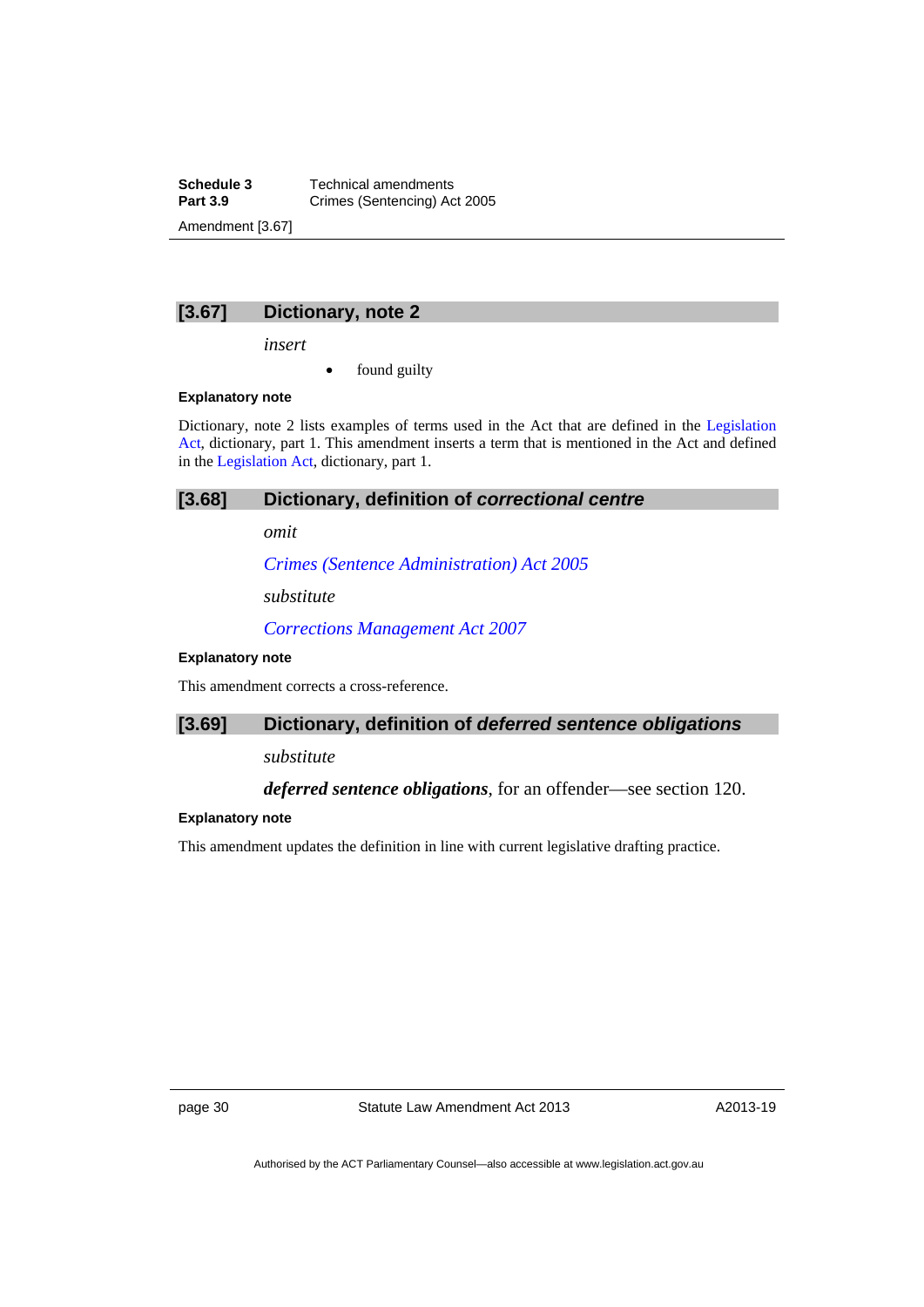## <span id="page-34-0"></span>**Part 3.10 Criminal Code 2002**

## **[3.70] Section 303 (2), note**

## *substitute*

*Note* A defendant has an evidential burden in relation to the matters mentioned in s  $(1)$  and s  $(2)$  (see s 58  $(3)$ ).

## **Explanatory note**

This amendment makes the wording of the note consistent with the language used in section 58.

## **[3.71] Section 337 (6), note**

*substitute* 

*Note* A defendant has an evidential burden in relation to the matters mentioned in s  $(5)$  and s  $(6)$  (see s 58  $(3)$ ).

#### **Explanatory note**

This amendment makes the wording of the note consistent with the language used in section 58.

| [3.72]<br>Sections 404 (3) and 407 (2) |
|----------------------------------------|
|----------------------------------------|

*omit* 

In the prosecution of

*substitute* 

In a prosecution for

#### **Explanatory note**

This amendment updates language in line with current legislative drafting practice.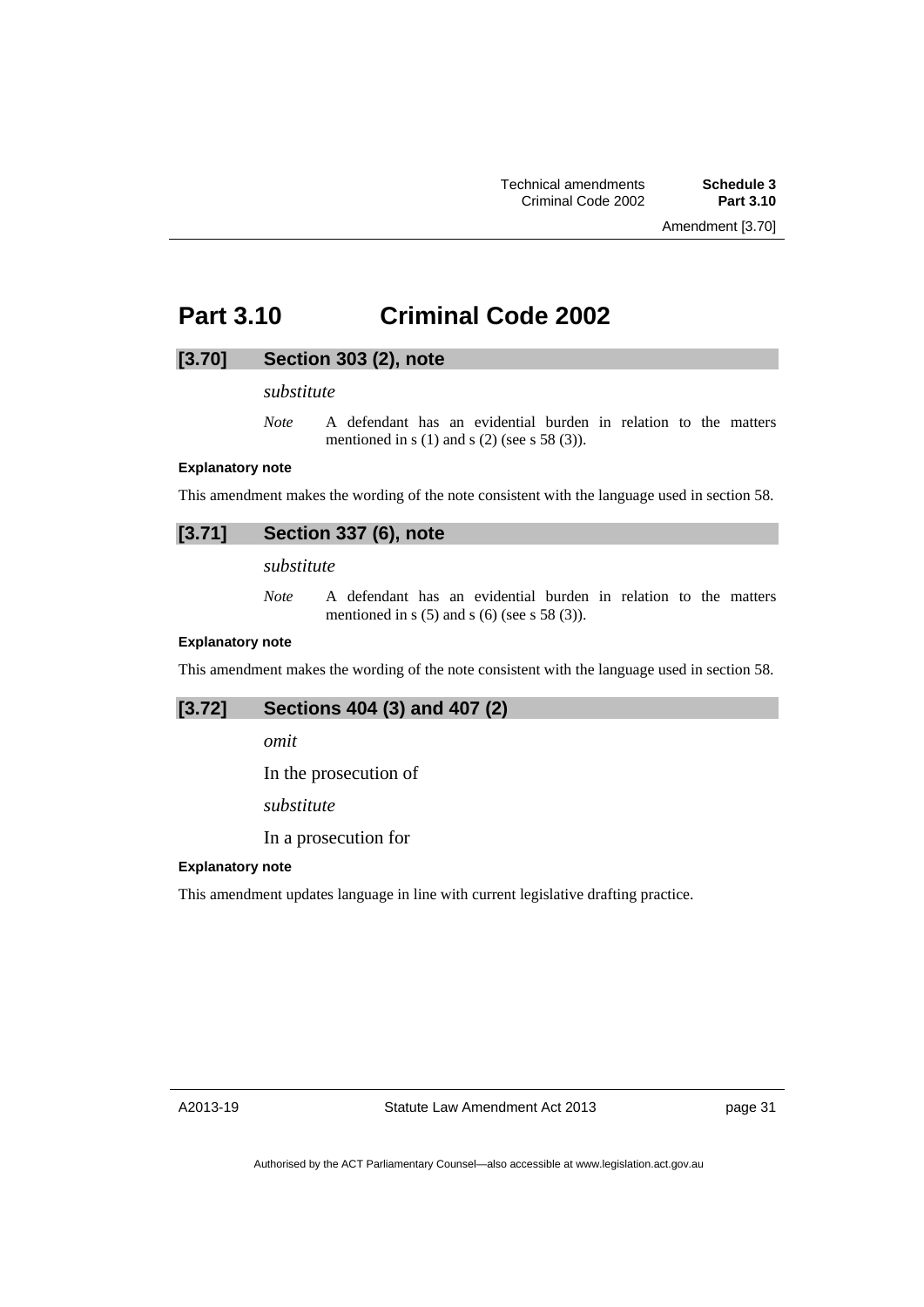**Schedule 3 Technical amendments**<br>**Part 3.10 Criminal Code 2002 Part 3.10** Criminal Code 2002 Amendment [3.73]

## **[3.73] Division 4.1.3 heading, note**

*substitute* 

*Note* A defendant has an evidential burden in relation to the defences in this division (see s 58 (3)).

#### **Explanatory note**

This amendment makes the wording of the note consistent with the language used in section 58.

| Sections 415 (2) and 424 (3)<br>[3.74] |
|----------------------------------------|
|----------------------------------------|

*omit* 

In the prosecution of

*substitute* 

In a prosecution for

#### **Explanatory note**

This amendment updates language in line with current legislative drafting practice.

## **[3.75] Section 654 (3)**

*omit* 

In the prosecution of

*substitute* 

In a prosecution for

### **Explanatory note**

This amendment updates language in line with current legislative drafting practice.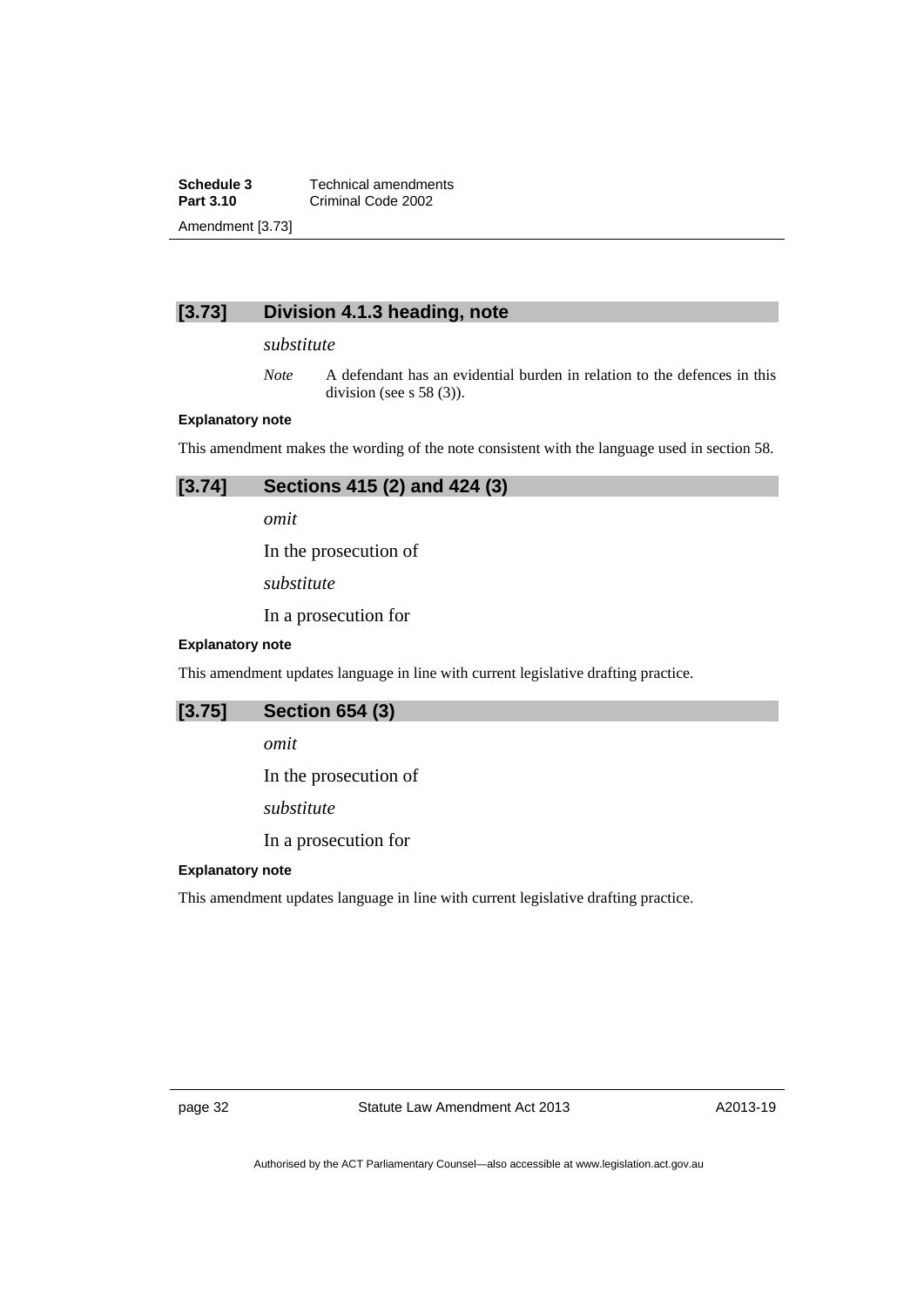# **[3.76] Dictionary, definition of** *property* **and note**

*substitute* 

# *property*—

- (a) for this Act generally—includes the following:
	- (i) electricity;
	- (ii) gas;
	- (iii) water;
	- (iv) a wild creature that is tamed or ordinarily kept in captivity or that is, or is being taken into, someone's possession;
	- (v) any organ or part of a human body and any blood, ova, semen or other substance extracted from a human body; and
- (b) for part 4.1 (Property damage offences)—see section 400.
- *Note* For further definition of *property*, see the [Legislation Act,](http://www.legislation.act.gov.au/a/2001-14) dict, pt 1.

### **Explanatory note**

The current definition of *property* does not refer to the definition of the term in section 400. This amendment expands the definition with a signpost definition of the term in line with current legislative drafting practice.

# **[3.77] Dictionary, definition of** *threat*

# *substitute*

# *threat*—

 (a) for this Act generally—includes a threat made by any conduct, whether explicit or implicit and whether conditional or unconditional; and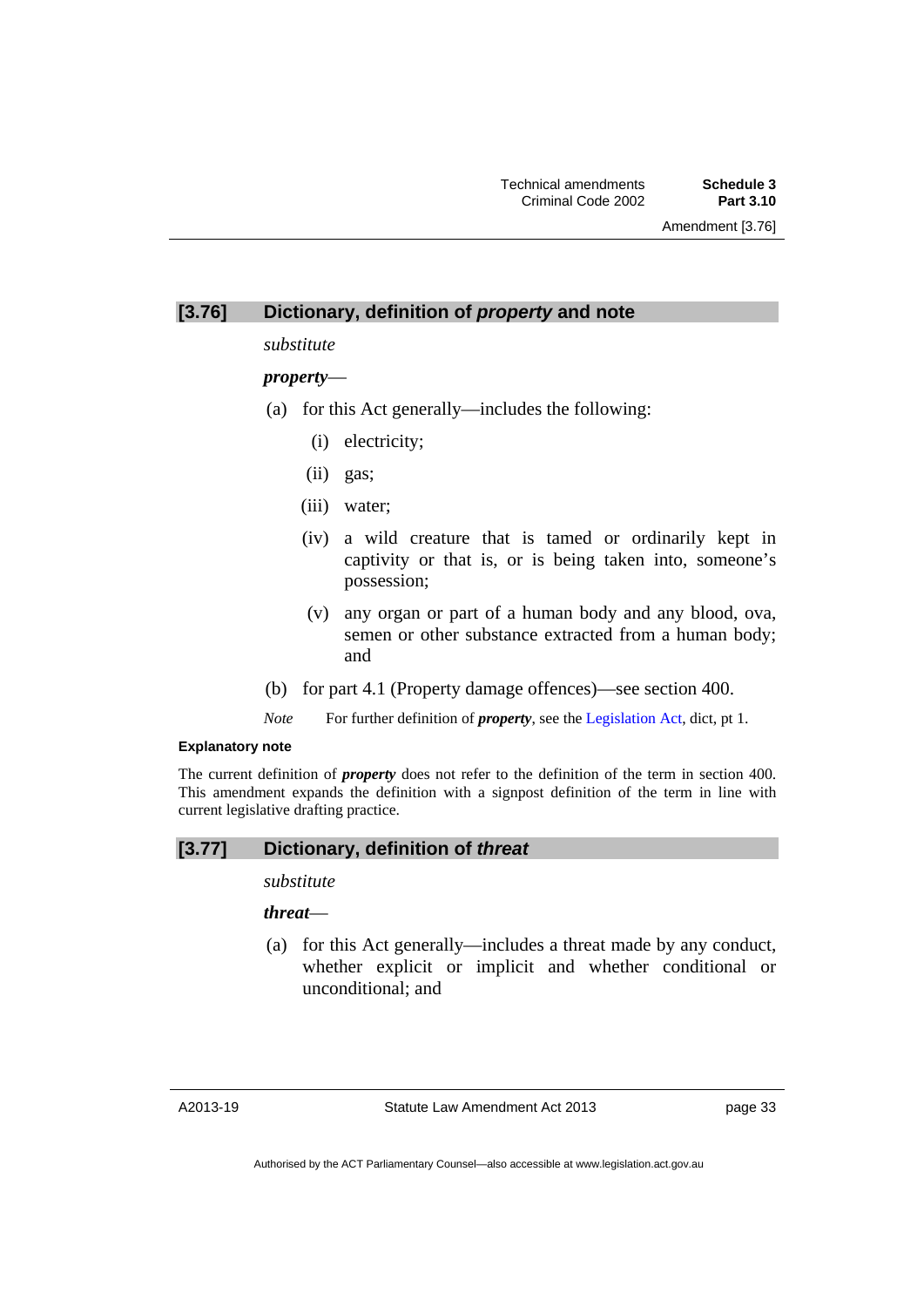(b) for part 4.1 (Property damage offences)—see section 402.

### **Explanatory note**

The current dictionary definition of *threat* does not refer to the definition of the term in section 402. This amendment expands the definition with a signpost definition of the term in line with current legislative drafting practice.

# **Part 3.11 Cultural Facilities Corporation Act 1997**

# **[3.78] Section 9, note**

*omit* 

s 78 (5) (b) *substitute* 

s 78 (7) (b)

### **Explanatory note**

This amendment corrects a cross-reference.

# **[3.79] Dictionary, definition of** *corporation*

### *substitute*

*corporation* means the Cultural Facilities Corporation established under section 5.

### **Explanatory note**

This amendment updates the definition in line with current legislative drafting practice.

page 34 Statute Law Amendment Act 2013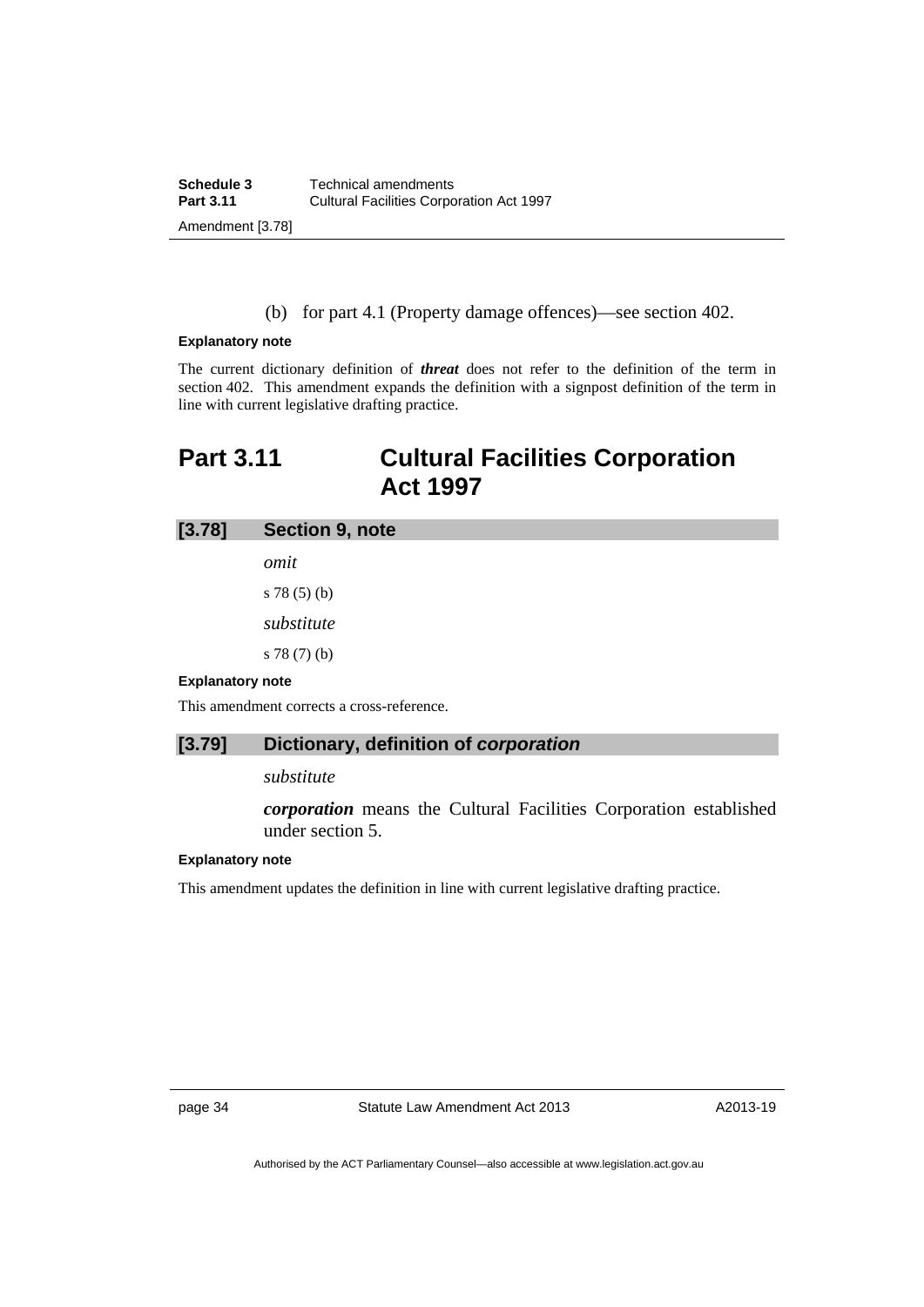# **Part 3.12 Domestic Animals Act 2000**

## **[3.80] New section 23 (3)**

*insert* 

(3) In this section:

*animal boarding facility* means a kennel, cattery, stable or other premises where animals are kept temporarily by a person other than a keeper of the animal.

### **Explanatory note**

This amendment relocates a definition of a term from the dictionary that is used only in section 23, in line with current legislative drafting practice. The definition is omitted from the dictionary by another amendment.

### **[3.81] Section 143 (2), new note**

*insert* 

*Note 3* A reference to an instrument includes a reference to a provision of an instrument (see [Legislation Act,](http://www.legislation.act.gov.au/a/2001-14) s 14 (2)).

### **Explanatory note**

This amendment inserts a standard note about the [Legislation Act,](http://www.legislation.act.gov.au/a/2001-14) section 14 (2)) to assist legislation users.



*omit* 

written

### **Explanatory note**

This amendment omits a redundant word because of the [Legislation Act,](http://www.legislation.act.gov.au/a/2001-14) section 42 (2), which requires notifiable instruments to be in writing.

page 35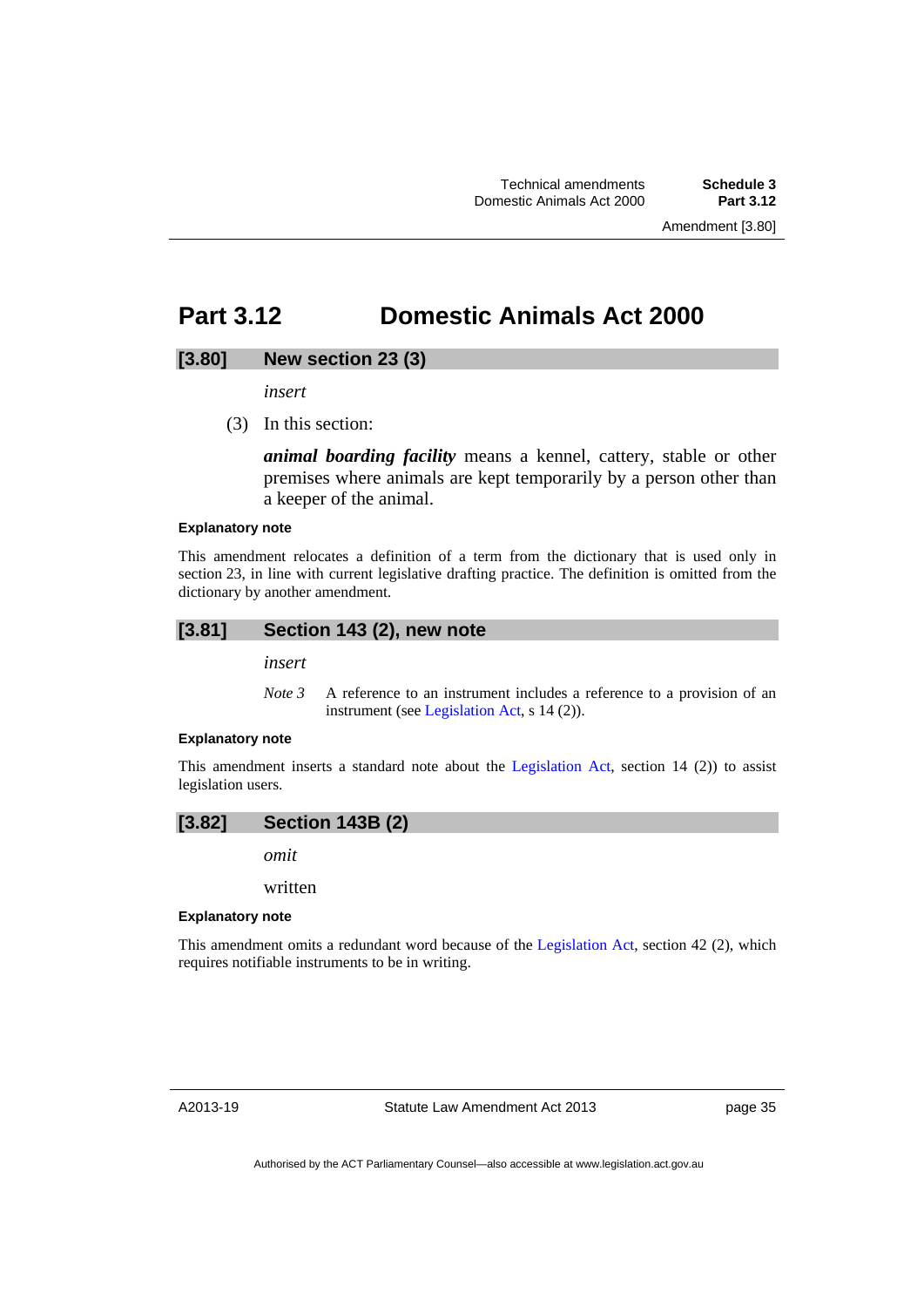**Schedule 3 Technical amendments**<br>**Part 3.13 Domestic Animals Regulary Part 3.13** Domestic Animals Regulation 2001 Amendment [3.83]

# **[3.83] Dictionary, definition of** *animal boarding facility*

*omit* 

### **Explanatory note**

This amendment is consequential on the relocation of the definition to section 23 by another amendment.

# **Part 3.13 Domestic Animals Regulation 2001**

## **[3.84] Section 25, new note**

*insert* 

*Note 3* A reference to an instrument includes a reference to a provision of an instrument (see [Legislation Act,](http://www.legislation.act.gov.au/a/2001-14) s 14 (2)).

### **Explanatory note**

This amendment inserts a standard note about the [Legislation Act,](http://www.legislation.act.gov.au/a/2001-14) section 14 (2)) to assist legislation users.

| [3.85] | Dictionary, note 2 |  |
|--------|--------------------|--|

*omit* 

person

*insert* 

person (see s 160)

### **Explanatory note**

This amendment updates the term in line with current legislative drafting practice.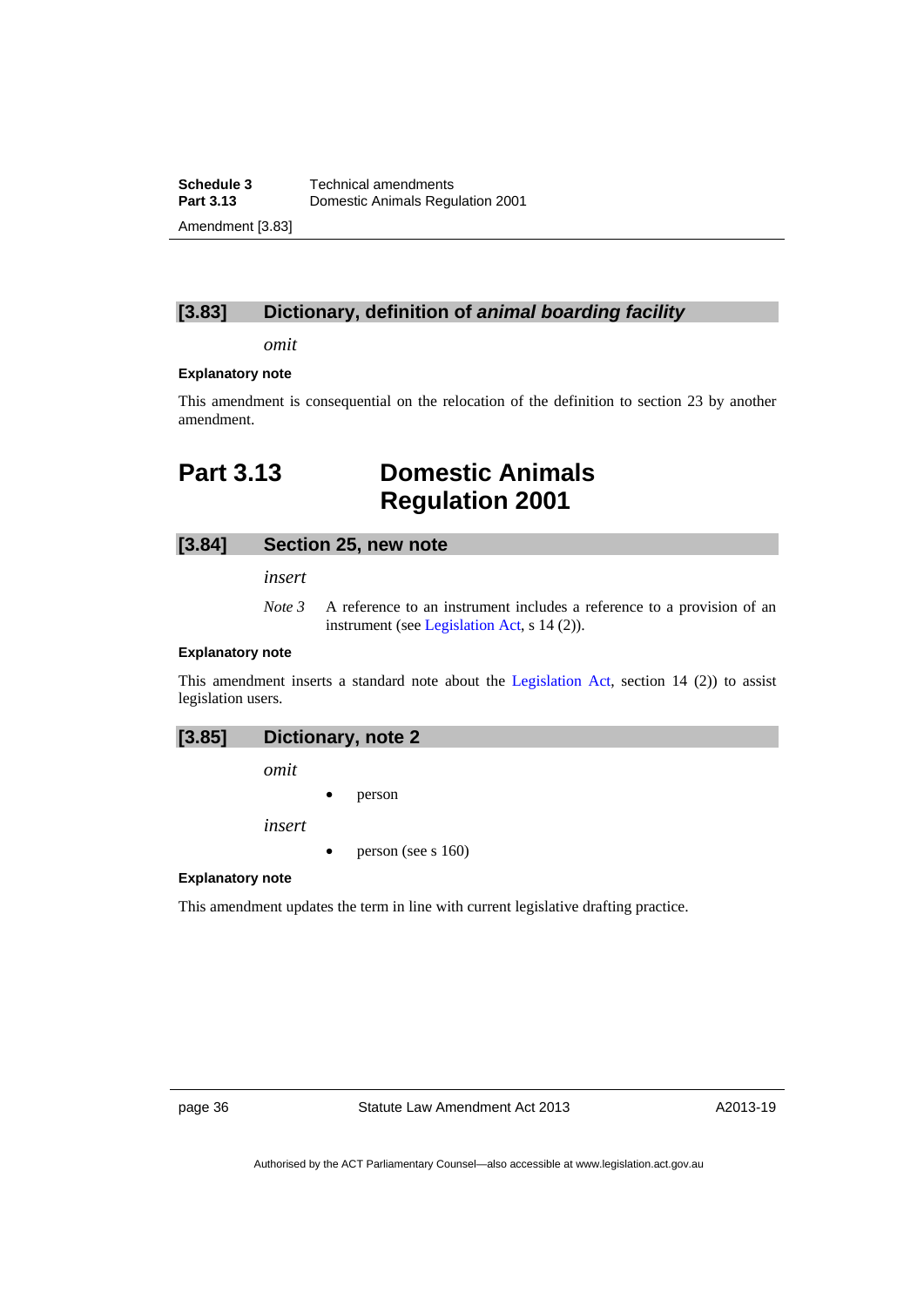# **[3.86] Dictionary, definition of** *corresponding law,* **paragraphs (c) and (d)**

### *substitute*

- (c) *[Domestic Animals Act 1994](http://www.legislation.vic.gov.au/)* (Vic);
- (d) *[Domestic Animals Regulations 2005](http://www.legislation.vic.gov.au/)* (Vic).

### **Explanatory note**

This amendment updates the definition because the title of the Victorian Act and regulations has changed. The title of the Act was changed from the *[Domestic \(Feral and Nuisance\)](http://www.legislation.vic.gov.au/)  [Animals Act 1994](http://www.legislation.vic.gov.au/)* (Vic) to the *[Domestic Animals Act 1994](http://www.legislation.vic.gov.au/)* (Vic) by the *[Animals Legislation](http://www.legislation.vic.gov.au/)  [Amendment \(Animal Care\) Act 2007](http://www.legislation.vic.gov.au/)* (Vic), section 3. The title of the regulations was changed from the *[Domestic \(Feral and Nuisance\) Animals Regulations 2005](http://www.legislation.vic.gov.au/)* (Vic) to the *[Domestic](http://www.legislation.vic.gov.au/)  [Animals Regulations 2005](http://www.legislation.vic.gov.au/)* (Vic) by the *[Domestic \(Feral and Nuisance\) Animals Amendment](http://www.legislation.vic.gov.au/)  [Regulations 2009](http://www.legislation.vic.gov.au/)* (Vic), section 5.

# **Part 3.14 Duties Act 1999**

# **[3.87] Section 10 (3), new definition of** *intellectual property*

### *insert*

## *intellectual property* means––

- (a) a business name, trading name, trade mark, industrial design, patent, registered design or copyright; or
- (b) a right, whether or not under a franchise arrangement, to use or exploit—
	- (i) a business name, trading name, trade mark or industrial design; or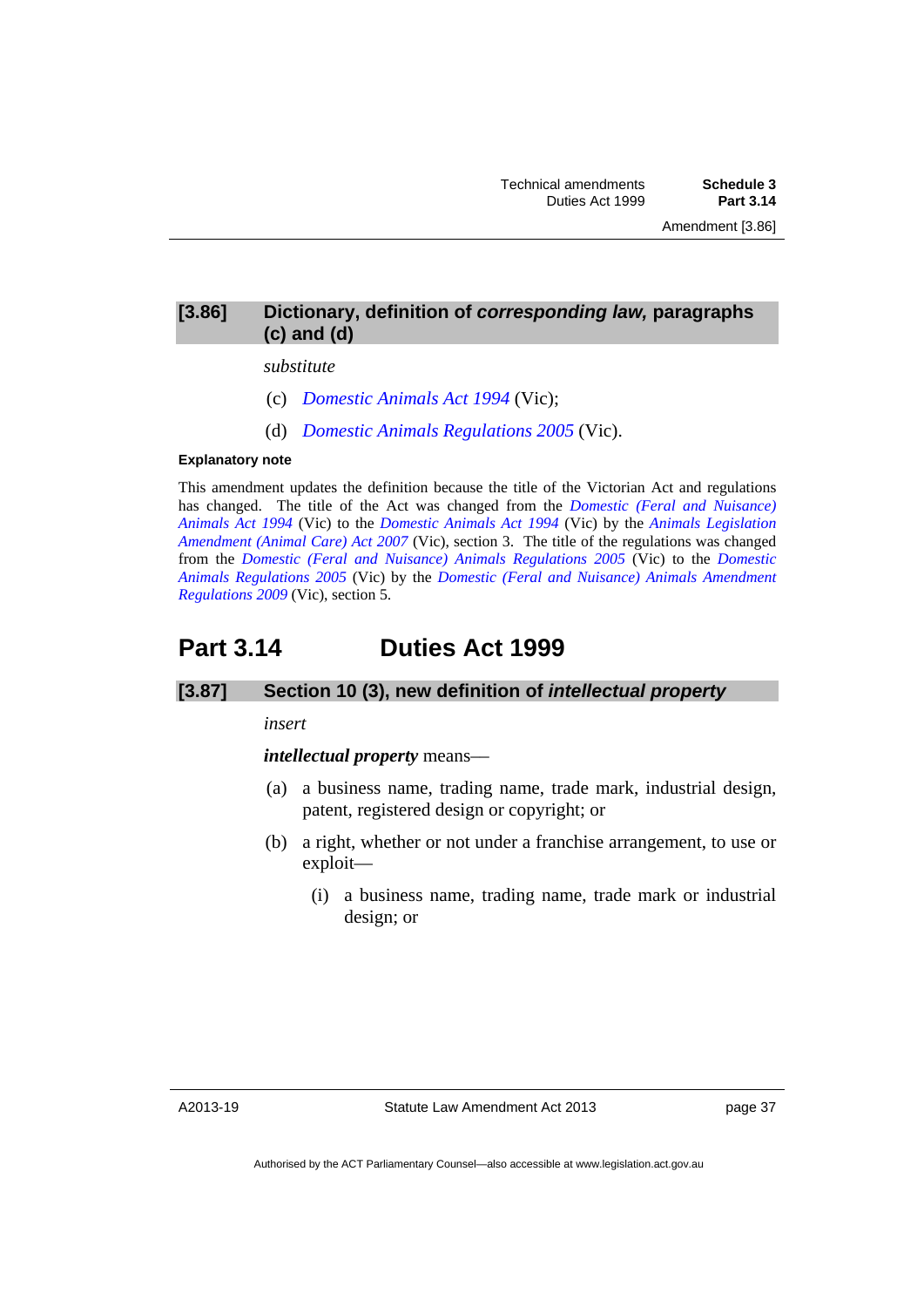**Schedule 3 Technical amendments**<br>**Part 3.14 Duties Act 1999 Part 3.14** Duties Act 1999 Amendment [3.88]

> (ii) a thing, system or process that is the subject of a patent, registered design or copyright (or an adaptation or modification of such a thing, system or process).

### **Explanatory note**

This amendment relocates a definition of a term from the dictionary that is used only in section 10, in line with current legislative drafting practice. The definition is omitted from the dictionary by another amendment.

| [3.88] | Section 62 (5) (e), new notes |                                                                                                                       |  |
|--------|-------------------------------|-----------------------------------------------------------------------------------------------------------------------|--|
|        | insert                        |                                                                                                                       |  |
|        | Note 1                        | The <i>Statutory Declarations Act 1959</i> (Cwlth) applies to the<br>making of statutory declarations under ACT laws. |  |

*Note 2* It is an offence to make a false or misleading statement, give false or misleading information or produce a false or misleading document (see [Criminal Code,](http://www.legislation.act.gov.au/a/2002-51) pt 3.4).

### **Explanatory note**

This amendment inserts standard notes about statutory declarations.

# **[3.89] Section 63 (4), new definition of** *pooled superannuation trust*

### *insert*

*pooled superannuation trust* means an entity that is a pooled superannuation trust under the *[Superannuation Industry](http://www.comlaw.gov.au/Details/C2013C00126)  [\(Supervision\) Act 1993](http://www.comlaw.gov.au/Details/C2013C00126)* (Cwlth), section 44.

## **Explanatory note**

This amendment relocates a definition of a term from the dictionary that is used only in section 63, in line with current legislative drafting practice. The definition is omitted from the dictionary by another amendment. The amendment also updates the definition in line with current legislative drafting practice.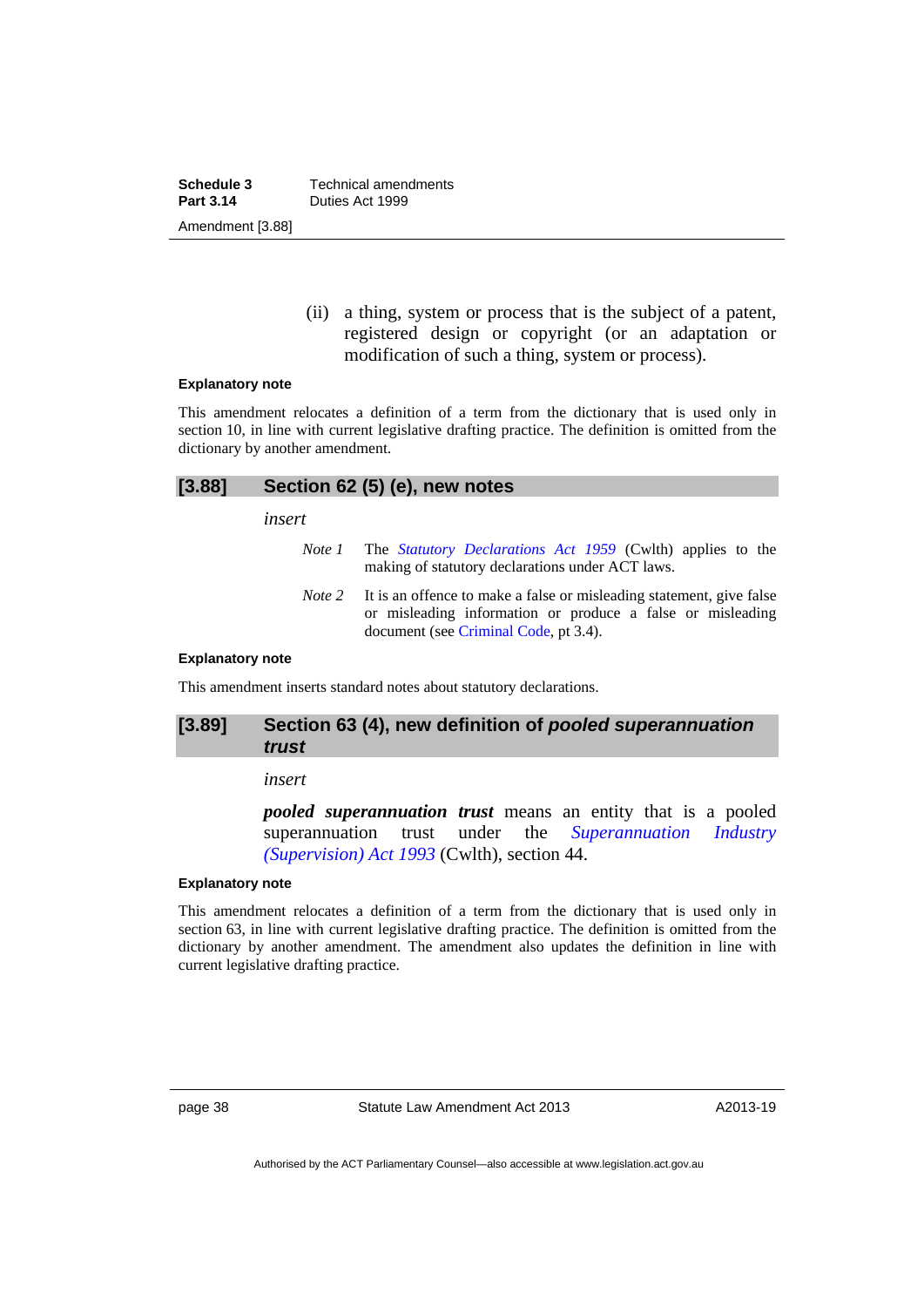# **[3.90] New section 64 (3)**

*insert* 

(3) In this section:

*non-commercial Commonwealth authority* means a body corporate (other than an incorporated company, society or association) that—

- (a) is incorporated for a public purpose by or under a law of the Territory or the Commonwealth; and
- (b) does not have as its sole or principal function the carrying on of an activity in the nature of a business, whether or not for profit.

### **Explanatory note**

This amendment relocates a definition of a term from the dictionary that is used only in section 64, in line with current legislative drafting practice. The definition is omitted from the dictionary by another amendment.

# **[3.91] Section 73A (4), definition of** *residential lease*

*omit* 

#### **Explanatory note**

This amendment omits a definition that is made redundant as a result of another amendment.

# **[3.92] Section 74B (5), new notes**

*insert* 

- *Note 1* The *[Statutory Declarations Act 1959](http://www.comlaw.gov.au/Series/C2004A07365)* (Cwlth) applies to the making of statutory declarations under ACT laws.
- *Note* 2 It is an offence to make a false or misleading statement, give false or misleading information or produce a false or misleading document (see [Criminal Code](http://www.legislation.act.gov.au/a/2002-51), pt 3.4).

### **Explanatory note**

This amendment inserts standard notes about statutory declarations.

A2013-19

page 39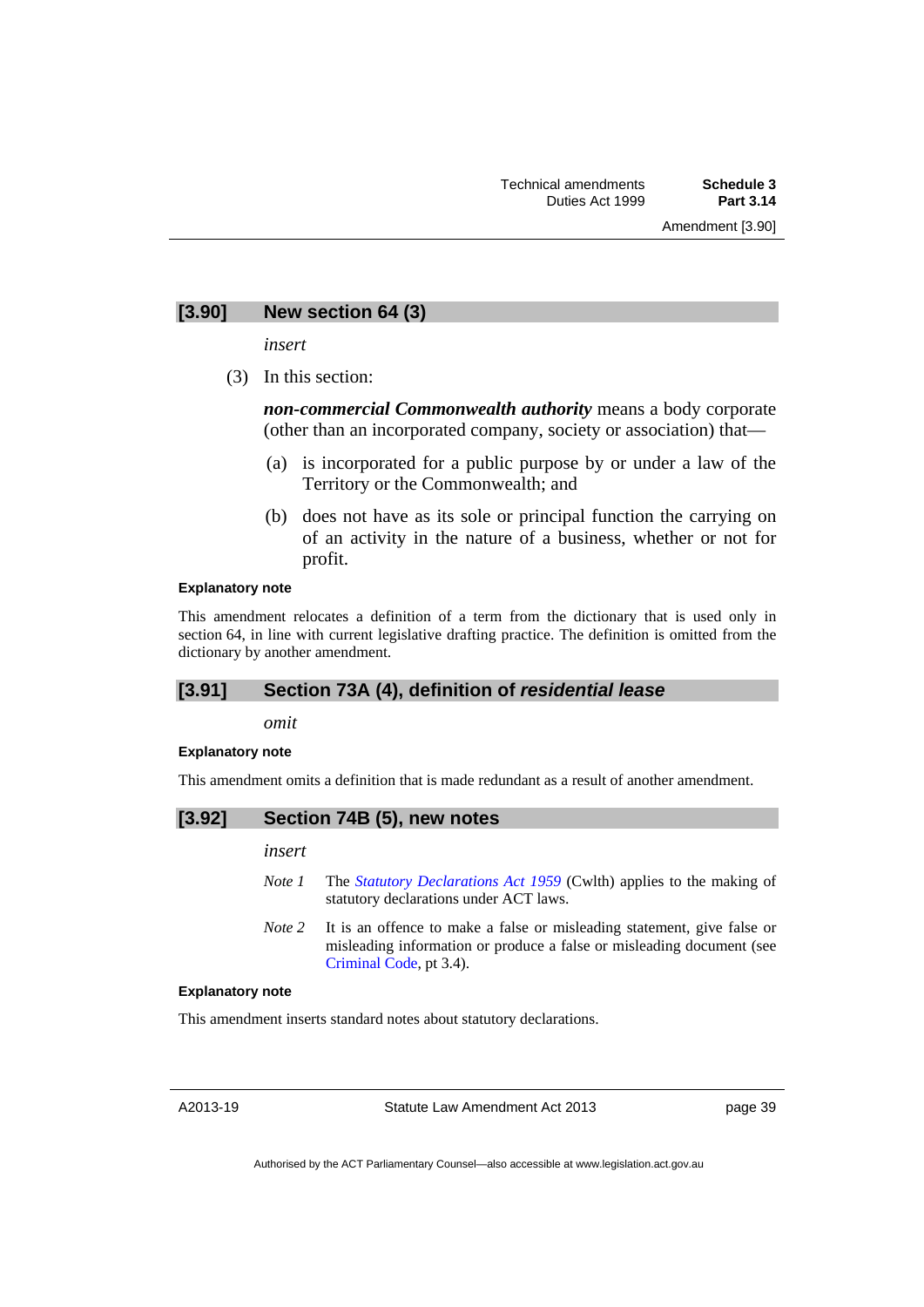**Schedule 3 Technical amendments**<br>**Part 3.14 Duties Act 1999 Part 3.14** Duties Act 1999 Amendment [3.93]

# **[3.93] Section 75AA, definition of** *residential lease*

*omit* 

### **Explanatory note**

This amendment omits a definition that is made redundant as a result of another amendment.

*omit* 

and *private unit trust scheme*

### **Explanatory note**

This amendment omits a term mentioned in the note that is relocated from the dictionary to section 78A by another amendment.

# **[3.95] New section 78A (2)**

*insert* 

(2) In this section:

*private unit trust scheme* means a unit trust scheme that is not a public unit trust scheme.

### **Explanatory note**

This amendment relocates a definition of a term from the dictionary that is used only in section 78A, in line with current legislative drafting practice. The definition is omitted from the dictionary by another amendment.

### **[3.96] Section 103 (2), note**

*omit* 

### **Explanatory note**

This amendment omits a note that is made redundant as a result of another amendment.

page 40 Statute Law Amendment Act 2013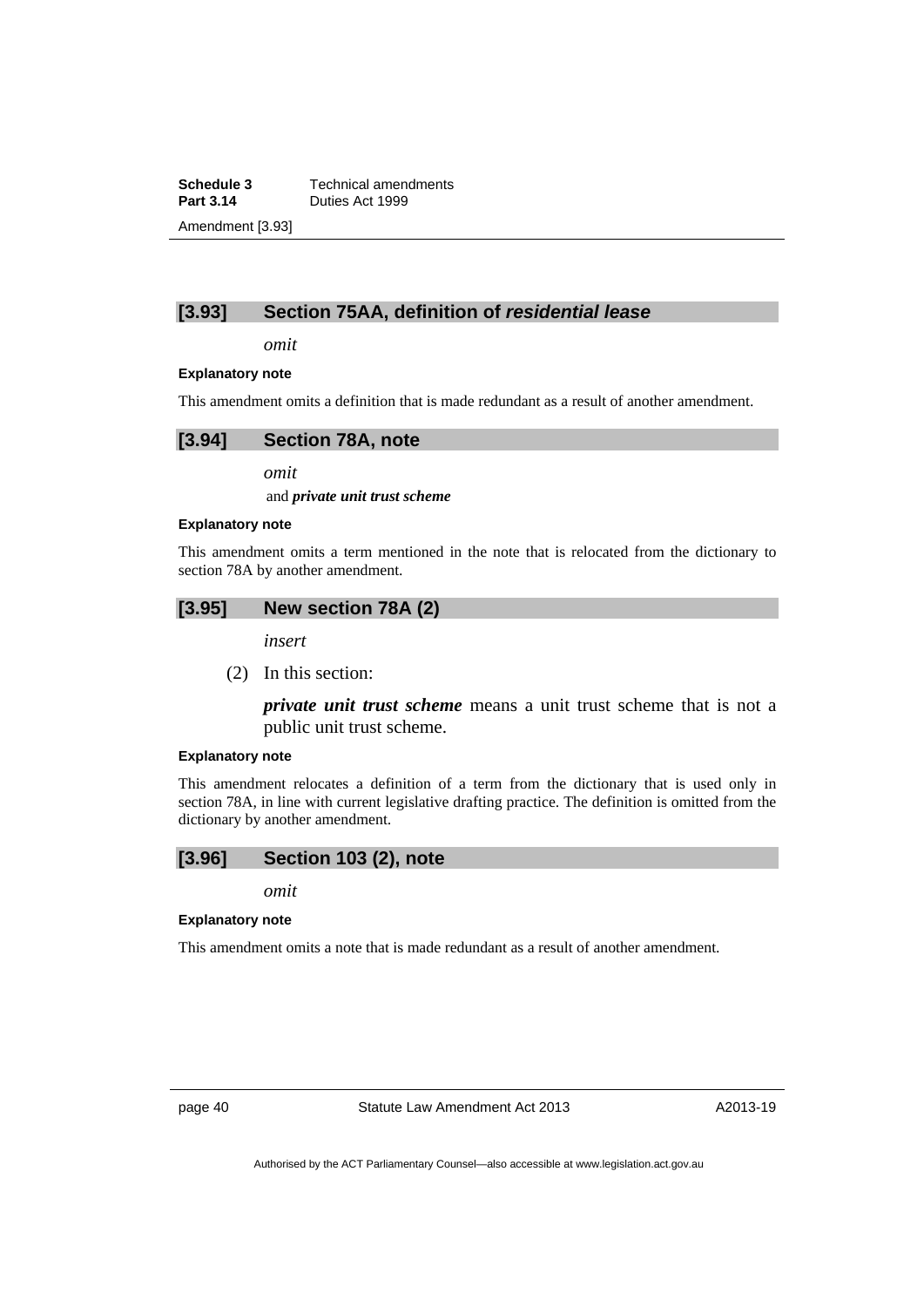# **[3.97] New section 103 (3)**

*insert* 

(3) In this section:

*territory company* means––

- (a) a company incorporated (or taken to be incorporated) under the [Corporations Act](http://www.comlaw.gov.au/Series/C2004A00818) that is taken to be registered in the ACT; or
- (b) a corporation that is incorporated under a territory Act.

### **Explanatory note**

This amendment relocates a definition of a term from the dictionary that is used only in section 103, in line with current legislative drafting practice. The definition is omitted from the dictionary by another amendment.

| [3.98] | Section 115H (5), new notes |                                                                             |  |  |  |
|--------|-----------------------------|-----------------------------------------------------------------------------|--|--|--|
|        | insert                      |                                                                             |  |  |  |
|        | Note 1                      | The <i>Statutory Declarations Act 1959</i> (Cwlth) applies to the making of |  |  |  |

statutory declarations under ACT laws.

*Note* 2 It is an offence to make a false or misleading statement, give false or misleading information or produce a false or misleading document (see [Criminal Code](http://www.legislation.act.gov.au/a/2002-51), pt 3.4).

### **Explanatory note**

This amendment inserts standard notes about statutory declarations.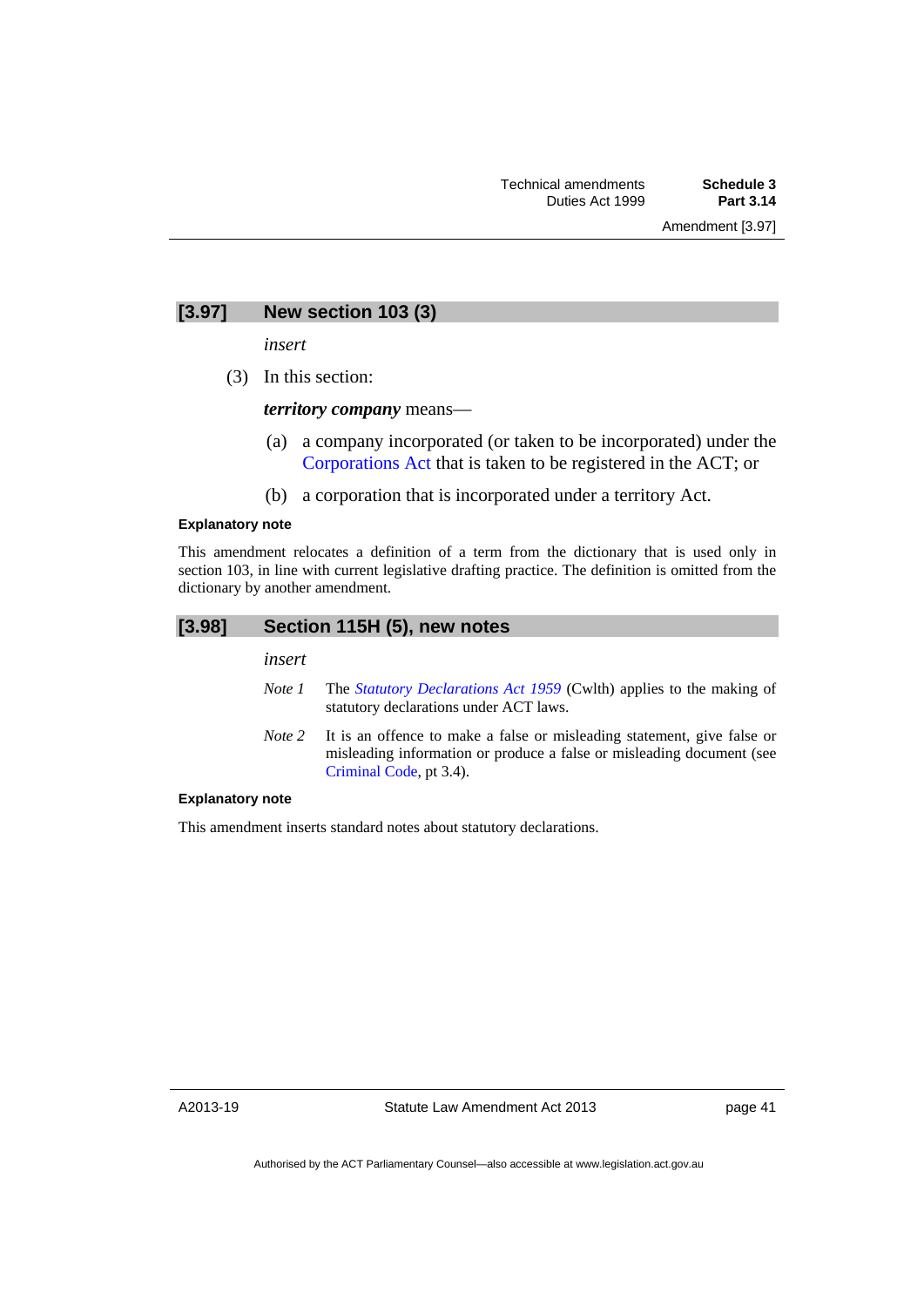**Schedule 3 Technical amendments**<br>**Part 3.14 Duties Act 1999 Part 3.14** Duties Act 1999 Amendment [3.99]

## **[3.99] New section 185 (5)**

*insert* 

(5) In this section:

*determined amount*, of duty, means the amount determined by the Minister, or calculated in a way determined by the Minister, under the Taxation Administration Act, section 139.

### **Explanatory note**

This amendment relocates a definition of a term from the dictionary that is used only in section 185, in line with current legislative drafting practice. The definition is omitted from the dictionary by another amendment. The amendment also updates the definition in line with current legislative drafting practice.

## **[3.100] Section 201 (3), new definition of** *international trade insurance*

# *insert*

*international trade insurance* means any of the following:

- (a) insurance of freight against loss or damage in the course of, or incidental to, international transport of the freight;
- (b) insurance of an aircraft or ship (a *carrier*) against loss or damage during a particular period when the carrier is under construction or undergoing refitting, maintenance or repairs if when the insurance was effected, the carrier's owner intended to use the carrier––
	- (i) entirely or mainly for the international transport of freight; and
	- (ii) for an indefinitely continuing period beginning immediately after the completion of the construction, refitting, maintenance or repairs;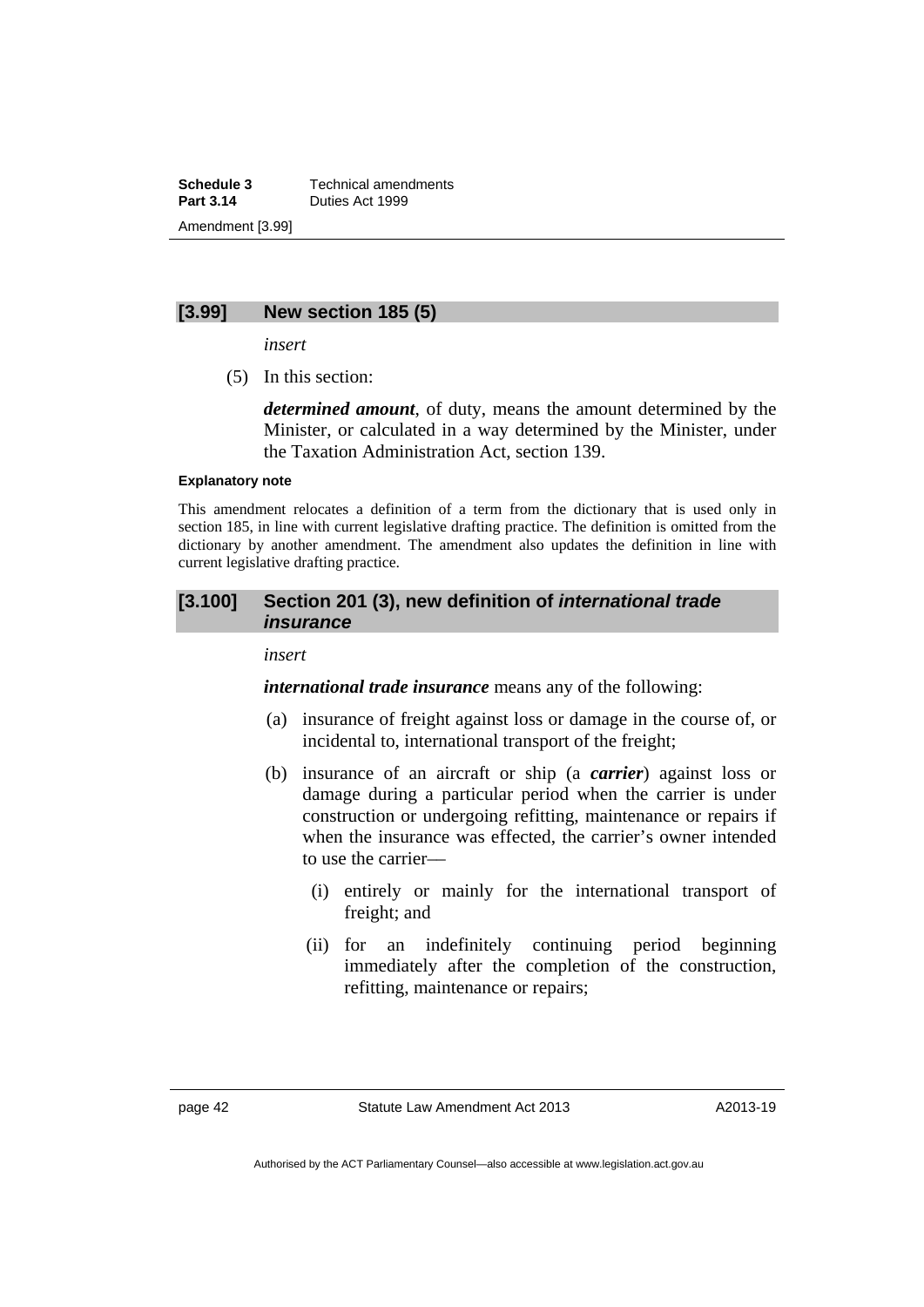- (c) insurance of a carrier against loss or damage in the course of, or incidental to, a particular journey if, when the insurance was effected, the owner intended that the journey would be entirely or mainly for the international transport of freight;
- (d) insurance of a carrier against loss or damage during a particular period if, when the insurance was effected, the carrier's owner intended the carrier to be used during that period entirely or mainly for the international transport of freight.

### **Explanatory note**

This amendment relocates a definition of a term from the dictionary that is used only in section 201, in line with current legislative drafting practice. The amendment also updates the definition in line with current legislative drafting practice.

# **[3.101] Section 203A (2)**

*omit* 

all or any of the people in whose names

*substitute* 

each person in whose name

### **Explanatory note**

This amendment updates language in line with current legislative drafting practice.

## **[3.102] Section 208 (3), new note**

### *insert*

*Note 2A* A reference to an instrument includes a reference to a provision of an instrument (see [Legislation Act,](http://www.legislation.act.gov.au/a/2001-14) s 14 (2)).

### **Explanatory note**

This amendment inserts a note about the [Legislation Act](http://www.legislation.act.gov.au/a/2001-14), section 14 (2)) to assist legislation users.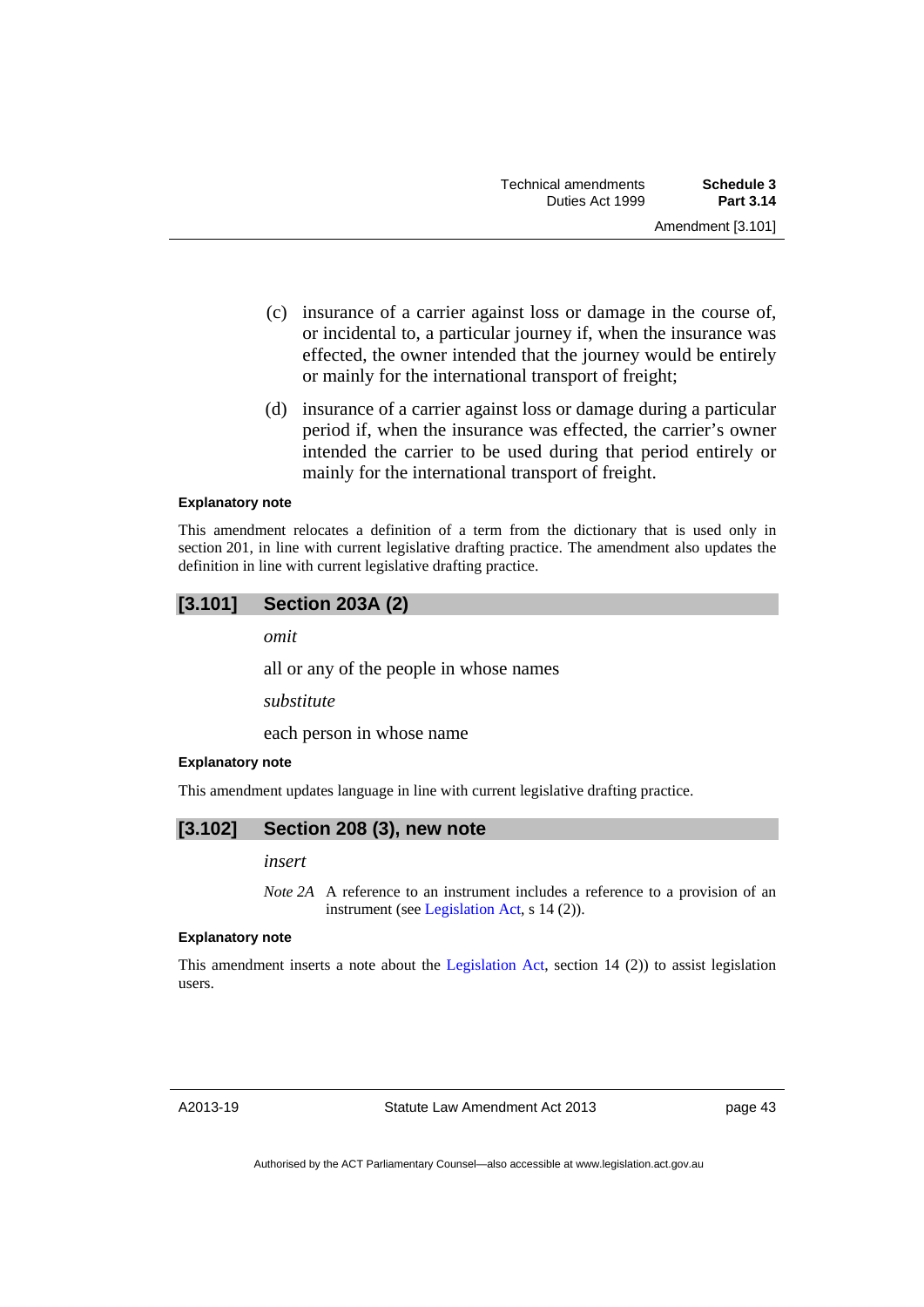**Schedule 3 Technical amendments**<br>**Part 3.14 Duties Act 1999 Part 3.14** Duties Act 1999 Amendment [3.103]

# **[3.103] Section 211A (3)**

*omit* 

For this section:

*substitute* 

In this section:

### **Explanatory note**

This amendment updates language in line with current legislative drafting practice.

# [3.104] Section 211A (3), new definition of *person with a disability*

### *insert*

*person with a disability* means a person who has a disability that—

- (a) is attributable to an intellectual, psychiatric, sensory, physical or neurological impairment, or acquired brain injury; and
- (b) is likely to be permanent; and
- (c) results in substantially reduced capacity in self-care, self-management, mobility or communication requiring significant ongoing, or long-term episodic, support.

### **Explanatory note**

This amendment relocates a definition of a term from the dictionary that is used only in section 211A, in line with current legislative drafting practice. The definition is omitted from the dictionary by another amendment.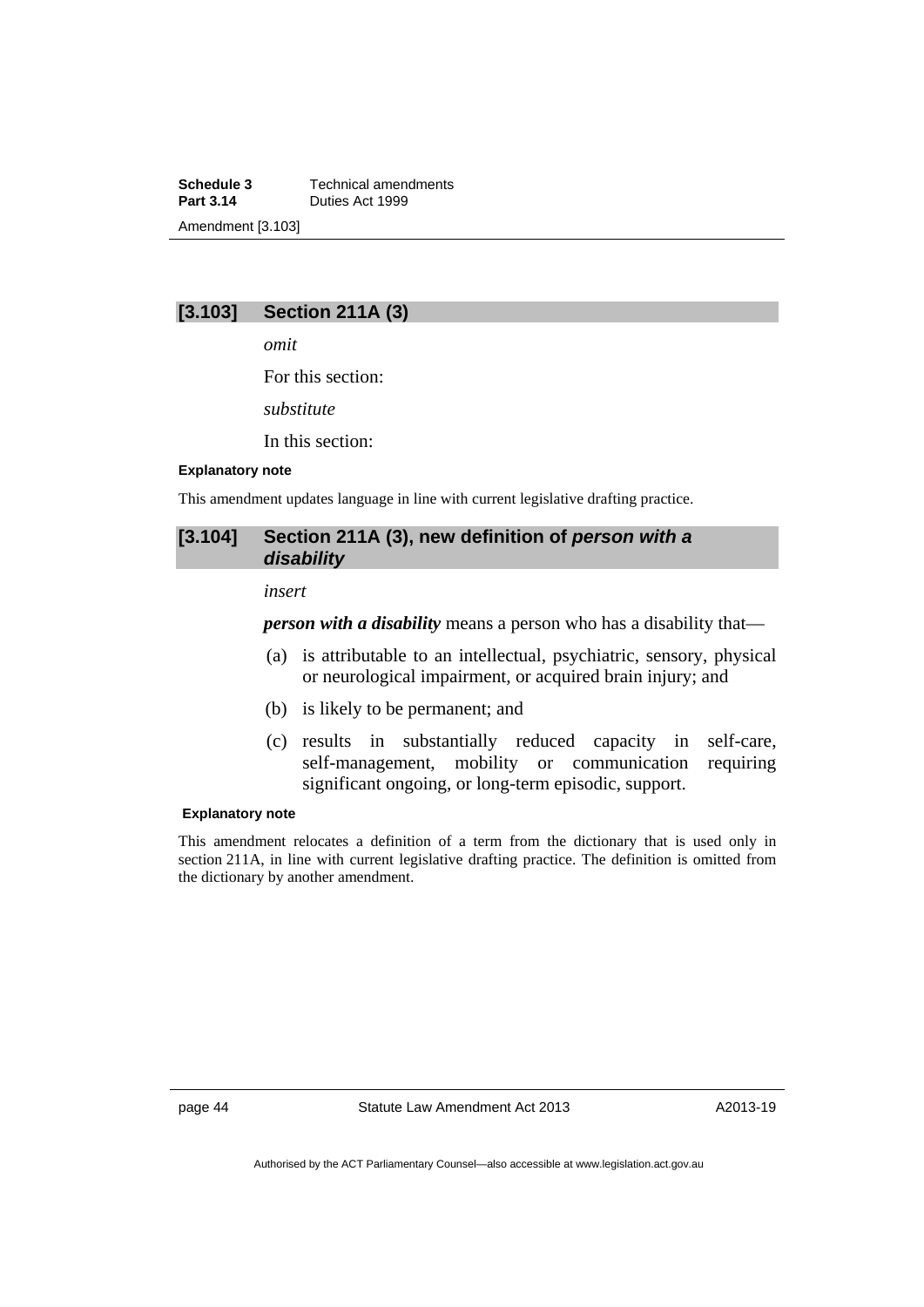### **[3.105] Section 213 (5), new notes**

*insert* 

- *Note 1* The *[Statutory Declarations Act 1959](http://www.comlaw.gov.au/Series/C2004A07365)* (Cwlth) applies to the making of statutory declarations under ACT laws.
- *Note* 2 It is an offence to make a false or misleading statement, give false or misleading information or produce a false or misleading document (see [Criminal Code](http://www.legislation.act.gov.au/a/2002-51), pt 3.4).

### **Explanatory note**

This amendment inserts standard notes about statutory declarations.

## **[3.106] New section 221 (4)**

*insert* 

(4) In this section:

*demonstrator*––see section 208A.

*trading stock*––see section 208A.

### **Explanatory note**

This amendment inserts signpost definitions for terms used in the section and defined elsewhere.



*omit* 

**GST** 

### **Explanatory note**

This amendment omits a redundant term.

# **[3.108] Dictionary**

*omit the definitions of* 

*Australian register*

*determined amount*

Statute Law Amendment Act 2013

page 45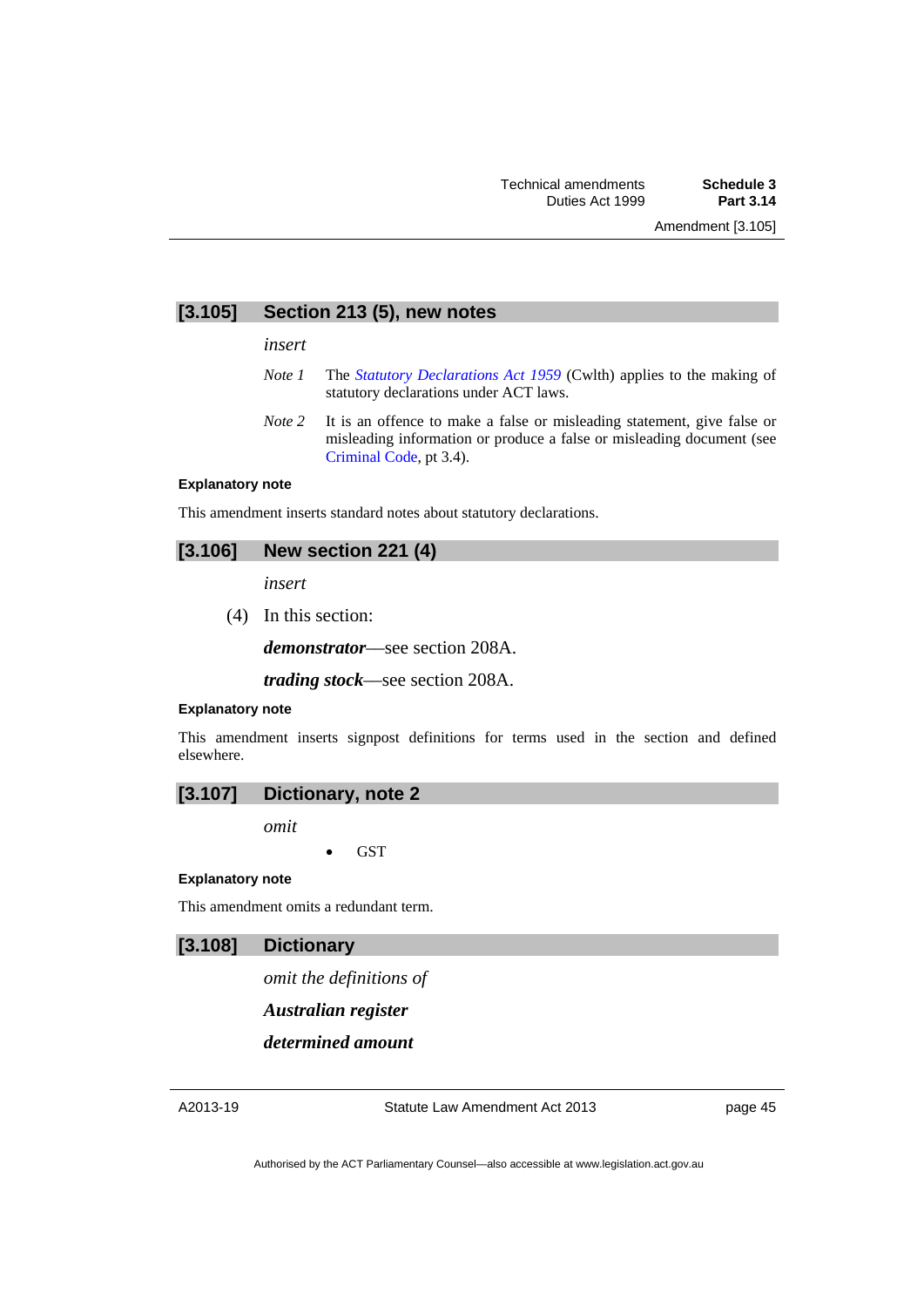**Schedule 3 Technical amendments**<br>**Part 3.14 Duties Act 1999 Part 3.14** Duties Act 1999 Amendment [3.109]

> *foreign resident franchisor intellectual property international trade insurance non-commercial Commonwealth authority person with a disability pooled superannuation trust private unit trust scheme replica*

#### **Explanatory note**

This amendment omits the redundant terms *Australian register*, *foreign resident*, *franchisor*  and *replica*. The other terms are omitted consequential on the relocation of the definitions to other sections by another amendment.

## **[3.109] Dictionary, definition of** *residential lease*

*substitute* 

*residential lease* means a lease granted for residential purposes only.

### **Explanatory note**

This amendment recasts the definition so that it applies to the whole Act instead of being a signpost definition to a part of the Act.

# **[3.110] Dictionary, definition of** *territory company*

*omit* 

### **Explanatory note**

This amendment is consequential on the relocation of the definition to section 103 by another amendment.

page 46 Statute Law Amendment Act 2013

A2013-19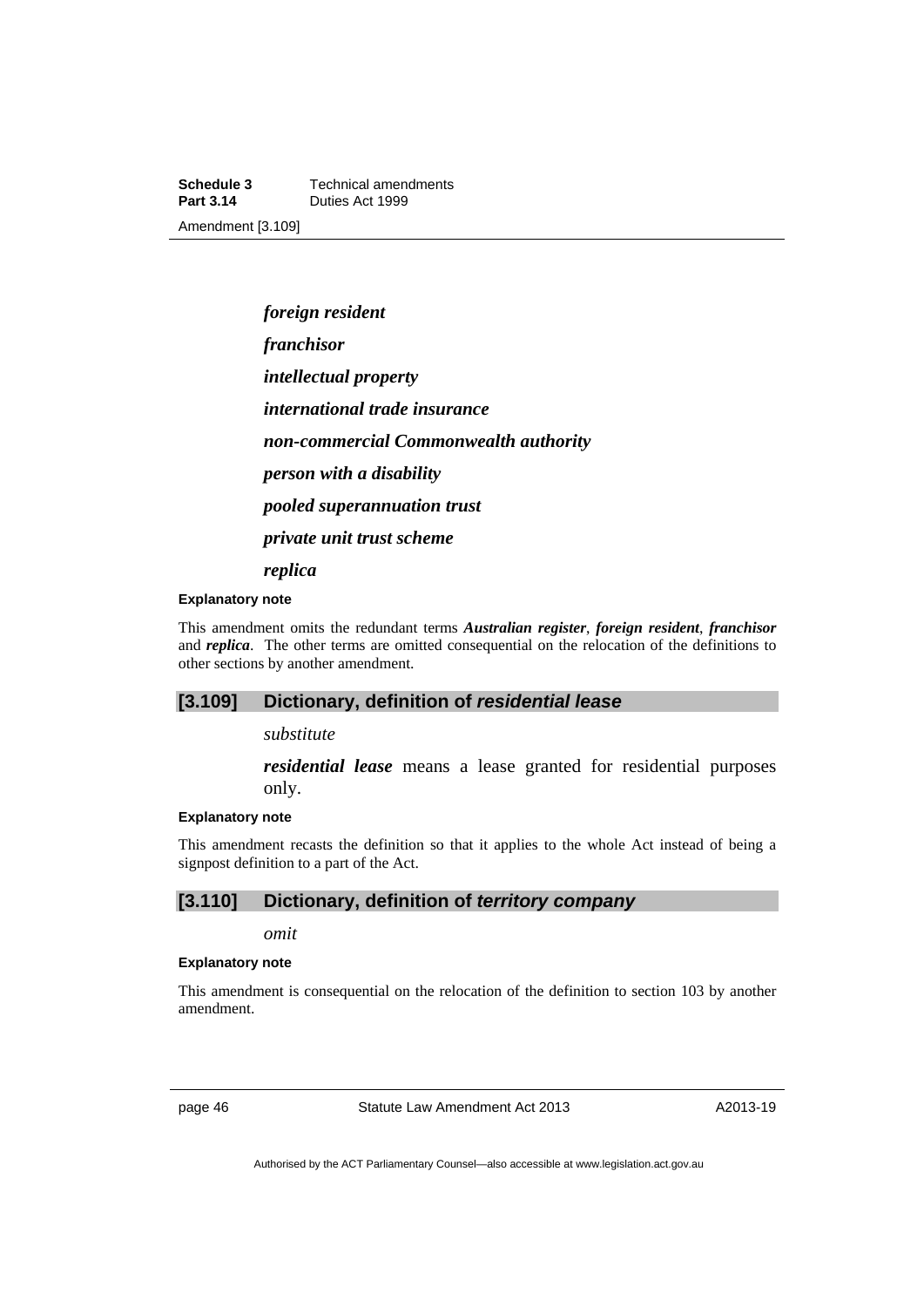# **Part 3.15 Enclosed Lands Protection Act 1943**

# **[3.111] Section 4 (1)**

*omit* 

shall lie

*substitute* 

lies

### **Explanatory note**

This amendment updates language in line with current legislative drafting practice.

# **[3.112] Section 5 (2)**

# *omit*

(other than a public gate as defined in the *Public Gates Act 1901* (NSW) in its application to the ACT)

### **Explanatory note**

This amendment omits an obsolete reference to repealed NSW legislation.

# **Part 3.16 Environment Protection Act 1997**

# **[3.113] New section 3B**

*insert* 

# **3B Offences against Act—application of Criminal Code etc**

Other legislation applies in relation to offences against this Act.

*Note 1 Criminal Code*

The [Criminal Code,](http://www.legislation.act.gov.au/a/2002-51) ch 2 applies to the following offences against this Act (see Code, pt 2.1):

s 92 (Fuel sales––provision of information)

A2013-19

Statute Law Amendment Act 2013

page 47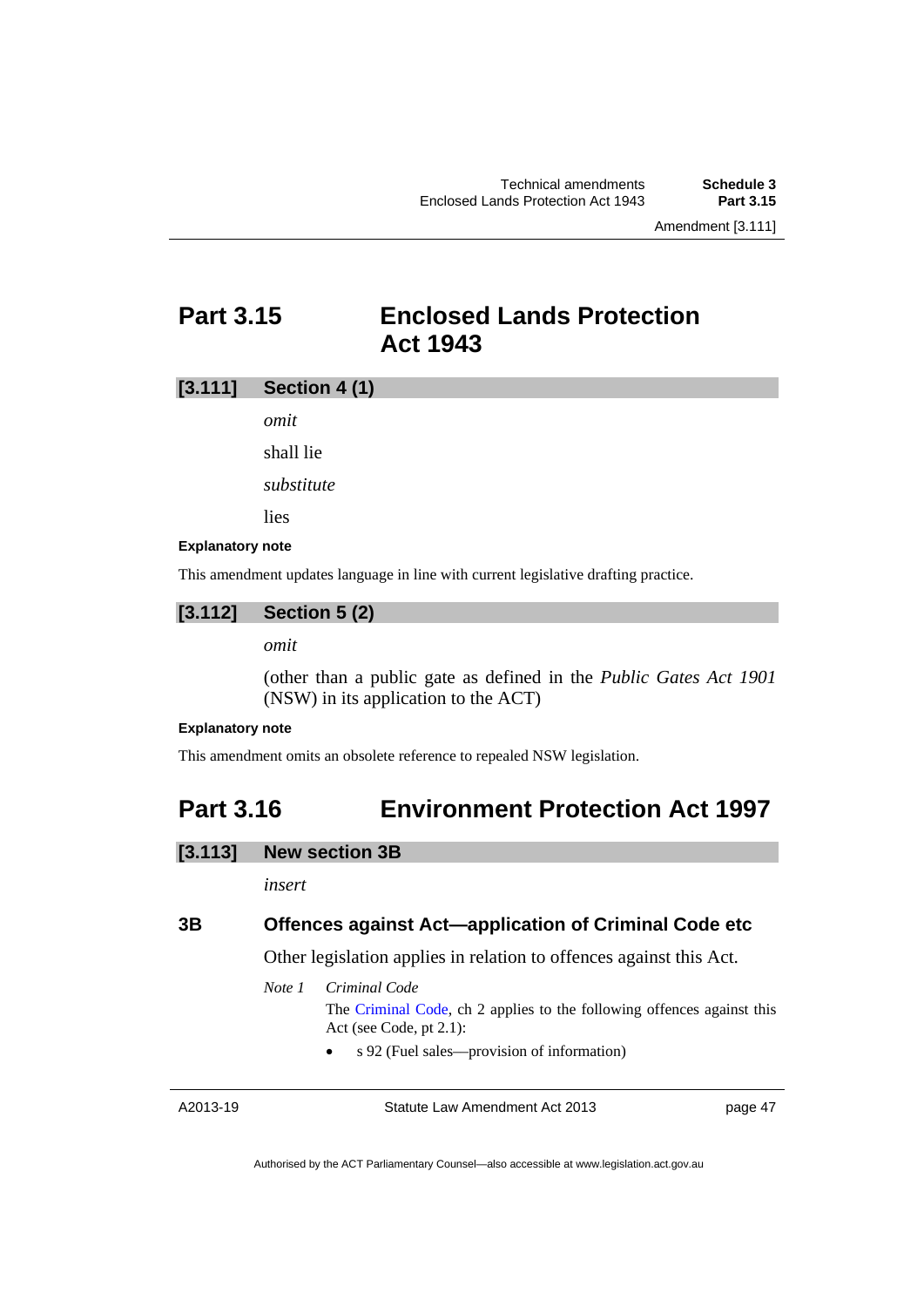s 92A (Confidential commercial information must not be disclosed)

The chapter sets out the general principles of criminal responsibility (including burdens of proof and general defences), and defines terms used for offences to which the Code applies (eg *conduct*, *intention*, *recklessness* and *strict liability*).

*Note 2 Penalty units* 

The [Legislation Act](http://www.legislation.act.gov.au/a/2001-14), s 133 deals with the meaning of offence penalties that are expressed in penalty units.

### **Explanatory note**

This amendment inserts a standard provision about the application of the [Criminal Code](http://www.legislation.act.gov.au/a/2002-51) to certain offences against the Act. The [Criminal Code,](http://www.legislation.act.gov.au/a/2002-51) chapter 2 sets out the general principles of criminal responsibility (including burdens of proof and general defences) and defines terms used for offences to which the Code applies.

## **[3.114] Section 39 (c), new note**

*insert* 

*Note* An example is part of the Act, is not exhaustive and may extend, but does not limit, the meaning of the provision in which it appears (see [Legislation Act,](http://www.legislation.act.gov.au/a/2001-14) s 126 and s 132).

#### **Explanatory note**

This amendment inserts a standard note about examples.

$$
[3.115]
$$
 Section 51 (a), new note

*insert* 

*Note* An example is part of the Act, is not exhaustive and may extend, but does not limit, the meaning of the provision in which it appears (see [Legislation Act,](http://www.legislation.act.gov.au/a/2001-14) s 126 and s 132).

#### **Explanatory note**

This amendment inserts a standard note about examples.

page 48 Statute Law Amendment Act 2013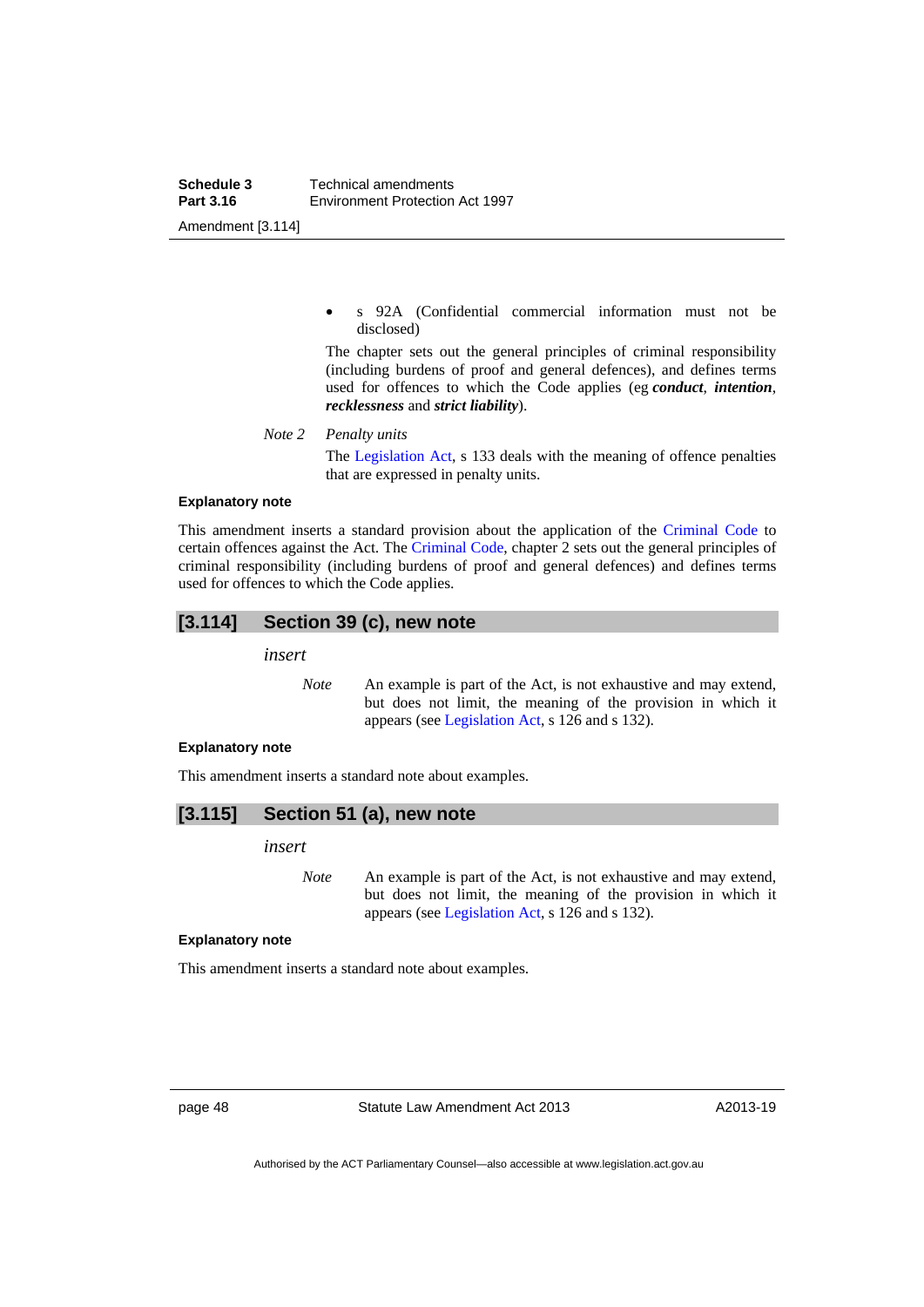Amendment [3.116]

**[3.116] Sections 91B (3) and 130** 

*omit* 

shall

*substitute* 

must

### **Explanatory note**

This amendment updates language in line with current legislative drafting practice.

# **[3.117] Section 162 (1), new note**

*insert* 

*Note 2* It is an offence to make a false or misleading statement, give false or misleading information or produce a false or misleading document (see [Criminal Code](http://www.legislation.act.gov.au/a/2002-51), pt 3.4).

### **Explanatory note**

This amendment inserts a standard note about statutory declarations.

# **[3.118] Section 166 (2) (a)**

*omit* 

, or any provision of an instrument

### **Explanatory note**

This amendment omits words that are redundant because of the [Legislation Act,](http://www.legislation.act.gov.au/a/2001-14) section 14 (2), which provides that a reference to an instrument includes a reference to a provision of an instrument.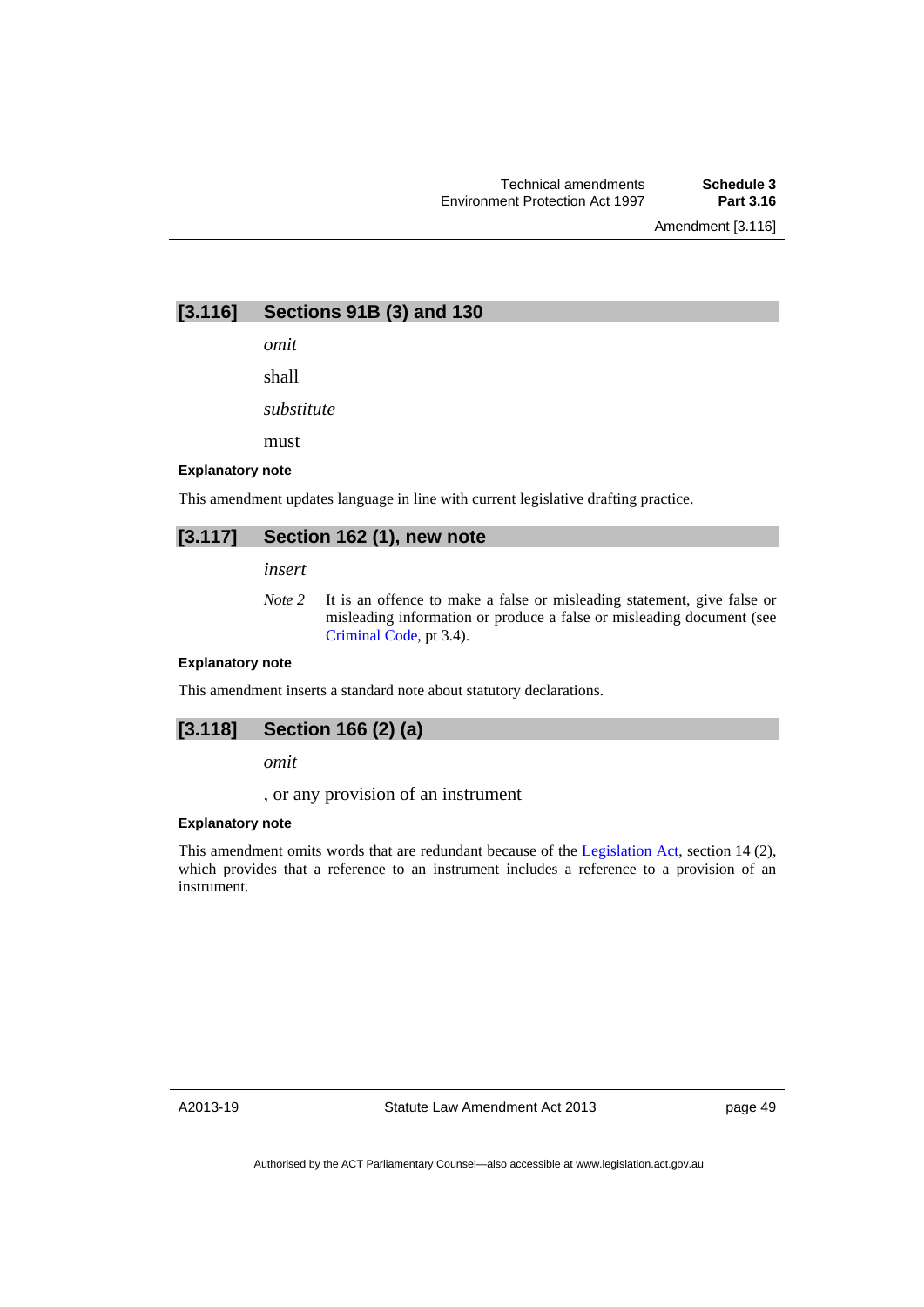**Schedule 3 Technical amendments**<br>**Part 3.16 Environment Protection Part 3.16** Environment Protection Act 1997 Amendment [3.119]

**[3.119] Section 166 (2), note 1** 

*omit* 

(or a provision of a law or instrument)

#### **Explanatory note**

This amendment omits words that are redundant because of the [Legislation Act](http://www.legislation.act.gov.au/a/2001-14), sections 7 (3), 13 (3) and 14 (2) which provide respectively that a reference to an Act, statutory instrument or an instrument includes a reference to a provision of an Act, statutory instrument or instrument.

| [3.120] | Section 166 (2), note 2 |  |  |  |
|---------|-------------------------|--|--|--|
|---------|-------------------------|--|--|--|

*omit* 

(or a provision of a law or instrument), the law, instrument or provision

*substitute* 

, the law or instrument

### **Explanatory note**

This amendment omits words that are redundant because of the [Legislation Act,](http://www.legislation.act.gov.au/a/2001-14) sections 7 (3), 13 (3) and 14 (2) which provide respectively that a reference to an Act, statutory instrument or an instrument includes a reference to a provision of an Act, statutory instrument or instrument.

## **[3.121] Section 166 (2), new note**

*insert* 

*Note 3* A reference to an instrument includes a reference to a provision of an instrument (see [Legislation Act,](http://www.legislation.act.gov.au/a/2001-14) s 14 (2)).

### **Explanatory note**

This amendment inserts a note to assist legislation users and is consequential on another amendment.

## **[3.122] Schedule 2, section 2.1, definition of** *AS 4013*

### *omit*

### **Explanatory note**

This amendment omits a definition. The definition is updated in another amendment.

page 50 Statute Law Amendment Act 2013

A2013-19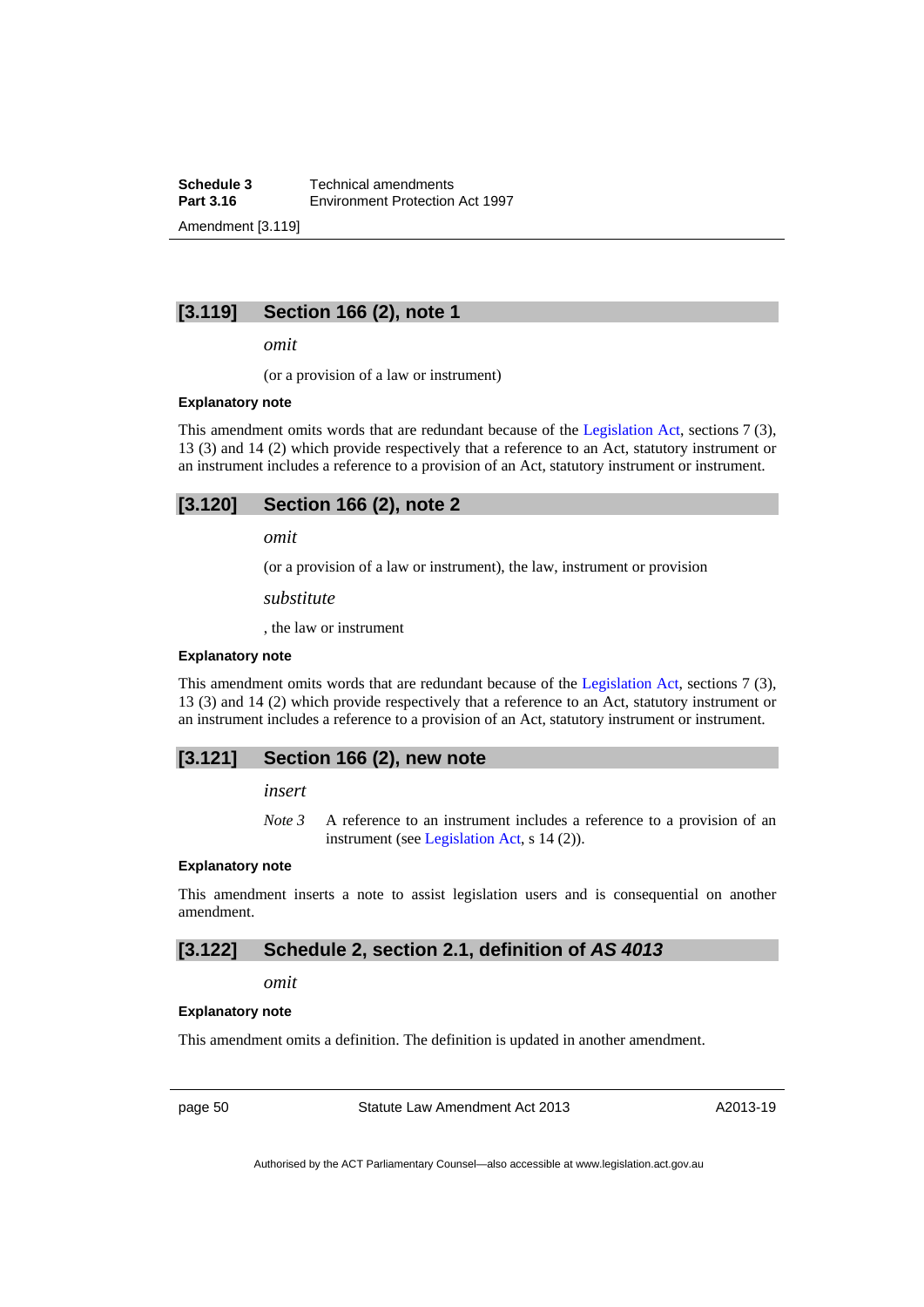# **[3.123] Schedule 2, section 2.1, new definition of** *AS/NZS 4013*

### *insert*

*AS/NZS 4013* means AS/NZS 4013 (Domestic solid fuel burning appliances—Method for determination of flue gas emission), as in force from time to time.

*Note* AS/NZS 4013 may be purchased at [www.standards.org.au.](http://www.standards.org.au/)

#### **Explanatory note**

This amendment updates the title and language of the standard in line with current legislative drafting practice and makes clear that the standard is meant to be as in force from time to time.

# **[3.124] Schedule 2, section 2.1, definition of** *solid fuel-burning equipment*

*omit* 

AS 4013

*substitute* 

AS/NZS 4013

### **Explanatory note**

This amendment updates the title of the standard.

# **[3.125] Schedule 2, sections 2.4 and 2.5**

*omit* 

AS 4013

*substitute* 

AS/NZS 4013

#### **Explanatory note**

This amendment updates the title of the standard.

page 51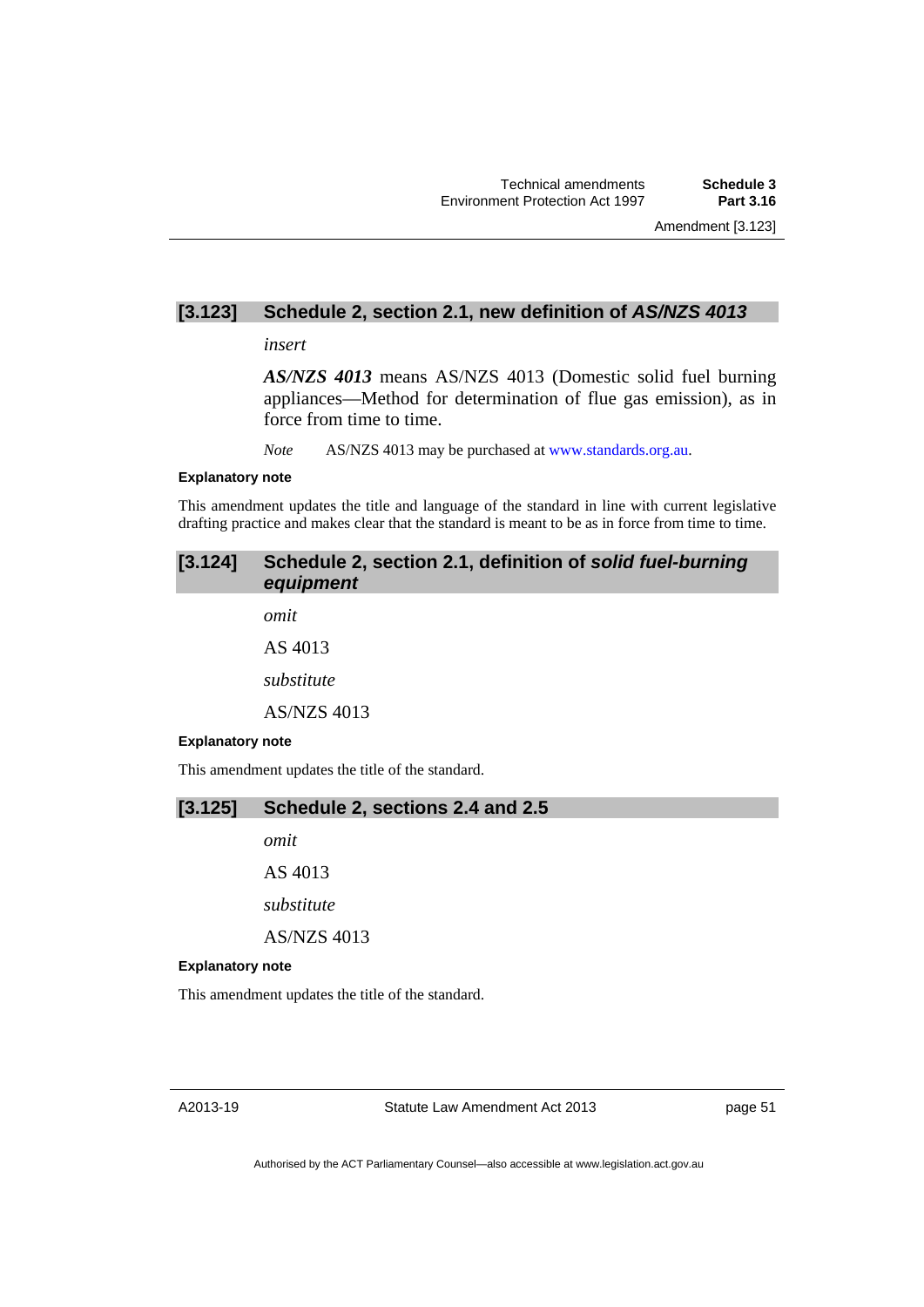**Schedule 3 Technical amendments**<br>**Part 3.16 Environment Protection Part 3.16** Environment Protection Act 1997 Amendment [3.126]

**[3.126] Dictionary, note 2** 

*insert* 

- AS (see s 164 (1))
- found guilty

### **Explanatory note**

Dictionary, note 2 lists examples of terms used in the Act that are defined in the [Legislation Act,](http://www.legislation.act.gov.au/a/2001-14) dictionary, part 1. This amendment inserts terms mentioned in the Act and defined in the [Legislation Act](http://www.legislation.act.gov.au/a/2001-14), dictionary, part 1.

# **[3.127] Dictionary, note 2**

*omit* 

heritage register

## **Explanatory note**

This amendment omits a redundant term.

## **[3.128] Dictionary, definition of** *AS 4013*

*omit* 

### **Explanatory note**

This amendment omits a definition. The definition is updated in another amendment.

## **[3.129] Dictionary, definition of** *AS/NZS 4013*

### *insert*

*AS/NZS 4013*, for schedule 2 (Specific offences)—see schedule 2, section 2.1.

### **Explanatory note**

This amendment updates the title of the standard and language in line with current legislative drafting practice and makes clear that the standard is meant to be as in force from time to time.

page 52 Statute Law Amendment Act 2013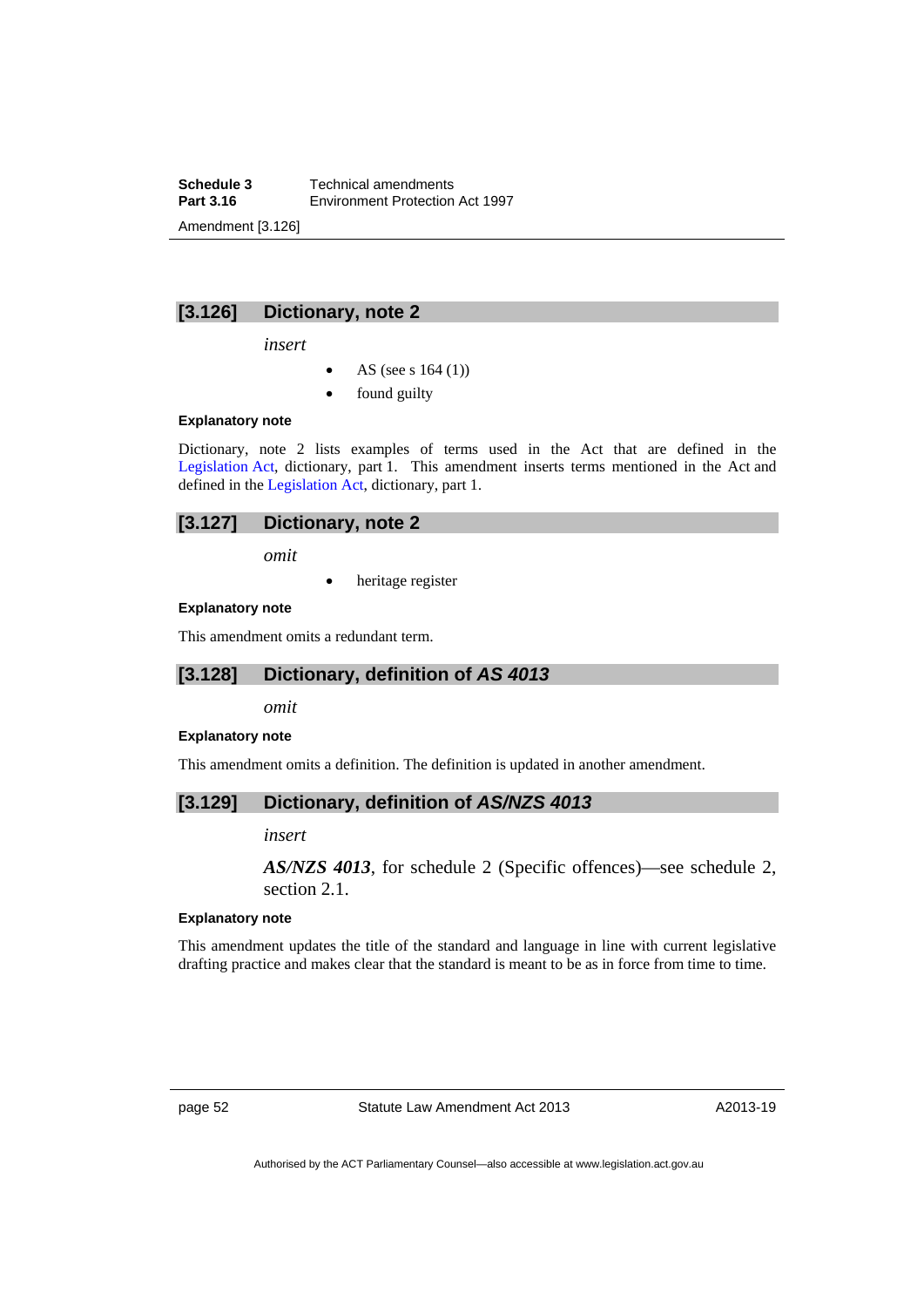Amendment [3.130]

# **[3.130] Dictionary, definition of** *blank fire firearm*

*omit* 

see schedule 1, section 1.1

*substitute* 

see the *[Firearms Act 1996](http://www.legislation.act.gov.au/a/1996-74)*, dictionary

### **Explanatory note**

This amendment updates a definition in line with current legislative drafting practice.

# **[3.131] Dictionary, definition of** *clinical waste*

*omit* 

see schedule 1, section 1.1

*substitute* 

see the *[Clinical Waste Act 1990](http://www.legislation.act.gov.au/a/1990-5)*, dictionary

### **Explanatory note**

This amendment updates a definition in line with current legislative drafting practice.

# **[3.132] Dictionary, definition of** *consultation period*

*omit*  section 23B *substitute*  section  $25(1)$ 

### **Explanatory note**

This amendment updates a definition in line with current legislative drafting practice.

page 53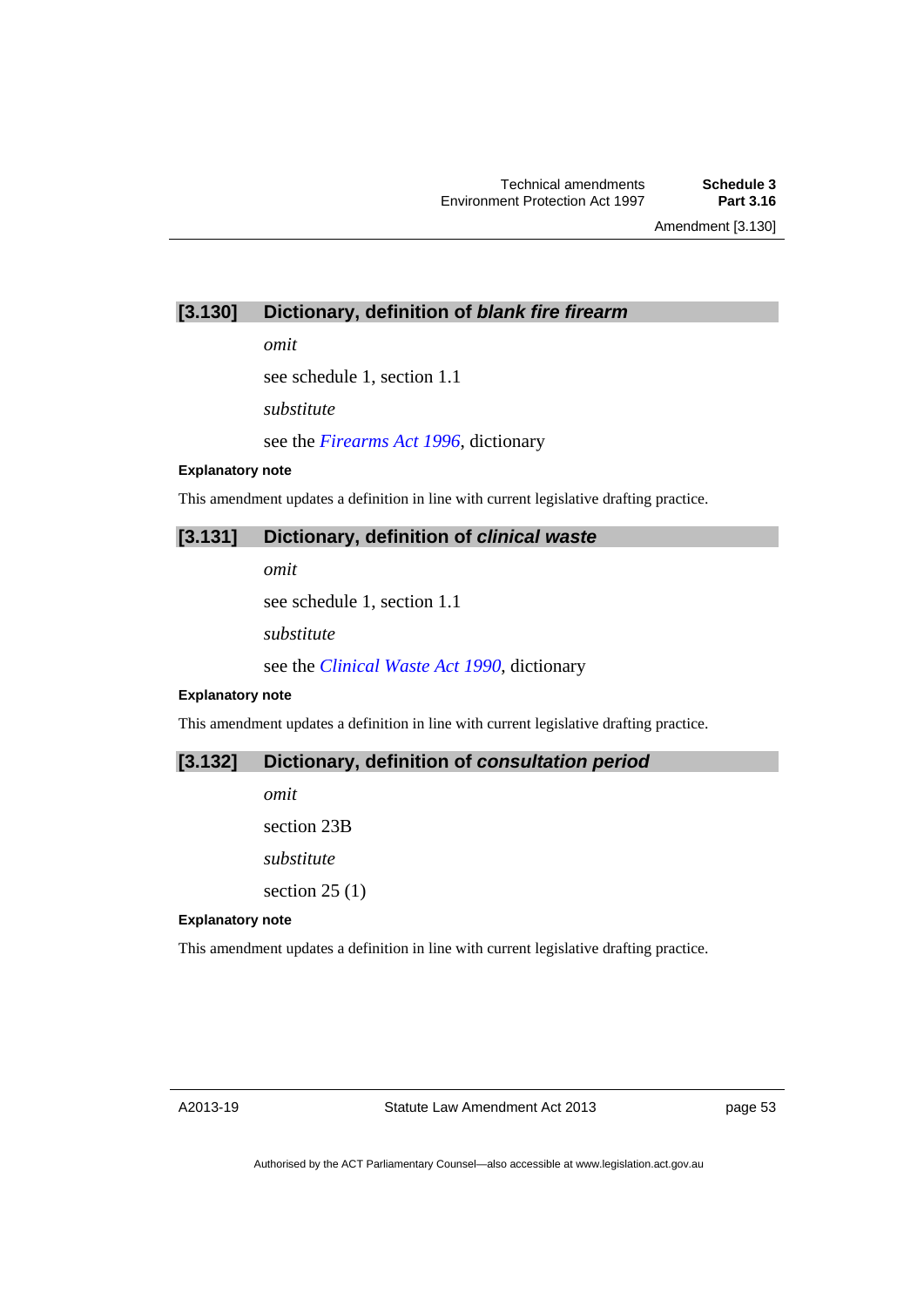# **[3.133] Dictionary, definition of** *National Electricity (ACT) Law*

*omit* 

### **Explanatory note**

This amendment omits a redundant signpost definition because the term is defined in the [Legislation Act,](http://www.legislation.act.gov.au/a/2001-14) dictionary, part 1.

# **[3.134] Dictionary, definition of** *regulated waste*

*omit* 

section 1.1

*substitute* 

section 1.1A

### **Explanatory note**

This amendment updates a definition in line with current legislative drafting practice.

# **[3.135] Dictionary, definition of** *road transport legislation*

*omit* 

see schedule 1, section 1.1

*substitute* 

see the *[Road Transport \(General\) Act 1999,](http://www.legislation.act.gov.au/a/1999-77)* section 6

### **Explanatory note**

This amendment updates a definition in line with current legislative drafting practice.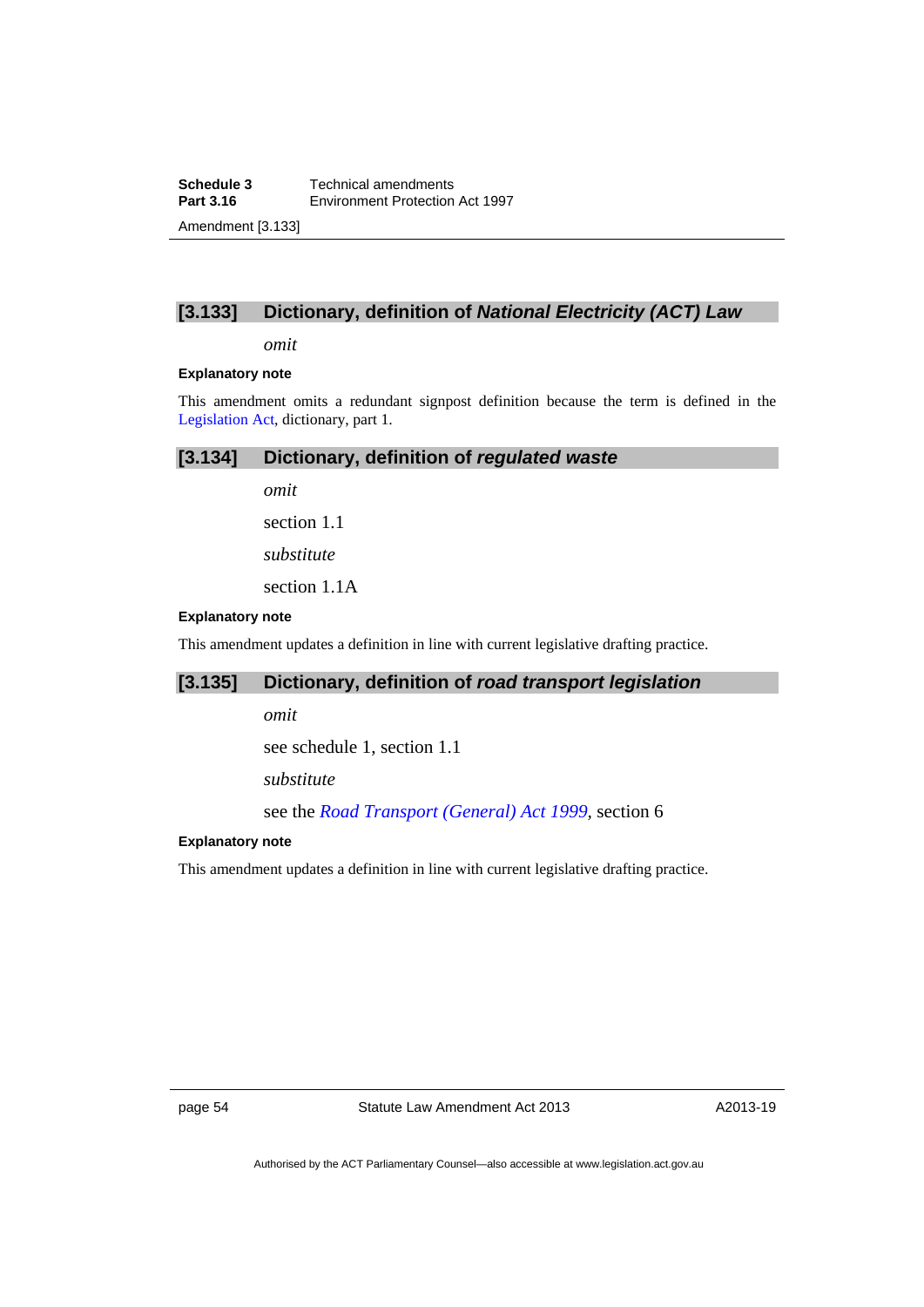Amendment [3.136]

# **[3.136] Dictionary, definition of** *stock*

*omit* 

see schedule 1, section 1.1

*substitute* 

see the *[Stock Act 2005](http://www.legislation.act.gov.au/a/2005-19),* dictionary

### **Explanatory note**

This amendment updates a definition in line with current legislative drafting practice.

# **Part 3.17 Environment Protection Regulation 2005**

# **[3.137] Section 67 (1) (b)**

*omit* 

Australian Standard

*substitute* 

AS

#### **Explanatory note**

This amendment updates language in line with current legislative drafting practice.



## *omit*

*Environmental and Planning Assessment Act 1979* (NSW)

*substitute* 

*[Environmental Planning and Assessment Act 1979](http://www.legislation.nsw.gov.au/maintop/view/inforce/act+203+1979+cd+0+N)* (NSW)

#### **Explanatory note**

This amendment corrects a reference to a NSW law.

A2013-19

Statute Law Amendment Act 2013

page 55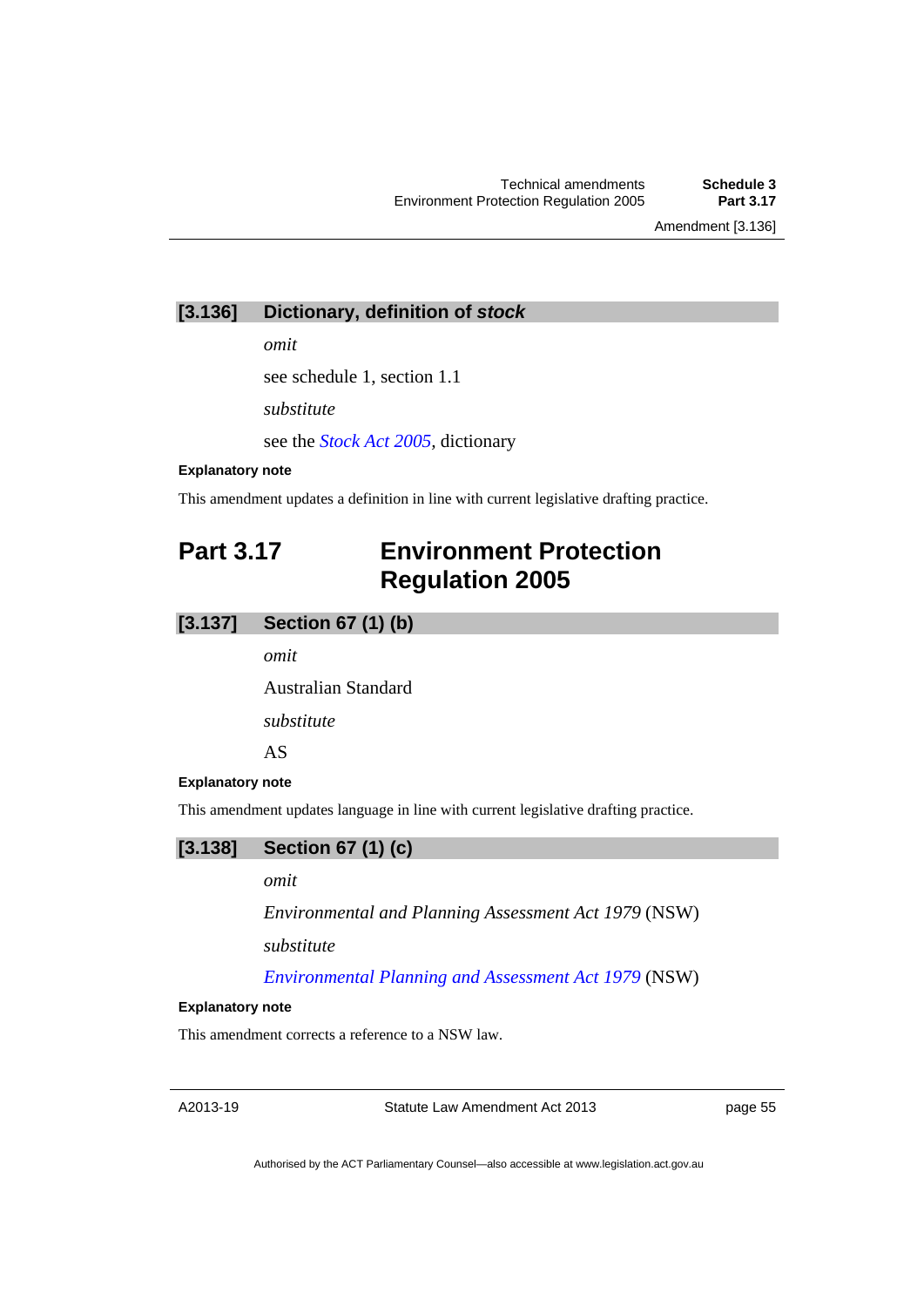# **[3.139] Section 68 (3), definition of** *incorporated document*

*omit* 

Australian standard

*substitute* 

AS

#### **Explanatory note**

This amendment updates language in line with current legislative drafting practice.

# **[3.140] Section 69 (2)**

*omit* 

written

#### **Explanatory note**

This amendment omits a redundant word because of the [Legislation Act,](http://www.legislation.act.gov.au/a/2001-14) section 42 (2), which requires notifiable instruments to be in writing.

### **[3.141] Schedule 2, table 2.3, item 6**

*omit* 

Australian Standard

*substitute* 

AS

# **Explanatory note**

This amendment updates language in line with current legislative drafting practice.

page 56 Statute Law Amendment Act 2013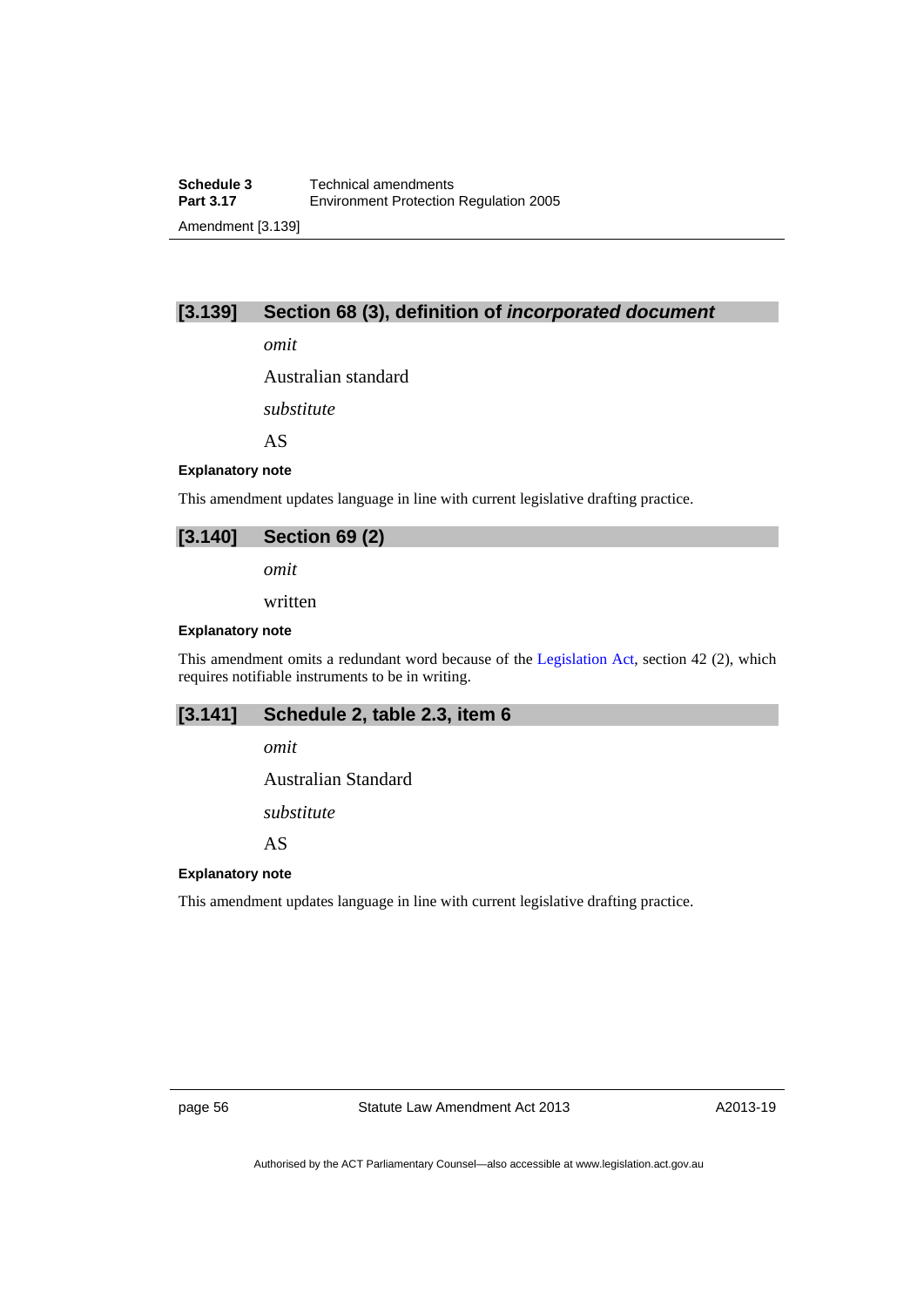Amendment [3.142]

# **[3.142] Dictionary, note 2**

*insert* 

AS (see s 164 (1))

### **Explanatory note**

Dictionary, note 2 lists examples of terms used in the regulation that are defined in the [Legislation Act](http://www.legislation.act.gov.au/a/2001-14), dictionary, part 1. This amendment inserts a term mentioned in the regulation and defined in the [Legislation Act](http://www.legislation.act.gov.au/a/2001-14), dictionary, part 1.

## **[3.143] Dictionary, note 3**

*omit* 

national scheme laws

### **Explanatory note**

This amendment omits a redundant term.

## **[3.144] Dictionary, new definition of** *AS 2436*

*insert* 

*AS 2436* means AS 2436 (Guide to noise and vibration control on construction, demolition and maintenance sites), as in force from time to time.

*Note* AS 2436 may be purchased at [www.standards.org.au.](http://www.standards.org.au/)

### **Explanatory note**

This amendment updates the title and language of the standard in line with current legislative drafting practice and makes clear that the standard is meant to be as in force from time to time.

A2013-19

page 57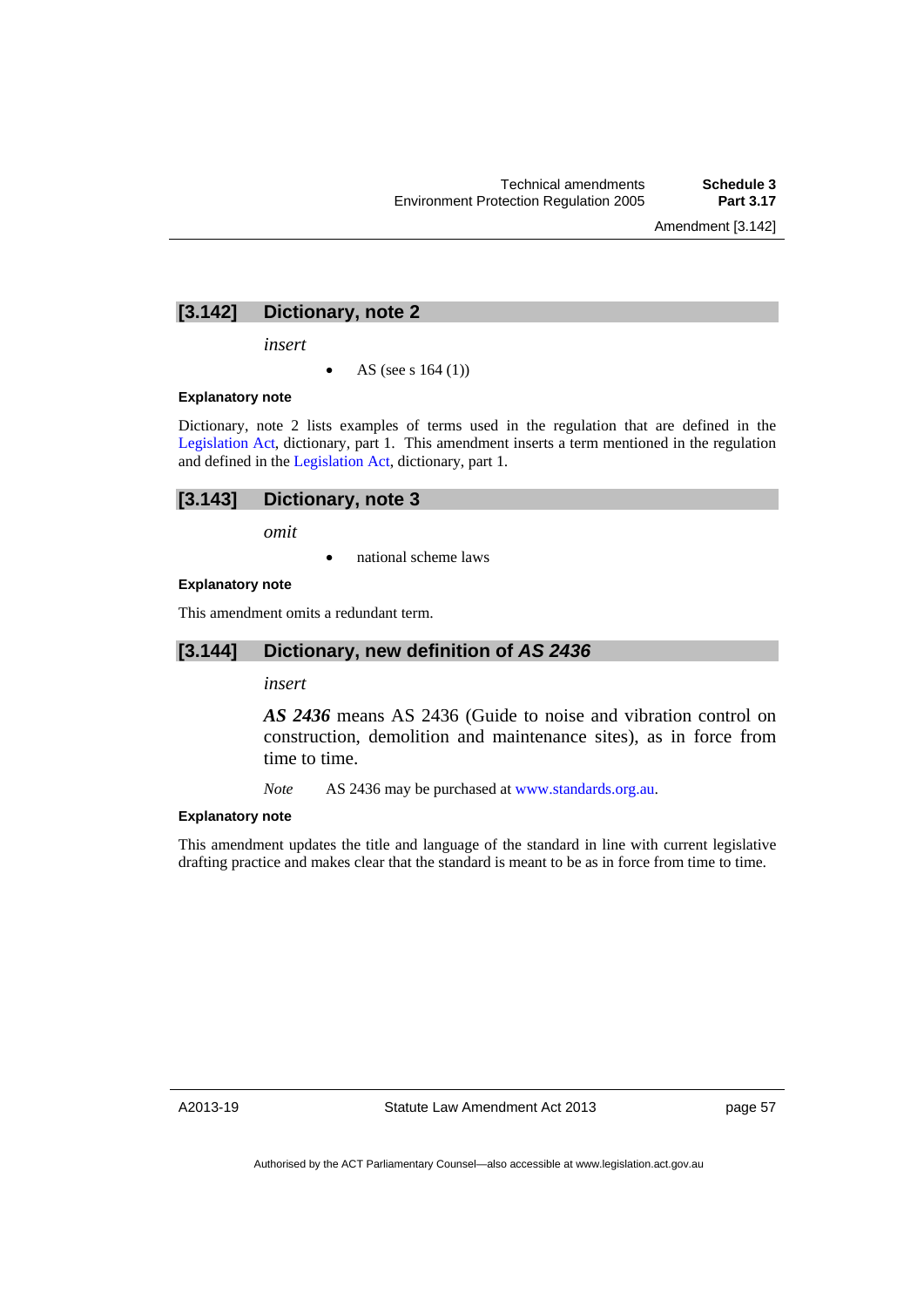# **[3.145] Dictionary, definition of** *major road*

*omit* 

schedule 2 (Noise zones, noise standards and conditions)

*substitute* 

schedule 2, part 2.3 (Noise conditions)

### **Explanatory note**

This amendment corrects a signpost entry in the dictionary. The definition applies to Schedule 2, part 2.3 rather than the whole of schedule 2.

# **[3.146] Dictionary, new definition of** *national scheme laws*

*insert* 

*national scheme laws*––see the [Act](http://www.legislation.act.gov.au/a/1997-92/default.asp), section 2 (3).

### **Explanatory note**

This amendment updates the dictionary by inserting a signpost definition for a term defined in the Act, section 2 (3) and used in several places in the regulation.

### **[3.147] Dictionary, new definitions**

### *insert*

*network facility*, for schedule 2, part 2.3 (Noise conditions)—see the *[Utilities Act 2000](http://www.legislation.act.gov.au/a/2000-65)*, dictionary.

*territory network facility*, for schedule 2, part 2.3 (Noise conditions)—see the *[Utilities Act 2000](http://www.legislation.act.gov.au/a/2000-65)*, dictionary.

#### **Explanatory note**

This amendment inserts signpost definitions for terms defined in another Act in line with current legislative drafting practice.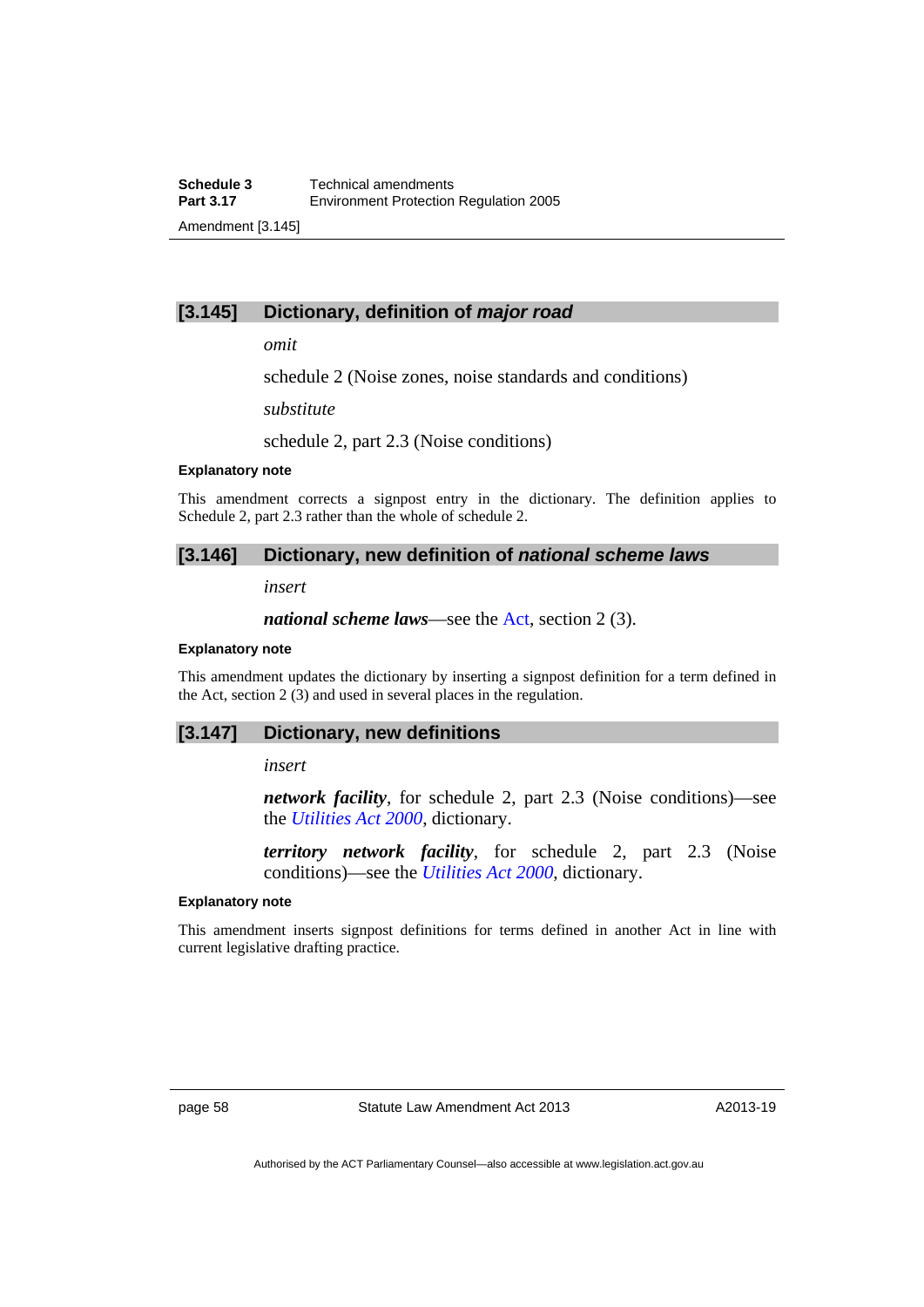Amendment [3.148]

# **[3.148] Dictionary, definition of** *territory service*

*omit* 

### **Explanatory note**

This amendment omits a redundant definition.

# **[3.149] Dictionary, definition of** *utility service*

*omit* 

### **Explanatory note**

This amendment omits a redundant definition.

# **[3.150] Further amendments, dictionary definitions**

*omit* 

schedule 2 (Noise zones, noise standards and conditions) *substitute* 

schedule 2, part 2.1 (Noise zones)

*in* 

*broadacre zone* 

*Central National Area (City Hill Precinct)* 

*Central National Area (Fairbairn)* 

*Central National Area (Parliamentary Zone and Other Areas)* 

*city centre* 

*commercial CZ4 zone* 

*commercial CZ5 zone* 

*group centre* 

*industrial zone* 

*leisure and accommodation zone* 

A2013-19

page 59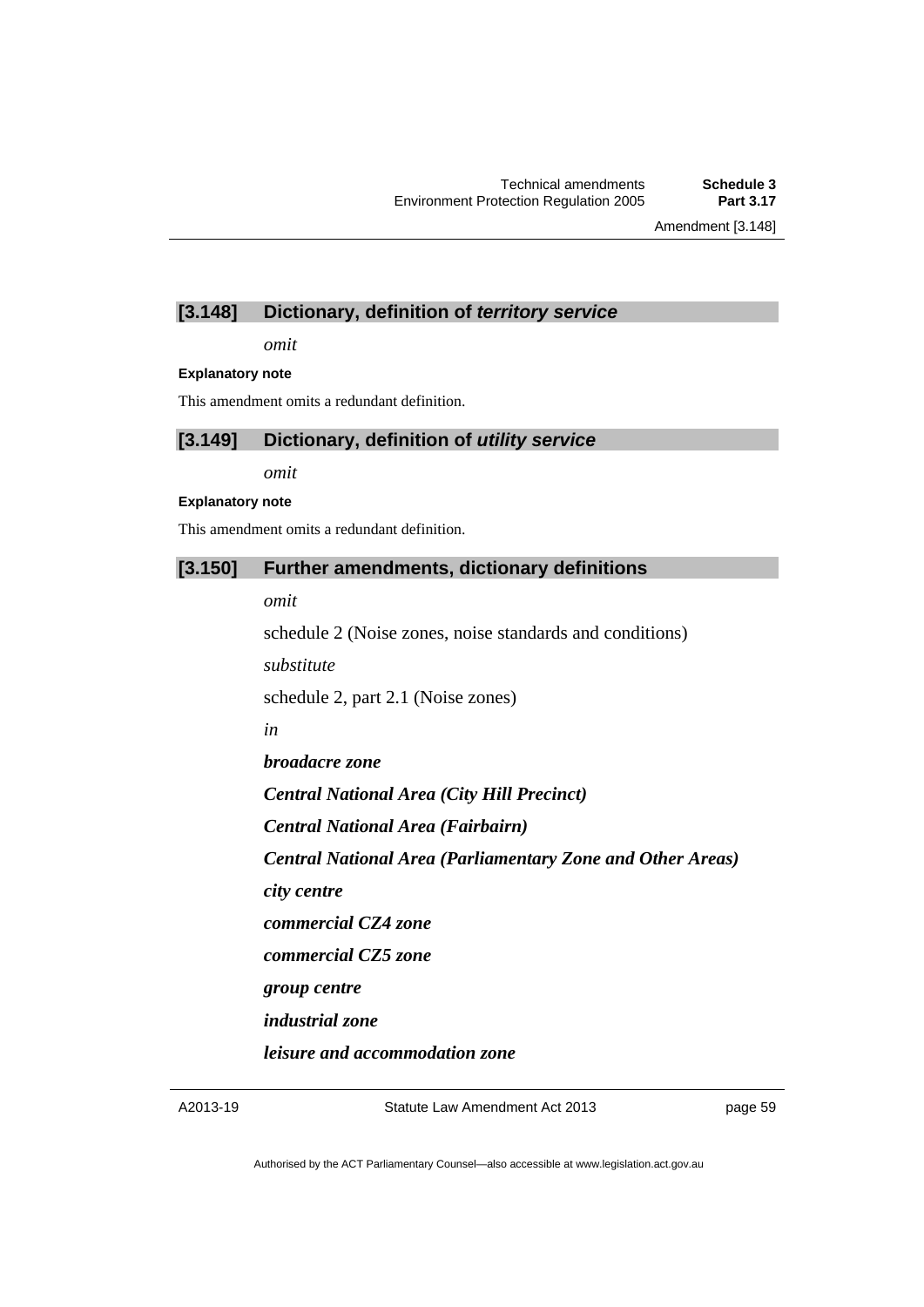*office site Queanbeyan city business zone Queanbeyan city industrial zone Queanbeyan city special uses zone restricted access recreation zone town centre TSZ2 services zone* 

#### **Explanatory note**

This amendment corrects the signpost entries in the dictionary. The definitions apply to schedule 2, part 2.1 rather than the whole of schedule 2.

# **Part 3.18 Evidence (Miscellaneous Provisions) Act 1991**

# **[3.151] Section 16, definition of** *territory court***, paragraph (g)**

*omit* 

*Corrections Management Act 2006* 

*substitute* 

*[Corrections Management Act 2007](http://www.legislation.act.gov.au/a/2007-15)*

### **Explanatory note**

This amendment corrects a reference to an Act.

page 60 Statute Law Amendment Act 2013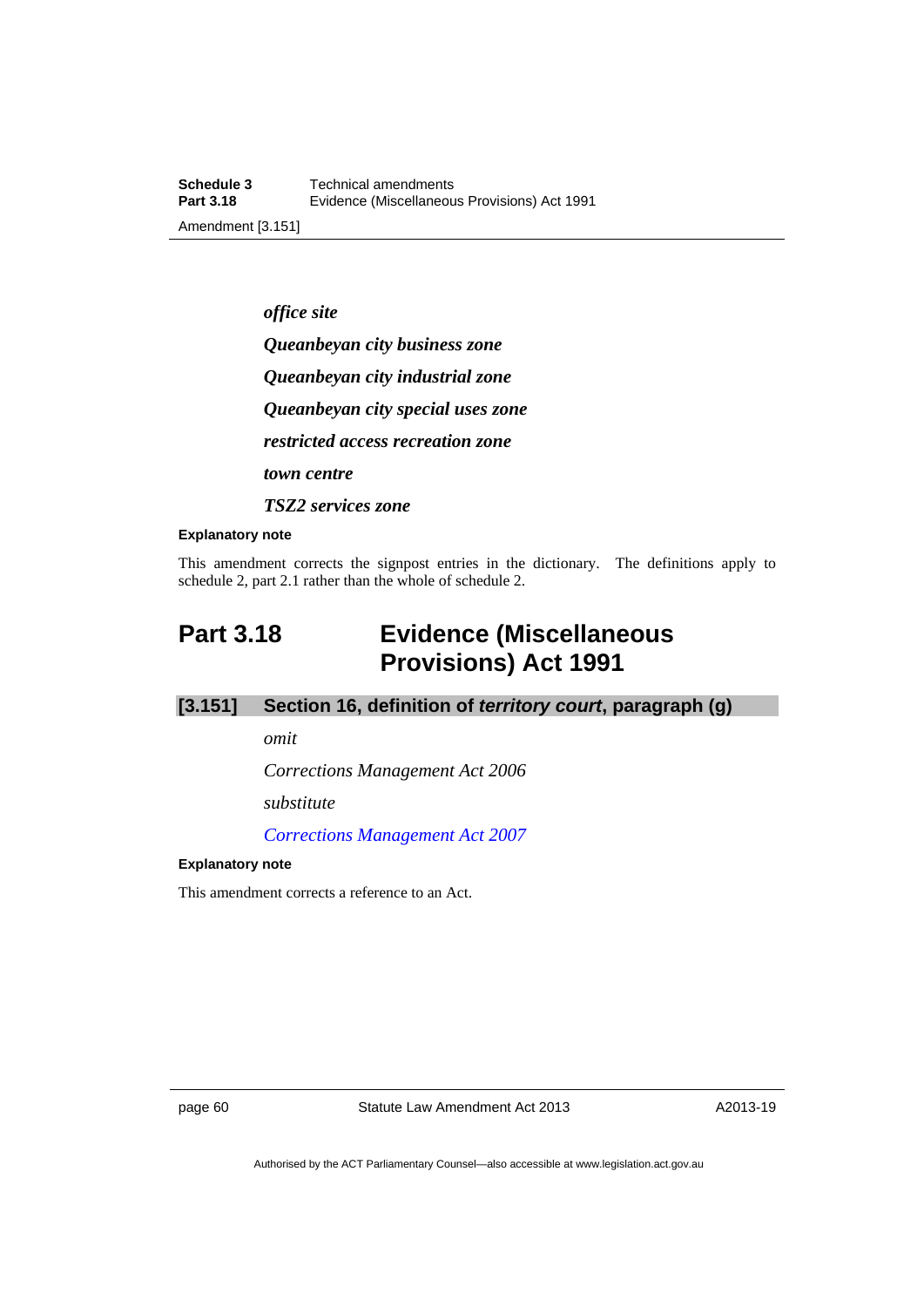Amendment [3.152]

# **[3.152] Dictionary, note 2**

*insert* 

found guilty

### **Explanatory note**

Dictionary, note 2 lists examples of terms used in the Act that are defined in the [Legislation Act,](http://www.legislation.act.gov.au/a/2001-14) dictionary, part 1. This amendment inserts a term mentioned in the Act and defined in the [Legislation Act](http://www.legislation.act.gov.au/a/2001-14), dictionary, part 1.

# **Part 3.19 Exhibition Park Corporation Act 1976**

# **[3.153] Section 8, note**

*omit*  s 78 (5) (b) *substitute*  s 78 (7) (b)

### **Explanatory note**

This amendment corrects a cross-reference.

# **[3.154] Dictionary, definition of** *corporation*

### *substitute*

*corporation* means the Exhibition Park Corporation established under section 4.

### **Explanatory note**

This amendment updates the definition in line with current legislative drafting practice.

A2013-19

page 61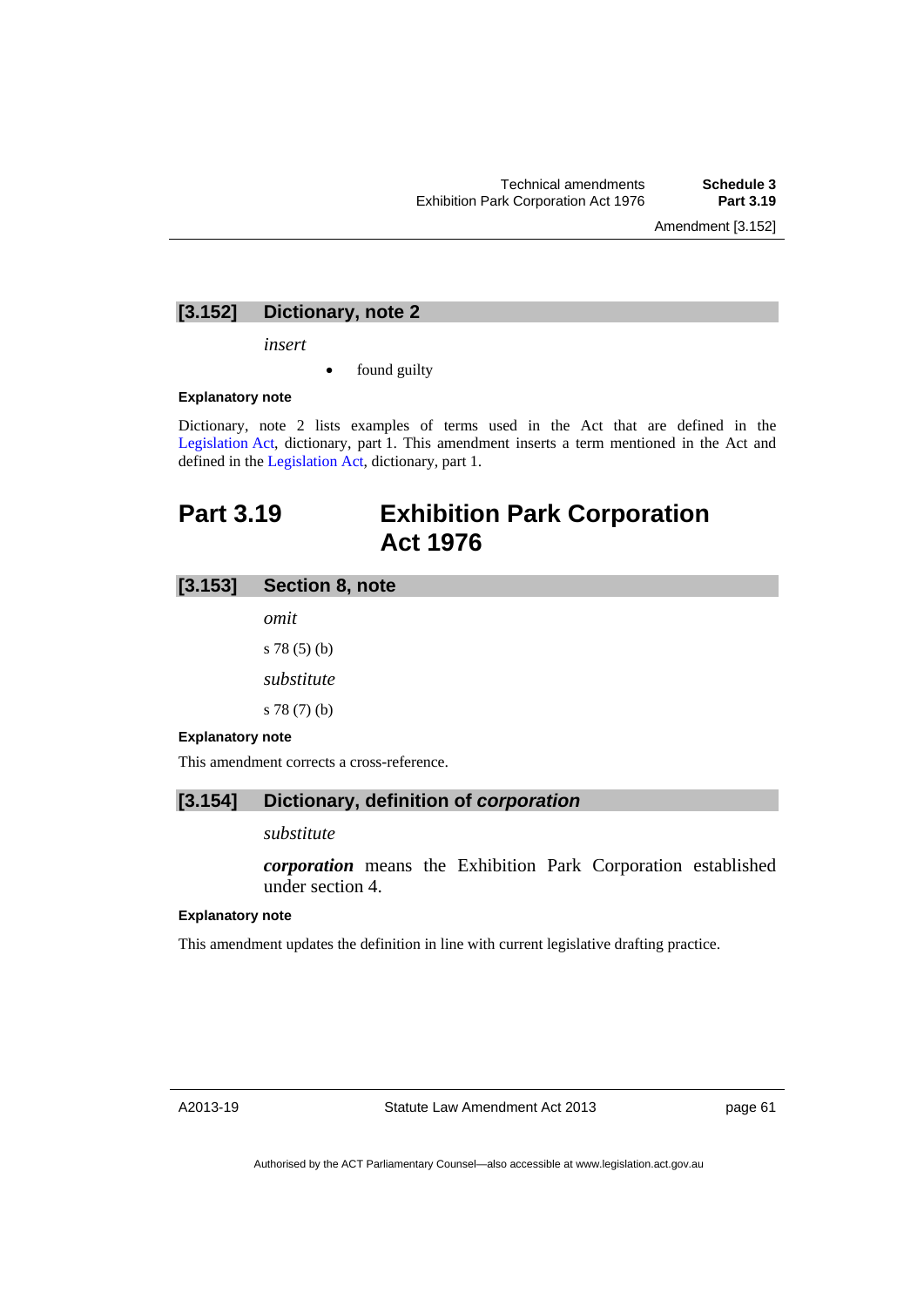# **Part 3.20 Fair Trading (Australian Consumer Law) Act 1992**

# **[3.155] Section 34 (2), definition of** *consumer credit legislation*

*omit* 

### **Explanatory note**

This amendment omits a redundant definition.

### **[3.156] Dictionary, new definition of** *credit*

*insert* 

*credit*, for part 6 (Maximum annual percentage rate and disclosure)—see section 62.

### **Explanatory note**

This amendment inserts a signpost definition for a term defined elsewhere in the Act.

# **Part 3.21 Financial Management Act 1996**

# **[3.157] Section 11 (6), new definition of** *appropriation unit*

### *insert*

*appropriation unit* means a class of outputs, or a group of output classes, for which an appropriation is made by an Appropriation Act.

### **Explanatory note**

This amendment relocates a definition of a term from the dictionary that is used only in section 11, in line with current legislative drafting practice. The definition is omitted from the dictionary by another amendment.

page 62 Statute Law Amendment Act 2013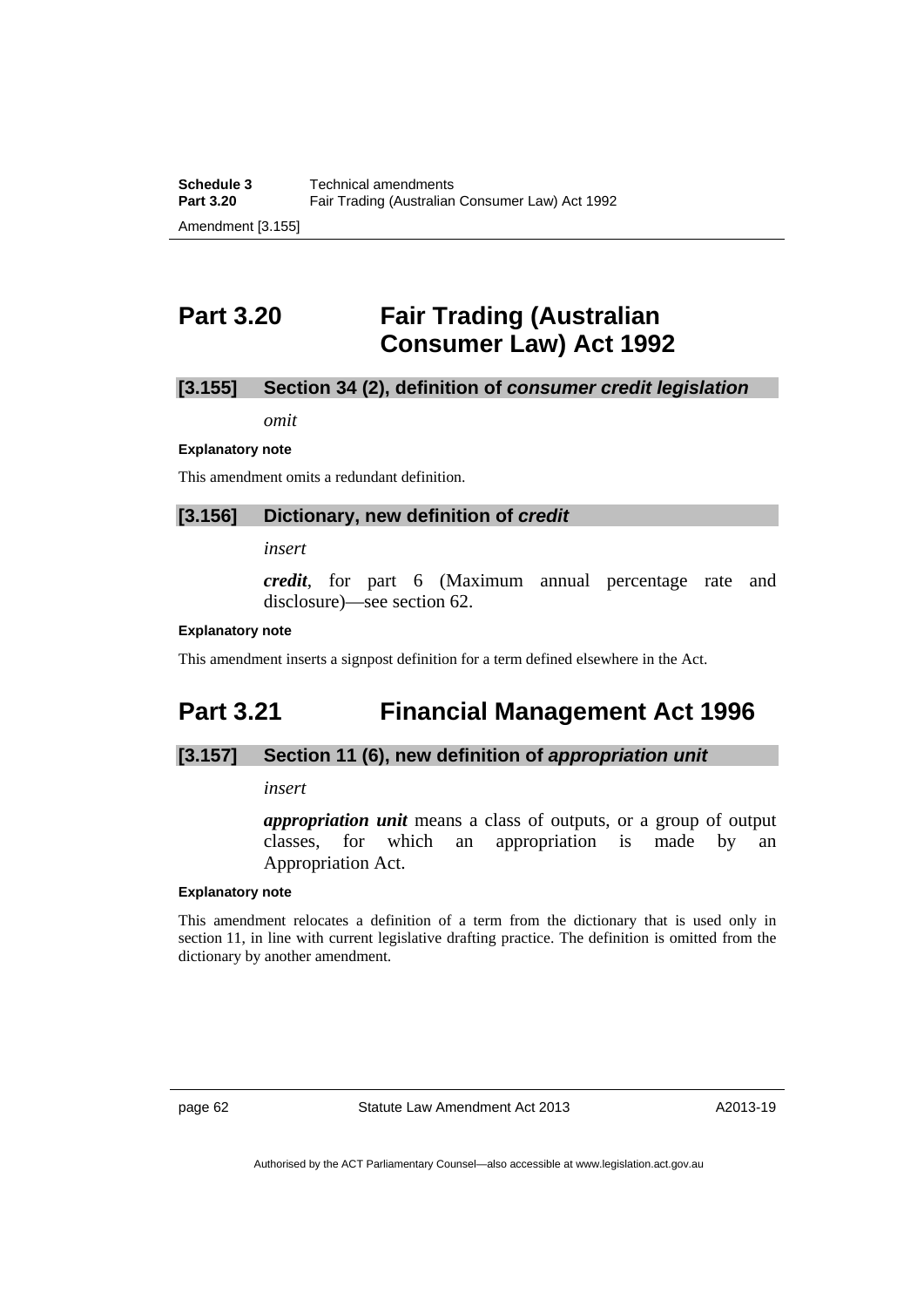Amendment [3.158]

# **[3.158] Section 38 (4)**

*omit* 

shall

*substitute* 

must

### **Explanatory note**

This amendment updates language in line with current legislative drafting practice.

# **[3.159] New section 38 (10)**

*insert* 

(10) In this section:

*superannuation banking account*—see the *[Territory](http://www.legislation.act.gov.au/a/2000-21)  [Superannuation Provision Protection Act 2000](http://www.legislation.act.gov.au/a/2000-21)*, section 7.

#### **Explanatory note**

This amendment relocates a definition of a term from the dictionary that is used only in section 38, in line with current legislative drafting practice. The definition is omitted from the dictionary by another amendment

# **[3.160] Dictionary, note 2**

*insert* 

found guilty

### **Explanatory note**

Dictionary, note 2 lists examples of terms used in the Act that are defined in the [Legislation Act,](http://www.legislation.act.gov.au/a/2001-14) dictionary, part 1. This amendment inserts a term mentioned in the Act and defined in the [Legislation Act](http://www.legislation.act.gov.au/a/2001-14), dictionary, part 1.

A2013-19

page 63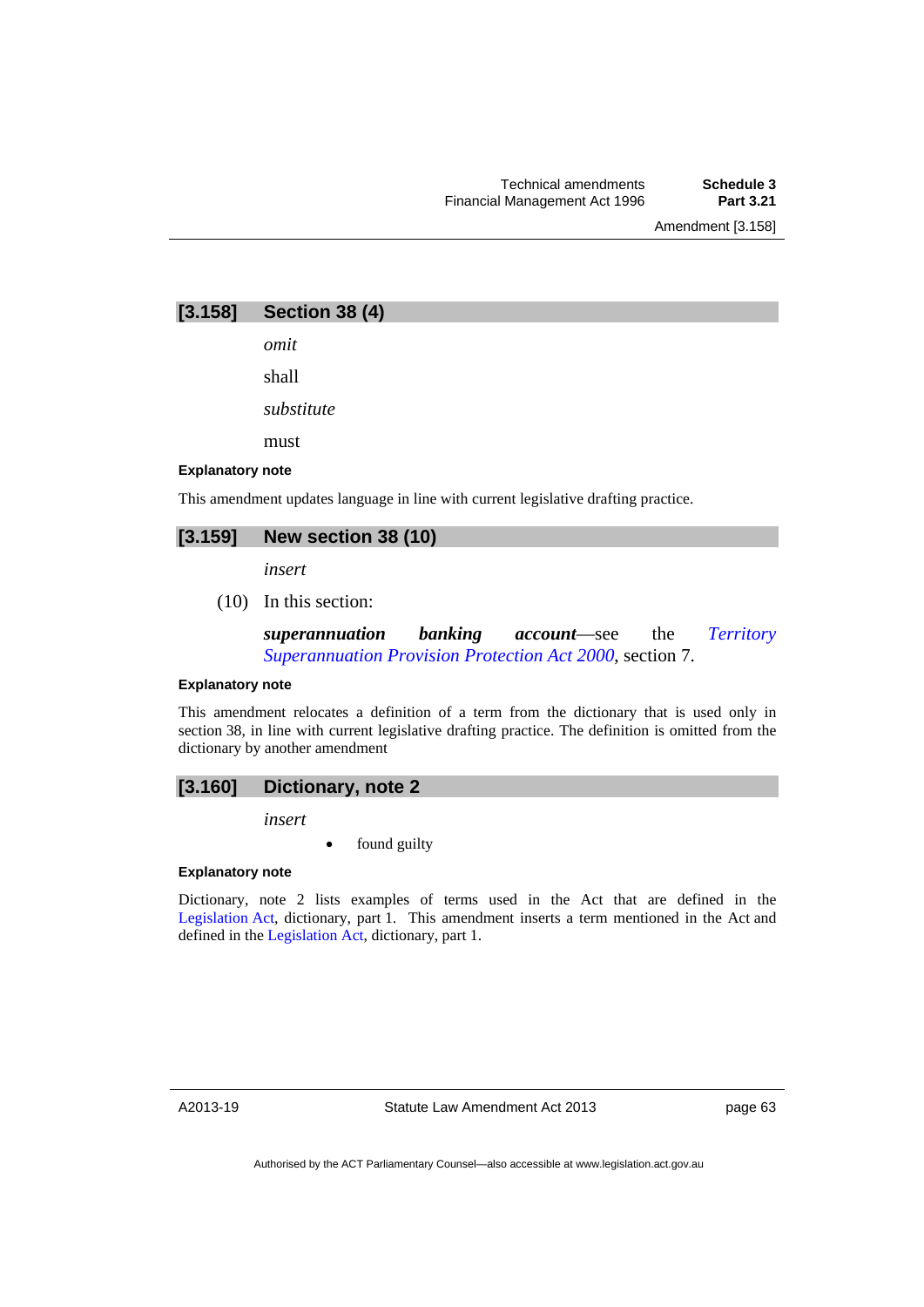**Schedule 3 Technical amendments**<br>**Part 3.22 Gambling and Racing C Part 3.22** Gambling and Racing Control Act 1999 Amendment [3.161]

# **[3.161] Dictionary, definitions of** *appropriation unit* **and** *superannuation banking account*

*omit* 

#### **Explanatory note**

This amendment omits definitions that are made redundant as a result of other amendments.

| [3.162]<br>Further amendments, mentions of, in writing, |
|---------------------------------------------------------|
|---------------------------------------------------------|

*omit* 

, in writing,

*in* 

- $\bullet$  section 19C (2)
- $\bullet$  section 59 (5)
- $\bullet$  section 103 (1)
- $\bullet$  section 133 (1)

### **Explanatory note**

This amendment omits words that are redundant because of the [Legislation Act,](http://www.legislation.act.gov.au/a/2001-14) section 42 (2), which requires disallowable and notifiable instruments to be in writing.

# **Part 3.22 Gambling and Racing Control Act 1999**

## **[3.163] Section 6 (3)**

*omit* 

, in writing,

#### **Explanatory note**

This amendment omits words that are redundant because of the [Legislation Act,](http://www.legislation.act.gov.au/a/2001-14) section 42 (2), which requires disallowable instruments to be in writing.

page 64 Statute Law Amendment Act 2013

A2013-19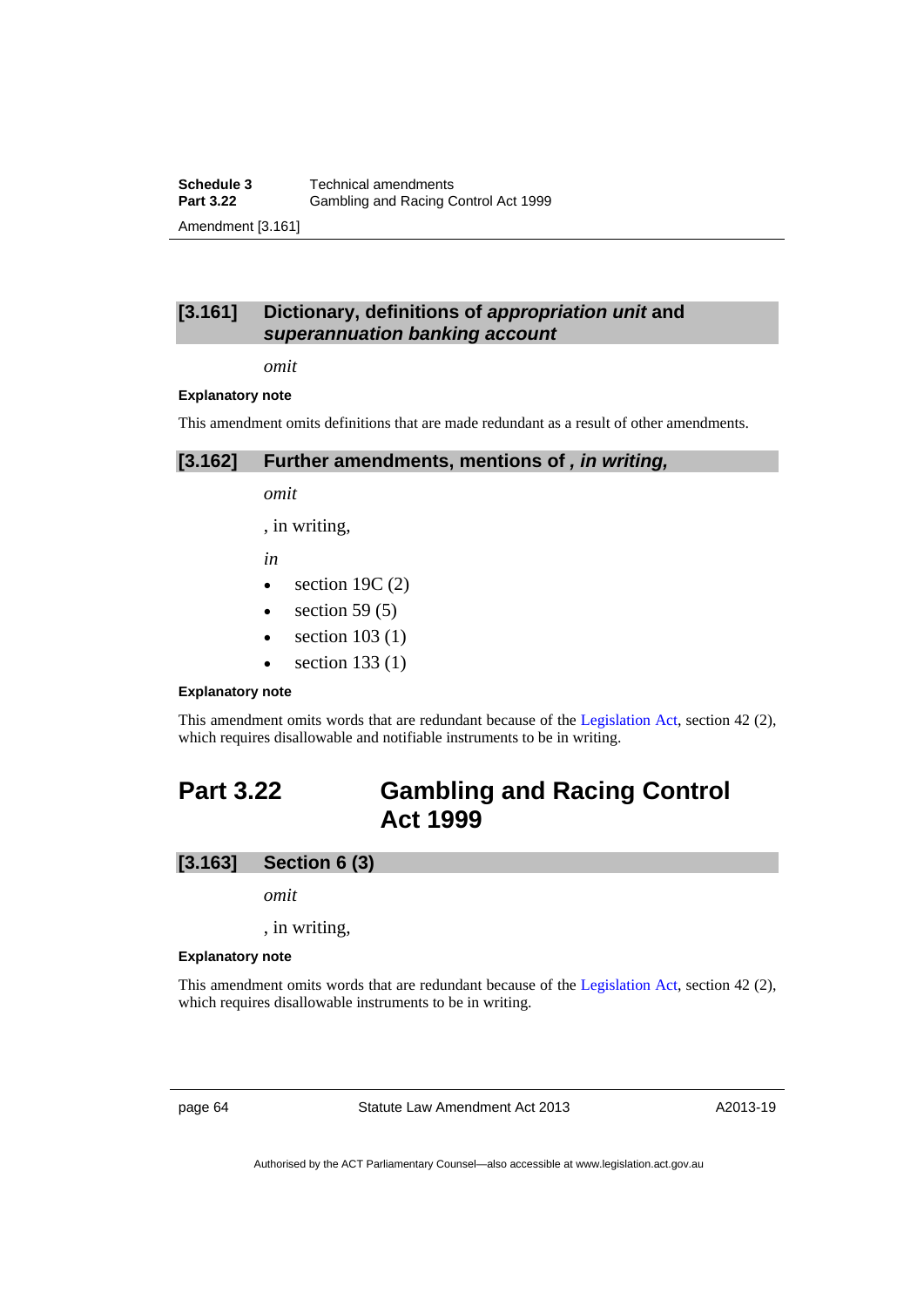Amendment [3.164]

# **[3.164] Section 11, note**

*omit* 

s 78 (5) (b)

*substitute* 

s 78 (7) (b)

### **Explanatory note**

This amendment corrects a cross-reference*.* 

# **[3.165] Section 12 (2), new note**

*insert* 

*Note Found guilty*—see the [Legislation Act,](http://www.legislation.act.gov.au/a/2001-14) dictionary, pt 1.

### **Explanatory note**

This amendment inserts a standard note about the definition of *found guilty*.

# **[3.166] Section 18 (2) (c)**

### *substitute*

 (c) limiting facilities that make it easy for a gambler to spend more than the gambler originally intended;

### **Examples—facilities**

- automatic teller machines
- credit facilities
- allowing people to pay by cheque or credit card
- *Note* An example is part of the Act, is not exhaustive and may extend, but does not limit, the meaning of the provision in which it appears (see [Legislation Act,](http://www.legislation.act.gov.au/a/2001-14) s 126 and s 132).

### **Explanatory note**

This amendment updates language in line with current legislative drafting practice.

A2013-19

page 65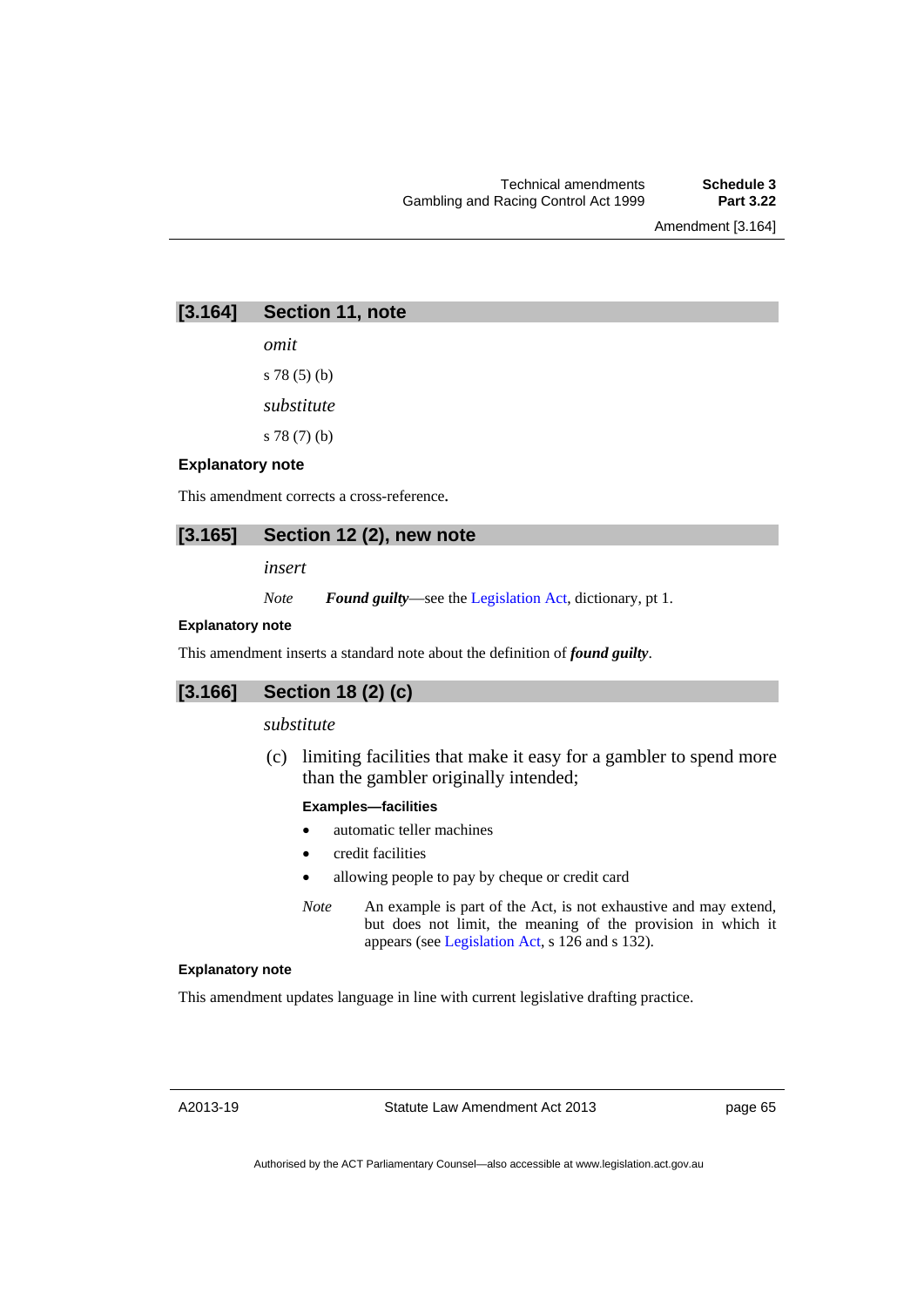**Schedule 3 Technical amendments**<br>**Part 3.22 Gambling and Racing C Part 3.22** Gambling and Racing Control Act 1999 Amendment [3.167]

# **[3.167] Sections 22A (1), 47 (1) and 53D (1)**

*omit* 

, in writing,

### **Explanatory note**

This amendment omits words that are redundant because of the [Legislation Act,](http://www.legislation.act.gov.au/a/2001-14) section 42 (2), which requires disallowable and notifiable instruments to be in writing.

| [3.168] Dictionary, note 2 |
|----------------------------|
|                            |

*insert* 

• found guilty

### **Explanatory note**

Dictionary, note 2 lists examples of terms used in the Act that are defined in the [Legislation](http://www.legislation.act.gov.au/a/2001-14)  [Act,](http://www.legislation.act.gov.au/a/2001-14) dictionary, part 1. This amendment inserts a term mentioned in the Act and defined in the [Legislation Act,](http://www.legislation.act.gov.au/a/2001-14) dictionary, part 1.

# **[3.169] Dictionary, definition of** *commission*

*substitute* 

*commission* means the ACT Gambling and Racing Commission established under section 5.

### **Explanatory note**

This amendment updates the definition in line with current legislative drafting practice.

# **[3.170] Dictionary, definition of** *executive officer*

*omit* 

### **Explanatory note**

This amendment omits a redundant definition.

page 66 Statute Law Amendment Act 2013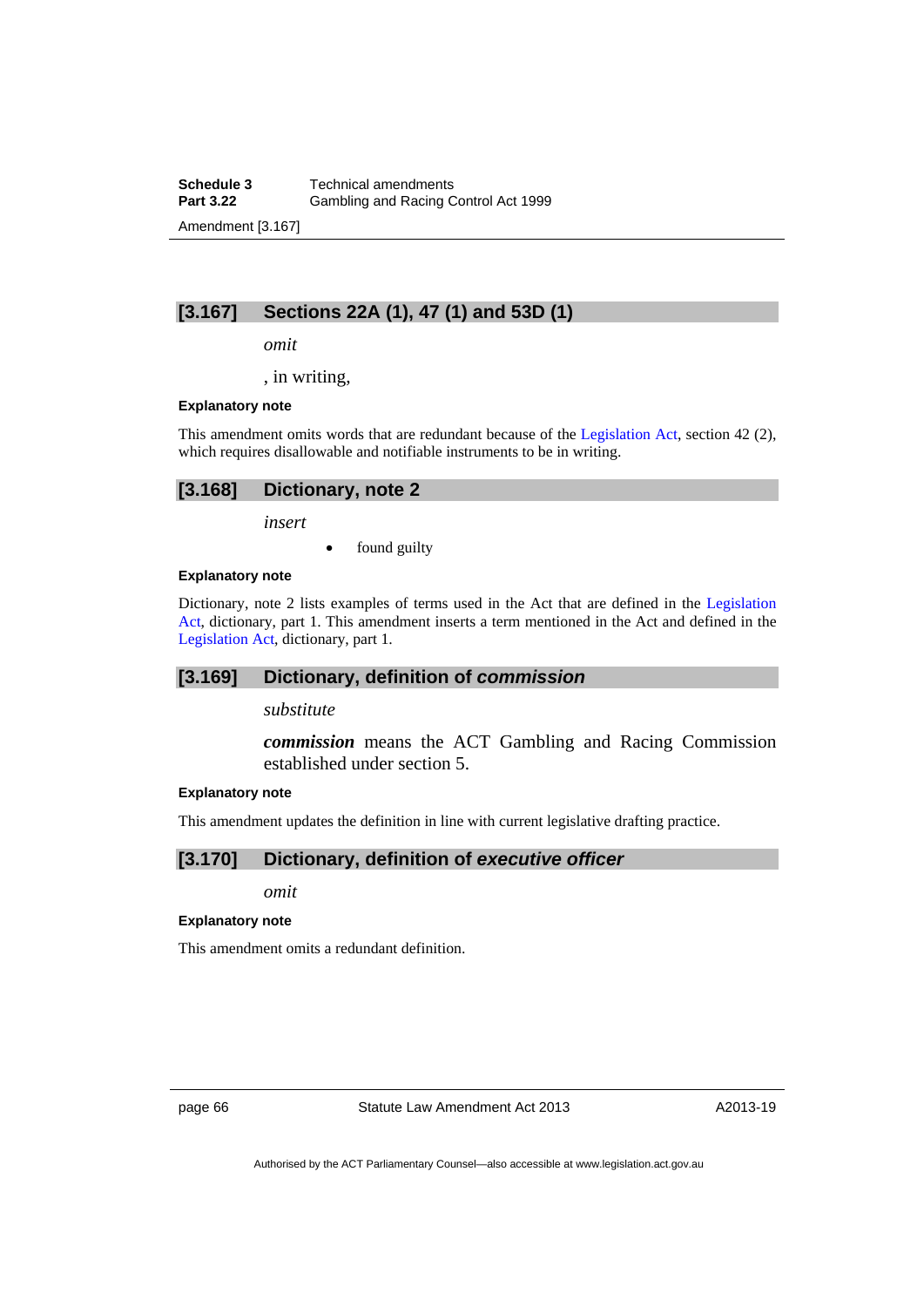Amendment [3.171]

# **Part 3.23 Gaming Machine Act 2004**

# **[3.171] Section 3, note 1**

*omit* 

For example, the signpost definition '*associated entity*—see the *[Electoral Act 1992](http://www.legislation.act.gov.au/a/1992-71)*, section 198.' means that the term 'associated entity' is defined in that section and the definition applies to this Act.

*substitute* 

For example, the signpost definition '*general licence*—see the *[Liquor](http://www.legislation.act.gov.au/a/2010-35)  [Act 2010](http://www.legislation.act.gov.au/a/2010-35)*, section 17.' means that the term 'general licence' is defined in that section and the definition applies to this Act.

## **Explanatory note**

This amendment updates note 1 as a consequence of the relocation of the definition of *associated entity* from the dictionary to section 164 by another amendment. The term 'associated entity' is used only in section 164, whereas the term 'general licence' is used throughout the Act.

# **[3.172] Section 38E (1) (c) (ii) (A)**

*omit* 

or (3) (d)

### **Explanatory note**

This amendment omits an incorrect cross-reference.



*omit*  38D (3)

*substitute* 

38D (2)

### **Explanatory note**

This amendment corrects a cross-reference.

A2013-19

Statute Law Amendment Act 2013

page 67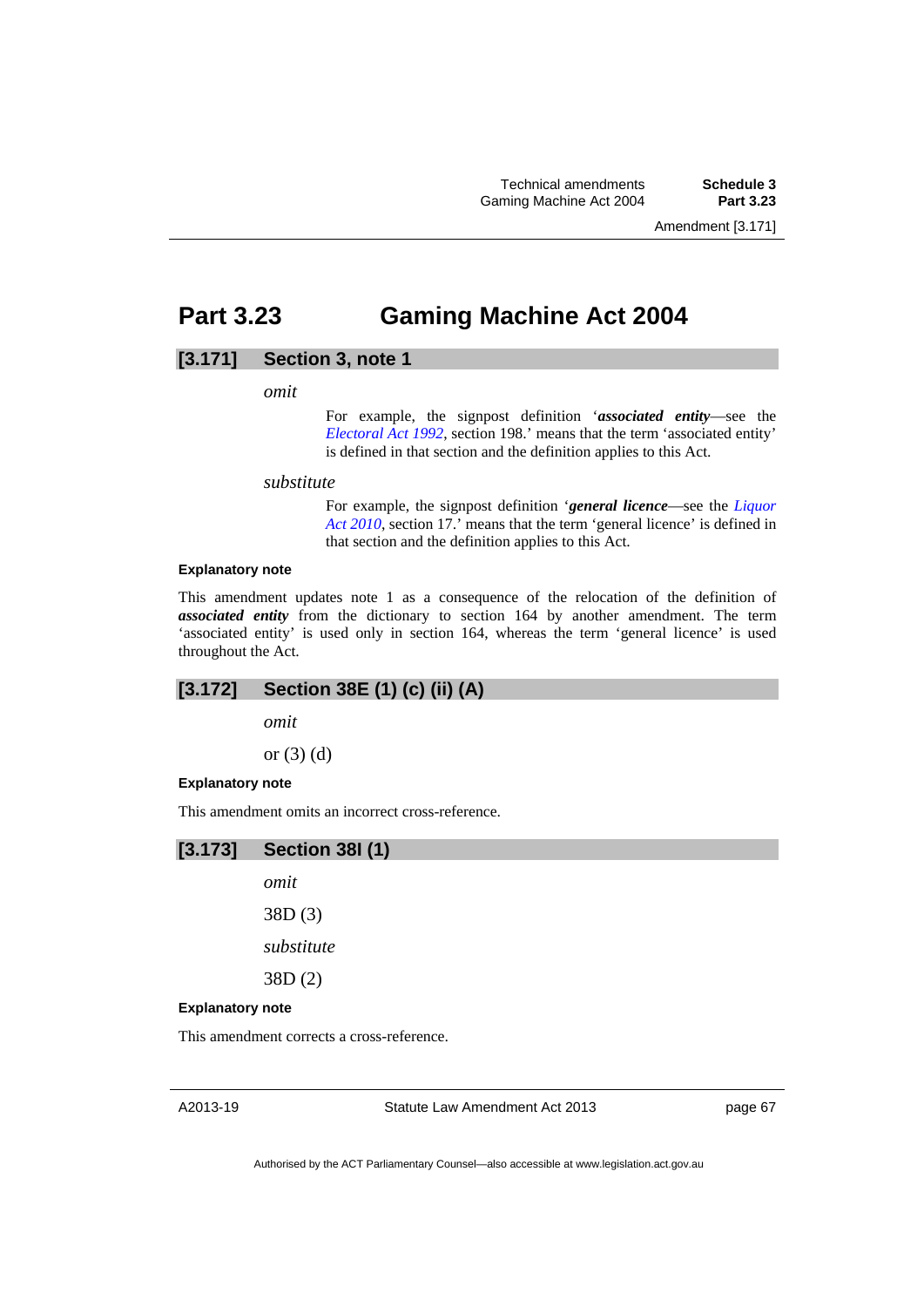**Schedule 3 Technical amendments**<br>**Part 3.23 Gaming Machine Act 20** Gaming Machine Act 2004 Amendment [3.174]

# **[3.174] Section 38X (1)**

*omit* 

section 38T, section 38U or section 38V

*substitute* 

section 38U, section 38V or section 38W

### **Explanatory note**

This amendment corrects cross-references.

# **[3.175] Section 66 (1), definition of** *centralised monitoring system***, paragraph (a)**

*omit* 

approved gaming machines

*substitute* 

gaming machines approved under section 69

### **Explanatory note**

This amendment clarifies the reference to gaming machines.

## **[3.176] New section 158 (3)**

*insert* 

(3) In this section:

*qualified accountant* means—

 (a) a member of the Institute of Chartered Accountants in Australia, the Institute of Public Accountants or the Australian Society of Certified Practising Accountants; or

A2013-19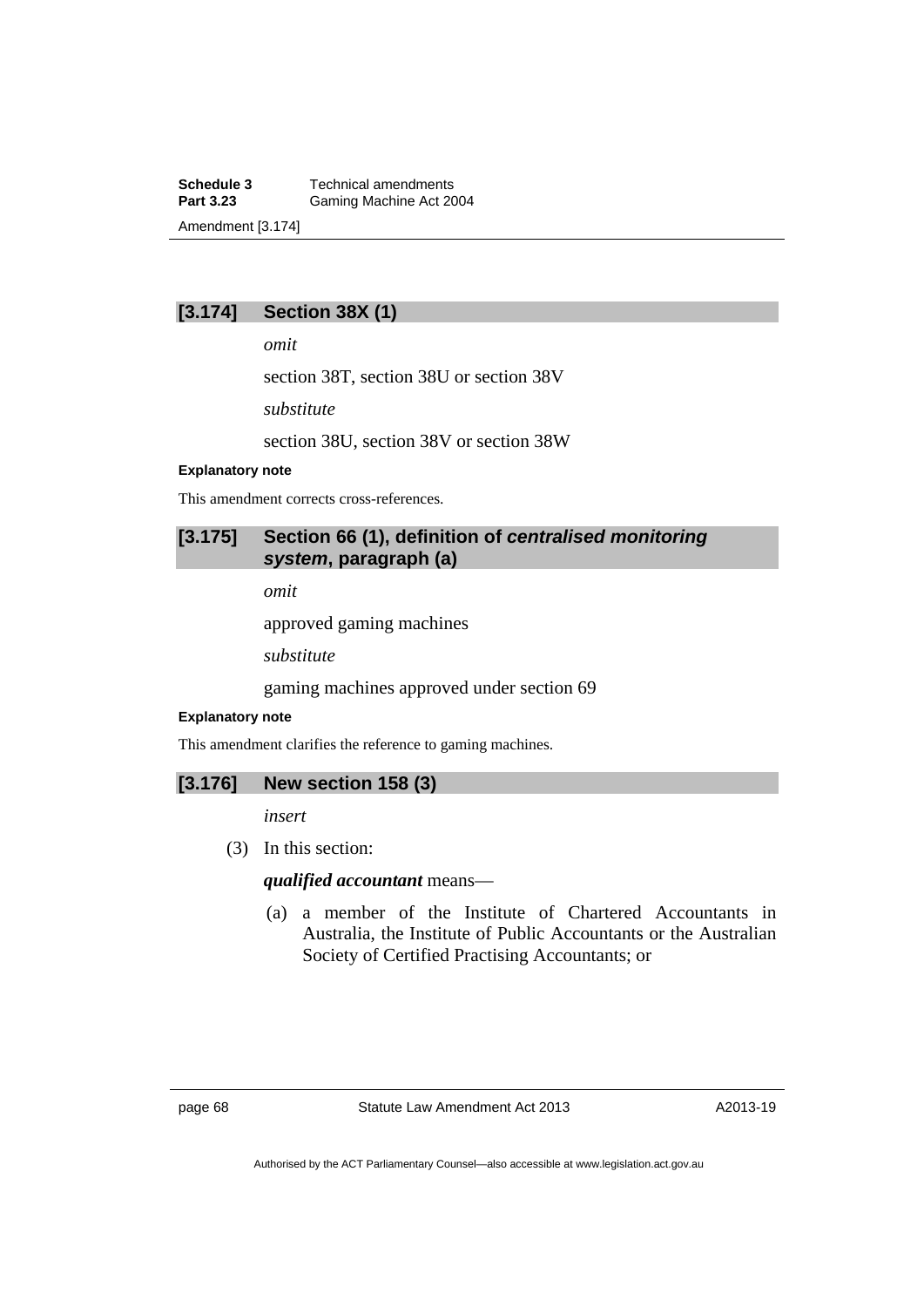(b) a person registered as a registered company auditor under the [Corporations Act.](http://www.comlaw.gov.au/Series/C2004A00818)

#### **Explanatory note**

This amendment relocates a definition of a term from the dictionary that is used only in section 158, in line with current legislative drafting practice. The definition is omitted from the dictionary by another amendment.

### **[3.177] Section 164 (3), new definition of** *associated entity*

*insert* 

*associated entity*—see the *[Electoral Act 1992](http://www.legislation.act.gov.au/a/1992-71)*, section 198.

#### **Explanatory note**

This amendment relocates a definition of a term from the dictionary that is used only in section 164, in line with current legislative drafting practice. The definition is omitted from the dictionary by another amendment.

### **[3.178] Dictionary, definition of** *acquisition approval application*

*omit* 

#### **Explanatory note**

This amendment omits the definition of a term that is not used in the Act.

### **[3.179] Dictionary, definition of** *approved gaming machine*

*omit* 

### **Explanatory note**

This amendment is consequential on the clarification of the reference to gaming machines in section 66 by another amendment.

# **[3.180] Dictionary, definition of** *associated entity*

*omit* 

### **Explanatory note**

This amendment is consequential on the relocation of the definition to section 164 by another amendment.

A2013-19

Statute Law Amendment Act 2013

page 69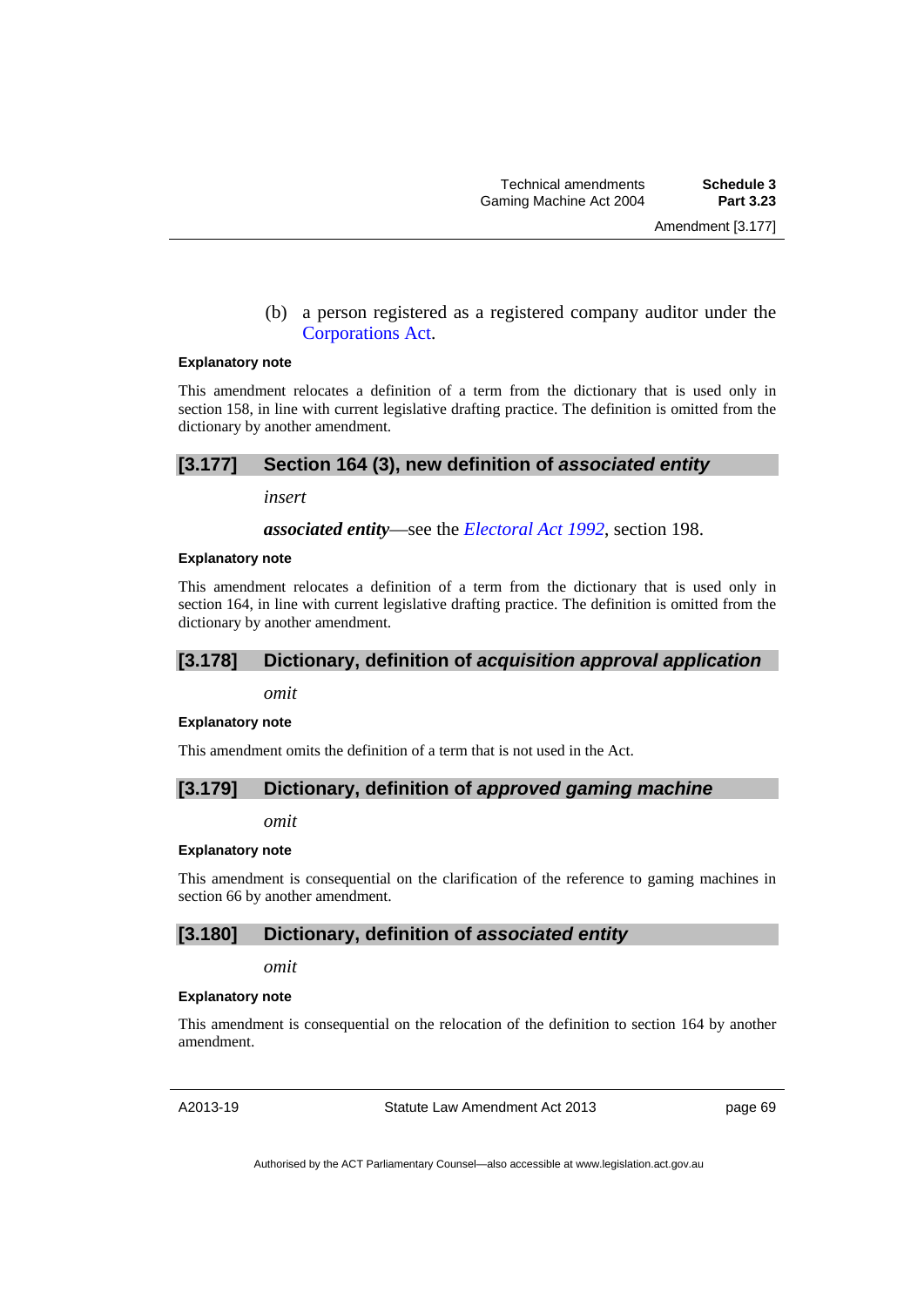**Schedule 3 Technical amendments**<br>**Part 3.23 Gaming Machine Act 20 Gaming Machine Act 2004** Amendment [3.181]

# **[3.181] Dictionary, definition of** *charitable organisation*

*omit* 

### **Explanatory note**

This amendment omits the definition of a term that is not used in the Act.

# **[3.182] Dictionary, definitions of** *disciplinary action* **and**  *disciplinary notice*

*substitute* 

*disciplinary action*, for part 4 (Disciplinary action)—see section 58.

*disciplinary notice*, for part 4 (Disciplinary action)—see section 61.

### **Explanatory note**

This amendment updates the definitions in line with current legislative drafting practice.

| [3.183]                 | Dictionary, definition of financial arrangement |
|-------------------------|-------------------------------------------------|
|                         | omit                                            |
|                         | 101                                             |
|                         | substitute                                      |
|                         | 101(2)                                          |
| <b>Explanatory note</b> |                                                 |
|                         | This amendment clarifies the definition.        |

# **[3.184] Dictionary, definition of** *ground for disciplinary action*

# *substitute*

*ground for disciplinary action* against a licensee, for part 4 (Disciplinary action)—see section 57.

### **Explanatory note**

This amendment updates the definition in line with current legislative drafting practice.

page 70 Statute Law Amendment Act 2013

A2013-19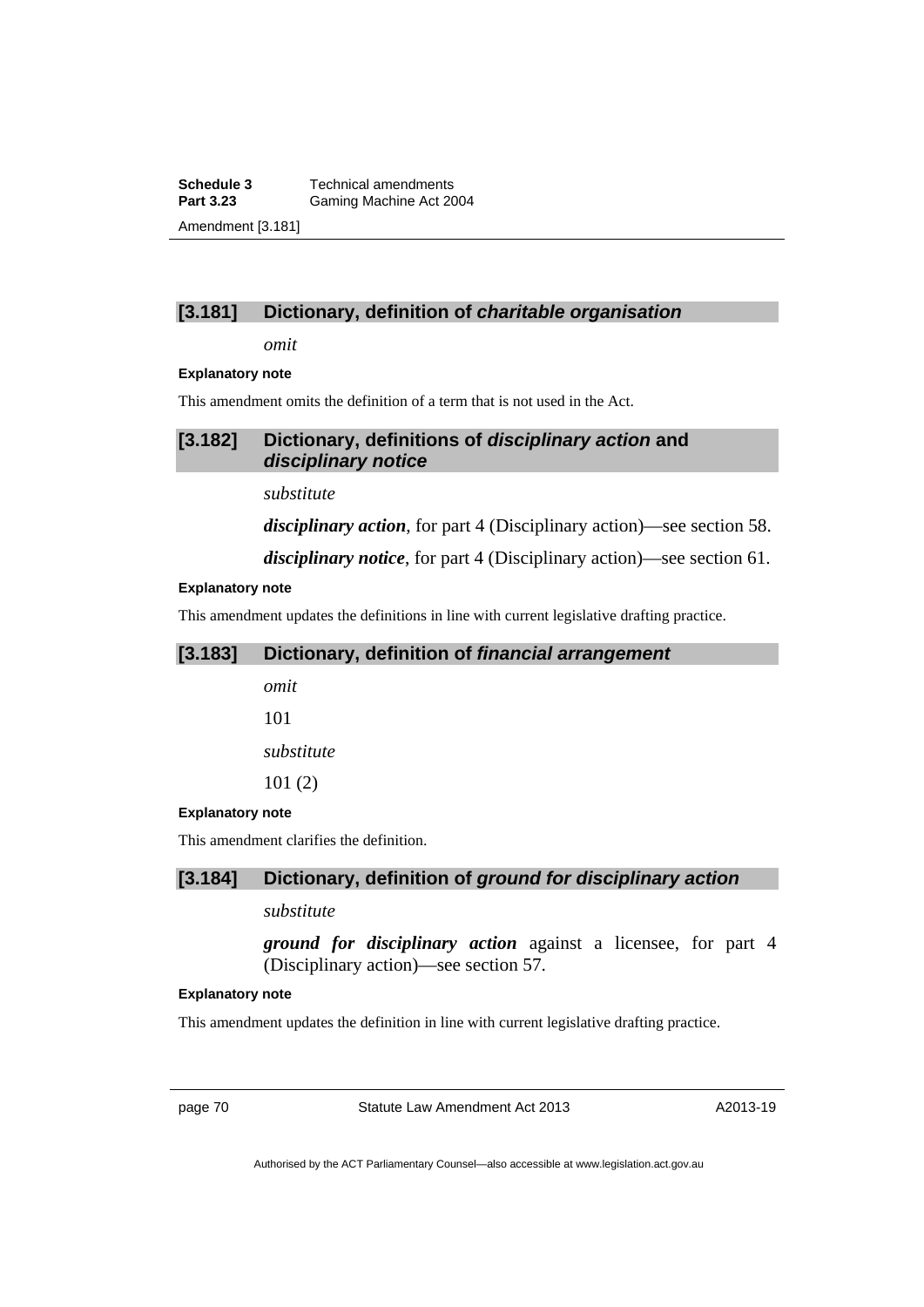## **[3.185] Dictionary, definition of** *initial licence application*

### *substitute*

*initial licence application*, for part 2 (Licences)—see section 9.

### **Explanatory note**

This amendment updates the definition in line with current legislative drafting practice.

# **[3.186] Dictionary, definition of** *inquiry*

*omit* 

#### **Explanatory note**

This amendment omits the definition of a term that is not used in the Act.

### **[3.187] Dictionary, definition of** *licence***, new paragraph (aa)**

*insert* 

(aa) for part 4 (Disciplinary action)—see section 56; and

### **Explanatory note**

This amendment revises the definition to insert a signpost for a definition of *licence* for part 4, in line with current legislative drafting practice.

### **[3.188] Dictionary, definition of** *licence amendment application*

### *substitute*

*licence amendment application*, for part 2 (Licences)—see section 9.

#### **Explanatory note**

This amendment updates the definition in line with current legislative drafting practice.

### **[3.189] Dictionary, definition of** *operator*

#### *omit*

### **Explanatory note**

This amendment omits a definition of a term that is not used in the Act.

A2013-19

Statute Law Amendment Act 2013

page 71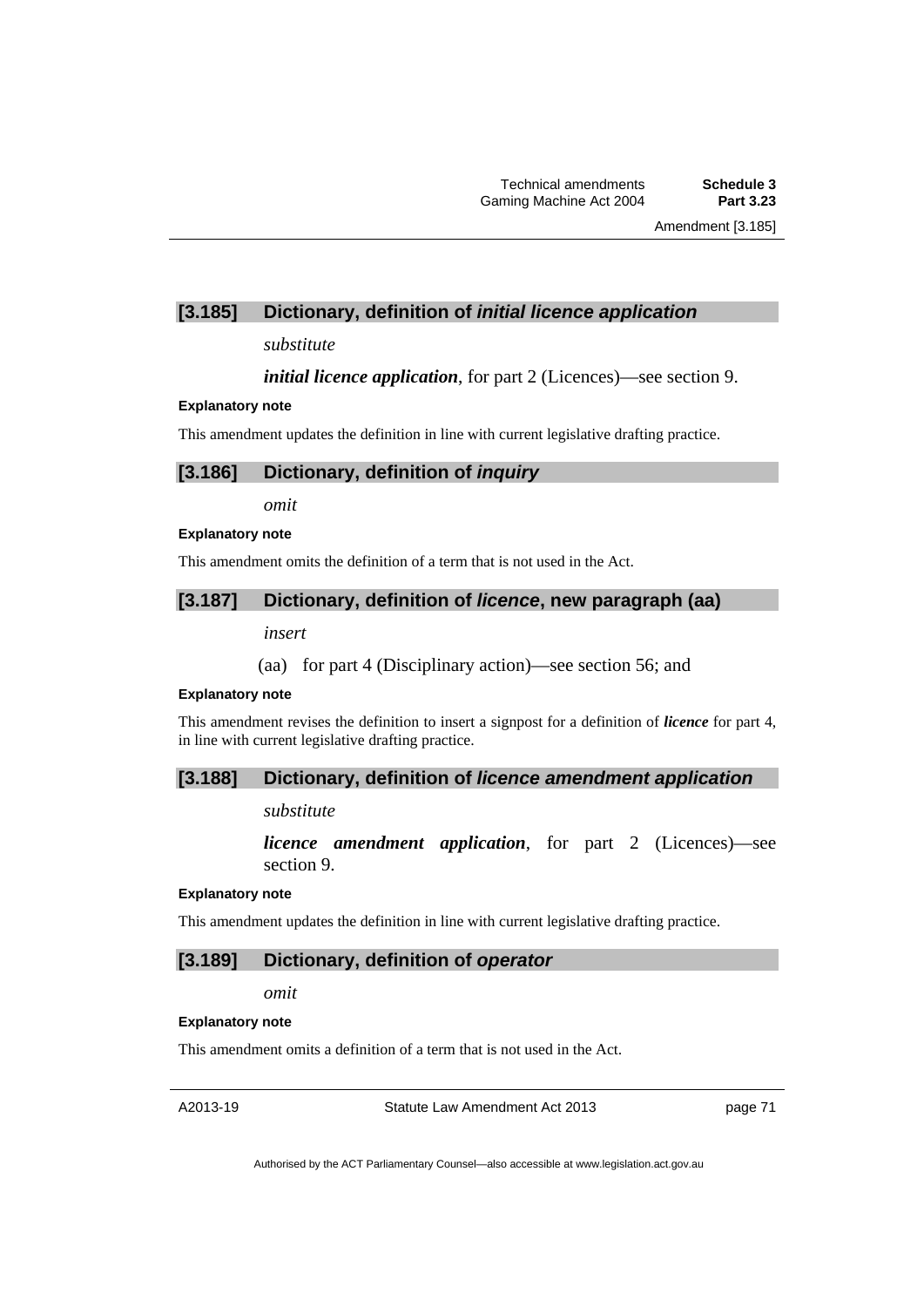**Schedule 3 Technical amendments**<br>**Part 3.23 Gaming Machine Act 20** Gaming Machine Act 2004 Amendment [3.190]

# **[3.190] Dictionary, definition of** *qualified accountant*

*omit* 

### **Explanatory note**

This amendment is consequential on the relocation of the definition to section 158 by another amendment.

**[3.191] Dictionary, definition of** *relevant premises* 

*omit* 

### **Explanatory note**

This amendment omits a definition of a term that is not used in the Act.

# **[3.192] Dictionary, definition of** *warning notice*

### *substitute*

*warning notice*, for an associated organisation, for part 9 (Club administration)—see section 147B.

### **Explanatory note**

This amendment updates the definition in line with current legislative drafting practice.

page 72 Statute Law Amendment Act 2013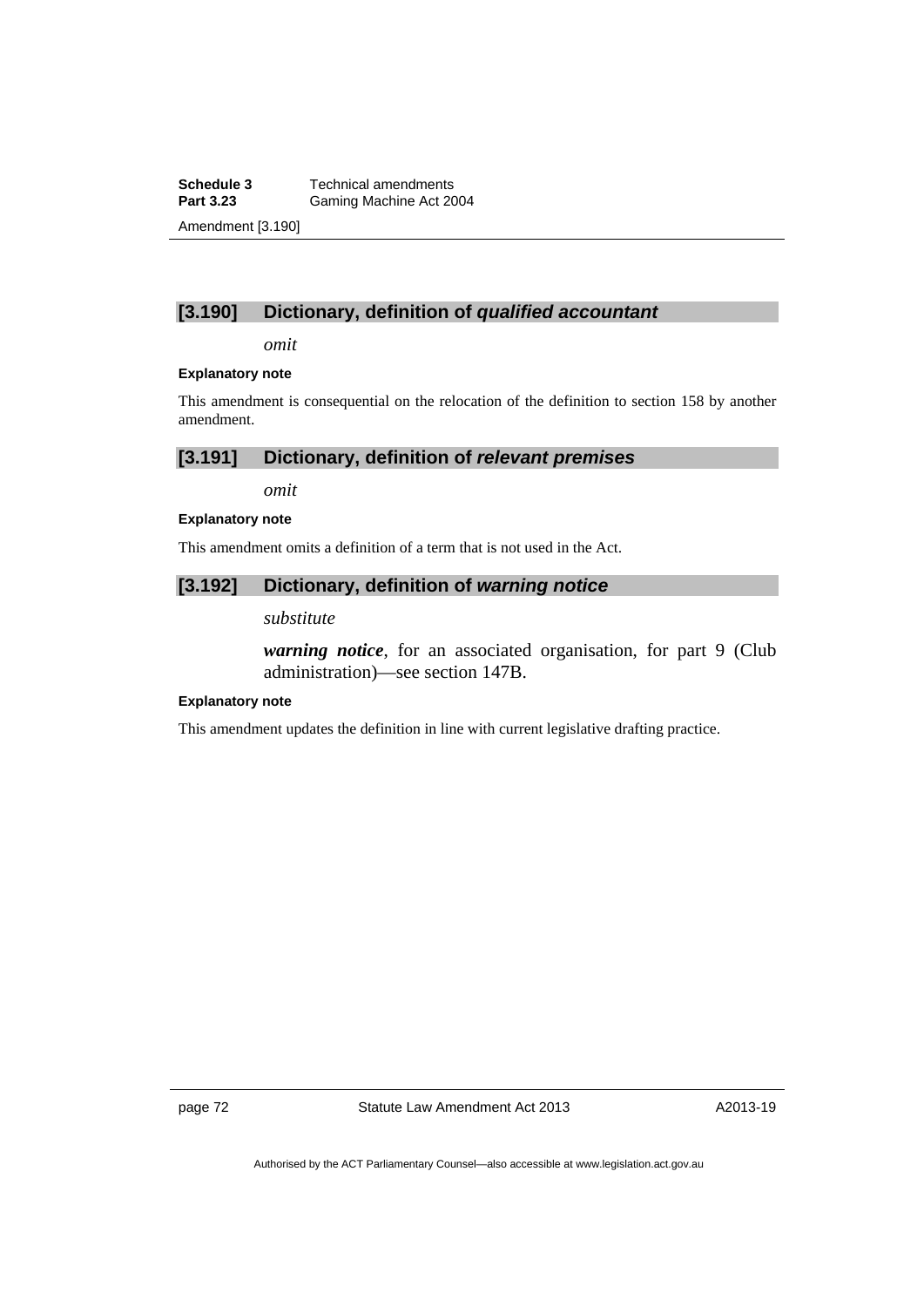# **Part 3.24 Gaming Machine Regulation 2004**

# **[3.193] Section 7 (3), definition of** *GM***, paragraph (b)**

*omit* 

for a

*substitute* 

for a large-scale machine relocation amendment application or a

### **Explanatory note**

Section 7 was amended by the *[Gaming Machine Amendment Act 2012](http://www.legislation.act.gov.au/a/2012-42/default.asp)* to include the working out of the number of club members for the purposes of the *[Gaming Machine Act 2004](http://www.legislation.act.gov.au/a/2004-34)*, including the following provisions:

- section 12 (5) (section 12 applies to an initial licence application under section 11);
- section 26C (2) (c) (section 26C applies if a licensee applies for a large-scale relocation amendment);
- section  $26D$  (6) (d) (i) (section  $26D$  applies if a licensee applies for a new venue amendment under section  $22(1)(g)$ .

The definitions of *GM* and *TGM*, used in the formula for working out the number of club members for a club with a membership agreement, currently define those terms for an initial licence application and a new venue amendment application. The amendments of the definitions of *GM* and *TGM* by the *[Gaming Machine Amendment Act 2012](http://www.legislation.act.gov.au/a/2012-42/default.asp)* inadvertently failed to include references to a large-scale relocation amendment application. It is clear from the heading to section 7 that large-scale relocation amendment applications were intended to be covered by section 7. This amendment revises the definition of *GM*, paragraph (b) to include a reference to a large-scale machine relocation amendment application.

A2013-19

Statute Law Amendment Act 2013

page 73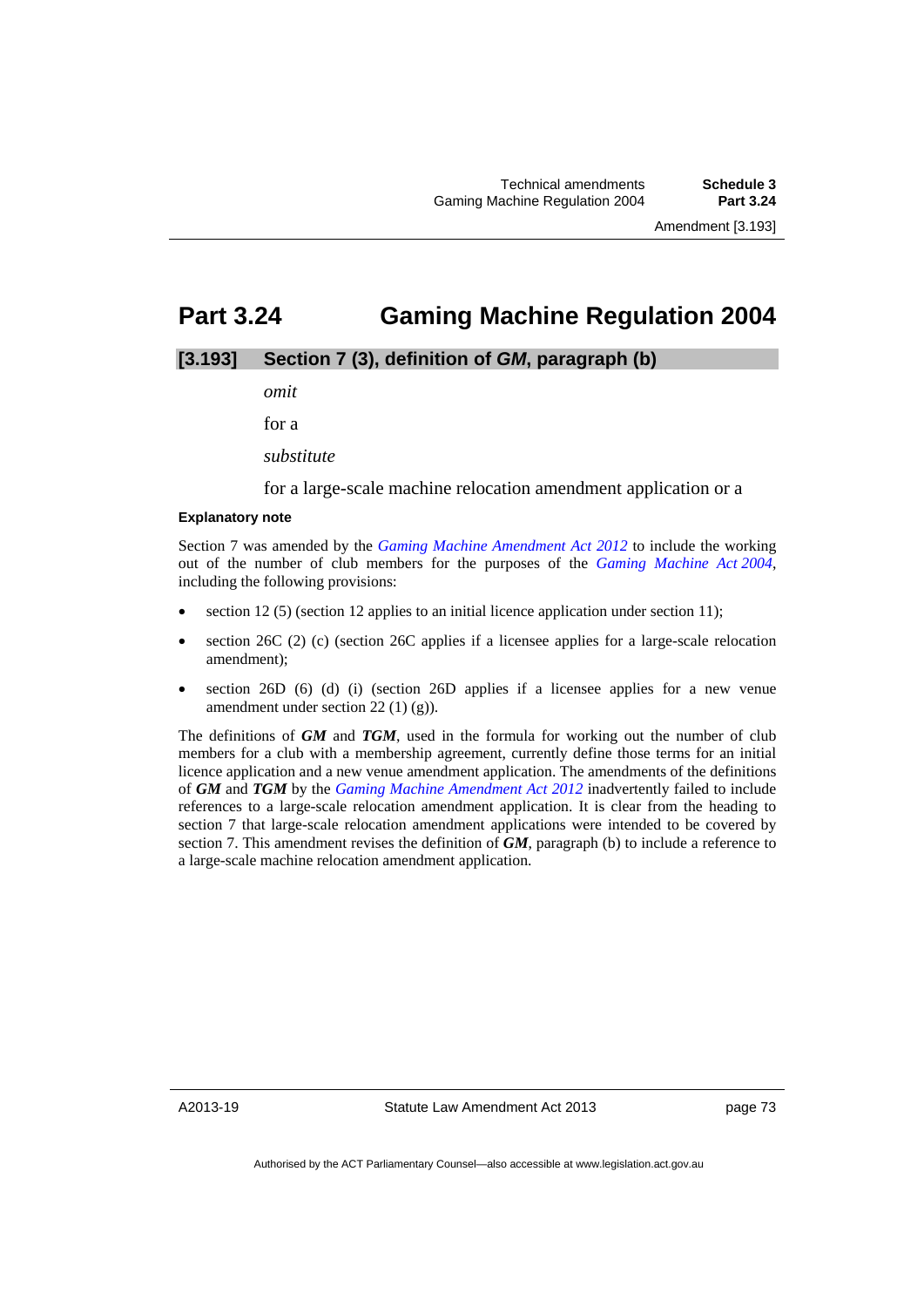## **[3.194] Section 7 (3), definition of** *TGM***, paragraph (b)**

*omit* 

for a

*substitute* 

for a large-scale machine relocation amendment application or a

### **Explanatory note**

Section 7 was amended by the *[Gaming Machine Amendment Act 2012](http://www.legislation.act.gov.au/a/2012-42/default.asp)* to include the working out of the number of club members for the purposes of the *[Gaming Machine Act 2004](http://www.legislation.act.gov.au/a/2004-34)*, including the following provisions:

- section 12 (5) (section 12 applies to an initial licence application under section 11);
- section 26C (2) (c) (section 26C applies if a licensee applies for a large-scale relocation amendment);
- section 26D (6) (d) (i) (section 26D applies if a licensee applies for a new venue amendment under section 22 (1) (g)).

The definitions of *GM* and *TGM*, used in the formula for working out the number of club members for a club with a membership agreement, currently define those terms for an initial licence application and a new venue amendment application. The amendments of the definitions of *GM* and *TGM* by the *[Gaming Machine Amendment Act 2012](http://www.legislation.act.gov.au/a/2012-42/default.asp)* inadvertently failed to include references to a large-scale relocation amendment application. It is clear from the heading to section 7 that large-scale relocation amendment applications were intended to be covered by section 7. This amendment revises the definition of *TGM*, paragraph (b) to include a reference to a large-scale machine relocation amendment application.

page 74 Statute Law Amendment Act 2013

A2013-19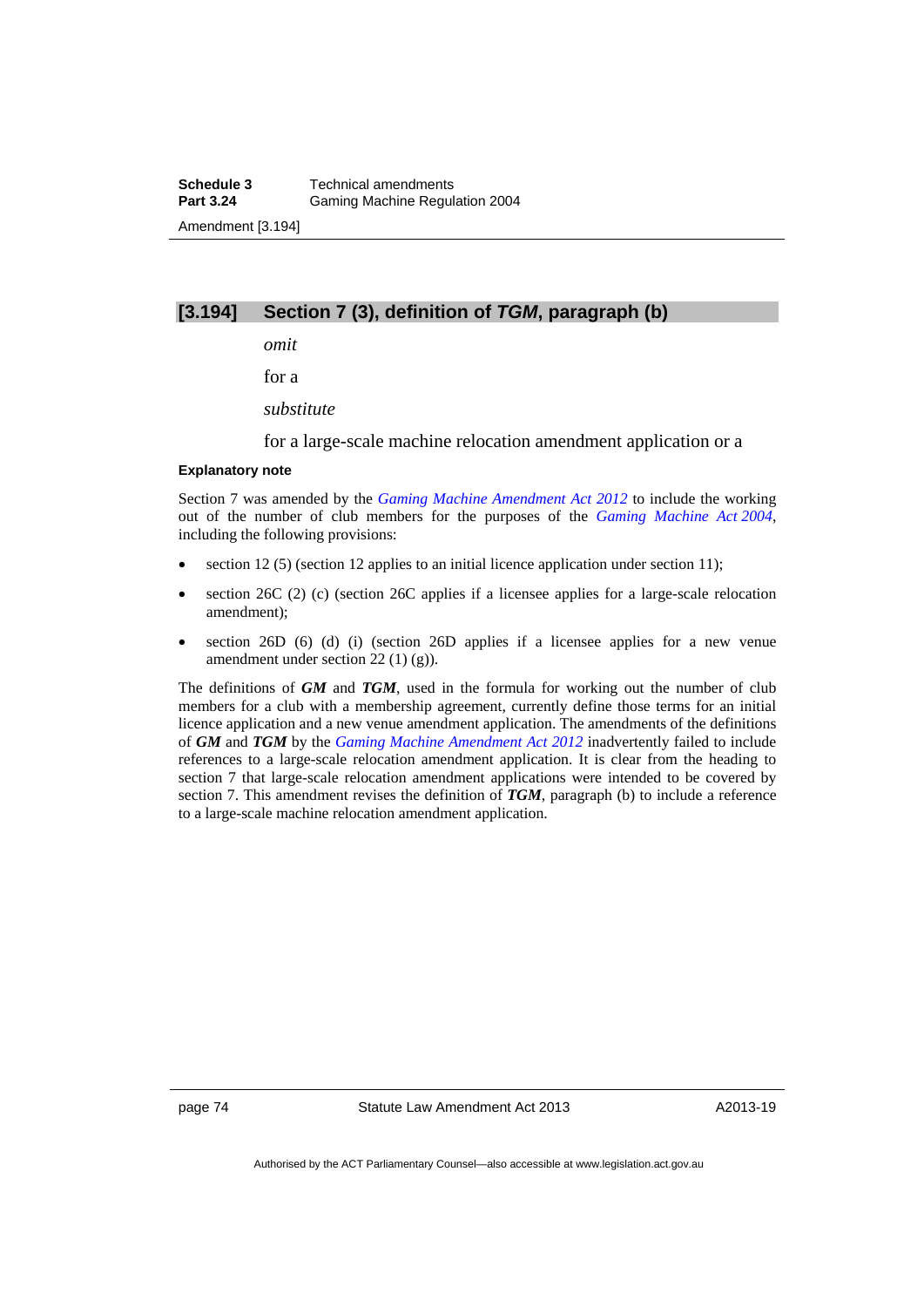Amendment [3.195]

# **Part 3.25 Gas Safety Regulation 2001**

### **[3.195] Section 17 (1)**

*omit* 

all or any

*substitute* 

1 or more

### **Explanatory note**

This amendment updates language in line with current legislative drafting practice.

# **[3.196] Section 18B (c)**

*omit* 

(Australian Standard 3814)

*substitute* 

(AS 3814 (Industrial and commercial gas-fired appliances))

## **Explanatory note**

This amendment updates language in line with current legislative drafting practice.

# **[3.197] Section 18B (c), new note**

*insert* 

*Note* AS 3814 may be purchased at [www.standards.org.au.](http://www.standards.org.au/)

### **Explanatory note**

This amendment inserts a new note in line with current legislative drafting practice.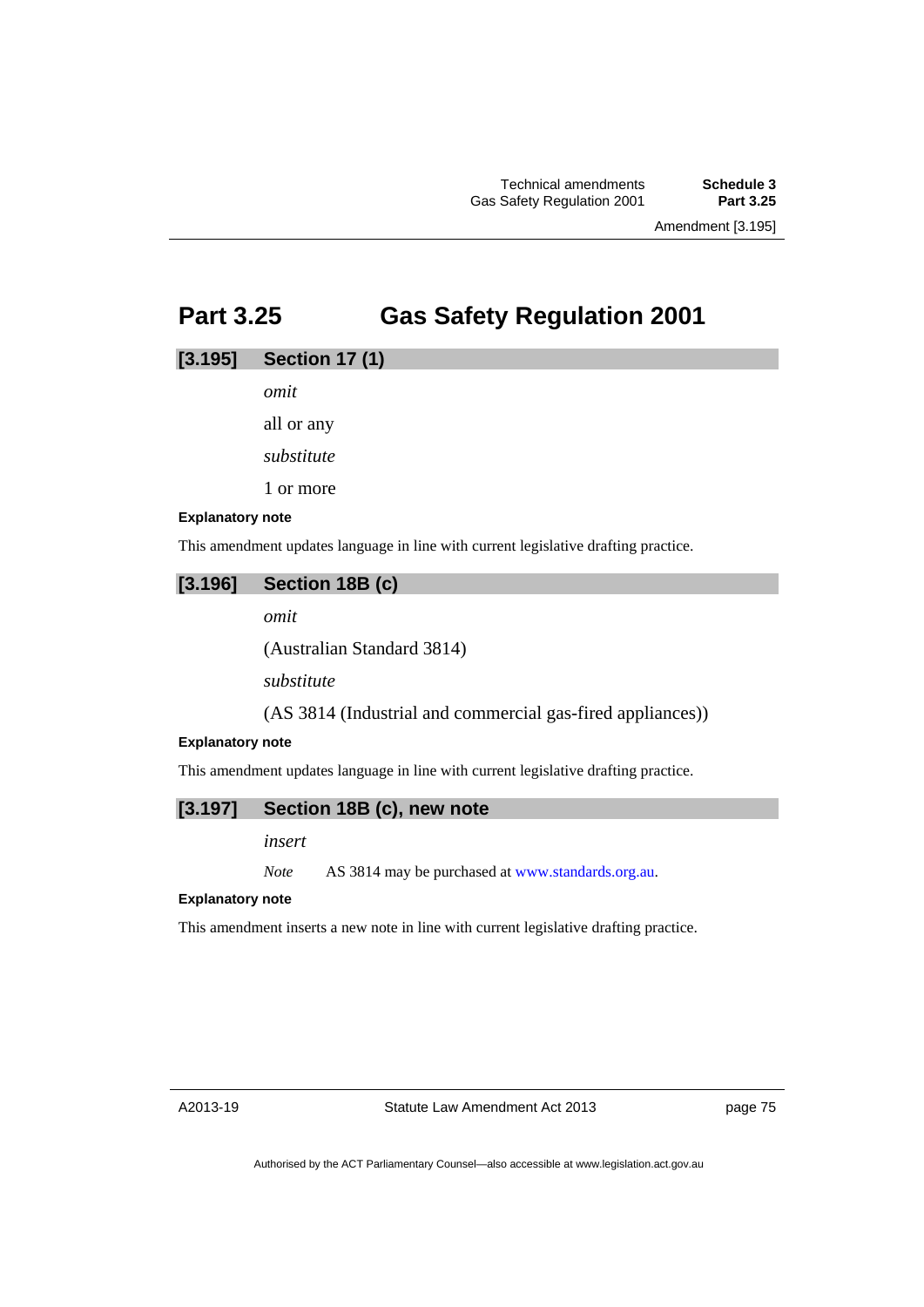**Schedule 3 Technical amendments**<br>**Part 3.26 Long Service Leave (Po** Long Service Leave (Portable Schemes) Act 2009 Amendment [3.198]

## **[3.198] Dictionary, note 2**

*insert* 

AS/NZS (see s 164)

### **Explanatory note**

Dictionary, note 2 lists examples of terms used in the regulation that are defined in the [Legislation Act,](http://www.legislation.act.gov.au/a/2001-14) dictionary, part 1. This amendment inserts a term that is mentioned in the regulation and defined in the [Legislation Act](http://www.legislation.act.gov.au/a/2001-14), dictionary, part 1.

### **[3.199] Dictionary, new definition of** *AS/NZS 5601*

*insert* 

*AS/NZS 5601* means AS/NZS 5601 (Gas installations).

*Note* AS/NZS 5601 may be purchased at [www.standards.org.au.](http://www.standards.org.au/)

#### **Explanatory note**

This amendment inserts a new definition of a term that is mentioned in other definitions in the dictionary.

# **Part 3.26 Long Service Leave (Portable Schemes) Act 2009**

# **[3.200] Section 18 (2)**

*omit* 

avoid

*substitute* 

remove

### **Explanatory note**

This amendment updates language in line with current legislative drafting practice.

page 76 Statute Law Amendment Act 2013

A2013-19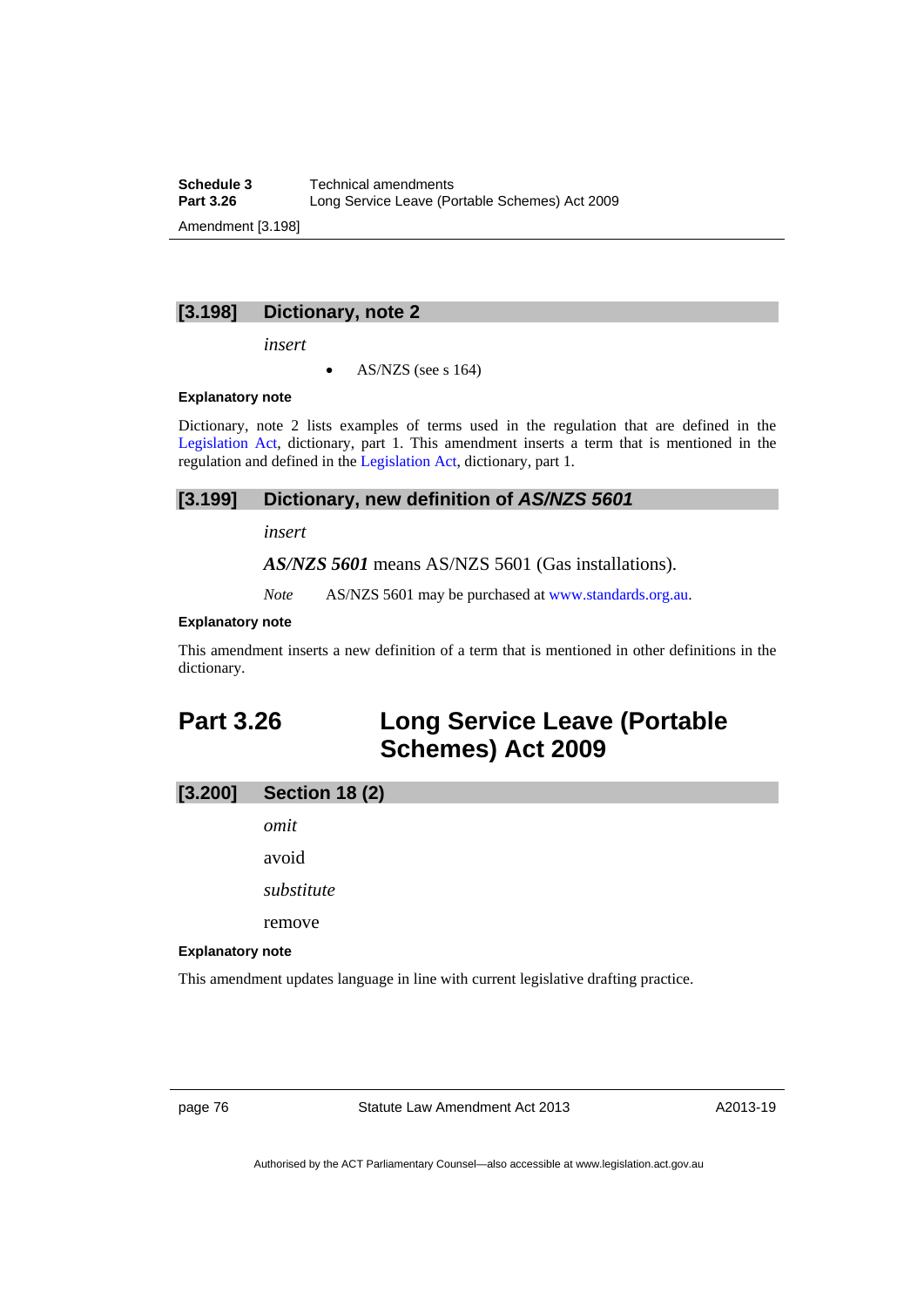Amendment [3.201]

# **[3.201] Section 20, note**

*omit* 

s 78 (5) (b)

*substitute* 

s 78 (7) (b)

### **Explanatory note**

This amendment corrects a cross-reference.

### **[3.202] Section 21 (3)**

*omit* 

reasonably

### **Explanatory note**

This amendment updates language in line with current legislative drafting practice.

# **[3.203] Schedule 1, section 1.5, formula**

*omit* 

0.13

*substitute* 

1.3

### **Explanatory note**

This amendment corrects an error in the formula for calculating the long service leave entitlement for a worker in the building and construction industry. When the formula was amended by the *[Long Service Leave \(Portable Schemes\) Amendment Act 2012](http://www.legislation.act.gov.au/a/2012-9/default.asp)*, the decimal point was inadvertently located in the wrong place.

A2013-19

page 77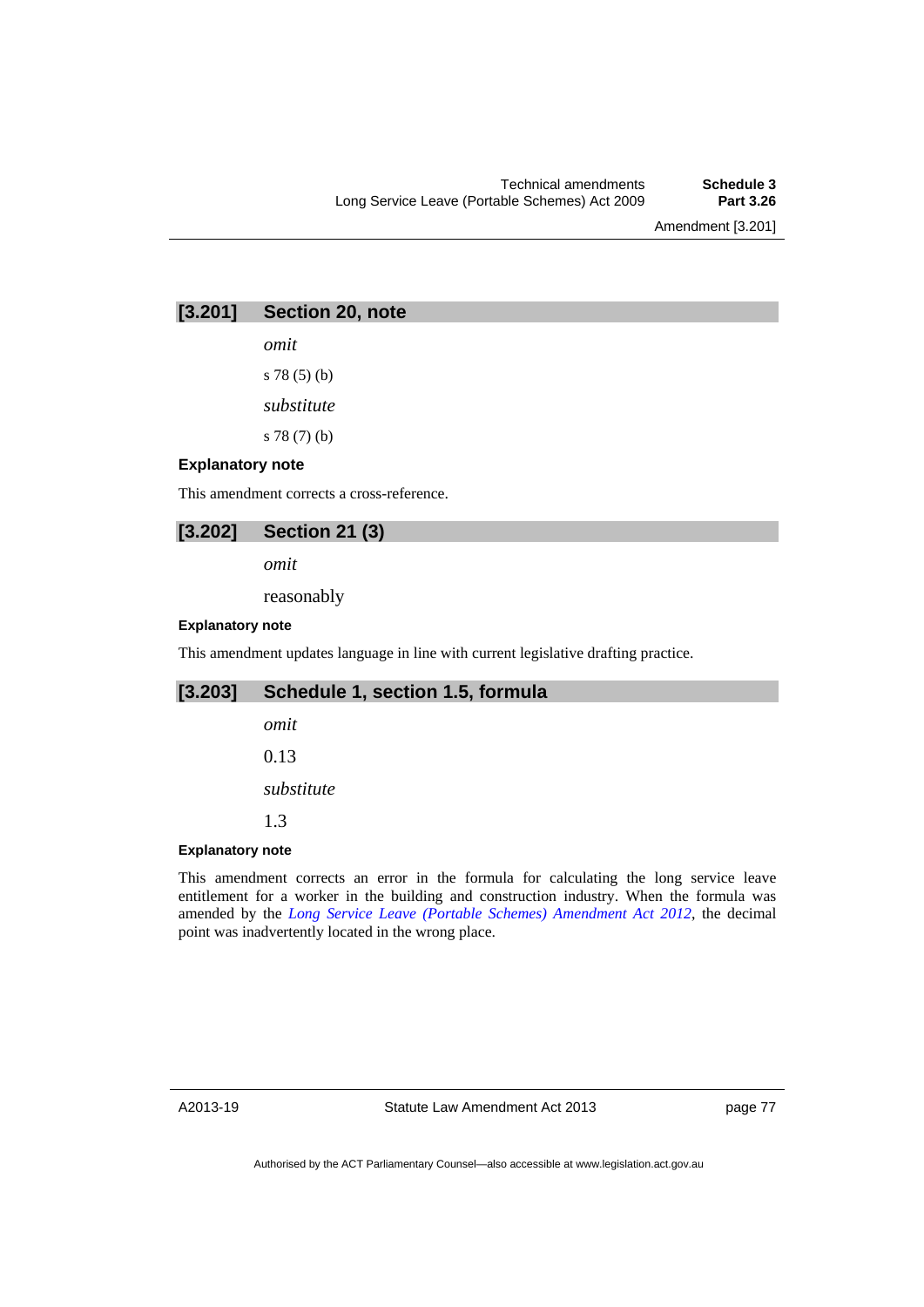# **[3.204] Dictionary, definition of** *authority*

### *substitute*

*authority* means the Long Service Leave Authority established under section 16.

### **Explanatory note**

This amendment updates the definition in line with current legislative drafting practice.

### **[3.205] Dictionary, new definition of** *internally reviewable decision*

#### *insert*

*internally reviewable decision*, for part 9 (Notification and review of decisions)—see section 80A (1).

#### **Explanatory note**

This amendment inserts a signpost definition for a term defined elsewhere in the Act.

# **Part 3.27 Magistrates Court (Liquor Infringement Notices) Regulation 2010**

# **[3.206] Section 3, note 1**

#### *omit*

'*investigator*—see the *[Fair Trading \(Consumer Affairs\) Act 1973](http://www.legislation.act.gov.au/a/1973-17/default.asp)*, dictionary.'

*substitute* 

'*investigator*—see the *[Fair Trading \(Australian Consumer Law\)](http://www.legislation.act.gov.au/a/1992-72)  [Act 1992](http://www.legislation.act.gov.au/a/1992-72)*, dictionary.'

#### **Explanatory note**

This amendment corrects a reference to the *[Fair Trading \(Consumer Affairs\) Act 1973](http://www.legislation.act.gov.au/a/1973-17/default.asp)*. That Act was repealed by the *[Fair Trading \(Australian Consumer Law\) Amendment Act 2010](http://www.legislation.act.gov.au/a/2010-54/default.asp)*, and its provisions were relocated to the *[Fair Trading \(Australian Consumer Law\) Act 1992](http://www.legislation.act.gov.au/a/1992-72)*.

page 78 Statute Law Amendment Act 2013

A2013-19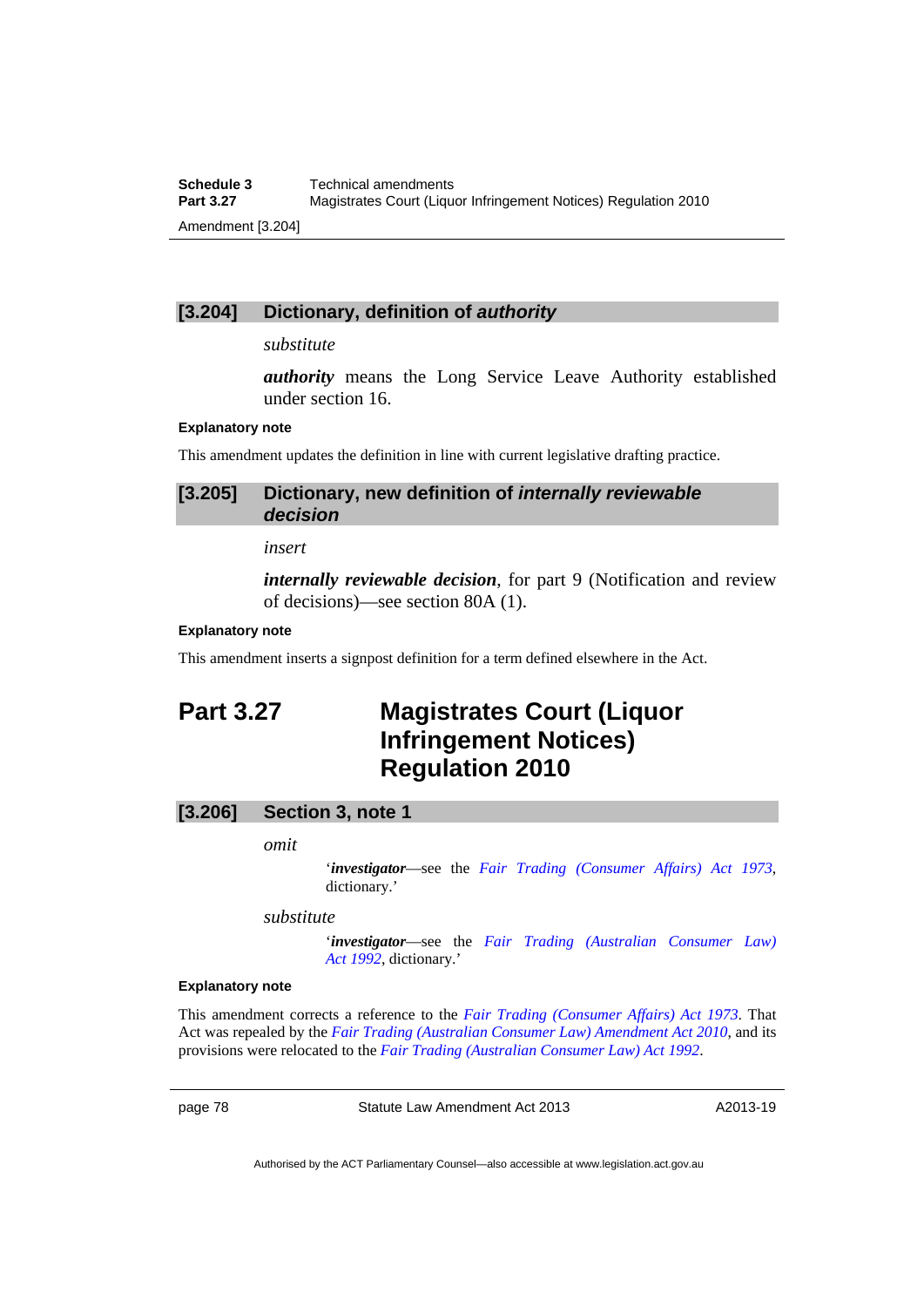Amendment [3.207]

### **[3.207] Section 6**

*omit* 

director-general

*substitute* 

director-general for that Act

### **Explanatory note**

This amendment clarifies that the director-general mentioned is the director-general for the *[Liquor Act 2010](http://www.legislation.act.gov.au/a/2010-35)*.

### **[3.208] Dictionary, definition of** *investigator*

*substitute* 

*investigator*—see the *[Fair Trading \(Australian Consumer Law\)](http://www.legislation.act.gov.au/a/1992-72)  [Act 1992](http://www.legislation.act.gov.au/a/1992-72)*, dictionary.

### **Explanatory note**

This amendment updates the definition to correct a reference to the *[Fair Trading \(Consumer](http://www.legislation.act.gov.au/a/1973-17/default.asp)  [Affairs\) Act 1973](http://www.legislation.act.gov.au/a/1973-17/default.asp)*. That Act was repealed by the *[Fair Trading \(Australian Consumer Law\)](http://www.legislation.act.gov.au/a/2010-54/default.asp)  [Amendment Act 2010](http://www.legislation.act.gov.au/a/2010-54/default.asp)*, and its provisions were relocated to the *[Fair Trading \(Australian](http://www.legislation.act.gov.au/a/1992-72)  [Consumer Law\) Act 1992](http://www.legislation.act.gov.au/a/1992-72)*.

# **Part 3.28 Magistrates Court Regulation 2009**

### **[3.209] Section 4 (3)**

*omit everything before paragraph (b), substitute* 

- (3) In working out the amount—
	- (a) a reference to the registrar is taken to be a reference to the court or the parties; and

#### **Explanatory note**

This amendment updates language in line with current legislative drafting practice.

A2013-19

Statute Law Amendment Act 2013

page 79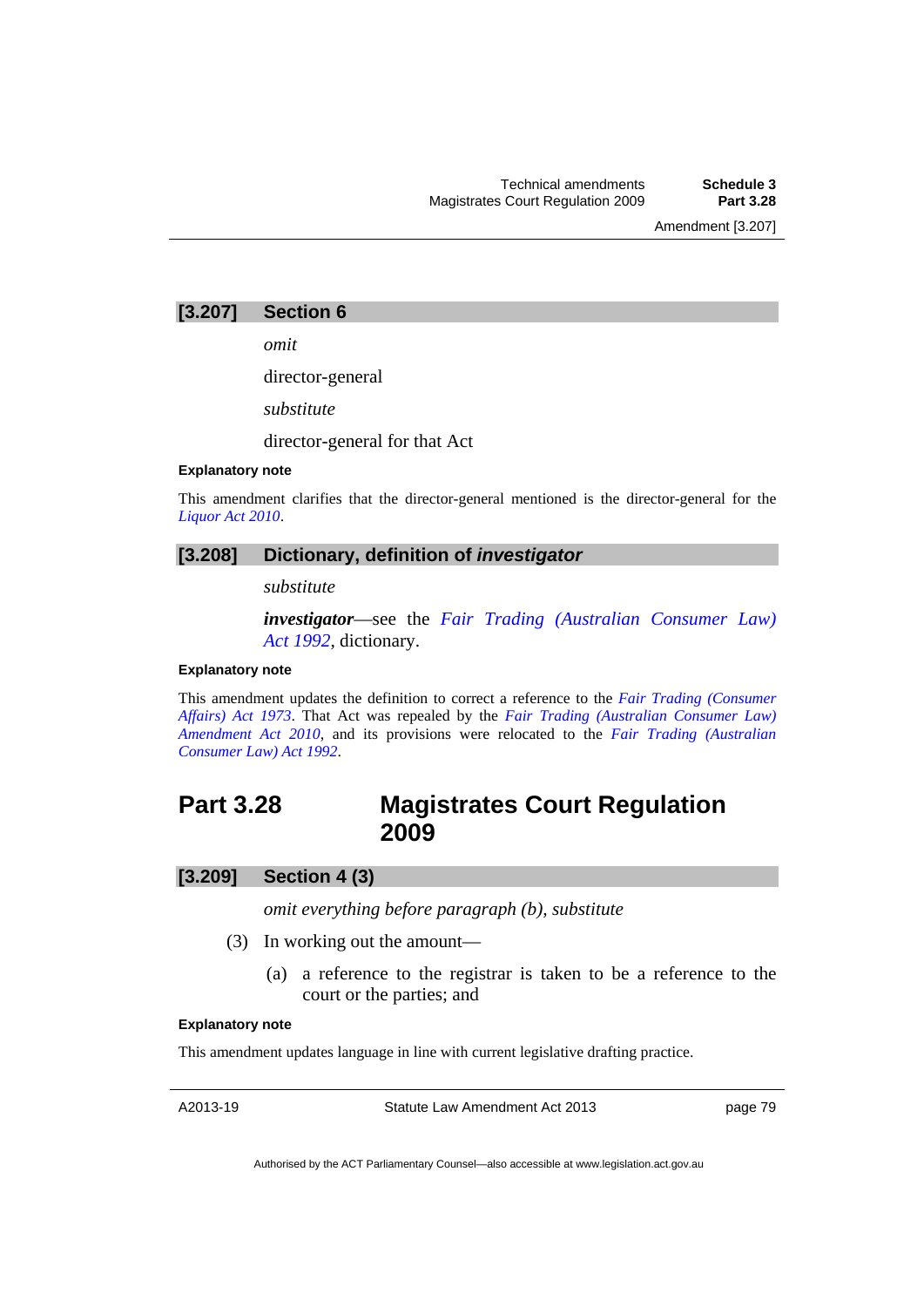**Schedule 3 Technical amendments**<br>**Part 3.29 Magistrates Court (Smo Magistrates Court (Smoke-Free Public Places Infringement Notices)** Regulation 2010

Amendment [3.210]

# **Part 3.29 Magistrates Court (Smoke-Free Public Places Infringement Notices) Regulation 2010**

### **[3.210] Section 6**

*omit* 

director-general

*substitute* 

director-general for that Act

### **Explanatory note**

This amendment clarifies that the director-general mentioned is the director-general for the *[Smoke-Free Public Places Act 2003](http://www.legislation.act.gov.au/a/2003-51)*.

# **Part 3.30 Magistrates Court (Tobacco Infringement Notices) Regulation 2010**

# **[3.211] Section 6**

*omit* 

director-general

*substitute* 

director-general for that Act

#### **Explanatory note**

This amendment clarifies that the director-general mentioned is the director-general for the *[Tobacco Act 1927](http://www.legislation.act.gov.au/a/1927-14)*.

page 80 Statute Law Amendment Act 2013

A2013-19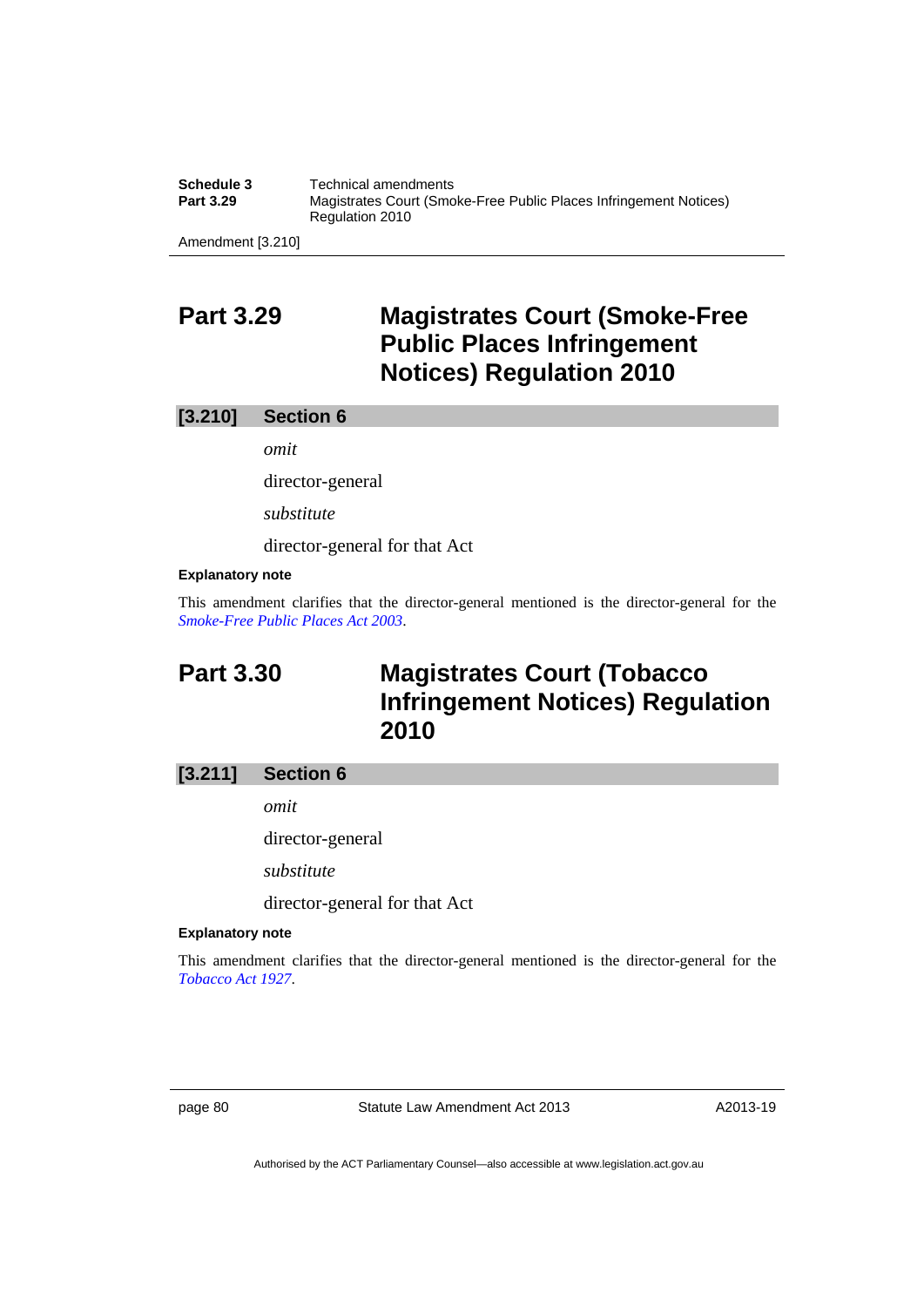# **Part 3.31 Ombudsman Act 1989**

## **[3.212] Section 3C (1)**

*omit* 

**NEMMCO** 

*substitute* 

AEMO

### **Explanatory note**

This amendment updates a term to reflect its change of name.

# **[3.213] Section 3C (2), new definition of** *AEMO*

*insert* 

*AEMO*––see the *[National Electricity \(ACT\) Law](http://www.legislation.act.gov.au/a/1997-79/default.asp)*.

### **Explanatory note**

This amendment inserts a signpost definition for a term defined in another Act in line with current legislative drafting practice.

# **[3.214] Section 3C (2), definition of** *NEMMCO*

*omit* 

#### **Explanatory note**

This amendment omits a redundant definition and is consequential on another amendment.

A2013-19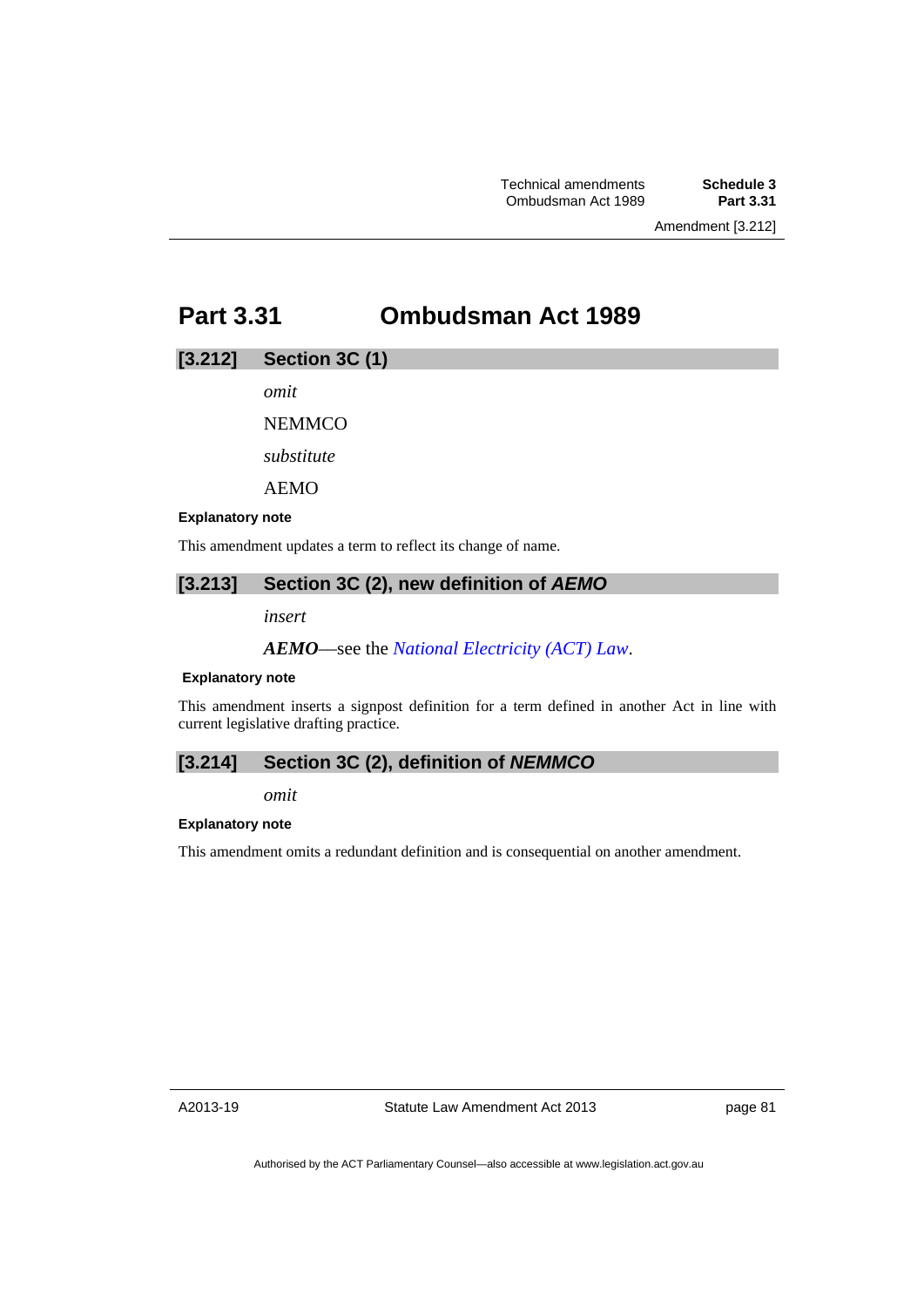# **Part 3.32 Planning and Development Act 2007**

# **[3.215] Section 21 (1)**

*omit* 

to be

*substitute* 

as

#### **Explanatory note**

This amendment updates language in line with current legislative drafting practice.

### **[3.216] Section 24 (1), new note**

*insert* 

*Note Found guilty*—see the [Legislation Act,](http://www.legislation.act.gov.au/a/2001-14) dictionary, pt 1.

### **Explanatory note**

This amendment inserts a standard note about the definition of *found guilty*.

*omit*  s 78 (5) (b)

*substitute* 

s 78 (7) (b)

### **Explanatory note**

This amendment corrects a cross-reference*.* 

page 82 Statute Law Amendment Act 2013

A2013-19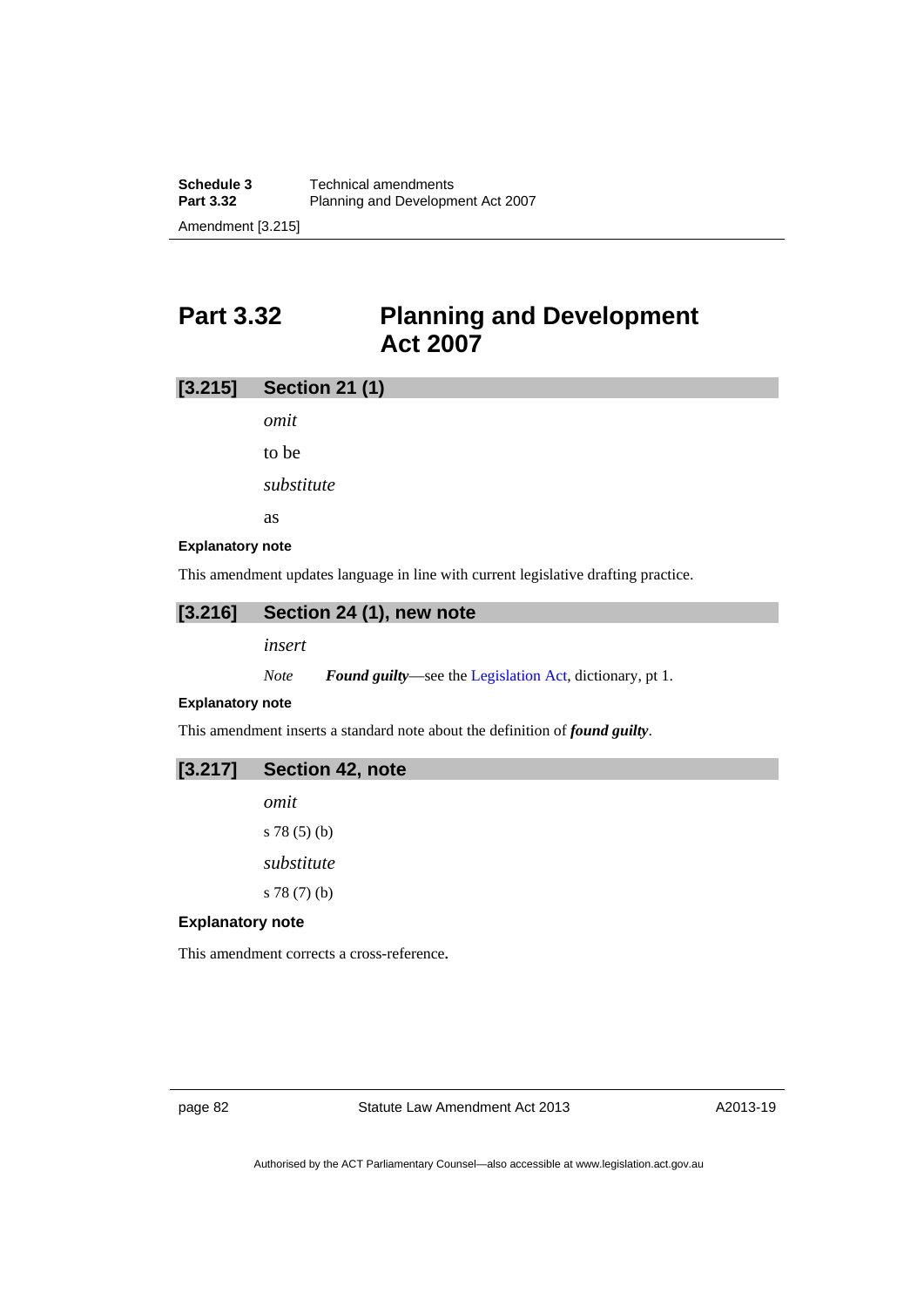# **[3.218] Section 138F (2), new notes**

*insert* 

- *Note 1* The *[Statutory Declarations Act 1959](http://www.comlaw.gov.au/Series/C2004A07365)* (Cwlth) applies to the making of statutory declarations under ACT laws.
- *Note 2* It is an offence to make a false or misleading statement, give false or misleading information or produce a false or misleading document (see [Criminal Code](http://www.legislation.act.gov.au/a/2002-51), pt 3.4).

#### **Explanatory note**

This amendment inserts standard notes about statutory declarations.

### **[3.219] Section 212 (2) (b)**

*omit* 

written

#### **Explanatory note**

This amendment omits a word that is redundant because of the [Legislation Act](http://www.legislation.act.gov.au/a/2001-14), section 42 (2), which requires notifiable instruments to be in writing.

| $[3.220]$ Section 228 (2) |
|---------------------------|
| omit                      |

any or all

*substitute* 

1 or more

#### **Explanatory note**

This amendment updates language in line with current legislative drafting practice.

page 83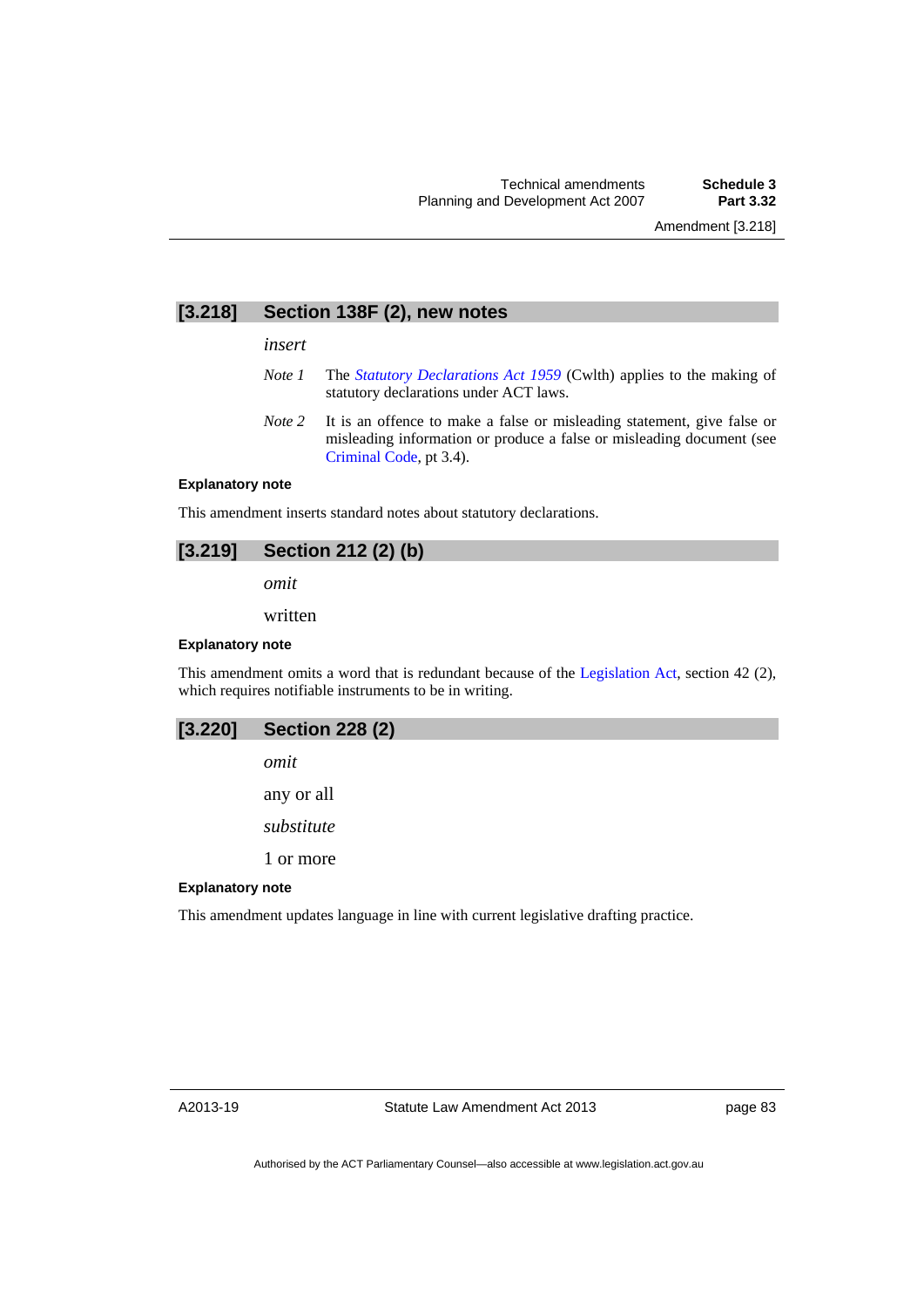# **[3.221] Section 228 (4), except note**

### *substitute*

- (4) If the Minister establishes an inquiry panel to inquire about an EIS, the Minister must—
	- (a) prepare terms of reference for the inquiry; and
	- (b) give written notice of the inquiry to the proponent of the development proposal to which the EIS relates.

#### **Explanatory note**

This amendment omits words that are redundant because of the [Legislation Act,](http://www.legislation.act.gov.au/a/2001-14) section 42 (2) (which requires notifiable instruments to be in writing), while clarifying that notice under section 228 (4) (b) must still be given in writing.

### **[3.222] Section 234, definition of** *registered lease*

*omit* 

### **Explanatory note**

This amendment omits a definition of a term that is not used in the Act or the *[Planning and](http://www.legislation.act.gov.au/sl/2008-2)  [Development Regulation 2008](http://www.legislation.act.gov.au/sl/2008-2)*.

### **[3.223] Section 323 (2) (b)**

*omit* 

written

#### **Explanatory note**

This amendment omits a word that is redundant because of the [Legislation Act](http://www.legislation.act.gov.au/a/2001-14), section 42 (2), which requires notifiable instruments to be in writing.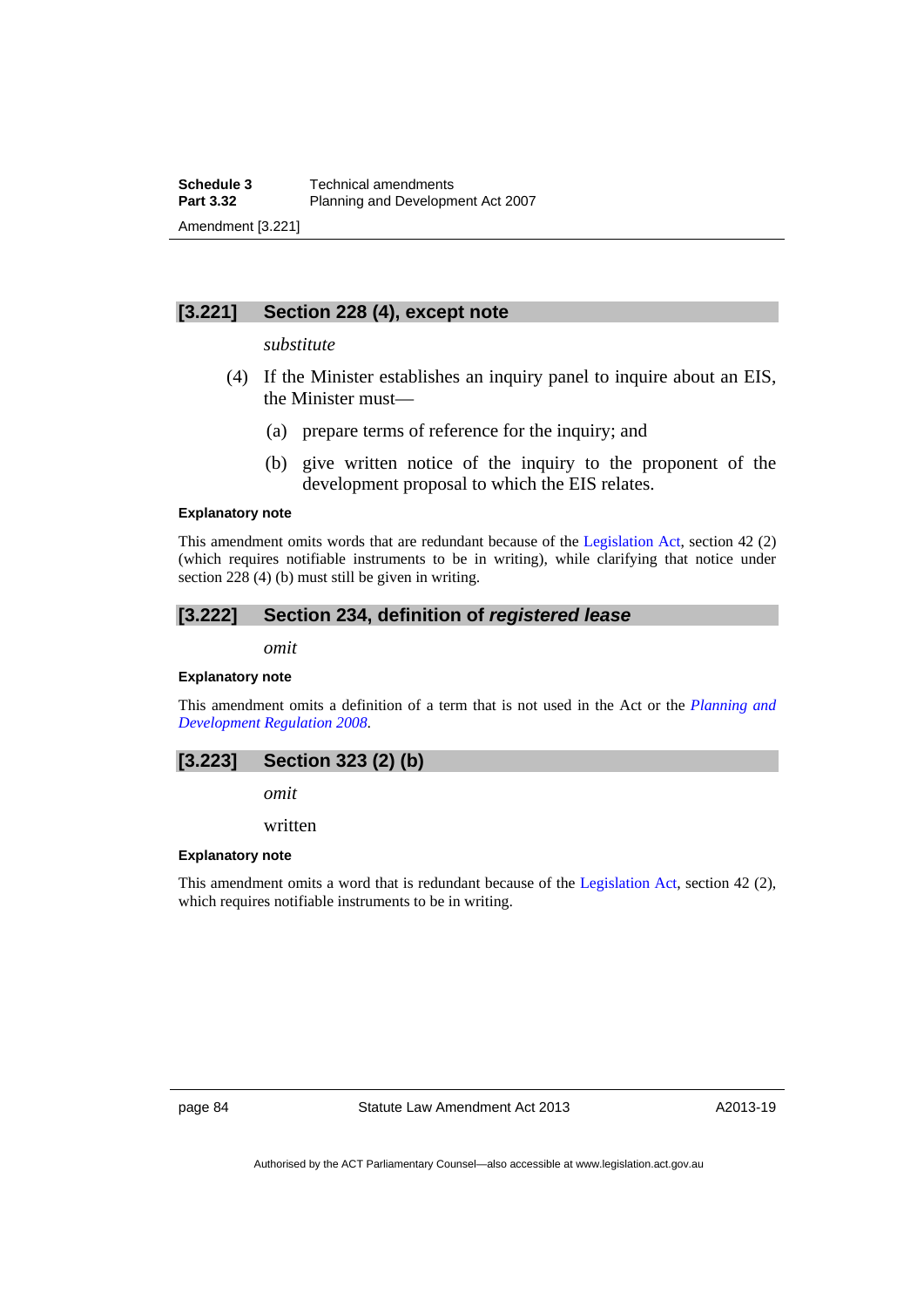Amendment [3.224]

## **[3.224] Schedule 4, section 4.1, definitions of** *correctional centre*  **and** *Corrections Management Act 2007*

#### *omit*

#### **Explanatory note**

This amendment omits definitions that are redundant as a consequence of the expiry of transitional provisions in the *[Crimes \(Sentence Administration\) Act 2005](http://www.legislation.act.gov.au/a/2005-59)*. A reference to the definition of *correctional centre* in the [Legislation Act](http://www.legislation.act.gov.au/a/2001-14), dictionary, part 1, is inserted in the dictionary, note 2 (which lists terms used in the Act and defined in the [Legislation Act,](http://www.legislation.act.gov.au/a/2001-14) dictionary, part 1) by another amendment.

### **[3.225] Dictionary, note 2**

*insert* 

- correctional centre
- found guilty

### **Explanatory note**

Dictionary, note 2 lists examples of terms used in the Act that are defined in the [Legislation](http://www.legislation.act.gov.au/a/2001-14)  [Act,](http://www.legislation.act.gov.au/a/2001-14) dictionary, part 1. This amendment inserts terms mentioned in the Act and defined in the [Legislation Act,](http://www.legislation.act.gov.au/a/2001-14) dictionary, part 1.

### **[3.226] Dictionary, definition of** *certification of occupancy*

*omit* 

#### **Explanatory note**

This amendment corrects a typographical error.

### **[3.227] Dictionary, new definition of** *certificate of occupancy*

#### *insert*

*certificate of occupancy* means a certificate issued under the *[Building Act 2004](http://www.legislation.act.gov.au/a/2004-11)*, section 69.

#### **Explanatory note**

This amendment corrects a typographical error.

A2013-19

Statute Law Amendment Act 2013

page 85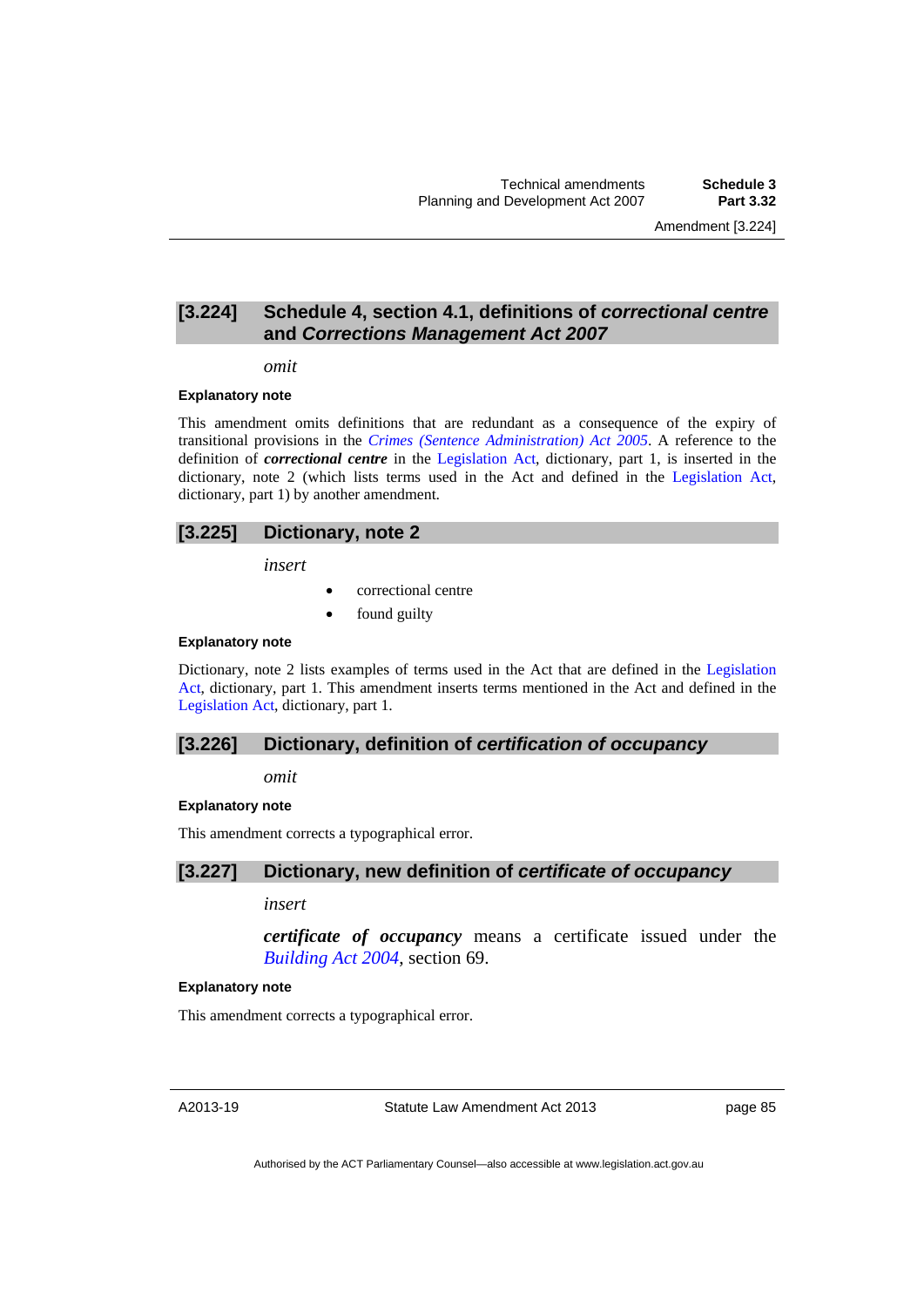# **[3.228] Dictionary, definition of** *complaint*

*omit* 

chapter 11 (Compliance)

*substitute* 

chapter 11 (Controlled activities)

### **Explanatory note**

This amendment corrects an incorrect reference to a chapter heading.

## **[3.229] Dictionary, definition of** *correctional centre*

*omit* 

### **Explanatory note**

This amendment omits a redundant definition. The term is included in the dictionary, note 2 (which lists terms used in the Act and defined in the [Legislation Act](http://www.legislation.act.gov.au/a/2001-14), dictionary, part 1) by another amendment.

### **[3.230] Dictionary, definition of** *heritage direction*

*omit* 

#### **Explanatory note**

This amendment omits a definition of a term that is not used in the Act or the *[Planning and](http://www.legislation.act.gov.au/sl/2008-2)  [Development Regulation 2008](http://www.legislation.act.gov.au/sl/2008-2)*.

## **[3.231] Dictionary, definition of** *municipal waste*

*substitute* 

*municipal waste*, for schedule 4 (Development proposals in impact track because of need for EIS)—see schedule 4, section 4.1.

### **Explanatory note**

This amendment updates a definition in line with current legislative drafting practice.

page 86 Statute Law Amendment Act 2013

A2013-19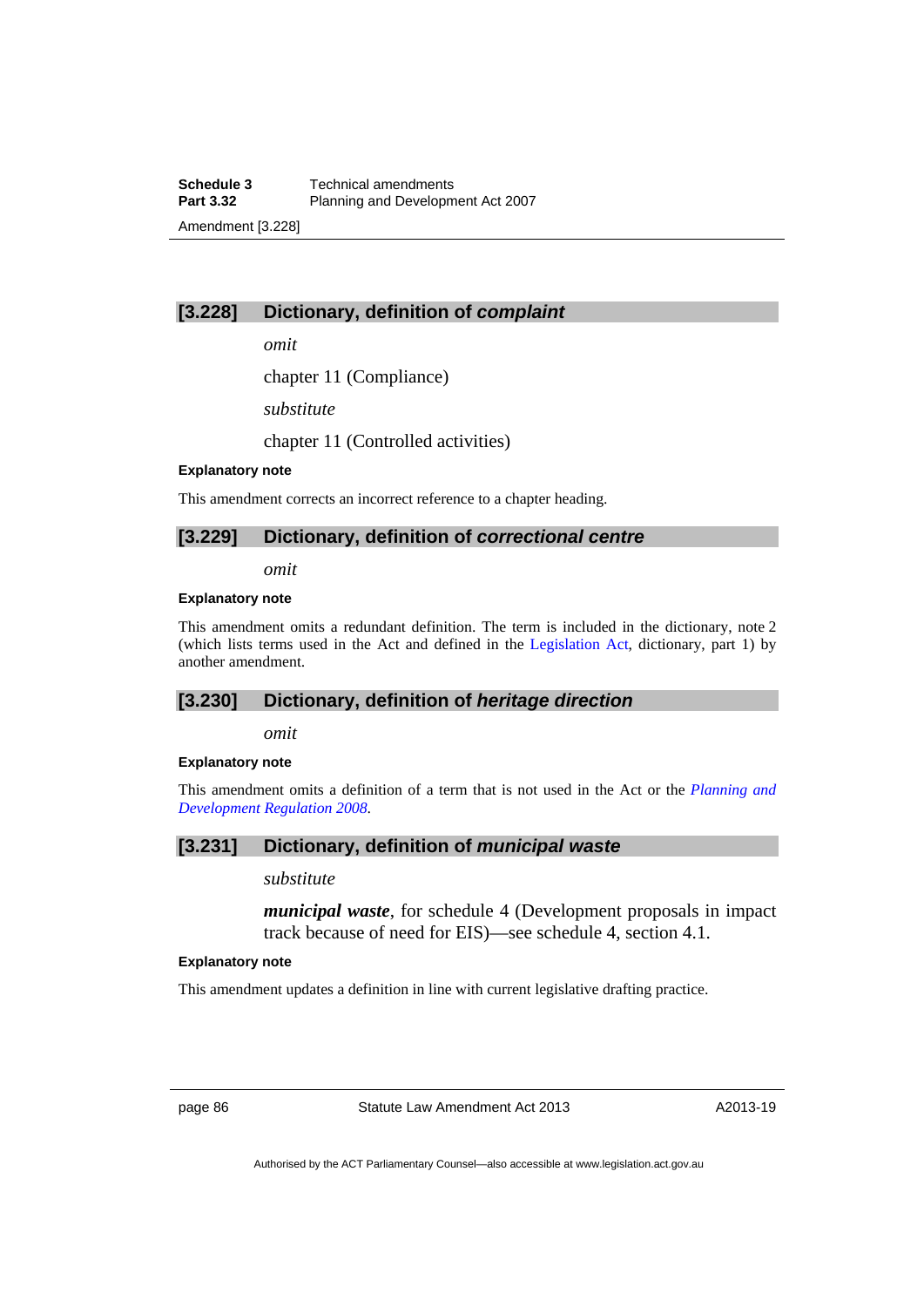Amendment [3.232]

# **[3.232] Dictionary, definition of** *registered lease*

*omit* 

#### **Explanatory note**

This amendment omits a definition of a term that is not used in the Act or the *[Planning and](http://www.legislation.act.gov.au/sl/2008-2)  [Development Regulation 2008](http://www.legislation.act.gov.au/sl/2008-2)*.

# **Part 3.33 Planning and Development Regulation 2008**

# **[3.233] Section 14 (a) (iv), example 2**

*substitute* 

- 2 environmental values identified or targeted in relevant:
	- plans (eg the *[Territory Plan 2008](http://www.legislation.act.gov.au/ni/2008-27/default.asp)*)
	- strategies (eg the *[ACT Planning Strategy](http://www.actpla.act.gov.au/tools_resources/legislation_plans_registers/plans/planning_strategy)*)
	- threatened species management plans

### **Explanatory note**

This amendment revises the example to include current examples of a plan and a strategy.

# **[3.234] Schedule 1, section 1.4 (2) (b)**

*substitute* 

 (b) section 1.15 (Criterion 5—compliance with lease and agreement collateral to lease).

### **Explanatory note**

This amendment updates a reference to the heading to section 1.15, which was amended by the *[Planning and Development Amendment Regulation 2010 \(No 3\)](http://www.legislation.act.gov.au/sl/2010-14/default.asp)*, section 4.

A2013-19

page 87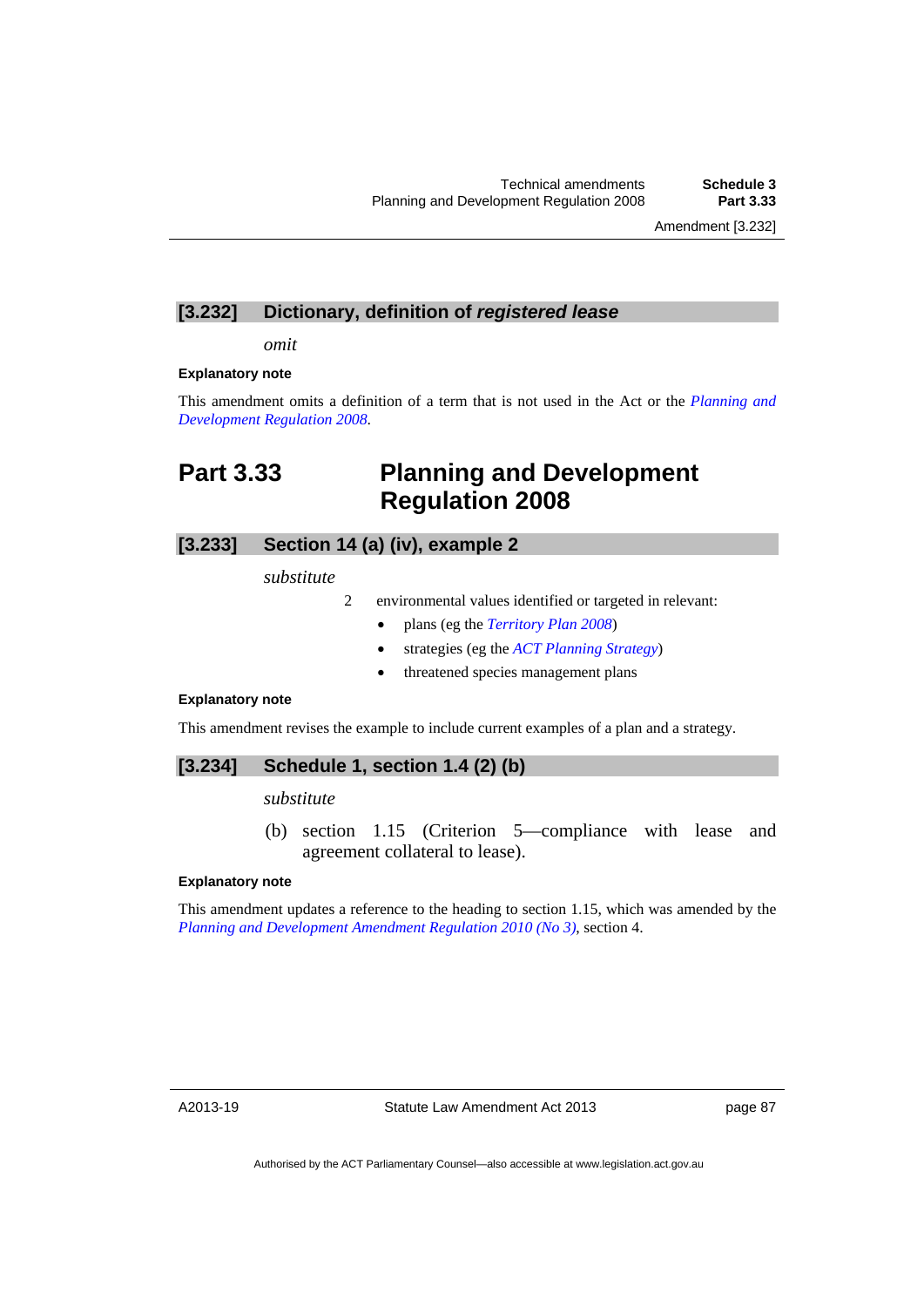# **[3.235] Schedule 1, section 1.10 (d)**

### *substitute*

 (d) section 1.15 (Criterion 5—compliance with lease and agreement collateral to lease);

#### **Explanatory note**

This amendment updates a reference to the heading to section 1.15, which was amended by the *[Planning and Development Amendment Regulation 2010 \(No 3\)](http://www.legislation.act.gov.au/sl/2010-14/default.asp)*, section 4.

# **[3.236] Schedule 1, section 1.11 (4), definition of** *utility infrastructure access or protection space***, paragraph (b)**

*omit* 

such as

*substitute* 

, for example,

### **Explanatory note**

This amendment updates language in line with current legislative drafting practice.

### **[3.237] Schedule 1, section 1.100B (a)**

*omit* 

heritage and tree protection

*substitute* 

heritage, tree and environment protection

### **Explanatory note**

This amendment revises paragraph (a) as a consequence of a change to the heading to section 1.14, made by the *[Planning and Development Amendment Regulation 2012 \(No 1\)](http://www.legislation.act.gov.au/sl/2012-18/default.asp)*, section 8.

page 88 Statute Law Amendment Act 2013

A2013-19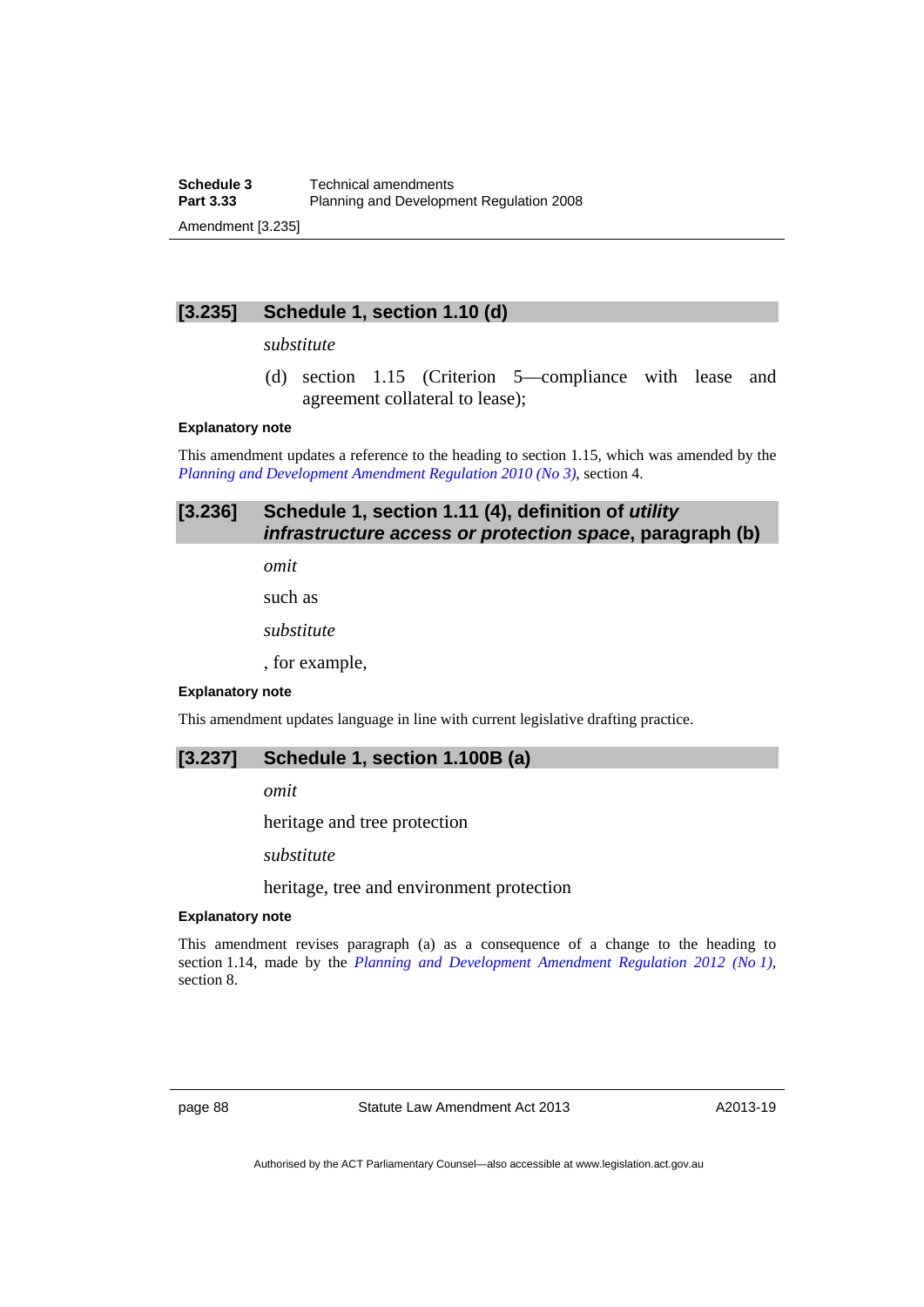Amendment [3.238]

# **[3.238] Dictionary, definition of** *educational establishment*

*omit* 

section 100.

*substitute* 

the [territory plan](http://www.legislation.act.gov.au/ni/2008-27/default.asp) (13 Definitions).

### **Explanatory note**

This amendment updates a definition in line with current legislative drafting practice.

# **Part 3.34 Retirement Villages Act 2012**

# **[3.239] Section 8 (1), definition of** *residence right***, paragraph (a) (iii) (B)**

*after* 

residential premises;

*insert* 

or

### **Explanatory note**

This amendment inserts a missing conjunction.

# **[3.240] Section 11, definition of** *ingoing contribution***, paragraph (b) (ii)**

*substitute* 

(ii) a recurrent charge;

#### **Explanatory note**

This amendment updates language in line with current legislative drafting practice.

A2013-19

Statute Law Amendment Act 2013

page 89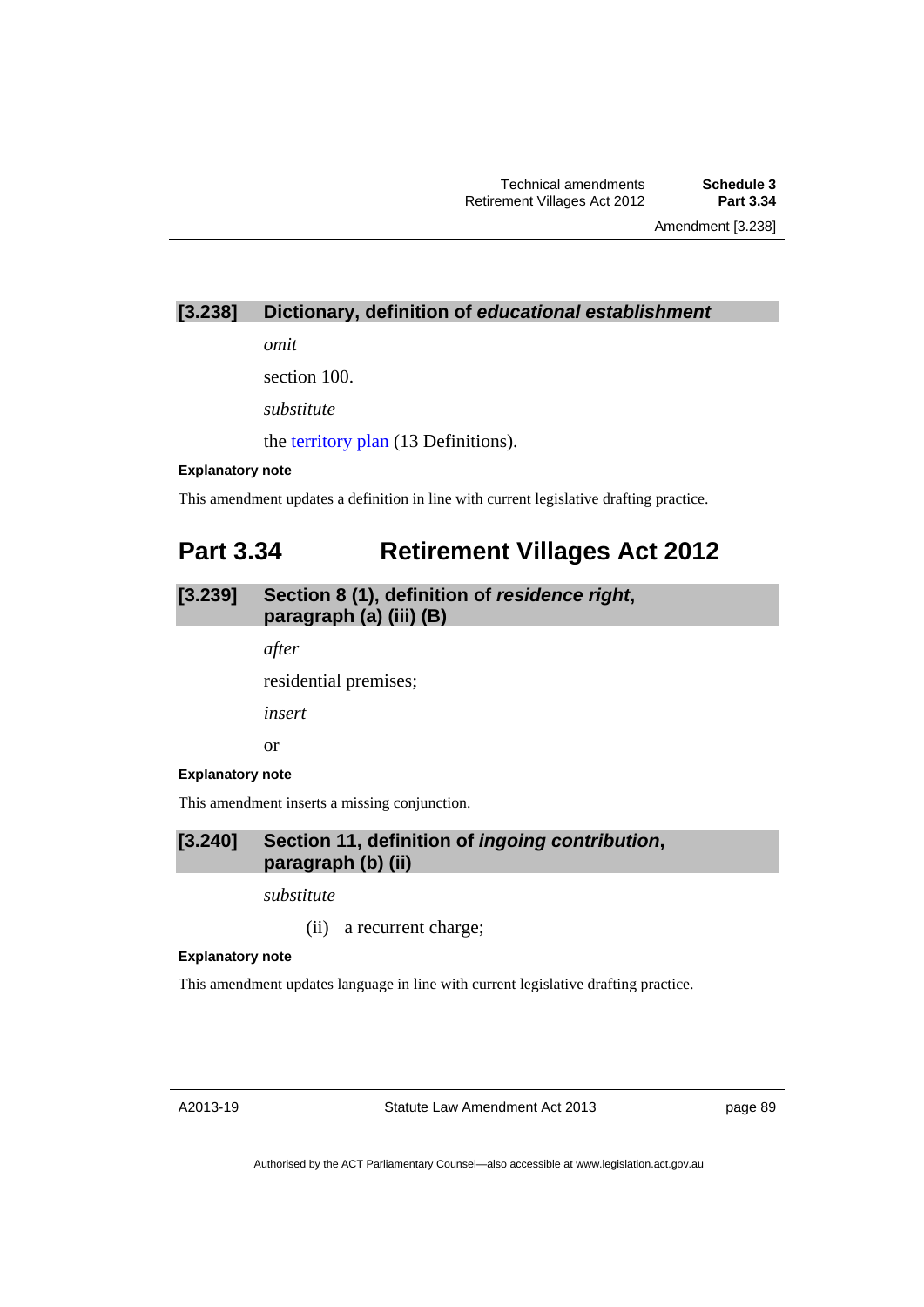**Schedule 3 Technical amendments**<br>**Part 3.34 Retirement Villages Act Retirement Villages Act 2012** Amendment [3.241]

# **[3.241] Section 15A (1) (c)**

*omit* 

resident

*substitute* 

occupant

### **Explanatory note**

This amendment revises language to be consistent with the rest of the Act. When referring to previous residents of a retirement village, the Act refers to 'former occupants', not 'former residents'.

# **[3.242] Section 19 (1) (c)**

*omit* 

within the meaning of this Act

#### **Explanatory note**

This amendment omits unnecessary words.

**[3.243] Section 22 (2), note 1** 

*omit* 

*[Trade Practices Act 1975](http://www.comlaw.gov.au/Details/C2004A00285)* (Cwlth)

*substitute* 

*[Competition and Consumer Act 2010](http://www.comlaw.gov.au/Details/C2013C00004)* (Cwlth)

#### **Explanatory note**

This amendment corrects a reference to an Act. The *[Trade Practices Act 1975](http://www.comlaw.gov.au/Details/C2004A00285)* (Cwlth) was renamed the *[Competition and Consumer Act 2010](http://www.comlaw.gov.au/Details/C2013C00004)* (Cwlth) by the *[Trade Practices Amendment](http://www.comlaw.gov.au/Details/C2010A00103)  [\(Australian Consumer Law\) Act \(No. 2\) 2010](http://www.comlaw.gov.au/Details/C2010A00103)* (Cwlth).

page 90 Statute Law Amendment Act 2013

A2013-19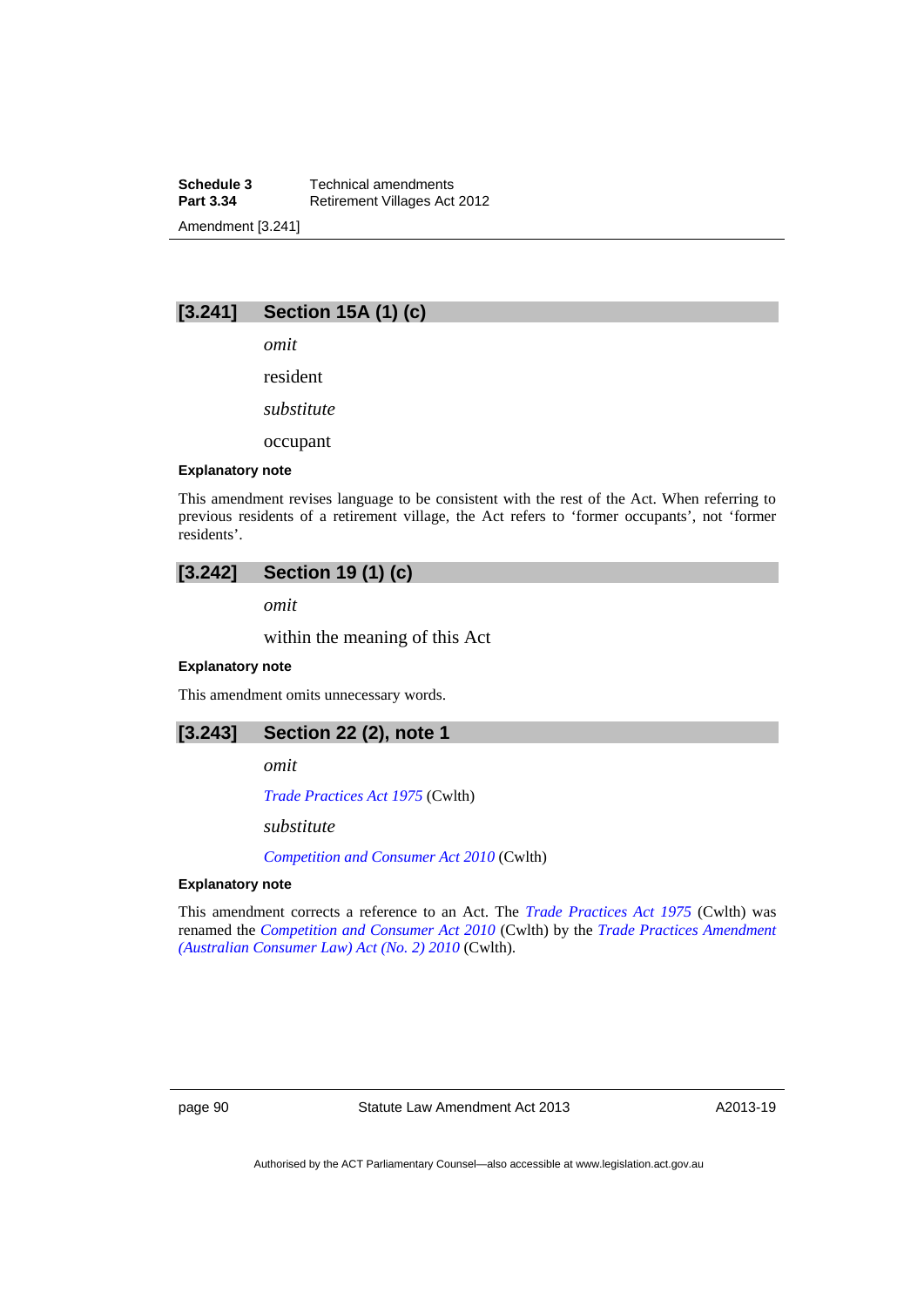Amendment [3.244]

# **[3.244] Section 29 (1) (d)**

*omit* 

for the village

*substitute* 

of the village

### **Explanatory note**

This amendment revises the paragraph to be consistent with the dictionary definition of *accounts*.

# **[3.245] Section 29 (1), note**

*substitute* 

*Note* Section 258 prohibits the operator of a retirement village from charging for making a document mentioned in s (1) available.

### **Explanatory note**

This amendment brings the note into line with current legislative drafting practice.

## **[3.246] Section 35 (1) (b)**

*omit* 

the village

*substitute* 

the retirement village

#### **Explanatory note**

This amendment updates language in line with current legislative drafting practice.

page 91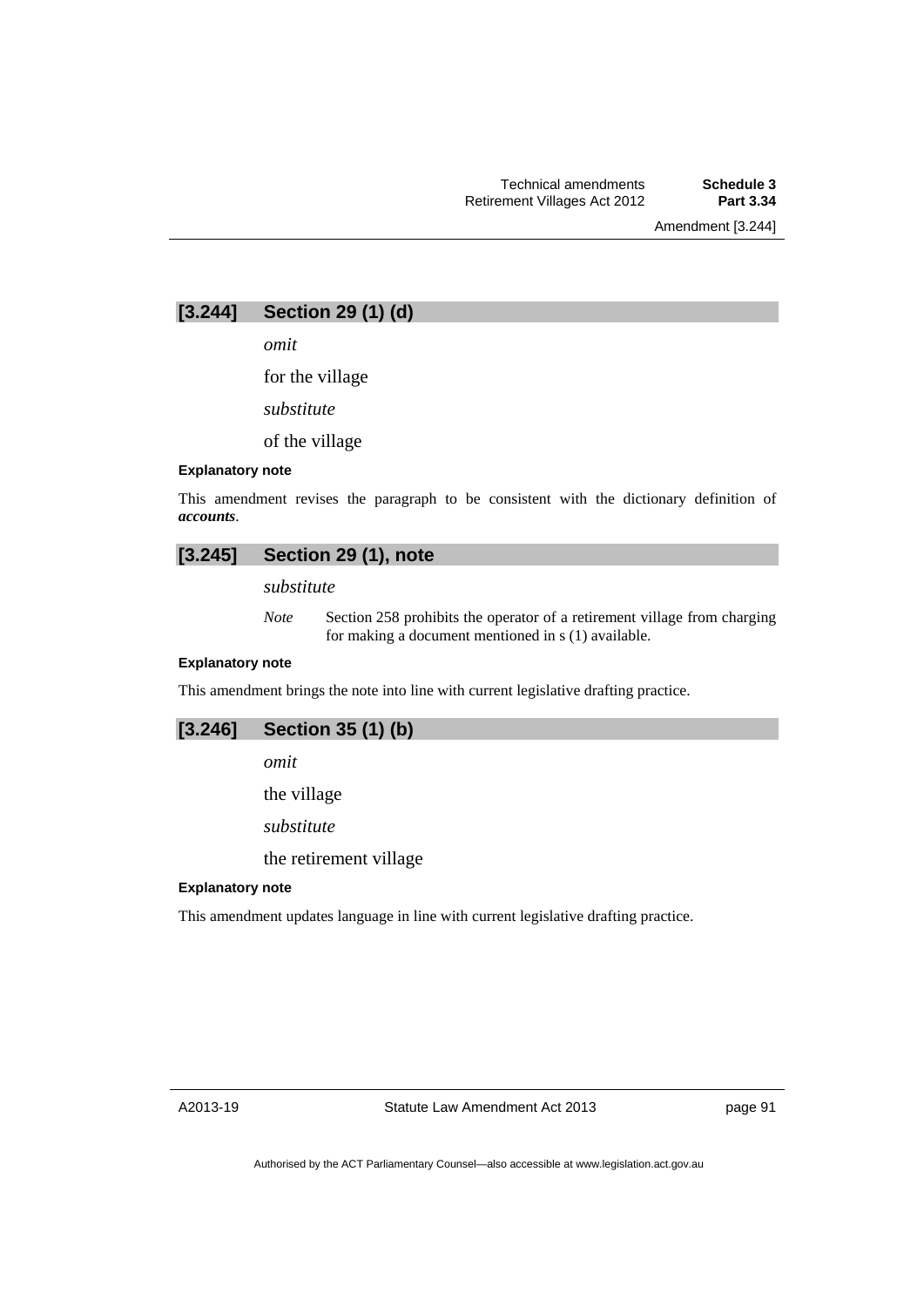**Schedule 3 Technical amendments**<br>**Part 3.34 Retirement Villages Act Retirement Villages Act 2012** Amendment [3.247]

# **[3.247] Section 35 (2)**

*omit* 

a retirement village

*substitute* 

the retirement village

### **Explanatory note**

This amendment updates language in line with current legislative drafting practice.

| [3.248] | <b>Section 35 (2)</b> |  |
|---------|-----------------------|--|
|         | omit                  |  |
|         | that person           |  |
|         | substitute            |  |
|         | the person            |  |

#### **Explanatory note**

This amendment updates language in line with current legislative drafting practice.

# **[3.249] Section 38 (4) and (5), new note**

### *insert*

*Note* A defendant has an evidential burden in relation to the matters mentioned in s (4) and s (5) (see [Criminal Code,](http://www.legislation.act.gov.au/a/2002-51) s 58).

#### **Explanatory note**

This amendment inserts a standard note about evidential burden.

page 92 Statute Law Amendment Act 2013

A2013-19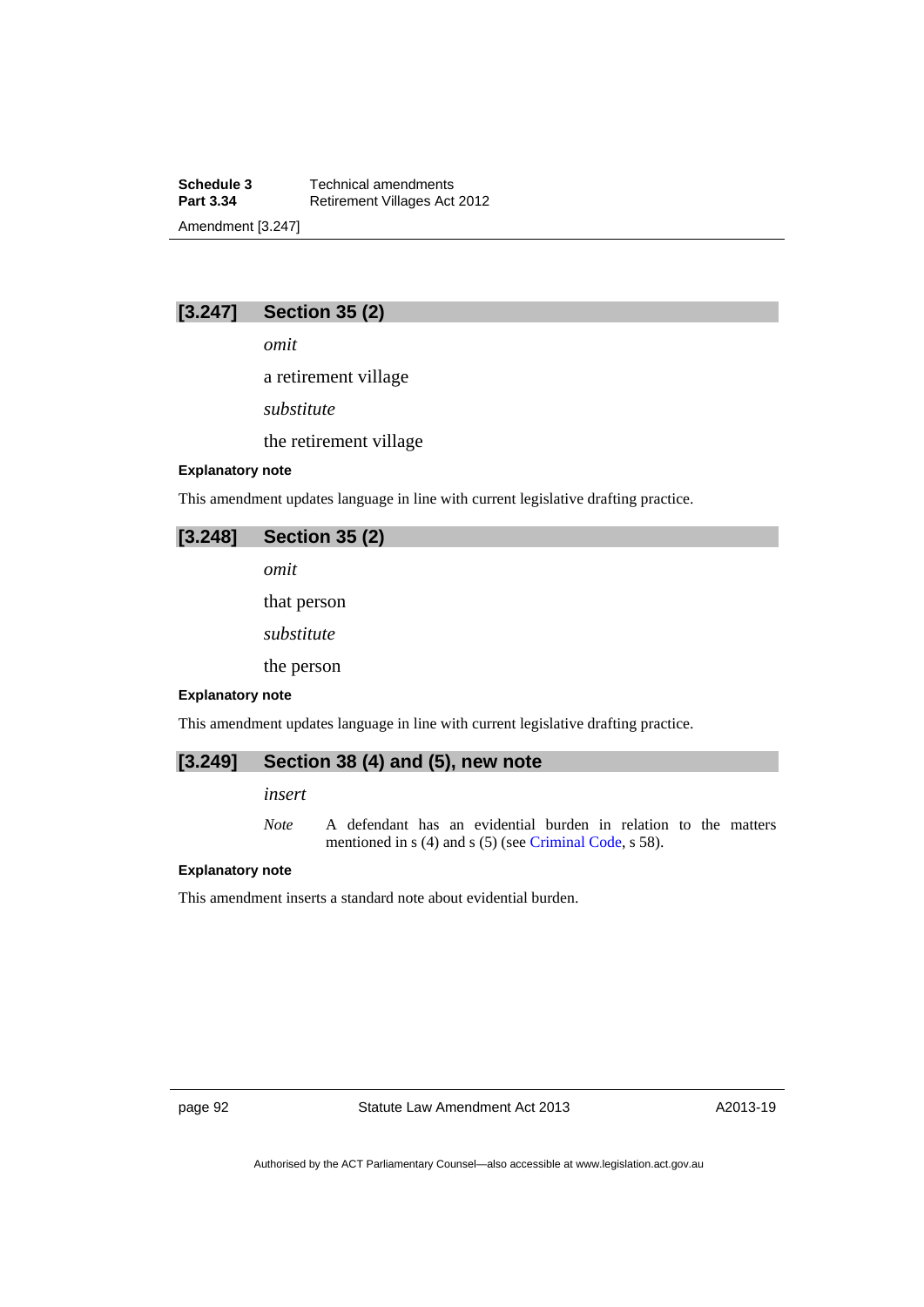Amendment [3.250]

| [3.250] | <b>Section 39 (2)</b> |  |  |
|---------|-----------------------|--|--|
|---------|-----------------------|--|--|

*omit* 

holding deposit paid

*substitute* 

holding deposit

### **Explanatory note**

This amendment corrects a typographical error.

# **[3.251] Section 45 (1)**

*omit* 

a residential premises

*substitute* 

residential premises

#### **Explanatory note**

This amendment corrects a typographical error.

| [3.252] | <b>Section 45 (3)</b> |  |  |
|---------|-----------------------|--|--|
|         |                       |  |  |

*substitute* 

 (3) Subsection (2) does not apply if the inconsistent term is a term of a standard form contract.

*Note Standard form contract*—see s 67.

#### **Explanatory note**

This amendment updates language in line with current legislative drafting practice.

A2013-19

page 93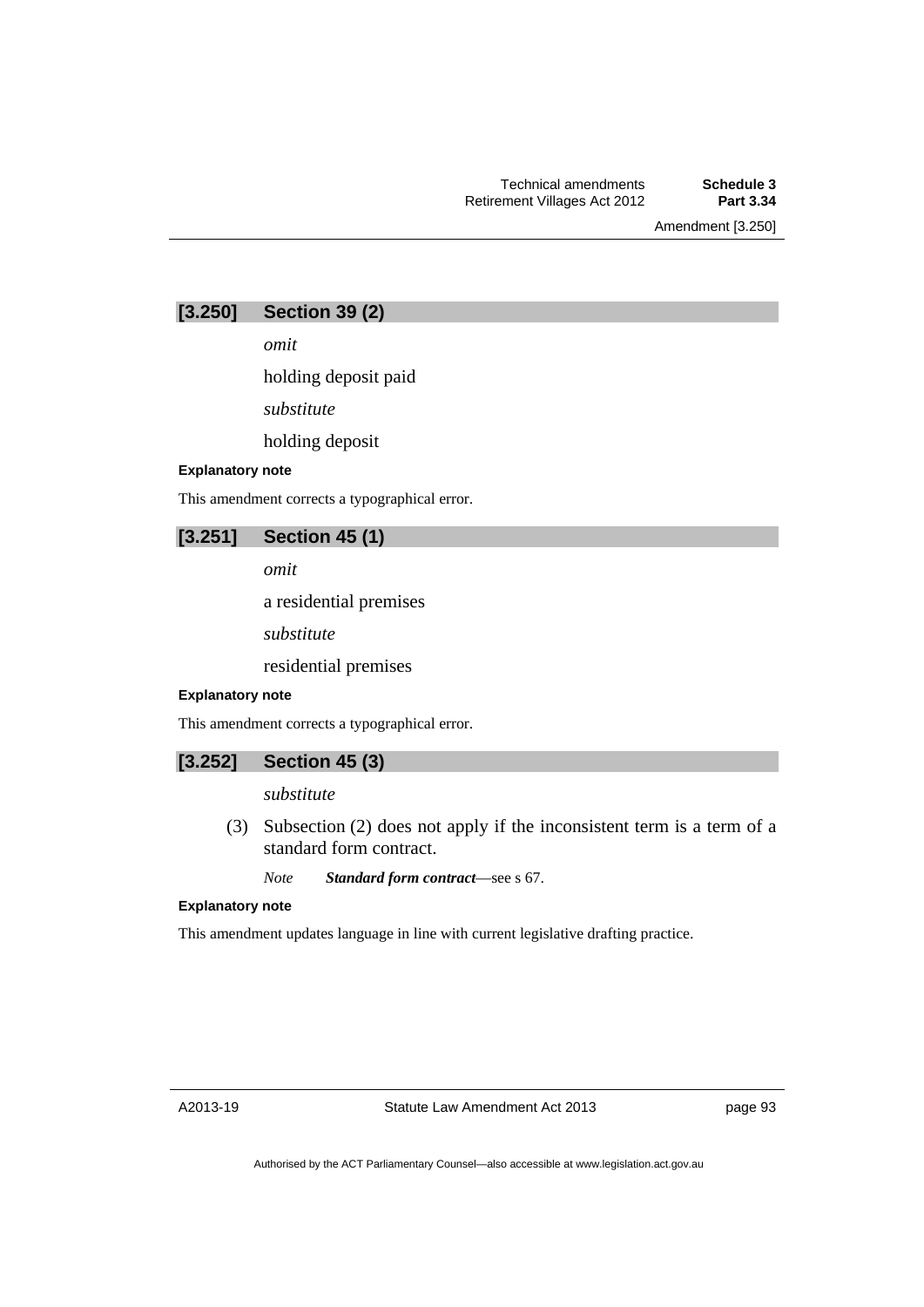# **[3.253] Section 50 (3)**

### *substitute*

- (3) Subsection (1) does not apply if the resident requested the amendment or new contract.
	- *Note* The defendant has an evidential burden in relation to the matters mentioned in s (3) (see [Criminal Code](http://www.legislation.act.gov.au/a/2002-51), s 58).

### **Explanatory note**

This amendment updates language in line with current legislative drafting practice and inserts a standard note about evidential burden.

### **[3.254] Section 57 (11)**

*omit*  sections 12 to 17 *substitute*  section 12 to section 17

#### **Explanatory note**

This amendment updates language in line with current legislative drafting practice.

| $[3.255]$ | <b>Section 64 (2) (b)</b> |  |  |  |  |
|-----------|---------------------------|--|--|--|--|
|-----------|---------------------------|--|--|--|--|

*omit* 

are

*substitute* 

is

#### **Explanatory note**

This amendment corrects a grammatical error.

page 94 Statute Law Amendment Act 2013

A2013-19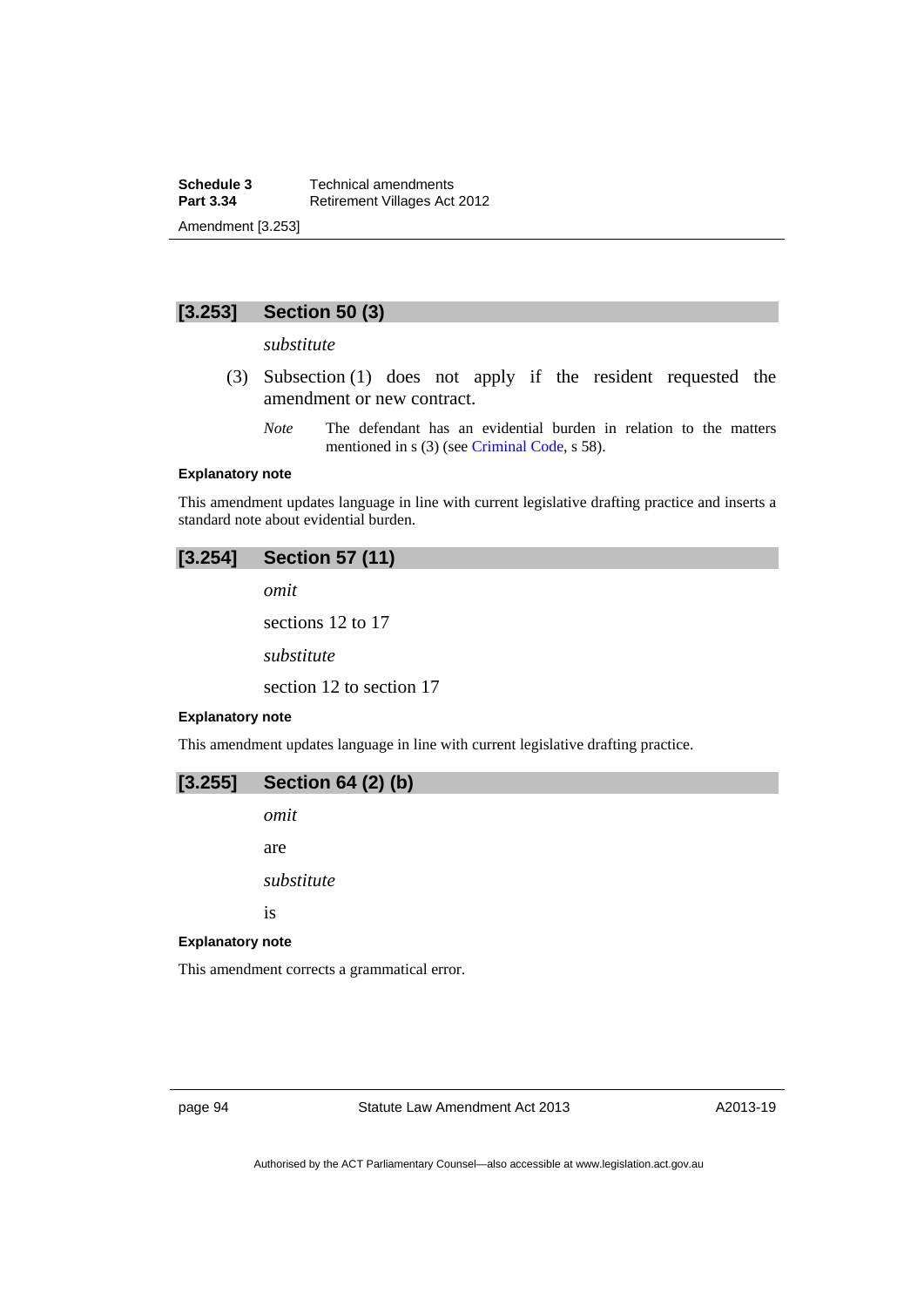# **[3.256] New section 65 (2)**

*insert* 

(2) In this section:

*development*—see the *[Planning and Development Act 2007](http://www.legislation.act.gov.au/a/2007-24)*, section 7.

### **Explanatory note**

This amendment revises section 65 to bring the provision into line with current legislative drafting practice.

### **[3.257] Section 68 (4) (b)**

*omit* 

standard form

*substitute* 

standard form contract

#### **Explanatory note**

This amendment inserts a missing word.

## **[3.258] Section 68 (4) (b) (i), new note**

*insert* 

*Note* A regulation may prescribe a matter that must be excluded from a village contract (see s 66).

### **Explanatory note**

This amendment inserts a note alerting the reader to the exclusions under section 66.

page 95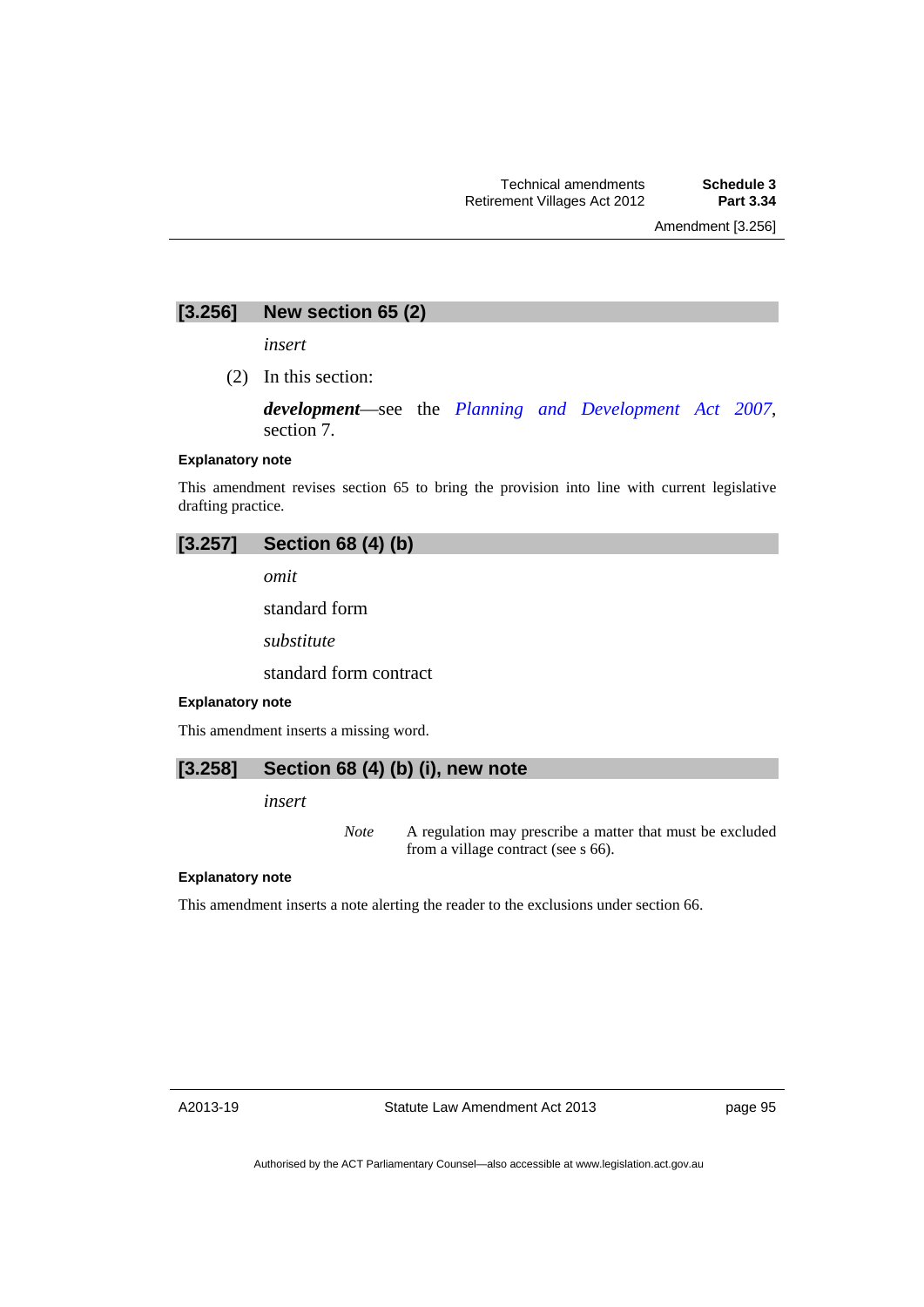**Schedule 3 Technical amendments**<br>**Part 3.34 Retirement Villages Act Retirement Villages Act 2012** Amendment [3.259]

# **[3.259] Section 68 (5)**

*omit* 

 $(i)$  and  $(ii)$ 

### **Explanatory note**

This amendment updates language in line with current legislative drafting practice.

### **[3.260] Section 71, definition of** *end of the settling-in period*

## *substitute*

*end of the settling-in period*, for a village contract, means the latest of the following days:

- (a) the day that is 90 days after the day when the resident is entitled to occupy the residential premises under the residence contract for the premises;
- (b) if the resident occupies the premises before the day mentioned in paragraph (a)—the day that is 90 days after the resident first occupies the residential premises;
- (c) another day agreed to by the operator of the retirement village and the resident.

### **Explanatory note**

This amendment updates language in line with current legislative drafting practice.

### **[3.261] Section 75 (1) (b)**

*substitute* 

(b) if another period is ordered by the ACAT—the ordered period.

### **Explanatory note**

This amendment updates language in line with current legislative drafting practice.

page 96 Statute Law Amendment Act 2013

A2013-19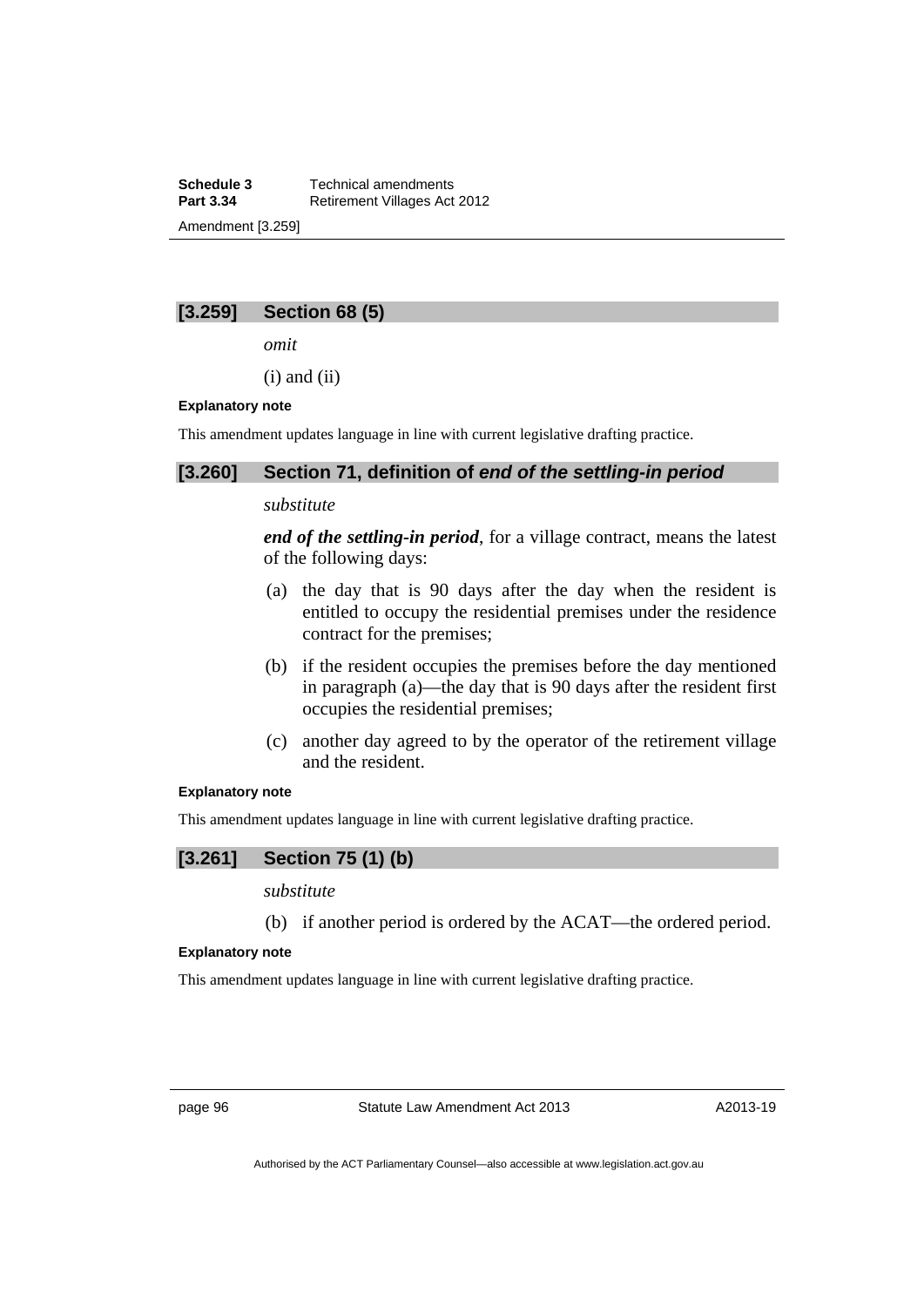# **[3.262] Section 76 (1) (c)**

### *substitute*

 (c) the cost of refurbishment of residential premises the subject of the residence contract;

#### **Explanatory note**

This amendment updates language in line with current legislative drafting practice.

*substitute* 

(2) In this section:

*refurbishment*, of residential premises the subject of a residence contract*—*see section 218.

### **Explanatory note**

This amendment updates language in line with current legislative drafting practice.

|  | [3.264] |  | <b>New section 77A</b> |  |
|--|---------|--|------------------------|--|
|--|---------|--|------------------------|--|

*insert* 

## **77A Meaning of** *resident***—pt 6**

In this part:

*resident*, of a retirement village, includes a former occupant of the retirement village.

*Note Resident* is defined for the Act in the dictionary.

### **Explanatory note**

The dictionary definition of *resident* provides that, for part 6, *resident* includes a former occupant. This amendment inserts a definition of *resident* in pt 6, consistent with current legislative drafting practice.

A2013-19

Statute Law Amendment Act 2013

page 97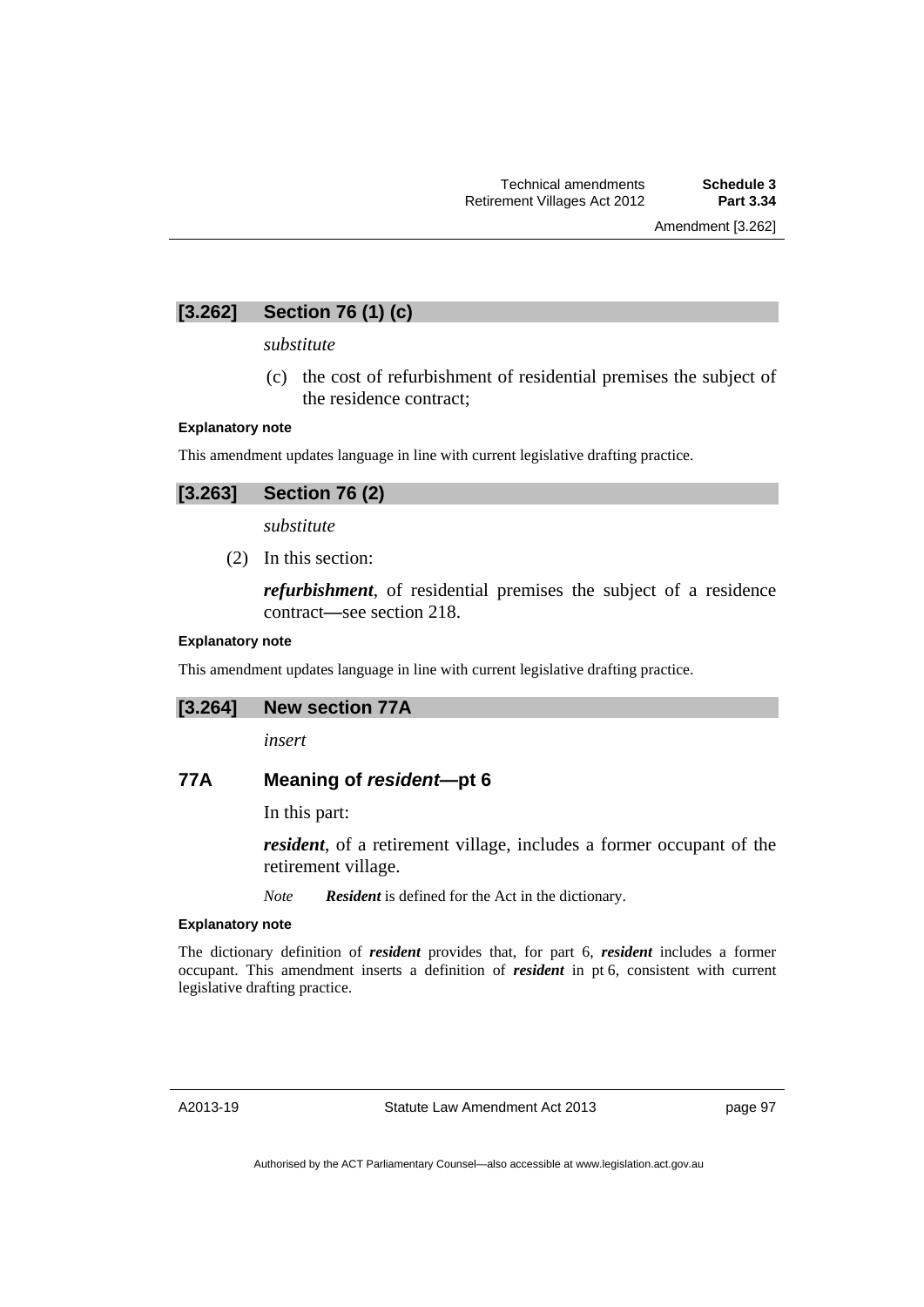**Schedule 3 Technical amendments**<br>**Part 3.34 Retirement Villages Act Retirement Villages Act 2012** Amendment [3.265]

# **[3.265] Section 85 (1), (2) and note**

*omit* 

an amendment

*substitute* 

a proposed amendment

### **Explanatory note**

This amendment inserts a missing word.

## **[3.266] Section 85 (4)**

*substitute* 

 (4) If the residents refuse to consent to the proposed amendment of the approved annual budget, the operator may apply to the ACAT for an order in relation to the proposed amendment.

### **Explanatory note**

This amendment updates language in line with current legislative drafting practice.

# **[3.267] Section 87 (1), note**

### *substitute*

*Note* The ACAT may make various orders in relation to compliance with the village rules (see s 181). It may also end a resident's residence contract for serious or persistent breaches of the village rules (see s 188).

### **Explanatory note**

This amendment brings the note into line with current legislative drafting practice.

page 98 Statute Law Amendment Act 2013

A2013-19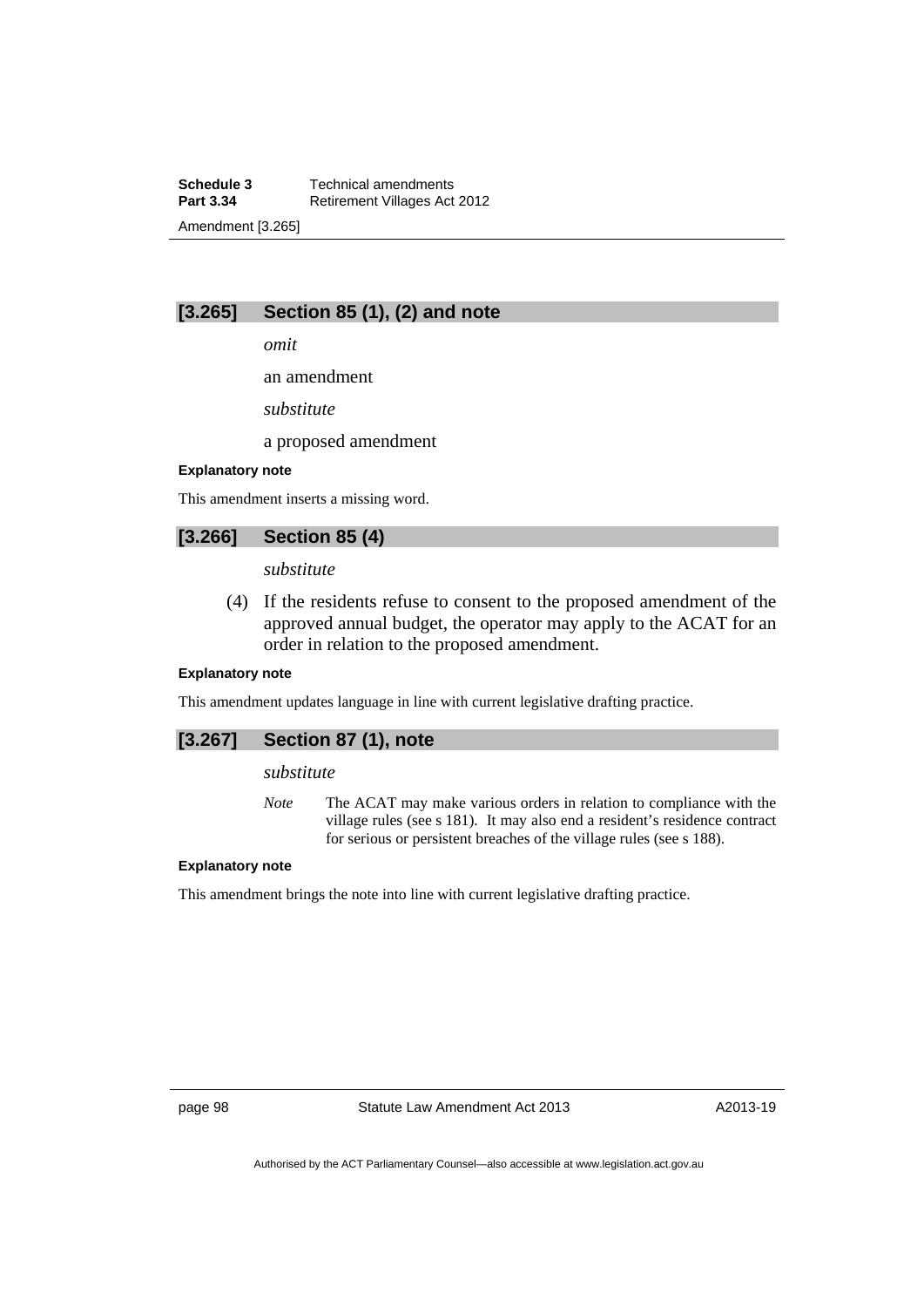Amendment [3.268]

# **[3.268] Section 91 (4)**

*omit* 

the village *substitute* 

the retirement village

### **Explanatory note**

This amendment updates language in line with current legislative drafting practice.

### **[3.269] Section 95**

*omit* 

development consent

*substitute* 

development approval

### **Explanatory note**

This amendment corrects an incorrect reference.

## **[3.270] Section 97 (3)**

*omit everything before paragraph (a), substitute* 

 (3) Subsection (1) does not apply if the operator prohibits a goods or service provider from entry (or further entry) into the retirement village because the provider has—

### **Explanatory note**

This amendment updates language in line with current legislative drafting practice.

page 99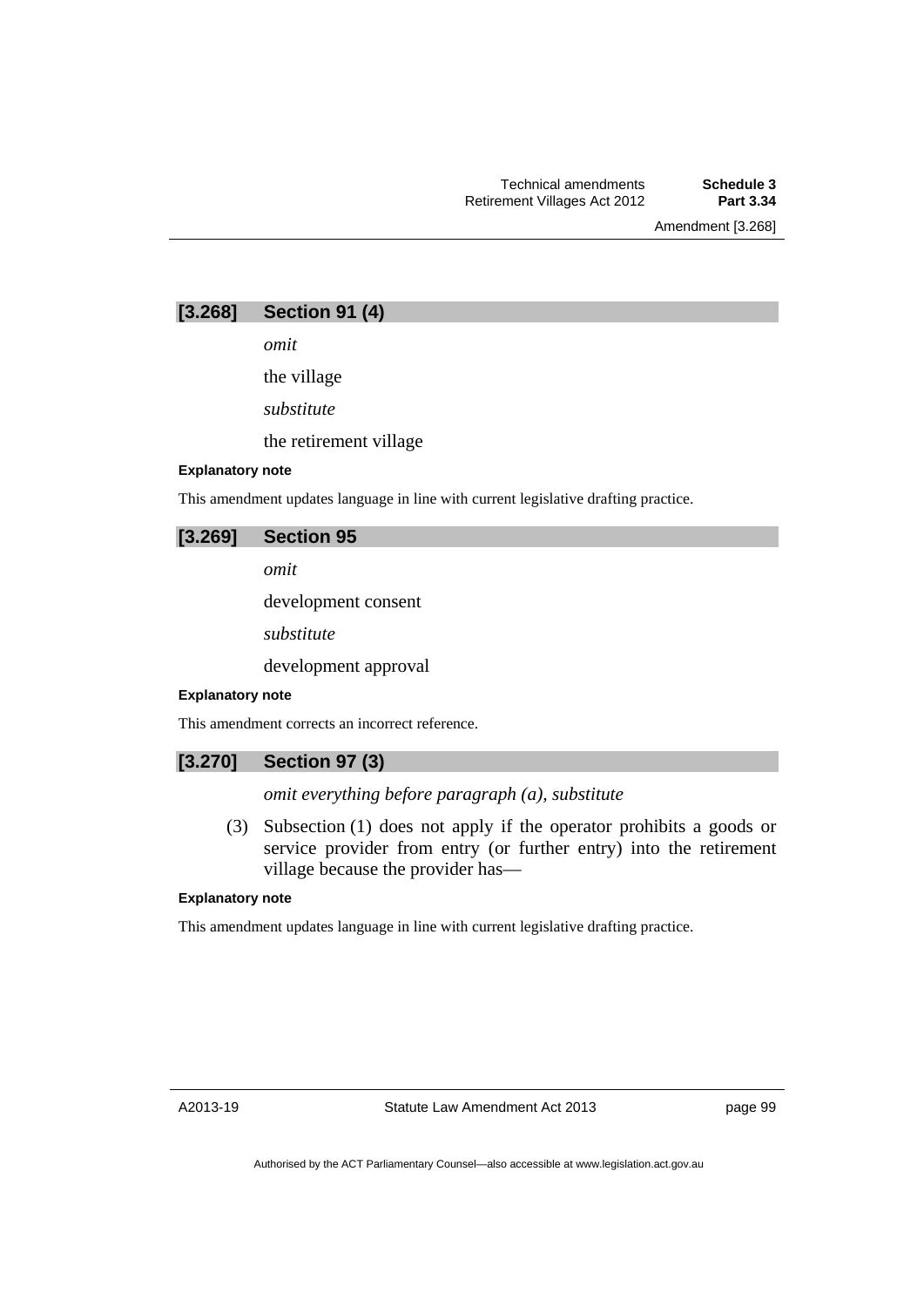**Schedule 3 Technical amendments**<br>**Part 3.34 Retirement Villages Act Retirement Villages Act 2012** Amendment [3.271]

# **[3.271] Section 97 (3), new note**

*insert* 

*Note* The defendant has an evidential burden in relation to the matters mentioned in s (3) (see [Criminal Code](http://www.legislation.act.gov.au/a/2002-51), s 58).

### **Explanatory note**

This amendment inserts a standard note about evidential burden.

| [3.272] | Section 99 (2) (d) |  |  |
|---------|--------------------|--|--|
|---------|--------------------|--|--|

*omit* 

domestic and financial

*substitute* 

domestic or financial

### **Explanatory note**

This amendment corrects a conjunction.

| [3.273] | <b>Section 99 (3)</b> |  |  |
|---------|-----------------------|--|--|
|---------|-----------------------|--|--|

*omit* 

is

#### **Explanatory note**

This amendment omits a redundant word.

page 100 Statute Law Amendment Act 2013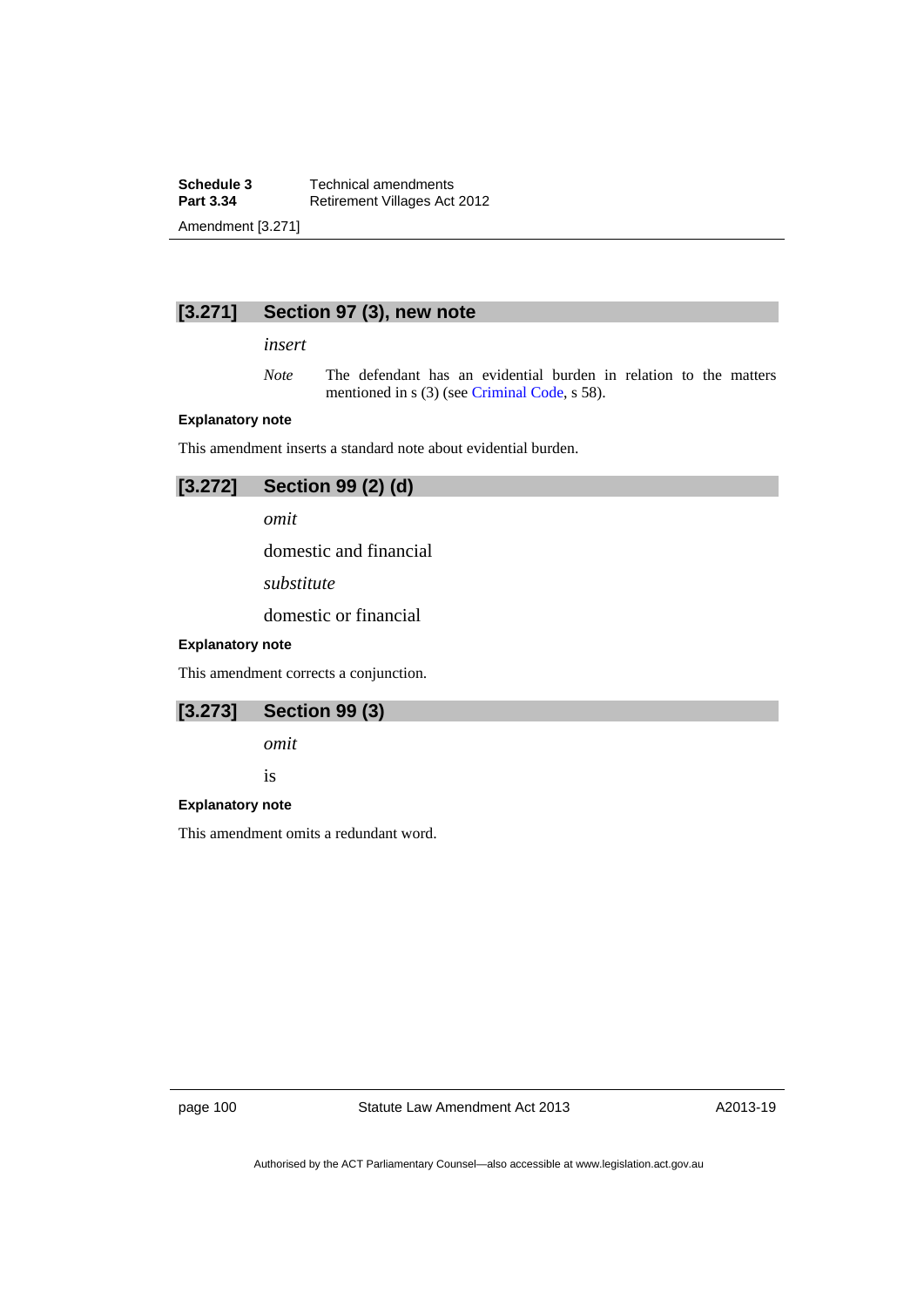Amendment [3.274]

# **[3.274] Section 100 (1) (b)**

*omit* 

person, enter

*substitute* 

person enters

### **Explanatory note**

This amendment corrects a grammatical error.

# **[3.275] Section 100 (1) (c)**

*omit* 

### **Explanatory note**

This amendment omits a redundant paragraph to bring the provision into line with current legislative drafting practice (see also the amendment of section 100 (3)).

# **[3.276] Section 100 (3)**

*omit everything before paragraph (a), substitute* 

 (3) Subsection (1) does not apply if the operator or authorised person enters the residential premises in any of the following circumstances:

#### **Explanatory note**

This amendment updates language in line with current legislative drafting practice.

# **[3.277] Section 100 (3), new note**

*insert* 

*Note* The defendant has an evidential burden in relation to the matters mentioned in s (3) (see [Criminal Code](http://www.legislation.act.gov.au/a/2002-51), s 58).

### **Explanatory note**

This amendment inserts a standard note about evidential burden.

A2013-19

Statute Law Amendment Act 2013

page 101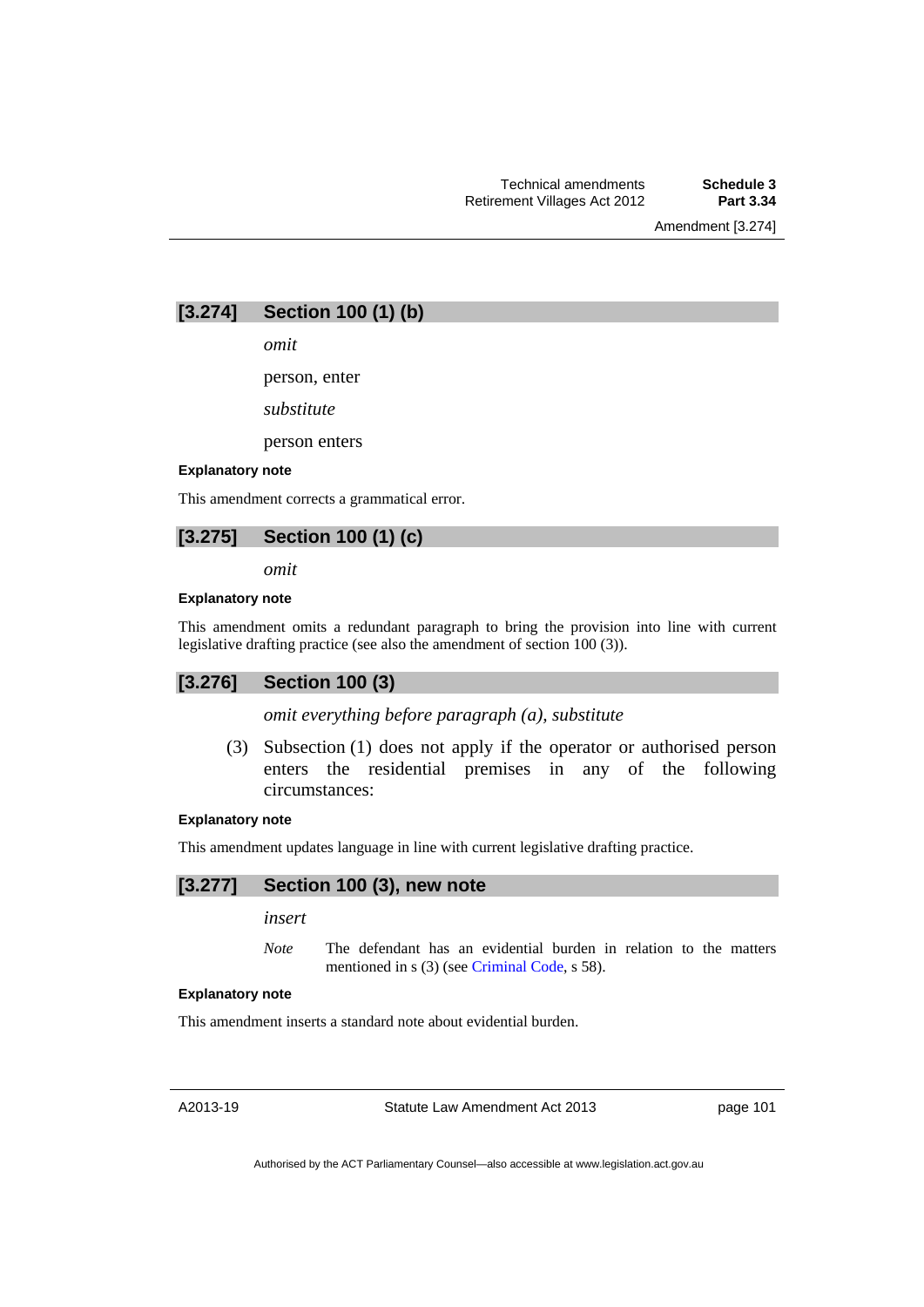**Schedule 3 Technical amendments**<br>**Part 3.34 Retirement Villages Act Retirement Villages Act 2012** Amendment [3.278]

# **[3.278] Section 100 (5)**

*omit* 

for an order

### **Explanatory note**

This amendment omits redundant words.

# **[3.279] Section 102 (1) (c), note**

*omit* 

(Charging for certain information)

#### **Explanatory note**

This amendment brings the note into line with current legislative drafting practice.

# **[3.280] Section 103 (4)**

*substitute* 

 (4) Only a resident of a retirement village may be a member of the residents committee for the village.

### **Explanatory note**

This amendment updates language in line with current legislative drafting practice.

### **[3.281] Section 107 (1)**

*omit* 

financial year of the village

*substitute* 

financial year for the village

### **Explanatory note**

This amendment updates language in line with current legislative drafting practice.

page 102 Statute Law Amendment Act 2013

A2013-19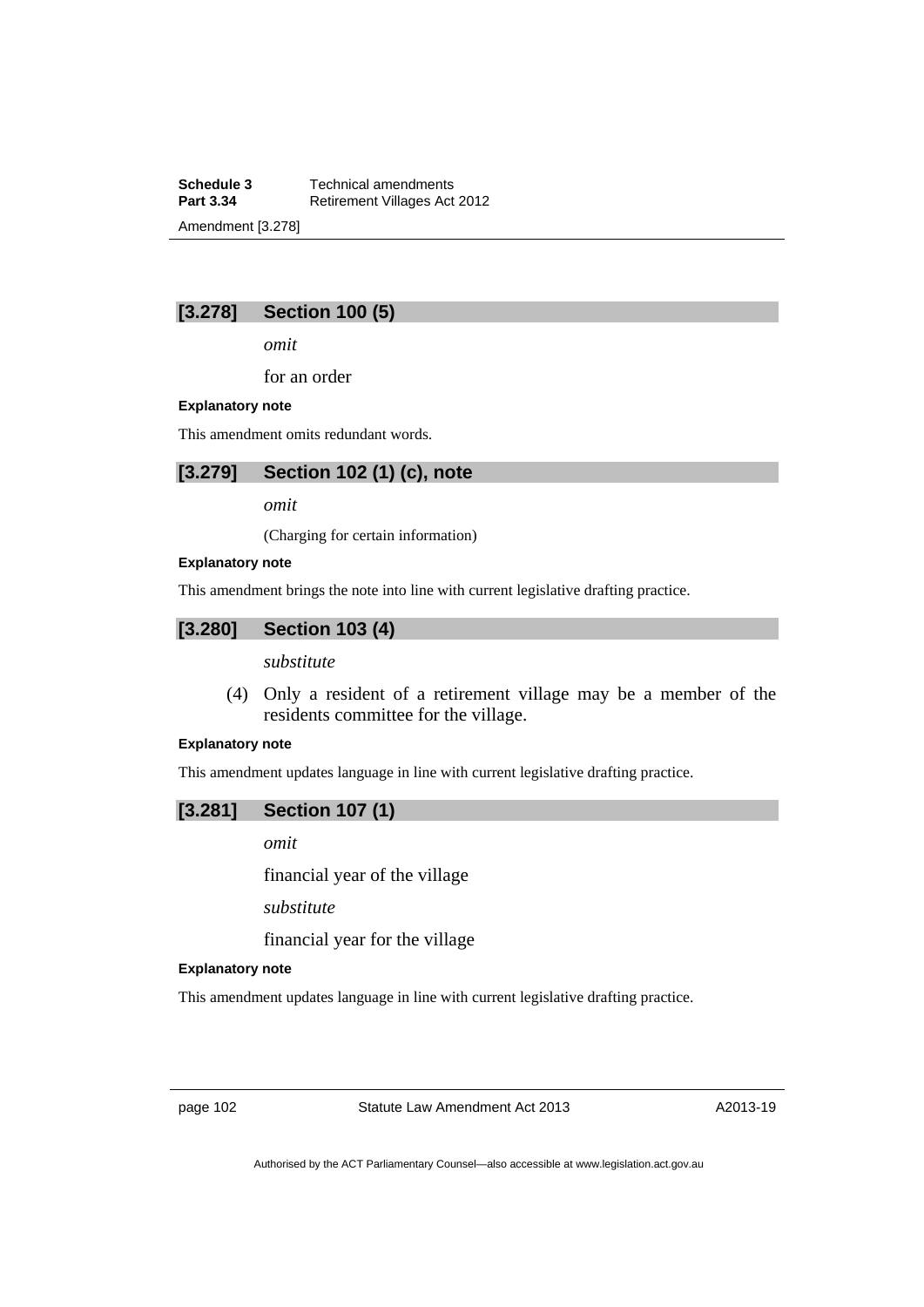Amendment [3.282]

# **[3.282] Section 112 (2)**

*after* 

residents

*insert* 

of a retirement village

### **Explanatory note**

This amendment updates language in line with current legislative drafting practice.

# **[3.283] Section 116 (1), new note**

*insert* 

*Note* If a form is approved under s 263 for this provision, the form must be used.

### **Explanatory note**

This amendment inserts a standard note about forms.

# **[3.284] Section 125 (2) (a)**

*omit* 

residents of the village

*substitute* 

residents of the retirement village

### **Explanatory note**

This amendment updates language in line with current legislative drafting practice.

A2013-19

page 103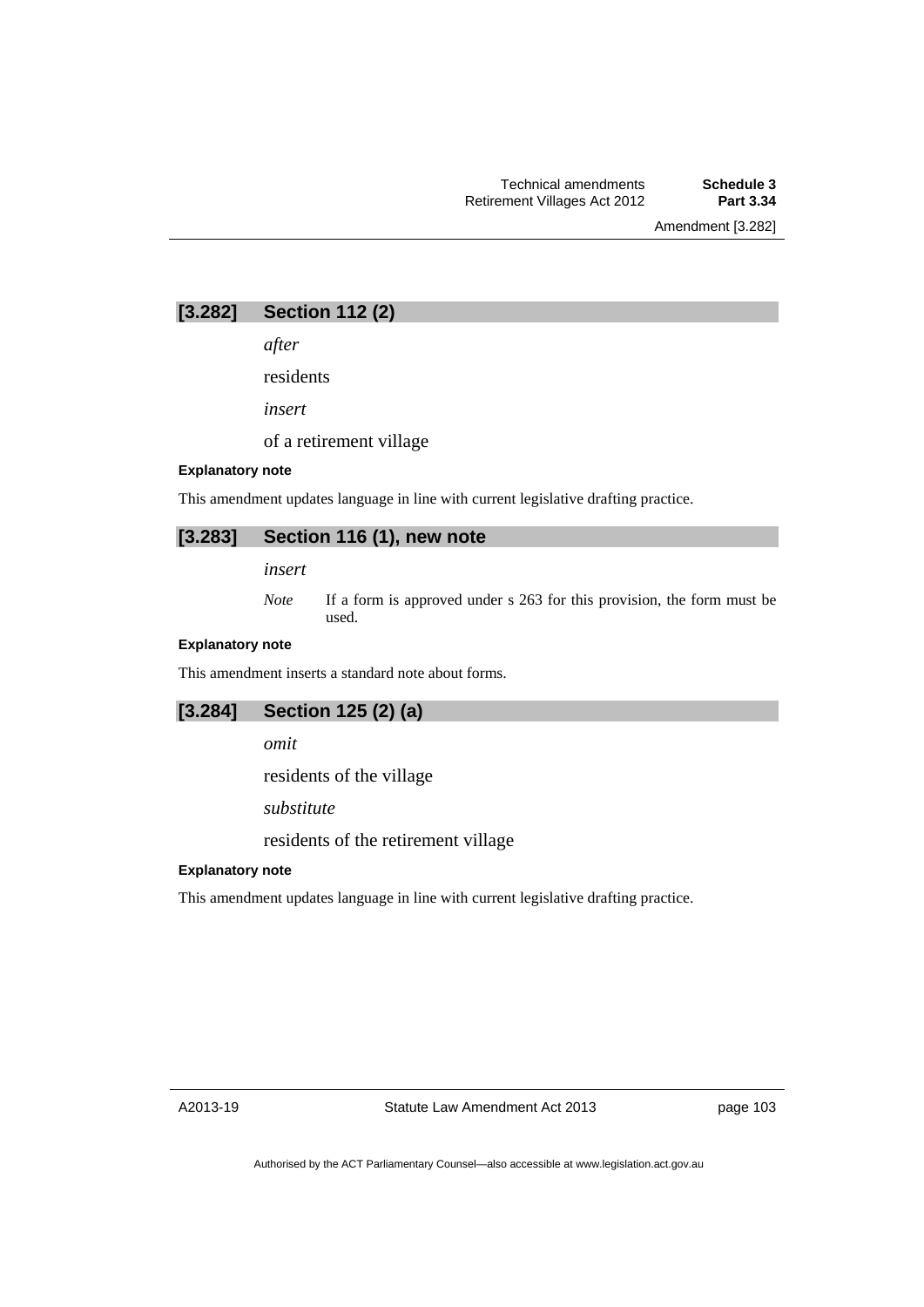**Schedule 3 Technical amendments**<br>**Part 3.34 Retirement Villages Act Retirement Villages Act 2012** Amendment [3.285]

### **[3.285] New section 133A**

*in division 7.1, insert* 

### **133A Meaning of** *resident***—pt 7**

In this part:

*resident*, of a retirement village, includes a former occupant of the retirement village.

### **Explanatory note**

The dictionary definition of *resident* provides that, for part 7, *resident* includes a former occupant. This amendment inserts a definition of *resident* in part 7, consistent with current legislative drafting practice.

# **[3.286] Section 134 heading**

*substitute* 

# **134 Financial year for retirement village**

# **Explanatory note**

This amendment brings the heading into line with current legislative drafting practice.

### **[3.287] Section 141 (3)**

*omit* 

charges for the village

*substitute* 

charges for the retirement village

#### **Explanatory note**

This amendment updates language in line with current legislative drafting practice.

page 104 Statute Law Amendment Act 2013

A2013-19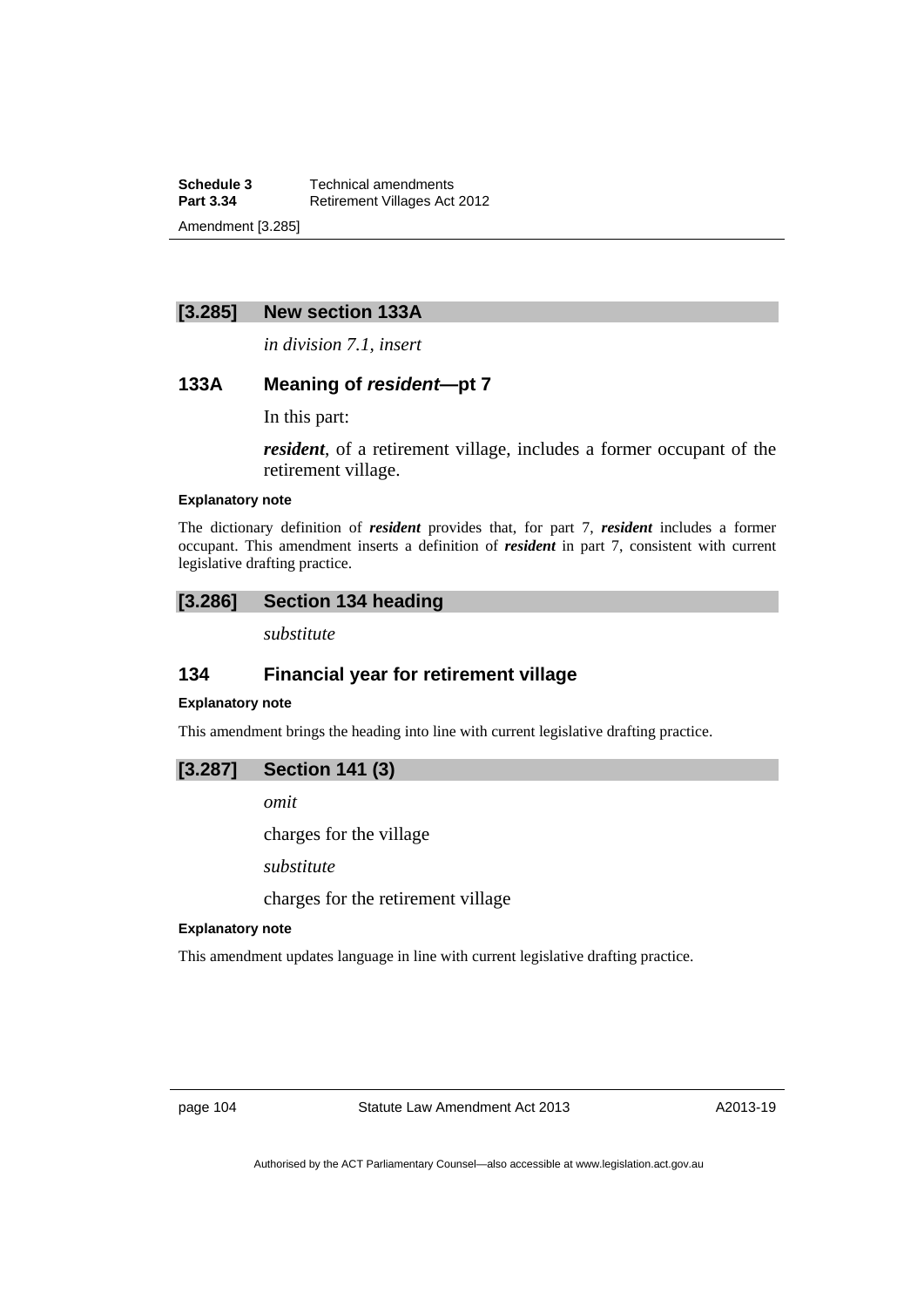Amendment [3.288]

# **[3.288] Section 145 (5)**

*omit* 

must cover the full replacement value of the village

*substitute* 

in the retirement village must cover the full replacement value of the buildings

#### **Explanatory note**

This amendment clarifies the provision.

$$
[3.289] \quad \text{Section 146 (1) (a)}
$$

*substitute* 

- (a) the operator sells a capital item for which the operator is responsible; and
- (aa) the sale is to a resident of the village; and

#### **Explanatory note**

This amendment updates language in line with current legislative drafting practice.



*omit* 

This section

*substitute* 

Subsection (1)

#### **Explanatory note**

This amendment updates language in line with current legislative drafting practice.

page 105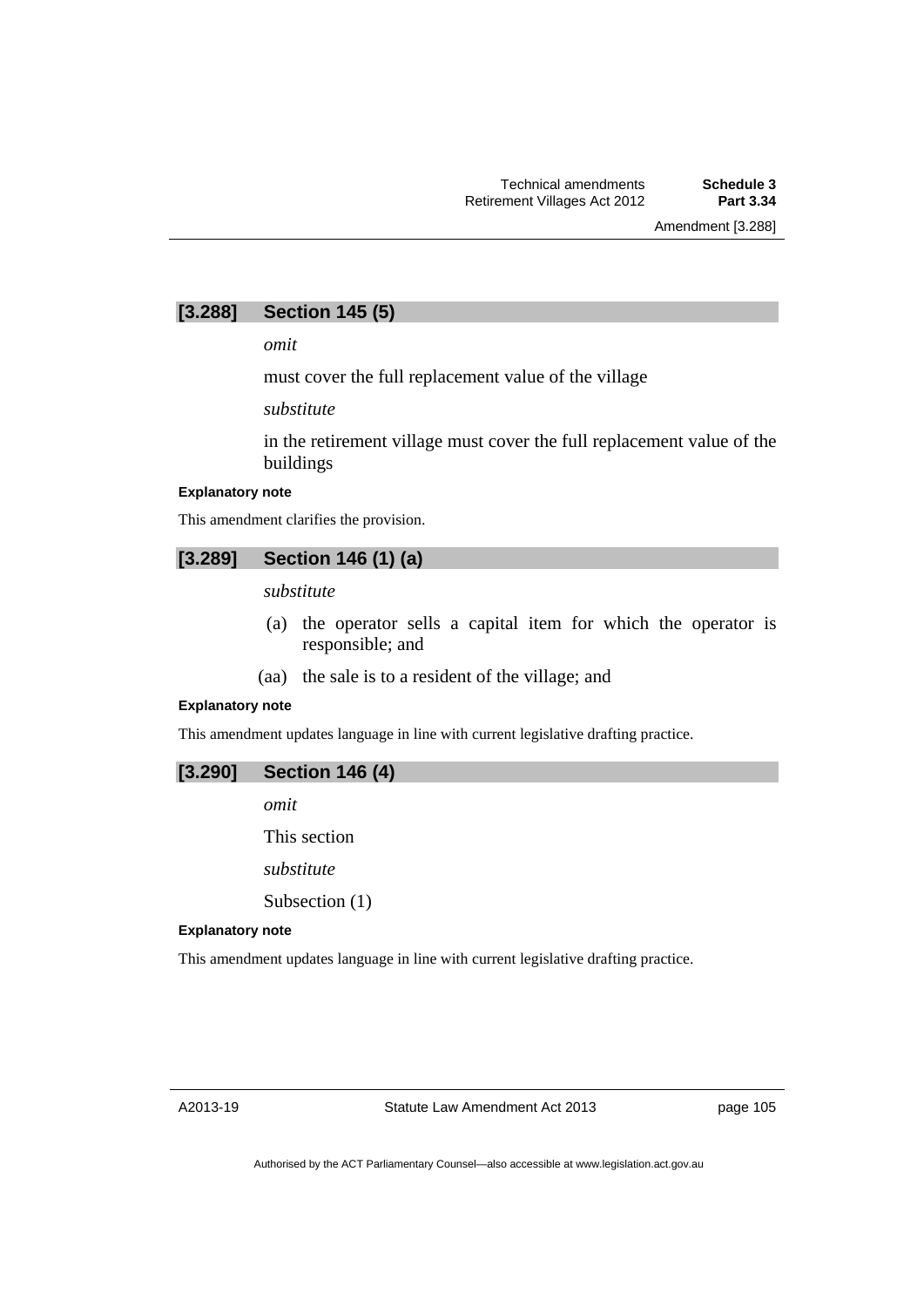**Schedule 3 Technical amendments**<br>**Part 3.34 Retirement Villages Act Retirement Villages Act 2012** Amendment [3.291]

### **[3.291] Section 146 (4), new note**

*insert* 

*Note* The defendant has an evidential burden in relation to the matters mentioned in s (4) (see [Criminal Code](http://www.legislation.act.gov.au/a/2002-51), s 58).

#### **Explanatory note**

This amendment inserts a standard note about evidential burden.

# **[3.292] Section 150 (1) (b)**

### *substitute*

 (b) the amended charges are less than the recurrent charges amended in proportion to the variation in the CPI (since the recurrent charges were last amended) and rounded to the nearest whole dollar.

*Note* See also the offence in s 152.

#### **Explanatory note**

This amendment updates language in line with current legislative drafting practice and inserts a note to assist legislation users.

### **[3.293] Section 150 (2) (b)**

*omit* 

is given

*substitute* 

was given

#### **Explanatory note**

This amendment corrects a grammatical error.

page 106 Statute Law Amendment Act 2013

A2013-19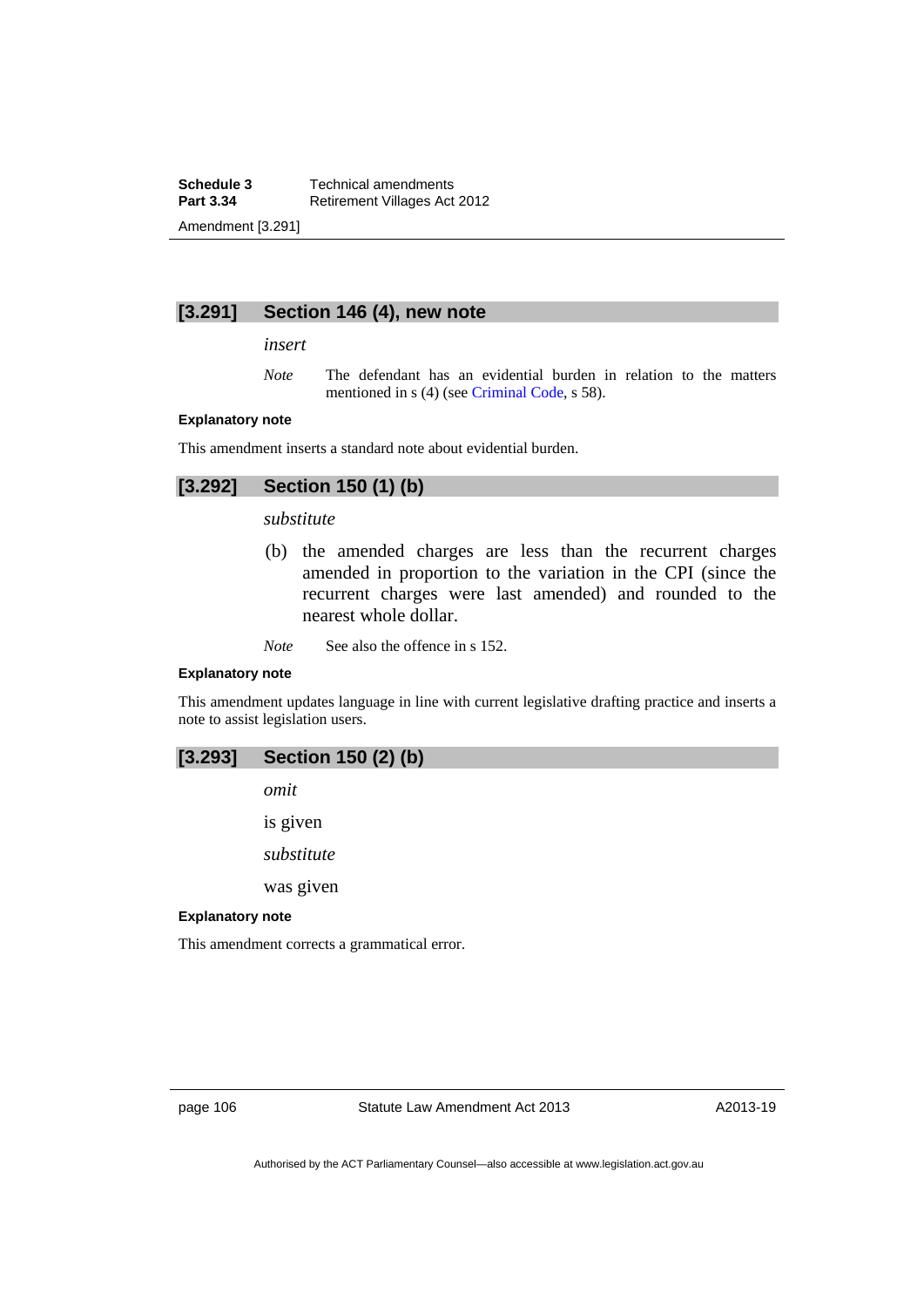Amendment [3.294]

# **[3.294] Section 150 (3)**

*omit* 

under this section

### **Explanatory note**

This amendment omits unnecessary words, in line with current legislative drafting practice.

# **[3.295] Section 150 (5)**

*omit* 

mentioned in subsection (1)

#### **Explanatory note**

This amendment omits unnecessary words, in line with current legislative drafting practice.

### **[3.296] Section 151 (1) (b)**

*substitute* 

- (b) the amended charges are more than the recurrent charges amended in proportion to the variation in the CPI (since the recurrent charges were last amended) and rounded to the nearest whole dollar.
- *Note* See also the offence in s 152.

#### **Explanatory note**

This amendment updates language in line with current legislative drafting practice and inserts a note to assist legislation users.

A2013-19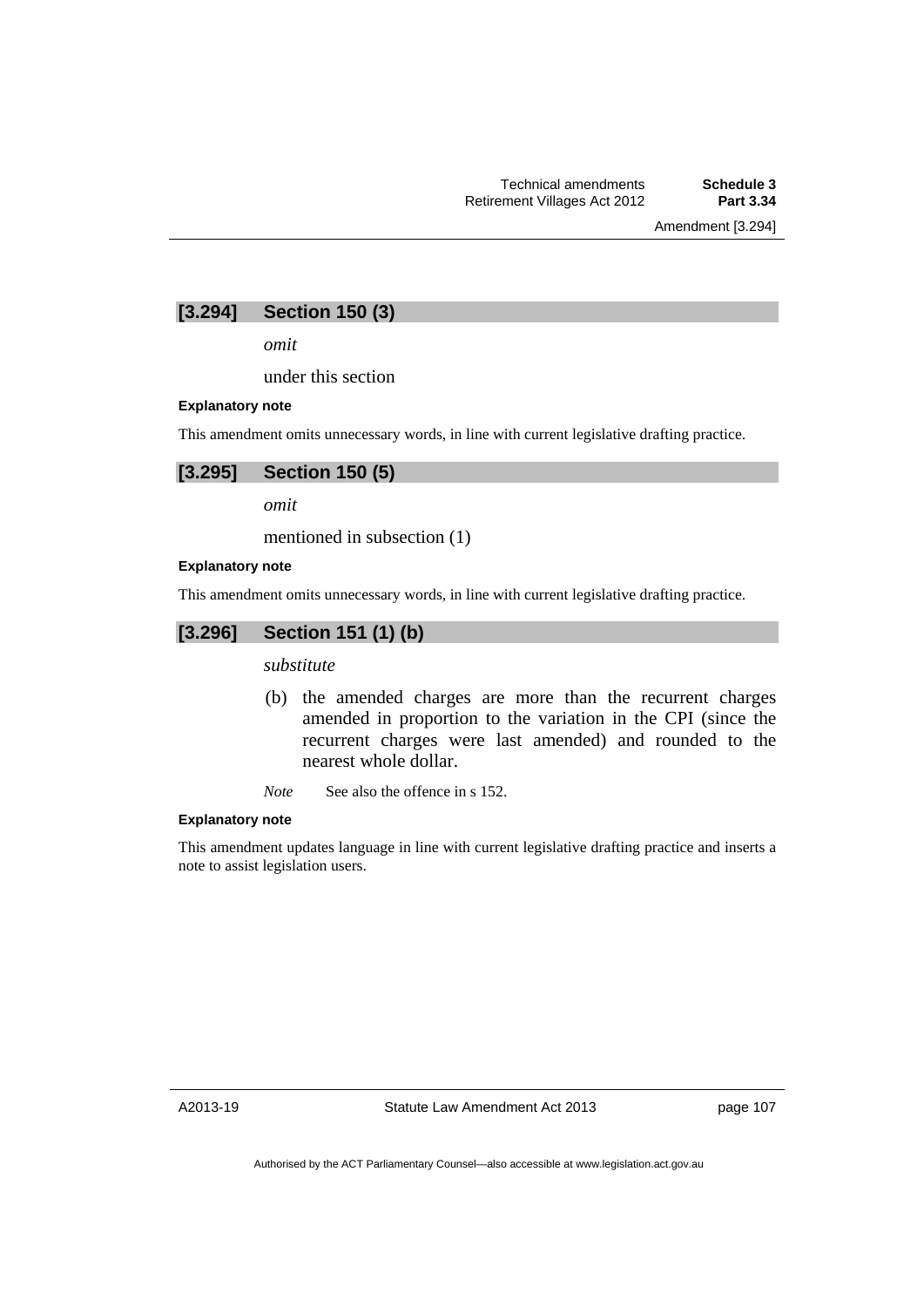**Schedule 3 Technical amendments**<br>**Part 3.34 Retirement Villages Act Retirement Villages Act 2012** Amendment [3.297]

# **[3.297] Section 151 (2) (b)**

*omit* 

is given

*substitute* 

was given

#### **Explanatory note**

This amendment corrects a grammatical error.

# **[3.298] Section 153 (1) (b)**

*omit* 

(ACAT Orders—recurrent charges)

#### **Explanatory note**

This amendment updates language in line with current legislative drafting practice.

### **[3.299] Section 153 (5)**

*omit* 

for this subsection

#### **Explanatory note**

This amendment updates language in line with current legislative drafting practice.

**[3.300] Section 154 (3) (b)** 

*omit* 

not exceeding

*substitute* 

of not longer than

#### **Explanatory note**

This amendment updates language in line with current legislative drafting practice.

page 108 Statute Law Amendment Act 2013

A2013-19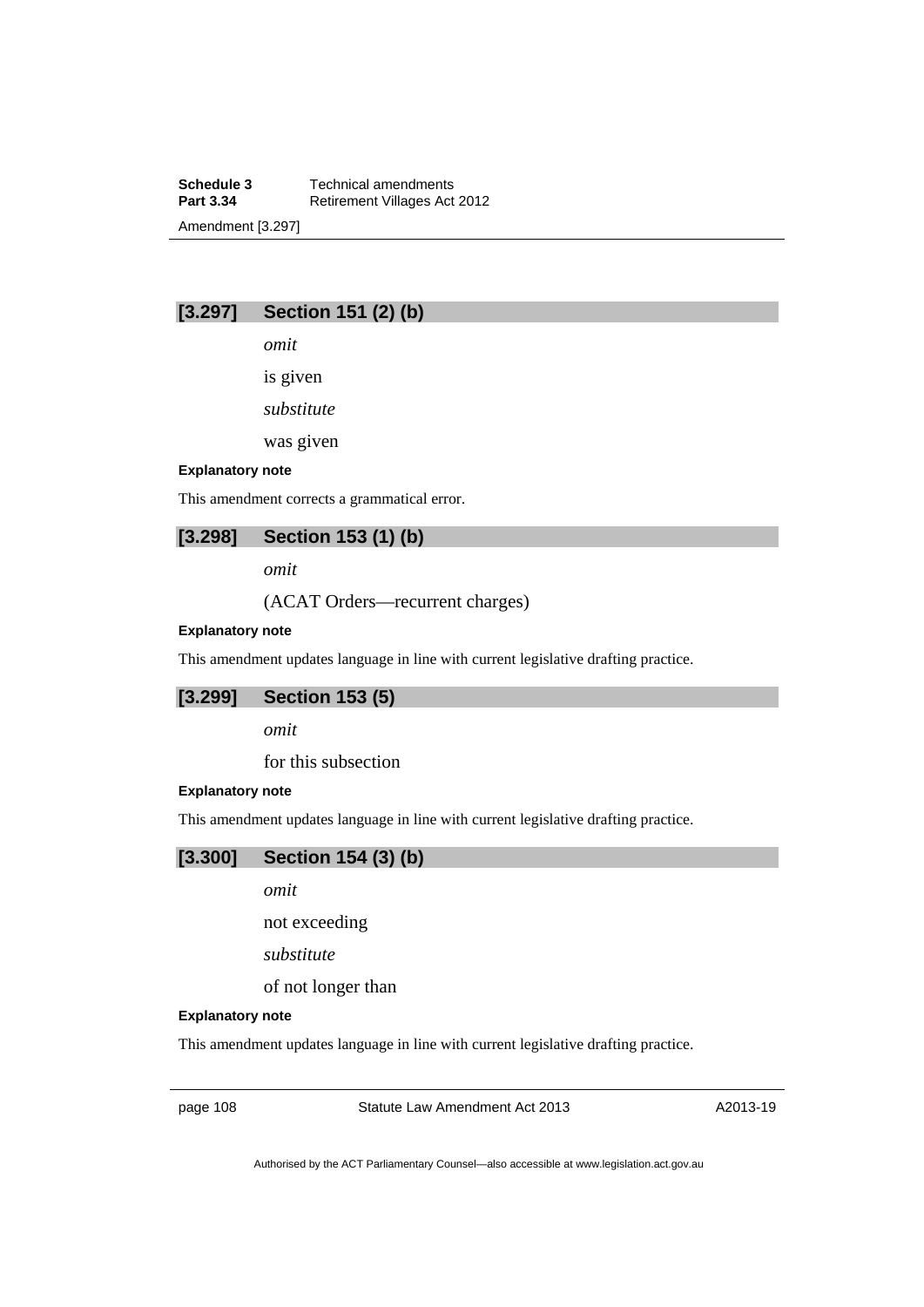Amendment [3.301]

# **[3.301] Section 156 (4)**

*omit* 

This section

*substitute* 

Subsection (1)

#### **Explanatory note**

This amendment updates language in line with current legislative drafting practice.

# **[3.302] Section 156 (4), new note**

*insert* 

*Note* The defendant has an evidential burden in relation to the matters mentioned in s (4) (see [Criminal Code](http://www.legislation.act.gov.au/a/2002-51), s 58).

### **Explanatory note**

This amendment inserts a standard note about evidential burden.

## **[3.303] Section 157 (2), note**

*omit* 

(Ending of residence contract if premises uninhabitable etc)

#### **Explanatory note**

This amendment brings the note into line with current legislative drafting practice.



*omit* 

as

*substitute* 

for

#### **Explanatory note**

This amendment updates language in line with current legislative drafting practice.

A2013-19

Statute Law Amendment Act 2013

page 109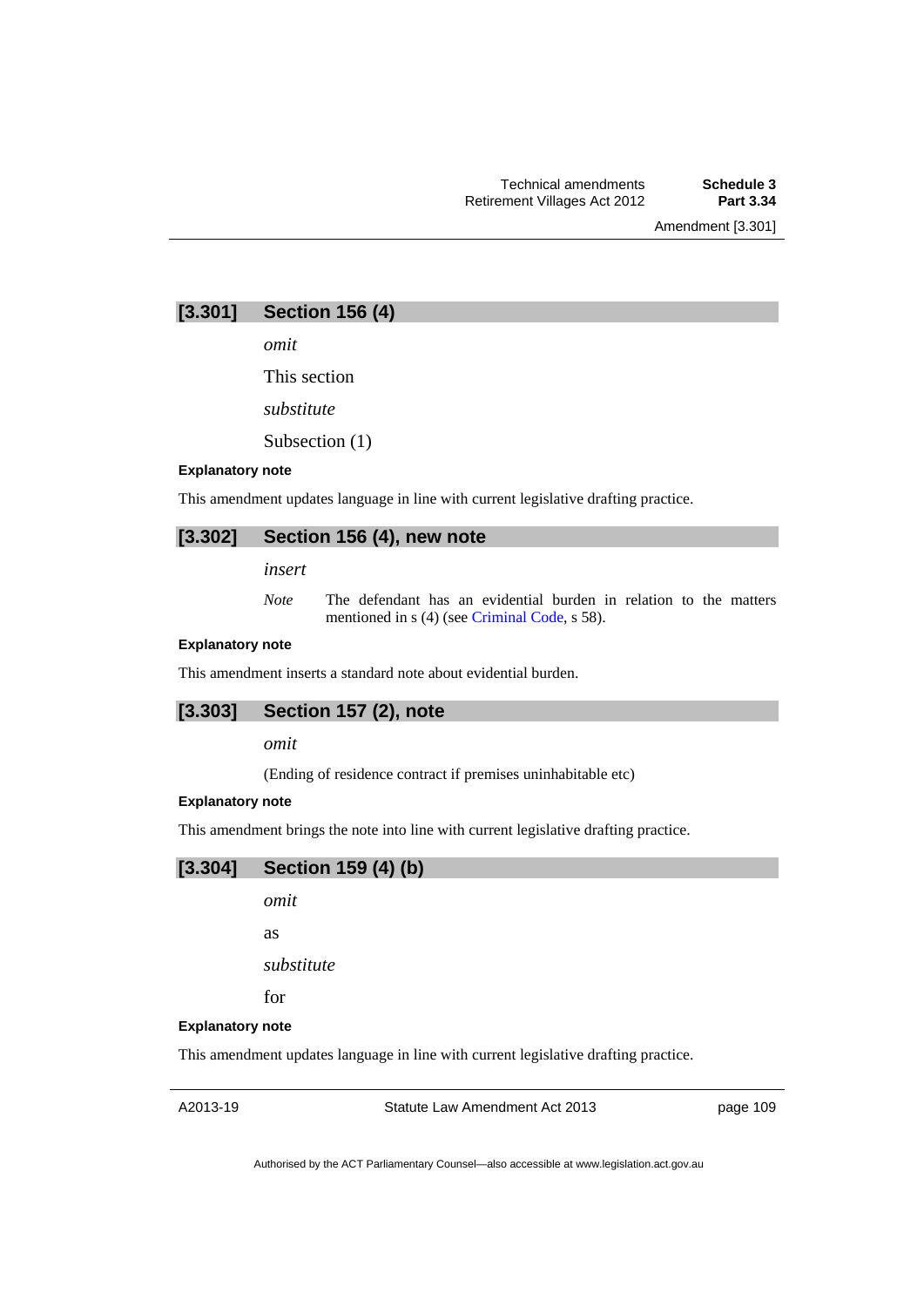**Schedule 3 Technical amendments**<br>**Part 3.34 Retirement Villages Act Retirement Villages Act 2012** Amendment [3.305]

# **[3.305] Section 160 (4)**

*before* 

village must

*insert* 

retirement

#### **Explanatory note**

This amendment updates language in line with current legislative drafting practice.

# **[3.306] Section 163 (1)**

*omit* 

financial year of the village

*substitute* 

financial year for the village

#### **Explanatory note**

This amendment updates language in line with current legislative drafting practice.

| $[3.307]$ Section 163 (2) (c) |  |
|-------------------------------|--|
|-------------------------------|--|

*omit* 

type

*substitute* 

kind

#### **Explanatory note**

This amendment updates language in line with current legislative drafting practice.

page 110 Statute Law Amendment Act 2013

A2013-19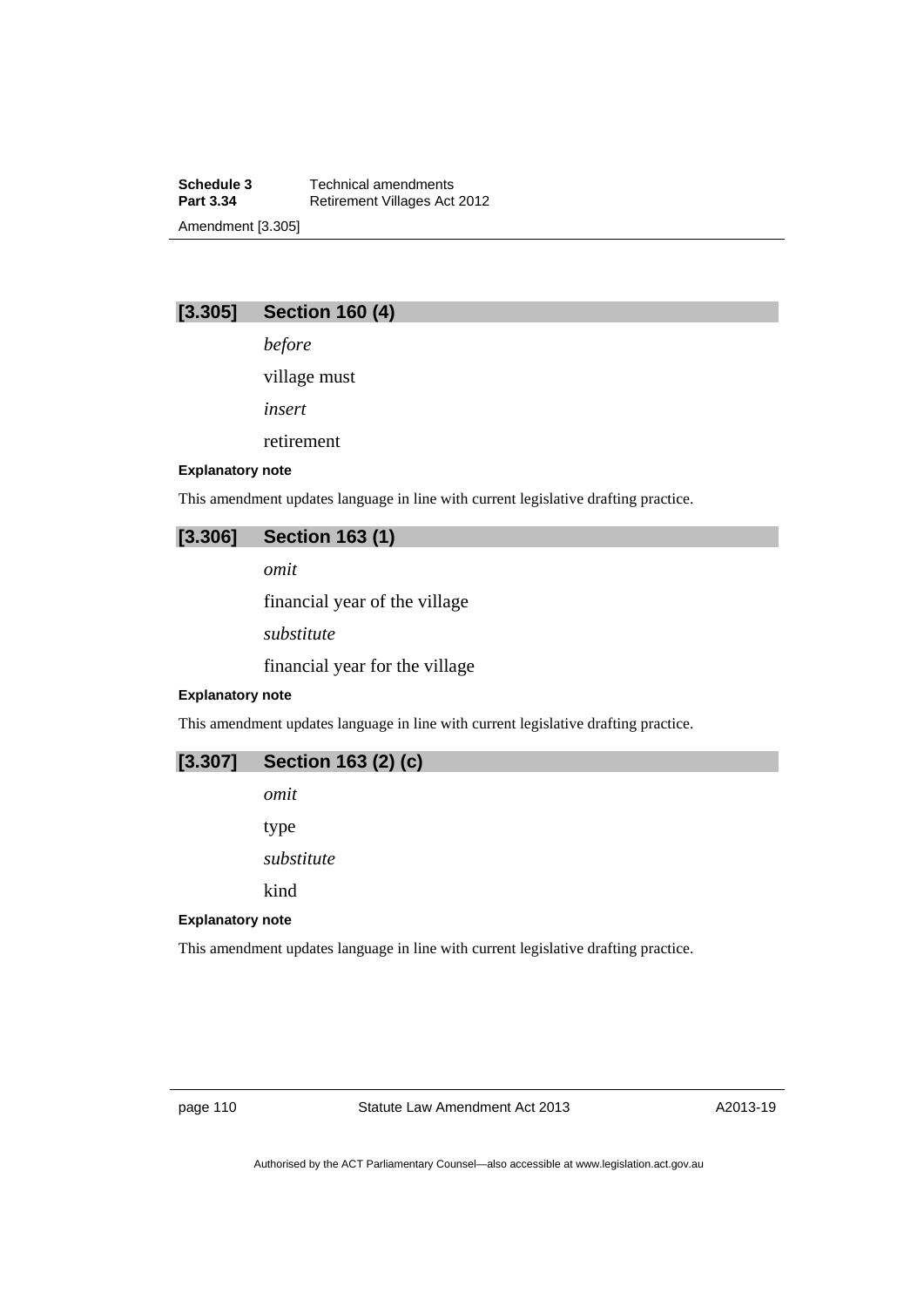Amendment [3.308]

## **[3.308] Section 163 (6)**

*omit* 

direction or makes a recommendation for further action under subsection (2)

*substitute* 

direction under subsection (2) (b) or makes a recommendation for further action under subsection (2) (c)

#### **Explanatory note**

This amendment clarifies the provision.

## **[3.309] Section 166 (4)**

*after* 

operator

*insert* 

of a retirement village

#### **Explanatory note**

This amendment updates language in line with current legislative drafting practice.

### **[3.310] Section 166 (5)**

*omit* 

A resident may apply to the ACAT for

*substitute* 

A resident of the retirement village may apply to the ACAT for (and the ACAT may make)

#### **Explanatory note**

This amendment clarifies the provision and revises it to be consistent with section 176 (1).

A2013-19

Statute Law Amendment Act 2013

page 111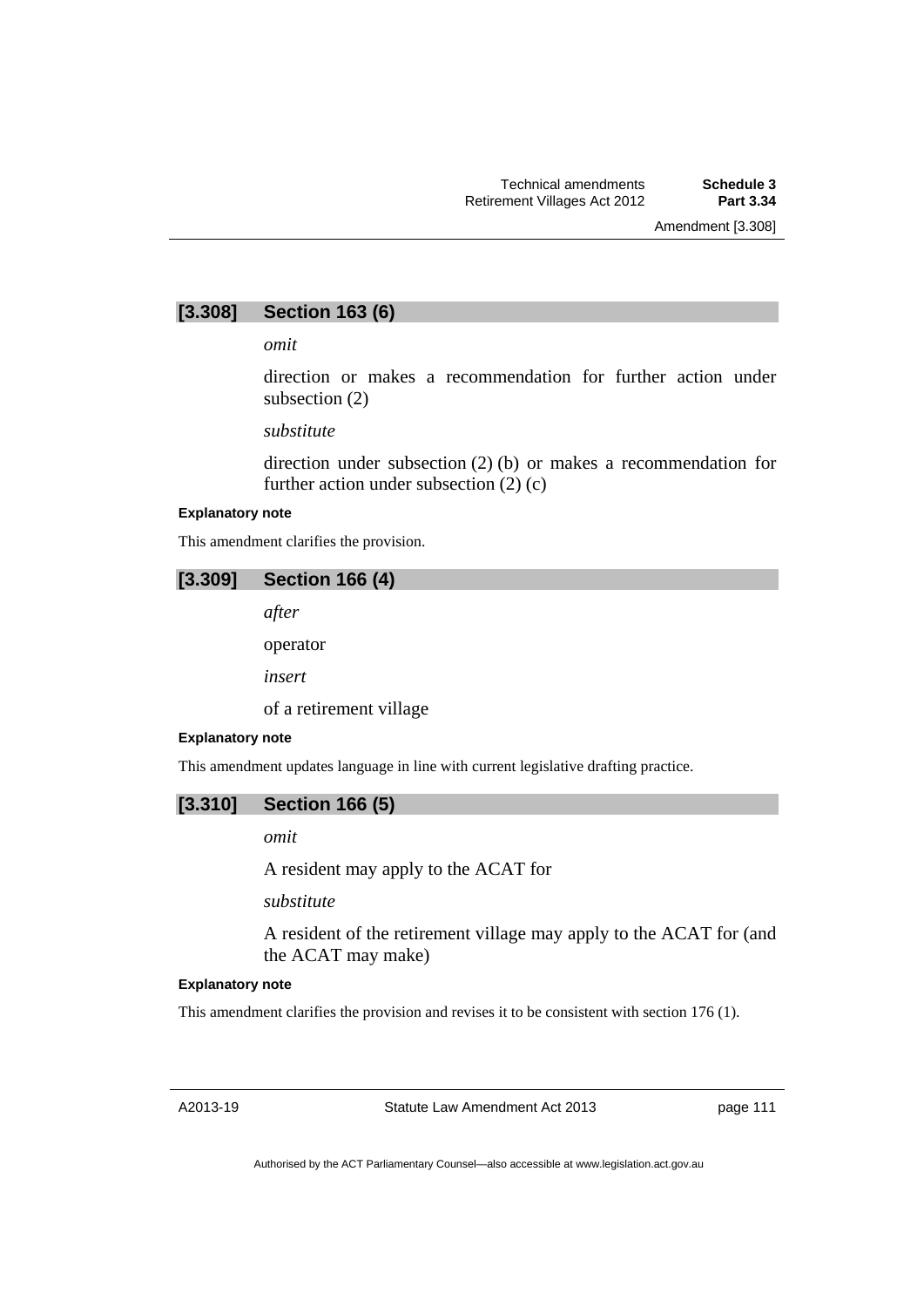**Schedule 3 Technical amendments**<br>**Part 3.34 Retirement Villages Act Retirement Villages Act 2012** Amendment [3.311]

# **[3.311] Section 168 (1)**

*omit* 

accounts for the village

*substitute* 

accounts of the village

#### **Explanatory note**

This amendment revises the provision to be consistent with the dictionary definition of *accounts*.

## **[3.312] Section 168 (5)**

*substitute* 

- (5) Subsection (3) does not apply if the operator of the retirement village need not give the residents of the village a copy of the quarterly accounts for the village under section 171 (Quarterly accounts need not be given to residents in certain circumstances).
	- *Note* The defendant has an evidential burden in relation to the matters mentioned in s (5) (see [Criminal Code](http://www.legislation.act.gov.au/a/2002-51), s 58).

#### **Explanatory note**

This amendment updates language in line with current legislative drafting practice and inserts a standard note about evidential burden.

## **[3.313] Section 168 (8), definition of** *quarterly accounts*

*omit* 

#### **Explanatory note**

This term is used outside section 168, so the definition has been relocated to the dictionary by another amendment.

page 112 Statute Law Amendment Act 2013

A2013-19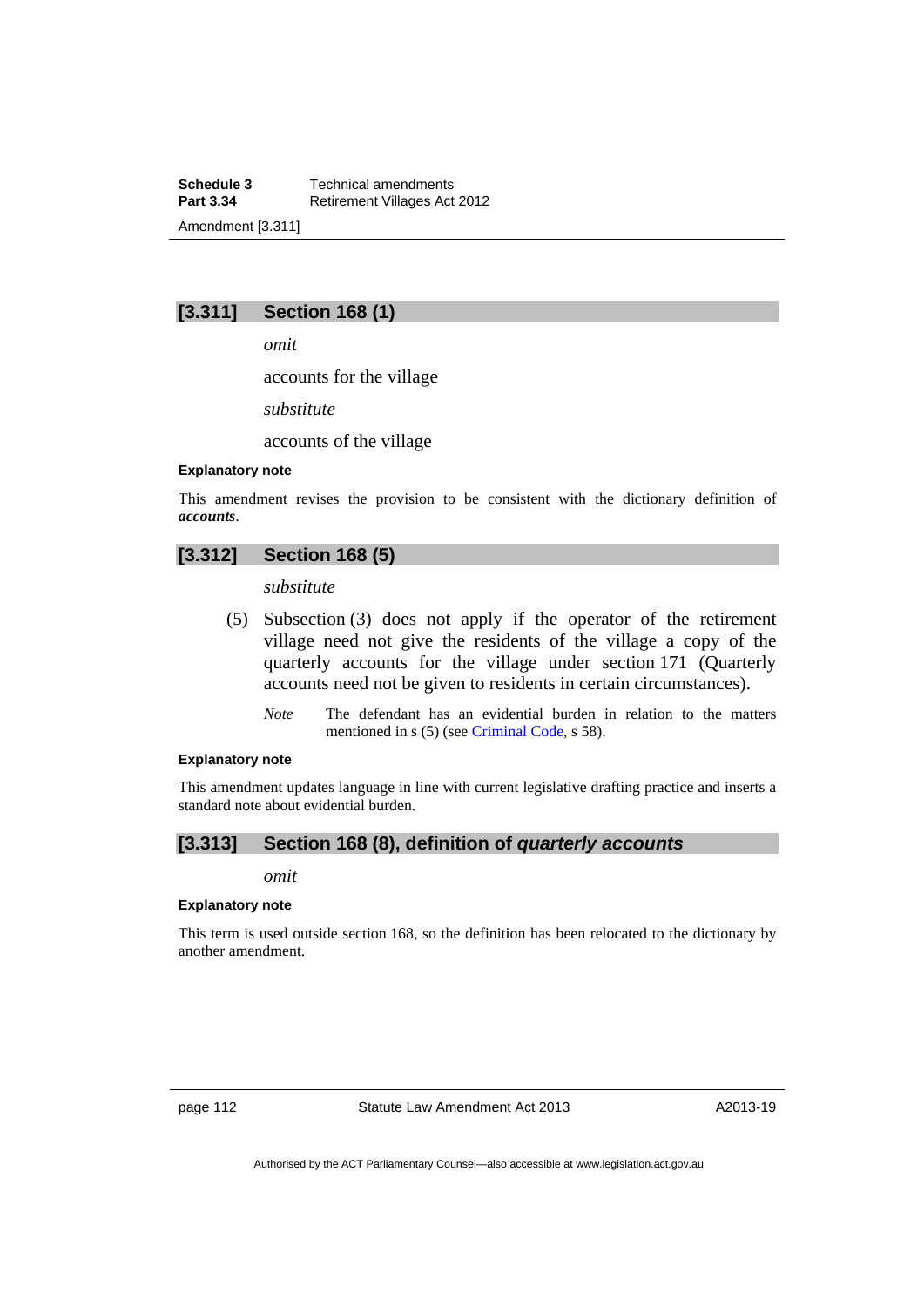Amendment [3.314]

# **[3.314] Section 169 (3) (a)**

*omit* 

the village *substitute*  the retirement village

#### **Explanatory note**

This amendment updates language in line with current legislative drafting practice.

# **[3.315] Section 169 (4) (a)**

*after* 

operator

*insert* 

of a retirement village

#### **Explanatory note**

This amendment updates language in line with current legislative drafting practice.

| [3.316]<br>Section 169 (4) (b) |  |
|--------------------------------|--|
|--------------------------------|--|

*omit* 

the operator's

*substitute* 

an operator of a retirement village's

#### **Explanatory note**

This amendment updates language in line with current legislative drafting practice.

A2013-19

page 113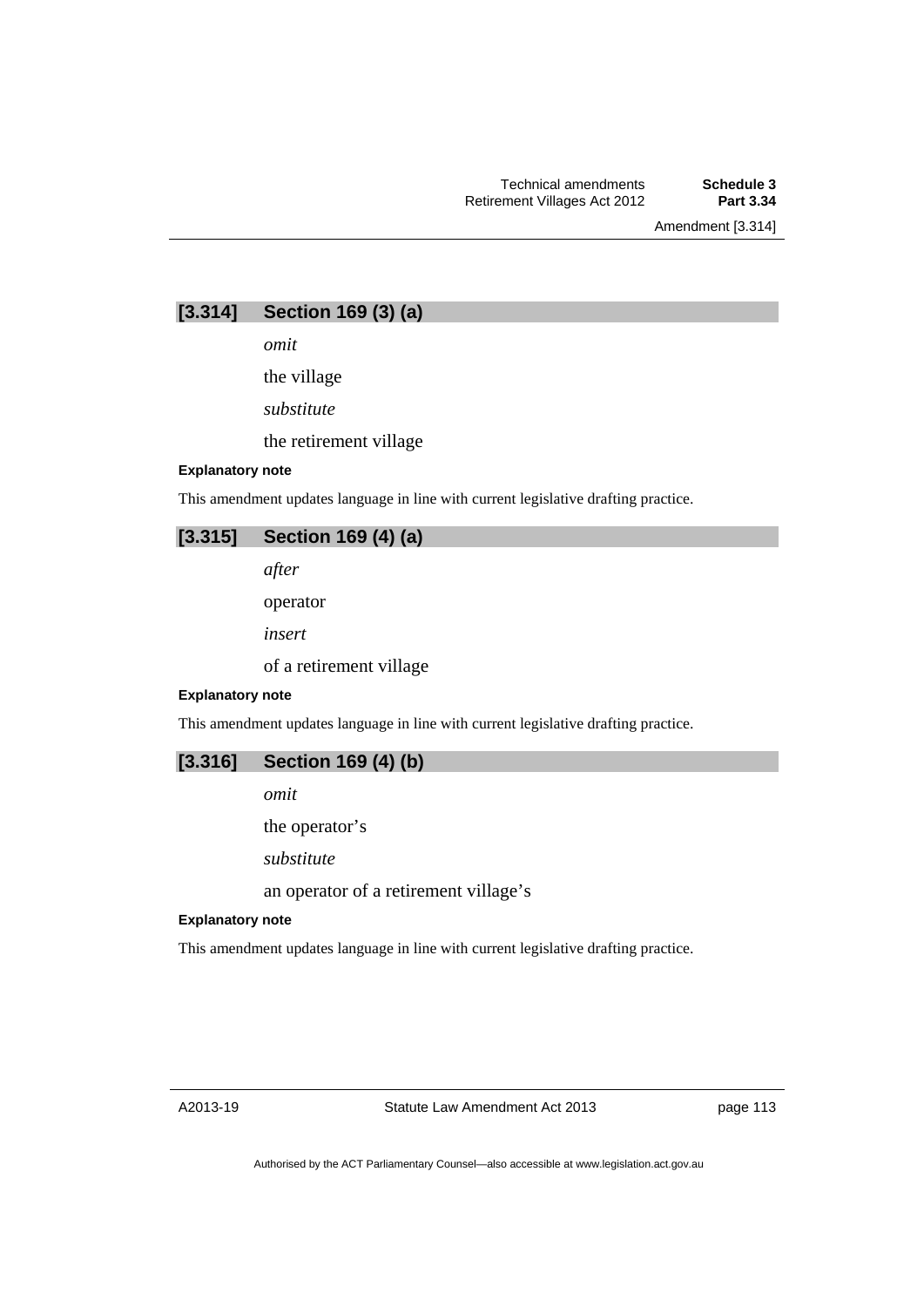**Schedule 3 Technical amendments**<br>**Part 3.34 Retirement Villages Act Retirement Villages Act 2012** Amendment [3.317]

# **[3.317] Section 170 (1)**

*omit* 

(Copies of annual accounts to be given to residents)

#### **Explanatory note**

This amendment updates language in line with current legislative drafting practice.

# **[3.318] Section 170 (2)**

*omit* 

operator of the village

*substitute* 

operator of the retirement village

### **Explanatory note**

This amendment updates language in line with current legislative drafting practice.

### **[3.319] Section 171 (2)**

*omit* 

accounts for the village

*substitute* 

accounts of the village

### **Explanatory note**

This amendment revises the provision to be consistent with the dictionary definition of *accounts*.

page 114 Statute Law Amendment Act 2013

A2013-19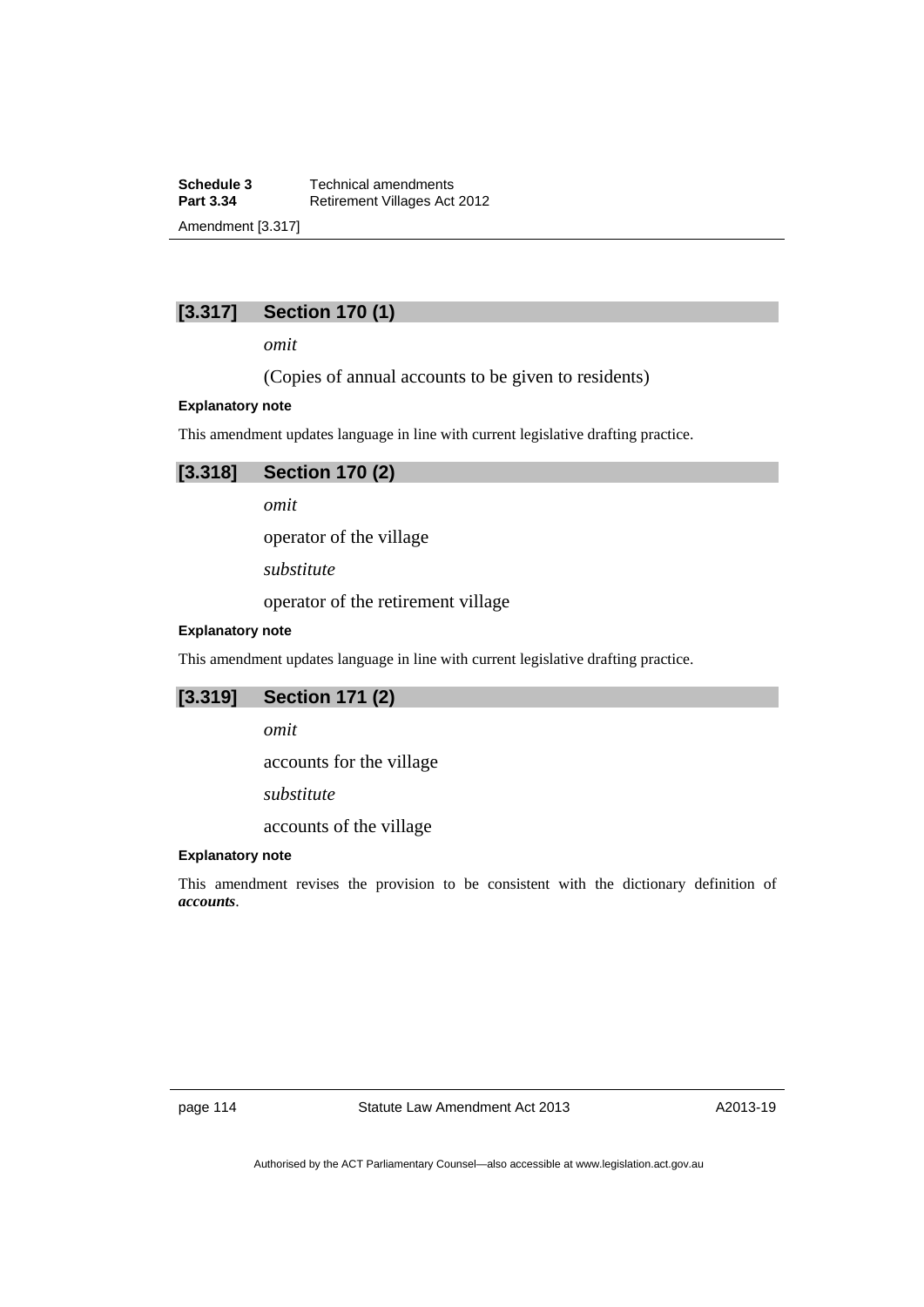Amendment [3.320]

# **[3.320] Section 172**

*omit* 

#### **Explanatory note**

Section 172 defines 'surplus', a term used only in section 173. The definition is relocated to section 173 by another amendment. Because section 172 has no other function and no other definitions are included in the section, this amendment omits the section.

| [3.321] | <b>Section 173 (1)</b> |  |
|---------|------------------------|--|
|---------|------------------------|--|

*omit* 

village must

*substitute* 

village for a financial year (a *surplus*) must

#### **Explanatory note**

This amendment relocates the definition of *surplus* from section 172. 'Surplus' is not mentioned in any other section.

## **[3.322] Section 174 (1)**

*after* 

the village

*insert* 

for a financial year of the village (a *deficit*)

### **Explanatory note**

This amendment clarifies the section.

page 115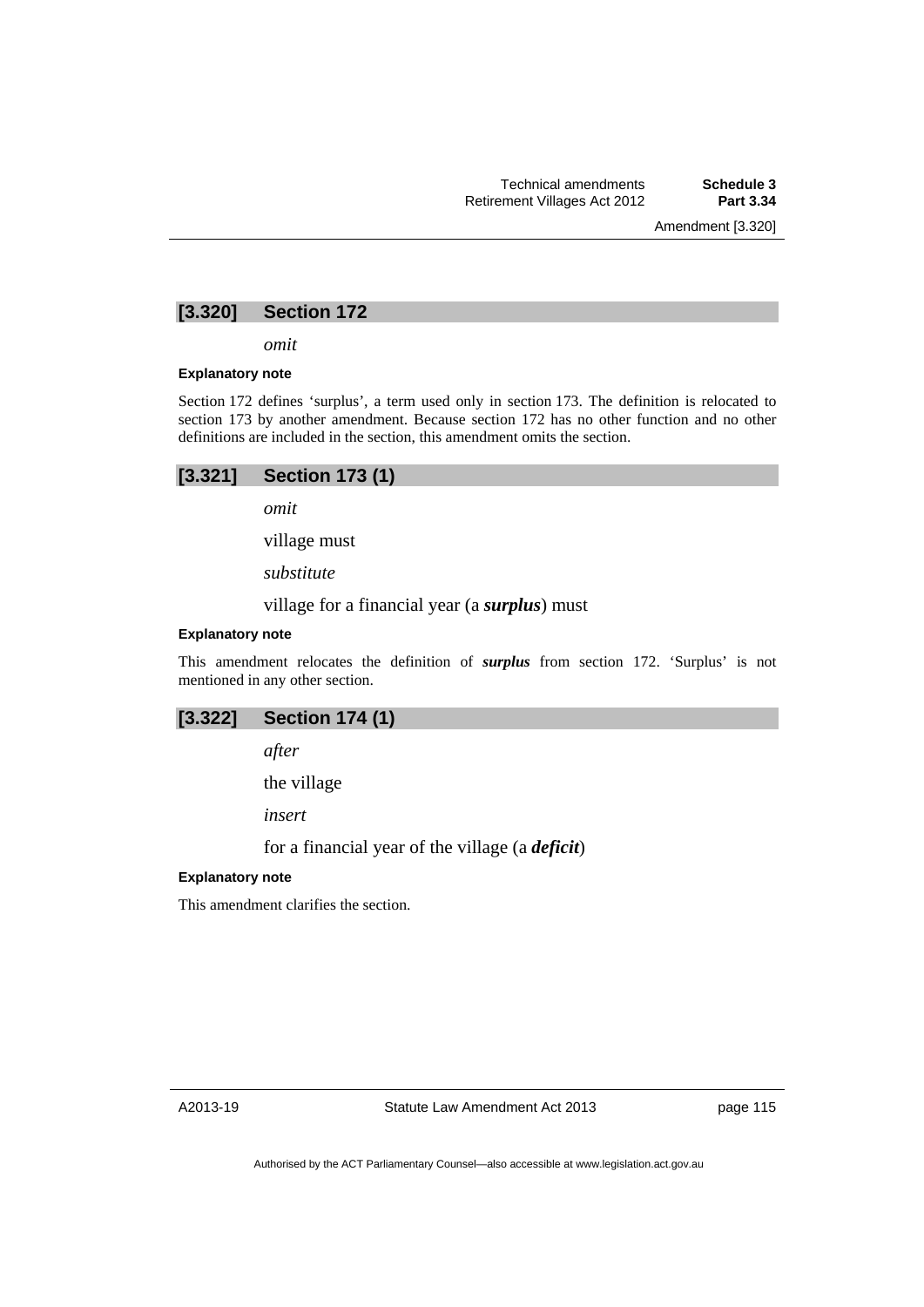**Schedule 3 Technical amendments**<br>**Part 3.34 Retirement Villages Act Retirement Villages Act 2012** Amendment [3.323]

# **[3.323] Section 174 (2)**

*after* 

operator

*insert* 

of a retirement village

#### **Explanatory note**

This amendment updates language in line with current legislative drafting practice.

# **[3.324] Section 174 (2) (a), (c) and (d)**

*after* 

year

*insert* 

for the village

#### **Explanatory note**

This amendment clarifies the section.

*omit* 

the operator may

*substitute* 

an operator of a retirement village may

#### **Explanatory note**

This amendment updates language in line with current legislative drafting practice.

page 116 Statute Law Amendment Act 2013

A2013-19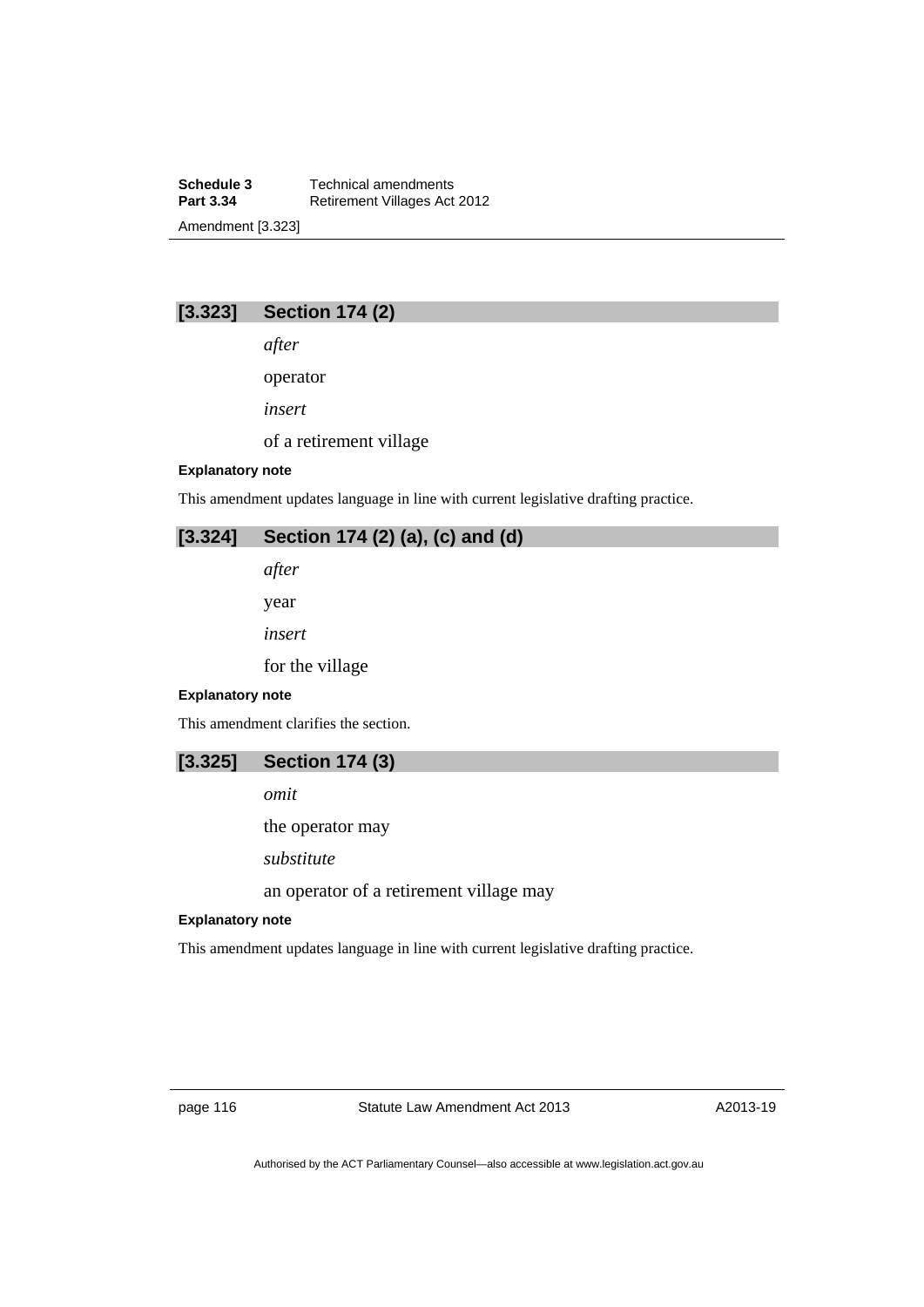Amendment [3.326]

# **[3.326] Section 174 (3) (a)**

*after* 

residents

*insert* 

of the village

#### **Explanatory note**

This amendment updates language in line with current legislative drafting practice.

| $[3.327]$ Section 174 (3) (c) |  |  |  |
|-------------------------------|--|--|--|
| after                         |  |  |  |
| vear                          |  |  |  |

*insert* 

for the village

#### **Explanatory note**

This amendment clarifies the section.

# **[3.328] Section 174 (4)**

*omit* 

operator must not charge the residents

*substitute* 

operator of a retirement village must not charge the residents of the village

#### **Explanatory note**

This amendment updates language in line with current legislative drafting practice.

A2013-19

Statute Law Amendment Act 2013

page 117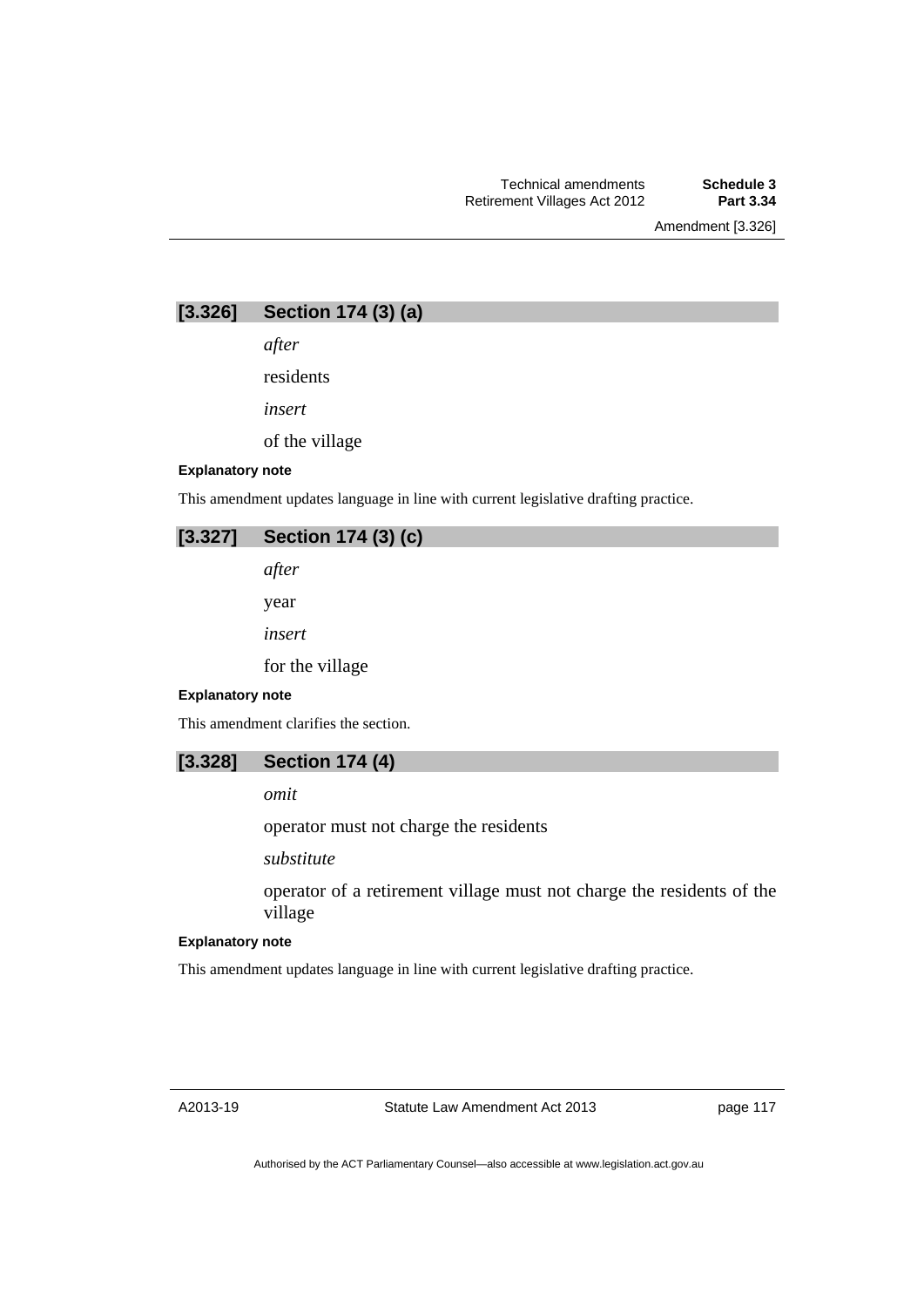**Schedule 3 Technical amendments**<br>**Part 3.34 Retirement Villages Act Retirement Villages Act 2012** Amendment [3.329]

## **[3.329] New section 174A**

*in division 8.1, insert* 

### **174A Meaning of** *resident***—pt 8**

In this part:

*resident*, of a retirement village, includes a former occupant of the retirement village.

### **Explanatory note**

The dictionary definition of *resident* provides that, for part 8, *resident* includes a former occupant. This amendment inserts a definition of *resident* in part 8, consistent with current legislative drafting practice.

# **[3.330] Section 176 (1)**

*omit* 

or the operator and the resident

#### **Explanatory note**

This amendment omits unnecessary words.

# **[3.331] Section 176 (1), note**

*omit* 

(ACAT orders)

#### **Explanatory note**

This amendment brings the note into line with current legislative drafting practice.

page 118 Statute Law Amendment Act 2013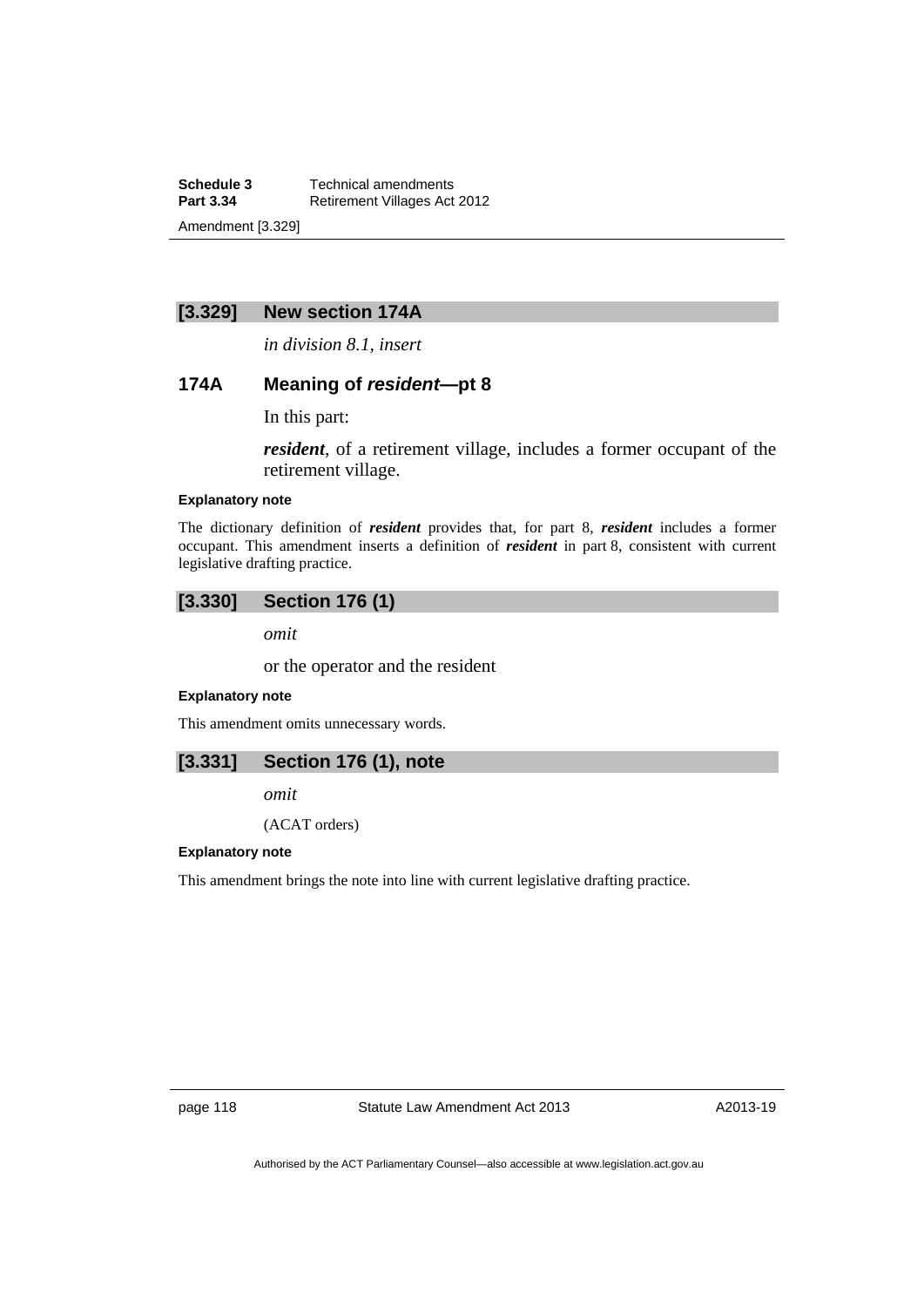Amendment [3.332]

# **[3.332] Section 176 (2)**

*after* 

in accordance with

*insert* 

any requirement prescribed by

### **Explanatory note**

This amendment updates language in line with current legislative drafting practice.

# **[3.333] Section 177 (1)**

*omit* 

harsh, oppressive, unconscionable or unjust

*substitute* 

unjust, unconscionable, harsh or oppressive

#### **Explanatory note**

This amendment reorders the wording of the provision to make it consistent with section 86 and section 188.

# **[3.334] Section 181 (1) (i) and (j)**

*omit* 

a resident or the operator of a retirement village

*substitute* 

the resident or the operator

#### **Explanatory note**

This amendment updates language in line with current legislative drafting practice.

page 119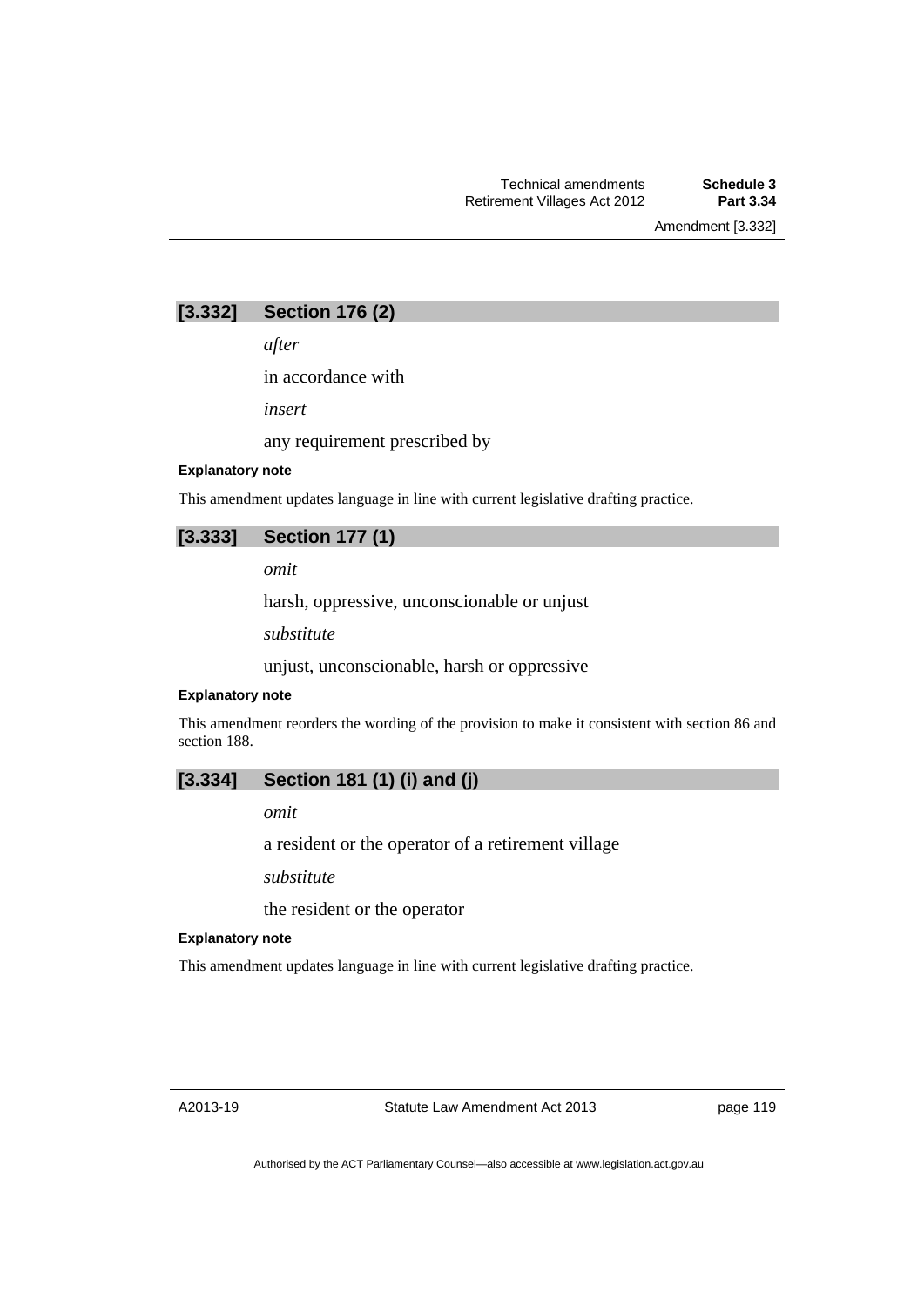**Schedule 3 Technical amendments**<br>**Part 3.34 Retirement Villages Act Retirement Villages Act 2012** Amendment [3.335]

# **[3.335] Section 186 (6)**

*omit*  185

*substitute* 

185 (2)

#### **Explanatory note**

This amendment clarifies the cross-reference.

# **[3.336] Division 9.2 heading**

*substitute* 

# **Division 9.2 Ending of residence contract by ACAT on application of either operator or resident**

#### **Explanatory note**

This amendment clarifies the heading.

### **[3.337] Section 187 heading**

*substitute* 

# **187 Ending of residence contract on medical grounds**

#### **Explanatory note**

This amendment makes the heading consistent with the headings for section 185, section 186, and section 188.

page 120 Statute Law Amendment Act 2013

A2013-19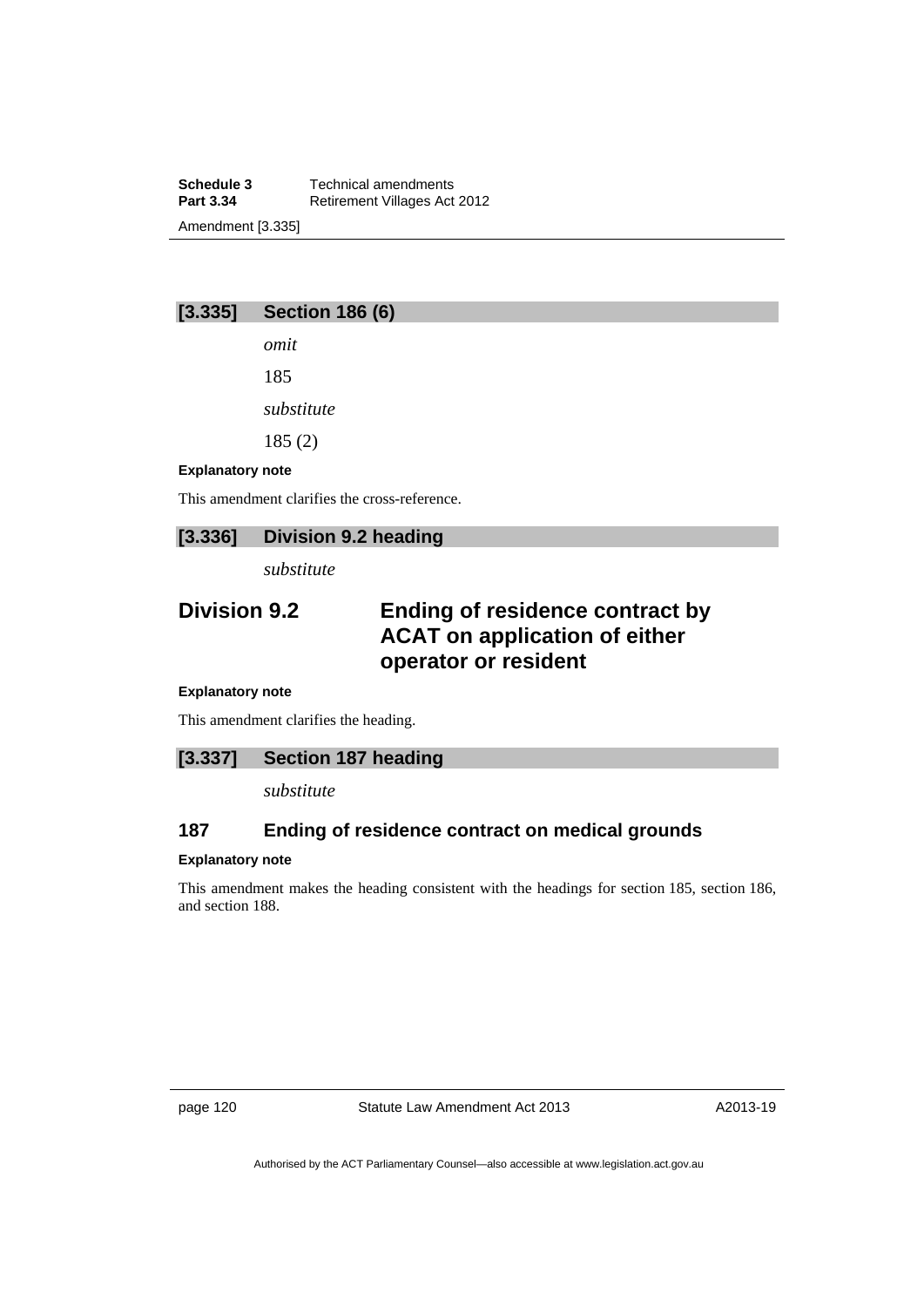# **[3.338] Section 187 (1)**

*omit* 

of the resident if the party considers that residential premises occupied by the resident

*substitute* 

if the party considers that residential premises occupied by the resident under the contract

#### **Explanatory note**

This amendment clarifies the provision.

### **[3.339] Section 188 (4)**

*after* 

resident

*insert* 

under the contract

#### **Explanatory note**

This amendment clarifies the provision.

### **[3.340] Division 9.3 heading**

*substitute* 

# **Division 9.3 Ending of residence contract by ACAT on application of operator**

#### **Explanatory note**

This amendment revises the heading to be consistent with similar headings.

page 121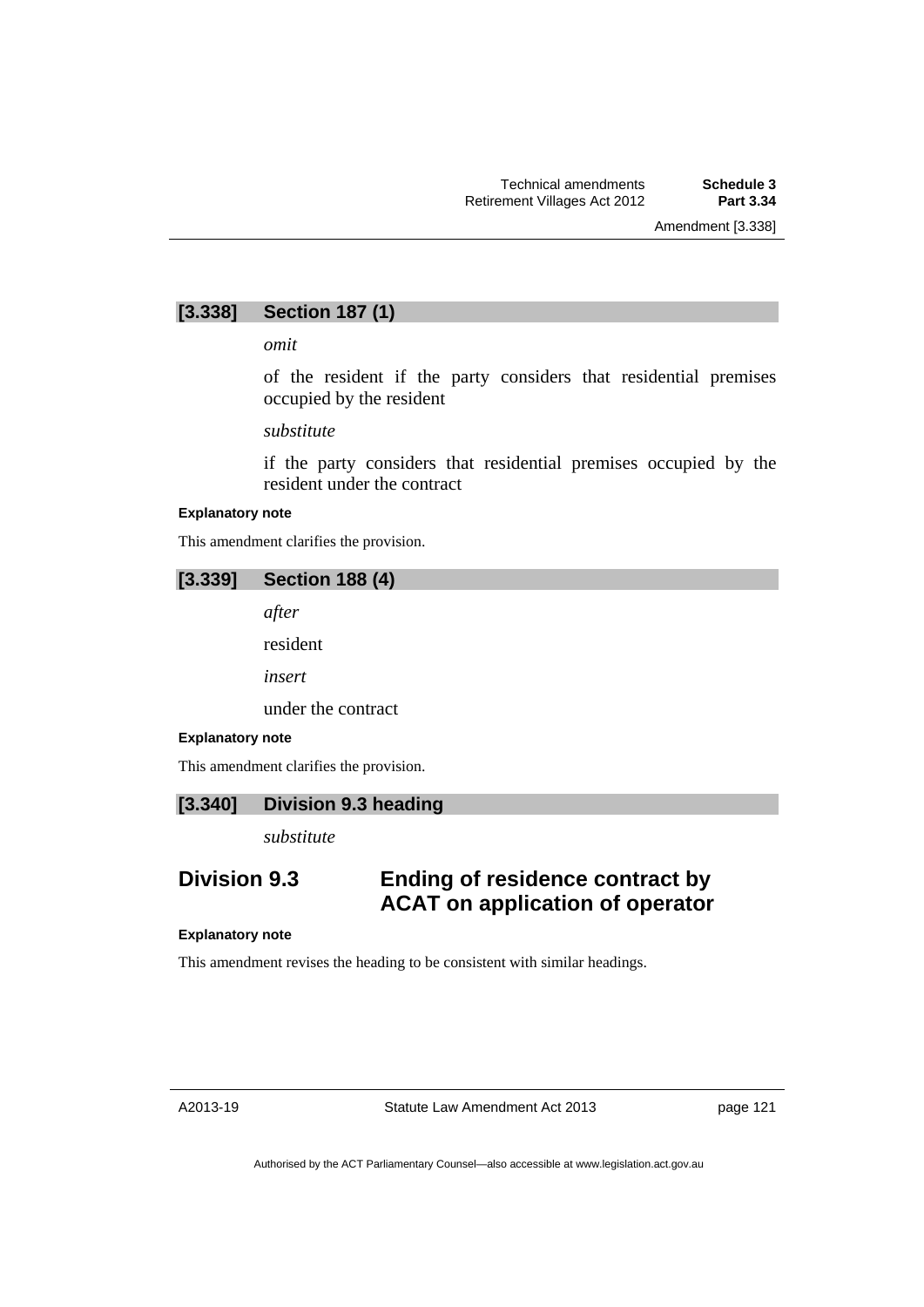**Schedule 3 Technical amendments**<br>**Part 3.34 Retirement Villages Act Retirement Villages Act 2012** Amendment [3.341]

# **[3.341] Section 189 heading**

*substitute* 

# **189 Ending of residence contract on grounds of resident causing serious damage or injury**

#### **Explanatory note**

This amendment makes the heading consistent with the headings for section 185, section 186, and section 188.



*after* 

the resident

*insert* 

under the contract

### **Explanatory note**

This amendment clarifies the provision.

# **[3.343] Section 189 (2)**

*after* 

resident

*insert* 

under the contract

#### **Explanatory note**

This amendment clarifies the provision.

page 122 Statute Law Amendment Act 2013

A2013-19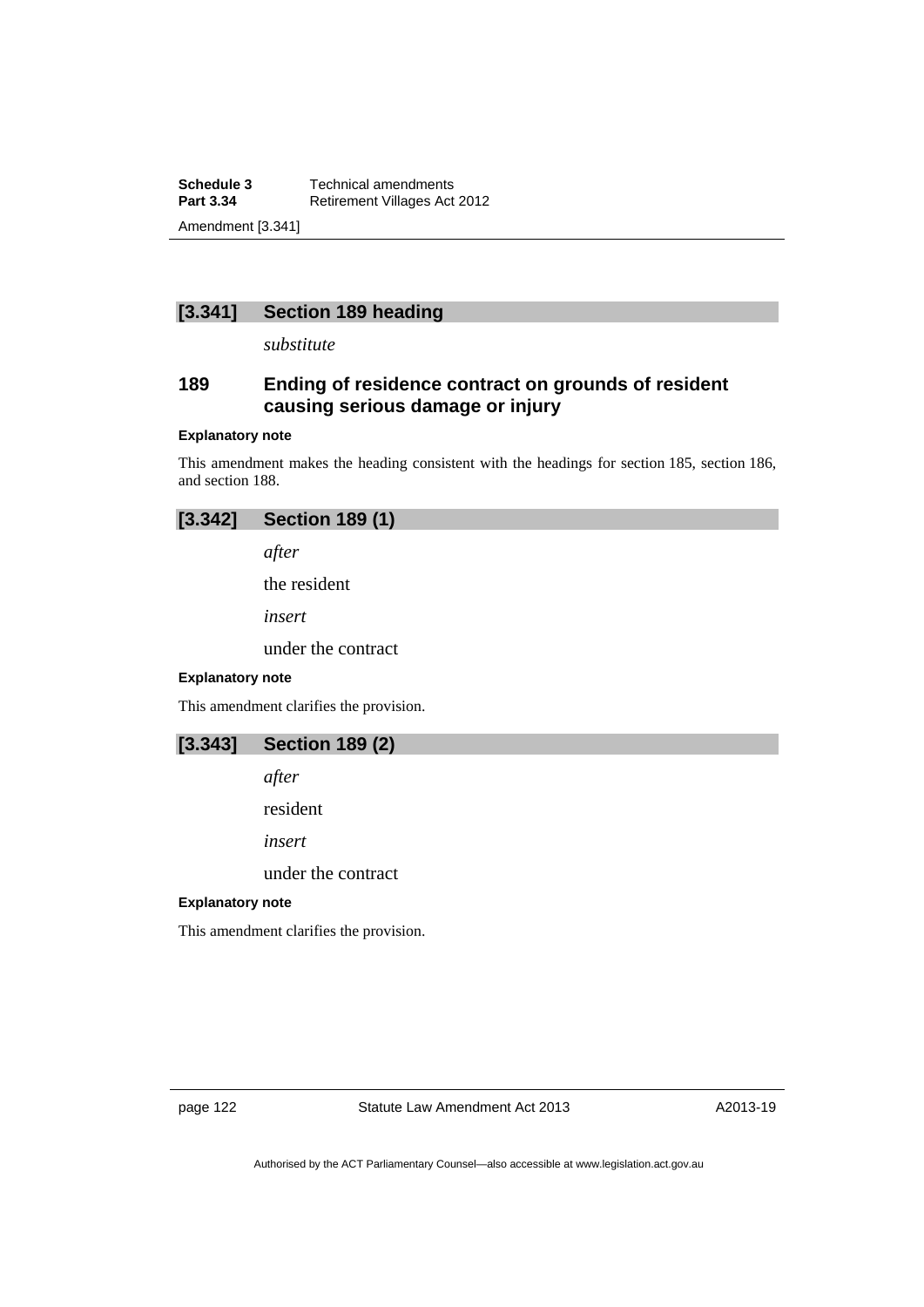# **[3.344] Section 189 (3), new note**

*insert* 

*Note* The operator may apply under s 184 for an order ending a residence contract.

#### **Explanatory note**

This amendment inserts a note to assist legislation users.

# **[3.345] Section 190 heading**

*substitute* 

# **190 Ending of residence contract on grounds of upgrade or change of use**

#### **Explanatory note**

This amendment brings the heading into line with similar headings.

# **[3.346] Section 190 (1)**

*after* 

residence contract for residential premises

*insert* 

in the village

#### **Explanatory note**

This amendment clarifies the provision.

A2013-19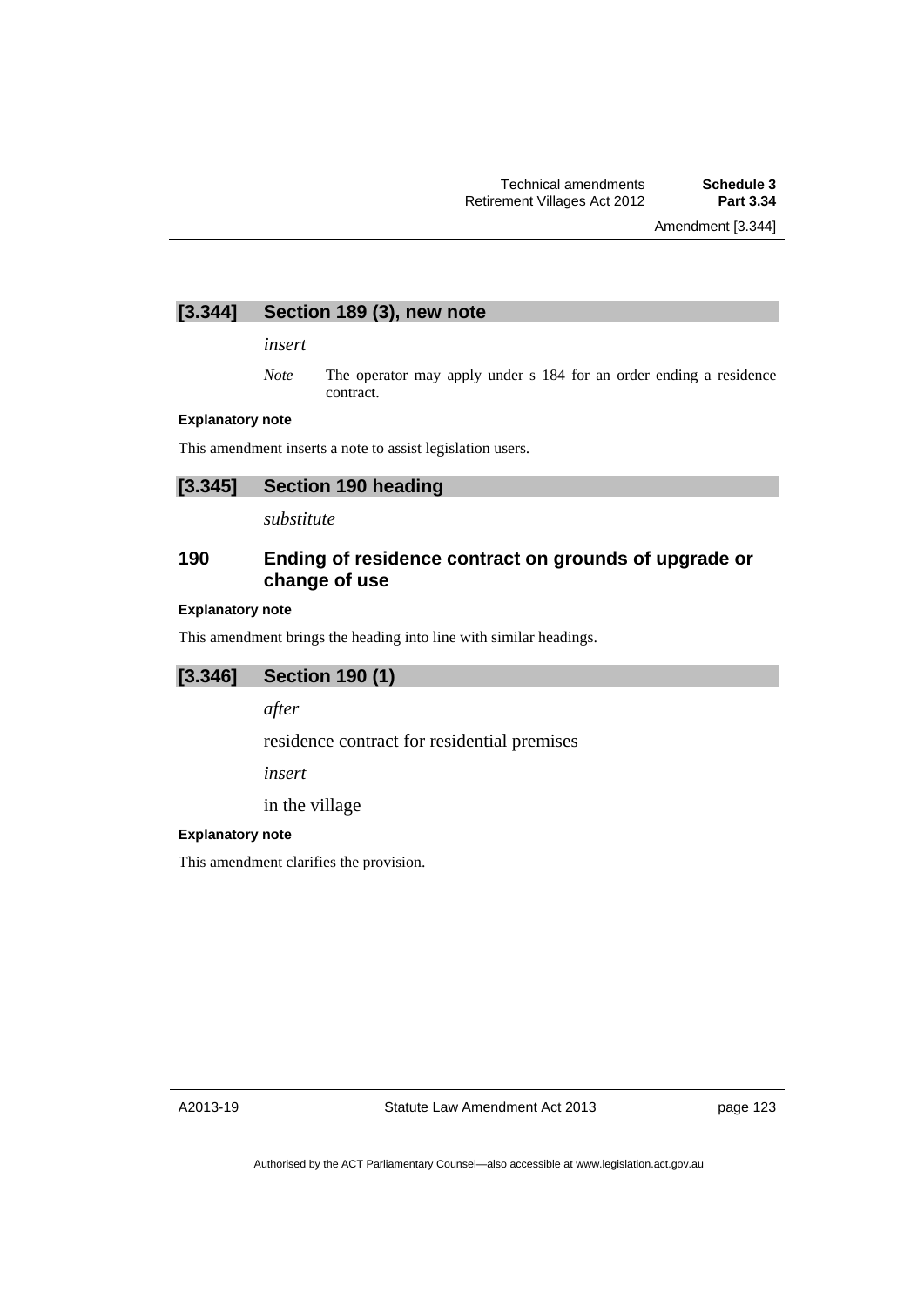**Schedule 3 Technical amendments**<br>**Part 3.34 Retirement Villages Act Retirement Villages Act 2012** Amendment [3.347]

# **[3.347] Section 190 (1) (a)**

#### *substitute*

 (a) the operator intends to carry out substantial works to improve the village that requires vacant possession of the residential premises; or

#### **Explanatory note**

This amendment updates language in line with current legislative drafting practice.

| [3.348] | <b>Division 9.4 heading</b> |
|---------|-----------------------------|
|---------|-----------------------------|

*substitute* 

# **Division 9.4 Ending of residence contract by Supreme Court on application of administrator**

#### **Explanatory note**

This amendment revises the heading to be consistent with similar headings.

# **[3.349] Section 191 heading**

*substitute* 

# **191 Ending of residence contract on grounds of retirement village ceasing to operate**

#### **Explanatory note**

This amendment revises the heading to be consistent with similar headings.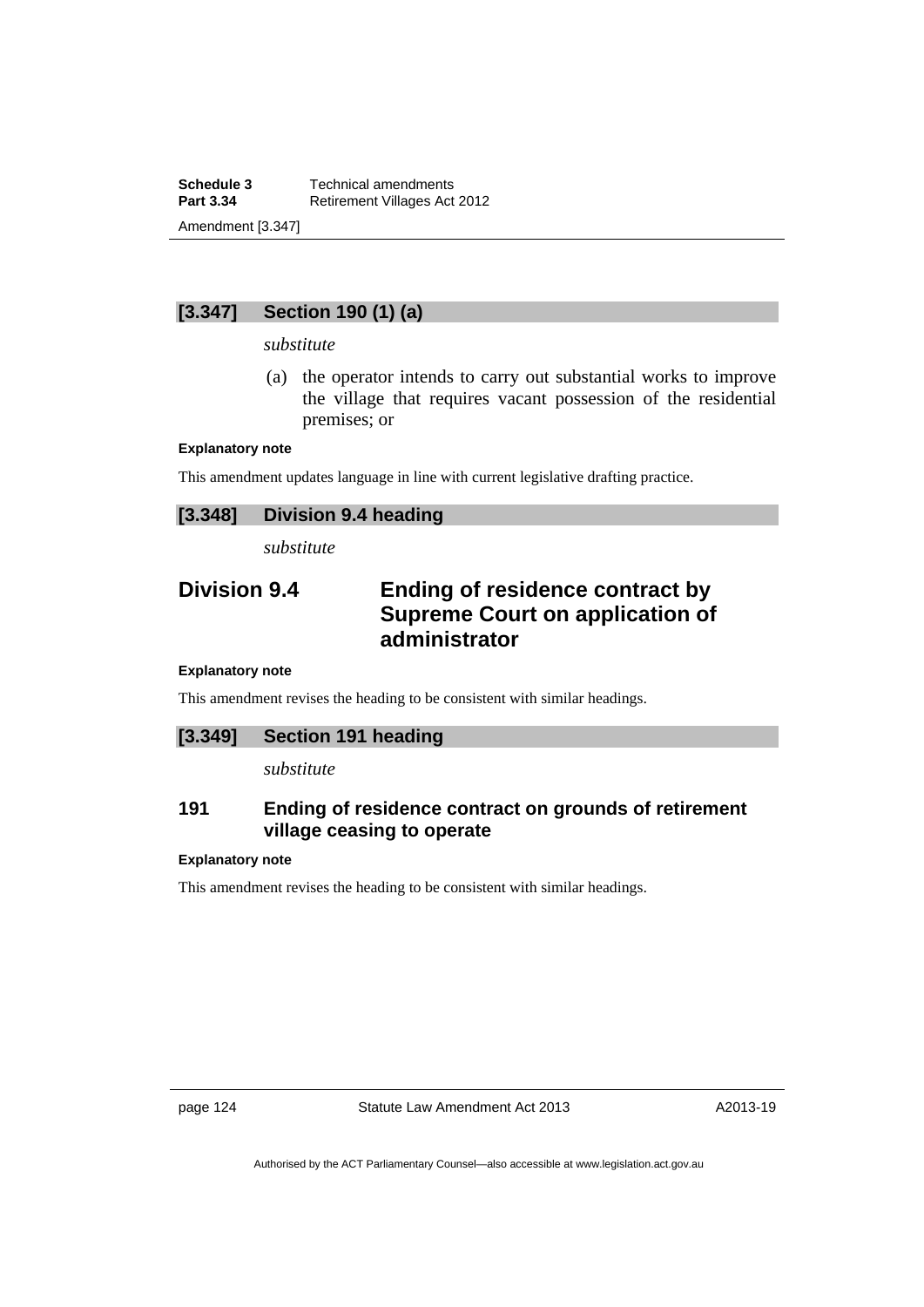Amendment [3.350]

### **[3.350] Division 9.5 heading**

*substitute* 

# **Division 9.5 Suspension or refusal of orders for ending of residence contract**

#### **Explanatory note**

This amendment revises the heading to be consistent with similar headings.

| [3.351] | <b>Section 192 heading</b> |  |
|---------|----------------------------|--|
|---------|----------------------------|--|

*substitute* 

## **192 ACAT may suspend or refuse to make order ending residence contract**

#### **Explanatory note**

This amendment clarifies the heading.

**[3.352] Section 201**  *omit*  resident *substitute* 

occupant

#### **Explanatory note**

This amendment revises language to be consistent with the rest of the Act. When referring to previous residents of a retirement village, the Act refers to 'former occupants', not 'former residents'.

A2013-19

Statute Law Amendment Act 2013

page 125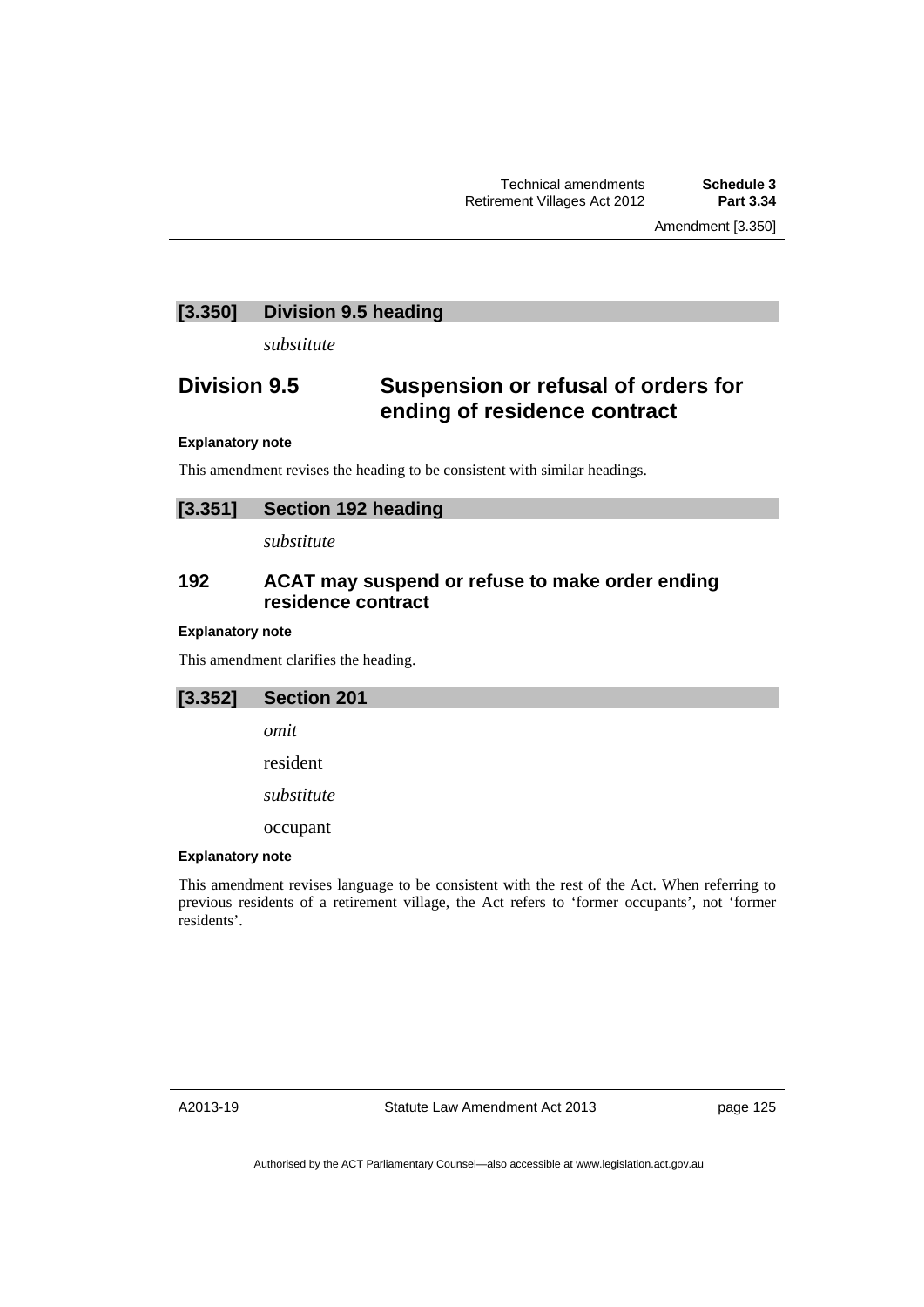**Schedule 3 Technical amendments**<br>**Part 3.34 Retirement Villages Act Retirement Villages Act 2012** Amendment [3.353]

# **[3.353] Section 202**

*omit* 

resident

*substitute* 

occupant

#### **Explanatory note**

This amendment revises language to be consistent with the rest of the Act. When referring to previous residents of a retirement village, the Act refers to 'former occupants', not 'former residents'.



This amendment revises language to be consistent with the rest of the Act. When referring to previous residents of a retirement village, the Act refers to 'former occupants', not 'former residents'.

## **[3.355] Section 203**

*omit* 

resident

*substitute* 

occupant

#### **Explanatory note**

This amendment revises language to be consistent with the rest of the Act. When referring to previous residents of a retirement village, the Act refers to 'former occupants', not 'former residents'.

page 126 Statute Law Amendment Act 2013

A2013-19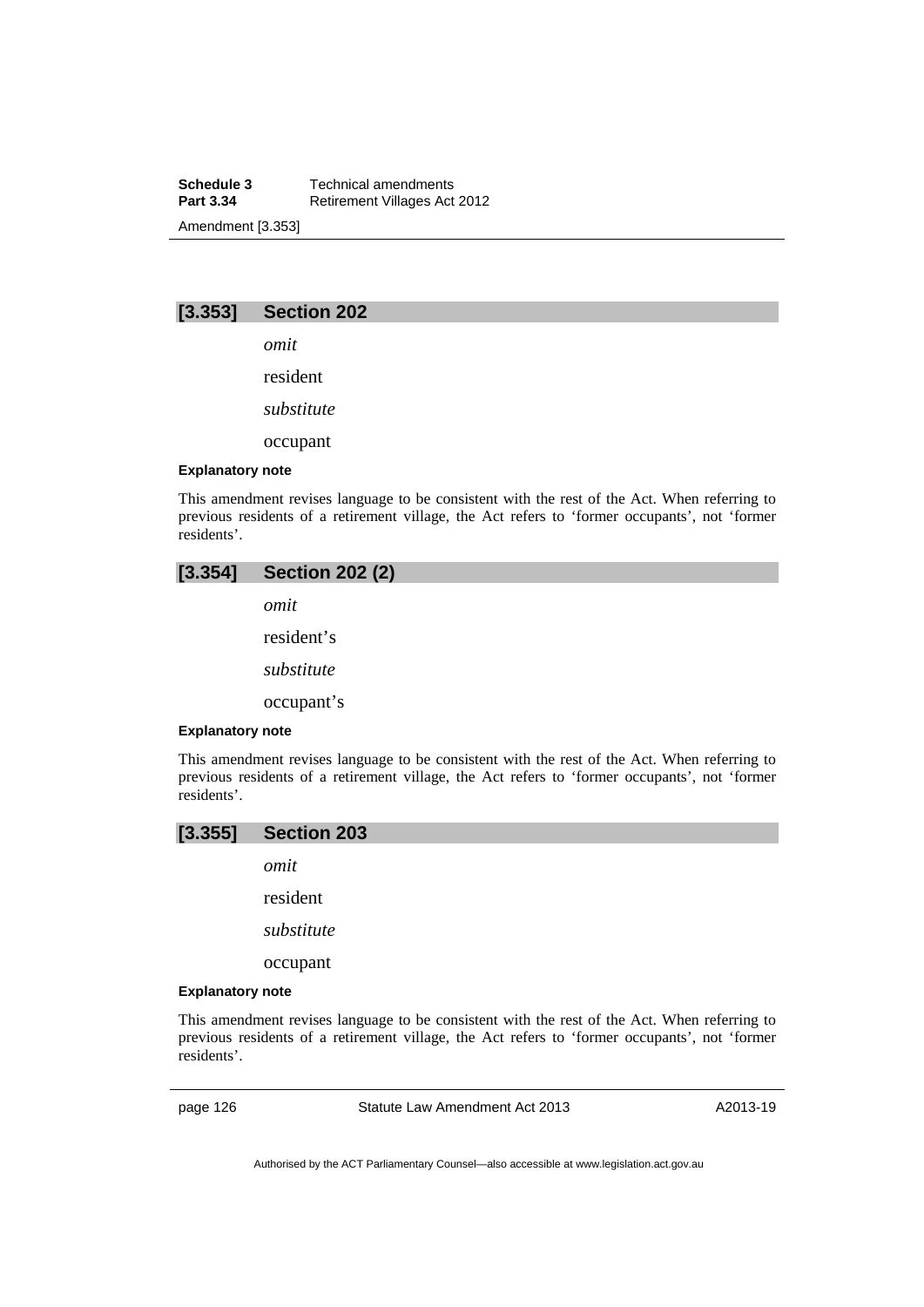# **[3.356] Section 204**

*substitute* 

# **204 Title to sold goods**

- (1) This section applies if a person (the *buyer*) buys goods sold by the operator of a retirement village under this division.
- (2) The buyer acquires title to the goods free of any mortgage, lien or charge in favour of another person affecting the goods that the buyer was unaware at the time of buying the goods.

### **Explanatory note**

This amendment revises the section to make the meaning clearer and to be consistent with current legislative drafting practice.

# **[3.357] Section 209 (1)**

*substitute* 

 (1) A resident of a retirement village who is temporarily absent from the village for a period of at least 28 days is not liable to pay, in relation to the period over 28 days, recurrent charges for optional services.

### **Explanatory note**

This amendment clarifies the meaning of the provision.

# **[3.358] Section 211 (2) (a) and (3)**

*omit* 

the village

*substitute* 

the retirement village

#### **Explanatory note**

This amendment updates language in line with current legislative drafting practice.

A2013-19

Statute Law Amendment Act 2013

page 127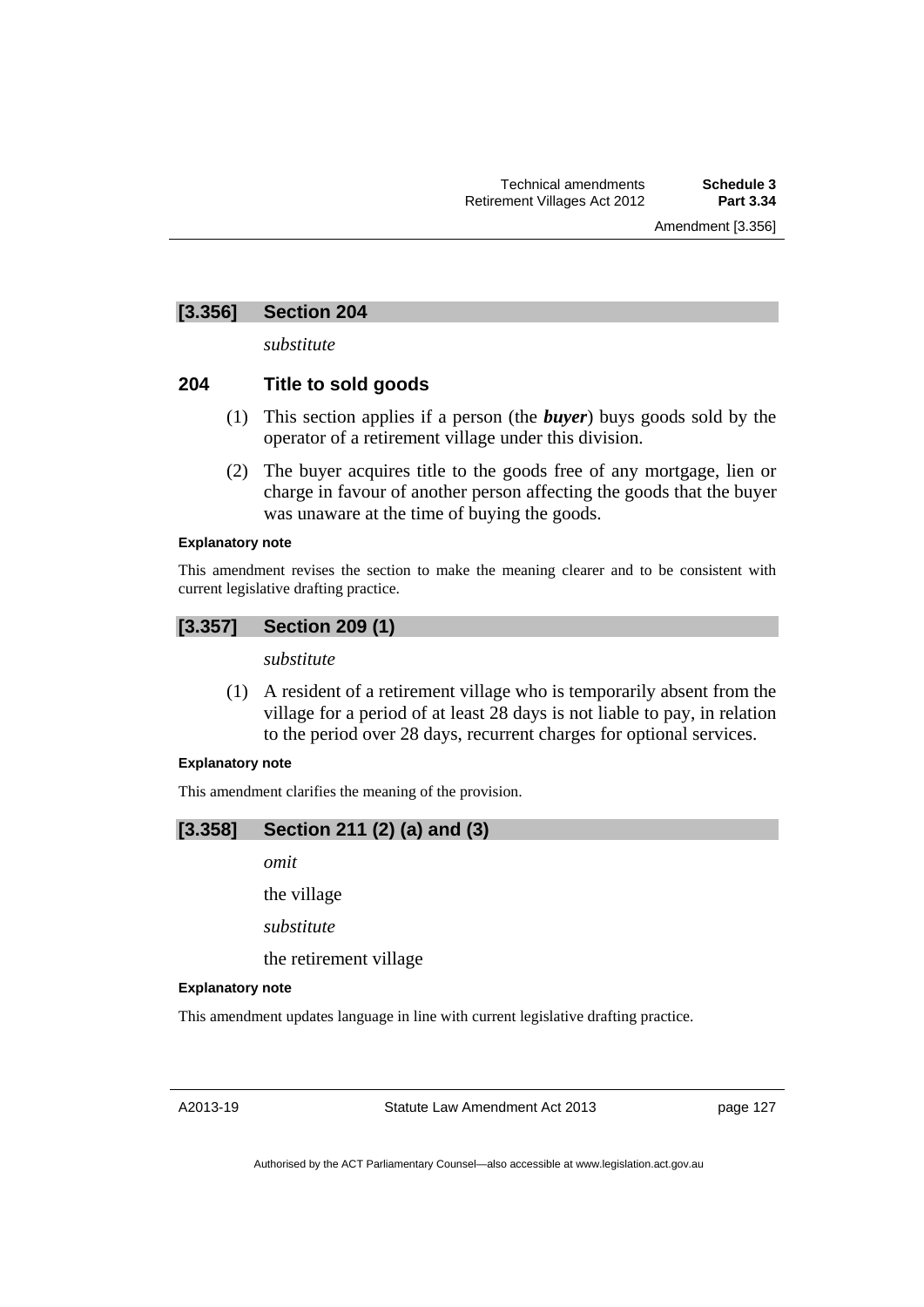# **[3.359] Section 214 (1), definition of** *departure fee***, paragraph (a)**

*after* 

residence right

*insert* 

in relation to residential premises

### **Explanatory note**

This amendment updates language in line with current legislative drafting practice.

### **[3.360] Section 214 (3)**

*after* 

residence right

*insert* 

in relation to residential premises

#### **Explanatory note**

This amendment updates language in line with current legislative drafting practice.

### **[3.361] New section 221A**

*insert* 

# **221A Meaning of** *resident***—div 10.5**

In this division:

*resident*, of a retirement village, includes a former occupant of the retirement village.

#### **Explanatory note**

The dictionary definition of *resident* provides that, for division 10.5, *resident* includes a former occupant. This amendment inserts a definition of *resident* in division 10.5, consistent with current legislative drafting practice.

page 128 Statute Law Amendment Act 2013

A2013-19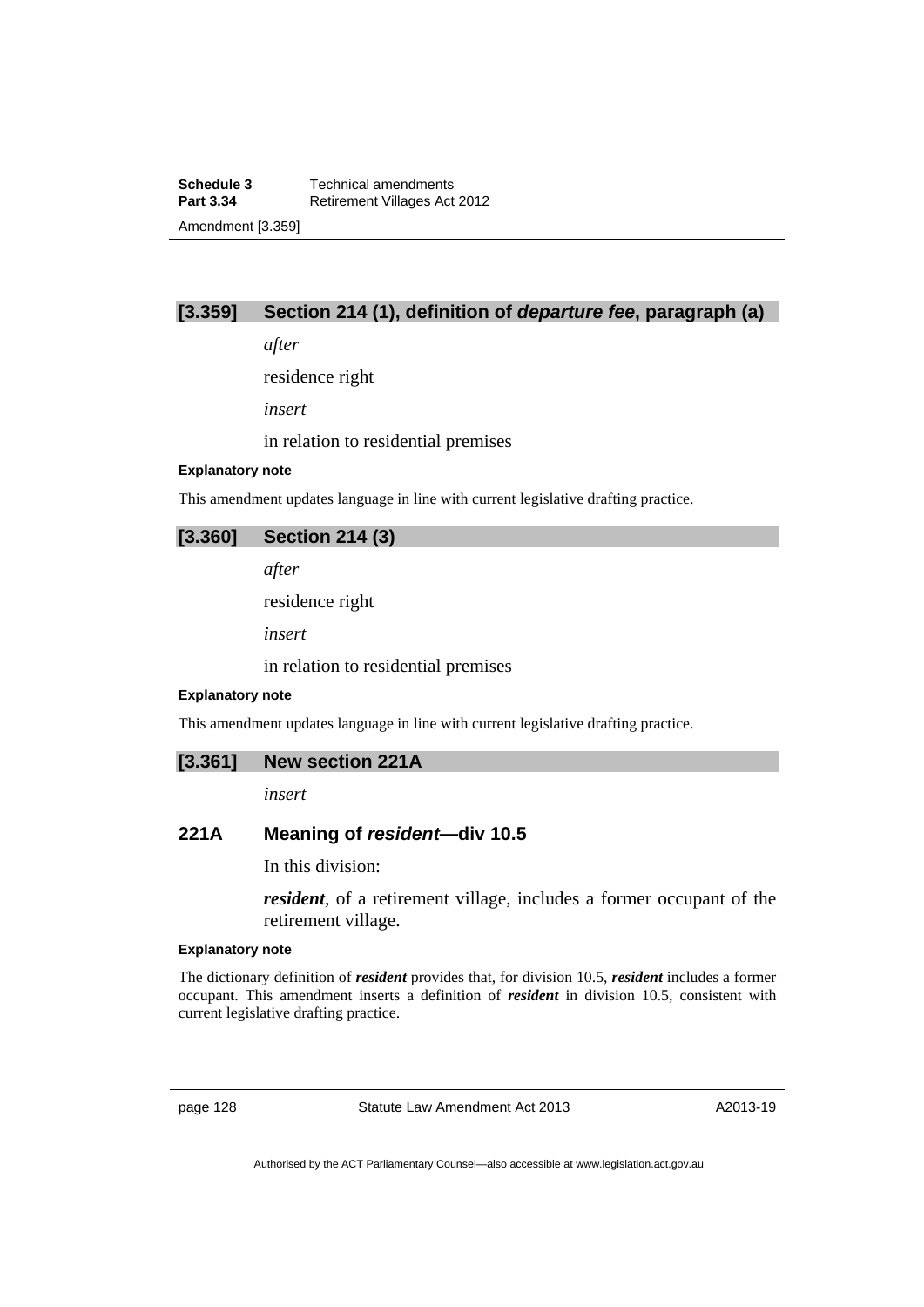Amendment [3.362]

# **[3.362] Section 224 (4)**

*omit* 

of the village

*substitute* 

of the retirement village

#### **Explanatory note**

This amendment updates language in line with current legislative drafting practice.

# **[3.363] Section 224 (5), definition of** *village rules*

*substitute* 

*village rules*, of a retirement village, includes by-laws if the village is part of a community title scheme or units plan.

### **Explanatory note**

This amendment updates language in line with current legislative drafting practice.

| [3.364] | <b>Section 225 (1)</b> |
|---------|------------------------|
|         | omit                   |
|         | gains                  |
|         | substitute             |
|         | gain                   |

### **Explanatory note**

This amendment corrects a typographical error.

page 129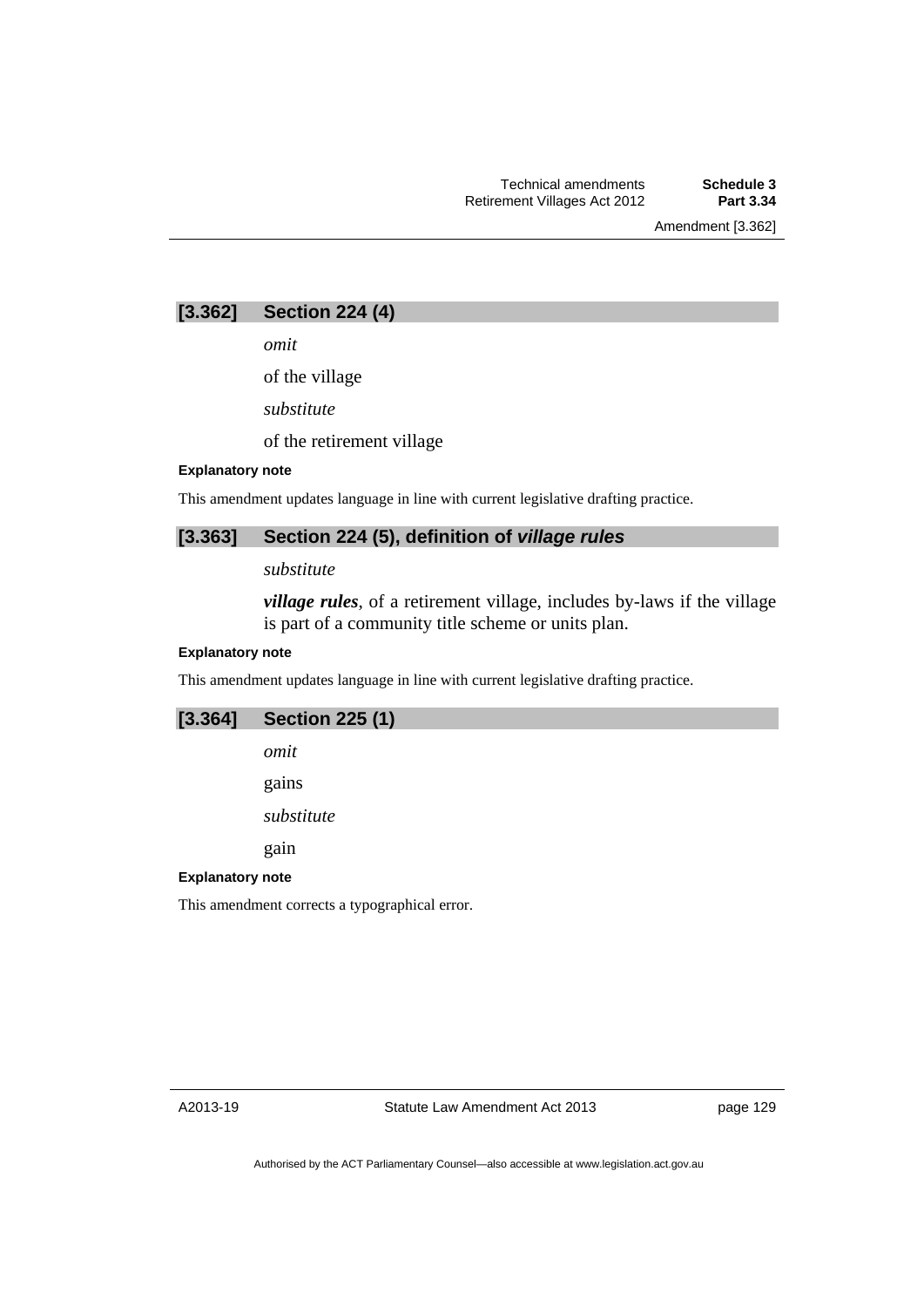**Schedule 3 Technical amendments**<br>**Part 3.34 Retirement Villages Act Retirement Villages Act 2012** Amendment [3.365]

# **[3.365] Section 225 (3)**

*omit* 

operator's (or person's)

*substitute* 

operator (or person)

### **Explanatory note**

This amendment corrects a typographical error.

# **[3.366] Section 226 (1)**

*omit* 

for the sale

### **Explanatory note**

This amendment omits unnecessary words.

# **[3.367] Section 226 (3)**

*omit* 

buyer's

*substitute* 

buyer

### **Explanatory note**

This amendment corrects a typographical error.

page 130 Statute Law Amendment Act 2013

A2013-19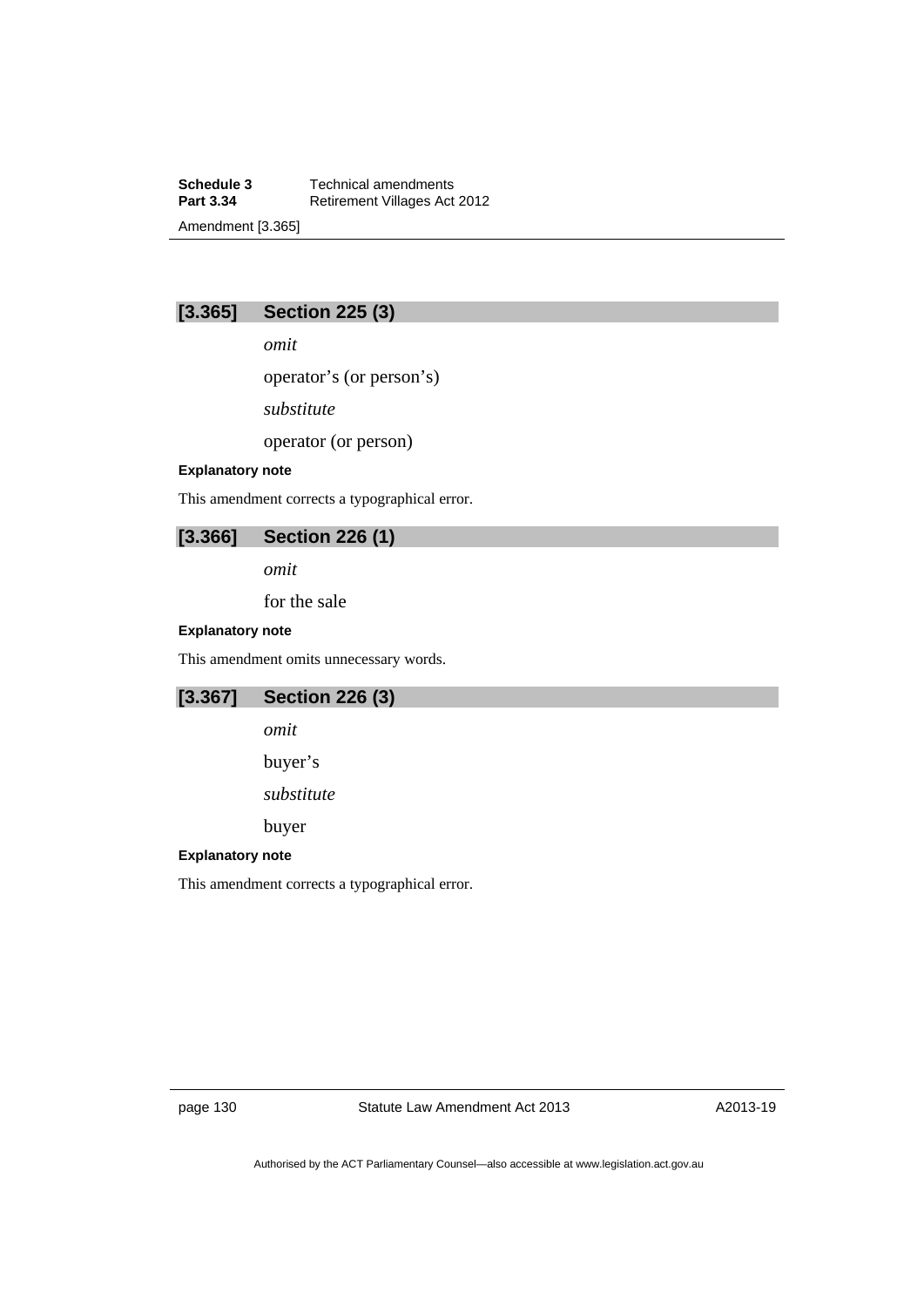# **[3.368] Section 232 (1)**

*omit* 

(except as provided by section 229 (5) (Letting or subletting of premises))

#### **Explanatory note**

This amendment omits unnecessary words. Subsection (3) provides that subsection (1) does not apply if section 229 (5) applies.

|  | $[3.369]$ Section 232 $(5)$ |  |
|--|-----------------------------|--|
|--|-----------------------------|--|

*omit* 

the village.

*substitute* 

the retirement village.

### **Explanatory note**

This amendment updates language in line with current legislative drafting practice.

*omit the first occurrence of* 

the village

*substitute* 

the retirement village

### **Explanatory note**

This amendment updates language in line with current legislative drafting practice.

page 131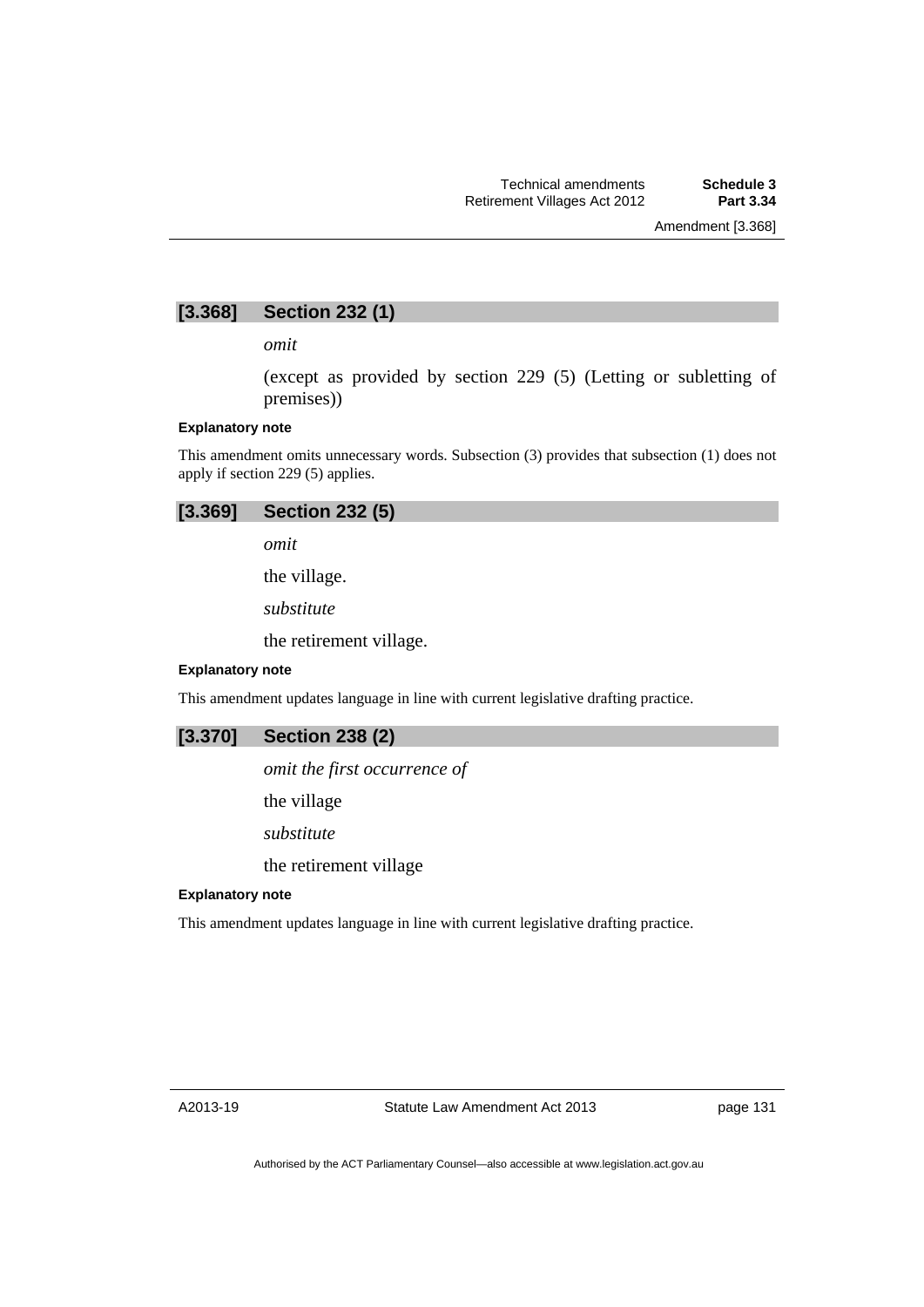**Schedule 3 Technical amendments**<br>**Part 3.34 Retirement Villages Act Retirement Villages Act 2012** Amendment [3.371]

# **[3.371] Section 238 (4), note**

*omit*  gains

*substitute* 

gain

#### **Explanatory note**

This amendment corrects a typographical error.

**[3.372] Section 241 (1) (a)** 

*omit* 

a resident (other than a registered interest holder)

*substitute* 

a resident of the village under the contract

#### **Explanatory note**

This amendment updates language in line with current legislative drafting practice.

# **[3.373] Section 241 (2)**

#### *substitute*

 (2) However, this part does not apply to a village contract if the resident is a registered interest holder.

### **Explanatory note**

This amendment updates language in line with current legislative drafting practice.

page 132 Statute Law Amendment Act 2013

A2013-19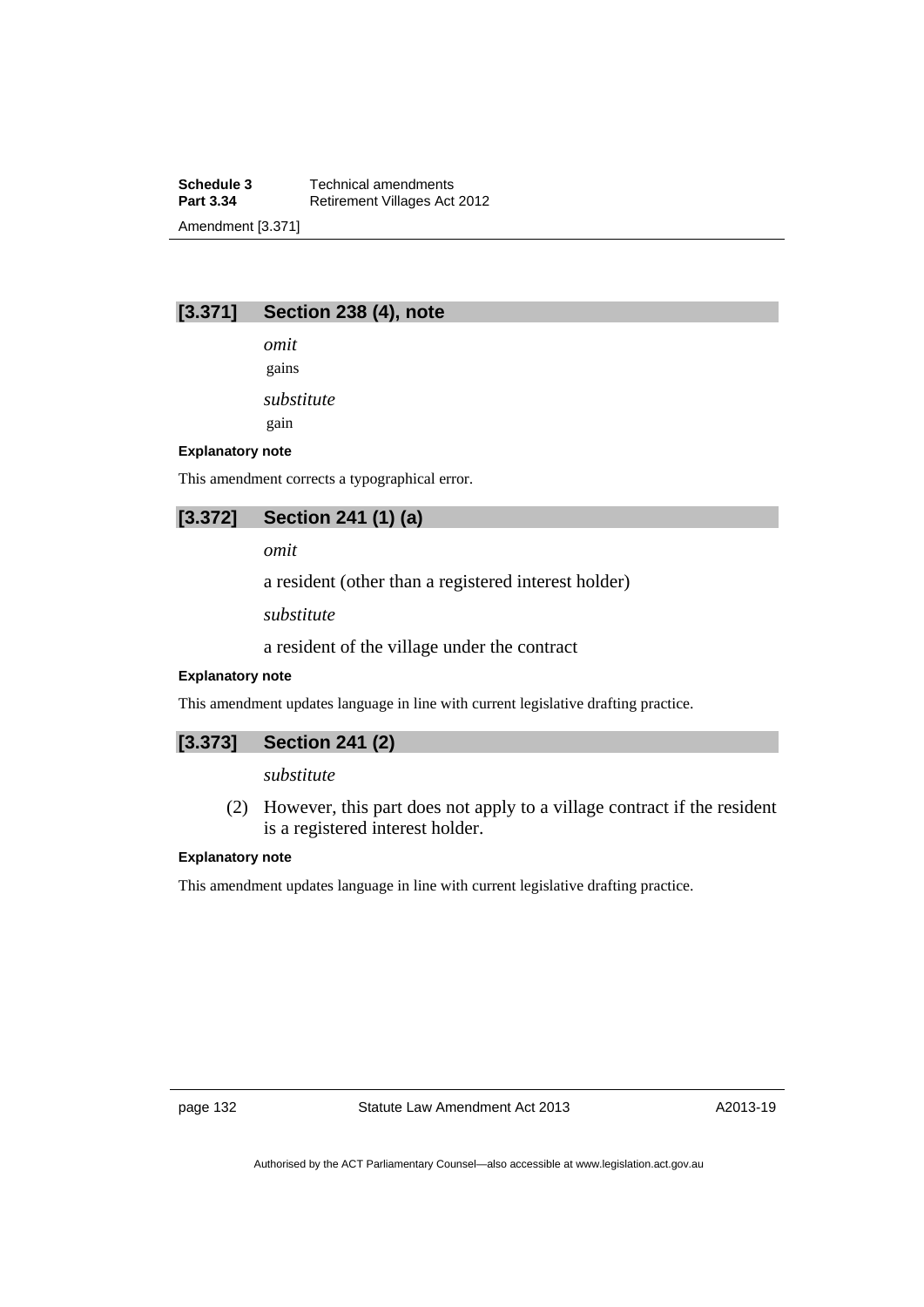Amendment [3.374]



*omit* 

former resident

*substitute* 

former occupant

#### **Explanatory note**

This amendment revises language to be consistent with the rest of the Act. When referring to previous residents of a retirement village, the Act refers to 'former occupants', not 'former residents'.

| $[3.375]$ Section 253 (2) (b) |  |
|-------------------------------|--|
| omit                          |  |

conduct

*substitute* 

conducting

#### **Explanatory note**

This amendment corrects a typographical error.

### **[3.376] Section 260 (1) (b)**

*omit* 

if the operator obtains legal advice—

### **Explanatory note**

This amendment omits unnecessary words.

page 133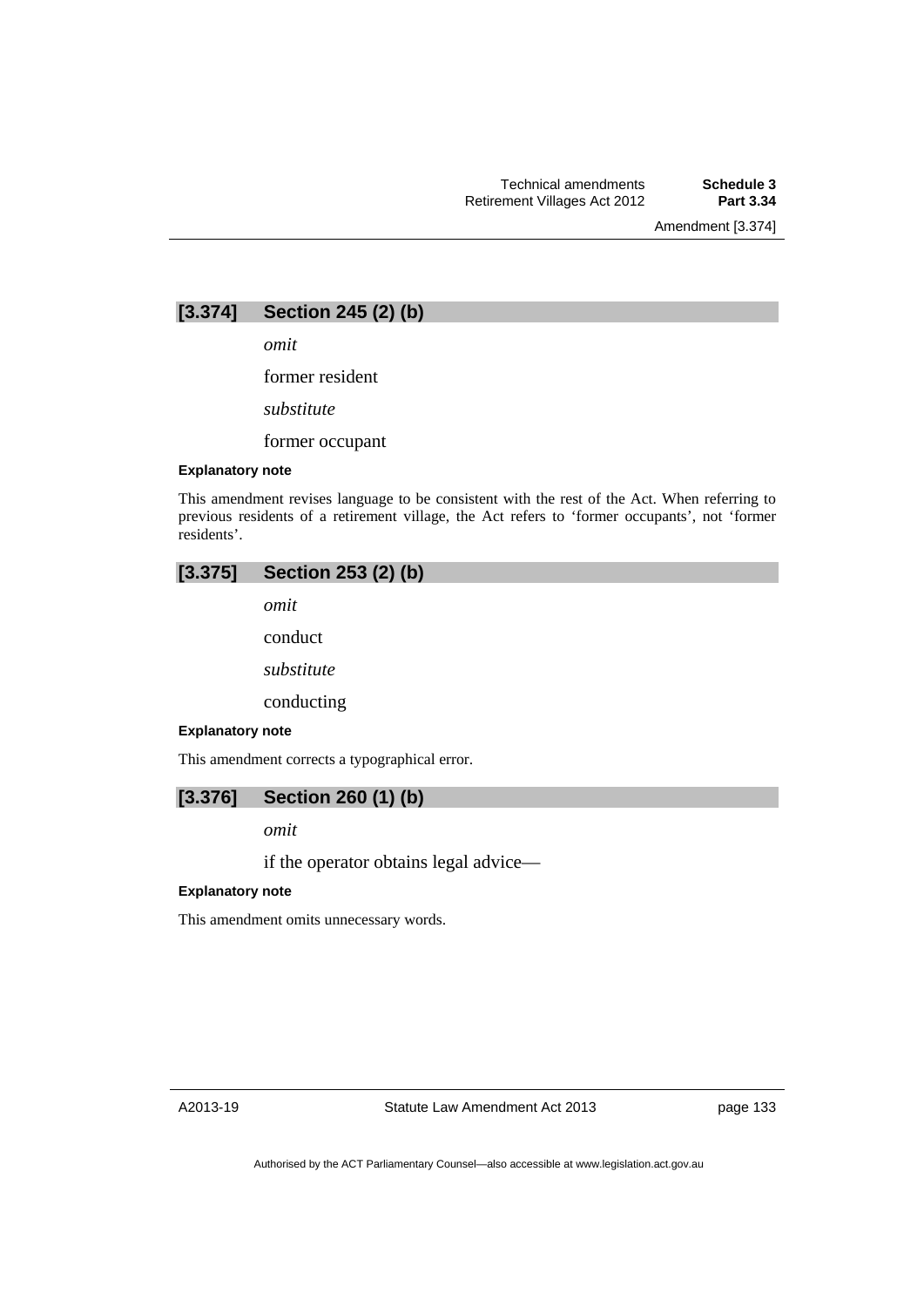**Schedule 3 Technical amendments**<br>**Part 3.34 Retirement Villages Act Retirement Villages Act 2012** Amendment [3.377]

# **[3.377] Dictionary, note 2**

*insert* 

- authorised deposit-taking institution
- commissioner for fair trading
- doctor
- **Territory**

#### **Explanatory note**

Dictionary, note 2 lists examples of terms used in the Act that are defined in the [Legislation](http://www.legislation.act.gov.au/a/2001-14)  [Act,](http://www.legislation.act.gov.au/a/2001-14) dictionary, part 1. This amendment inserts terms that are mentioned in the Act and defined in the [Legislation Act](http://www.legislation.act.gov.au/a/2001-14), dictionary, part 1.

### **[3.378] Dictionary, definition of** *approved annual budget*

# *substitute*

*approved annual budget*, for a financial year of a retirement village, means a proposed annual budget taken to be an approved annual budget under section 165.

#### **Explanatory note**

This amendment revises the definition in line with current legislative drafting practice.

### **[3.379] Dictionary, definition of** *financial year*

*omit* 

of a retirement village

*substitute* 

for a retirement village

#### **Explanatory note**

This amendment revises the definition in line with current legislative drafting practice.

page 134 Statute Law Amendment Act 2013

A2013-19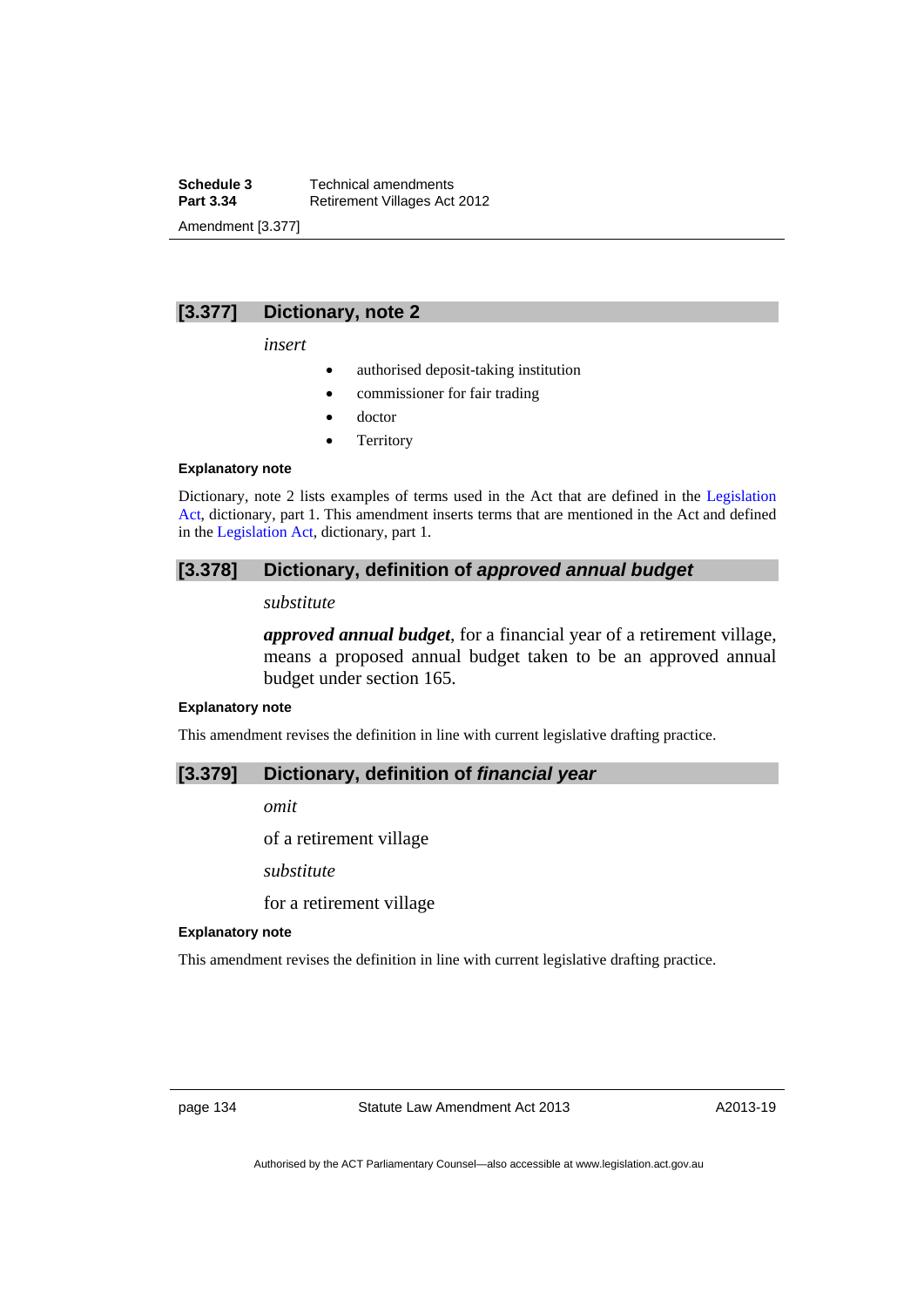Amendment [3.380]

## **[3.380] Dictionary, definition of** *proposed annual budget*

*omit* 

for a retirement village

*substitute* 

of a retirement village

#### **Explanatory note**

This amendment revises the definition in line with current legislative drafting practice.

### **[3.381] Dictionary, new definition of** *quarterly accounts*

*insert* 

*quarterly accounts*, for a quarter for a retirement village, means the accounts of the village's income and spending for the quarter.

#### **Explanatory note**

This amendment relocates a definition from section 168 because the term is used outside that section. The amendment also clarifies the definition.

### **[3.382] Dictionary, definition of** *resident***, paragraph (b) (iii)**

#### *substitute*

- (iii) a person mentioned in section  $15A(1)(a)$ , (b) or (c) (Application to residents and operators of former retirement villages);
- (iv) for part 6 (General management of retirement villages) see section 77A;
- (v) for part 7 (Financial management of retirement villages)—see section 133A;
- (vi) for part 8 (Disputes)—see section 174A;

page 135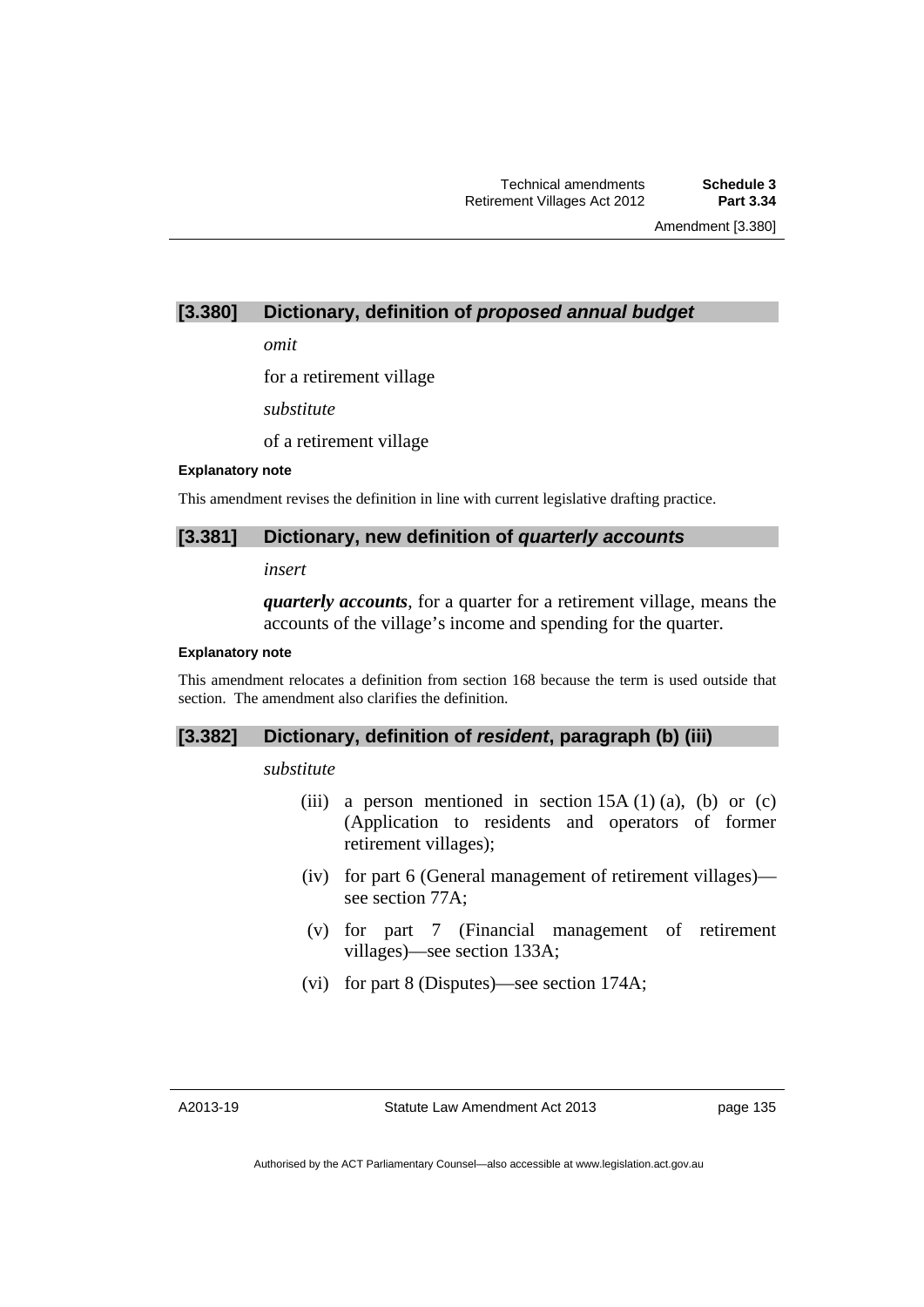(vii) for division 10.5 (Sale or letting of premises by certain residents)—see section 221A.

#### **Explanatory note**

This amendment is consequential on new section 15A, section 77A, section 133A, section 174A and section 221A and is consistent with current legislative drafting practice.

| [3.383]<br>Dictionary, definition of services and facilities |  |  |
|--------------------------------------------------------------|--|--|
|--------------------------------------------------------------|--|--|

*omit* 

the operator

*substitute* 

an operator of a retirement village

#### **Explanatory note**

This amendment revises the definition in line with current legislative drafting practice.

## **[3.384] Dictionary, definition of** *surplus*

*omit* 

#### **Explanatory note**

This amendment is consequential on the definition in section 172 being relocated to section 173.

## **[3.385] Dictionary, definition of** *tenant*

*after* 

occupy residential premises

*insert* 

in a retirement village

#### **Explanatory note**

This amendment revises the definition in line with current legislative drafting practice.

page 136 Statute Law Amendment Act 2013

A2013-19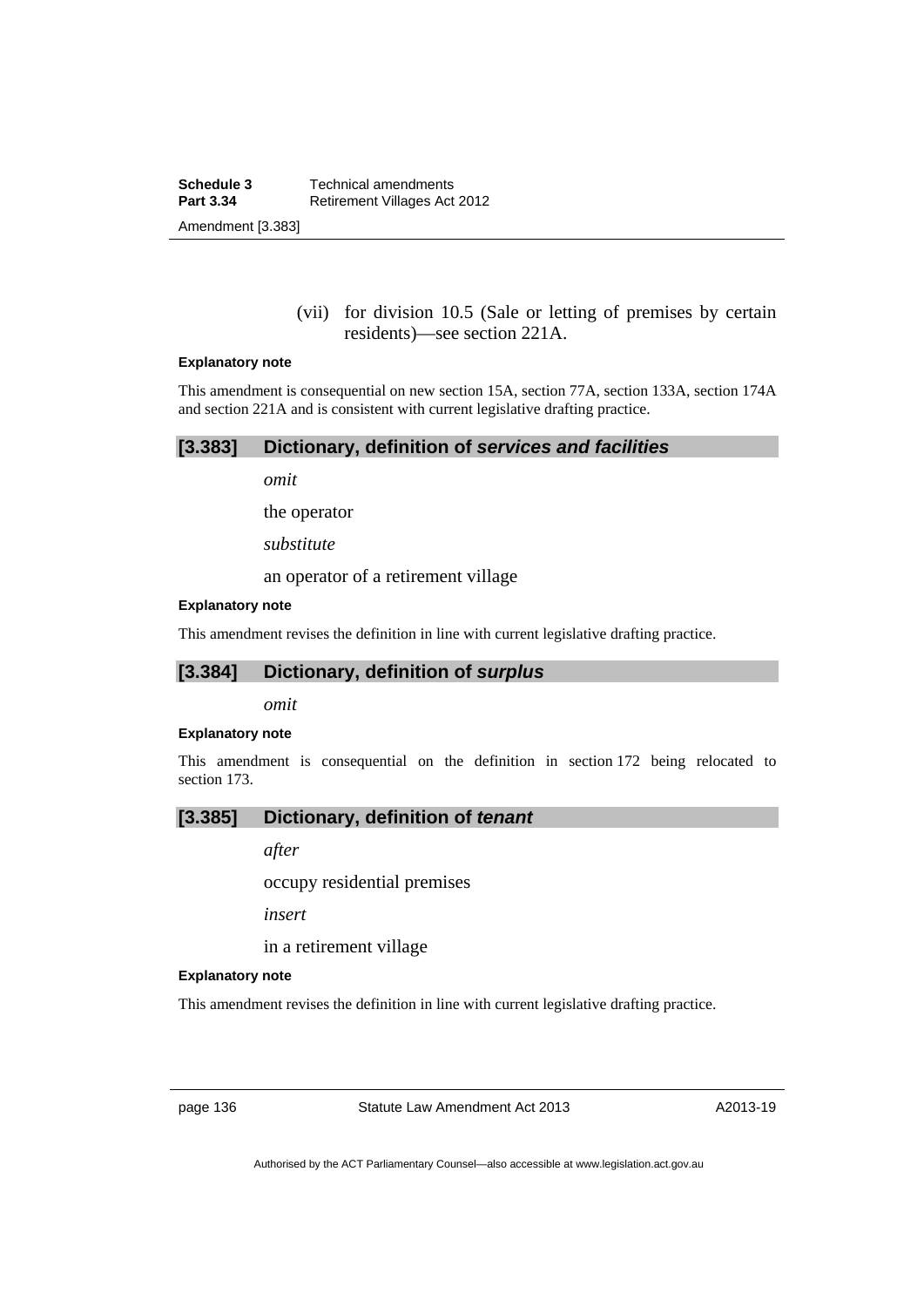Amendment [3.386]

## **[3.386] Dictionary, definition of** *tenant***, note**

#### *substitute*

*Note* A tenant is not a *resident* because a tenant does not have a residence right in relation to residential premises in a retirement village—see div 10.5.

#### **Explanatory note**

This amendment clarifies the note.

# **[3.387] Dictionary, definition of** *unit*

*omit*  dictionary

*substitute* 

section 9

#### **Explanatory note**

This amendment revises the definition in line with current legislative drafting practice.

### **[3.388] Further amendments, mentions of** *village*

*before* 

village

*insert* 

retirement

*in* 

- $\bullet$  section 15 (2)
- $\bullet$  section 22(5) and (6)
- $\bullet$  section 24 (3) (a)
- $\bullet$  section 103 (3)
- section 125 (2) (a), (b) and (c), (3) and (4)
- section 130 (1) (c) and (2)

page 137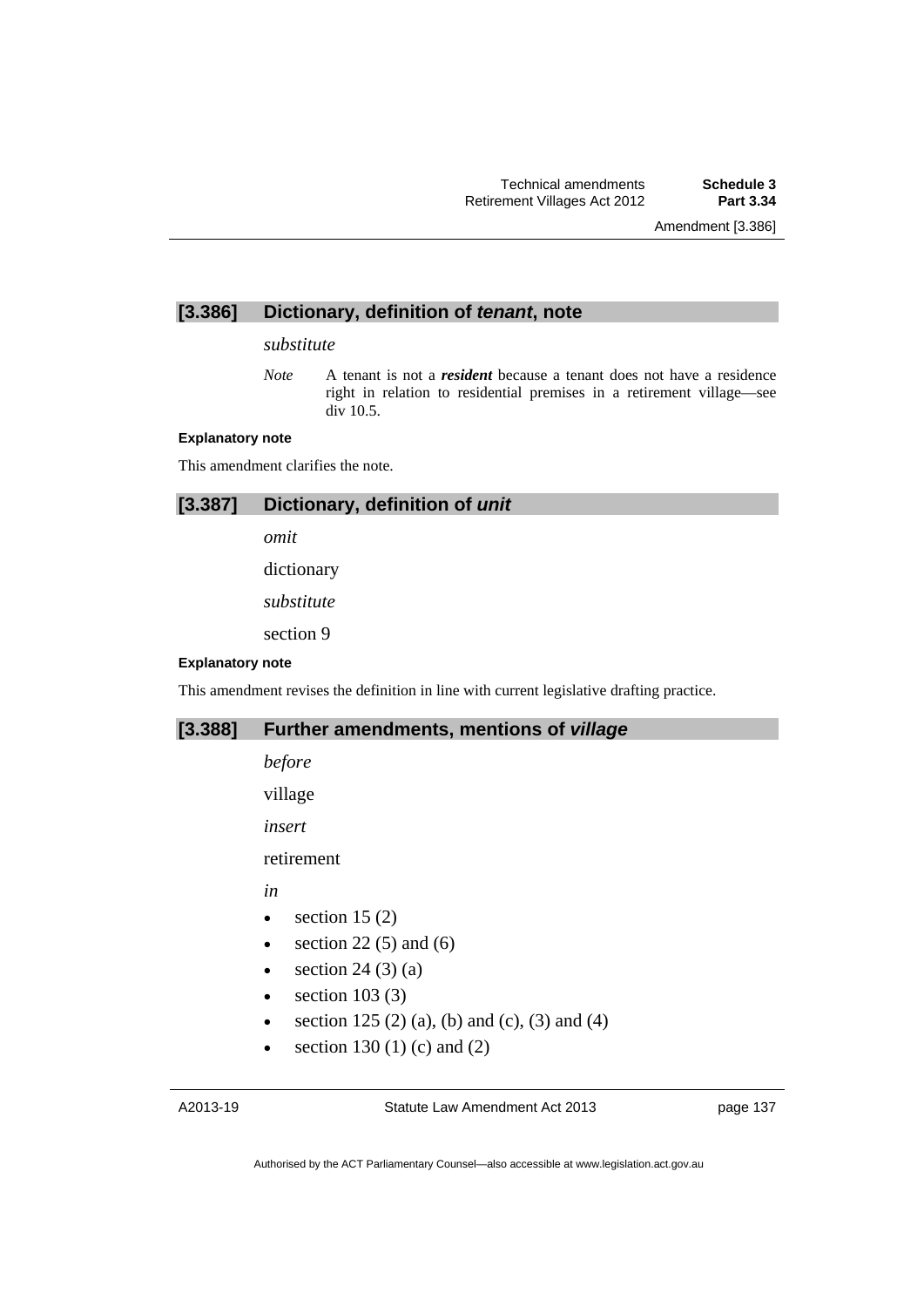- $\bullet$  section 153 (2) (b)
- $\bullet$  section 154 (5) (a)
- $\bullet$  section 159 (5) (a)
- $\bullet$  section 160 (2) and (3)
- $\bullet$  section 162 (4) and (5)
- $\bullet$  section 163 (4) and (7)
- $\bullet$  section 166 (3) (b)
- $\bullet$  section 168 (2)
- $\bullet$  section 170 (3) (a)
- $\bullet$  section 191 (2) (a)
- $\bullet$  section 195 (2)
- $\bullet$  section 228 (4)
- section 231 (2)
- $\bullet$  section 236 (3)

#### **Explanatory note**

This amendment updates language in line with current legislative drafting practice.

# **Part 3.35 Road Transport (Alcohol and Drugs) Act 1977**

# **[3.389] Section 13 (1)**

#### *omit*

shall take all steps that are reasonably practicable

*substitute* 

must take all steps that are practicable

### **Explanatory note**

This amendment updates language in line with current legislative drafting practice.

page 138 Statute Law Amendment Act 2013

A2013-19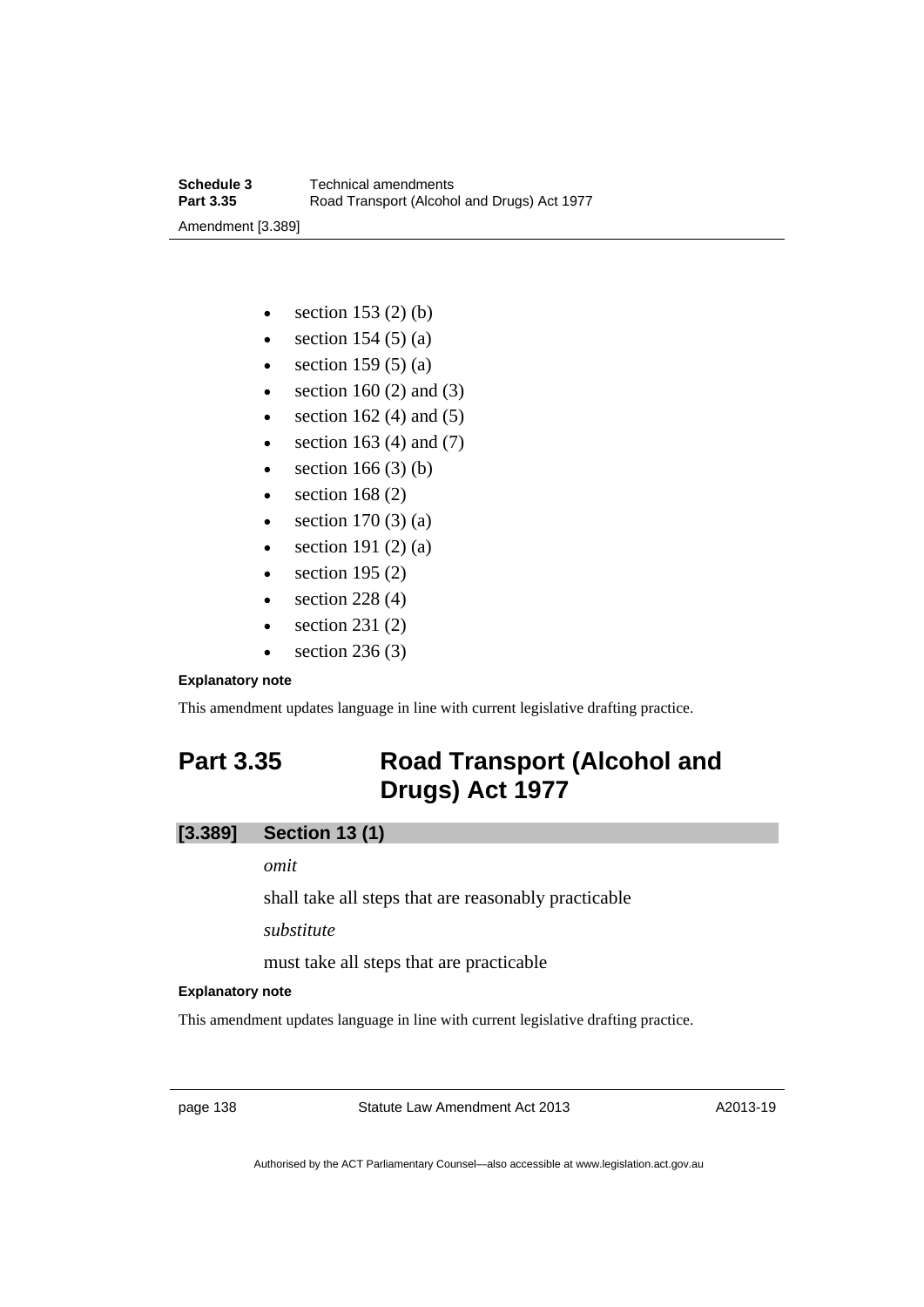Amendment [3.390]

# **[3.390] Section 13F (1)**

*omit* 

reasonably

#### **Explanatory note**

This amendment updates language in line with current legislative drafting practice.



*omit* 

that person

*substitute* 

the person

#### **Explanatory note**

This amendment updates language in line with current legislative drafting practice.

# **[3.392] Section 16 (2) (a) and (4)**

*omit* 

a person to whom this section applies

*substitute* 

the person

#### **Explanatory note**

This amendment updates language in line with current legislative drafting practice.

A2013-19

page 139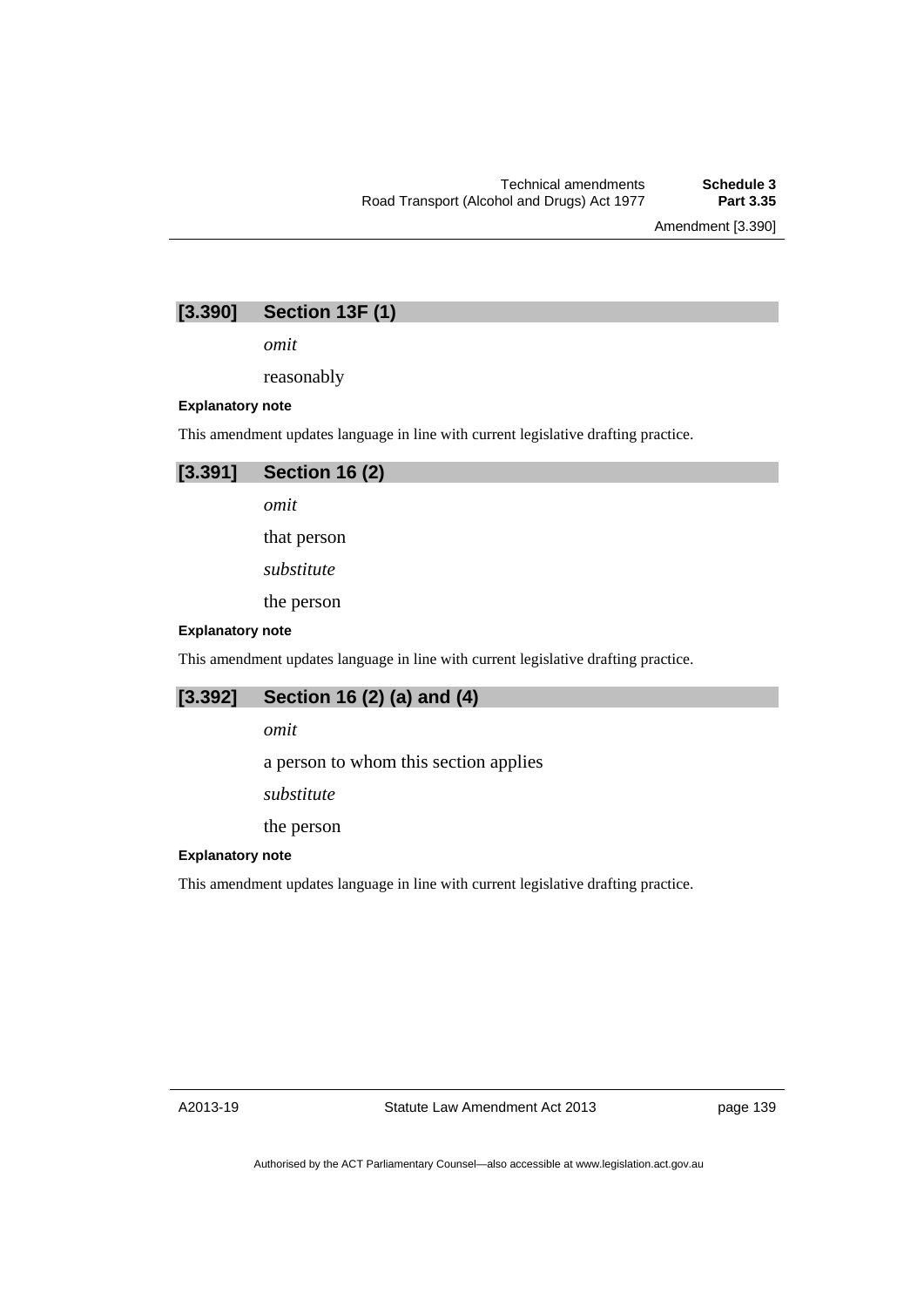# **[3.393] Section 16 (3)**

#### *omit*

For a person mentioned in subsection (1) (a), if the person is not in hospital,

#### *substitute*

If the person is not in hospital and is not otherwise in custody under this Act,

#### **Explanatory note**

This amendment removes unnecessary wording and clarifies that the subsection does not apply to people who are already in the custody of a police officer under the Act.

### **[3.394] Section 43 (3)**

#### *substitute*

- (3) Even if a notice has been given under subsection (2) and the people mentioned in the notice give evidence relating to the matters stated in the certificates, the certificates—
	- (a) are admissible in evidence; and
	- (b) are evidence of the matters stated in the certificates and of the facts on which they are based; and
	- (c) have the probative value that the court determines consistently with the other evidence before the court.

#### **Explanatory note**

This amendment updates language in line with current legislative drafting practice.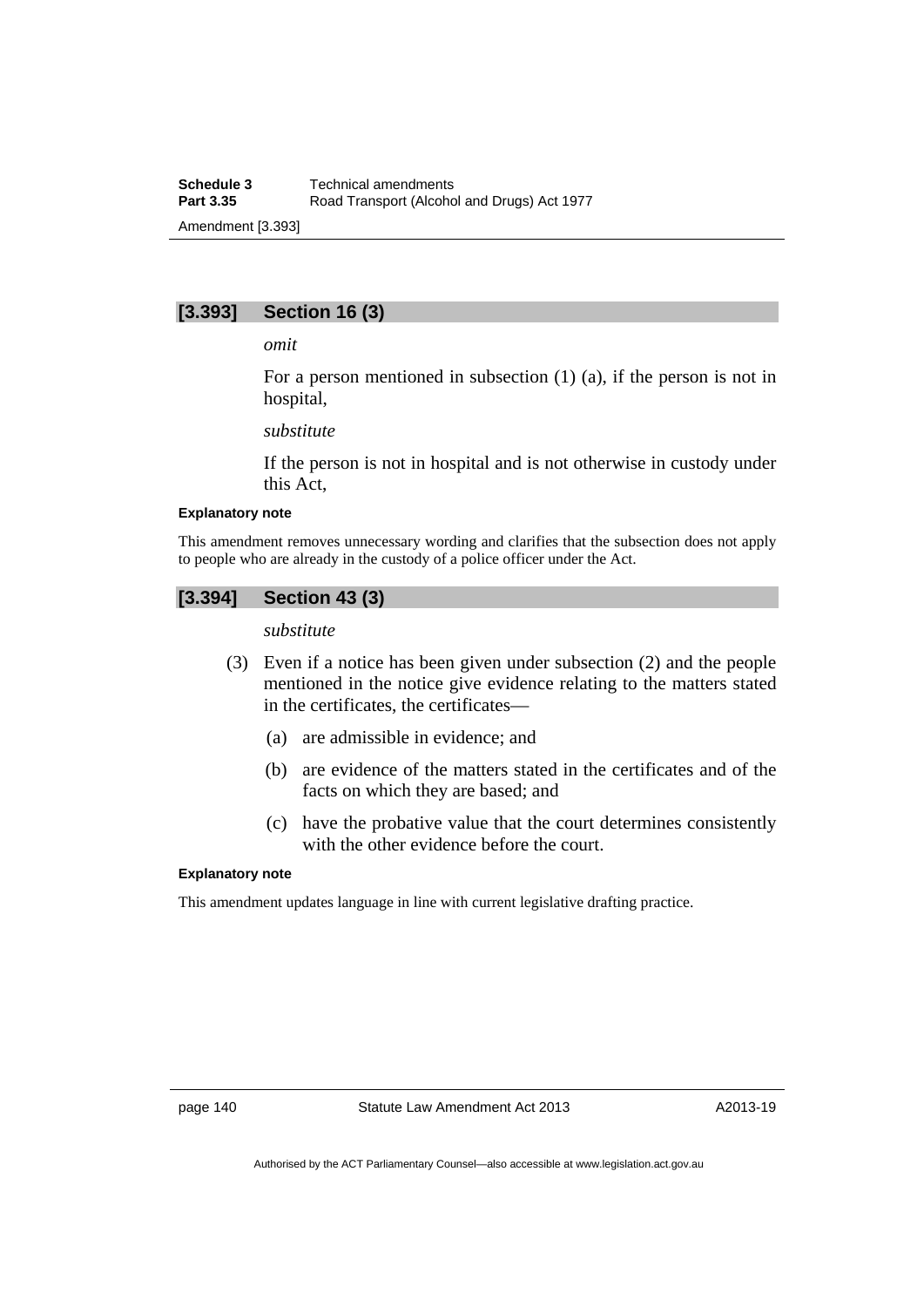Amendment [3.395]

## **[3.395] Section 45 heading**

*substitute* 

### **45 Requirement for screening test before arrest**

#### **Explanatory note**

This amendment updates the section heading to more accurately reflect the substance of the section.

| [3.396] Dictionary, note 3 |  |
|----------------------------|--|
|                            |  |
|                            |  |

*insert* 

vehicle

### **Explanatory note**

Dictionary, note 3 lists examples of terms used in the Act that are defined in the *[Road](http://www.legislation.act.gov.au/a/1999-77)  [Transport \(General\) Act 1999](http://www.legislation.act.gov.au/a/1999-77)*, dictionary. The definition is inserted in that dictionary by another amendment and applies to this Act (see *[Road Transport \(General\) Act 1999](http://www.legislation.act.gov.au/a/1999-77)*, section 8).

## **[3.397] Dictionary, definition of** *offence of culpable driving*

*omit* 

section 29 (Culpable driving)

*substitute* 

section 29 (Culpable driving of motor vehicle)

### **Explanatory note**

This amendment updates the definition to correct the cross-reference to the heading of the *[Crimes Act 1900](http://www.legislation.act.gov.au/a/1900-40),* section 29.

### **[3.398] Dictionary, definition of** *prescribed concentration*

*omit* 

means

### **Explanatory note**

This amendment omits a redundant word.

A2013-19

Statute Law Amendment Act 2013

page 141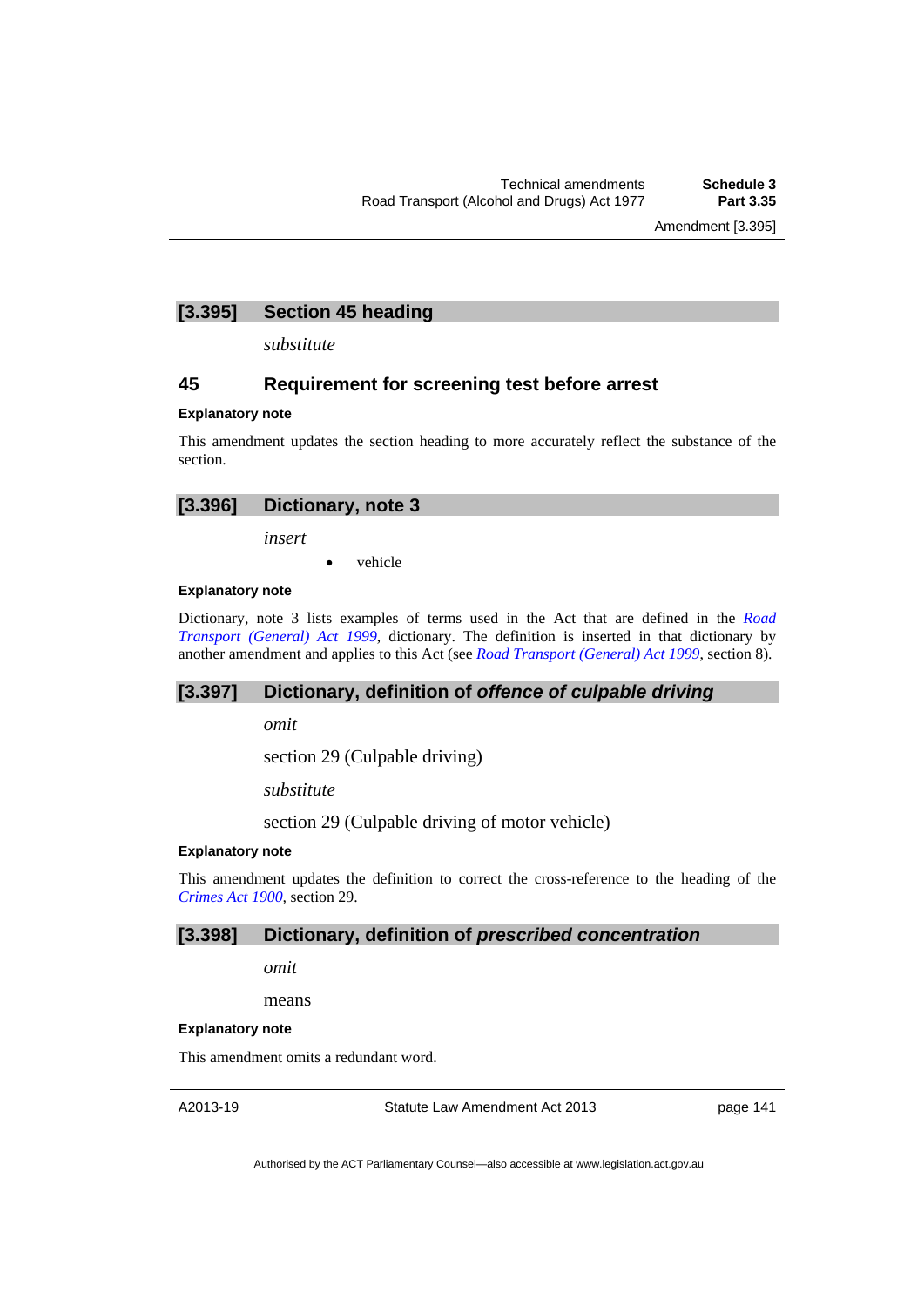### **[3.399] Dictionary, definition of** *sampling facility*

### *substitute*

*sampling facility* means a facility prescribed by regulation to which a person may be taken for the purpose of having—

- (a) a blood sample taken by a doctor or nurse for analysis under part 2 (Examination of people for alcohol or drugs); or
- (b) a medical examination under part 2.

#### **Examples––sampling facility**

- 1 a police station
- 2 a police vehicle equipped for the purpose of taking blood samples
- *Note* An example is part of the Act, is not exhaustive and may extend, but does not limit, the meaning of the provision in which it appears (see [Legislation Act,](http://www.legislation.act.gov.au/a/2001-14) s 126 and s 132).

#### **Explanatory note**

The [Act](http://www.legislation.act.gov.au/a/1977-17/default.asp), section 16 allows a police officer, in limited circumstances, to take a person to a sampling facility for the purpose of a medical examination. The current definition of a sampling facility only refers to prescribed facilities whose purpose is to allow the taking of blood samples for analysis. This amendment ensures that the definition of sampling facility includes the purpose of having a medical examination under part 2 (Examination of people for alcohol or drugs). A sampling facility will still need to be prescribed by regulation.

### **[3.400] Further amendments, mentions of** *shall*

| omit       |                 |
|------------|-----------------|
| shall      |                 |
| substitute |                 |
| must       |                 |
| in         |                 |
|            | section $13(1)$ |
|            | section 15      |

section 16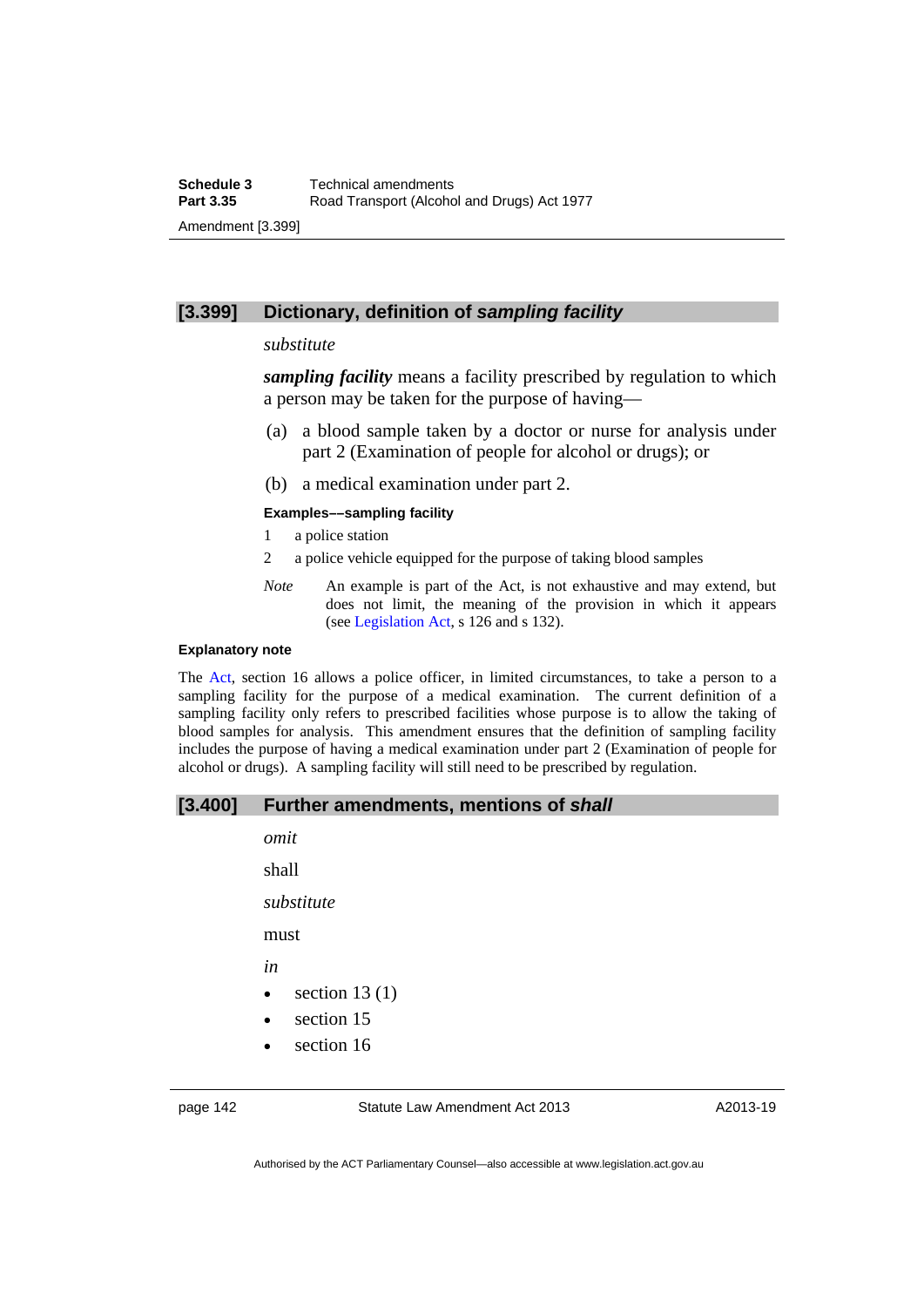Amendment [3.401]

- section 18
- $\bullet$  section 23 (2)
- section 42A (2)
- section 49

### **Explanatory note**

This amendment updates language in line with current legislative drafting practice.

# **Part 3.36 Road Transport (Driver Licensing) Act 1999**

# **[3.401] Dictionary, note 3**

*insert* 

vehicle

### **Explanatory note**

Dictionary, note 3 lists examples of terms used in the Act that are defined in the *[Road](http://www.legislation.act.gov.au/a/1999-77)  [Transport \(General\) Act 1999](http://www.legislation.act.gov.au/a/1999-77)*, dictionary. The definition is inserted in that dictionary by another amendment and applies to this Act (see *[Road Transport \(General\) Act 1999](http://www.legislation.act.gov.au/a/1999-77)*, section 8).

# **[3.402] Dictionary, definition of** *infringement notice***, paragraph (a)**

*omit* 

section 24 (Service of infringement notices generally) or 36 (Service of infringement notices on responsible people for vehicles)

*substitute*

division 3.2 (Infringement and reminder notices)

### **Explanatory note**

This amendment updates a cross-reference because of amendments made by the *[Road](http://www.legislation.act.gov.au/a/2012-16/default.asp)  [Transport \(General\) Amendment Act 2012 \(No 2\)](http://www.legislation.act.gov.au/a/2012-16/default.asp)*.

A2013-19

Statute Law Amendment Act 2013

page 143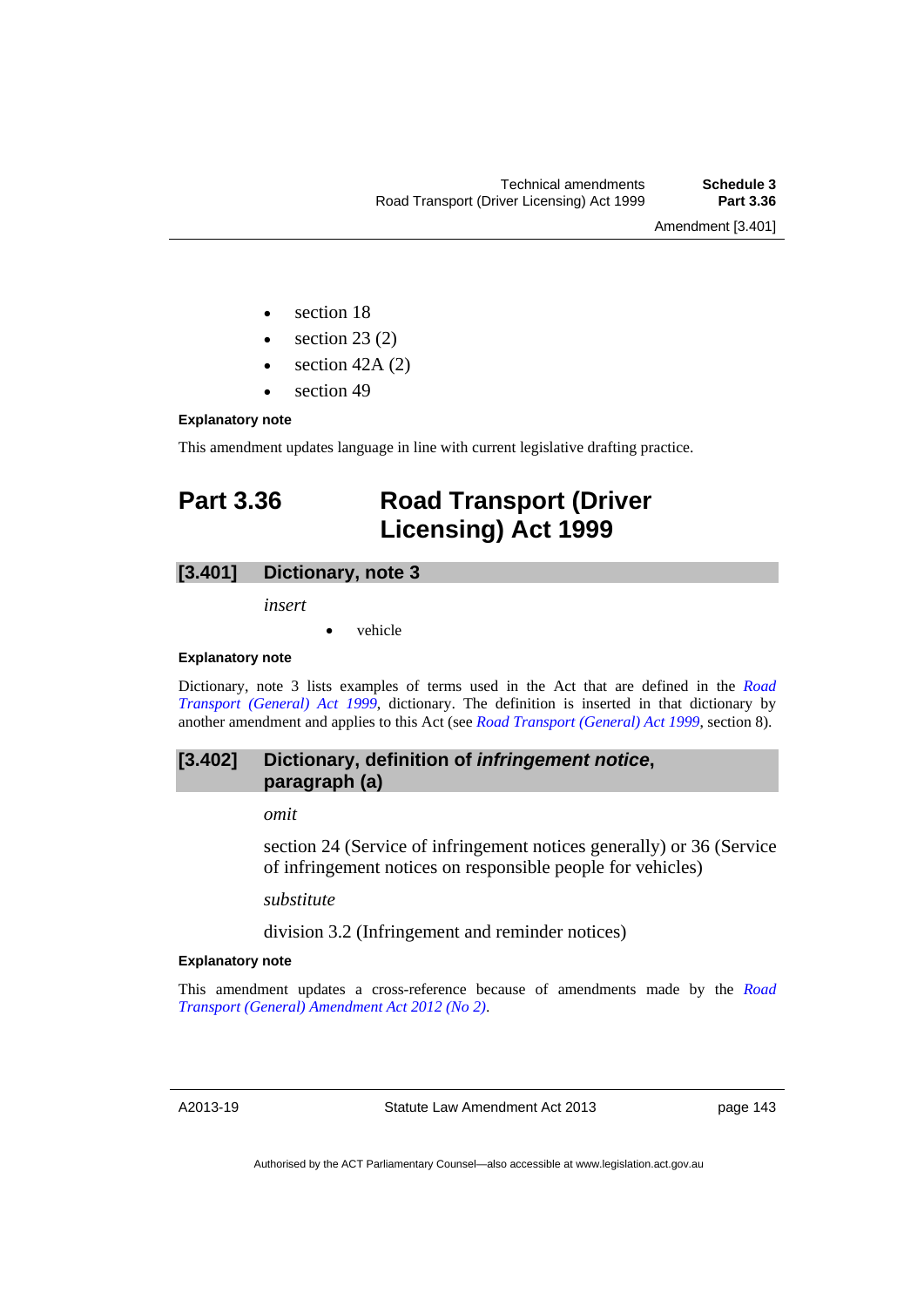**Schedule 3 Technical amendments**<br>**Part 3.37 Road Transport (Driver) Road Transport (Driver Licensing) Regulation 2000** Amendment [3.403]

### **[3.403] Dictionary, definition of** *vehicle*

*omit* 

#### **Explanatory note**

This term is defined in the *[Road Transport \(General\) Act 1999](http://www.legislation.act.gov.au/a/1999-77)*, dictionary (inserted by another amendment). That new definition applies to this Act (see *[Road Transport \(General\) Act 1999](http://www.legislation.act.gov.au/a/1999-77)*, section 8), so this definition is redundant.

# **Part 3.37 Road Transport (Driver Licensing) Regulation 2000**

# **[3.404] Section 4, note 1, first dot point**

*after* 

authority

*insert* 

card

#### **Explanatory note**

This amendment corrects a minor typographical error by inserting a missing word.

| $[3.405]$ Section 9 (4), new note |
|-----------------------------------|
|                                   |

# *insert*

*Note* An example is part of the regulation, is not exhaustive and may extend, but does not limit, the meaning of the provision in which it appears (see [Legislation Act,](http://www.legislation.act.gov.au/a/2001-14) s 126 and s 132).

#### **Explanatory note**

This amendment inserts a standard note about examples.

page 144 Statute Law Amendment Act 2013

A2013-19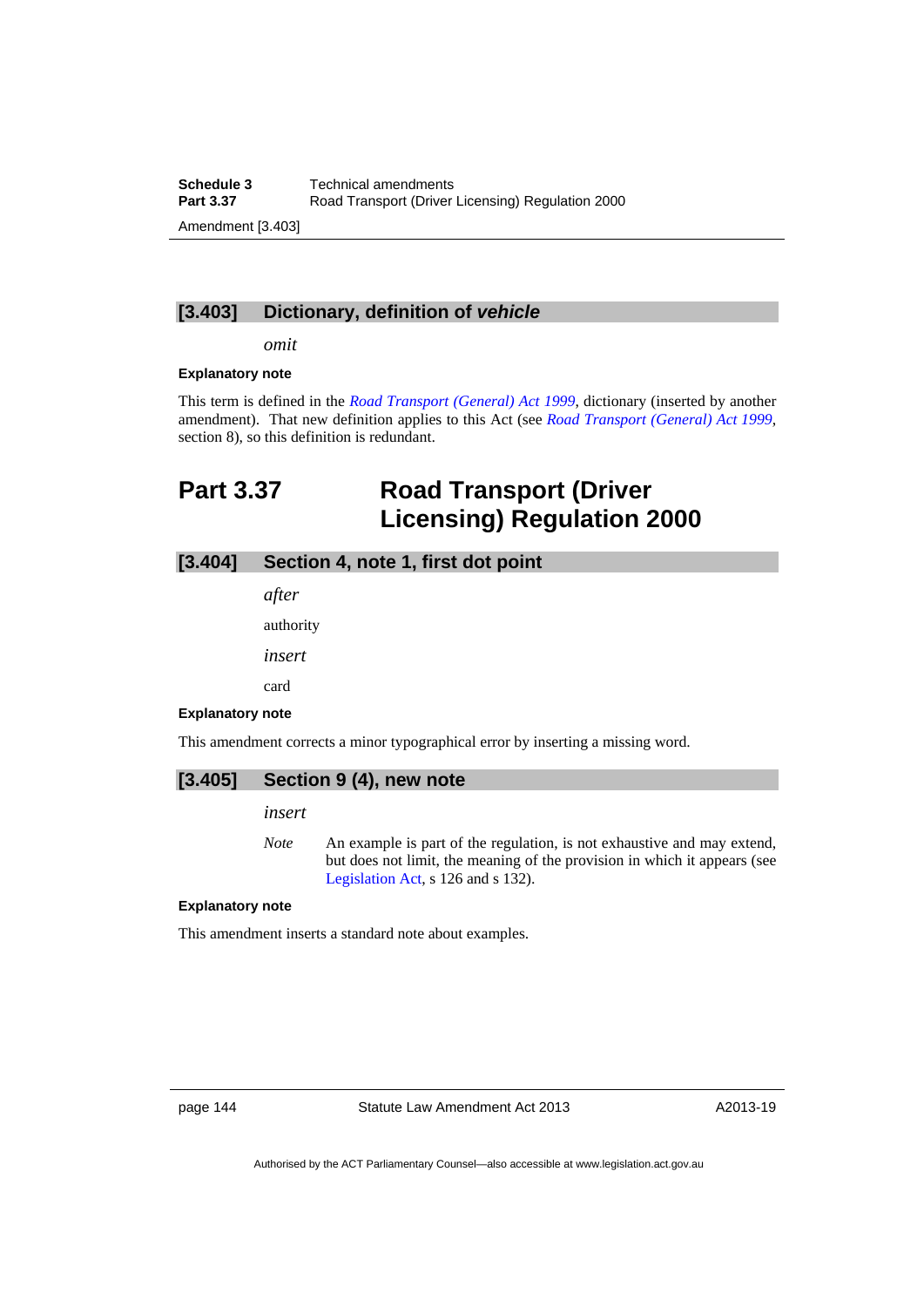Amendment [3.406]

# **[3.406] Section 14 (2) (b)**

*omit* 

all or any

*substitute* 

any

#### **Explanatory note**

This amendment updates language in line with current legislative drafting practice.

# **[3.407] Section 69 (6)**  *omit*  all or any

*substitute* 

1 or more

#### **Explanatory note**

This amendment updates language in line with current legislative drafting practice.

# **[3.408] Section 73B, definition of** *alcohol awareness course*

### *substitute*

*alcohol awareness course*—see section 73I (Alcohol awareness course—approval).

### **Explanatory note**

This amendment updates language in line with current legislative drafting practice.

page 145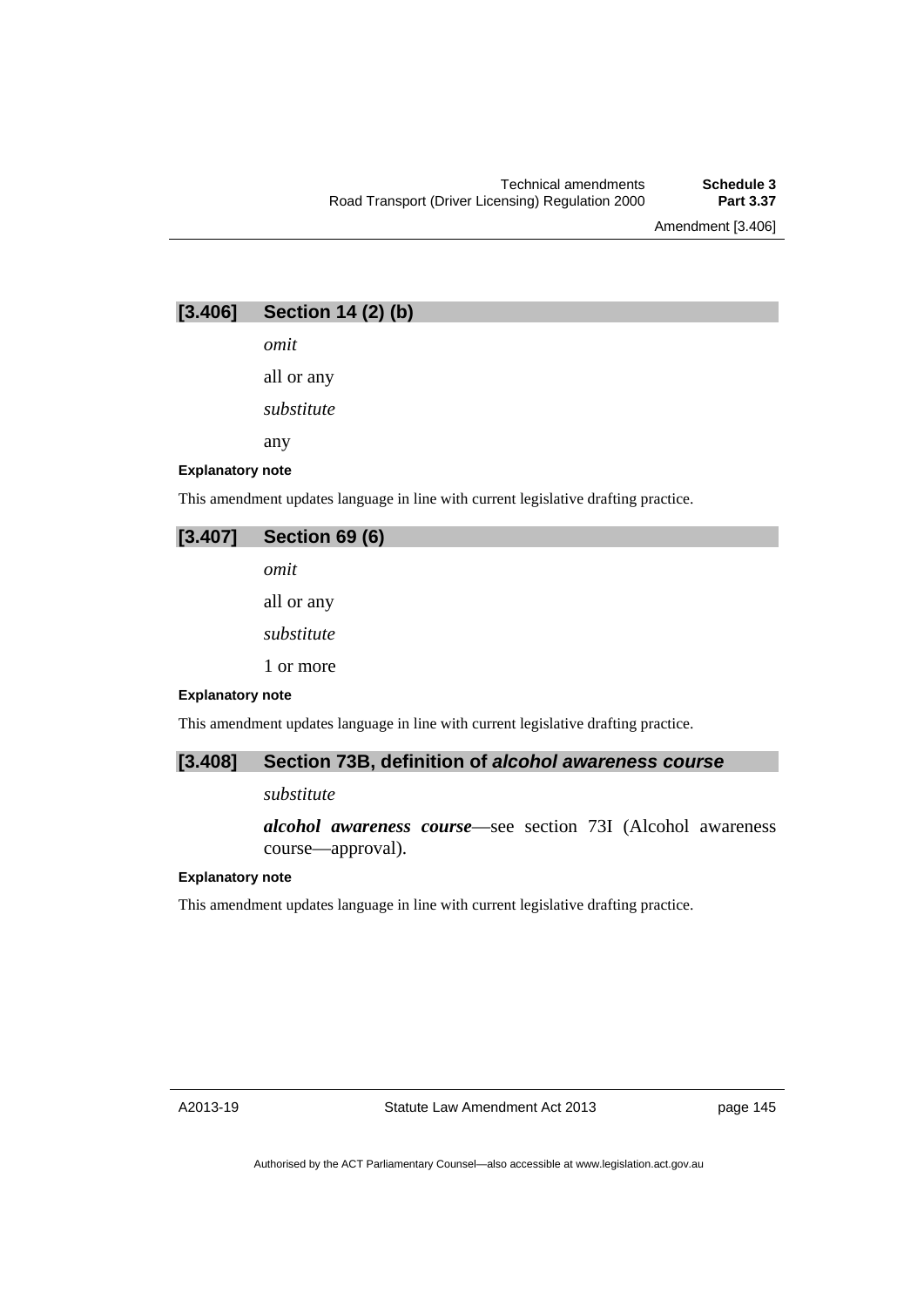# **[3.409] Section 73K, definition of** *drug awareness course*

### *substitute*

*drug awareness course*—see section 73R (Drug awareness course—approval).

### **Explanatory note**

This amendment updates language in line with current legislative drafting practice.

| [3.410]                 | <b>Section 78 (2)</b>                                                               |
|-------------------------|-------------------------------------------------------------------------------------|
|                         | omit                                                                                |
|                         | all or any                                                                          |
|                         | substitute                                                                          |
|                         | 1 or more                                                                           |
| <b>Explanatory note</b> |                                                                                     |
|                         | This amendment updates language in line with current legislative drafting practice. |
| <b>FA 4445</b>          | <b>A. 400 /41</b>                                                                   |

| [3.411]                 | <b>Section 120 (1)</b>                                                              |
|-------------------------|-------------------------------------------------------------------------------------|
|                         | omit                                                                                |
|                         | all or any                                                                          |
|                         | substitute                                                                          |
|                         | 1 or more                                                                           |
| <b>Explanatory note</b> |                                                                                     |
|                         | This amendment updates language in line with current legislative drafting practice. |

page 146 Statute Law Amendment Act 2013

A2013-19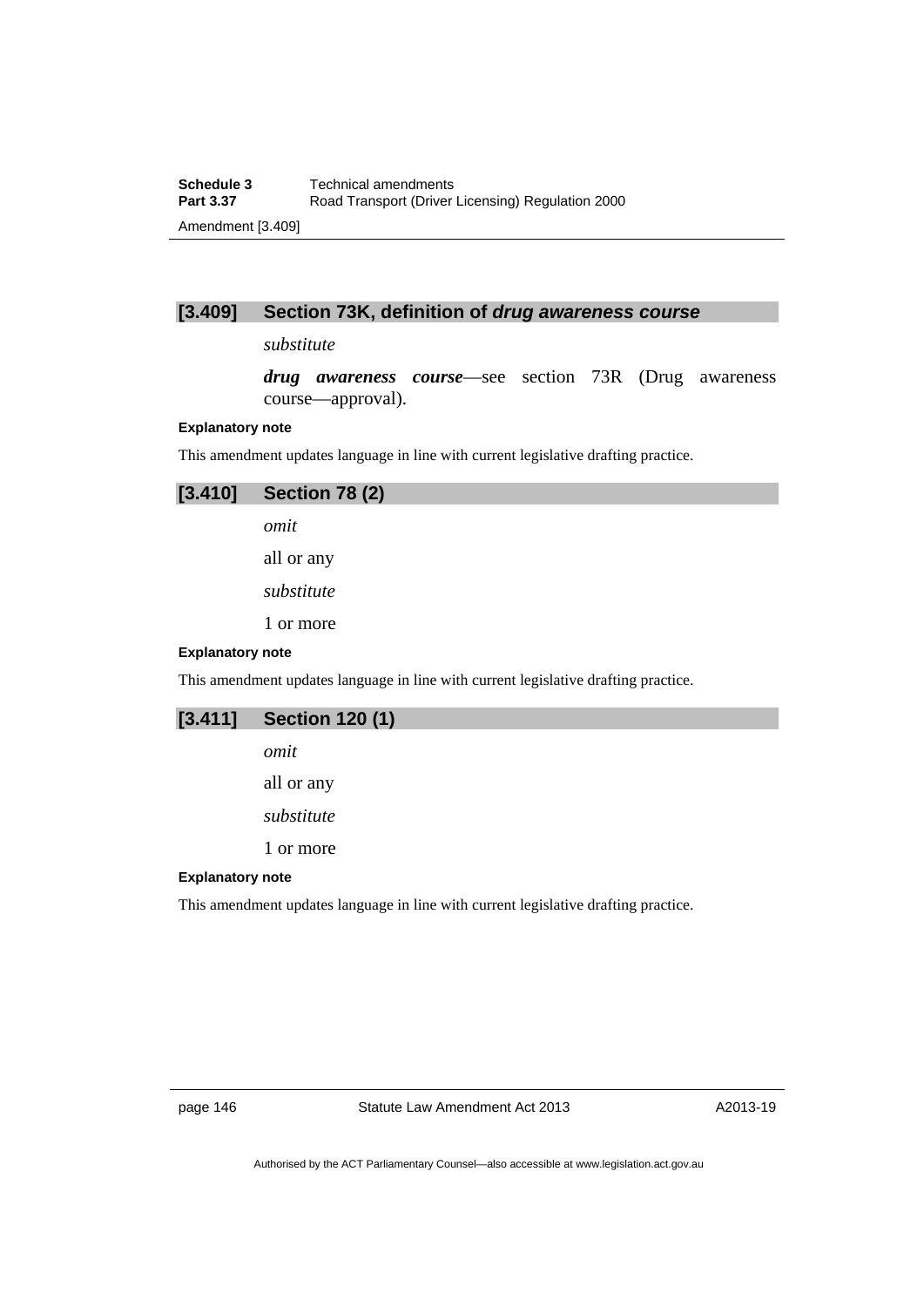Amendment [3.412]

# **[3.412] Section 138 (b)**

*omit* 

all or any

*substitute* 

any

#### **Explanatory note**

This amendment updates language in line with current legislative drafting practice.

### **[3.413] Section 142**

*omit* 

#### **Explanatory note**

This section extends the definition of *vehicle* in the Act. That definition has been omitted by another amendment so this definition is redundant.

# **[3.414] Dictionary, note 3**

*omit* 

vehicle

#### **Explanatory note**

Dictionary, note 3 lists examples of terms used in the regulation that are defined in the *[Road](http://www.legislation.act.gov.au/a/1999-78)  [Transport \(Driver Licensing\) Act 1999](http://www.legislation.act.gov.au/a/1999-78)*, dictionary. The definition is omitted from that dictionary by another amendment so this entry is redundant.

### **[3.415] Dictionary, note 4**

*insert* 

vehicle

#### **Explanatory note**

Dictionary, note 4 lists examples of terms used in the regulation that are defined in the *[Road](http://www.legislation.act.gov.au/a/1999-77)  [Transport \(General\) Act 1999](http://www.legislation.act.gov.au/a/1999-77)*, dictionary. The definition is inserted in that dictionary by another amendment and applies to this regulation (see *[Road Transport \(General\) Act 1999](http://www.legislation.act.gov.au/a/1999-77)*, section 8).

A2013-19

Statute Law Amendment Act 2013

page 147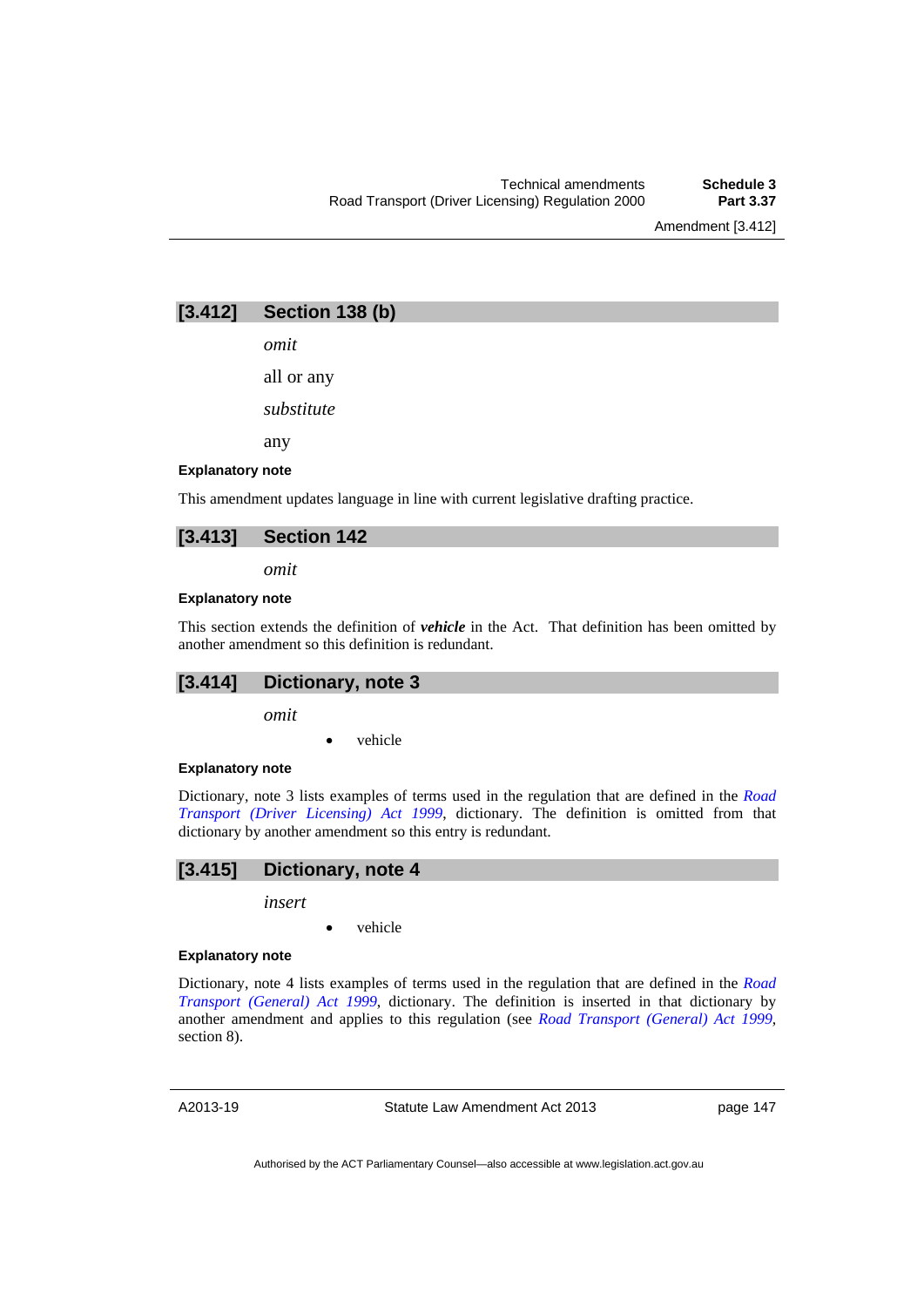# **[3.416] Dictionary, definition of** *GVM*

*omit* 

*[Road Transport \(Vehicle Registration\) Regulation 2000](http://www.legislation.act.gov.au/sl/2000-12)*

*substitute*

*[Road Transport \(Vehicle Registration\) Act 1999](http://www.legislation.act.gov.au/a/1999-81)*

#### **Explanatory note**

This amendment updates a definition in line with current legislative drafting practice.

### **[3.417] Dictionary, definition of** *international visitor*

*omit* 

### **Explanatory note**

This amendment omits a redundant definition.

## **[3.418] Dictionary, definition of** *private hire car*

*omit* 

### **Explanatory note**

This amendment omits a redundant definition.

# **Part 3.38 Road Transport (General) Act 1999**

### **[3.419] Dictionary, new definitions**

## *insert*

*alcohol awareness course*—see the *[Road Transport \(Driver](http://www.legislation.act.gov.au/sl/2000-14)  [Licensing\) Regulation 2000](http://www.legislation.act.gov.au/sl/2000-14)*, section 73I.

page 148 Statute Law Amendment Act 2013

A2013-19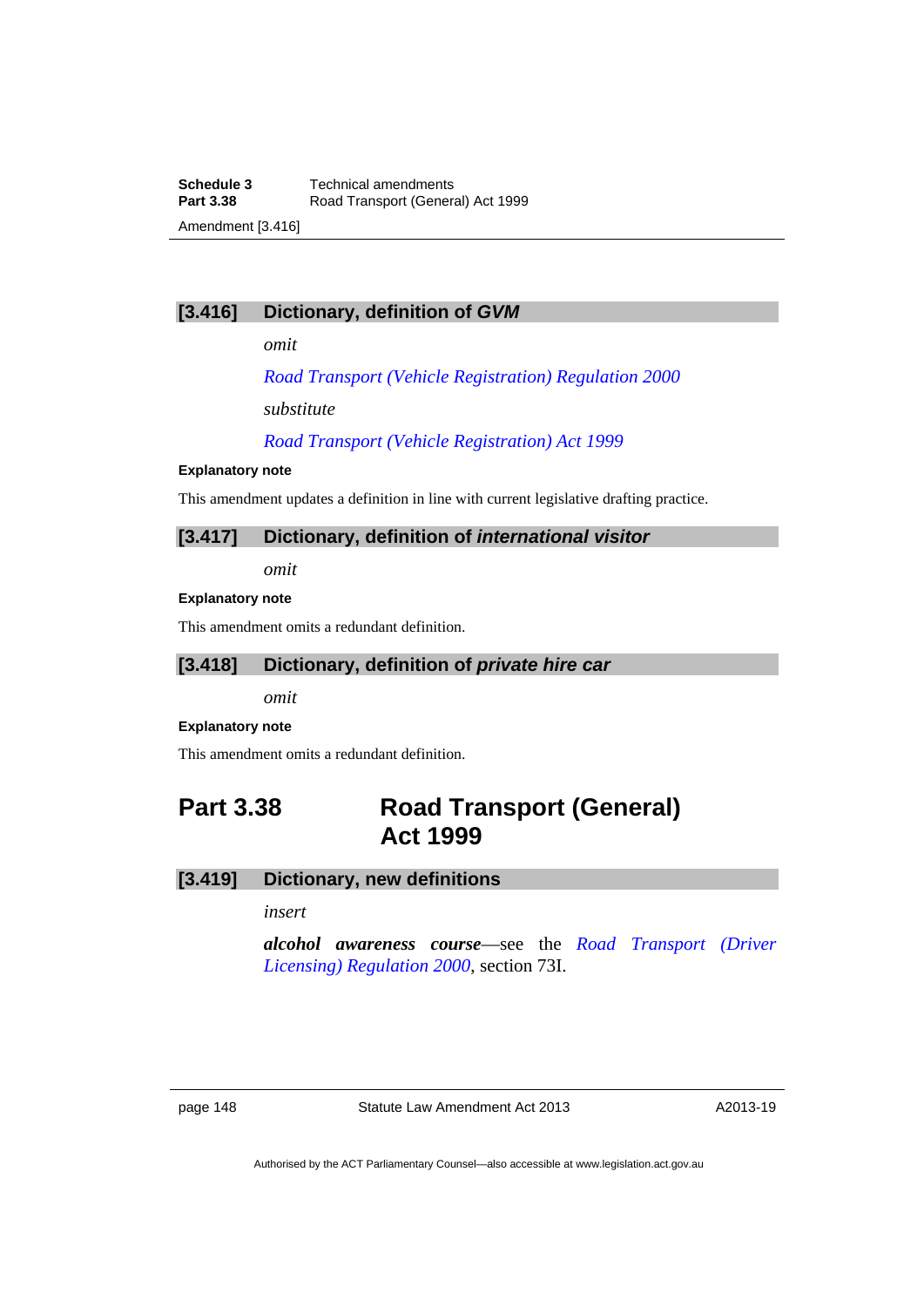### *drug awareness course*—see the *[Road Transport \(Driver Licensing\)](http://www.legislation.act.gov.au/sl/2000-14)  [Regulation 2000](http://www.legislation.act.gov.au/sl/2000-14)*, section 73R.

#### **Explanatory note**

This amendment inserts new signpost definitions of *alcohol awareness course* and *drug awareness course* into the Act, dictionary. The Act, dictionary contains commonly-used terms in the road transport legislation. Including a definition of the term in the Act will assist legislation users, as it is used in other road transport legislation.

### **[3.420] Dictionary, new definition of** *tracked vehicle*

#### *insert*

*tracked vehicle* means a vehicle that moves on wheels inside endless tracks.

### **Example—tracked vehicle**

bulldozer

*Note* An example is part of the Act, is not exhaustive and may extend, but does not limit, the meaning of the provision in which it appears (see [Legislation Act,](http://www.legislation.act.gov.au/a/2001-14) s 126 and s 132).

#### **Explanatory note**

This amendment relocates a definition of a term used in the new definition of *vehicle* from the *[Road Transport \(General\) Regulation 2000](http://www.legislation.act.gov.au/sl/2000-13)*, section 32. The definition of *vehicle* is replaced by the new definition in another amendment.

### **[3.421] Dictionary, definition of** *vehicle*

*substitute* 

*vehicle* means—

 (a) any vehicle, including a tracked vehicle, other than a vehicle that is used exclusively on railways or tramways; or

page 149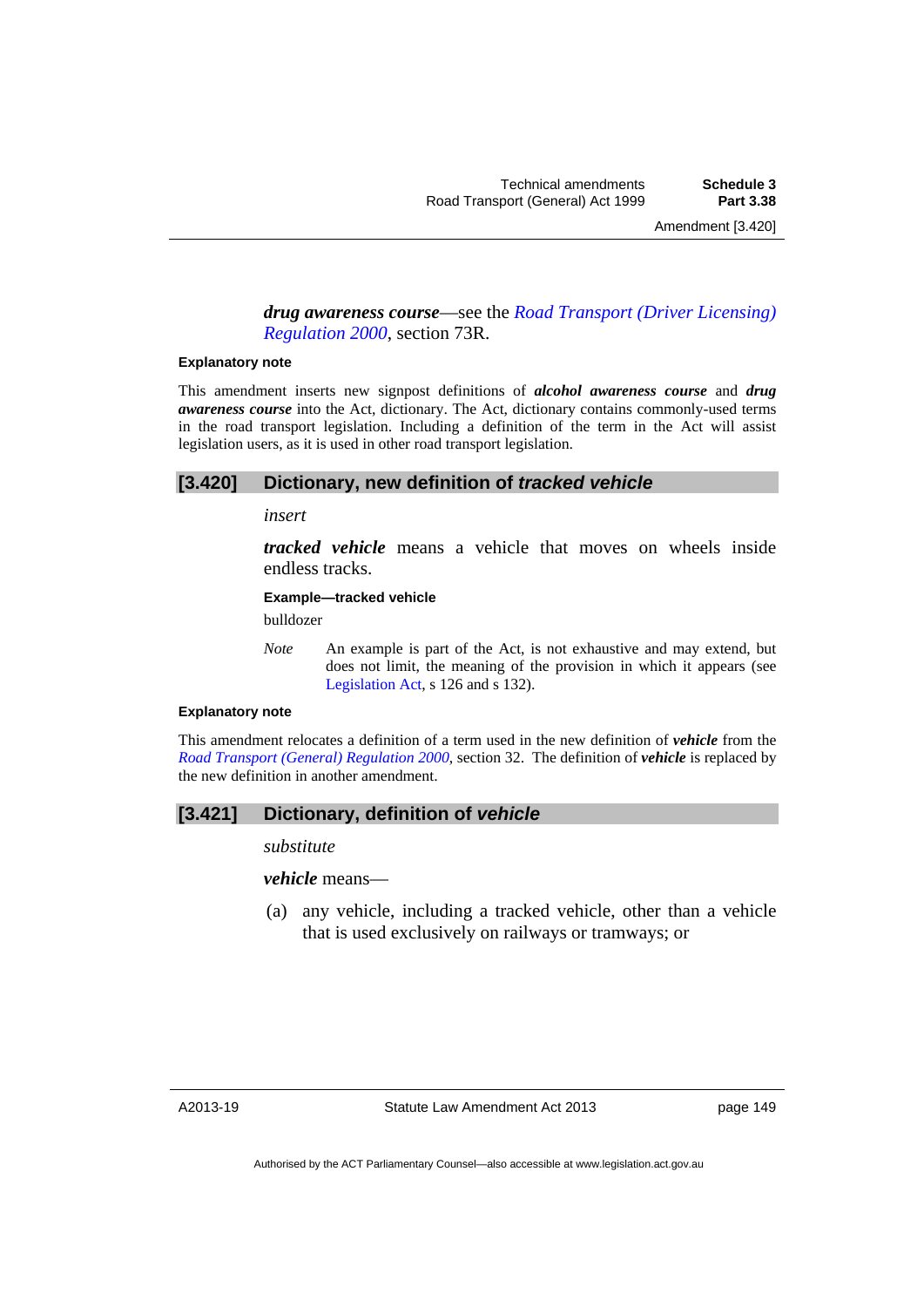(b) anything else prescribed as a vehicle by regulation.

#### **Explanatory note**

This amendment remakes the definition to include the substance of the *[Road Transport](http://www.legislation.act.gov.au/sl/2000-13)  [\(General\) Regulation 2000](http://www.legislation.act.gov.au/sl/2000-13)*, section 32 which prescribed that the definition of *vehicle* includes a tracked vehicle that is not used exclusively on a railway or tramway. Section 32 is omitted by another amendment.

# **Part 3.39 Road Transport (General) Regulation 2000**

### **[3.422] Section 32**

*omit* 

#### **Explanatory note**

This amendment omits the section as a consequence of the substance of the provision being incorporated into the definition of *vehicle* in the *[Road Transport \(General\) Act 1999](http://www.legislation.act.gov.au/a/1999-77)*, dictionary, by another amendment.

### **[3.423] Dictionary, note 3**

*insert* 

- alcohol awareness course
- drug awareness course
- vehicle

### **Explanatory note**

Dictionary, note 3 lists examples of terms used in the Act that are defined in the *[Road](http://www.legislation.act.gov.au/a/1999-77)  [Transport \(General\) Act 1999](http://www.legislation.act.gov.au/a/1999-77)*, dictionary. Under the *[Road Transport \(General\) Act 1999](http://www.legislation.act.gov.au/a/1999-77)*, section 8, a definition of a word or expression defined in an Act included in the road transport legislation applies to each use of the word or expression unless the contrary intention appears. This amendment inserts terms that are used in the Act and defined in the *[Road Transport](http://www.legislation.act.gov.au/a/1999-77)  [\(General\) Act 1999](http://www.legislation.act.gov.au/a/1999-77)*, dictionary.

page 150 Statute Law Amendment Act 2013

A2013-19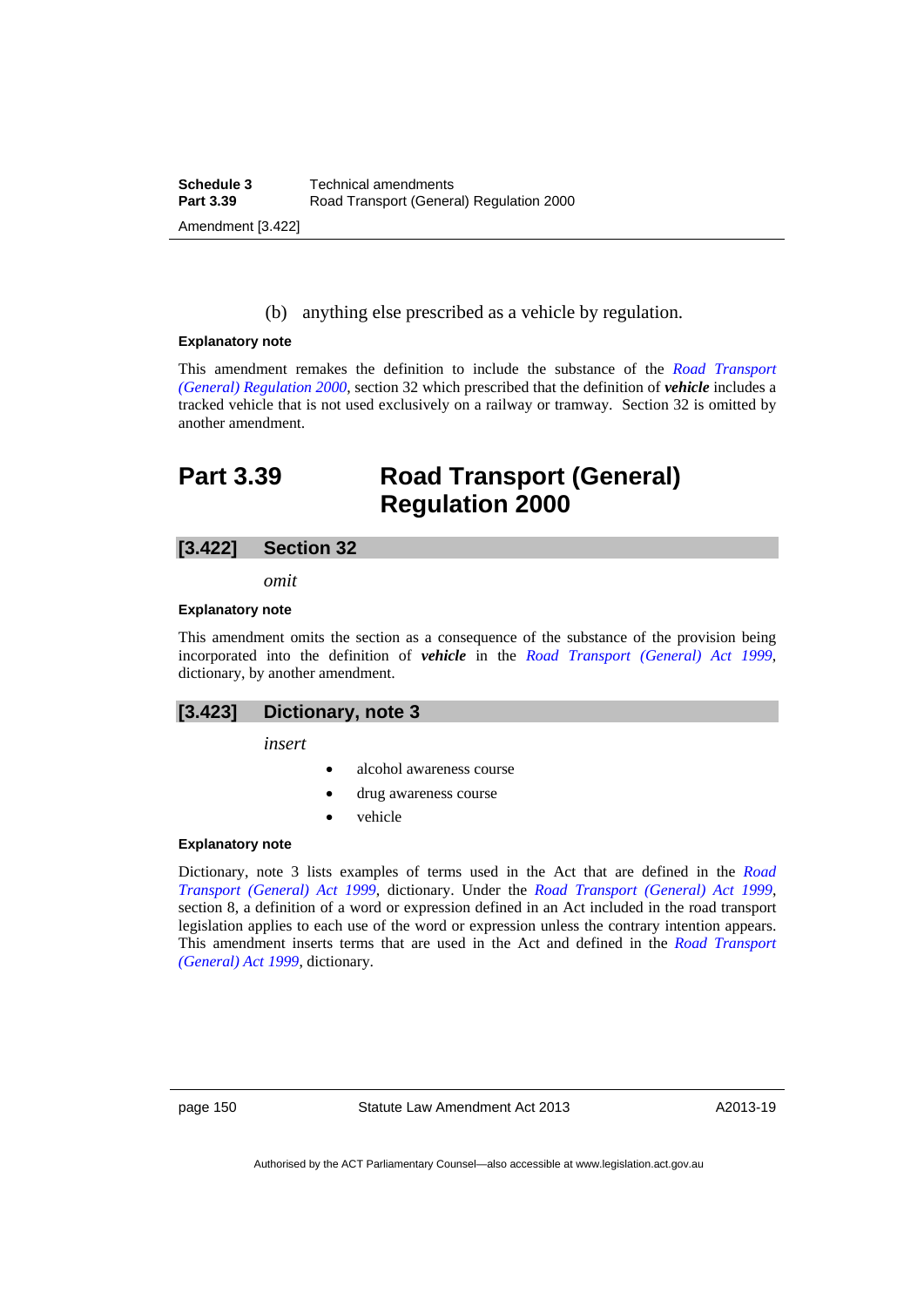Amendment [3.424]

# **Part 3.40 Road Transport (Mass, Dimensions and Loading) Act 2009**

### **[3.424] Dictionary, note 3**

*insert* 

vehicle

### **Explanatory note**

Dictionary, note 3 lists examples of terms used in the Act that are defined in the *[Road](http://www.legislation.act.gov.au/a/1999-77)  [Transport \(General\) Act 1999](http://www.legislation.act.gov.au/a/1999-77)*, dictionary. Under the *[Road Transport \(General\) Act 1999](http://www.legislation.act.gov.au/a/1999-77)*, section 8, a definition of a word or expression defined in an Act included in the road transport legislation applies to each use of the word or expression unless the contrary intention appears. This amendment inserts a term that is used in the Act and defined in the *[Road Transport](http://www.legislation.act.gov.au/a/1999-77)  [\(General\) Act 1999](http://www.legislation.act.gov.au/a/1999-77)*, dictionary. The definition of *vehicle* is omitted from the dictionary by another amendment.

## **[3.425] Dictionary, definition of** *vehicle*

*omit* 

#### **Explanatory note**

This amendment omits an unnecessary definition. The *[Road Transport \(General\) Act 1999](http://www.legislation.act.gov.au/a/1999-77)*, section 8 provides that if a word or expression is defined in an Act (but not a regulation or another publication) included in the road transport legislation, the definition applies to each use of the word or expression in other road transport legislation unless the contrary intention appears. The definition of *vehicle* in the Act, dictionary is effectively the same as the definition of *vehicle* in the *[Road Transport \(General\) Act 1999](http://www.legislation.act.gov.au/a/1999-77)*, dictionary that is being remade by another amendment.

A2013-19

Statute Law Amendment Act 2013

page 151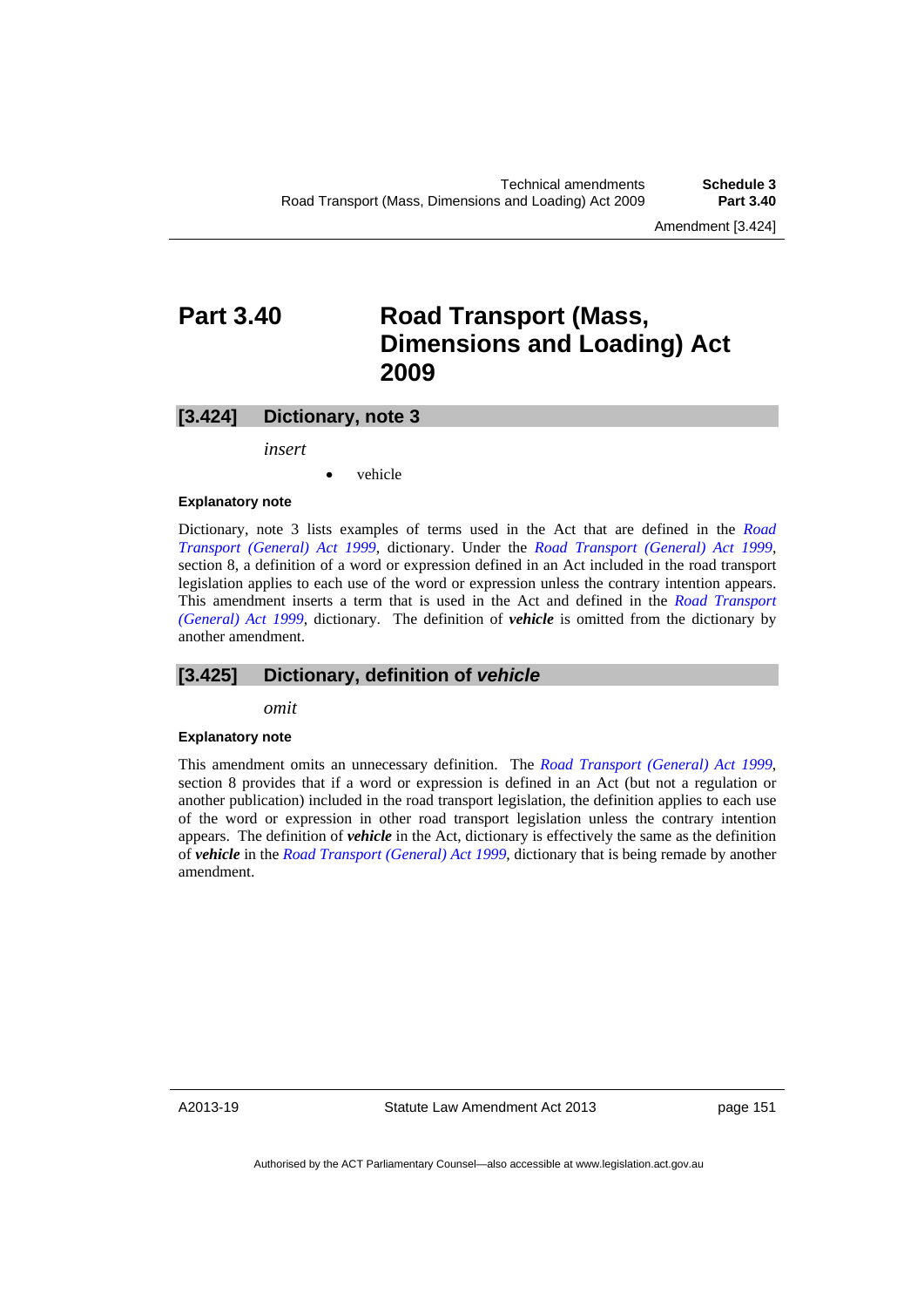# **Part 3.41 Road Transport (Mass, Dimensions and Loading) Regulation 2010**

### **[3.426] Section 68A**

*omit* 

#### **Explanatory note**

This amendment omits the section as a consequence of the substance of the provision being incorporated into the definition of *vehicle* in the *[Road Transport \(General\) Act 1999](http://www.legislation.act.gov.au/a/1999-77)*, dictionary, by another amendment.

### **[3.427] Dictionary, new note**

*insert* 

- *Note 4* The *[Road Transport \(General\) Act 1999](http://www.legislation.act.gov.au/a/1999-77)*, dictionary contains definitions relevant to this regulation. For example, the following terms are defined in the *[Road Transport \(General\) Act 1999](http://www.legislation.act.gov.au/a/1999-77/default.asp)*, dictionary:
	- combination
	- motor vehicle
	- National Transport Commission
	- road transport authority (or authority) (see s 16)
	- use (in relation to a vehicle)
	- vehicle.

### **Explanatory note**

This amendment inserts a new note in the regulation, dictionary to assist users in interpreting the regulation and other road transport legislation. The new note lists examples of terms used in the regulation and defined in the *[Road Transport \(General\) Act 1999](http://www.legislation.act.gov.au/a/1999-77)*, dictionary.

**[3.428] Dictionary, definition of** *National Transport Commission* 

### *omit*

#### **Explanatory note**

This amendment omits a redundant definition.

page 152 Statute Law Amendment Act 2013

A2013-19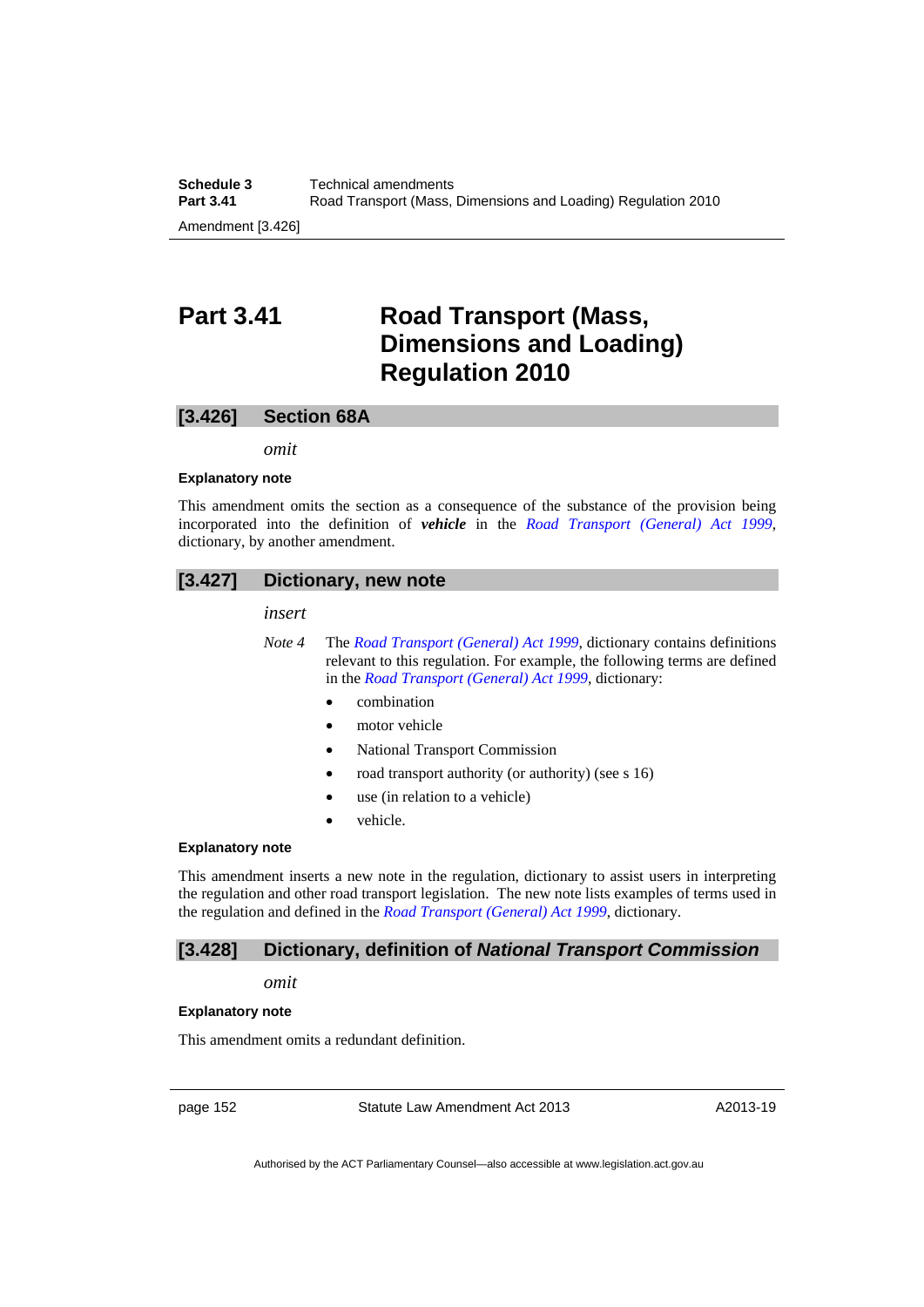# **Part 3.42 Road Transport (Public Passenger Services) Act 2001**

### **[3.429] Dictionary, note 3**

*insert* 

vehicle

#### **Explanatory note**

Dictionary, note 3 lists examples of terms used in the Act that are defined in the *[Road](http://www.legislation.act.gov.au/a/1999-77)  [Transport \(General\) Act 1999](http://www.legislation.act.gov.au/a/1999-77)*, dictionary. Under the *[Road Transport \(General\) Act 1999](http://www.legislation.act.gov.au/a/1999-77)*, section 8, a definition of a word or expression defined in an Act included in the road transport legislation applies to each use of the word or expression unless the contrary intention appears. This amendment inserts a term that is used in the Act and defined in the *[Road Transport](http://www.legislation.act.gov.au/a/1999-77)  [\(General\) Act 1999](http://www.legislation.act.gov.au/a/1999-77)*, dictionary. The definition of *vehicle* is omitted from the dictionary by another amendment.

### **[3.430] Dictionary, definition of** *vehicle*

*omit* 

#### **Explanatory note**

This amendment omits an unnecessary definition. The *[Road Transport \(General\) Act 1999](http://www.legislation.act.gov.au/a/1999-77)*, section 8 provides that if a word or expression is defined in an Act (but not a regulation or another publication) included in the road transport legislation, the definition applies to each use of the word or expression in other road transport legislation unless the contrary intention appears. The definition of *vehicle* in the Act, dictionary is effectively the same as the definition of *vehicle* in the *[Road Transport \(General\) Act 1999](http://www.legislation.act.gov.au/a/1999-77)*, dictionary that is being remade by another amendment.

A2013-19

Statute Law Amendment Act 2013

page 153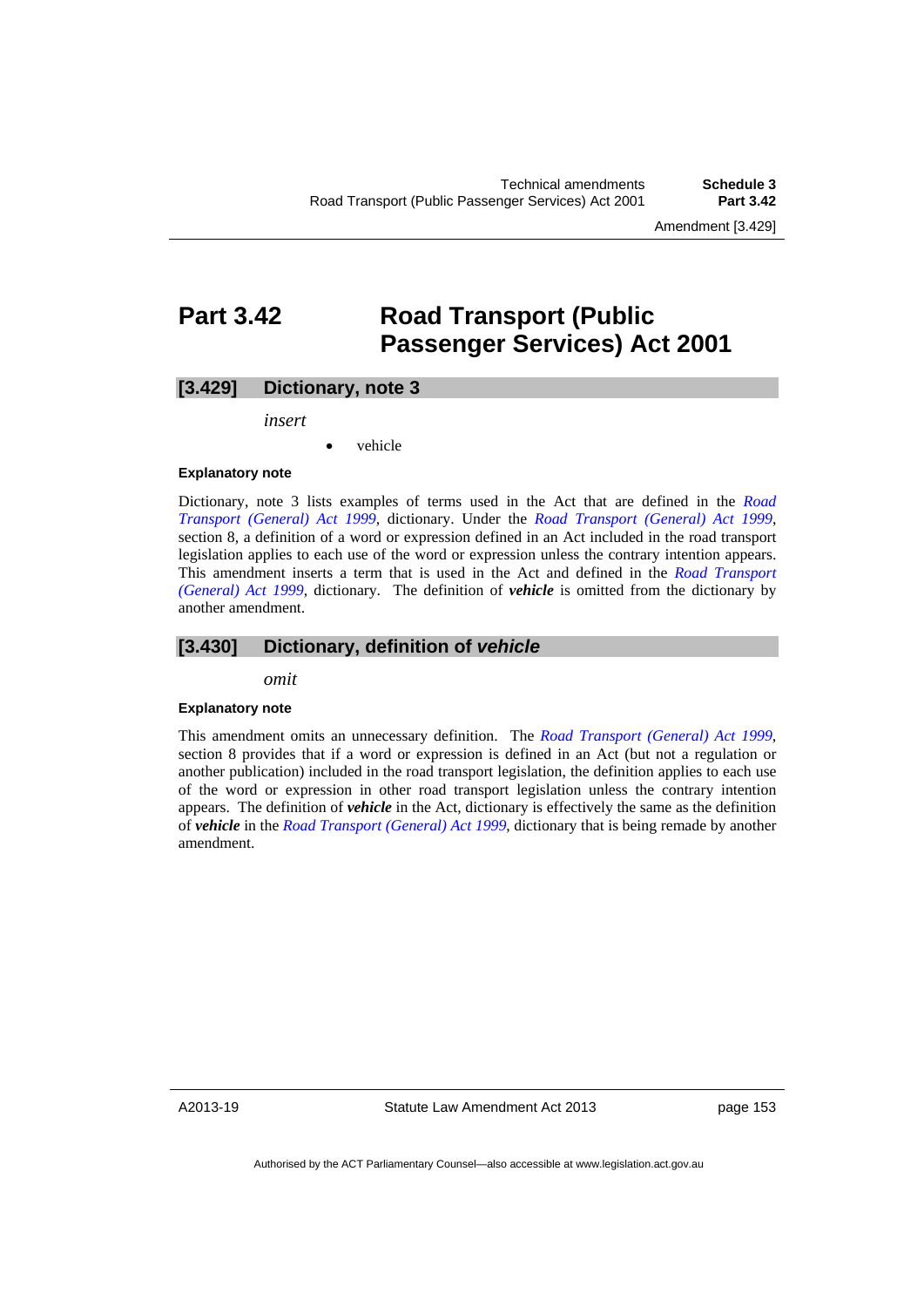# **Part 3.43 Road Transport (Public Passenger Services) Regulation 2002**

# **[3.431] Section 7 (6), definition of** *infringement notice***, paragraph (a)**

## *omit*

section 24 (Service of infringement notices generally) or section 36 (Service of infringement notices on responsible persons for vehicles)

### *substitute*

division 3.2 (Infringement and reminder notices)

### **Explanatory note**

This amendment updates a cross-reference because of amendments made by the *[Road](http://www.legislation.act.gov.au/a/2012-16/default.asp)  [Transport \(General\) Amendment Act 2012 \(No 2\)](http://www.legislation.act.gov.au/a/2012-16/default.asp)*.

### **[3.432] Chapter 10**

*omit* 

### **Explanatory note**

Chapter 10 comprises section 327 only, the purpose of which is to extend the definition of *vehicle* for the purposes of the definition of that term in the *[Road Transport \(Public Passenger](http://www.legislation.act.gov.au/a/2001-62/default.asp)  [Services\) Act 2001](http://www.legislation.act.gov.au/a/2001-62/default.asp)*. Other amendments omit the definition of *vehicle* from that Act, and revise the definition of *vehicle* in the *[Road Transport \(General\) Act 1999](http://www.legislation.act.gov.au/a/1999-77)* to include the substance of section 327. This amendment omits chapter 10 as a consequence of those amendments.

page 154 Statute Law Amendment Act 2013

A2013-19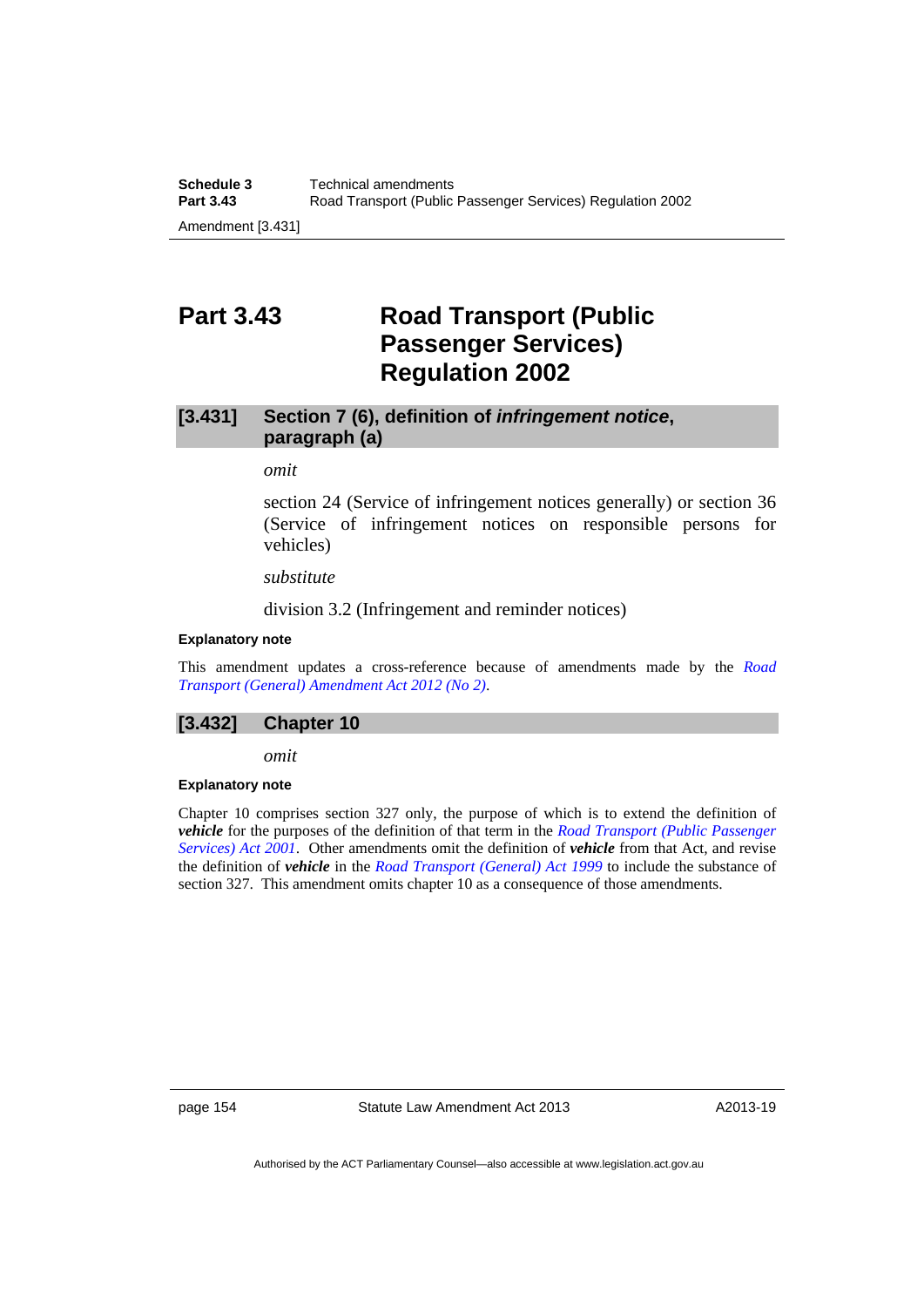Amendment [3.433]

### **[3.433] Dictionary, note 4**

*insert* 

vehicle

### **Explanatory note**

Dictionary, note 4 lists examples of terms used in the regulation that are defined in the *[Road](http://www.legislation.act.gov.au/a/1999-77)  [Transport \(General\) Act 1999](http://www.legislation.act.gov.au/a/1999-77)*, dictionary. Under the *[Road Transport \(General\) Act 1999](http://www.legislation.act.gov.au/a/1999-77)*, section 8, a definition of a word or expression defined in an Act included in the road transport legislation applies to each use of the word or expression unless the contrary intention appears. This amendment inserts a term that is used in the regulation and defined in the *[Road Transport](http://www.legislation.act.gov.au/a/1999-77)  [\(General\) Act 1999](http://www.legislation.act.gov.au/a/1999-77)*, dictionary.

### **[3.434] Further amendments, new note**

*insert* 

- *Note* An example is part of the regulation, is not exhaustive and may extend, but does not limit, the meaning of the provision in which it appears (see [Legislation Act,](http://www.legislation.act.gov.au/a/2001-14) s 126 and s 132).
- *in*
- $\bullet$  section 50 (2)
- $\bullet$  section 68 (2)
- $\bullet$  section 72 (2) (d)
- $\bullet$  section 132 $(2)$
- section 145
- $\bullet$  section 156 (2)
- $\bullet$  section 158 (2)
- section 159

#### **Explanatory note**

This amendment inserts a standard note about examples into each provision mentioned in the amendment.

page 155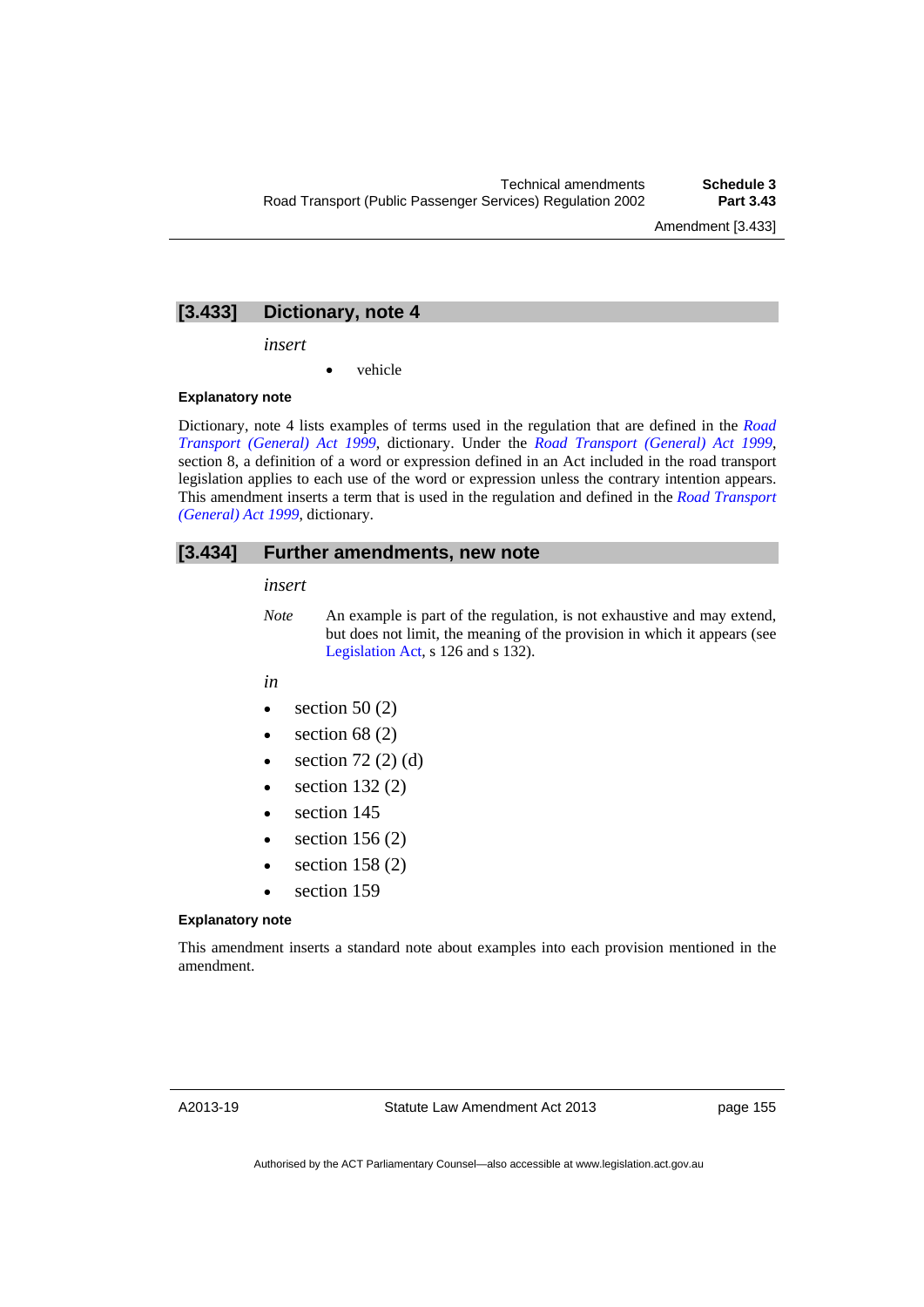# **Part 3.44 Road Transport (Safety and Traffic Management) Act 1999**

# **[3.435] Section 27 (1) (b)**

### *substitute*

 (b) a person nominated in an illegal user declaration, known user declaration or sold vehicle declaration under the *[Road](http://www.legislation.act.gov.au/a/1999-77)  [Transport \(General\) Act 1999](http://www.legislation.act.gov.au/a/1999-77)*, division 3.2 (Infringement and reminder notices) by the responsible person for a vehicle shown in an image taken by a traffic offence detection device.

### **Explanatory note**

This amendment updates a cross-reference because of amendments made by the *[Road](http://www.legislation.act.gov.au/a/2012-16/default.asp)  [Transport \(General\) Amendment Act 2012 \(No 2\)](http://www.legislation.act.gov.au/a/2012-16/default.asp)*.

# **[3.436] Dictionary, note 2**

*insert* 

found guilty

### **Explanatory note**

Dictionary, note 2 lists examples of terms used in the Act that are defined in the [Legislation](http://www.legislation.act.gov.au/a/2001-14)  [Act,](http://www.legislation.act.gov.au/a/2001-14) dictionary, part 1. This amendment inserts a term that is mentioned in the Act and defined in the [Legislation Act](http://www.legislation.act.gov.au/a/2001-14), dictionary, part 1.

page 156 Statute Law Amendment Act 2013

A2013-19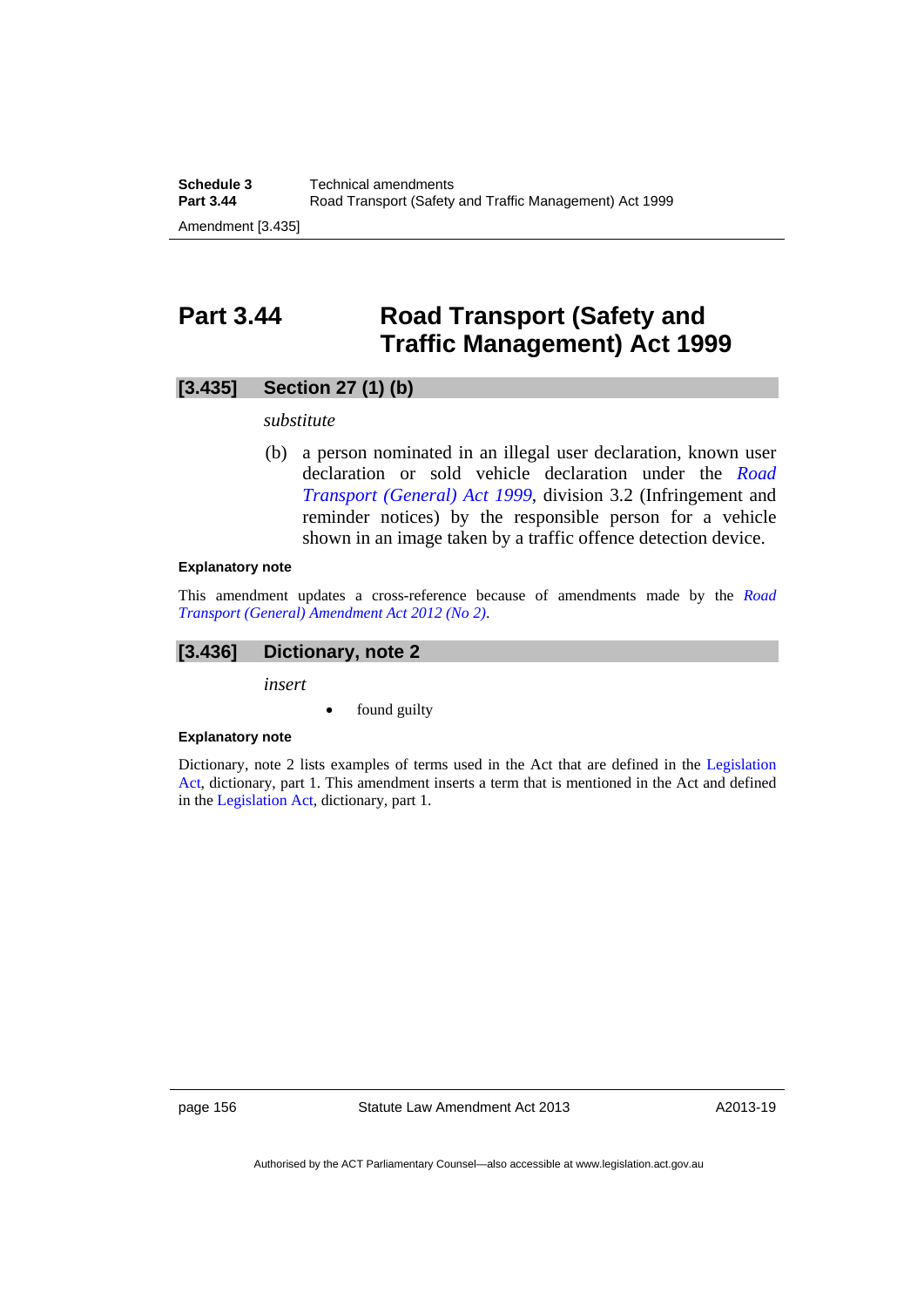## **[3.437] Dictionary, note 3**

*insert* 

- illegal user declaration
- known user declaration
- sold vehicle declaration
- vehicle

#### **Explanatory note**

Dictionary, note 3 lists examples of terms used in the Act that are defined in the *[Road](http://www.legislation.act.gov.au/a/1999-77)  [Transport \(General\) Act 1999](http://www.legislation.act.gov.au/a/1999-77)*, dictionary. Under the *[Road Transport \(General\) Act 1999](http://www.legislation.act.gov.au/a/1999-77)*, section 8, a definition of a word or expression defined in an Act included in the road transport legislation applies to each use of the word or expression unless the contrary intention appears. This amendment inserts a term that is used in the Act and defined in the *[Road Transport](http://www.legislation.act.gov.au/a/1999-77)  [\(General\) Act 1999](http://www.legislation.act.gov.au/a/1999-77)*, dictionary.

### **[3.438] Dictionary, definition of** *loaded unsafely*

*substitute* 

*loaded unsafely*, for part 3 (Unsafe loads)—see section 11.

#### **Explanatory note**

This amendment corrects a typographical error.

### **[3.439] Dictionary, definition of** *registered interest*

*omit* 

*Registration of Interests in Goods Act 1986* (NSW)

*substitute* 

*[Personal Property Securities Act 2009](http://www.comlaw.gov.au/Details/C2012C00151)* (Cwlth)

### **Explanatory note**

This amendment substitutes a reference to repealed NSW legislation with a reference to the Commonwealth legislation that replaced it.

page 157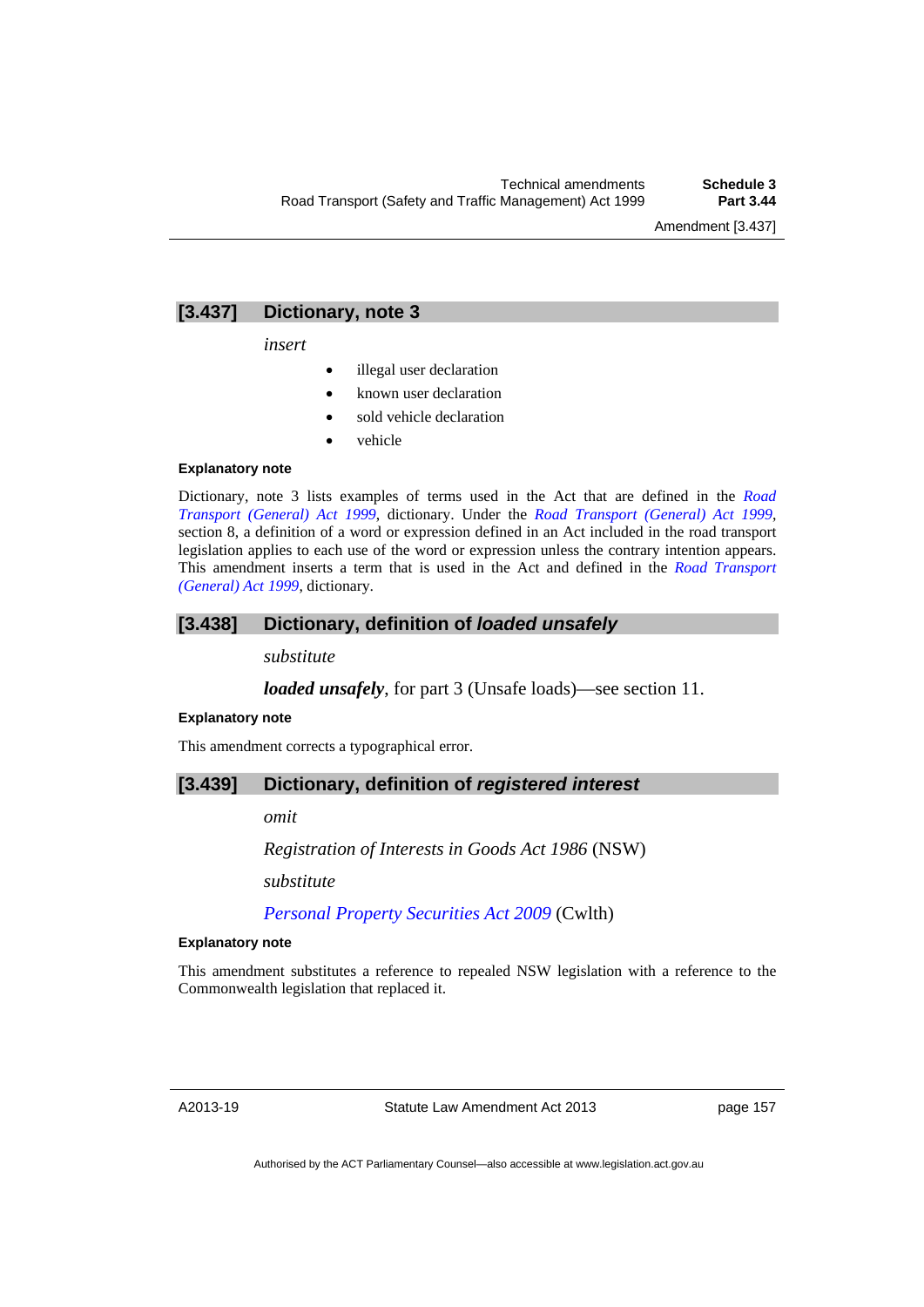**Schedule 3 Technical amendments**<br>**Part 3.44 Road Transport (Safety) Part 3.44** Road Transport (Safety and Traffic Management) Act 1999 Amendment [3.440]

### **[3.440] Dictionary, definition of** *restricted licence*

*omit* 

#### **Explanatory note**

This amendment omits a redundant definition.

### **[3.441] Dictionary, new definition of** *shortest practicable route*

#### *insert*

*shortest practicable route*, between 2 detection points, for part 6 (Traffic offence detection devices)—see section 23B (a).

#### **Explanatory note**

This amendment inserts a signpost definition for a term defined elsewhere in the Act.

### **[3.442] Dictionary, definition of** *vehicle*

*omit* 

#### **Explanatory note**

This amendment omits an unnecessary definition. The *[Road Transport \(General\) Act 1999](http://www.legislation.act.gov.au/a/1999-77)*, section 8 provides that if a word or expression is defined in an Act (but not a regulation or another publication) included in the road transport legislation, the definition applies to each use of the word or expression in other road transport legislation unless the contrary intention appears. The definition of *vehicle* in the Act, dictionary is effectively the same as the definition of *vehicle* in the *[Road Transport \(General\) Act 1999](http://www.legislation.act.gov.au/a/1999-77)*, dictionary that is being remade by another amendment.

page 158 Statute Law Amendment Act 2013

A2013-19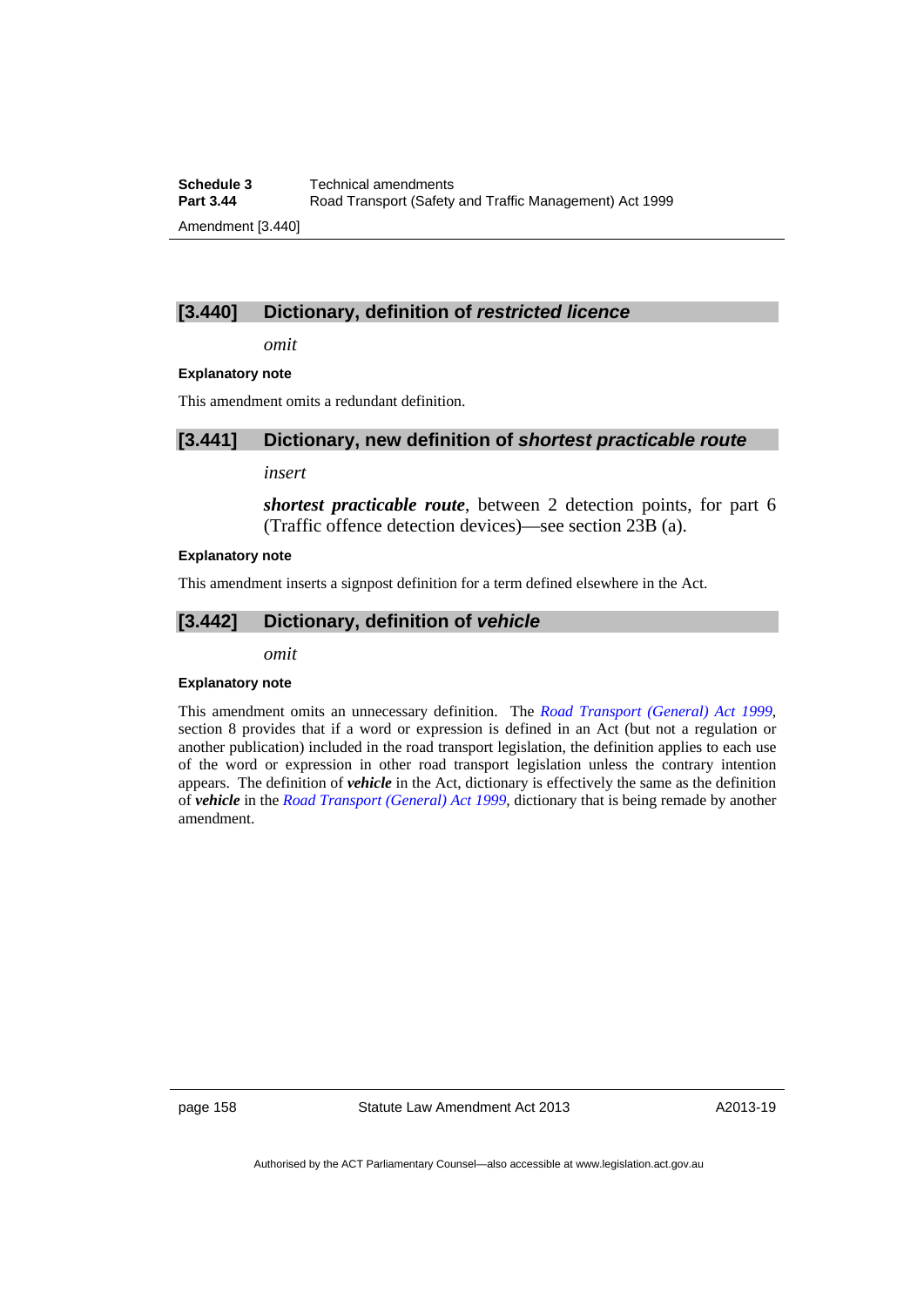Amendment [3.443]

# **Part 3.45 Road Transport (Third-Party Insurance) Act 2008**

### **[3.443] Dictionary, note 3**

*insert* 

vehicle

#### **Explanatory note**

Dictionary, note 3 lists examples of terms used in the Act that are defined in the *[Road](http://www.legislation.act.gov.au/a/1999-77)  [Transport \(General\) Act 1999](http://www.legislation.act.gov.au/a/1999-77)*, dictionary. Under the *[Road Transport \(General\) Act 1999](http://www.legislation.act.gov.au/a/1999-77)*, section 8, a definition of a word or expression defined in an Act included in the road transport legislation applies to each use of the word or expression unless the contrary intention appears. This amendment inserts a term that is used in the Act and defined in the *[Road Transport](http://www.legislation.act.gov.au/a/1999-77)  [\(General\) Act 1999](http://www.legislation.act.gov.au/a/1999-77)*, dictionary.

# **Part 3.46 Road Transport (Vehicle Registration) Act 1999**

### **[3.444] Dictionary, note 3**

*insert* 

vehicle

#### **Explanatory note**

Dictionary, note 3 lists examples of terms used in the Act that are defined in the *[Road](http://www.legislation.act.gov.au/a/1999-77)  [Transport \(General\) Act 1999](http://www.legislation.act.gov.au/a/1999-77)*, dictionary. Under the *[Road Transport \(General\) Act 1999](http://www.legislation.act.gov.au/a/1999-77)*, section 8, a definition of a word or expression defined in an Act included in the road transport legislation applies to each use of the word or expression unless the contrary intention appears. This amendment inserts a term that is used in the Act and defined in the *[Road Transport](http://www.legislation.act.gov.au/a/1999-77)  [\(General\) Act 1999](http://www.legislation.act.gov.au/a/1999-77)*, dictionary. The definition of *vehicle* is omitted from the dictionary by another amendment.

A2013-19

Statute Law Amendment Act 2013

page 159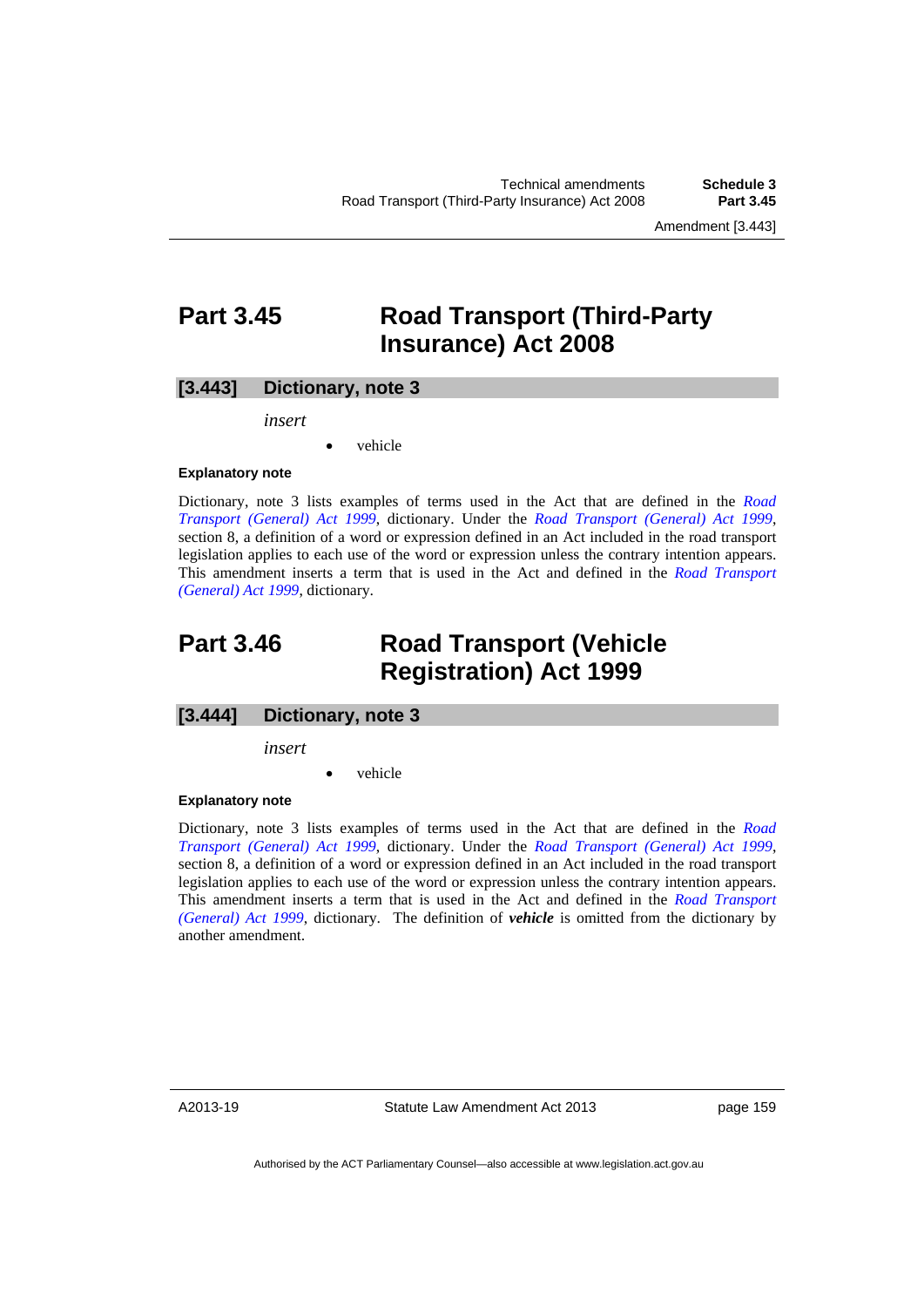## **[3.445] Dictionary, definition of** *vehicle*

*omit* 

#### **Explanatory note**

This amendment omits an unnecessary definition. The *[Road Transport \(General\) Act 1999](http://www.legislation.act.gov.au/a/1999-77)*, section 8 provides that if a word or expression is defined in an Act (but not a regulation or another publication) included in the road transport legislation, the definition applies to each use of the word or expression in other road transport legislation unless the contrary intention appears. The definition of *vehicle* in the Act, dictionary is effectively the same as the definition of *vehicle* in the *[Road Transport \(General\) Act 1999](http://www.legislation.act.gov.au/a/1999-77)*, dictionary that is being remade by another amendment.

# **Part 3.47 Road Transport (Vehicle Registration) Regulation 2000**

### **[3.446] Section 32 (1) (b)**

*omit* 

, for example, any

*substitute* 

a

#### **Explanatory note**

This amendment updates language in line with current legislative drafting practice.

### **[3.447] Section 32 (1), note**

*omit* 

#### **Explanatory note**

This amendment is consequential on the omission of the words 'for example' in section 3 (1) (b) by another amendment.

page 160 Statute Law Amendment Act 2013

A2013-19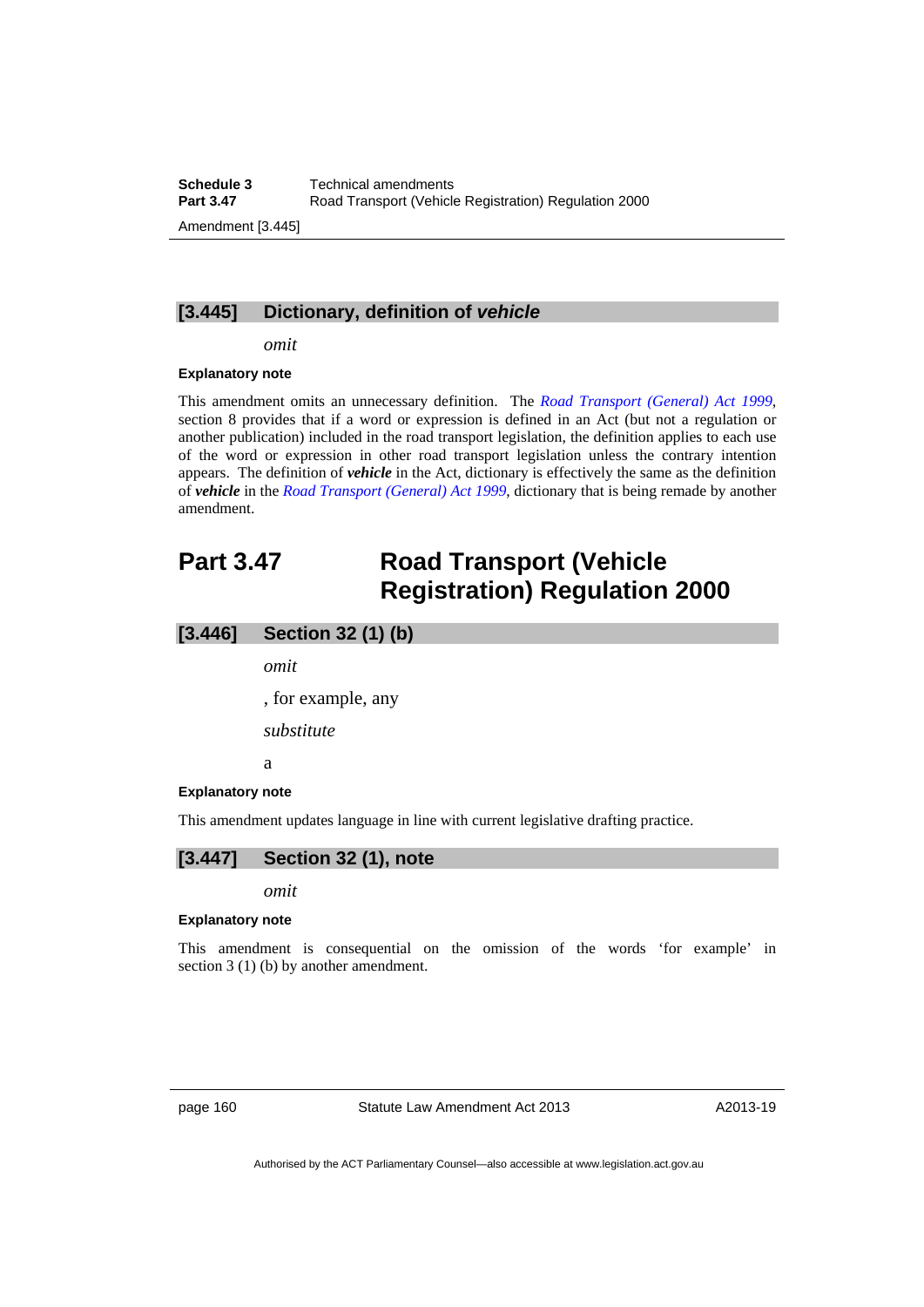Amendment [3.448]

# **[3.448] Section 39 (b)**

*omit* 

all or any of that information

*substitute* 

the information

### **Explanatory note**

This amendment updates language in line with current legislative drafting practice.

# **[3.449] Section 72 (1)**

*omit* 

, for example

#### **Explanatory note**

This amendment updates language in line with current legislative drafting practice.

## **[3.450] Section 165**

*omit* 

#### **Explanatory note**

This amendment omits the section as a consequence of the substance of the provision being incorporated into the definition of *vehicle* in the *[Road Transport \(General\) Act 1999](http://www.legislation.act.gov.au/a/1999-77)*, dictionary by another amendment.

A2013-19

page 161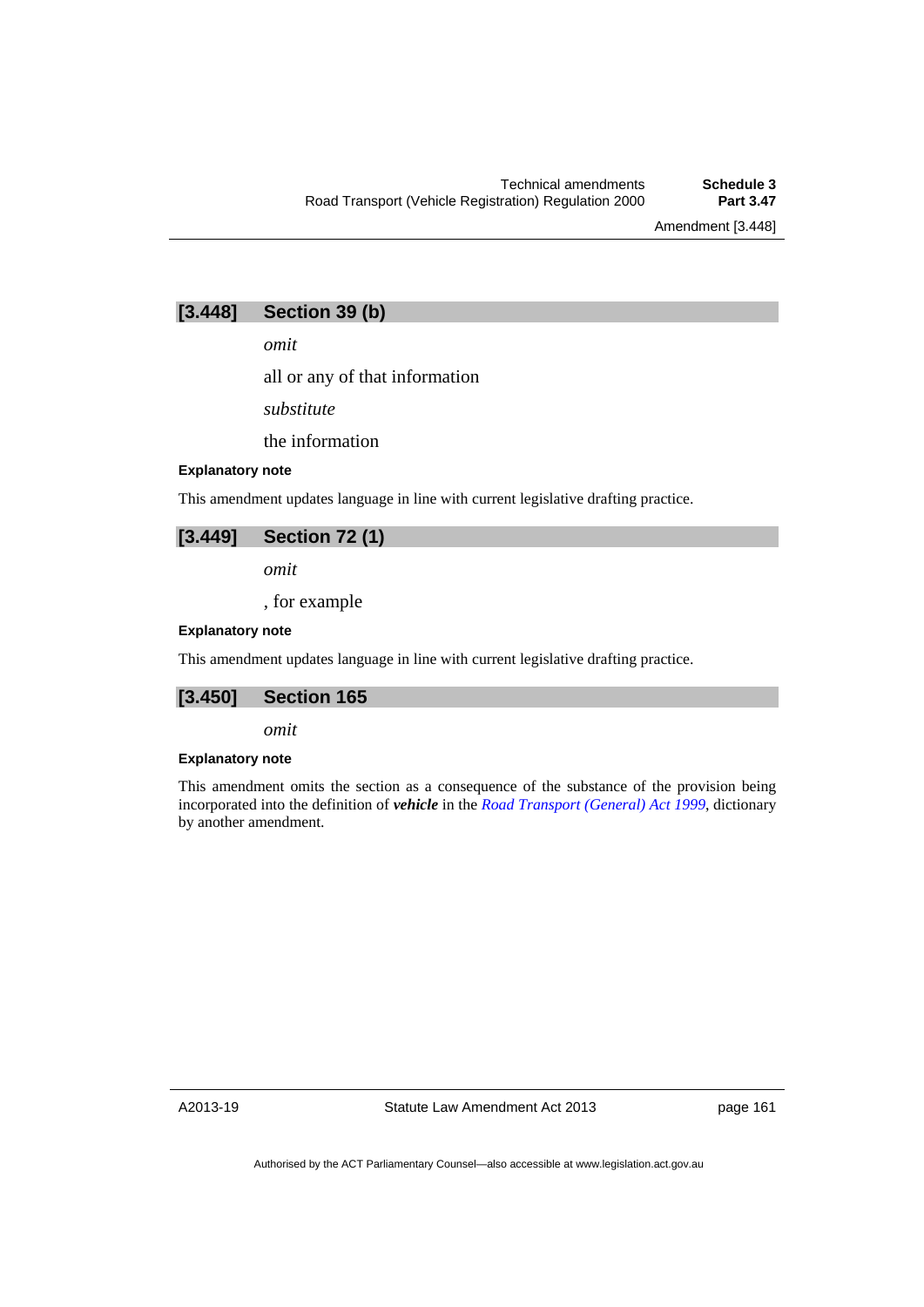### **[3.451] Schedule 1, section 1.126 (1) and note**

#### *substitute*

(1) In this section:

*rear marking plate* means a rear marking plate complying with VSB 12 (Rear marking plates) as in force from time to time.

*VSB* means Vehicle Standards Bulletin.

*Note* Vehicle Standards Bulletins provide information on the design, manufacture, sale, modification, maintenance, import and repair of road vehicles. The term 'road vehicles' includes both motor vehicles and trailers. The bulletins do not need to be notified under the [Legislation](http://www.legislation.act.gov.au/a/2001-14)  [Act](http://www.legislation.act.gov.au/a/2001-14) because s 47 (5) or (6) does not apply (see [Legislation Act,](http://www.legislation.act.gov.au/a/2001-14) s 47 (7)). The bulletins are accessible at [www.infrastructure.gov.au.](http://www.infrastructure.gov.au/)

#### **Explanatory note**

This amendment relocates a definition of a term from the dictionary that is used only in schedule 1, section 1.126, in line with current legislative drafting practice. The definition is omitted from the dictionary by another amendment.

### **[3.452] Dictionary, note 2**

*insert* 

- daylight
- found guilty

### **Explanatory note**

Dictionary, note 2 lists examples of terms used in the Act that are defined in the [Legislation](http://www.legislation.act.gov.au/a/2001-14)  [Act,](http://www.legislation.act.gov.au/a/2001-14) dictionary, part 1. This amendment inserts terms that are mentioned in the Act and defined in the [Legislation Act](http://www.legislation.act.gov.au/a/2001-14), dictionary, part 1.

page 162 Statute Law Amendment Act 2013

A2013-19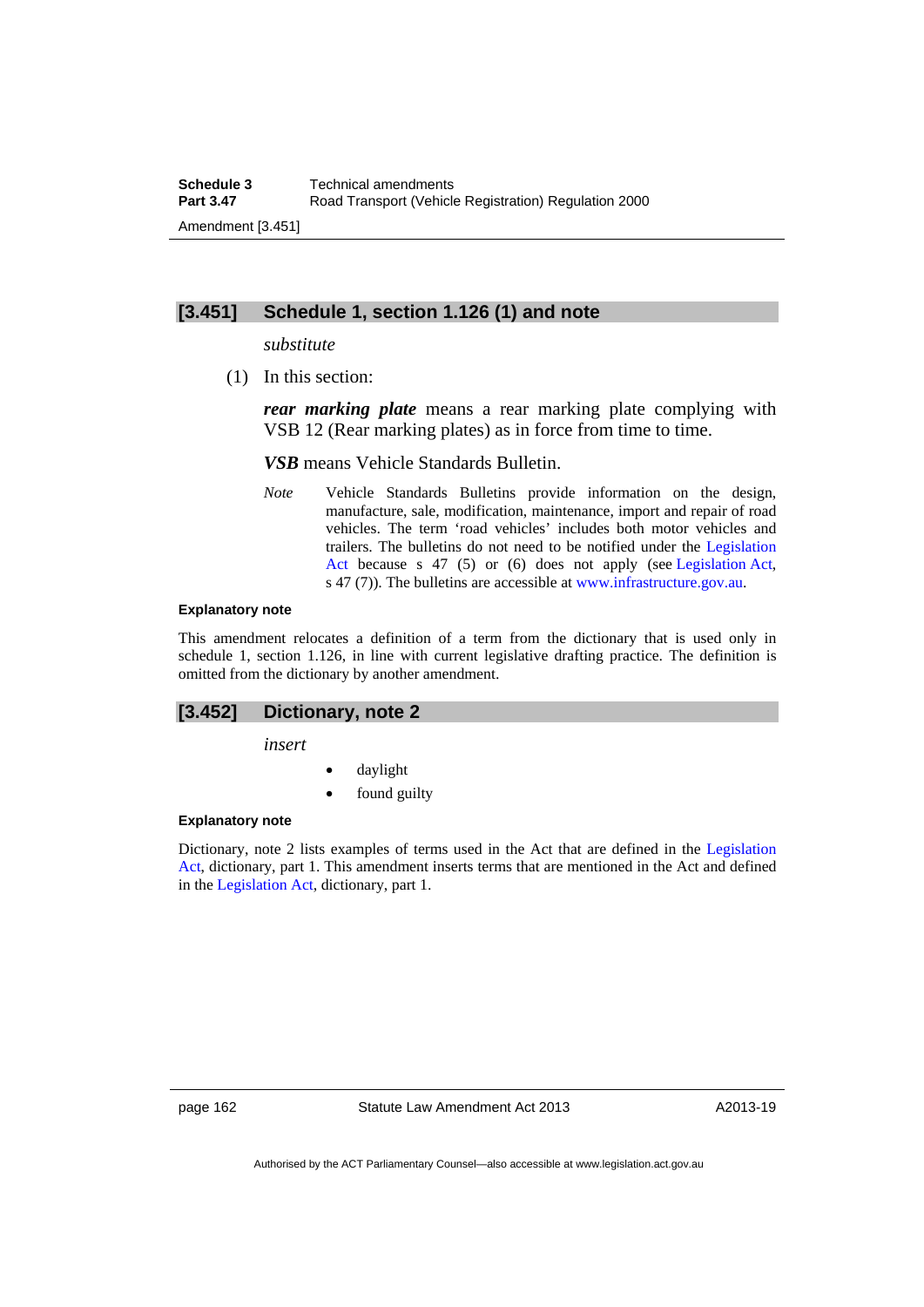Amendment [3.453]

### **[3.453] Dictionary, note 4**

*insert* 

vehicle

### **Explanatory note**

Dictionary, note 4 lists examples of terms used in the regulation that are defined in the *[Road](http://www.legislation.act.gov.au/a/1999-77)  [Transport \(General\) Act 1999](http://www.legislation.act.gov.au/a/1999-77)*, dictionary. Under the *[Road Transport \(General\) Act 1999](http://www.legislation.act.gov.au/a/1999-77)*, section 8, a definition of a word or expression defined in an Act included in the road transport legislation applies to each use of the word or expression unless the contrary intention appears. This amendment inserts a term that is used in the regulation and defined in the *[Road Transport](http://www.legislation.act.gov.au/a/1999-77)  [\(General\) Act 1999](http://www.legislation.act.gov.au/a/1999-77)*, dictionary.

### **[3.454] Dictionary, new definitions**

*insert* 

*approval*, of premises, for part 6.3 (Inspections)—see section 115.

*authorisation*, for part 6.3 (Inspections)—see section 115.

*certificate of appointment*, for part 6.3 (Inspections)—see section 115.

## **Explanatory note**

This amendment inserts signpost definitions for terms defined elsewhere in the Act.

## **[3.455] Dictionary, definition of** *component identification number*

*after* 

vehicle

*insert* 

, for part 6.4 (Component identification numbers)

#### **Explanatory note**

This amendment updates a signpost definition in line with current legislative drafting practice.

page 163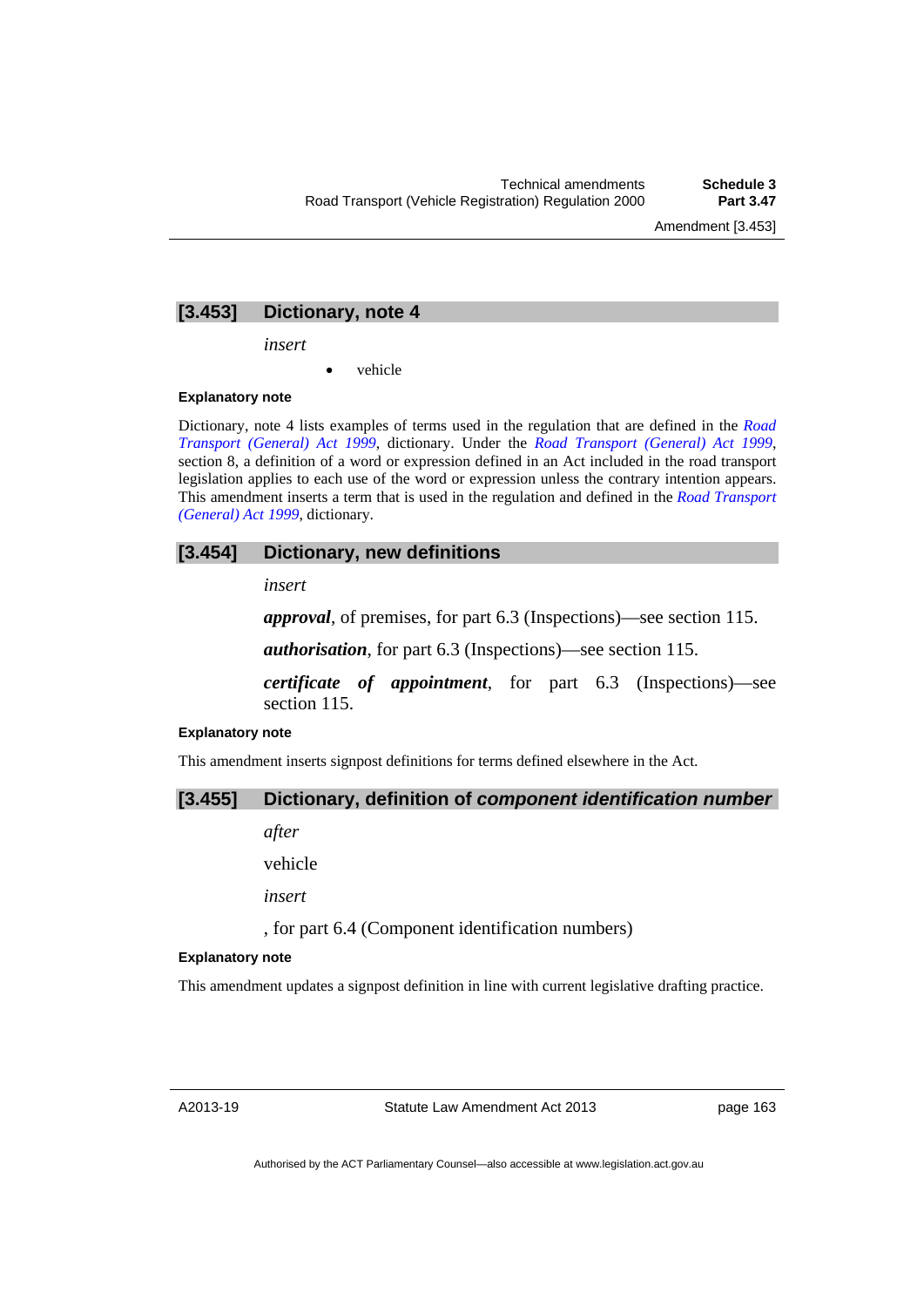# **[3.456] Dictionary, definition of** *daylight*

*omit* 

#### **Explanatory note**

This amendment omits a redundant definition. The [Legislation Act](http://www.legislation.act.gov.au/a/2001-14), dictionary, part 1 defines daylight in the same way as the omitted definition so a reference to the definition has been included in the dictionary, note 2 (which lists terms used in the Act and defined in the [Legislation Act,](http://www.legislation.act.gov.au/a/2001-14) dictionary, part 1) by another amendment.

# **[3.457] Dictionary, definition of** *infringement notice***, paragraph (a)**

#### *omit*

section 24 (Service of infringement notices generally) or section 36 (Service of infringement notices on responsible persons for vehicles)

*substitute*

division 3.2 (Infringement and reminder notices)

### **Explanatory note**

This amendment updates a cross-reference because of amendments made by the *[Road](http://www.legislation.act.gov.au/a/2012-16/default.asp)  [Transport \(General\) Amendment Act 2012 \(No 2\)](http://www.legislation.act.gov.au/a/2012-16/default.asp)*.

## **[3.458] Dictionary, definition of** *operator*

*substitute* 

*operator—*

- (a) of a motor vehicle or trailer, for part 6.1 (General requirements)—see section 105; and
- (b) of a combination, for part 6.1—see section 106.

### **Explanatory note**

This amendment updates the definition in line with current legislative drafting practice.

page 164 Statute Law Amendment Act 2013

A2013-19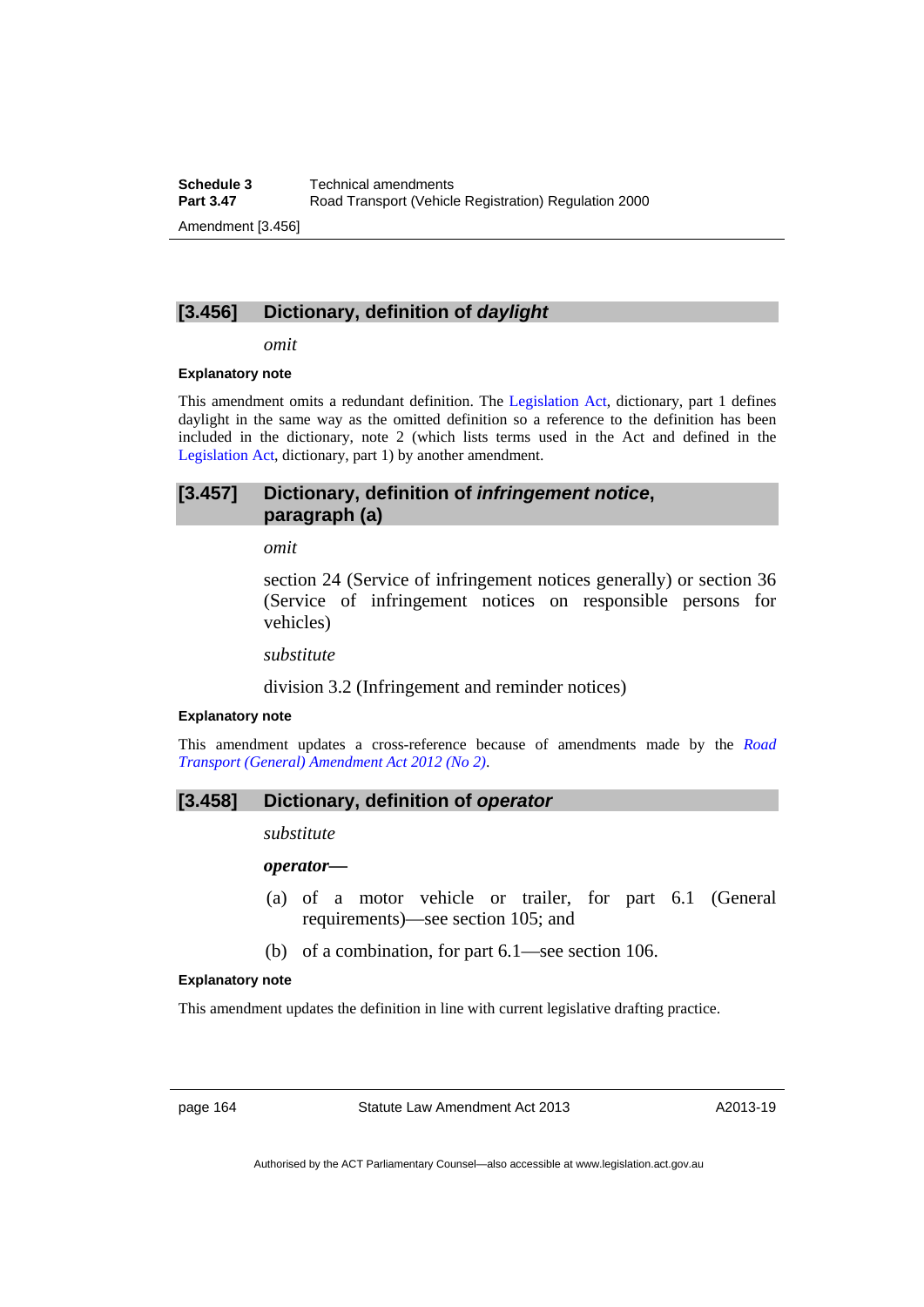# **[3.459] Dictionary, definition of** *owner*

### *substitute*

### *owner—*

- (a) of a prescribed right to a non-standard registration number, for part 3.5 (Numberplates)—see section 46; and
- (b) of premises, for part 6.3 (Inspections)—see section 115.

### **Explanatory note**

This amendment updates the definition in line with current legislative drafting practice.

# **[3.460] Dictionary, definition of** *plate-holder*

*substitute* 

*plate-holder*, of a numberplate, for part 3.5 (Numberplates)—see section 46.

## **Explanatory note**

This amendment updates the definition in line with current legislative drafting practice.

# **[3.461] Dictionary, definition of** *pole-type trailer*

## *substitute*

*pole-type trailer* means a trailer that—

 (a) is attached to a towing vehicle by a pole, or an attachment fitted to a pole; and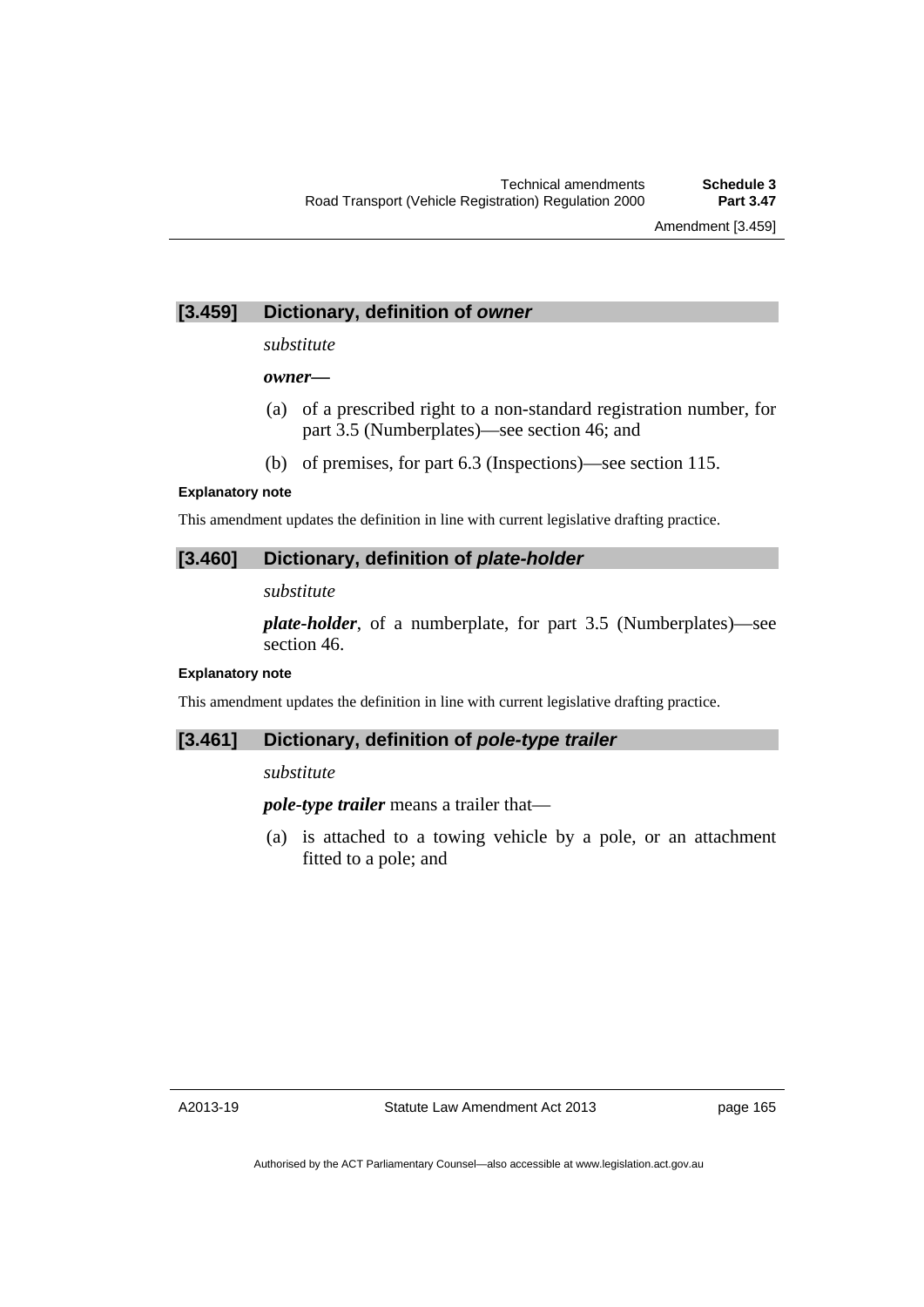- (b) is ordinarily used for transporting loads, including, for example, logs, pipes, structural members or other long objects, that can generally support themselves like beams between supports.
- *Note* An example is part of the regulation, is not exhaustive and may extend, but does not limit, the meaning of the provision in which it appears (see [Legislation Act,](http://www.legislation.act.gov.au/a/2001-14) s 126 and s 132).

### **Explanatory note**

This amendment updates the definition in line with current legislative drafting practice and inserts a standard note about examples.

## **[3.462] Dictionary, definition of** *prescribed right*

### *substitute*

*prescribed right*, to a non-standard registration number, for part 3.5 (Numberplates)—see section 46.

### **Explanatory note**

This amendment updates the definition in line with current legislative drafting practice.

### **[3.463] Dictionary, definition of** *proprietor*

*substitute* 

*proprietor*, of premises, for part 6.3 (Inspections)—see section 115.

### **Explanatory note**

This amendment updates the definition in line with current legislative drafting practice.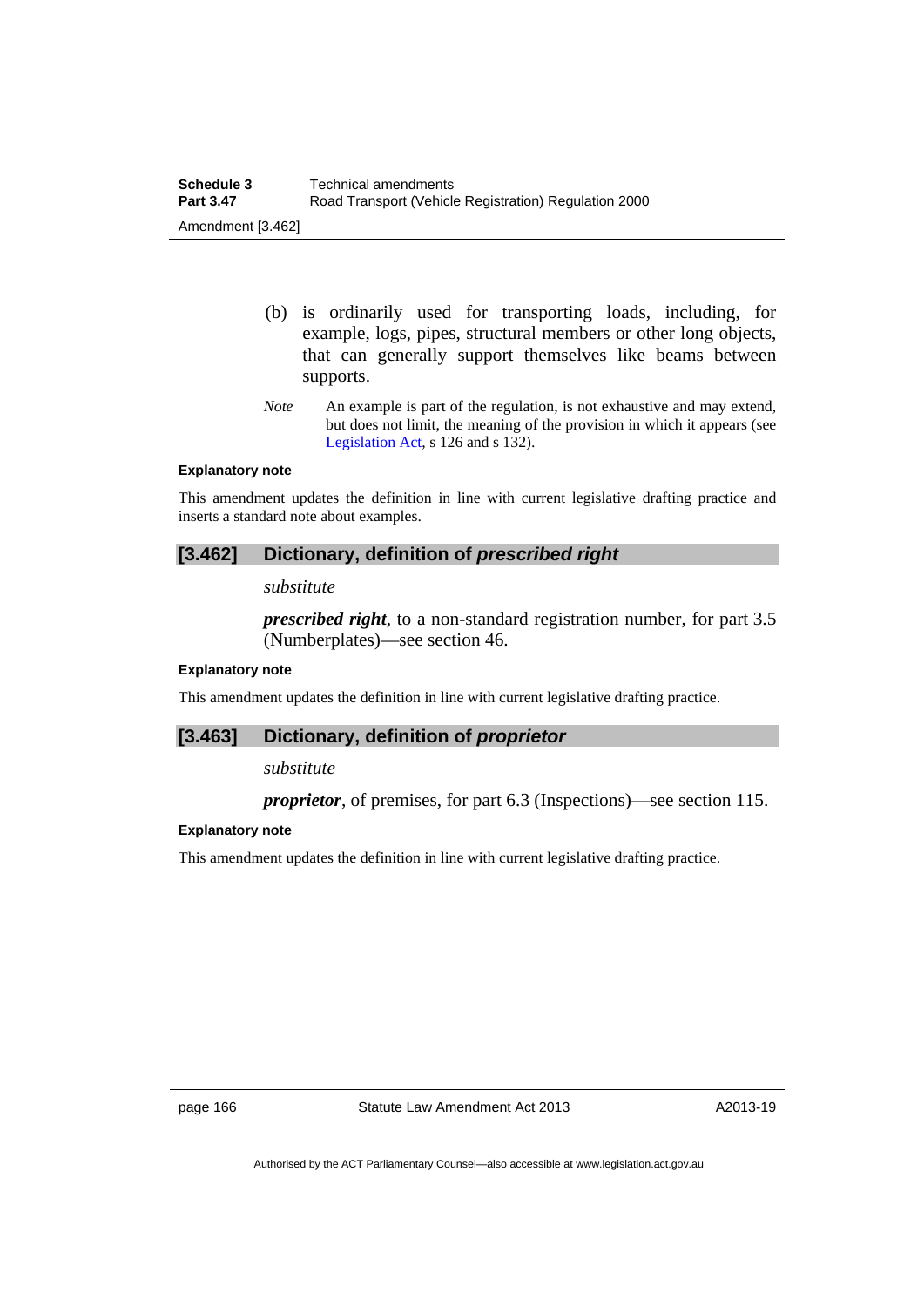### **[3.464] Dictionary, definition of** *registration charge category*

### *substitute*

*registration charge category* means the vehicle's category under the current determination of the Minister under the *[Road Transport](http://www.legislation.act.gov.au/a/1999-77)  [\(General\) Act 1999](http://www.legislation.act.gov.au/a/1999-77)*, section 96 determining the fees, charges and other amounts payable in relation to the registration of vehicles.

### **Explanatory note**

This amendment updates the definition as a consequence of the repeal of the *[Road Transport](http://www.comlaw.gov.au/Details/C2004C00783)  [Charges \(Australian Capital Territory\) Act 1993](http://www.comlaw.gov.au/Details/C2004C00783)* (Cwlth).

## **[3.465] Dictionary, definition of** *relevant vehicle registration authority*

*omit* 

#### **Explanatory note**

This amendment omits a redundant definition.

# **[3.466] Dictionary, definition of** *right***, paragraph (a)**

*substitute* 

 (a) to a non-standard registration number, for part 3.5 (Numberplates)—see section 46; and

### **Explanatory note**

This amendment updates the definition in line with current legislative drafting practice.

### **[3.467] Dictionary, definitions of** *vehicle numberplate* **and** *vehicle part*

*substitute* 

### *vehicle numberplate—*

 (a) for the Act generally, means a numberplate (other than a bicycle rack numberplate) issued by the road transport authority under this regulation; and

A2013-19

Statute Law Amendment Act 2013

page 167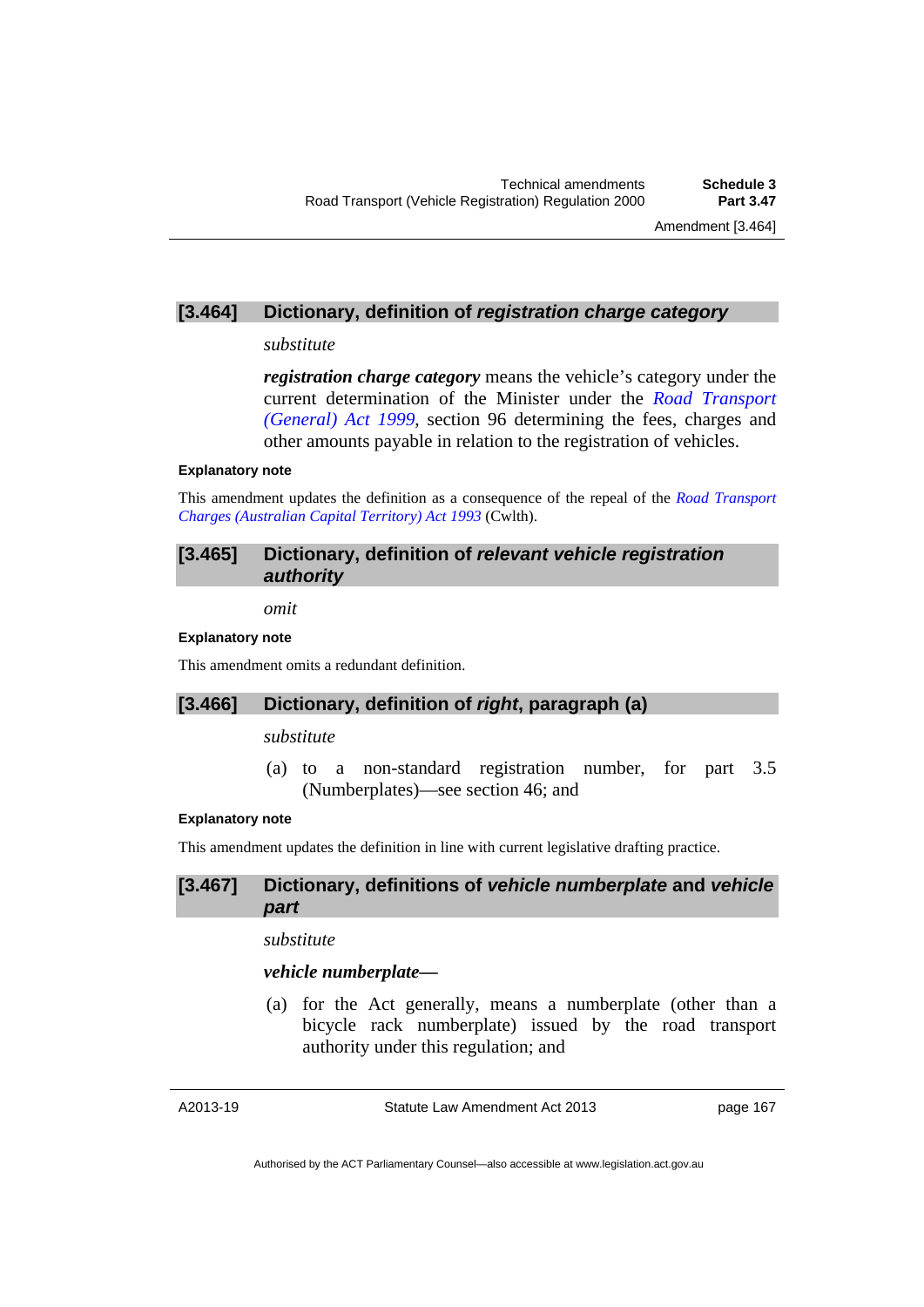(b) for division 3.5.6 (Damaged, lost, stolen or destroyed numberplates), includes a trader's plate.

*vehicle part*, of a registrable vehicle, for part 6.4 (Component identification numbers)—see section 154.

#### **Explanatory note**

This amendment updates the definitions in line with current legislative drafting practice.

### **[3.468] Dictionary, definition of** *vehicle registration authority*

*omit* 

#### **Explanatory note**

This amendment omits a redundant definition.

### **[3.469] Dictionary, definition of** *VSB*

*omit* 

### **Explanatory note**

This amendment omits a definition of a term that is mentioned only in schedule 1, section 1.126. The definition is relocated to that section by another amendment.

### **[3.470] Further amendments, mentions of ,** *in writing***,**

*omit* 

, in writing,

*in* 

- $\bullet$  section 31 (4)
- $\bullet$  section 47 (1)
- $\bullet$  section 51 (1)
- $\bullet$  section 68A (1)
- $\bullet$  section 88 (2)
- $\bullet$  section 114 (3) (b) (iii)
- $\bullet$  section 116 (1) (a)

A2013-19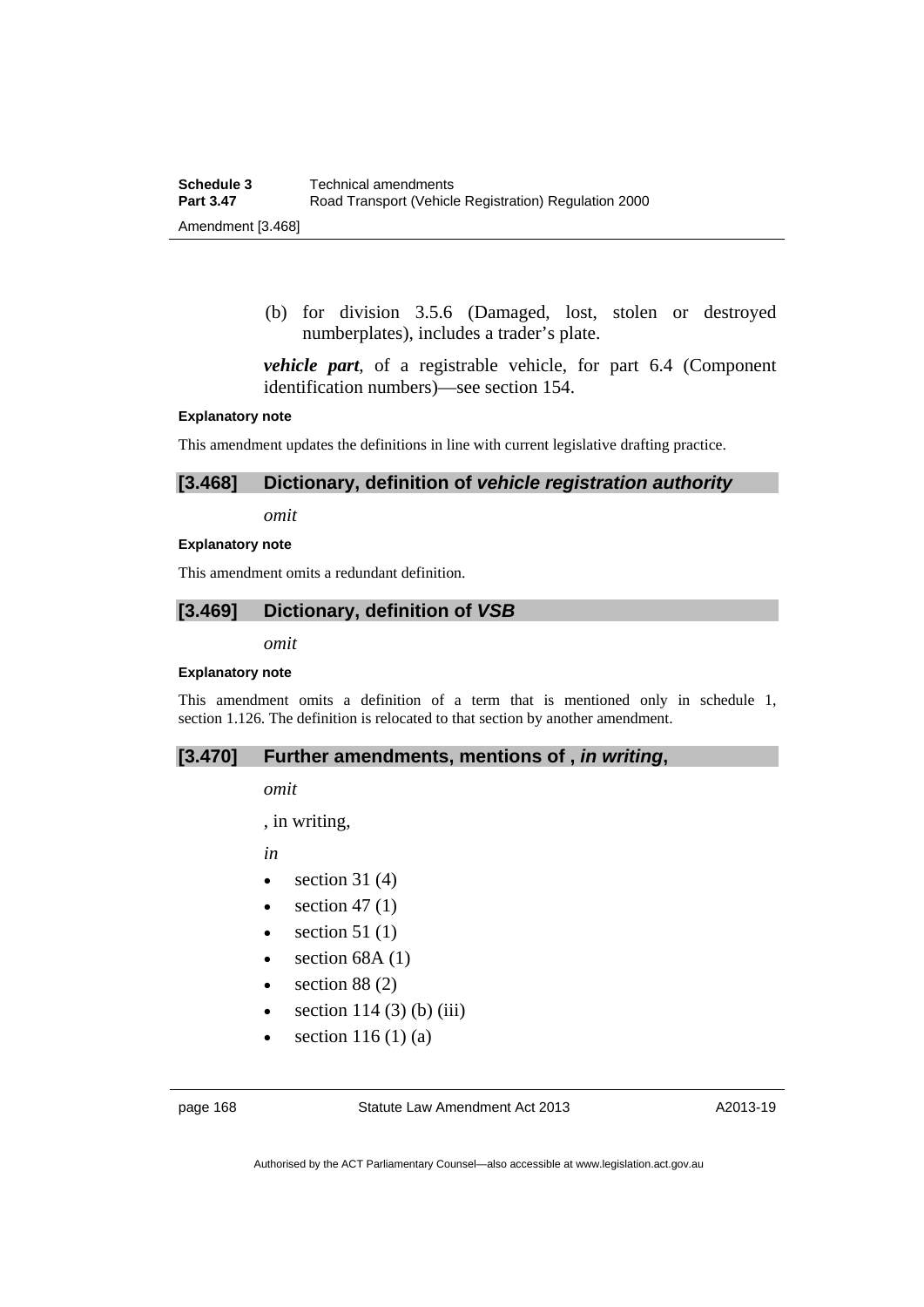$\bullet$  section 153 (1)

#### **Explanatory note**

This amendment omits words that are now redundant because of the [Legislation Act,](http://www.legislation.act.gov.au/a/2001-14) section 42 (2) which requires disallowable and notifiable instruments to be in writing.

# **Part 3.48 Tree Protection Act 2005**

# **[3.471] Section 68**

*omit* 

(the *advisory panel*)

#### **Explanatory note**

This amendment removes unnecessary words in line with current legislative drafting practice.

| [3.472]                 | <b>Section 85</b> |
|-------------------------|-------------------|
|                         | omit              |
|                         | to be             |
|                         | substitute        |
|                         | <b>as</b>         |
| <b>Explanatory note</b> |                   |
| $-1$                    | $\cdot$ .         |

This amendment updates language in line with current legislative drafting practice.

### **[3.473] Dictionary, definition of** *AS 4373*

### *substitute*

*AS 4373* means AS 4373-2007 (Pruning of amenity trees), as in force from time to time.

*Note* AS 4373 may be purchased at [www.standards.org.au.](http://www.standards.org.au/)

### **Explanatory note**

This amendment updates the definition in line with current legislative drafting practice.

A2013-19

Statute Law Amendment Act 2013

page 169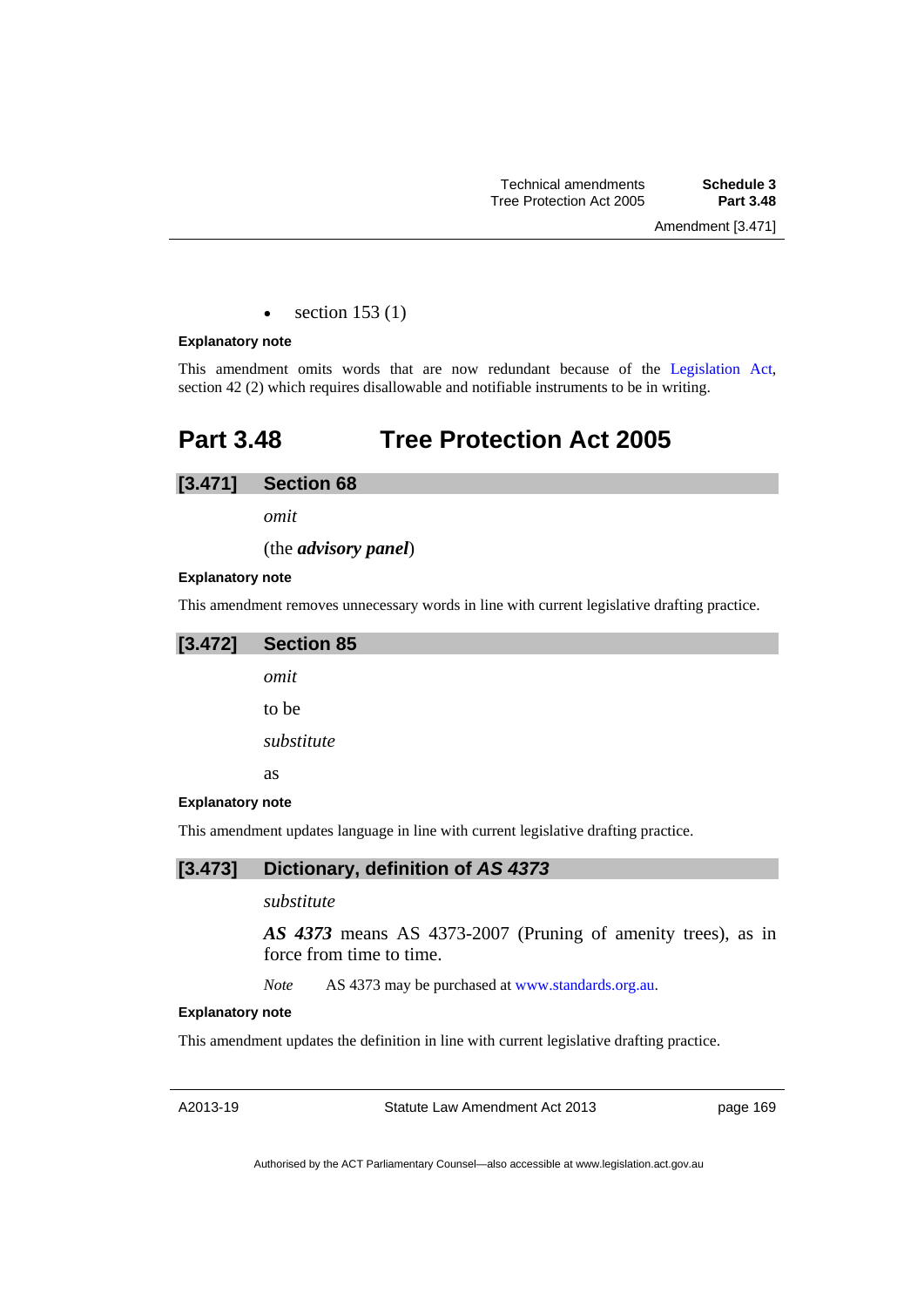# **[3.474] Dictionary, definition of** *provisionally register*

*omit* 

section 52

*substitute* 

section 48

### **Explanatory note**

This amendment corrects a cross-reference.

# **Part 3.49 Utility Networks (Public Safety) Regulation 2001**

# **[3.475] Section 19 (4)**

*substitute* 

(4) In this section:

*neutral screened cable* has the same meaning as in AS/NZS 3000 (Wiring Rules), as in force from time to time.

*Note* AS/NZS 3000 may be purchased at [www.standards.org.au.](http://www.standards.org.au/)

### **Explanatory note**

This amendment updates language in line with current legislative drafting practice.

## **[3.476] Dictionary, note 2**

*insert* 

AS/NZS (see s 164)

#### **Explanatory note**

Dictionary, note 2 lists examples of terms used in the regulation that are defined in the [Legislation Act](http://www.legislation.act.gov.au/a/2001-14), dictionary, part 1. This amendment inserts a term mentioned in the regulation and defined in the [Legislation Act](http://www.legislation.act.gov.au/a/2001-14), dictionary, part 1.

page 170 Statute Law Amendment Act 2013

A2013-19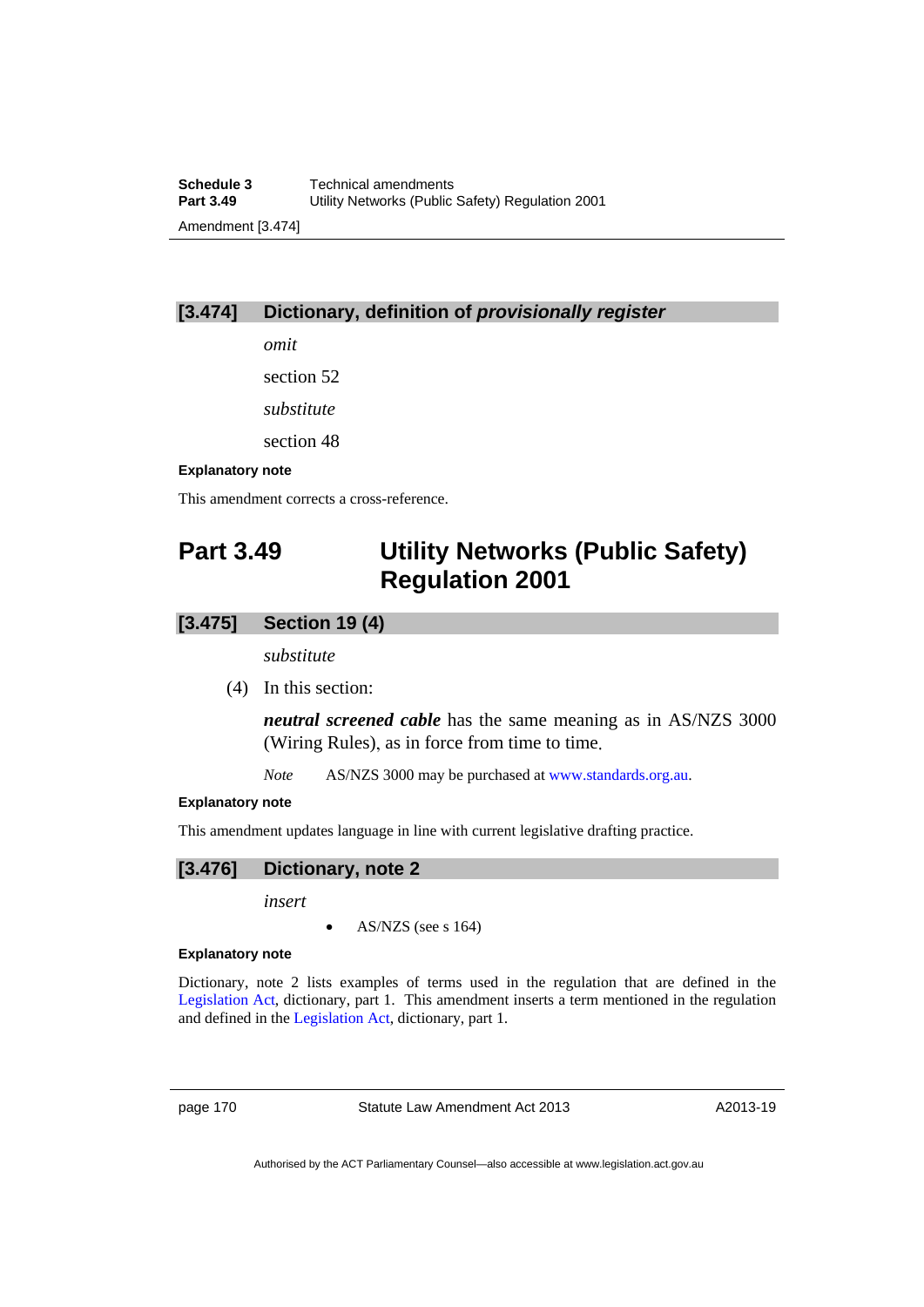Amendment [3.477]

# **Part 3.50 Waste Minimisation Act 2001**

### **[3.477] Section 16**

*omit* 

, or any provision of an instrument

#### **Explanatory note**

This amendment omits words that are redundant because of the [Legislation Act,](http://www.legislation.act.gov.au/a/2001-14) section 14 (2), which provides that a reference to an instrument includes a reference to a provision of an instrument.

### **[3.478] Section 16, new note**

*insert* 

*Note 3* A reference to an instrument includes a reference to a provision of an instrument (see [Legislation Act,](http://www.legislation.act.gov.au/a/2001-14) s 14 (2)).

#### **Explanatory note**

This amendment inserts a note to assist legislation users and is consequential on another amendment.

| [3.479]<br>Dictionary, note 2 |
|-------------------------------|
|-------------------------------|

*insert* 

found guilty

#### **Explanatory note**

Dictionary, note 2 lists examples of terms used in the Act that are defined in the [Legislation Act,](http://www.legislation.act.gov.au/a/2001-14) dictionary, part 1. This amendment inserts a term mentioned in the Act and defined in the [Legislation Act](http://www.legislation.act.gov.au/a/2001-14), dictionary, part 1.

### **[3.480] Dictionary, definitions of** *consumer packaging* **and**  *covenant*

### *omit*

#### **Explanatory note**

This amendment omits redundant terms.

A2013-19

Statute Law Amendment Act 2013

page 171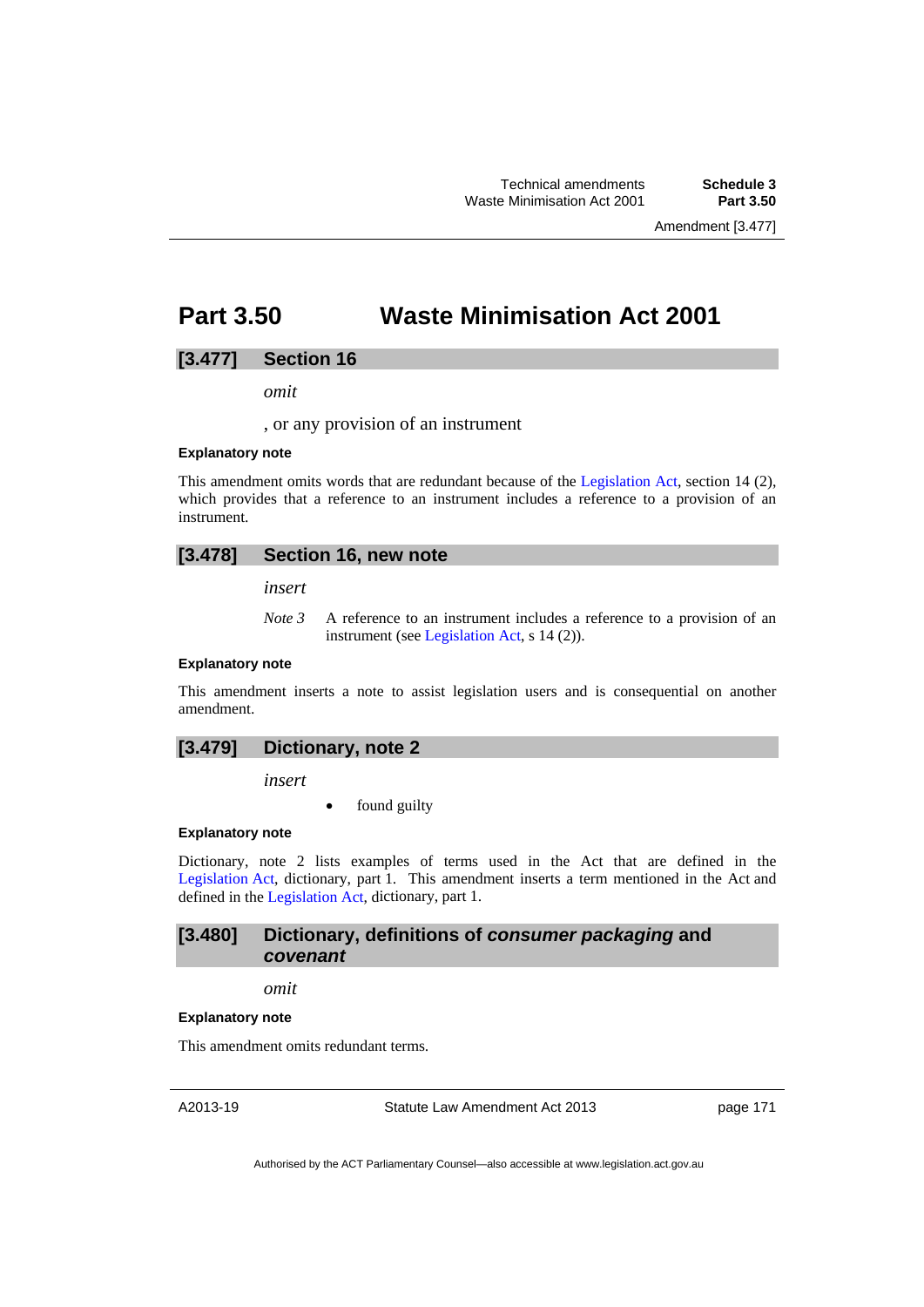**Schedule 3 Technical amendments**<br>**Part 3.51 Water and Sewerage Advised Advisory Water and Sewerage Act 2000** Amendment [3.481]

# **Part 3.51 Water and Sewerage Act 2000**

# **[3.481] Section 8 (2) (e)**

*omit* 

Australian Standard 3500

*substitute* 

AS/NZS 3500

### **Explanatory note**

This amendment corrects the reference to the standard and updates language in line with current legislative drafting practice.

| [3.482] | <b>Section 16 (4)</b> |  |
|---------|-----------------------|--|
|---------|-----------------------|--|

*omit* 

Australian Standard 1100

*substitute* 

AS 1100

### **Explanatory note**

This amendment updates language in line with current legislative drafting practice.

## **[3.483] Section 16 (8), new definition of** *AS 1100*

### *insert*

*AS 1100* means AS 1100 (Technical drawing), as in force from time to time.

*Note* AS 1100 may be purchased at [www.standards.org.au.](http://www.standards.org.au/)

#### **Explanatory note**

This amendment updates language in line with current legislative drafting practice.

page 172 Statute Law Amendment Act 2013

A2013-19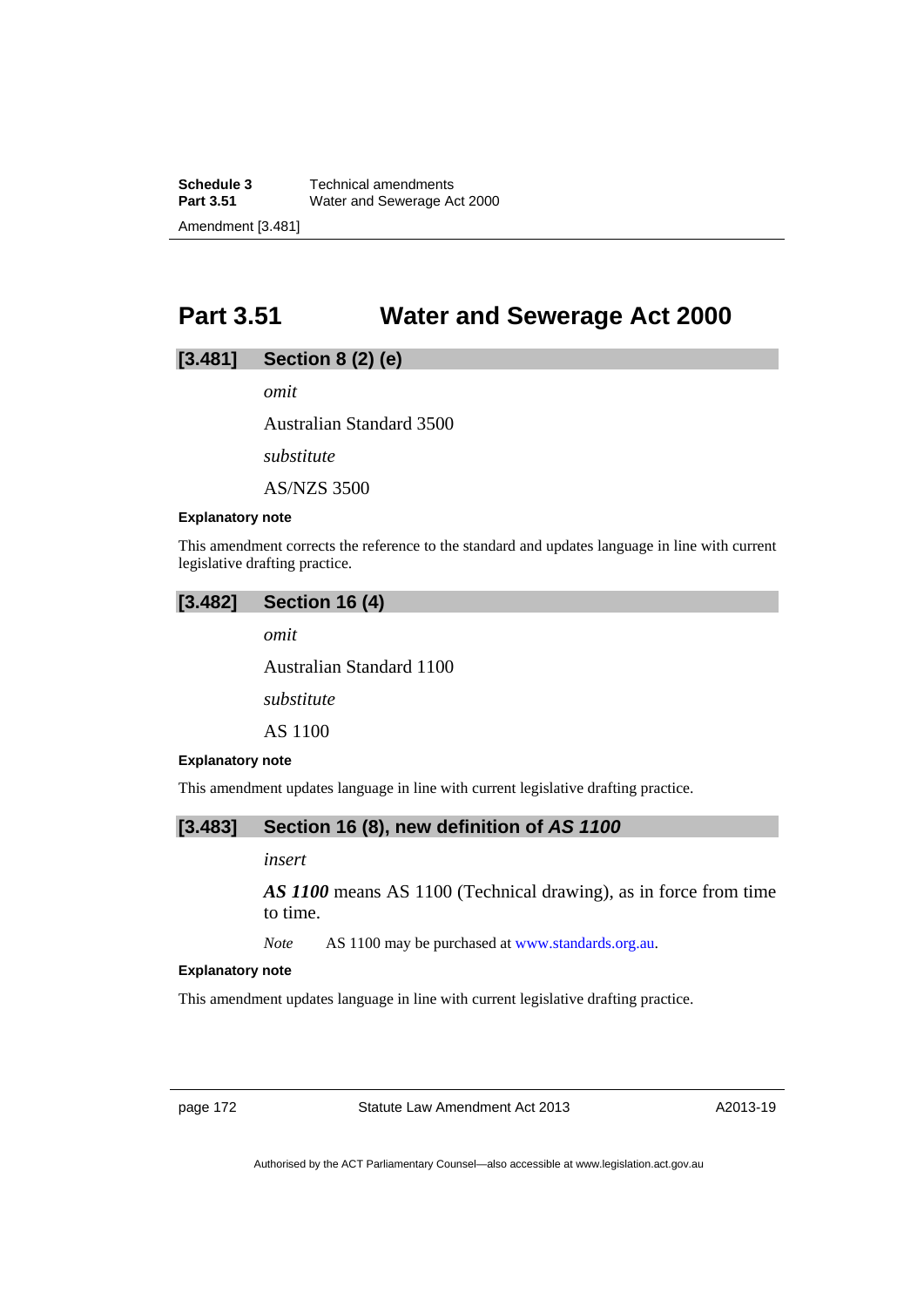Amendment [3.484]

### **[3.484] Dictionary, new note**

*insert* 

*Note 3* The [Legislation Act,](http://www.legislation.act.gov.au/a/2001-14) s 164 defines the following terms:

- $\bullet$  AS
- AS/NZS
- Australian Standard
- Australian/New Zealand Standard.

### **Explanatory note**

This amendment inserts a new note in the dictionary to assist legislation users.

### **[3.485] Dictionary, definition of** *Australian Standard 3500*

*omit* 

#### **Explanatory note**

This amendment updates language in line with current legislative drafting practice.

### **[3.486] Dictionary, new definition of** *AS/NZS 3500*

### *insert*

*AS/NZS 3500* means the AS/NZS 3500 (Plumbing and drainage set), as in force from time to time.

*Note* Australian standards may be purchased at [www.standards.org.au.](http://www.standards.org.au/)

#### **Explanatory note**

This amendment updates language in line with current legislative drafting practice.

A2013-19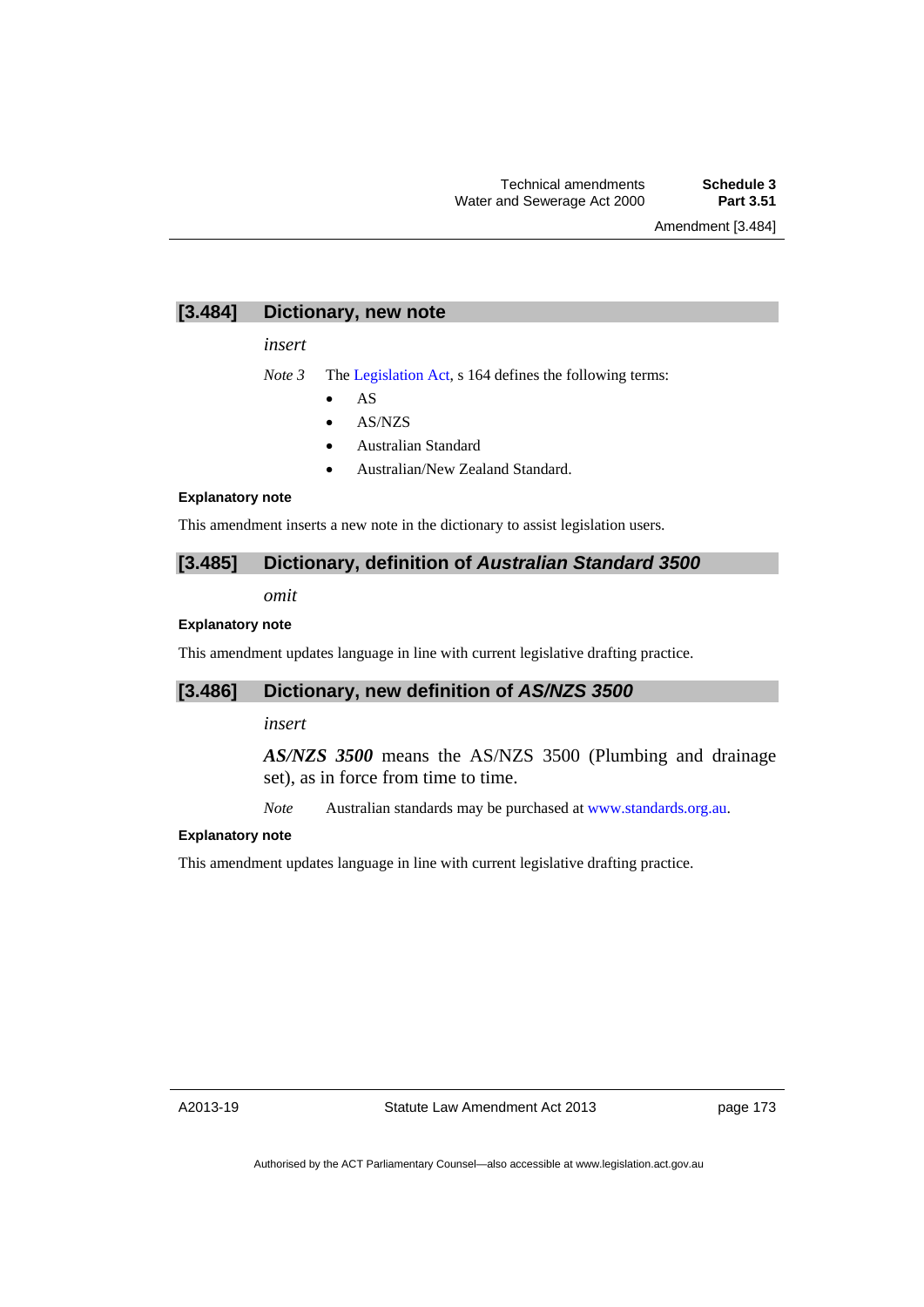### **[3.487] Dictionary, definition of** *fire sprinkler service*

*omit* 

Australian Standard 3500

*substitute* 

AS/NZS 3500

### **Explanatory note**

This amendment updates language in line with current legislative drafting practice.

### **[3.488] Dictionary, definition of** *site plan*

*omit* 

Australian Standard HB 50

*substitute* 

HB 50 *(Glossary of building terms)* 

#### **Explanatory note**

This amendment updates language in line with current legislative drafting practice.

# **Part 3.52 Water and Sewerage Regulation 2001**

### **[3.489] Sections 6 and 9 (1)**

*omit* 

Australian Standard 3500

*substitute* 

AS/NZS 3500

#### **Explanatory note**

This amendment updates language in line with current legislative drafting practice.

page 174 Statute Law Amendment Act 2013

A2013-19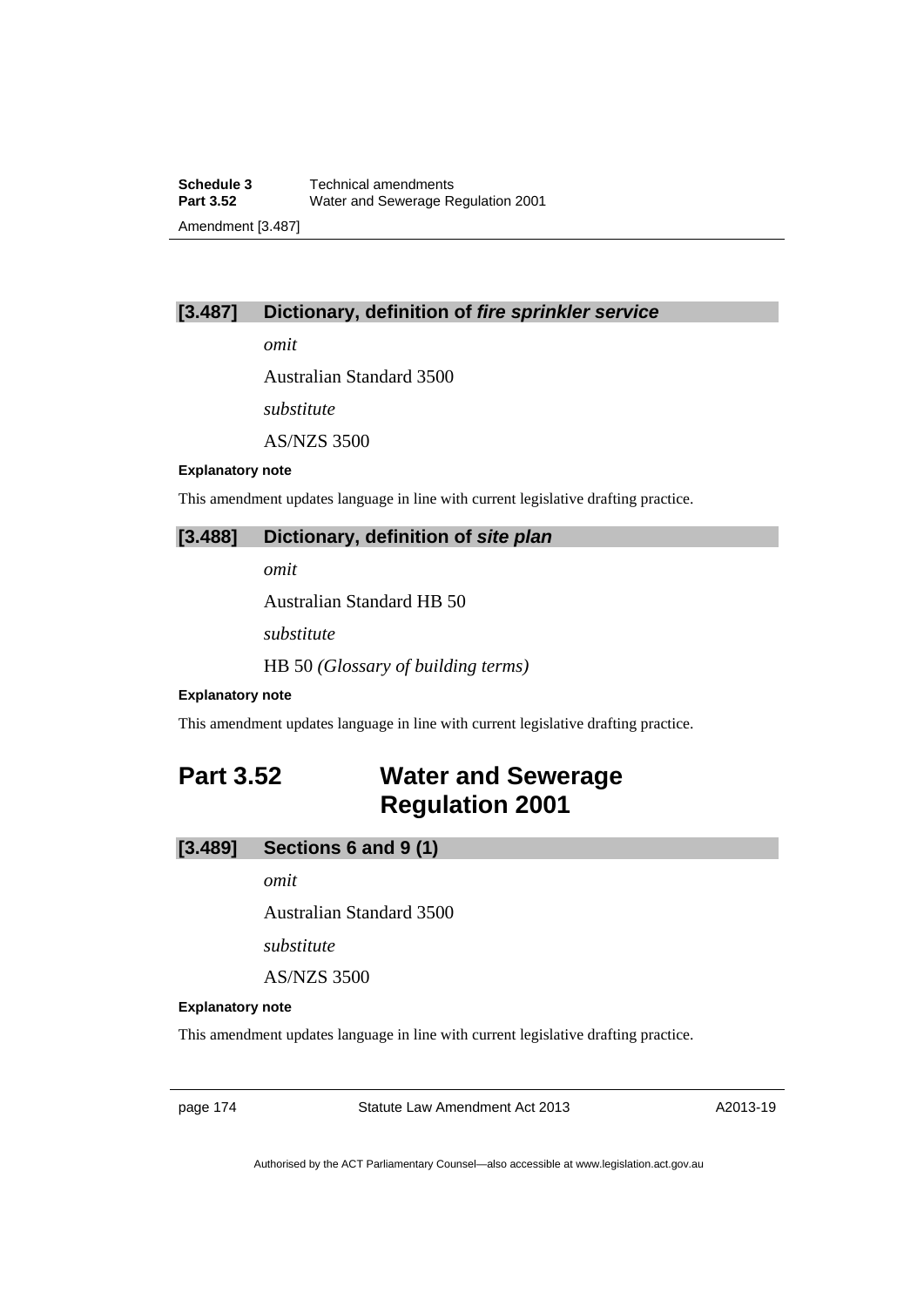Amendment [3.490]

# **[3.490] Section 9 (2)**

*omit* 

all or

### **Explanatory note**

This amendment updates language in line with current legislative drafting practice.



*omit* 

Australian Standard 3500

*substitute* 

AS/NZS 3500

### **Explanatory note**

This amendment updates language in line with current legislative drafting practice.

# **[3.492] Section 16D (2) (b)**

*omit* 

Australian Standard 3500

*substitute* 

AS/NZS 3500

### **Explanatory note**

This amendment updates language in line with current legislative drafting practice.

A2013-19

page 175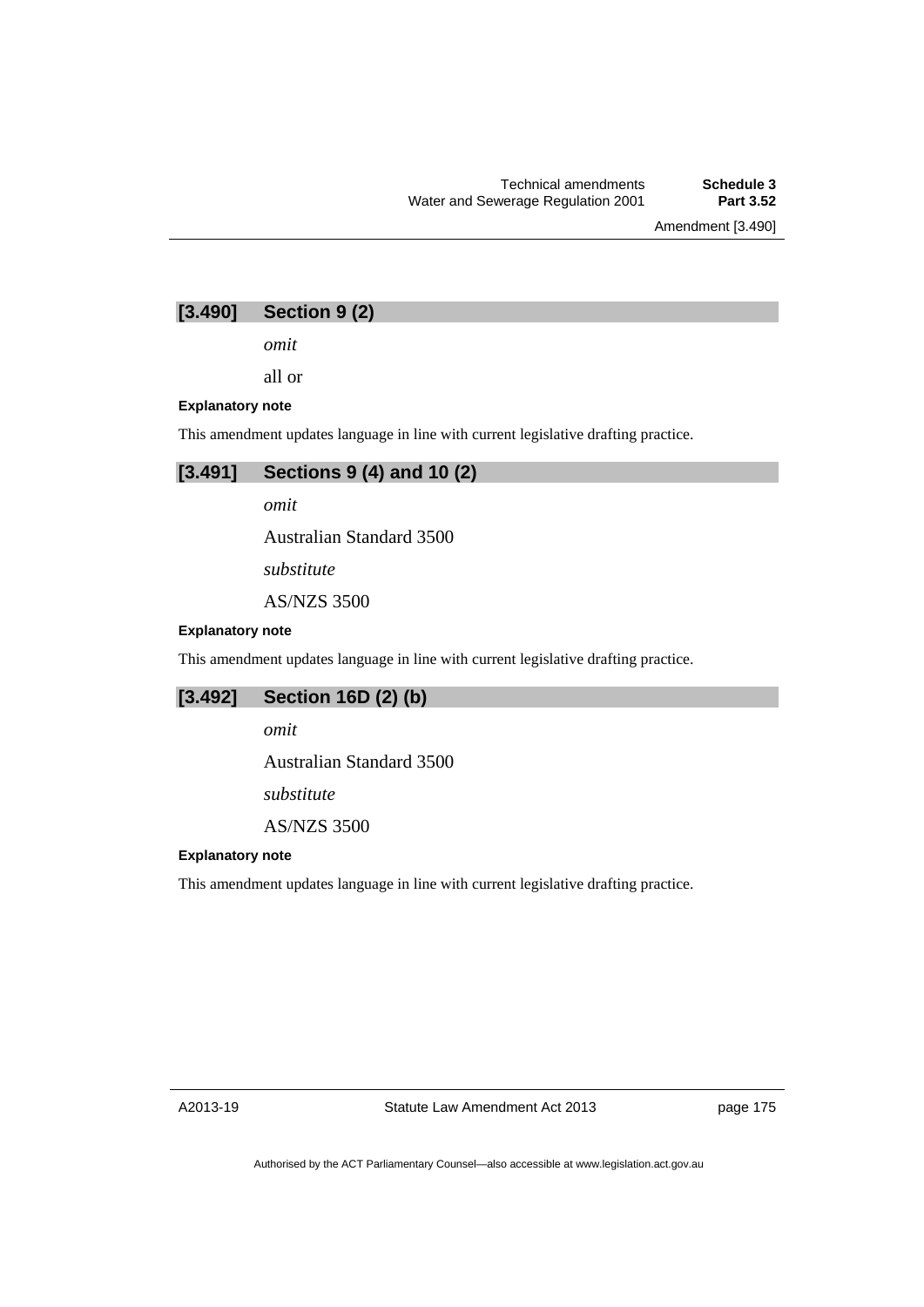**Schedule 3 Technical amendments**<br>**Part 3.52 Water and Sewerage Re Part 3.52** Water and Sewerage Regulation 2001 Amendment [3.493]

# **[3.493] Sections 18 and 20 (1)**

*omit* 

Australian Standard 3500

*substitute* 

AS/NZS 3500

#### **Explanatory note**

This amendment updates language in line with current legislative drafting practice.

## **[3.494] Section 20 (2)**

*omit* 

all or

#### **Explanatory note**

This amendment updates language in line with current legislative drafting practice.

## **[3.495] Sections 20 (4) and 21**

*omit* 

Australian Standard 3500

*substitute* 

AS/NZS 3500

### **Explanatory note**

This amendment updates language in line with current legislative drafting practice.

page 176 Statute Law Amendment Act 2013

A2013-19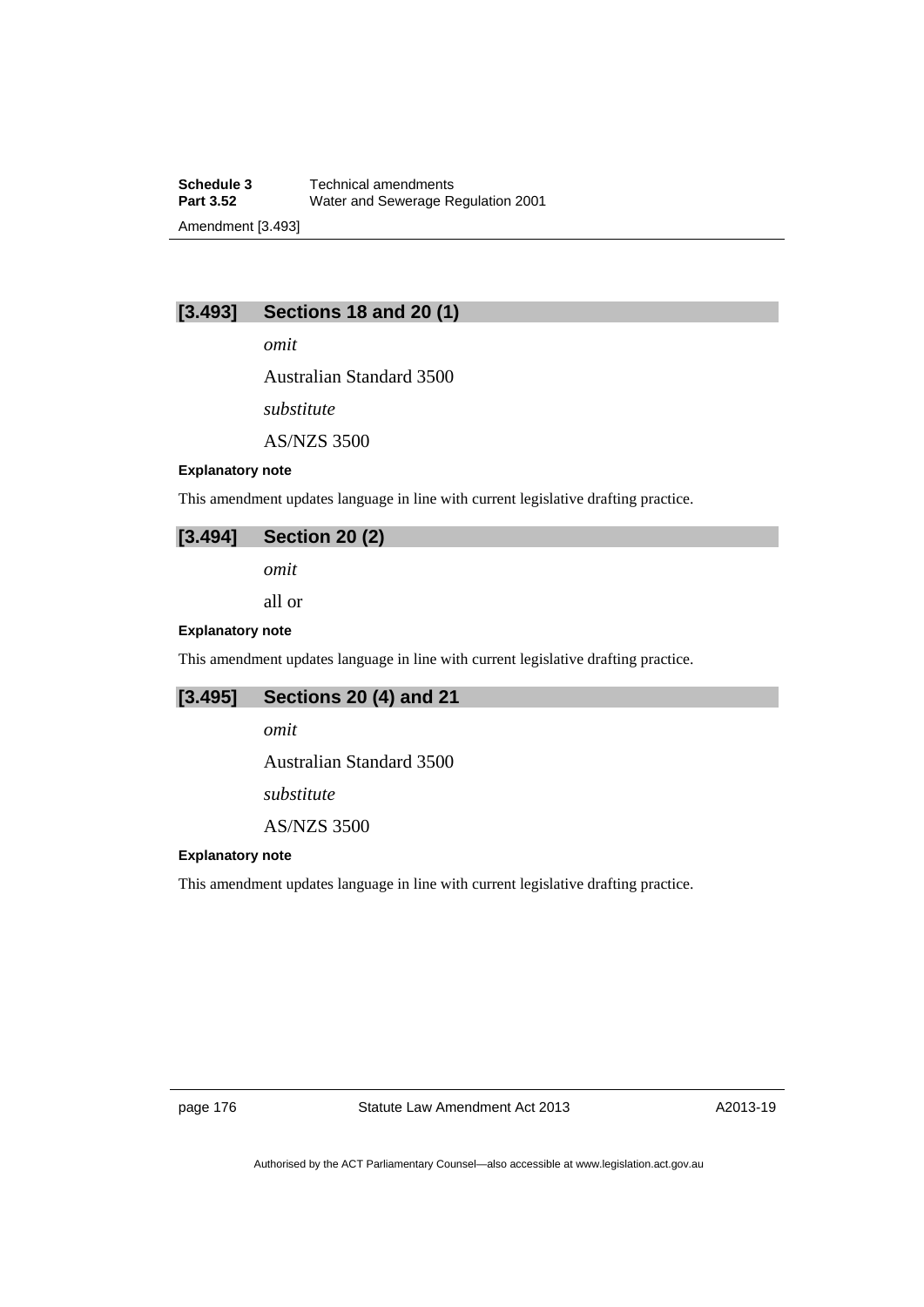# **[3.496] Section 22 (4) (b) and (5) (a)**

*omit* 

Australian Standard 2845.3 as in effect on 1 March 1999

*substitute* 

AS/NZS 2845.3

## **Explanatory note**

This amendment updates language in line with current legislative drafting practice.

# **[3.497] Schedule 2, section 2.3 (3), definitions of** *AS 4013* **and**  *AS 4552*

*omit* 

### **Explanatory note**

This amendment omits definitions. The definitions are updated in another amendment.

# **[3.498] Schedule 2, section 2.3 (3), definition of** *AS/NZS 2712*

### *substitute*

*AS/NZS 2712* means AS/NZS 2712 (Solar and heat pump water heaters—Design and construction), as in force from time to time.

*Note* AS/NZS 2712 may be purchased at [www.standards.org.au.](http://www.standards.org.au/)

## **Explanatory note**

This amendment updates language in line with current legislative drafting practice.

A2013-19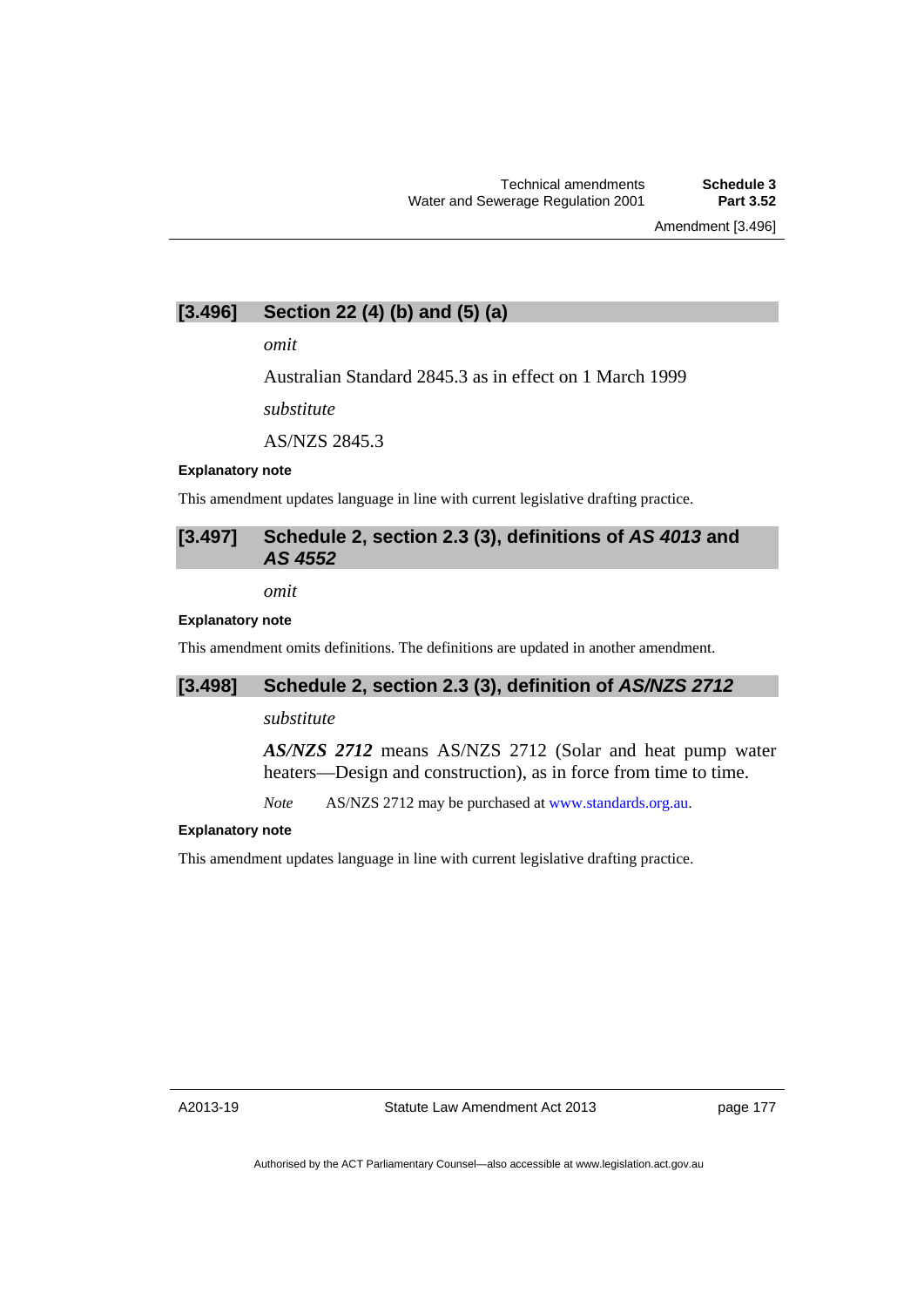# **[3.499] Schedule 2, section 2.3 (3), new definition of** *AS/NZS 4013*

## *insert*

*AS/NZS 4013* means AS/NZS 4013 (Domestic solid fuel burning appliances—Method for determination of flue gas emission), as in force from time to time.

*Note* AS/NZS 4013 may be purchased at [www.standards.org.au.](http://www.standards.org.au/)

### **Explanatory note**

This amendment updates language in line with current legislative drafting practice.

## **[3.500] Schedule 2, section 2.3 (3), definition of** *AS/NZS 4234*

# *substitute*

*AS/NZS 4234* means AS/NZS 4234 (Heated water systems— Calculation of energy consumption), as in force from time to time.

*Note* AS/NZS 4234 may be purchased at [www.standards.org.au.](http://www.standards.org.au/)

## **Explanatory note**

This amendment updates language in line with current legislative drafting practice.

## **[3.501] Schedule 2, section 2.3 (3), new definition of** *AS/NZS 4552*

## *insert*

*AS/NZS 4552* means AS/NZS 4552 (Gas fired water heaters for hot water supply and/or central heating), as in force from time to time.

*Note* AS/NZS 4552 may be purchased at [www.standards.org.au.](http://www.standards.org.au/)

### **Explanatory note**

This amendment updates language in line with current legislative drafting practice.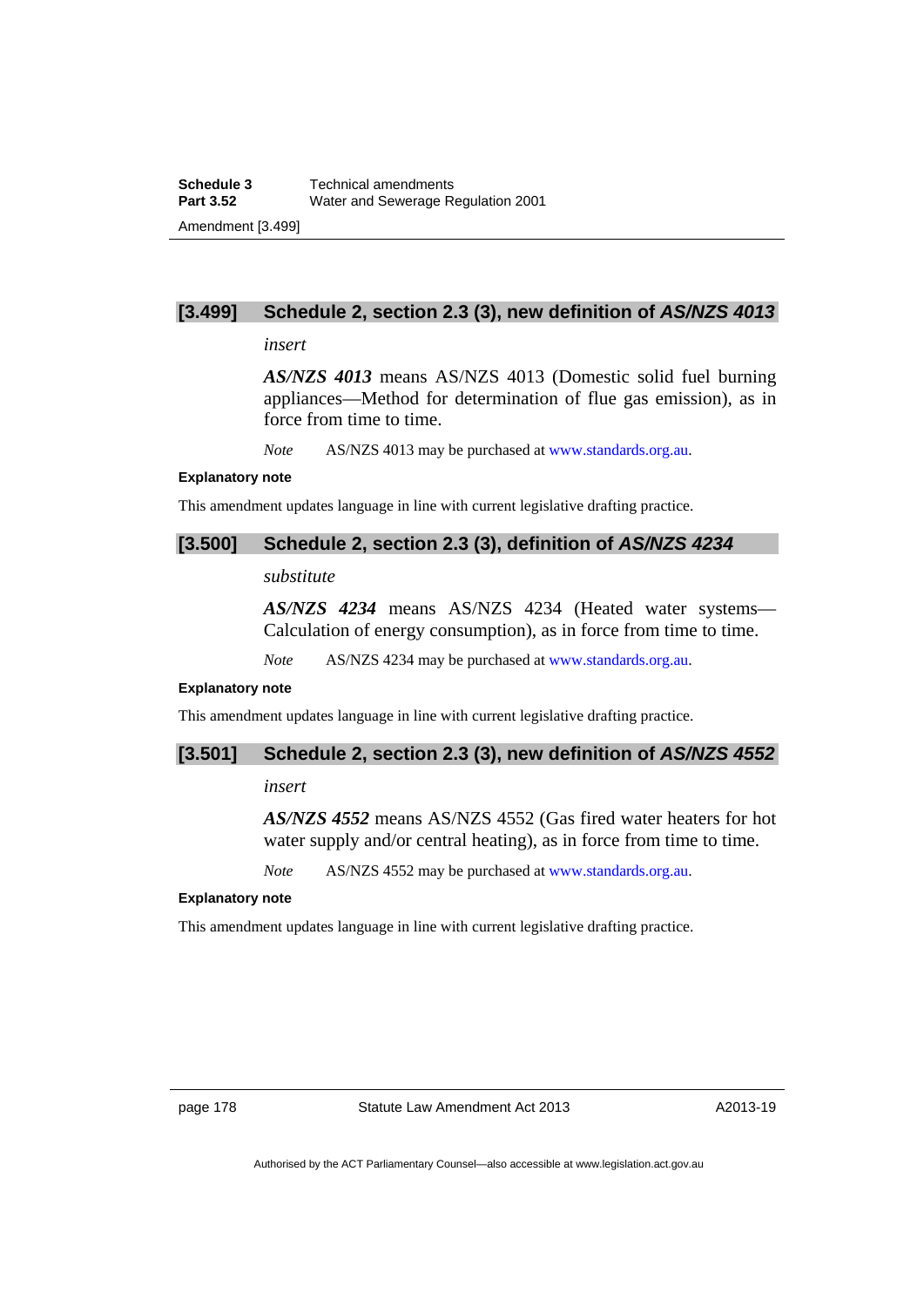Amendment [3.502]

# **[3.502] Dictionary, note 4**

*omit* 

Australian Standard 3500

*substitute* 

 $\bullet$  AS/NZS 3500

#### **Explanatory note**

This amendment updates language in line with current legislative drafting practice.

# **[3.503] Dictionary, new definition of** *AS 1172*

## *insert*

*AS 1172* means AS 1172 (Water closets (WC)—Pans), as in force from time to time.

*Note* AS 1172 may be purchased at [www.standards.org.au.](http://www.standards.org.au/)

## **Explanatory note**

This amendment updates language in line with current legislative drafting practice.

## **[3.504] Dictionary, definition of** *AS/NZS 2845*

## *insert*

*AS/NZS 2845* means AS/NZS 2845.1: 2010 (Water supply— Backflow prevention devices—Materials, design and performance requirements), as in force from time to time.

*Note* AS/NZS 2845 may be purchased at [www.standards.org.au.](http://www.standards.org.au/)

## **Explanatory note**

This amendment inserts a new definition in line with current legislative drafting practice.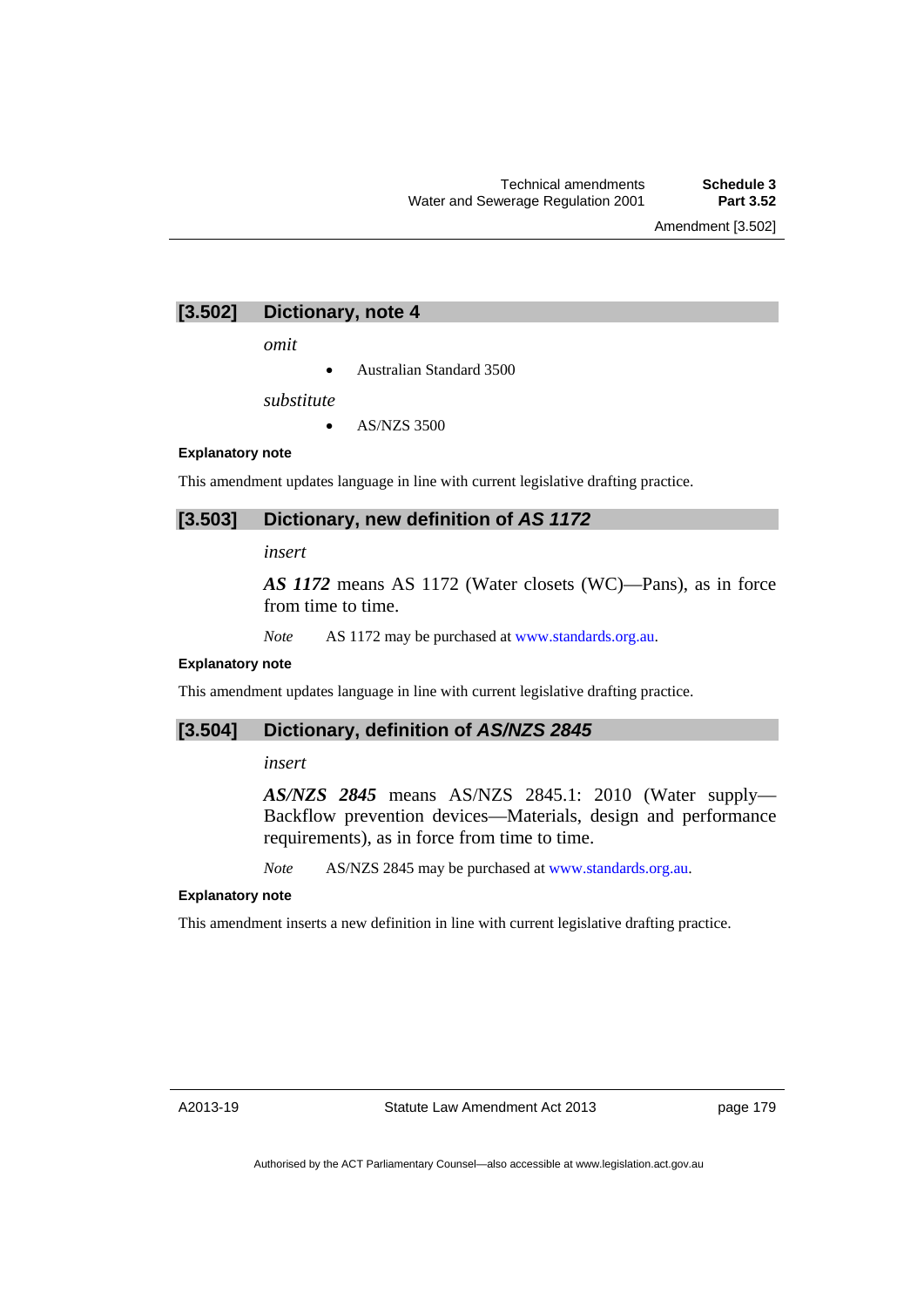**Schedule 3 Technical amendments**<br>**Part 3.53 Water Resources Act 20 Water Resources Act 2007** Amendment [3.505]

# **[3.505] Dictionary, new definition of** *AS/NZS 2845.3*

## *insert*

*AS/NZS 2845.3* means AS/NZS 2845.3 (Water supply—Backflow prevention devices—Field testing and maintenance of testable devices), as in force from time to time.

*Note* AS 2845.3 may be purchased at [www.standards.org.au](http://www.standards.org.au/).

#### **Explanatory note**

This amendment updates language in line with current legislative drafting practice.

# **[3.506] Dictionary, definition of** *Australian Standard 1172*

*omit* 

## **Explanatory note**

This amendment omits a definition. The definition is updated in another amendment.

# **[3.507] Dictionary, definition of** *Australian Standard 2845.3*

*omit* 

## **Explanatory note**

This amendment omits a definition. The definition is updated in another amendment.

# **Part 3.53 Water Resources Act 2007**

# **[3.508] Section 14 (1)**

*omit 1st mention of* 

written

## **Explanatory note**

This amendment omits a word that is made redundant because of the [Legislation Act,](http://www.legislation.act.gov.au/a/2001-14) section 42 (2), which requires notifiable instruments to be in writing.

page 180 Statute Law Amendment Act 2013

A2013-19

Authorised by the ACT Parliamentary Counsel—also accessible at www.legislation.act.gov.au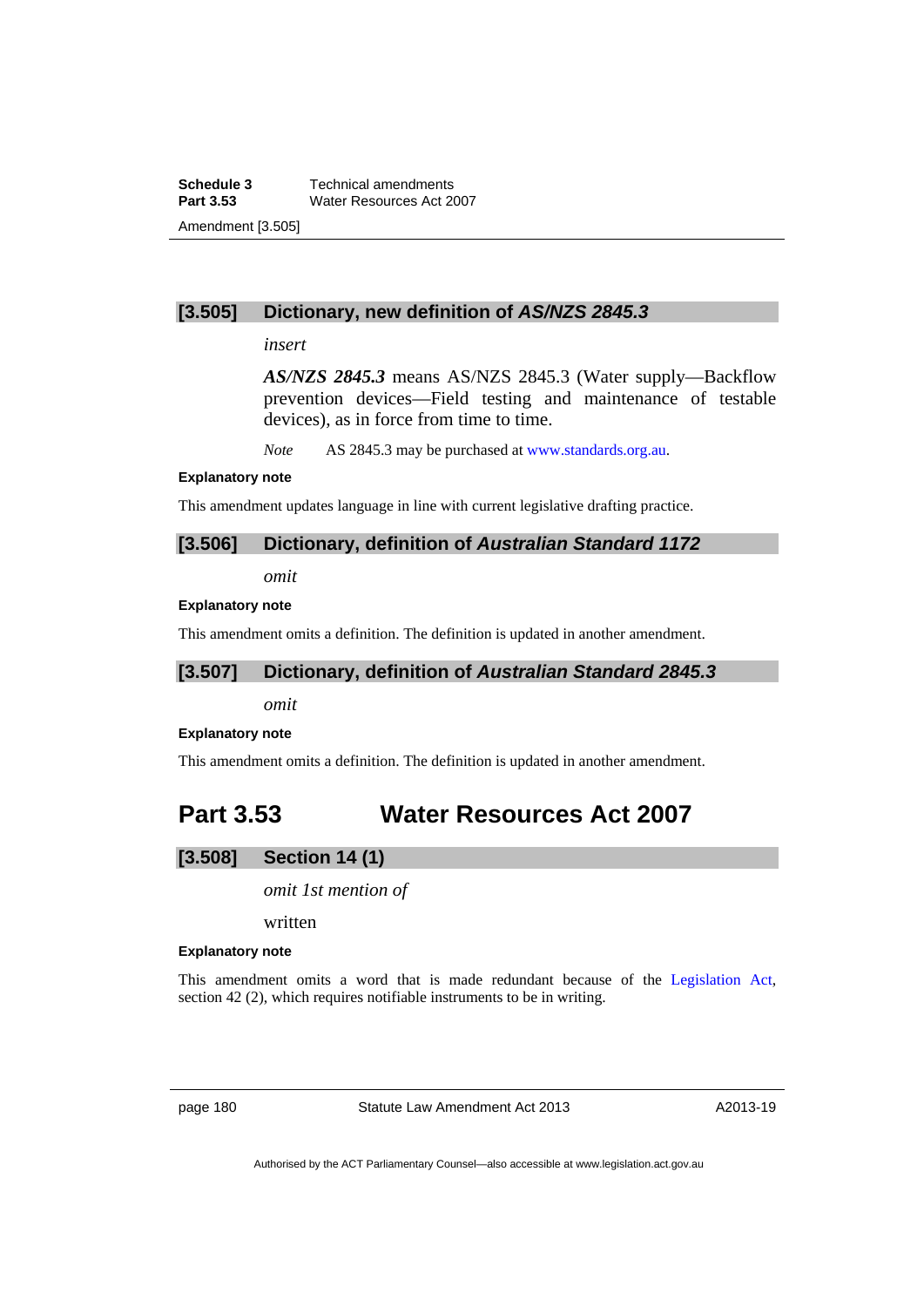Amendment [3.509]

# **[3.509] Section 41**

*omit everything before* 

*water structure* means––

*substitute* 

## **41 Definitions––Act**

In this Act:

## **Explanatory note**

This amendment recasts the provision so that the definitions of *water structure* and *waterway work* apply to the Act because the terms are also used elsewhere in the Act.

# **[3.510] Section 71 (2)**

*omit* 

written

### **Explanatory note**

This amendment omits a word that is made redundant because of the [Legislation Act,](http://www.legislation.act.gov.au/a/2001-14) section 42 (2), which requires notifiable instruments to be in writing.

## **[3.511] Section 100, new note**

## *insert*

*Note 3* A reference to an instrument includes a reference to a provision of an instrument (see [Legislation Act,](http://www.legislation.act.gov.au/a/2001-14) s 14 (2)).

## **Explanatory note**

This amendment inserts a note about the [Legislation Act](http://www.legislation.act.gov.au/a/2001-14), section 14 (2)) to assist legislation users.

A2013-19

page 181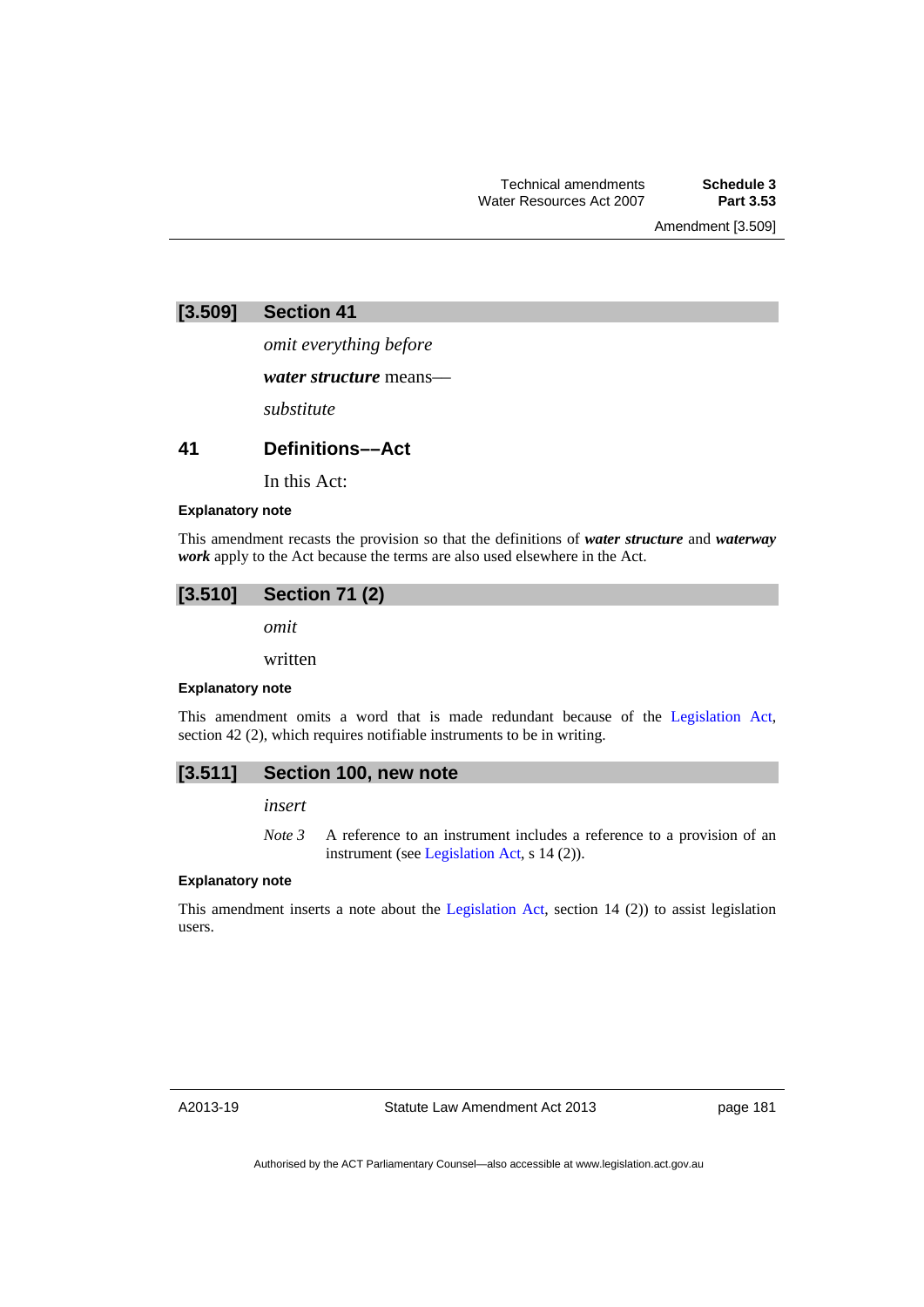**Schedule 3 Technical amendments**<br>**Part 3.53 Water Resources Act 20 Water Resources Act 2007** Amendment [3.512]

# **[3.512] Section 102 (2)**

*omit* 

written

### **Explanatory note**

This amendment omits a word that is made redundant by the [Legislation Act,](http://www.legislation.act.gov.au/a/2001-14) section 42 (2), which requires notifiable instruments to be in writing.

# **[3.513] Section 109 (2), new note**

*insert* 

*Note 3* A reference to an instrument includes a reference to a provision of an instrument (see [Legislation Act,](http://www.legislation.act.gov.au/a/2001-14) s 14 (2)).

#### **Explanatory note**

This amendment inserts a note about the [Legislation Act](http://www.legislation.act.gov.au/a/2001-14), section 14 (2)) to assist legislation users.

# **[3.514] Dictionary, note 2**

*insert* 

• found guilty

#### **Explanatory note**

Dictionary, note 2 lists examples of terms used in the Act that are defined in the [Legislation Act,](http://www.legislation.act.gov.au/a/2001-14) dictionary, part 1. This amendment inserts a term mentioned in the Act and defined in the [Legislation Act](http://www.legislation.act.gov.au/a/2001-14), dictionary, part 1.

page 182 Statute Law Amendment Act 2013

A2013-19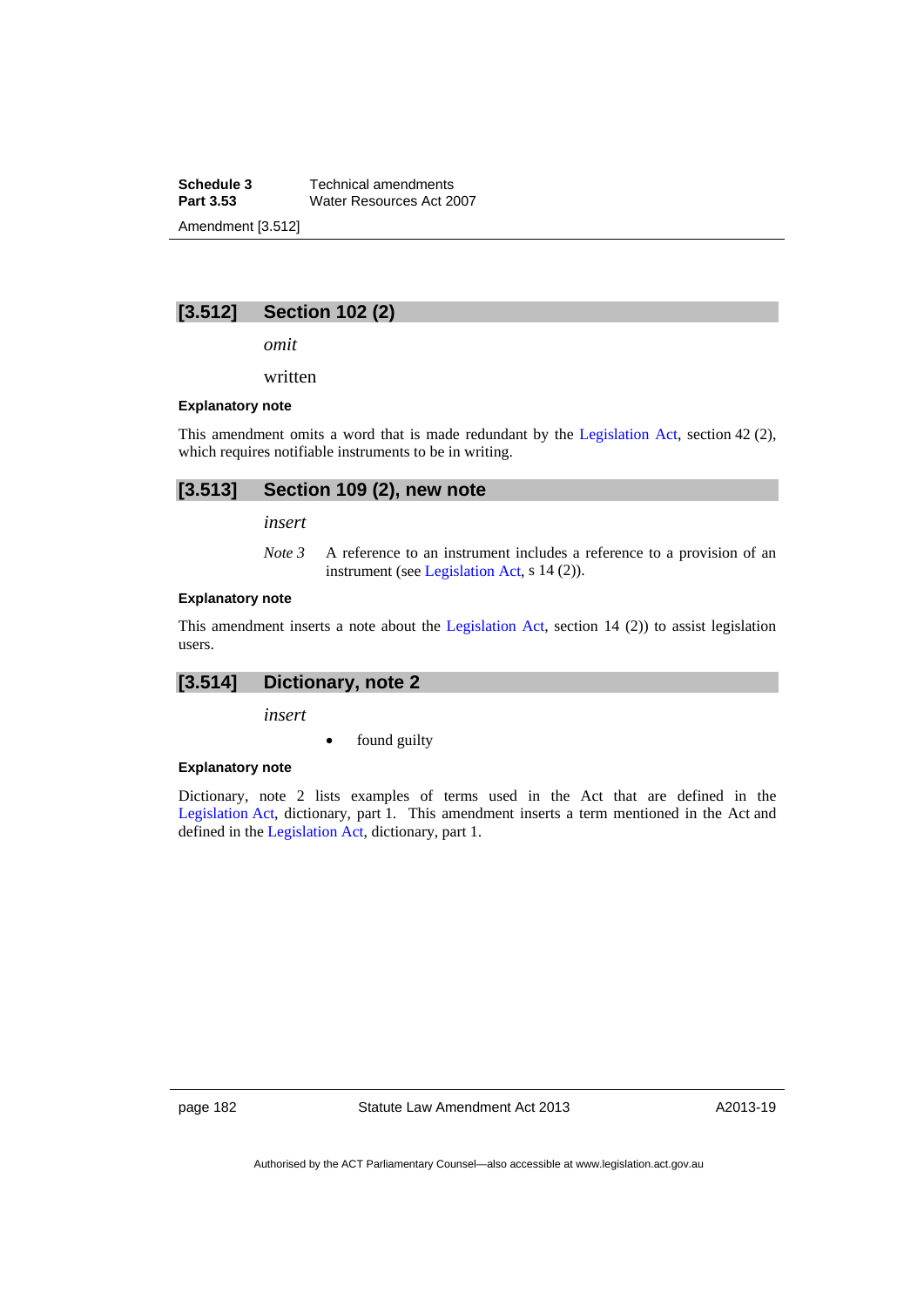# **Part 3.54 Work Health and Safety Act 2011**

## **[3.515] Section 274 (3), new note**

*insert* 

## **Explanatory note**

This amendment inserts a note about the [Legislation Act](http://www.legislation.act.gov.au/a/2001-14), section 14 (2)) to assist legislation users.

## **[3.516] Dictionary, new definition of** *council*

*insert* 

*council* means the Work Safety Council established under schedule 2, section 2.1.

### **Explanatory note**

This amendment inserts a new definition of *council* in line with current legislative drafting practice.

# **Part 3.55 Working with Vulnerable People (Background Checking) Act 2011**

# **[3.517] Section 27 (2), new note**

### *insert*

*Note* 2 A reference to an instrument includes a reference to a provision of an instrument (see [Legislation Act,](http://www.legislation.act.gov.au/a/2001-14) s 14 (2)).

### **Explanatory note**

This amendment inserts a note about the [Legislation Act](http://www.legislation.act.gov.au/a/2001-14), section 14 (2)) to assist legislation users.

A2013-19

Statute Law Amendment Act 2013

page 183

Authorised by the ACT Parliamentary Counsel—also accessible at www.legislation.act.gov.au

*Note 3* A reference to an instrument includes a reference to a provision of an instrument (see [Legislation Act,](http://www.legislation.act.gov.au/a/2001-14) s 14 (2)).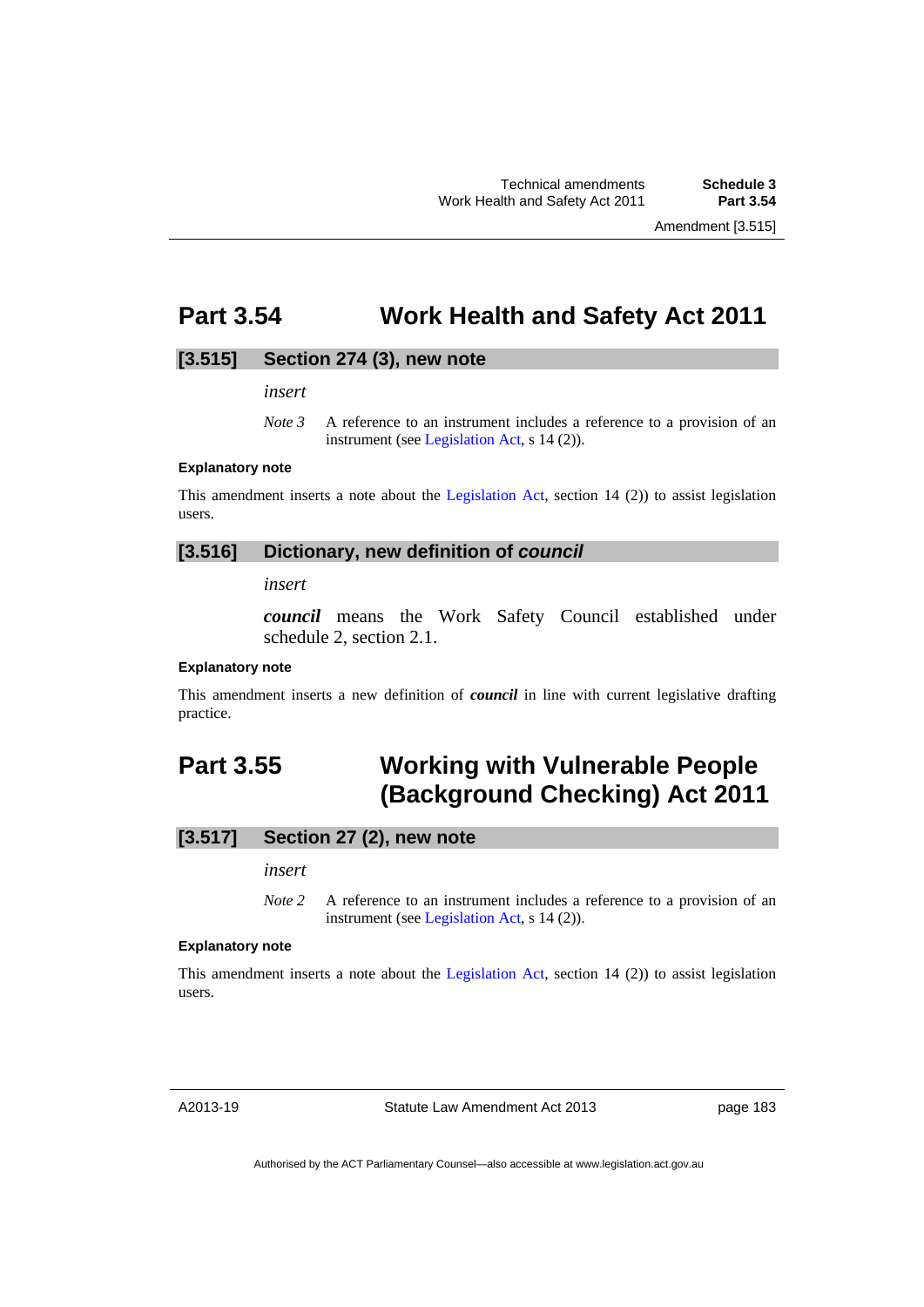**Schedule 3 Technical amendments**<br>**Part 3.55 Working with Vulnerable Part 3.55** Working with Vulnerable People (Background Checking) Act 2011 Amendment [3.518]

# **[3.518] Section 51 (3)**

*omit* 

statutory declaration made

*substitute* 

written statement

## **Explanatory note**

This amendment revises the provision to be consistent with section 18 (2) (b), which requires an applicant for registration to engage in a regulated activity to provide a written statement about the applicant's criminal history.

# **[3.519] Section 60 (2) (b)**

*omit* 

a statutory declaration signed

*substitute* 

a written statement

#### **Explanatory note**

This amendment revises the provision to be consistent with section 18 (2) (b), which requires an applicant for registration to engage in a regulated activity to provide a written statement about the applicant's criminal history.

# **[3.520] Section 60 (2), note**

*omit* 

## **Explanatory note**

This amendment omits a note that is made redundant by another amendment.

A2013-19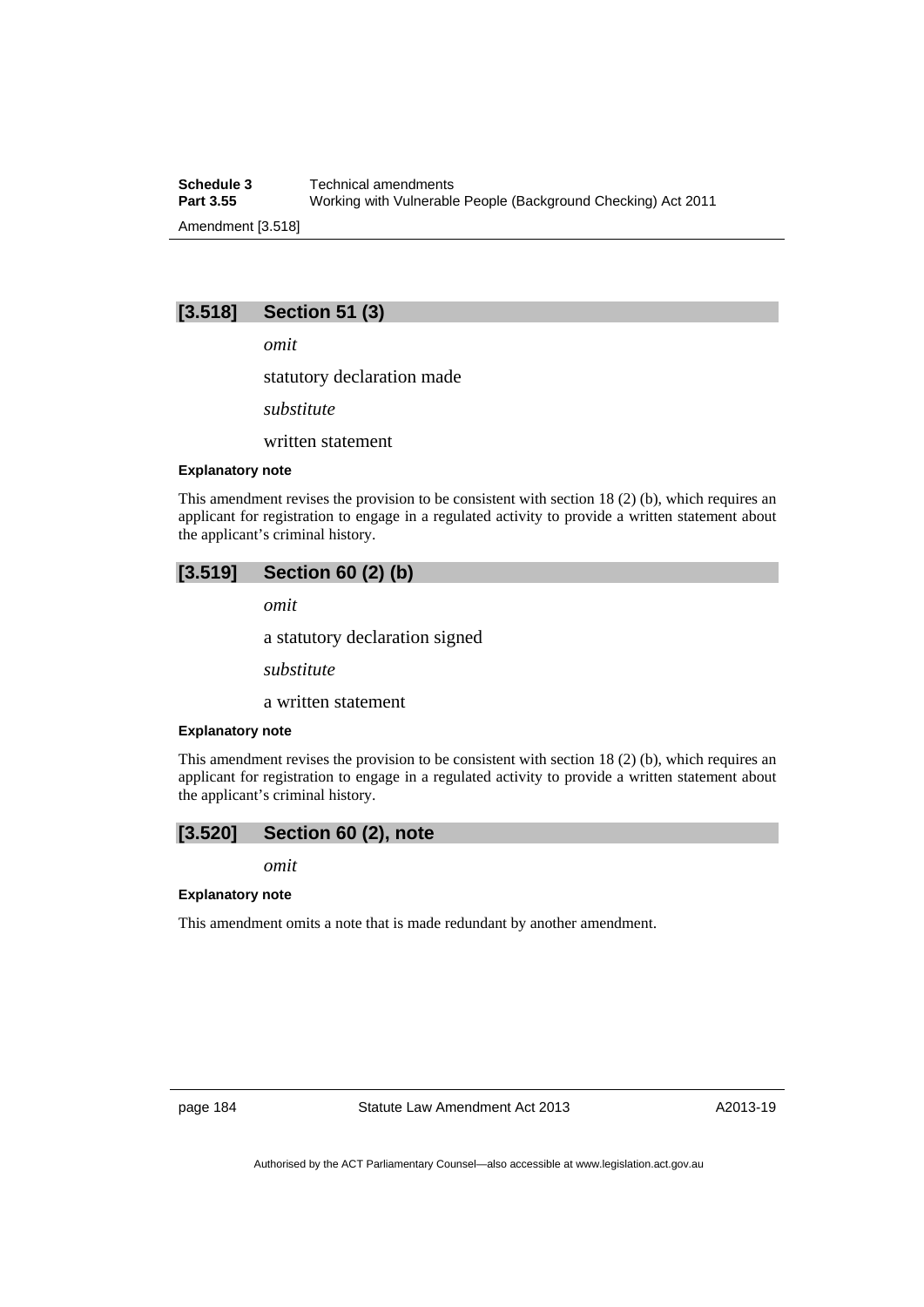# **Schedule 4 Repeal of redundant or obsolete legislation**

 $(see s 6)$ 

# **Part 4.1 Annual Leave Act 1973**

## **Explanatory note**

This part repeals an Act that is no longer needed.

The *[Annual Leave Act 1973](http://www.legislation.act.gov.au/a/1973-46)* entitled an employee to annual leave at the end of every year of the employee's employment and regulated the taking and payment of annual leave. The *[Annual](http://www.legislation.act.gov.au/a/1973-46)  [Leave Act 1973](http://www.legislation.act.gov.au/a/1973-46)* has no practical effect and has been superseded by the *[Fair Work Act 2009](http://www.comlaw.gov.au/Details/C2013C00070)* (Cwlth).

*[Annual Leave Act 1973](http://www.legislation.act.gov.au/a/1973-46)* (A1973-46)

# **Part 4.2 Truck Act 1900**

#### **Explanatory note**

This part repeals an Act that is no longer needed.

The *[Truck Act 1900](http://www.legislation.act.gov.au/a/1900-55)* is a New South Wales law that took effect as an ACT law on the establishment of the ACT. The Act provides for the payment of wages to employees. Only technical and consequential changes have been made to the Act since self-government. The *[Truck Act 1900](http://www.legislation.act.gov.au/a/1900-55)* has no practical effect and has been superseded by the *[Fair Work Act 2009](http://www.comlaw.gov.au/Details/C2013C00070)* (Cwlth).

*[Truck Act 1900](http://www.legislation.act.gov.au/a/1900-55)* (A1900-55)

A2013-19

Statute Law Amendment Act 2013

page 185